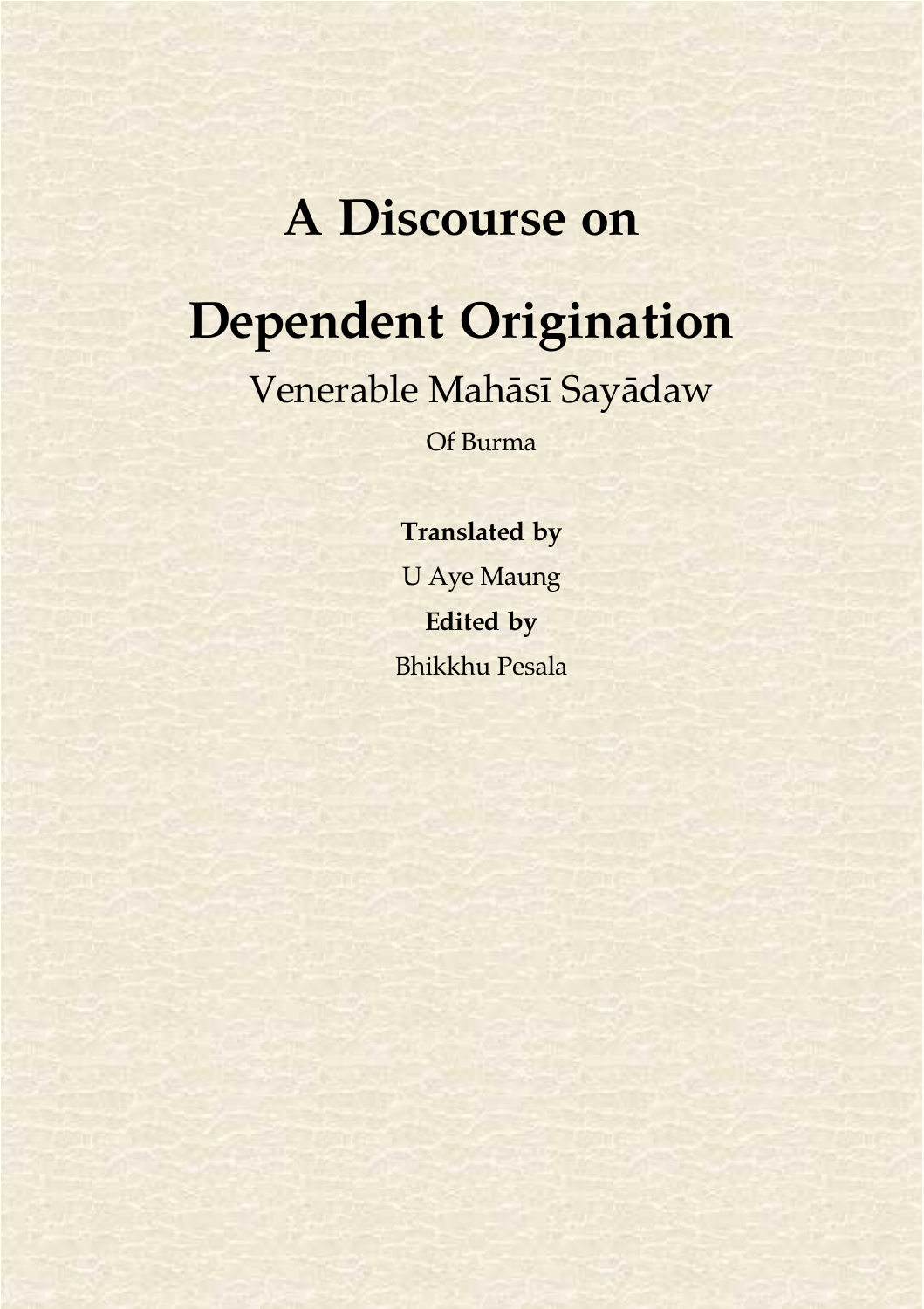#### **First published by:**

Buddhasāsana Nuggaha Organization March 1982 Online Edition February 2008 **Published by:** Association for Insight Meditation 3 Clifton Way Alperton Middlesex HA0 4PQ

Copyright © Bhikkhu Pesala

The Association for Insight Meditation was set up in September 1995 for the purpose of organising insight meditation retreats in the Burmese tradition. The Association also aims to publish books and booklets on Satipatthāna Vipassanā meditation to promote understanding of the late Venerable Mahāsī Sayādaw's style of teaching and practice.

If you would like information about the Association's other publications or retreats please write to Bhikkhu Pesala at the above address or visit the association's website: [www.aimwell.org.](http://www.aimwell.org/)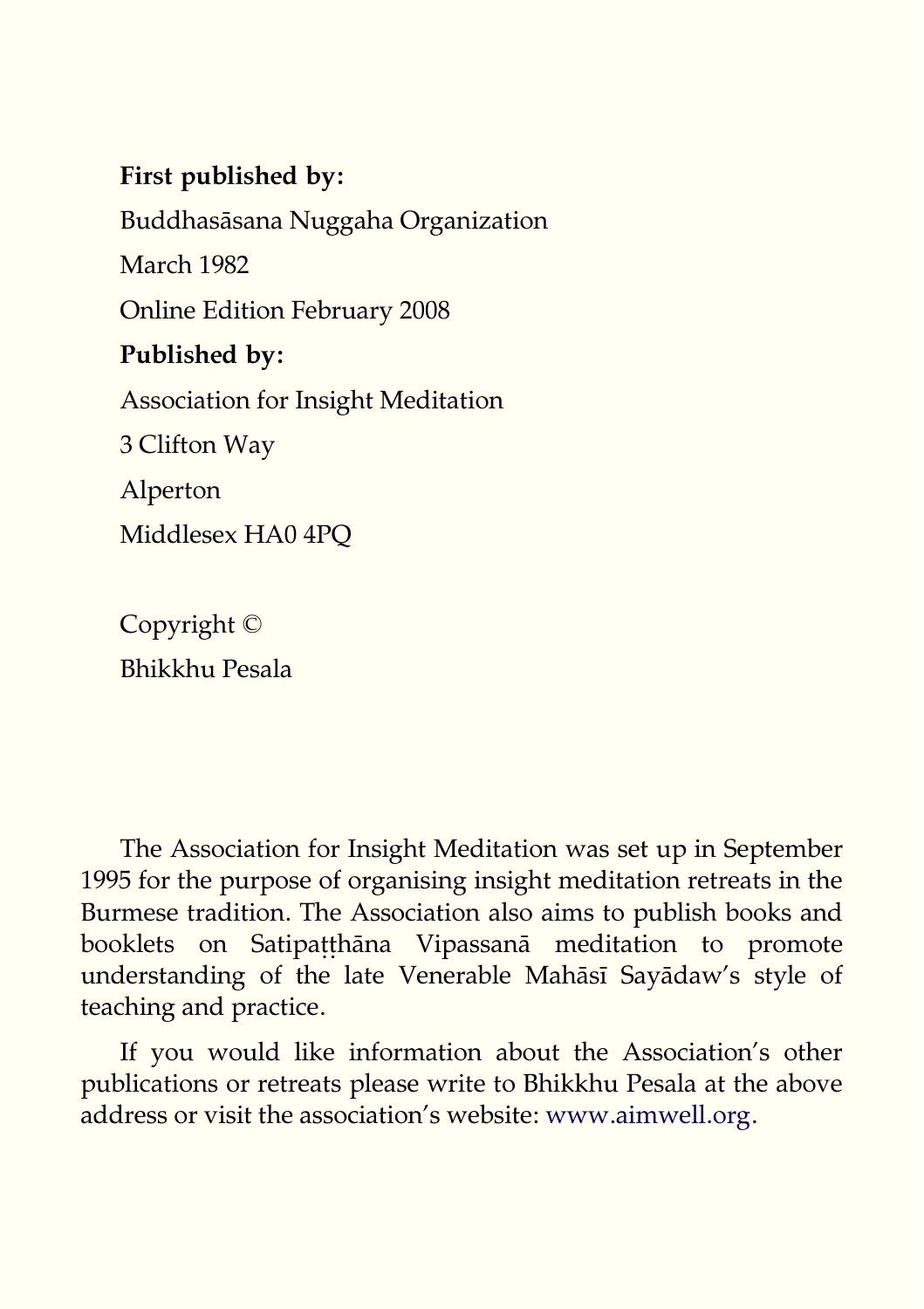## <span id="page-2-0"></span>**Editor's Foreword**

The late Venerable Mahāsī Sayādaw's discourse on Dependent Origination was delivered in several sections to meditators practising intensively at his meditation centre in Rangoon. The tapes were meticulously transcribed, then translated into English by U Aye Maung. His translation was first published in March 1982, and reprinted in Penang in 1989.

This new edition has been prepared with the aim of making it more accessible by removing Pāli words wherever possible, and by simplifying the English. Although many changes have been made to the original translation, they are mostly grammatical ones. The main content of the Venerable Sayādaw's discourse has been carefully preserved, but it is now much easier to read than it was. A lot of effort has also gone into improving the typesetting and layout. I am indebted to Christine Fitzmaurice-Glendining for her help with the grammar. U Hla Kyaing, Barry Durrant and Andrew Crowe also made many helpful suggestions.

I have added a few footnotes and illustrations to clarify the text where I thought it would be helpful. I have also added an index to help the reader locate topics of particular interest more quickly.

As with all the Venerable Sayādaw's discourses, this teaching is not just for the sake of academic knowledge, though some theoretical knowledge is very helpful for progress in meditation. The Sayādaw stresses the importance of gaining personal experience of the truths taught by the Buddha through the practice of insight meditation.

Only insight into the true nature of one's own body and mind will put an end to the cycle of suffering, and insight can come about only through deep concentration. Again, concentration is dependent on constant and uninterrupted mindfulness, which requires sustained effort to observe all mental and physical phenomena. In short, one must practise insight meditation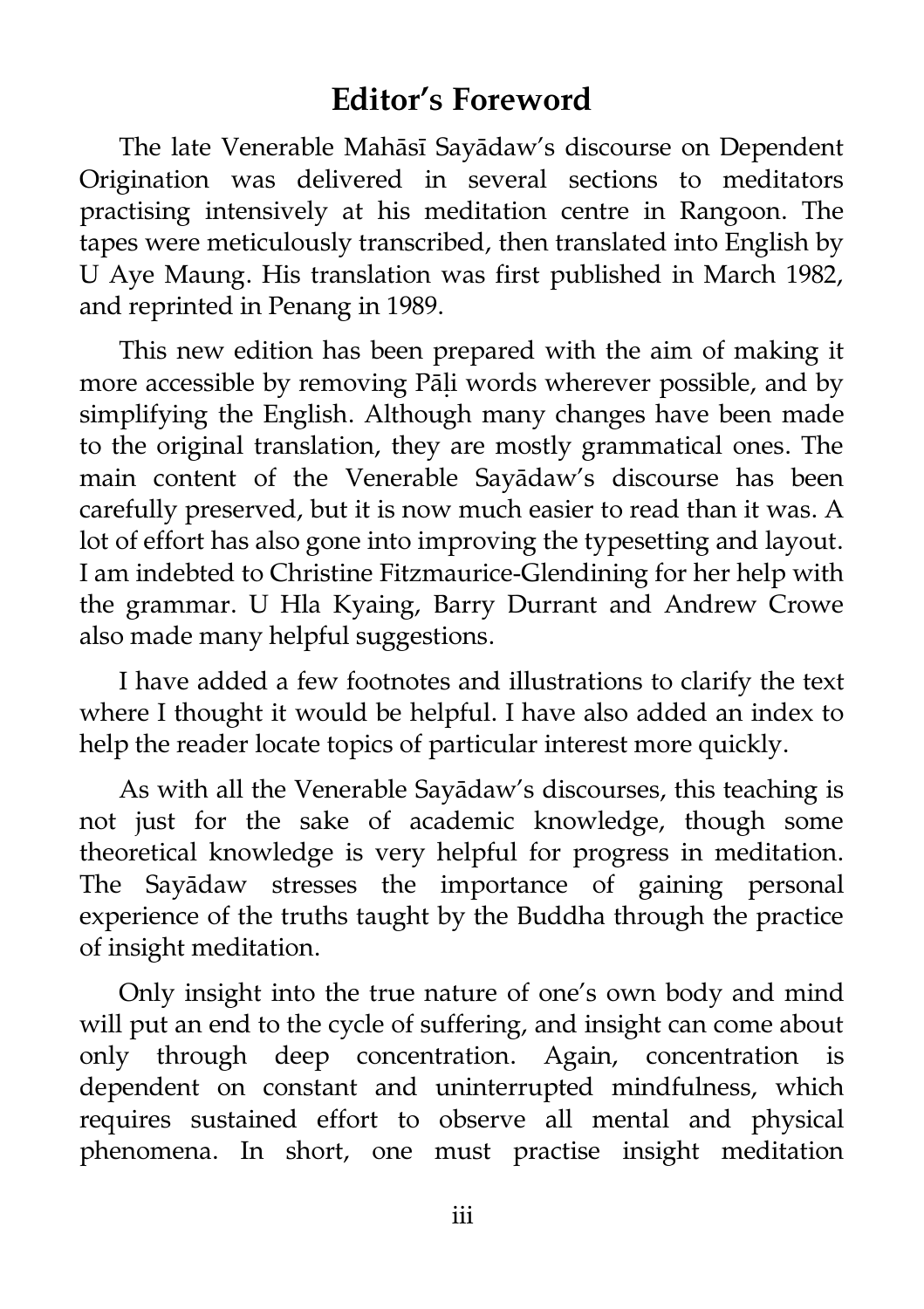systematically and arduously until nibbāna is reached, which is the only way to put an end to suffering. Wishing or hoping is of little use when it comes to the arousing of insight. Intellectual knowledge gained by reading books may be a help, but only if it inspires us to practise and gain personal experience of the Dhamma. If our knowledge remains at the intellectual level, and is not applied on the practical level, it will not lead to insight. As the Doctrine of Dependent Origination teaches, if the conditions are not present, the results cannot arise.

In the words of the Buddha, "What should be done by a teacher for his disciples out of compassion has been done. There are roots of trees and empty places. Meditate, monks, do not be remorseful later."

There are many meditation centres and monasteries, retreats, and meditation classes. Find a place near you that is conducive to the development of concentration and insight. It could be anywhere — it doesn't have to be a sacred place, just reasonably quiet and isolated. Learn the correct method from a meditation teacher, or from books if no suitable teacher is available. Then invest sufficient time and effort to get some results.

Bhikkhu Pesala Seven Kings, London January 2008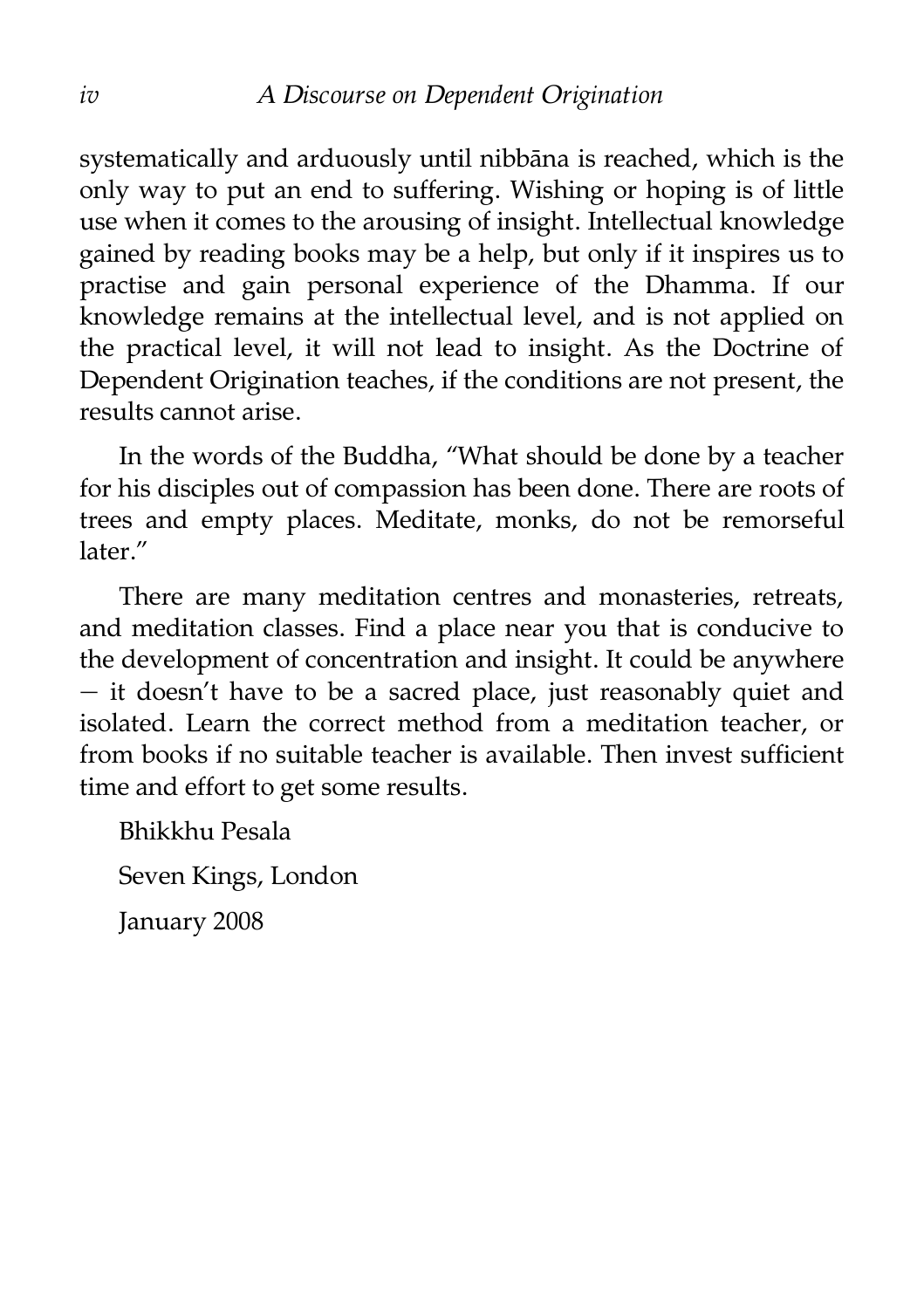# <span id="page-4-0"></span>**Table of Contents**

| Ignorance of the Cessation of Suffering and the Path11 |  |
|--------------------------------------------------------|--|
|                                                        |  |
|                                                        |  |
|                                                        |  |
| Rejection of Good Kamma Means Bad Kamma20              |  |
|                                                        |  |
| From Mental Formations, Consciousness Arises26         |  |
|                                                        |  |
|                                                        |  |
|                                                        |  |
|                                                        |  |
| From Consciousness, Mind and Matter Arises39           |  |
|                                                        |  |
|                                                        |  |
|                                                        |  |
|                                                        |  |
|                                                        |  |
|                                                        |  |
|                                                        |  |
|                                                        |  |
|                                                        |  |
|                                                        |  |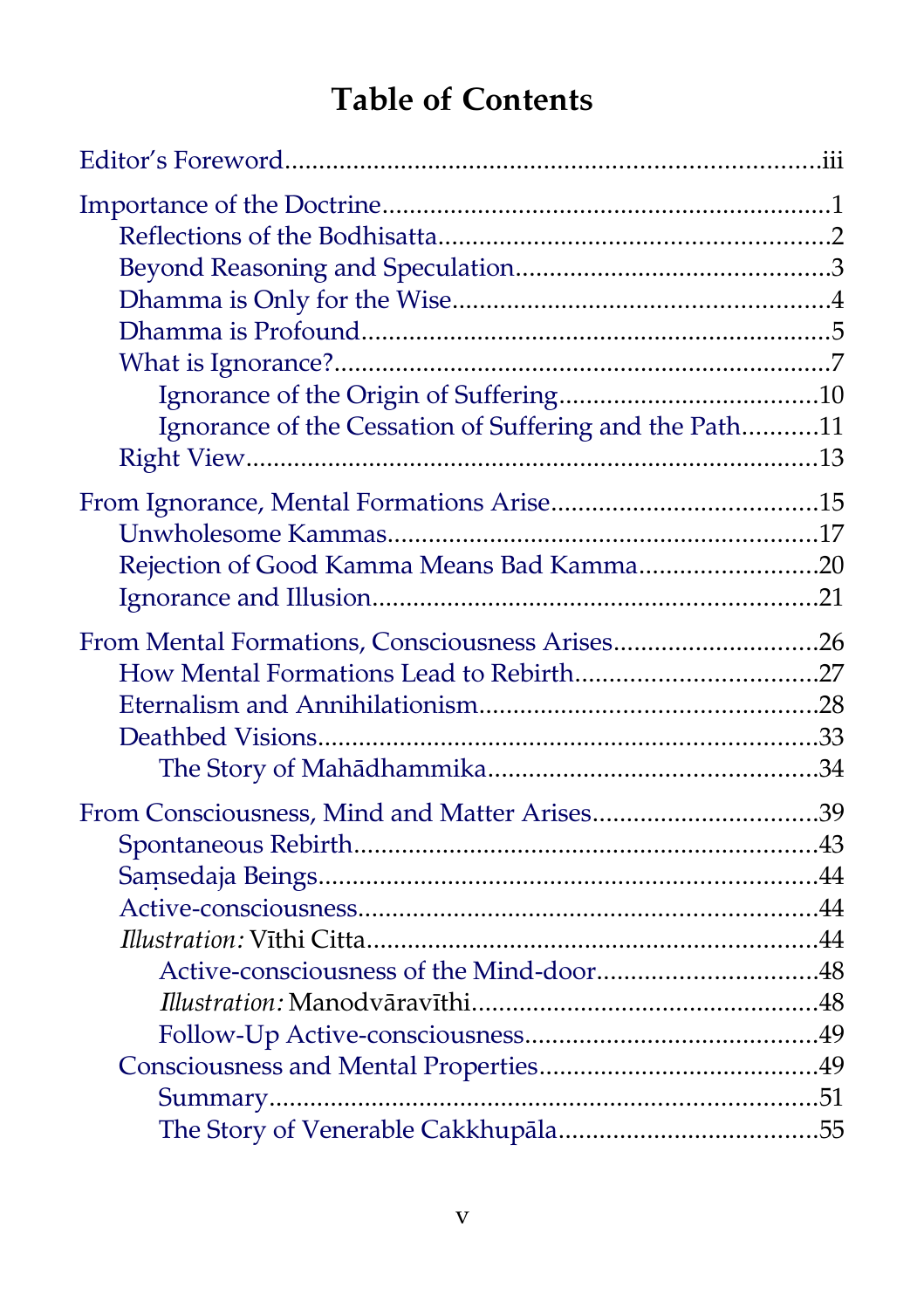# *vi A Discourse on Dependent Origination*

<span id="page-5-3"></span><span id="page-5-2"></span><span id="page-5-1"></span><span id="page-5-0"></span>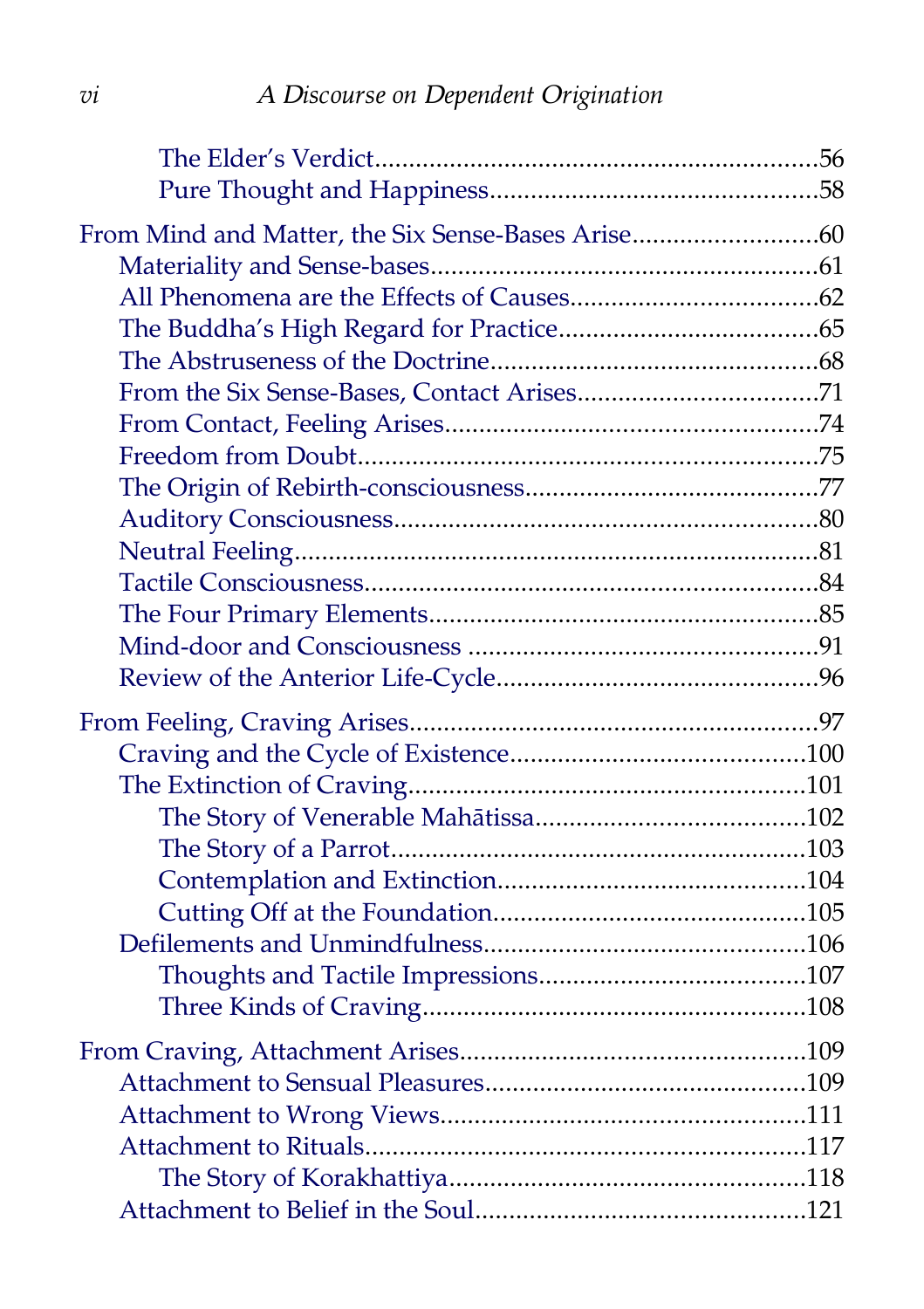| Habitual and Death-Proximate Kammas131                |  |
|-------------------------------------------------------|--|
|                                                       |  |
|                                                       |  |
|                                                       |  |
| Attachment to Views as the Cause of Rebirth138        |  |
|                                                       |  |
|                                                       |  |
|                                                       |  |
|                                                       |  |
|                                                       |  |
|                                                       |  |
|                                                       |  |
| Illustration: The Cycle of Dependent Origination149   |  |
| Distinction Between Mental Formations and Becoming150 |  |
|                                                       |  |
|                                                       |  |
|                                                       |  |
|                                                       |  |
| Not Annihilation but Extinction of Suffering155       |  |
|                                                       |  |
| The Famous Saying of Bhikkhunī Vajirā157              |  |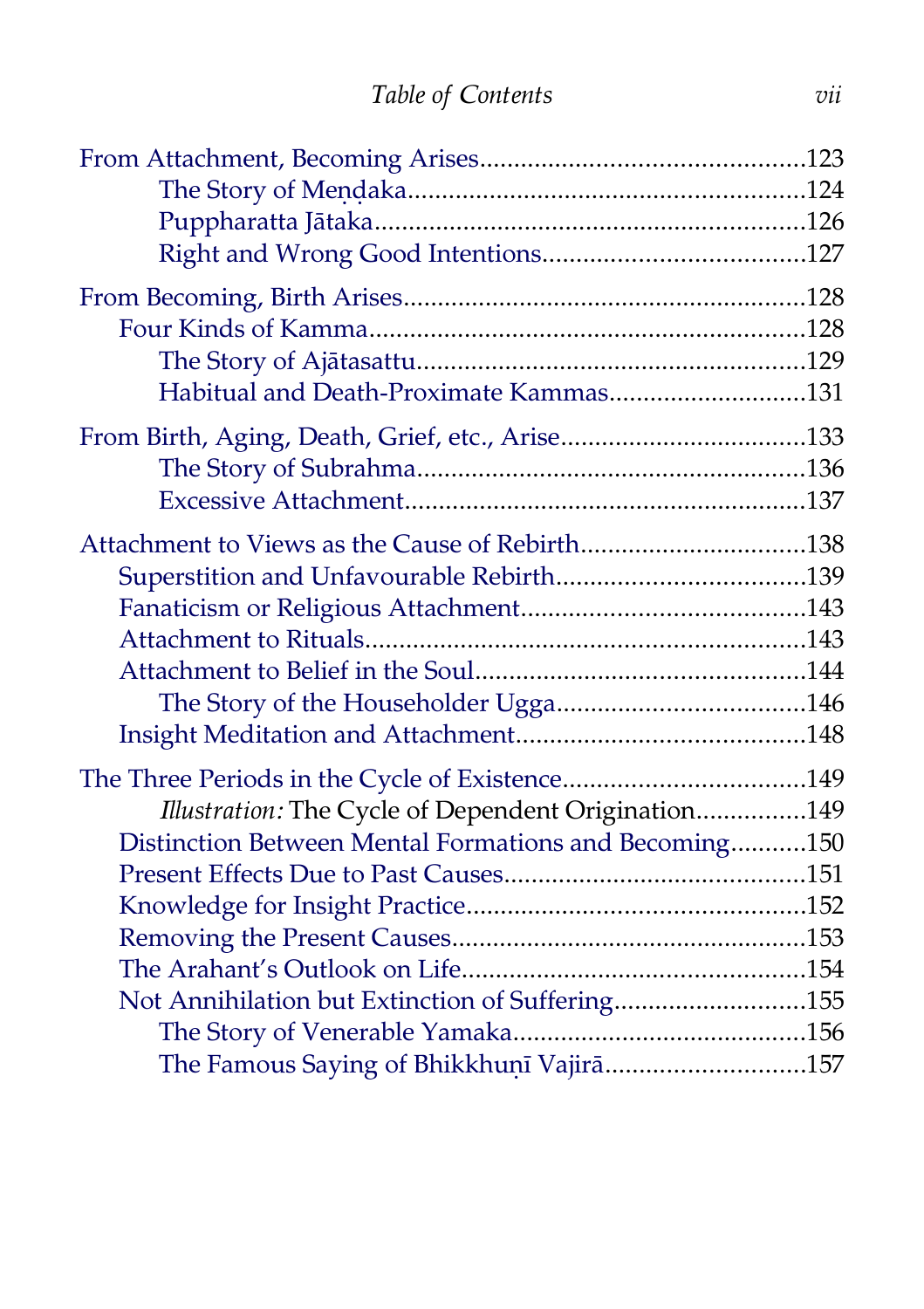| Distinctive Character of Each Phenomenon161 |  |
|---------------------------------------------|--|
|                                             |  |
|                                             |  |
|                                             |  |
|                                             |  |
|                                             |  |
|                                             |  |
|                                             |  |
|                                             |  |
|                                             |  |
|                                             |  |
| The Venerable Mahāsī Sayādaw                |  |
|                                             |  |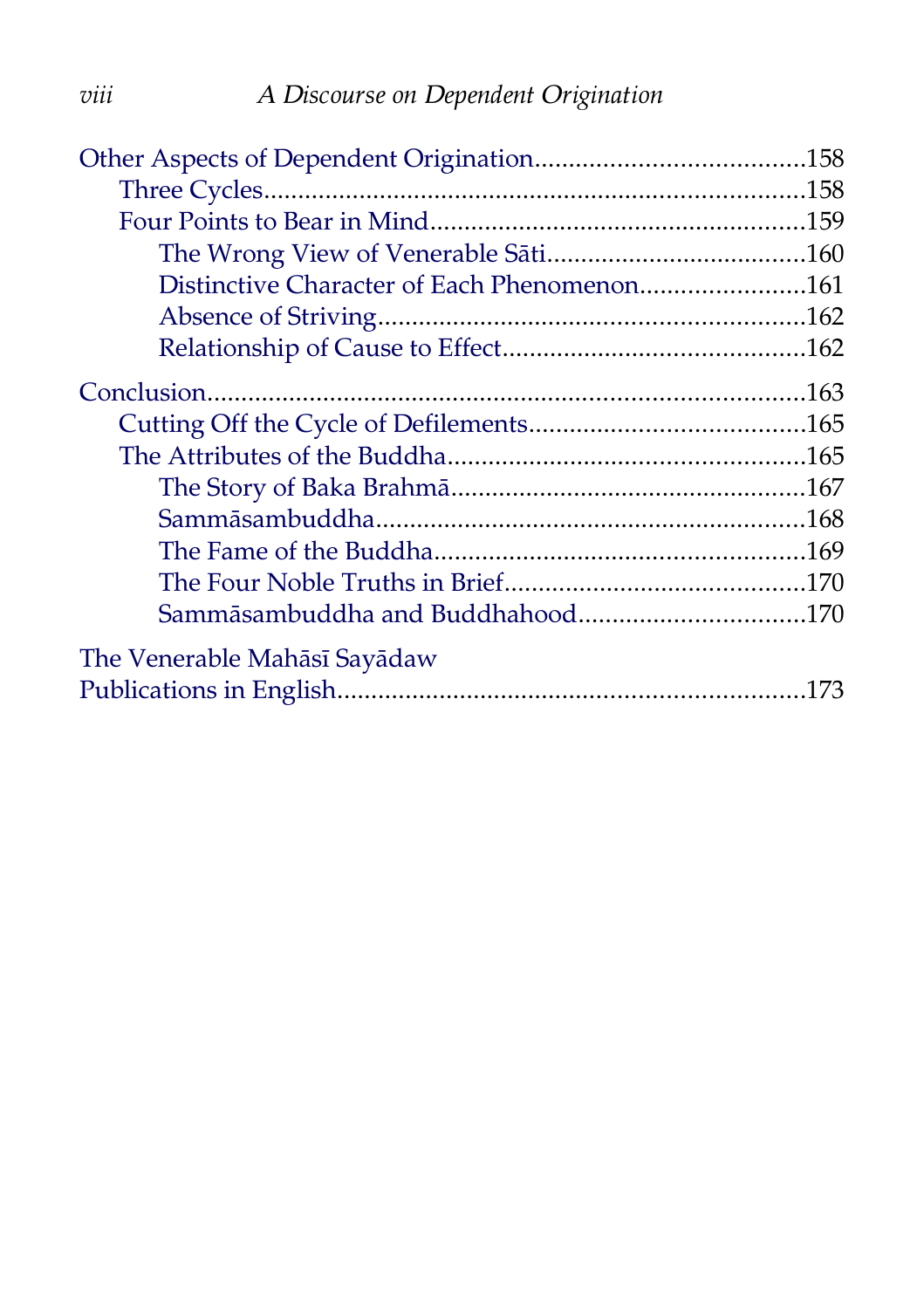# **A Discourse on**

# **Dependent Origination**

# <span id="page-8-0"></span>**Importance of the Doctrine**

THE doctrine of Paticcasamuppāda or Dependent Origination is central to Buddhism. While the Bodhisatta was reflecting deeply on the nature of existence, he realised the truth about THE doctrine of Paticcasamuppāda or Dependent Origination<br>is central to Buddhism. While the Bodhisatta was reflecting<br>deeply on the nature of existence, he realised the truth about<br>Dependent Origination, and attained enlig became the Buddha in his final existence, he pondered aging and death — as did every other Bodhisatta. For it was only after he had seen the misery of aging, disease, and death that he renounced the world in search of the deathless.

All living beings want to avoid these misfortunes but they cannot escape. These misfortunes pursue them relentlessly from one existence to the next in a perpetual process of birth, aging, and death. For example, the fate of chickens and ducks is terrible. Some are eaten while still in the eggs. Even if they hatch, they live for just a few weeks, and are killed as soon as they put on sufficient weight. They are born only to be killed for human consumption. If it is the fate of living beings to be repeatedly killed like this, then it is a very gloomy and frightful prospect. Nevertheless, chickens and ducks seem content with their lot in life. They apparently enjoy life quacking, crowing, eating, and fighting with one another. They may think that they have plenty of time to enjoy life, though in fact they may live for just a few days or months.

The span of human life is not very long either. For someone in their fifties or sixties their youth may seem as recent as yesterday. Sixty or seventy years on earth is a day in the life of a deva. The life of a deva is also very brief in the eyes of a Brahmā, who may live for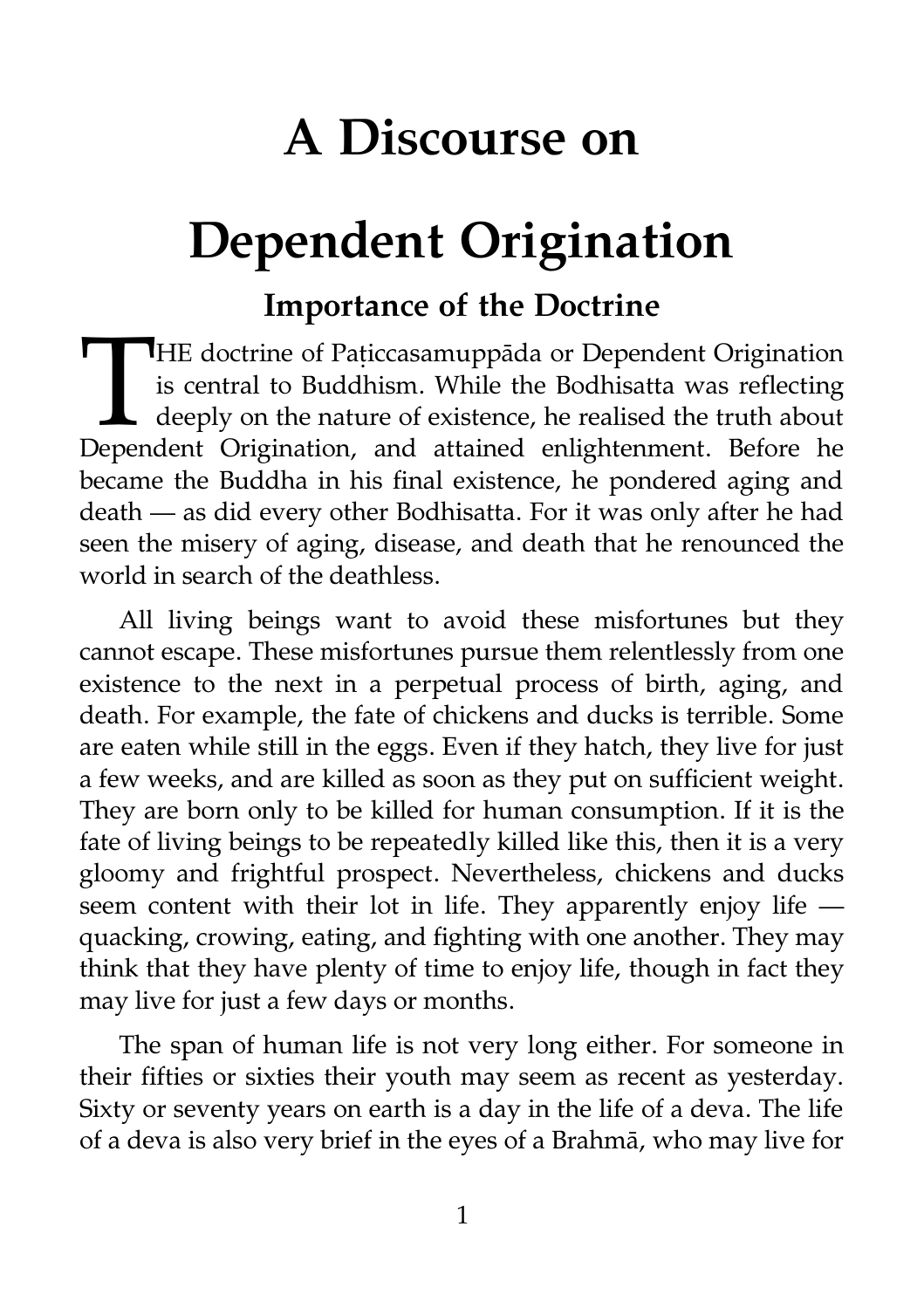the duration of the world system. However, even the lifespan of a Brahmā, who outlives hundreds of worlds, is insignificant compared to eternity. Celestial beings, too, eventually have to die. Although they are not subject to disease and marked senility, age tells on them imperceptibly in due course.

### <span id="page-9-0"></span>**Reflections of the Bodhisatta**

Reflecting on the cause of aging, the Bodhisatta traced back the chain of Dependent Origination from the end to the beginning. He found that aging *(jarā)* and death *(maraṇaṃ)* have their origin in birth *(jāti),* which in turn is due to becoming *(bhava).* Becoming stems from attachment *(upādāna),* which is caused by craving *(taṇhā).* Craving arises from the feeling *(vedanā)* produced by contact *(phassa),* which in turn depends on the six sense-bases *(saḷāyatana)* such as the eye and visual form. Sense-bases are the product of mind and matter *(nāmarūpa),* which depend on consciousness *(viññāṇa).* Consciousness is, in turn, dependent on mind and matter *(nāmarūpa).* The full Pāḷi texts on Dependent Origination attribute consciousness to mental formations *(saṅkhārā),* and mental formations to ignorance *(avijjā).* However, the Bodhisatta's reflection was confined to the interdependence of mind and matter. In other words, he reflected on the correlation between consciousness and mind and matter, leaving out of account the former's relationship to past existence. We may assume, therefore, that for meditators, reflection on the present life will suffice for the successful development of insight.

Concerning the correlation between consciousness, and mind and matter, the Bodhisatta reasoned, "This consciousness has no cause other than mind and matter. Mind and matter produce consciousness, and consciousness arises from mind and matter. So, from the correlation between consciousness, and mind and matter, birth, aging, and death arise — there may be successive births or successive deaths." Moreover, consciousness causes mind and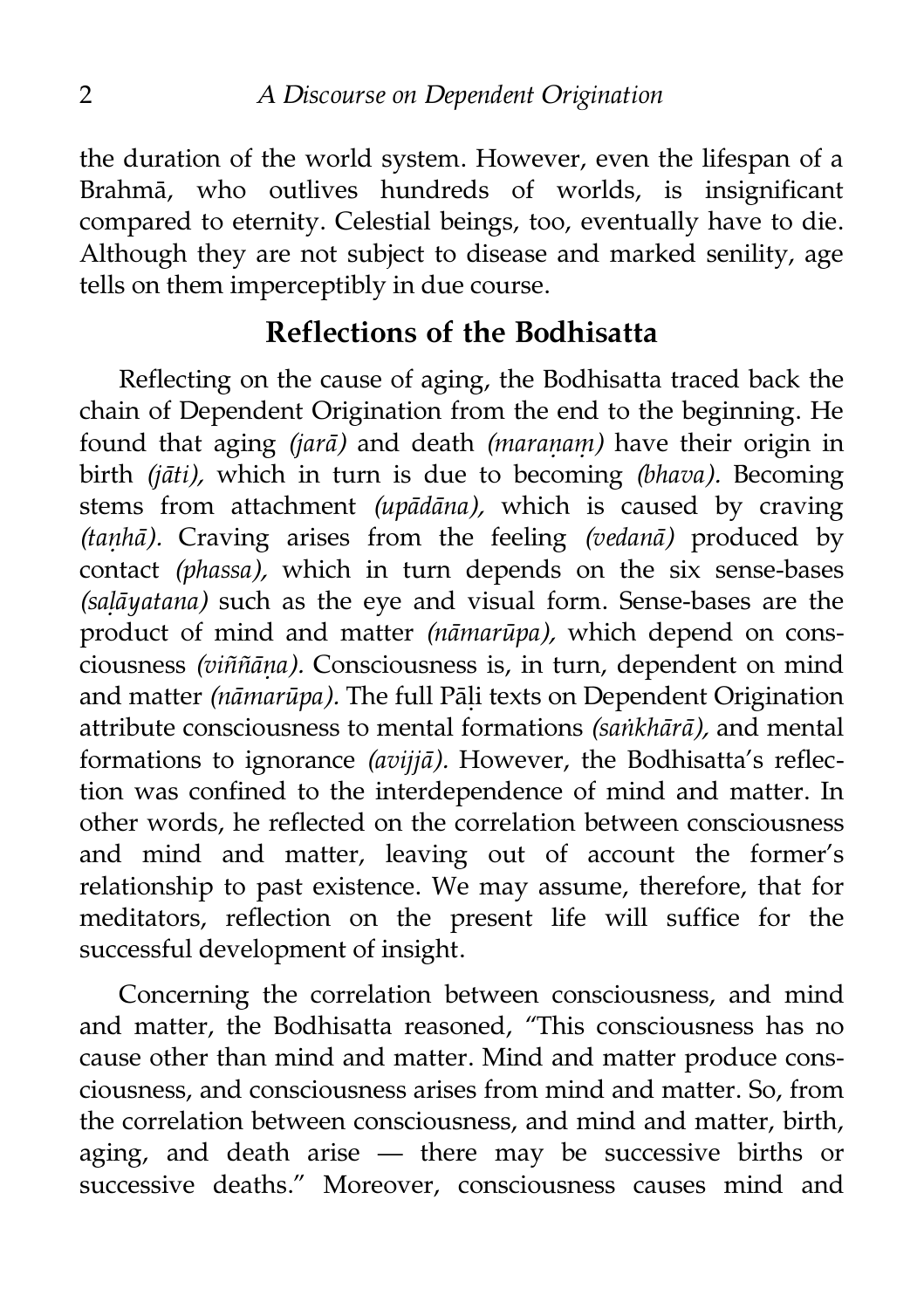matter, and mind and matter give rise to the six sense-bases. Dependent on the sense-bases contact arises, contact leads to feeling, feeling gives rise to craving, which develops into attachment, and attachment results in rebirth. This, in turn, leads to aging, death, anxiety, grief, and other kinds of mental and physical suffering.

Then the Bodhisatta reflected on the reverse order of Dependent Origination. Without consciousness, mind and matter could not arise; without mind and matter, the sense-bases could not arise; and so on. Breaking the first link in the chain of causation eradicates the suffering that has constantly beset us throughout samsāra. After this reflection on Dependent Origination in its forward and reverse orders, the Bodhisatta contemplated the nature of the aggregates of attachment. Then he attained the successive insights and fruition on the Noble Path, and finally became a fully enlightened Buddha. Every Bodhisatta attains supreme enlightenment after such contemplation. They are not taught how to practise, but because of their perfections *(pāramī)* accumulated through innumerable lifetimes, they can contemplate in this way and so attain enlightenment.

#### <span id="page-10-0"></span>**Beyond Reasoning and Speculation**

When the Buddha was first considering whether or not to teach, he thought, "This truth that I have realised is very profound. Though it is sublime and conducive to inner peace, it is hard to understand. Since it is subtle and not accessible to mere intellect and logic, it can be realised only by the wise." Great thinkers from all cultures have thought deeply about freedom from the misery of aging, disease, and death, but such freedom would mean nibbāna, which is beyond the scope of reason and intellect. It can be realised only by practising the right method of insight meditation. Most great thinkers have relied on intellect and logical reasoning to conceive various principles for the well-being of humanity. As these principles are based on speculations, they do not help anyone to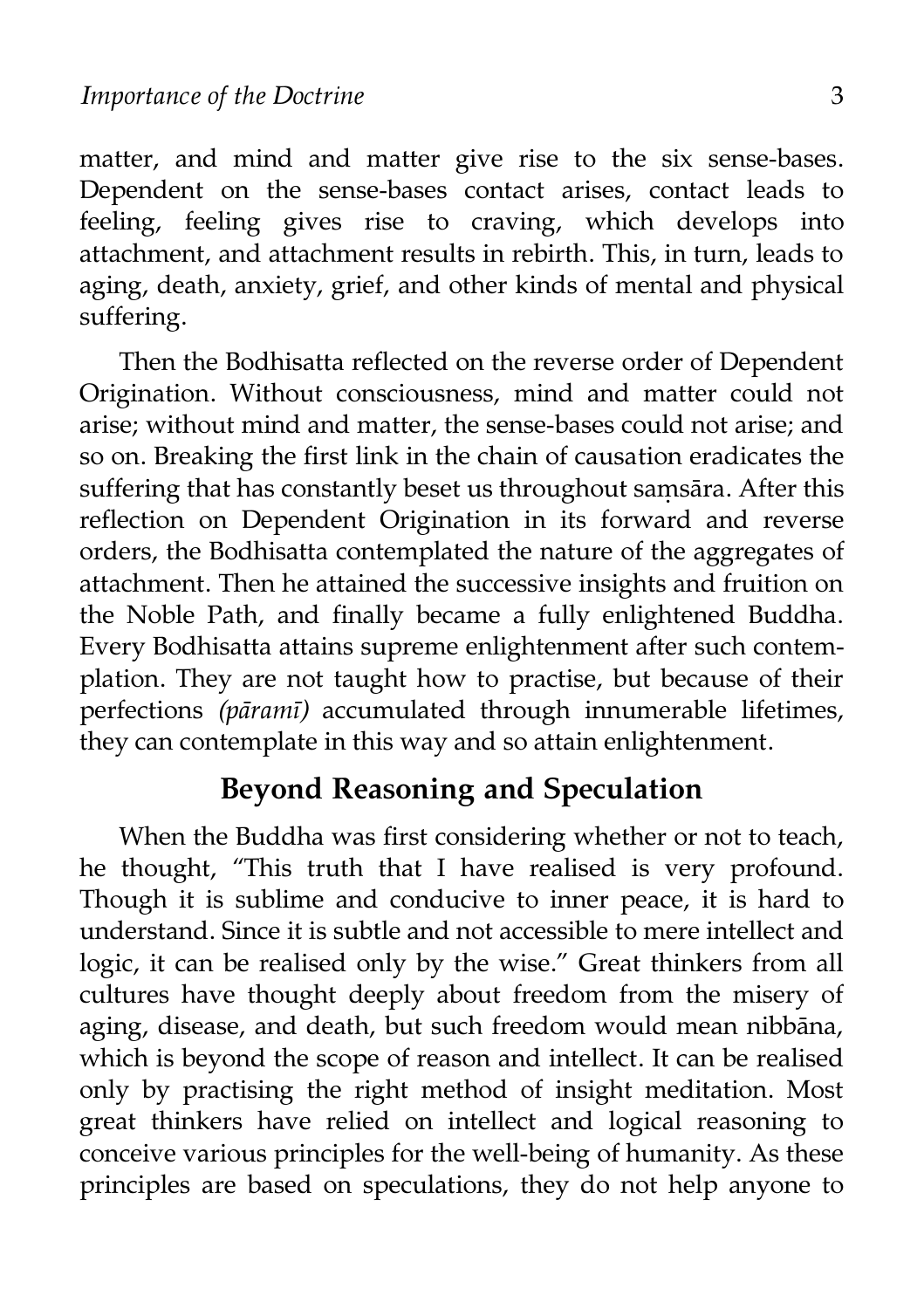attain insight, let alone the supreme goal of nibbāna. Even the lowest stage of insight, namely, analytical knowledge of mind and matter *(nāmarūpa-pariccheda-ñāṇa),* cannot be realised intellectually. This insight dawns only when one observes the mental and physical process using the systematic method of mindfulness *(satipaṭṭhāna),* and when, with the development of concentration, one distinguishes between mental and physical phenomena — for example, between the desire to bend the hand and the bent hand, or between the sound and the hearing. Such knowledge is not vague and speculative, but vivid and empirical.

The Pāli texts say that mind and matter are constantly changing, and that we should observe their arising and passing away. However, for the beginner in meditation, this is easier said than done. One has to exert strenuous effort to overcome mental hindrances *(nīvaraṇa).* Even freedom from such hindrances only helps one to distinguish between mind and matter; it does not ensure insight into the process of their arising and passing away. This insight is attained only on the basis of strong concentration and keen perception developed through the practice of mindfulness. Constant mindfulness of the arising and passing away of phenomena leads to insight into their characteristics of impermanence *(anicca),* unsatisfactoriness *(dukkha),* and not-self *(anattā).* However, this is merely a lower stage of insight, which is still far from the Path and its Fruition. So, the Dhamma is described as something beyond logic and intellect.

#### <span id="page-11-0"></span>**Dhamma is Only for the Wise**

The Dhamma is subtle *(nipuṇo)* and can be realised only by the wise *(paṇḍitavedanīyo).* Here 'the wise' refers to those who have wisdom relating to insight, the Path, and nibbāna. The Dhamma has nothing to do with the secular knowledge possessed by world philosophers, religious leaders, writers or great scientists. However, anyone can realise it if they contemplate mental and physical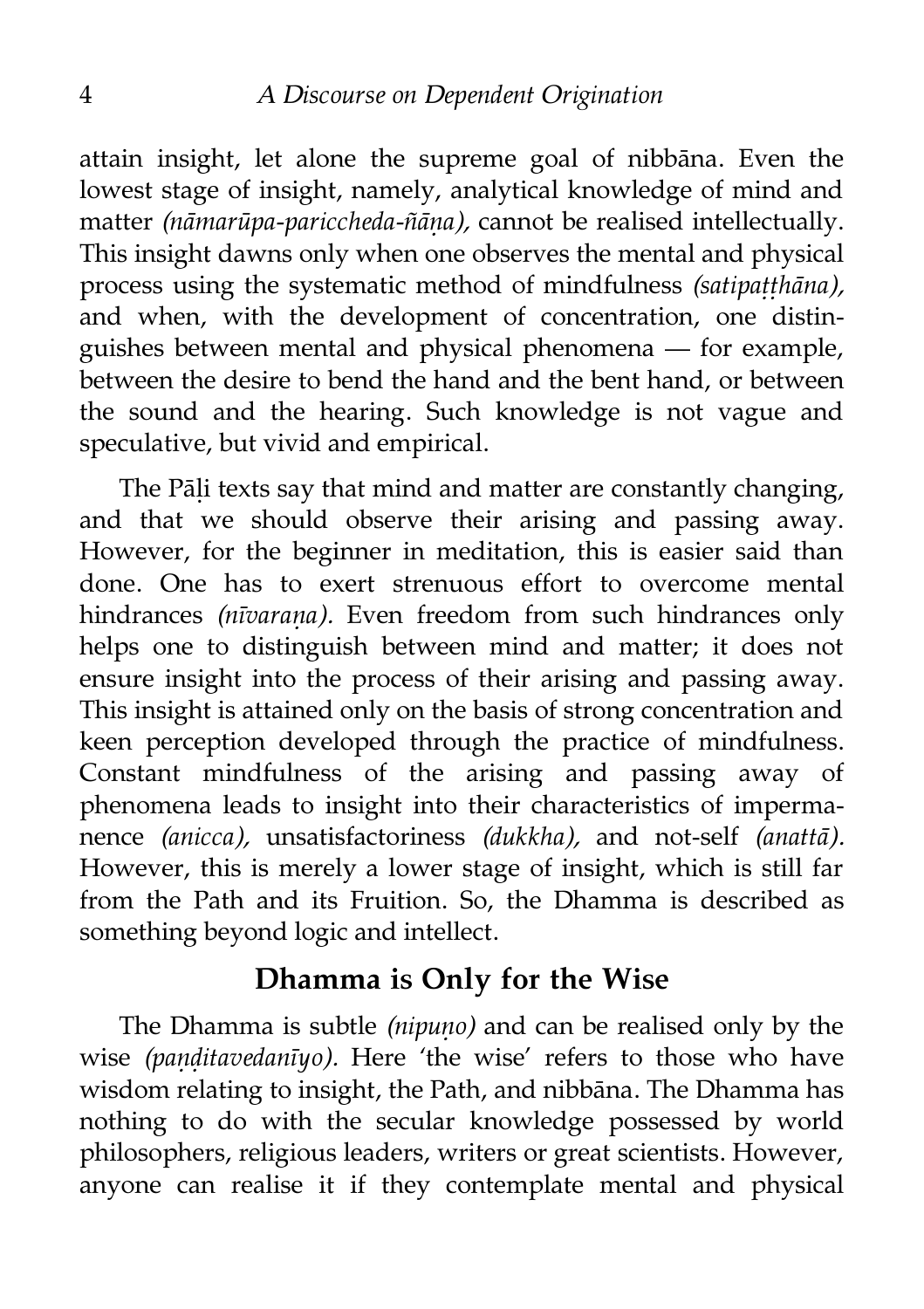phenomena at the moment they arise. If they pass progressively through the stages of insight, they will attain the Noble Path and its Fruition.

When the Buddha considered the nature of living beings, he found that most were immersed in sensual pleasures. Of course, there were a few exceptions like his five former companions in the forest retreat, or the two brahmins who were later to become the chief disciples of the Buddha. Most people, however, regard the enjoyment of pleasure as the supreme goal in life. Ordinary men and devas esteem such pleasure because they have no sense of the higher values, such as deep concentration, insight, and nibbāna. They are like children who delight in playing with their toys the whole day. Sensual pleasures do not appeal to Buddhas and Arahants. A person who delights in sensuality may be compared to villagers living in a remote rural area. To city-dwellers these places seem totally destitute, with poor food, coarse clothing, primitive dwellings, and muddy footpaths, but the villagers are happy, and never think of leaving. Similarly, pleasure-seekers are so enamoured with their families, friends, and possessions that they cannot think of anything more noble and feel ill at ease without the stimulus of sense objects. It is hard for them to appreciate the subtle, profound doctrine of Dependent Origination, and nibbāna.

#### <span id="page-12-0"></span>**Dhamma is Profound**

The Buddha's teaching has little attraction for the majority since it is diametrically opposed to sensuality. Even an ordinary sermon, let alone a discourse on nibbāna, is unpopular if it has no sensual appeal. People do not seem to be interested in our teaching, and no wonder, for it lacks melodious recitation, anecdotes, jokes, and similar attractions. It is acceptable only to those who have practised meditation or who are earnestly seeking spiritual peace and freedom from the defilements. It is a mistake to deprecate the suttas by confusing them with talks containing stories and jokes.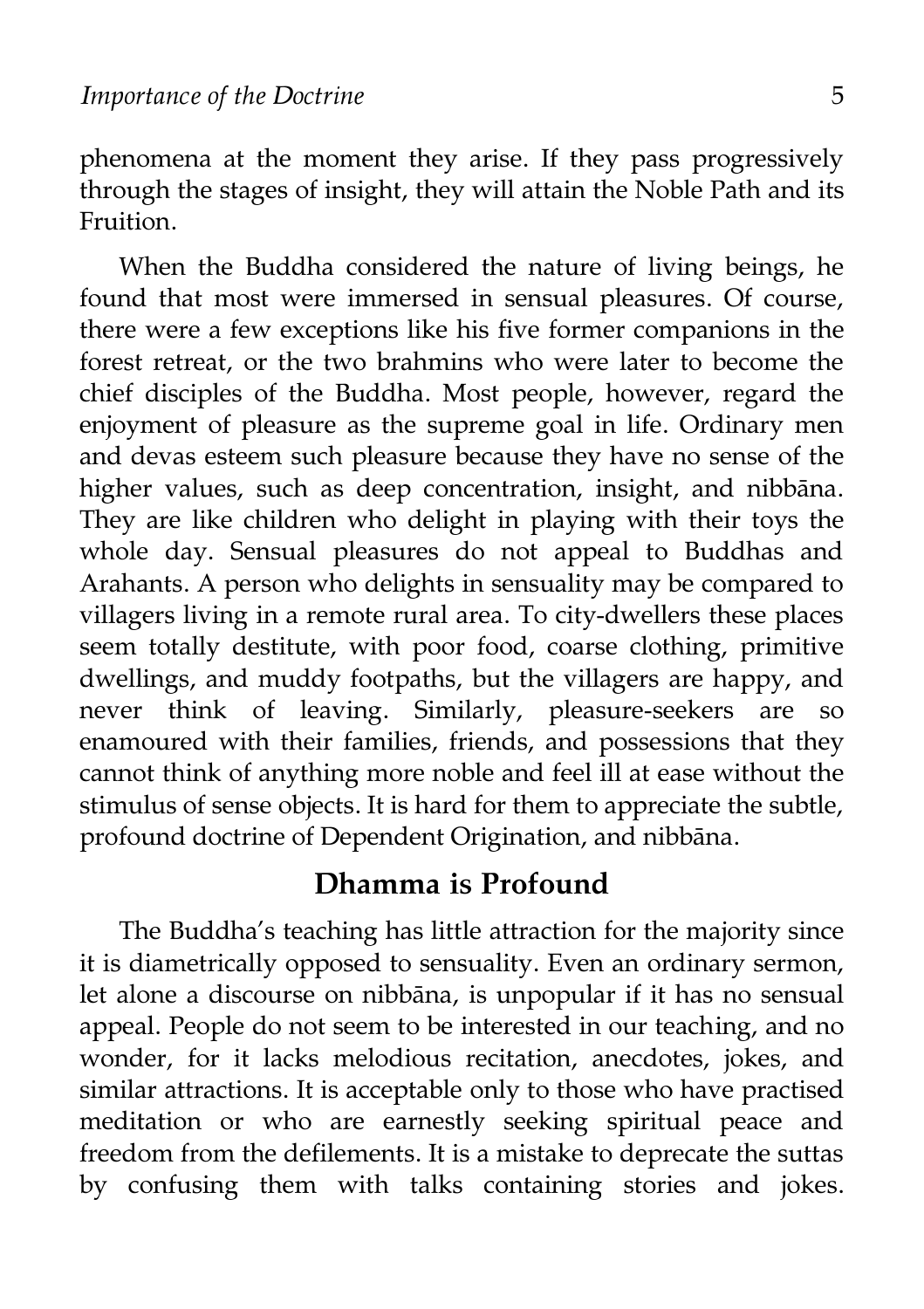Discourses such as the Anattalakkhana Sutta and the Satipatthāna [Sutta](http://www.accesstoinsight.org/tipitaka/mn/mn.010.soma.html) differ from popular sermons in that they are profound. The doctrine of Dependent Origination belongs to the Sutta Pitaka, but it can be classified as Abhidhamma because it is explained in the analytical way typical of the [Abhidhamma Piṭaka.](http://www.accesstoinsight.org/tipitaka/abhi/index.html) Since this teaching also uses the analytical method, some people confuse it with the Abhidhamma and cannot follow it, much less attain the Path and nibbāna, which it emphasises. Dependent Origination is hard to comprehend because it concerns the correlation between causes and effects. Before the Buddha proclaimed this teaching, it was difficult to understand that no self exists independently of the law of causation.

The commentaries also point out the abstruse character of the doctrine. According to them, four subjects are very profound: the Four Noble Truths, the nature of a living being, the nature of rebirth, and Dependent Origination.

First, it is hard to accept the truths about suffering, its cause, its cessation, and the way to its cessation. Appreciating these truths is hard enough; it is still harder to teach them to other people. Secondly, it is hard to understand that a living being is just a psychophysical process without any abiding self, and that this process is subject to the law of kamma, which determines one's future according to one's actions. Thirdly, it is hard to see how rebirth takes place because of defilements and kamma, without the transfer of mind and matter from a previous life. Lastly, Dependent Origination is hard to comprehend fully, because it embraces the above three abstruse teachings. Its forward order concerns the first two noble truths, the nature of a living being and rebirth, while its reverse order encompasses the other two truths. So the doctrine is very difficult to grasp or to teach. Explaining it to one who has attained the Path and nibbāna, or to one who has studied the Tipiṭaka, may be easy. However, it will not mean much to someone who has neither insight nor scriptural knowledge.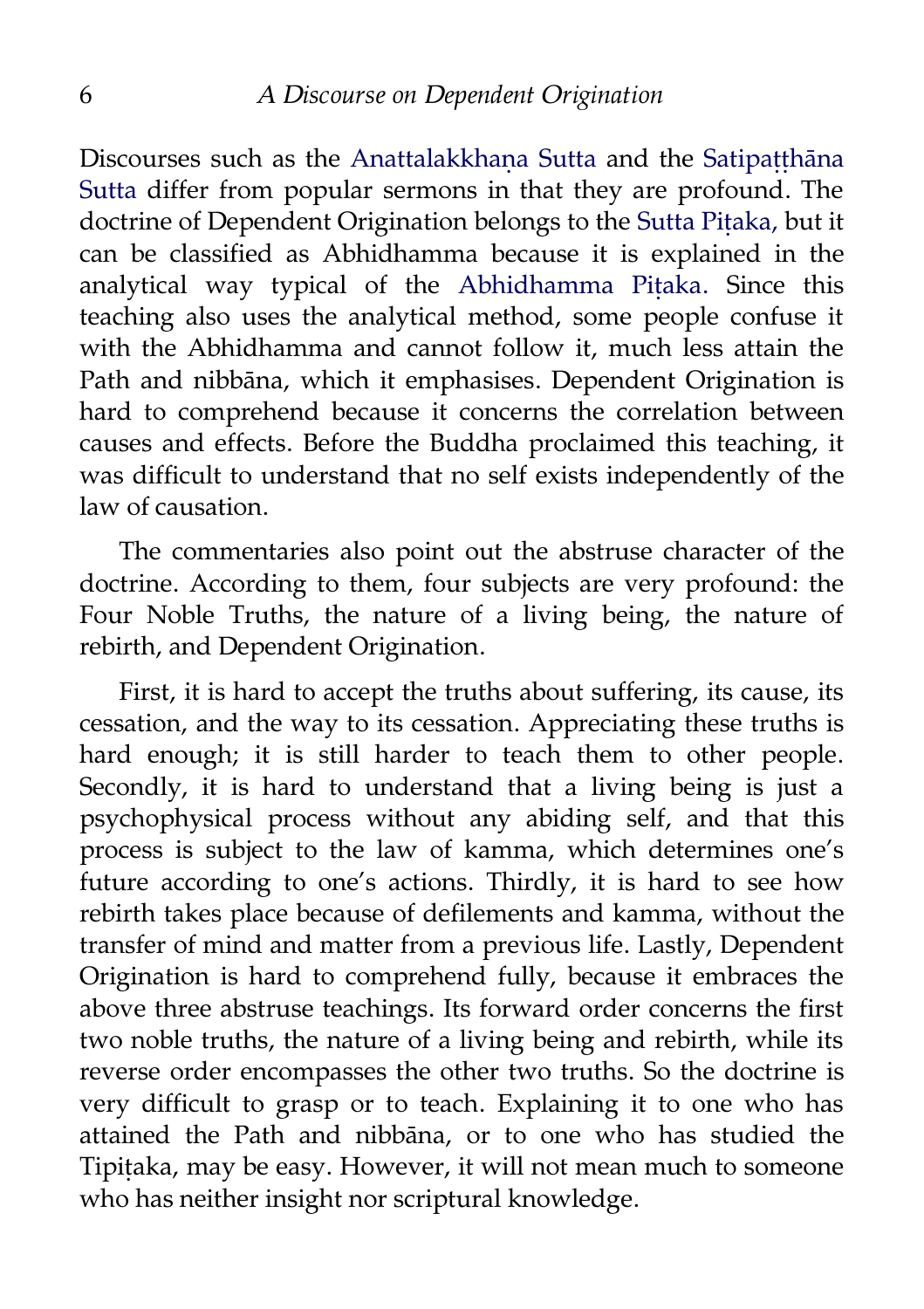The writer of the commentary on Dependent Origination was qualified to explain it because he had perhaps attained the lower stages of the Path. At least, he must have had a thorough knowledge of the Tipiṭaka. He probably stressed its profundity so that it might be studied more seriously, comparing his difficulty in explaining it to the plight of a man who has jumped into the ocean and cannot touch the bottom. He says that he wrote the exegesis based on the Tipiṭaka and the old commentaries handed down by oral tradition. The same may be said of my teaching. Since the doctrine is hard to explain, one should pay special attention to it. If one follows the teaching superficially, one will understand nothing, and without a reasonable knowledge of the doctrine one is bound to suffer in many existences.

The substance of the teaching is as follows: Dependent on ignorance *(avijjā)* mental formations *(saṅkhārā)* arise. From mentalformations rebirth-consciousness *(viññāṇa)* arises. Consciousness gives rise to mind and matter *(nāmarūpa).* From mind and matter, the six sense-bases *(saḷāyatana)* arise. From the six sense-bases, contact *(phassa)* arises. Contact causes feeling *(vedanā),* feeling leads to craving *(taṇhā),* and from craving, attachment *(upādāna)* results. Attachment produces becoming *(bhava),* and from becoming birth *(jāti)* arises. Finally, birth leads to aging *(jarā),* death *(maraṇaṃ),* grief *(soka),* lamentation *(parideva),* pain *(dukkha),* sorrow *(domanassa),* and despair *(upāyāsa).* In this way the whole mass of suffering arises.

#### <span id="page-14-0"></span>**What is Ignorance?**

According to the Buddha, *avijjā* is ignorance of the Four Noble Truths: the truths about suffering, its cause, its cessation and the way to its cessation. In a positive sense *avijjā* implies misconception or illusion. It makes us take what is false and illusory as true and real. We are led astray, and so *avijjā* is sometimes called ignorance regarding the way of practice. In this sense it differs from ordinary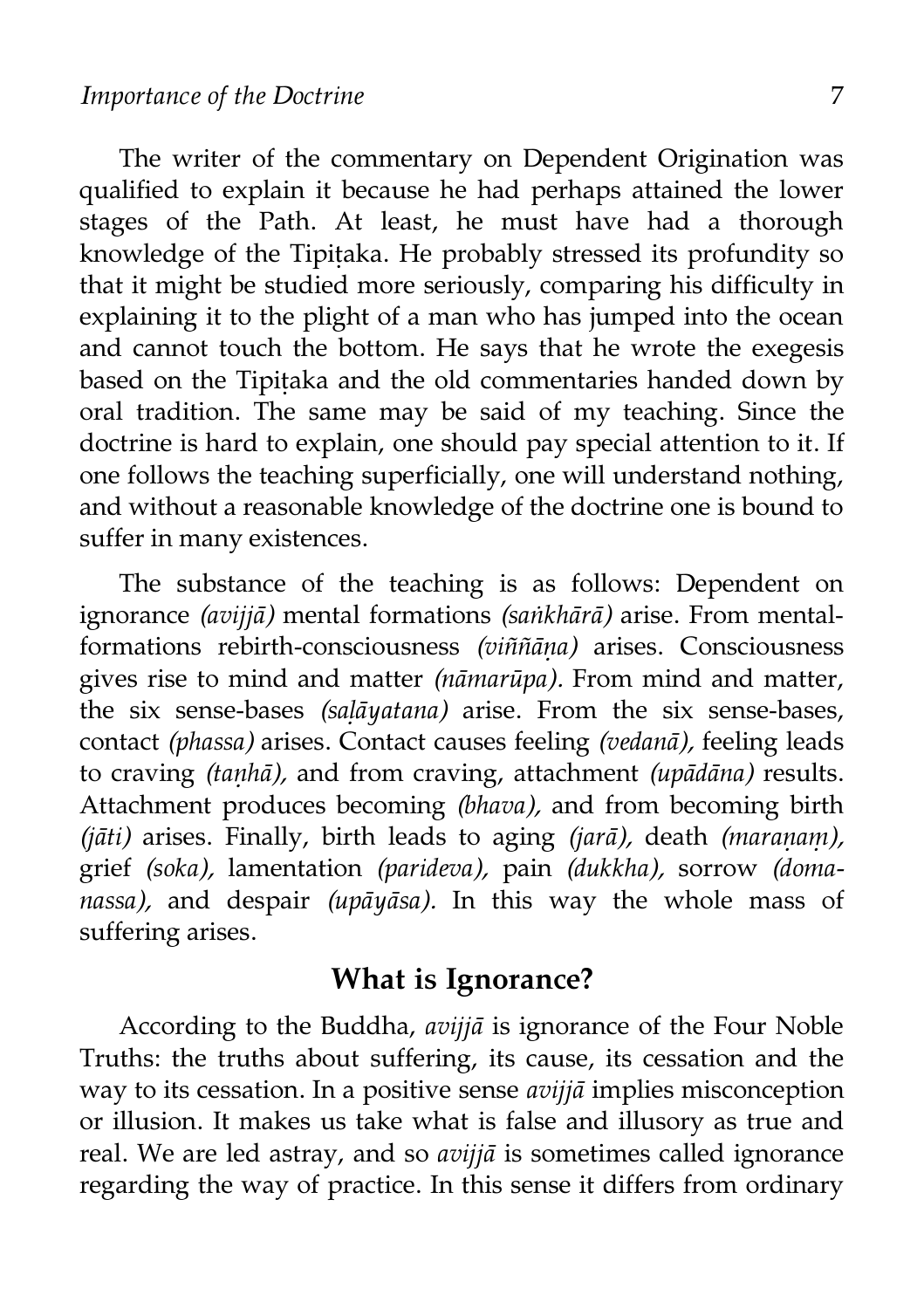ignorance. If someone does not know the name of a man or a village, it does not necessarily mean that they are deluded, whereas being ignorant of Dependent Origination means more than merely not knowing. *Avijjā* is more like the delusion of a person who has lost all sense of direction and so thinks that east is west or that north is south. The person who does not understand the truth of suffering has an optimistic view of life, although life is full of pain and sorrow *(dukkha)*.<sup>[1](#page-15-0)</sup> It is a mistake to search for the truth of suffering in books as it is to be found in one's own body and mind. Seeing, hearing, and all other psychophysical phenomena arising from the six senses are unsatisfactory because they are impermanent *(anicca),* unreliable *(aniyata),* and do not comply with one's wishes *(anattā).* Life may end at any moment and so it is full of pain and suffering. However, this dukkha cannot be realised by those who regard existence as blissful and satisfying. Their efforts to secure what they believe are pleasant sense-objects, such as beautiful sights, melodious sounds, delicious food and so forth, are due to their illusions about life. This ignorance is like the green eyeglass that makes a horse eat dry grass. Similarly, living beings are immersed in sensuality because they see everything through rose-tinted glasses, harbouring illusions about the pleasant nature of sense-objects, and about mind and matter.

A blind man could easily be deceived by a confidence trickster who offered him a worthless garment, saying that it was an expensive one. The blind man would believe him and would like the garment very much. However, if he recovered his sight, he would be disillusioned and would throw it away at once. In the same way, an ignorant person enjoys life as long as he or she is oblivious to impermanence, unsatisfactoriness, and not-self, but becomes disenchanted when insight reveals the odious nature of existence.

<span id="page-15-0"></span><sup>1</sup> The term *'dukkha'* covers all that is difficult to bear. 'Unsatisfactoriness' is used as the translation in most places. (Editor's note)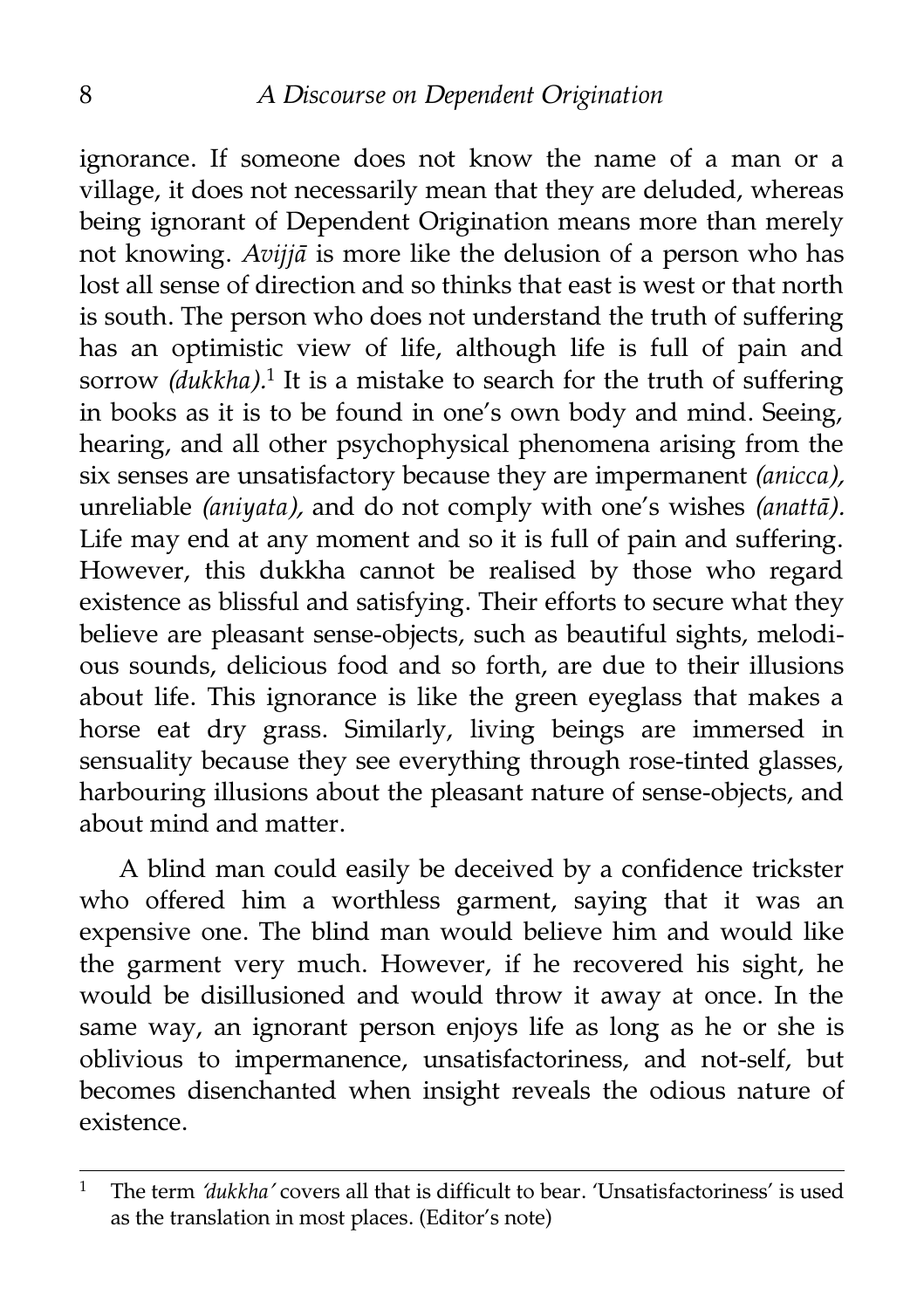Introspection of mind and matter, or insight meditation, is different from academic knowledge. Insight meditation means thoroughly observing and ceaselessly contemplating all the psychophysical phenomena that comprise the sense-objects and senseconsciousness. As concentration develops, one realises how all phenomena arise and instantly vanish, which leads to a full understanding of their nature. Delusion blinds us to reality only because we are unmindful. Unmindfulness leads us to believe in the illusions of a man, a woman, a hand, a leg, etc., in the conventional sense. We do not know that seeing, for instance, is merely a psychophysical process that arises and vanishes, and that it is impermanent, unsatisfactory, and not-self. Since most people do not meditate, they die without knowing anything about mind and matter. The true nature of the psychophysical process can be realised only by a mindful person. However, this insight does not occur initially when concentration is undeveloped. Delusion, which is the usual state of mind, precedes contemplation so the beginner does not gain a clear insight into mind and matter. It is only through steadfast practice that concentration and perception develop and lead to insight knowledge. If, for example, while practising mindfulness, one feels an itch, one is barely aware of being itchy. One does not think that it is the hand, the leg, or any other part of the body that is itchy. The thought "I feel itchy," regarding oneself as the victim of itchiness, does not occur. Only the continuous sensation of itchiness is known. This sensation does not remain permanently, but passes away as soon as one notes it. The observing mind promptly notes every phenomenon as it occurs, leaving no room for the illusion of hand, leg, and so forth.

Delusion dominates the unmindful person blinding him or her to the unsatisfactoriness of all sense-objects, concealing pain behind pleasure. *Avijjā* means both ignorance of the truth and the misconception that distorts reality. Since they do not know the truth of suffering, people seek pleasant sense-objects. Thus ignorance leads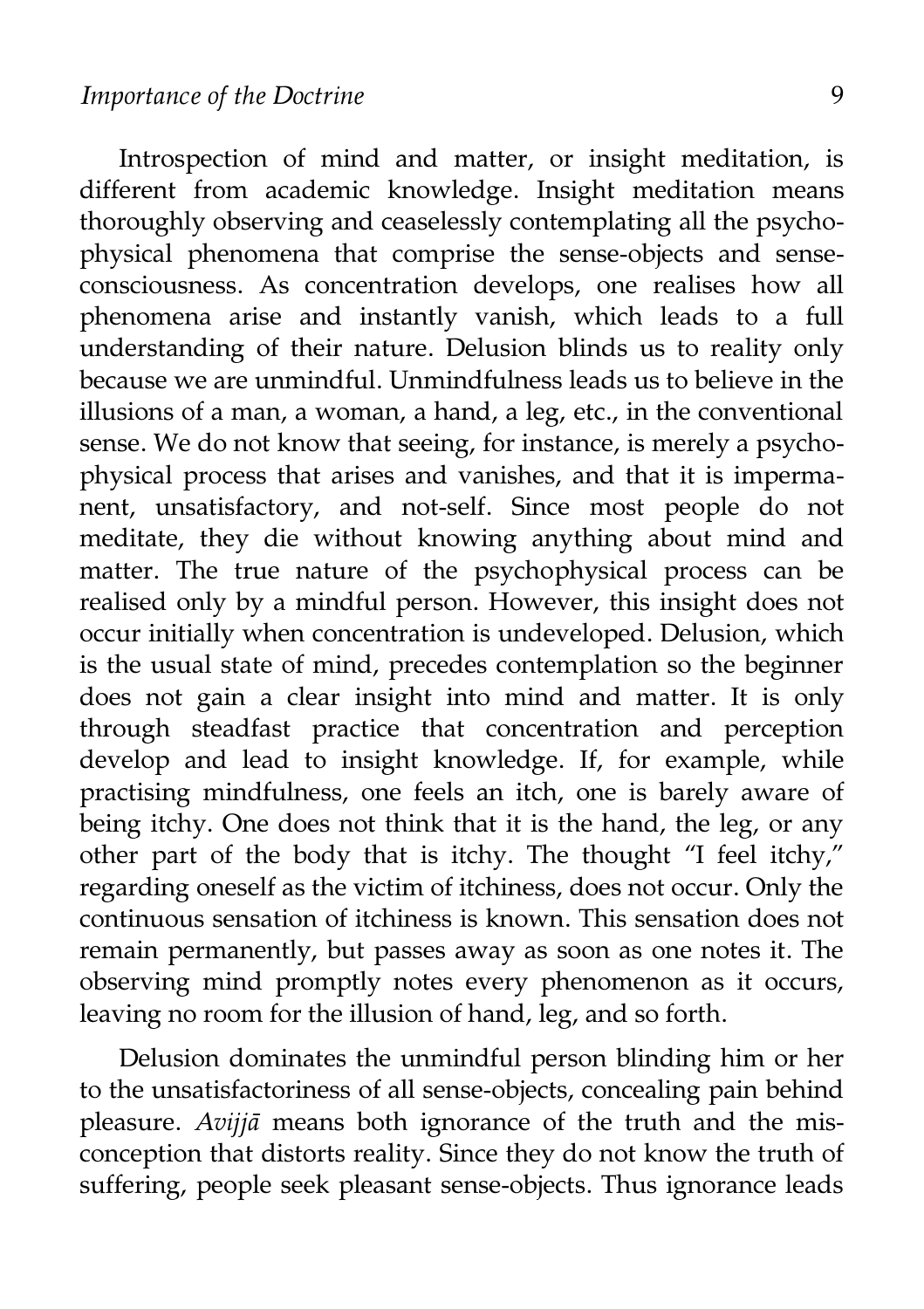to effort and kammic activity *(saṅkhārā).* According to the scriptures, mental formations arise because of ignorance, but between them there are the two links of craving and attachment. Ignorance leads to craving, which develops into attachment. Craving and attachment stem from the desire for pleasure and are explicitly mentioned in the middle part of the doctrine of Dependent Origination. When the past is fully described, ignorance, craving, attachment, kamma, and mental formations are all included.

#### <span id="page-17-0"></span>**Ignorance of the Origin of Suffering**

People do not know that craving is the cause of suffering. On the contrary, they believe that attachment makes them happy, that without attachment life would be dreary. So they constantly seek pleasant sense-objects: food, clothing, companions, and so forth. Without these objects of attachment they feel ill at ease, and find life dull. For ordinary people, life without attachment would be wholly without enjoyment. It is craving that conceals the unpleasantness of life and makes it seem agreeable, but for the Arahant, who has eradicated craving, indulgence is impossible. He is always bent on nibbāna, the cessation of suffering.

Craving cannot exert much pressure on meditators when they become absorbed in the practice, so some do not enjoy life as much as they did before. On returning from the retreat they grow bored at home and feel ill at ease in the company of their families. To other people, meditators may seem conceited, but in fact their behaviour is a sign that they have lost interest in the everyday world. However, if they cannot overcome sensual desire, this boredom is temporary and they usually re-adjust to domestic life in due course. Their families need not worry over this mood or behaviour for it is hard to become thoroughly disenchanted with household life. Meditators should check to see just how much they are disenchanted with life. If the desire for pleasure lingers, they are still in the grip of craving.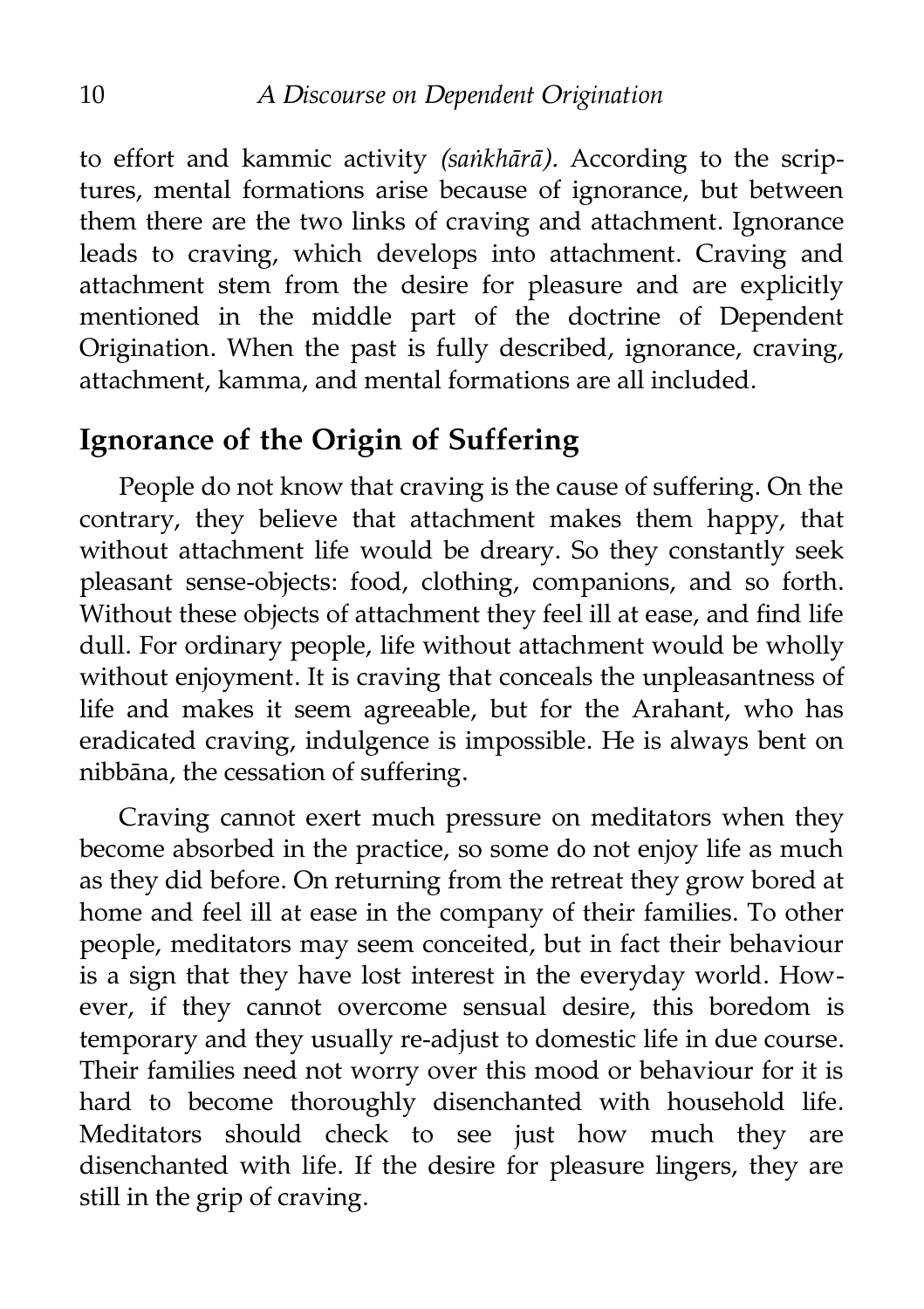Without craving, people feel discomfited. In association with ignorance, craving blinds them to suffering and creates the illusion of happiness. So they frantically seek sources of pleasure. Consider, for example, people's fondness for films and plays. These entertainments cost time and money but craving makes them irresistible, although they seem troublesome to one who has no interest in them. A more obvious example is smoking. The smoker enjoys inhaling the tobacco smoke, but to the non-smoker it is a kind of self-inflicted suffering. Non-smokers are free from all the troubles that beset the smoker. They lead a relatively carefree and happy life because they do not crave for tobacco. Craving as the source of suffering is also obvious in the habit of betel-chewing. Some people enjoy it, although it is a troublesome habit.

Like the smoker and the betel-chewer, people seek to gratify their craving, and this effort is the basis of rebirth, which leads to aging, disease, and death. Suffering, and craving as its cause, are evident in everyday life, but it is hard to accept these truths because they are profound. One cannot realise them through mere reflection but only through the practice of insight meditation.

## <span id="page-18-0"></span>**Ignorance of the Cessation of Suffering and the Path**

*Avijjā* also means ignorance of the cessation of suffering and the Path leading to it. These two truths are also profound. The truth of the cessation of suffering *(nirodhasacca)* concerns nibbāna, which can be realised only by the Noble Path. The truth of the Path *(maggasacca)* is known with certainty only by the meditator who has attained nibbāna. No wonder, then, that many people are ignorant of these truths. Ignorance of the end of suffering is widespread, so world religions describe the supreme goal in diverse ways. Some say that suffering will cease automatically in due course. Some regard sensual pleasure as the highest bliss and reject the idea of future life. This variety of beliefs is due to ignorance of the real nibbāna. Even among Buddhists some hold that nibbāna is a realm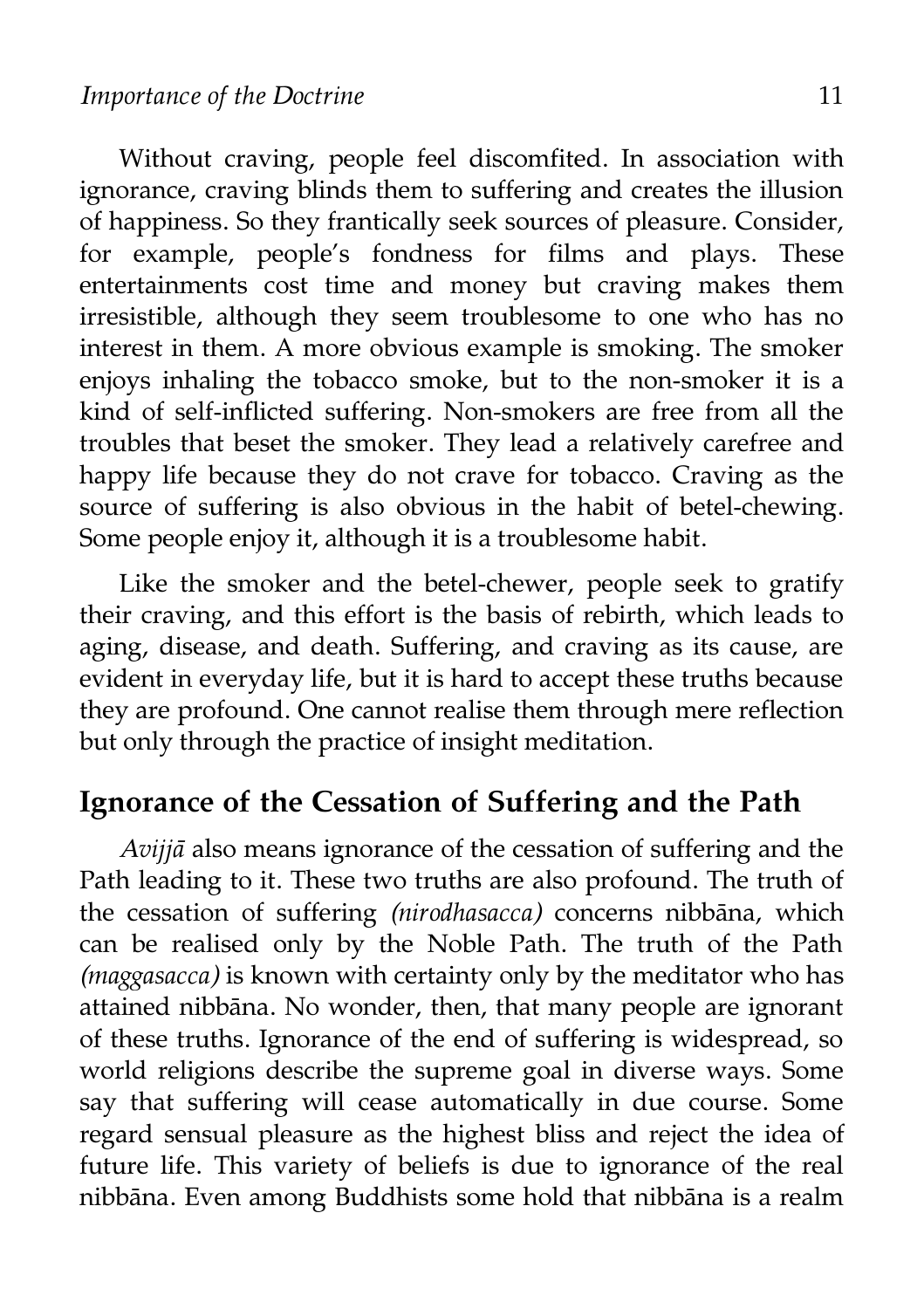or sort of paradise, and many arguments are put forward about it. These various views show how hard it is to understand nibbāna.

Nibbāna is the total extinction of the incessant psychophysical process that occurs because of conditions. So, according to Dependent Origination, ignorance, mental formations, etc., produce mind and matter and so forth. This causal process involves aging, death, and other misfortunes. If ignorance is extinguished by the Noble Path, so are its effects. This complete extinction of suffering is nibbāna. For example, a lamp that is refuelled will keep on burning, but if it is not refuelled the flame will go out. Likewise, for the meditator on the Noble Path who has attained nibbāna, all the causes such as ignorance have become extinct and so have all the effects such as rebirth. This means the total extinction of suffering (nibbāna), which one must understand and appreciate before realising it.

The idea of nibbāna does not appeal to those with a strong craving for life. To them, the cessation of the psychophysical process would mean nothing less than death. Nevertheless, intellectual acceptance of nibbāna is necessary because attainment of the supreme goal depends upon one's wholehearted and persistent effort.

Knowledge of the Path to the end of suffering is also vital. Only a Buddha can proclaim the right path; it is impossible for anyone else to do so, whether they are a deva, a Brahmā, or a human being. Nevertheless, speculations about the right path abound. Some advocate ordinary morality such as love, altruism, patience or charity, while others stress the practice of mental absorption *(jhāna).* All these practices are commendable, for they lead to relative wellbeing in the celestial realms and can be helpful to attain nibbāna. They do not, however, ensure freedom from suffering, for on their own they are not sufficient to attain nibbāna.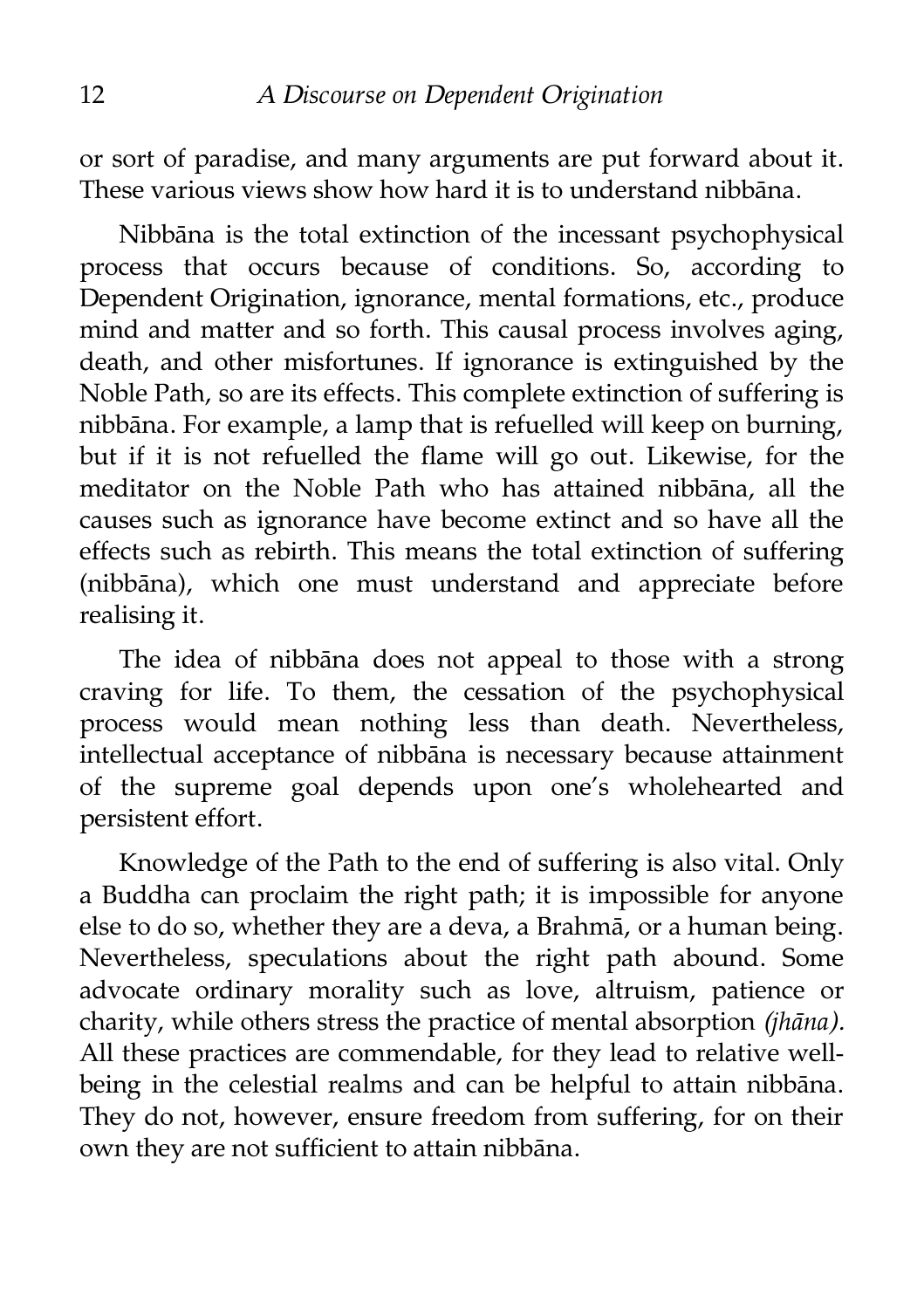Some resort to self-mortification such as fasting, nakedness, and so forth; while others worship deities or animals, or live like animals. From the Buddhist point of view all these are *'sīlabbataparāmāsa,'* which refers to any practice not concerned with the Noble Eightfold Path.

The Noble Eightfold Path comprises right view, right thought, right speech, right action, right livelihood, right effort, right mindfulness, and right concentration. The path is of three kinds: the basic path, the preliminary path, and the Noble Path. Of these, the Noble Path is the most vital. However, this path should not be the primary objective of the meditator nor does it require one to spend much time and energy on it. For when insight on the preliminary path matures, insight on the Noble Path occurs for a thought-moment. Though it requires much time and effort to produce fire by friction, ignition takes just a moment. Similarly, the insight on the Noble Path is instantaneous but it presupposes much development of insight on the preliminary path.

#### <span id="page-20-0"></span>**Right View**

*Vipassanā* is the insight that occurs at every moment of contemplation. One who notes all psychophysical phenomena becomes aware of their true nature. Thus one focuses attention on the bending of one's arms or legs and discerns the elements of rigidity and motion. This means right view concerning the element of motion *(vāyodhātu).* Lack of mindfulness will give rise to false perceptions like: "It is a hand," "It is a man," and so forth. Only the mindful meditator sees things as they really are. The same may be said of right view regarding sensations in the body, e.g. heat or pain, and mental activities, e.g. imagination or intention. When the mind becomes steady and calm, one finds that mental and physical phenomena arise and vanish, and so one gains insight into their intrinsic nature. Right view implies right thought and other associated states on the Path. Insight on the Path occurs at every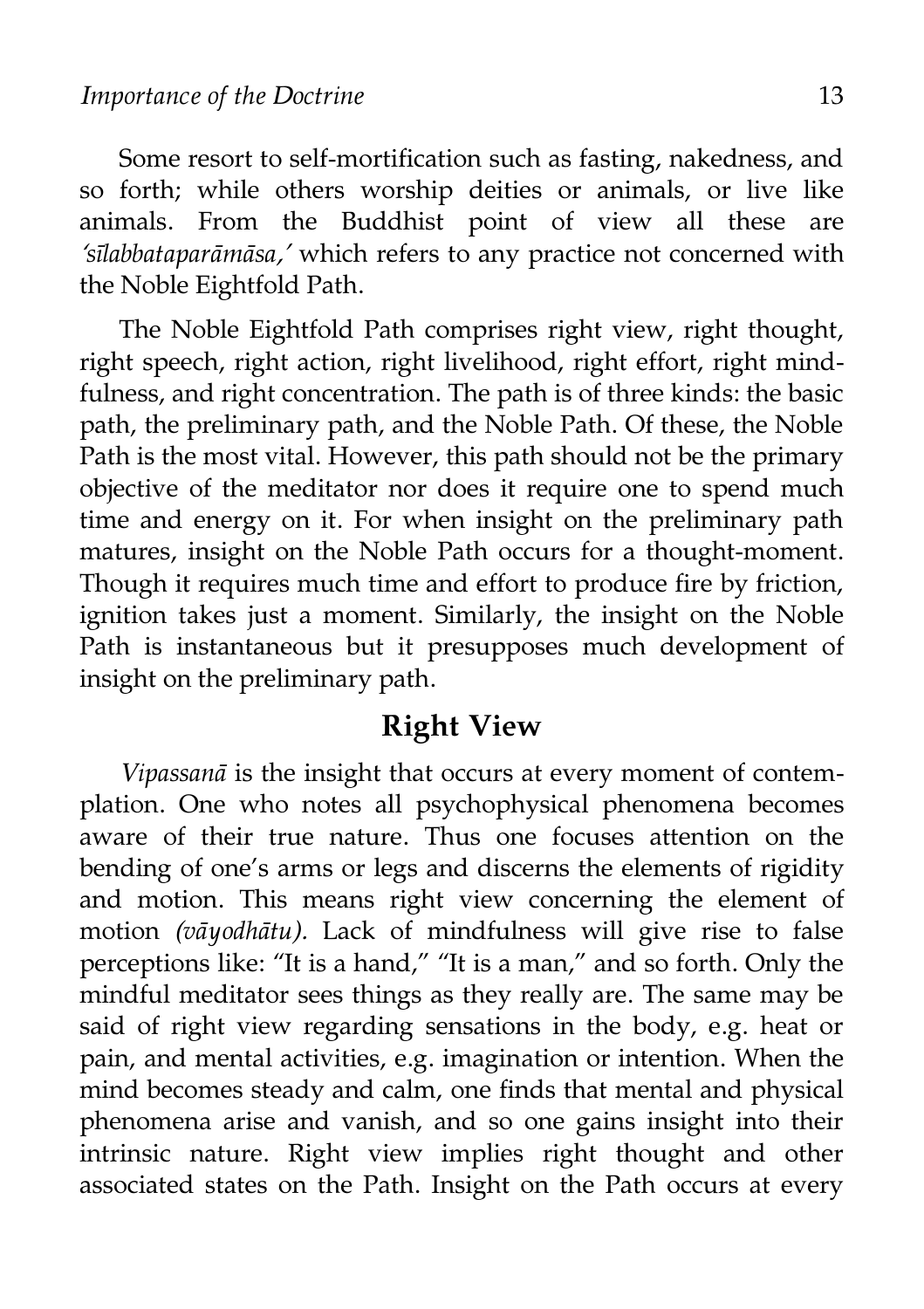moment of contemplation. With the perfection of insight into the three characteristics, one realises nibbāna. So, if nibbāna is to be realised right now, the practice of insight meditation is essential. One who cannot yet practise meditation should focus on the path that is the basis of insight practice. This basic path means doing meritorious deeds motivated by the belief in kamma. In other words, they should practise charity, morality, and meditation with the aspiration to attain nibbāna.

All the paths — the basic, the preliminary, and the Noble Path — form the eightfold path leading to nibbāna. In particular, one must recognize the Noble Path as the dhamma that is to be sought after, cultivated, and revered. Such an attitude is a prerequisite for strenuous effort in meditation. One must fully appreciate the value of insight meditation and know how to practise it.

Some people are ignorant of the way to nibbāna. Furthermore, they belittle the nibbāna-oriented meritorious deeds of others. Some deprecate the teaching and practice of others though they themselves have never practised insight meditation effectively. Some criticise the right method because they are attached to their own wrong method. All these people have misconceptions about the right path. It is ignorance not to know that charity, morality, and meditation lead to nibbāna and it is ignorance too, to regard them as harmful to one's interests. The most harmful ignorance is ignorance of, and illusion about, the right method of contemplation.

Ignorance of the right path is the most terrible form of ignorance. It makes its victims blind to meritorious deeds and creates illusions, preventing them from attaining even human happiness or divine bliss, let alone the Noble Path and nibbāna. Yet most people remain steeped in ignorance, unmindful of the need to devote themselves to charity, morality, and meditation.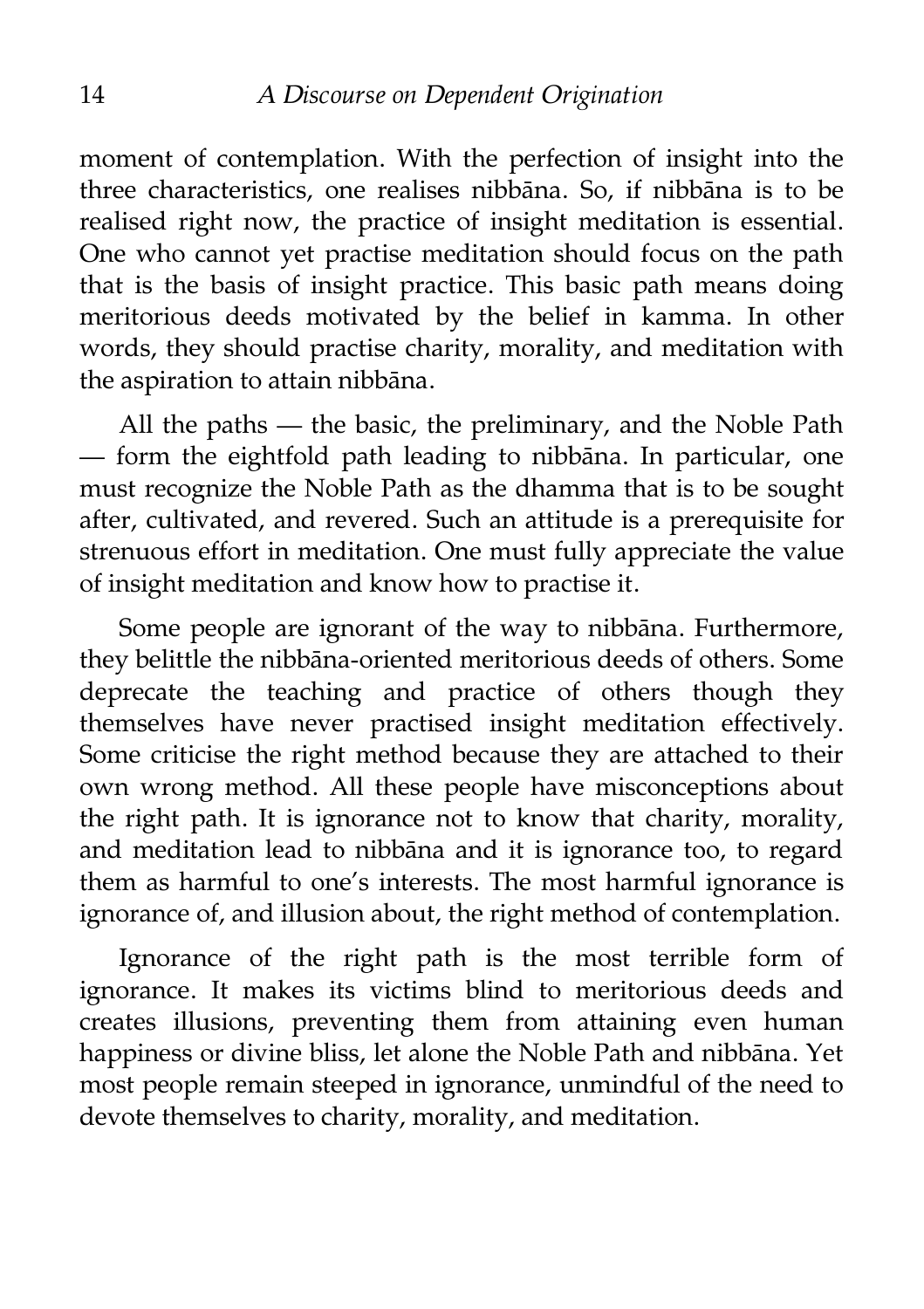## <span id="page-22-0"></span>**From Ignorance, Mental Formations Arise**

ENSUAL PLEASURE is the source of happiness for most people. Nibbāna as the extinction of mind and matter is U<sup>P</sup>ropic. The claim as the second the way to it appears arduous and painful. So people seek to gratify their desire through bodily, verbal, and mental action. Some of these actions may be ethical and others may be dishonest. Good people practise charity, morality, and meditation for their well-being after death, while others resort to deceit or robbery to become rich. S<sub>peopl</sub>

A synonym for kamma is *saṅkhārā* (mental formations). Mental formations are of three types: physical, vocal, and mental. Mental formations presuppose volition *(cetanā).* The function of volition is to conceive, to urge or to incite. As such it is the basis of all wholesome and unwholesome actions such as almsgiving or killing. The meditator knows its nature empirically through contemplation.

There is another threefold classification of mental formations: meritorious kammas with favourable results *(puññābhisaṅkhārā),* demeritorious kammas with unfavourable results *(apuññābhisaṅkhārā),* and imperturbable kamma *(āneñjābhisaṅkhārā)* that leads to *arūpa-jhāna* (lit. immobile *jhāna*). *Rūpa-jhāna* and all the wholesome actions having kammic results in the sensual realm are classified as *puññābhisaṅkhārā. Puñña* literally means something that cleanses or purifies. Just as one washes the dirt off the body with soap, so we have to rid ourselves of kammic impurities through charity, morality, and meditation. These meritorious deeds are conducive to well-being and prosperity in the present life and after death.

Another meaning of *puñña* is the ability to fulfil the desire of the doer. Meritorious deeds help to fulfil various human desires, e.g. the desire for health, longevity, wealth, and so forth. If a meritorious deed is motivated by the hope for nibbāna, it leads to a life that is conducive to one's goal. Otherwise, it may ensure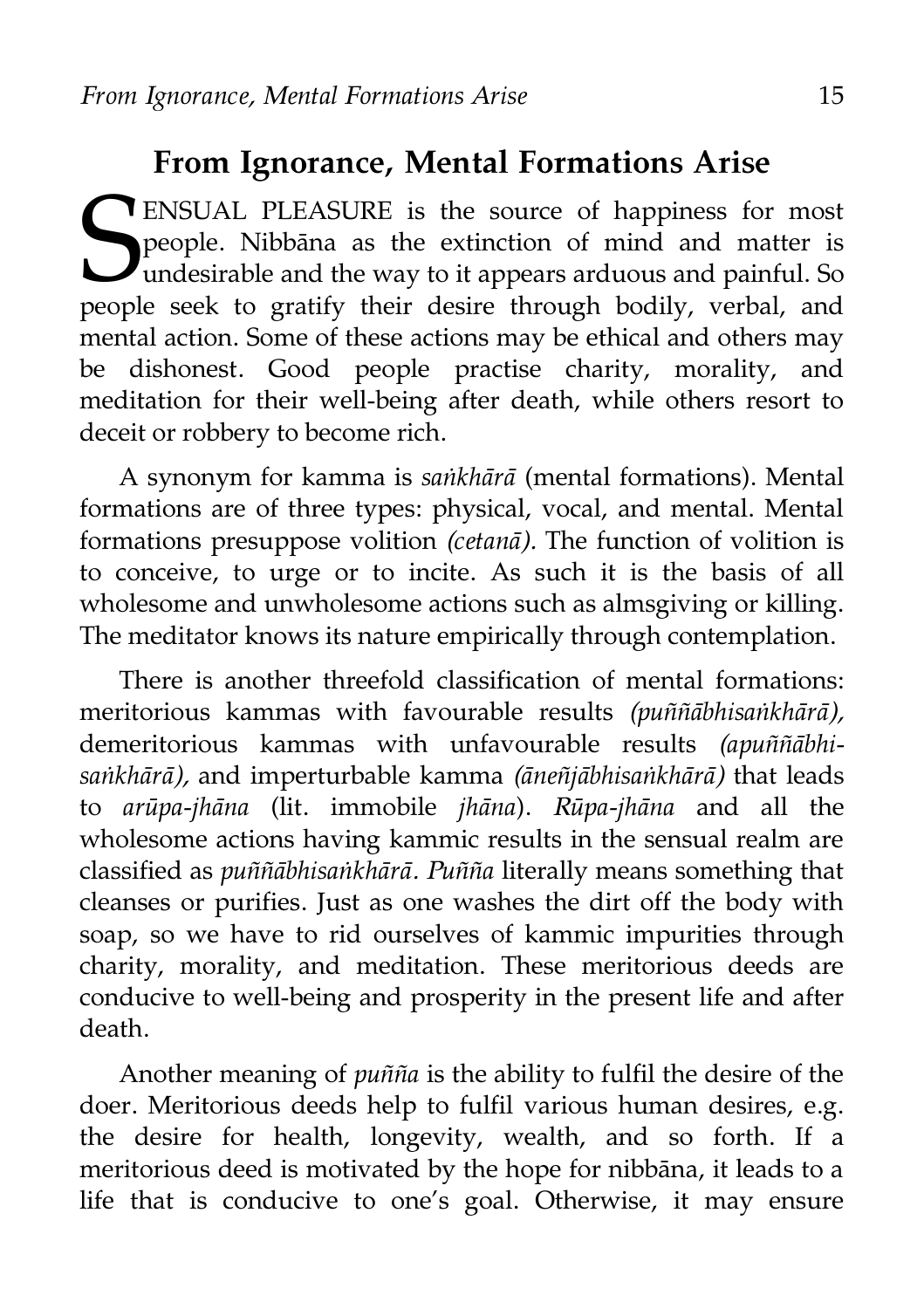happiness and well-being until the end of one's last existence. *Abhisaṅkhāra* is the effort to do something for one's own well-being. It has wholesome or unwholesome kammic results. So *puññābhisaṅkhāra* is a meritorious deed with a beneficial kammic result. In the sensual sphere *(kāmāvacara)* there are eight types of meritorious deeds and five types in the fine-material sphere *(rūpāvacara).* All these may be summarised as of three kinds: charity, morality, and meditation.

Giving charity gladly is done with a wholesome consciousness, which is kammically very fruitful. So the donor should rejoice before, during, and after the act of giving. This kind of charity is said to be very effective. The donor may also give charity with indifference, but if the mind is clear the act has high kammic potential. Any charitable act that is based on the belief in kamma is rational. It bears fruit as rebirth with no predisposition to greed, illwill, and delusion. An act of charity without recognition of its moral value is wholesome but unintelligent. Thus it will lead to a rebirth with no great intelligence. It may bear good kammic fruit in everyday life but it does not make the donor intelligent enough to attain the Path in the next life.

One person may do a meritorious deed without being prompted by others *(asaṅkhārika-kusala).* Another may do so only when prompted *(sasaṅkhārika-kusala).* Of these two kinds of meritorious deeds, the former is more fruitful than the latter. When we multiply the four kinds of meritorious deeds by these two attributes, we have a total of eight types of wholesome consciousness in the sensual sphere. Whenever we do a meritorious deed, we are urged to do so by one of these wholesome states. When we practise meditation, we have to begin with these eight types of wholesome consciousness.

If it is *samatha* meditation, one can attain *rūpāvacara-jhāna* when concentration is well-developed. *Jhāna* means total concentration of the mind on an object of mental training. *Samatha jhāna* is concentration for bare tranquillity. *Jhānic* concentration is like a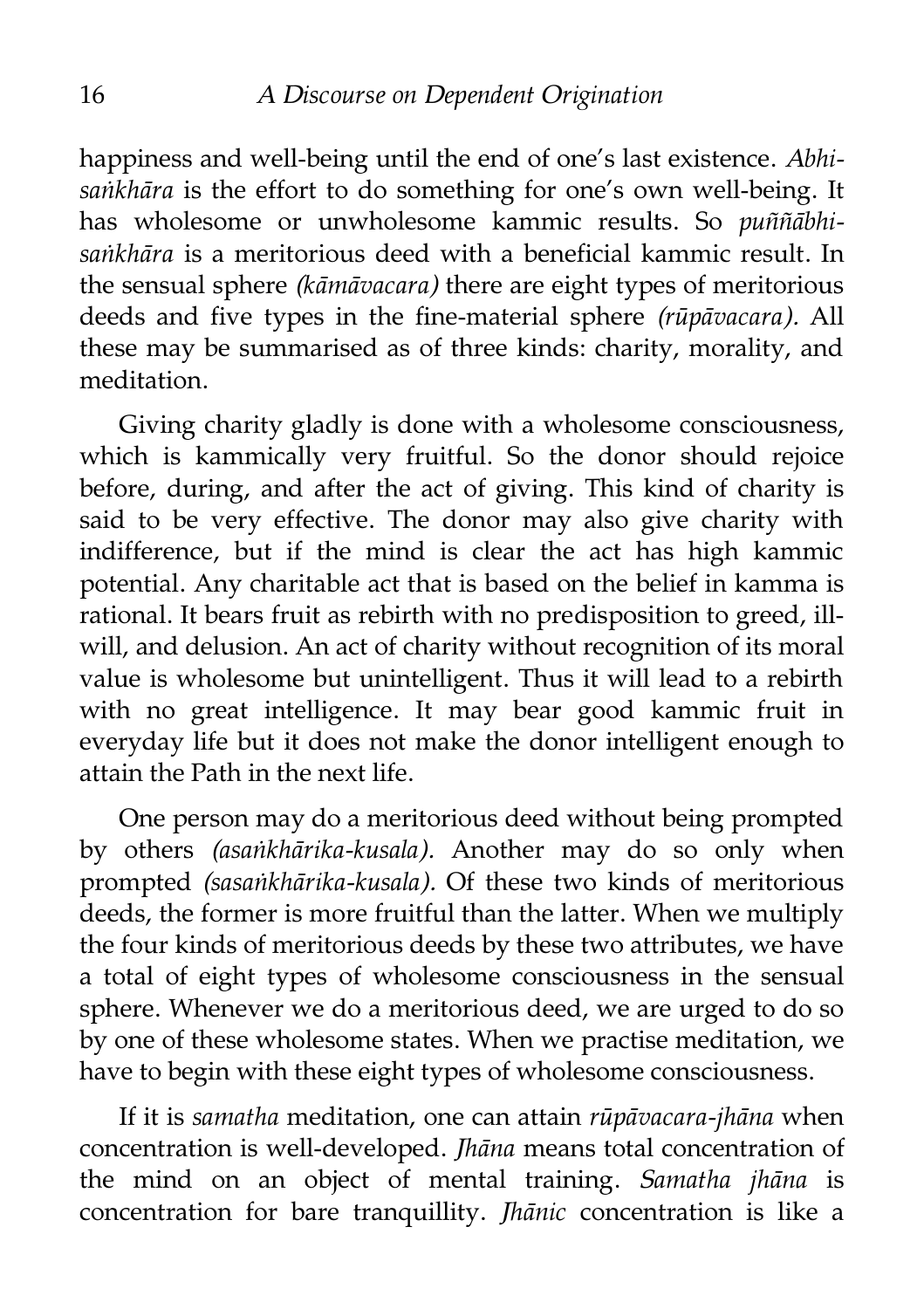flame burning in still air. According to the Sutta Pitaka, the *rūpāvacara jhāna* has four levels; according to the Abhidhamma it has five levels. The five fine-material wholesome types of consciousness *(rūpakusala-citta)* are associated with the five *jhāna*s. They are accessible only through the practice of *samatha* that leads to *jhāna*. Meritorious kamma includes the eight wholesome types of sensesphere consciousness and the five *jhāna*s.

#### <span id="page-24-0"></span>**Unwholesome Kammas**

Unwholesome kamma is the opposite of wholesome kamma. These immoral deeds lead to lower realms and misfortunes in human life such as ugliness, infirmities, and so forth. The immoral types of consciousness are of twelve kinds: eight rooted in greed *(lobha),* two rooted in ill-will *(dosa),* and two rooted in delusion *(moha).*

Those rooted in greed may be accompanied by wrong view or not. They may be joyful or indifferent, and they may be prompted *(sasaṅkhārika)* or unprompted *(asaṅkhārika).* The combination of these three factors gives a total of eight different types of unwholesome consciousness rooted in greed. Every greed-based kamma is motivated by one of these eight types of consciousness.

The types of consciousness rooted in ill-will are of two kinds: unprompted and prompted. Consciousness rooted in ill-will is the source of anger, dejection, fear, and disgust.

Doubt *(vicikicchā)* and restlessness *(uddhacca)* are the two types of consciousness rooted in delusion. Doubt means doubt about the Buddha, his teaching, his disciples, morality, concentration, a future life, and so forth. Restlessness refers to the wandering mind that is distracted. Unless restrained by meditation, the mind is seldom calm and usually wanders. However, unlike the other eleven unwholesome types of consciousness, restlessness does not lead to the lower realms. Even with a favourable rebirth, the unwholesome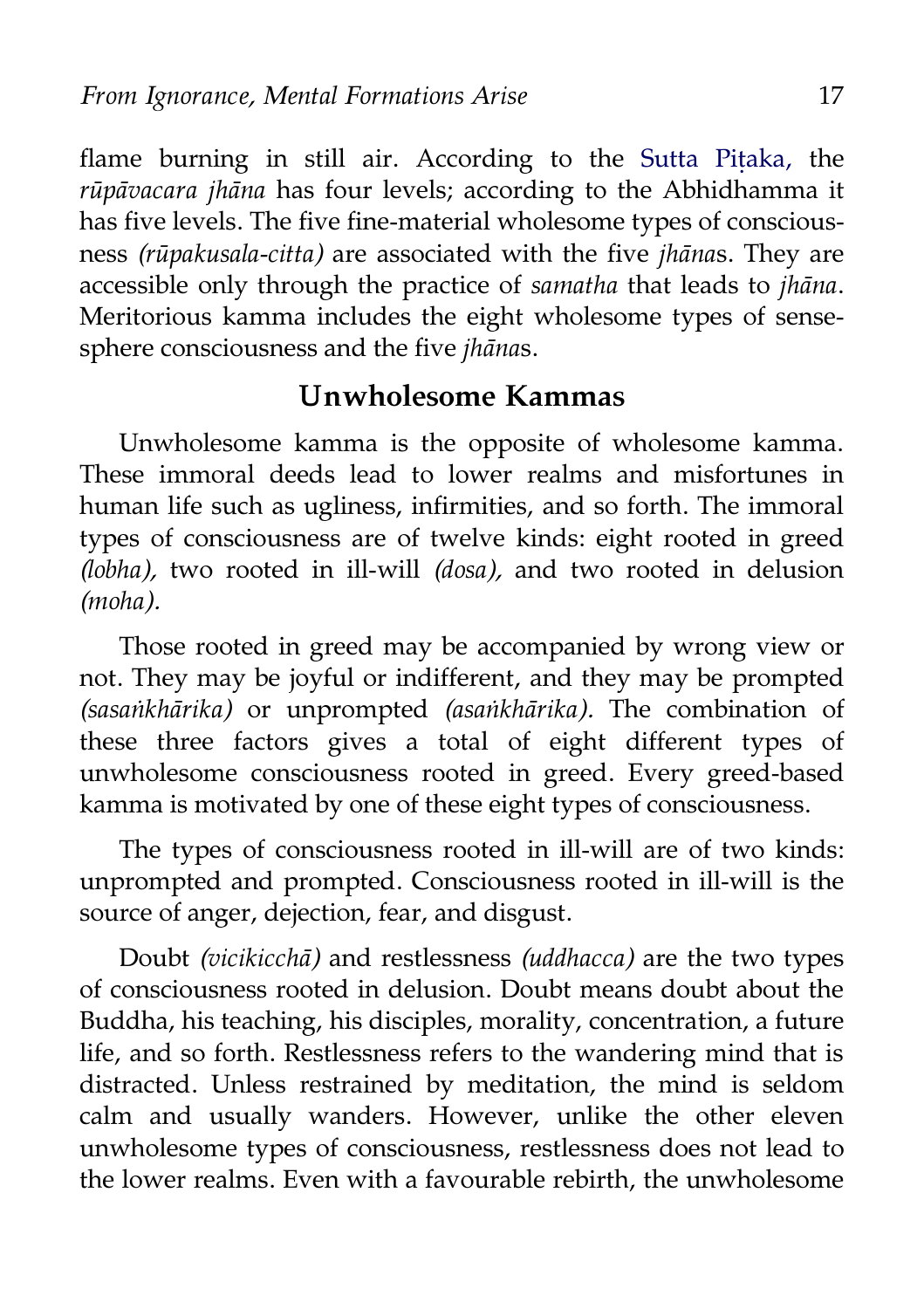kammas usually have bad effects such as ill-health. These twelve unwholesome kammas are called *'apuññābhisaṅkhārā.'*

Everywhere, people wish to be happy, so they strive to gain prosperity in the present life and after death. However, it is usually greed and ill-will that motivate their activities. Wholesome consciousness is confined to those who have wise friends, who have heard their teaching and who think rationally.

Some go morally astray, being misled by their selfish teacher. In the lifetime of the Buddha, a lay Buddhist abused virtuous monks. On his death he became a hungry ghost *(peta)* in the latrine of the very same monastery he had donated to the Saṅgha. He told Venerable Moggallāna about his misdeed when the latter saw him with his divine eye. What a terrible fate for a man who had materially supported the Saṅgha for his well-being in the afterlife, but was misguided to the lower realm by his teacher. This shows that the person whose company we seek should possess not only deep knowledge but also an honest character.

The mark of a virtuous person is abstinence from any act, speech or thought that is harmful to others. Those who keep company with wise friends or virtuous bhikkhus have the opportunity to hear the genuine Dhamma. If they think wisely, their reasoning will lead to moral actions, speech, and thoughts. On the other hand, corrupt teachers or friends, false teachings, and improper thoughts may lead to moral disaster. Some who at first had an unblemished character were later ruined by corrupt thoughts. They were convicted of theft, robbery or misappropriation and their former good reputation was irreparably damaged. All their suffering had its origin in the illusion of happiness. Contrary to their expectations, they found themselves in trouble when it was too late. Some misdeeds do not produce immediate kammic results but they ripen in due course and lead to suffering. If retribution does not follow the evildoer in this life, it overtakes him in the afterlife. Such was the fate of the donor who became a hungry ghost for his malicious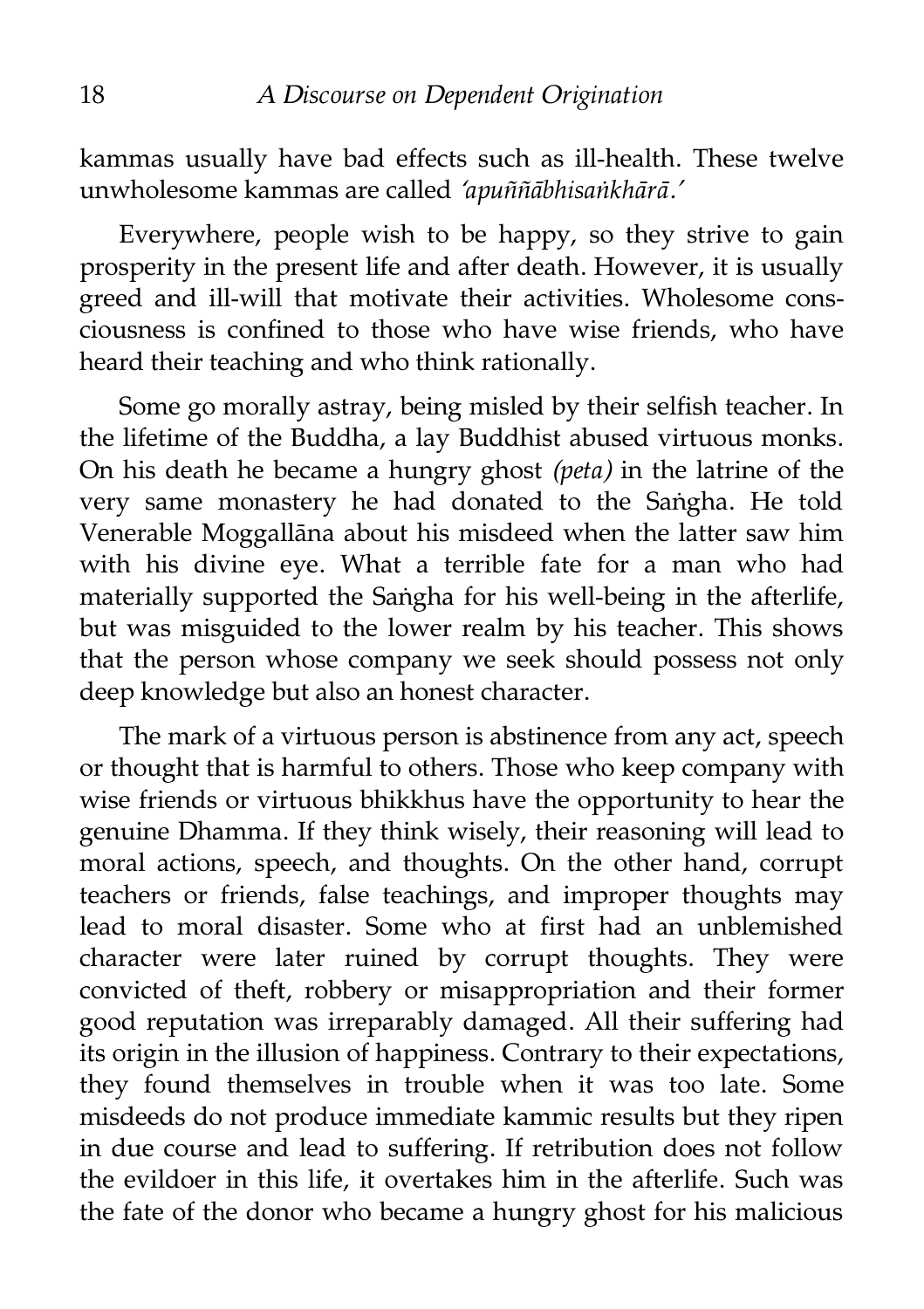words. His teacher who had misguided him fared worse after his death. He occupied a place below his former pupil and had to live on his excreta. The kammic result of his misdeed was frightful. He had committed it for his own ends but it backfired and he had to suffer terribly for it.

Some native people make animal sacrifices to gods for abundant harvest, health or safety. These primitive beliefs still prevail among some townspeople. Some people worship the Chief Nat as if he were the Buddha. Others kill animals to feed guests for religious almsgiving. Even some ignorant Buddhists have doubts about this practice. Whatever the aim of the donor, killing has bad kammic results and it is not a skilful deed despite the belief of the killer to the contrary.

A skilful deed bears the hallmark of moral purity. Killing or hurting living beings cannot be morally pure in any sense. The victims face death or endure ill-treatment only because they cannot avoid it, and will surely retaliate if they can. Victims often pray for vengeance and so the killer is killed in the next existence or has to suffer some other retribution for his or her misdeed. Many instances of the consequences of killing are found in the Buddhist scriptures.

Some long for human or celestial life and devote themselves to charity, morality, and meditation. Their meritorious deeds lead to well-being in future lives and so fulfil their wishes. However, every life is subject to aging and death, and human life is accompanied by ill-health and mental suffering. Some crave for the Brahmā realm and practise *jhāna*. They may live happily for aeons as Brahmās, but when life has run its course they will be reborn as human beings or devas. Any demeritorious deed that they then do may lead to the lower realms. So even the glory of the Brahmā-life is an illusion.

The illusion of happiness is not confined to ordinary people. The illusion *(vipallāsa)* and ignorance *(avijjā)* that make suffering seem like happiness linger at the first two stages of the Noble Path, and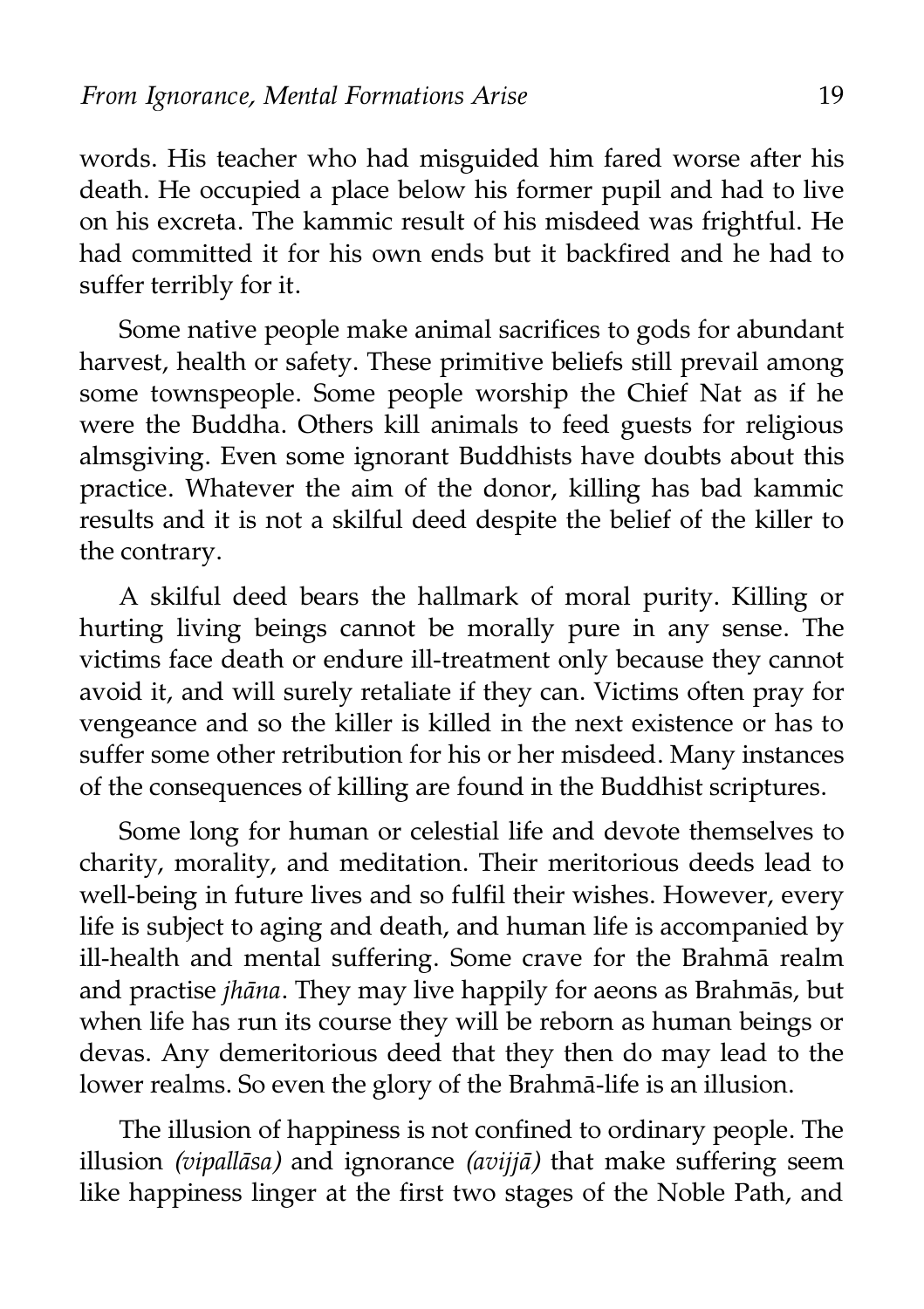even the Non-returner still mistakenly regards the fine-material and immaterial realms as blissful. So meritorious deeds are the aim of the Noble Ones at the first three stages of the Path. However, ordinary people are beguiled by all four illusions, and thus they regard the impermanent as permanent, suffering as happiness, the impersonal as personal, and the unpleasant as pleasant. Because of this misconception and ignorance, every bodily, verbal or mental action leads to wholesome or unwholesome kamma. Wholesome kamma only arises from intention coupled with faith, energy, mindfulness, etc. Left to itself, the mind is liable to produce unwholesome kamma.

### <span id="page-27-0"></span>**Rejection of Good Kamma Means Bad Kamma**

Some people misinterpret the Arahant's transcendence of kamma and say that we should avoid doing meritorious deeds. For an ordinary person, the rejection of wholesome kamma means the upsurge of unwholesome kamma, just as the exodus of virtuous people from a city leaves only fools and rogues, or the removal of useful trees is followed by the growth of useless grass and weeds. One who rejects meritorious deeds is bound to do demeritorious deeds that will lead to rebirths in the lower realms, from where it is hard to return to the human world. The Arahant's lack of wholesome kamma means only that his or her actions are kammically unproductive due to the extinction of ignorance. The Arahants do revere the elders, teach the Dhamma, give alms, help others who are in difficulty and so forth. However, due to their full comprehension of the Four Noble Truths and the eradication of ignorance their actions do not have any kammic effect. So the Arahants do not generate wholesome kamma, but they do not avoid meritorious deeds.

An ordinary person who does not care for meritorious deeds because of ignorance and wrong views, will accumulate only unwholesome kammas. In fact, the lack of any desire to do good is a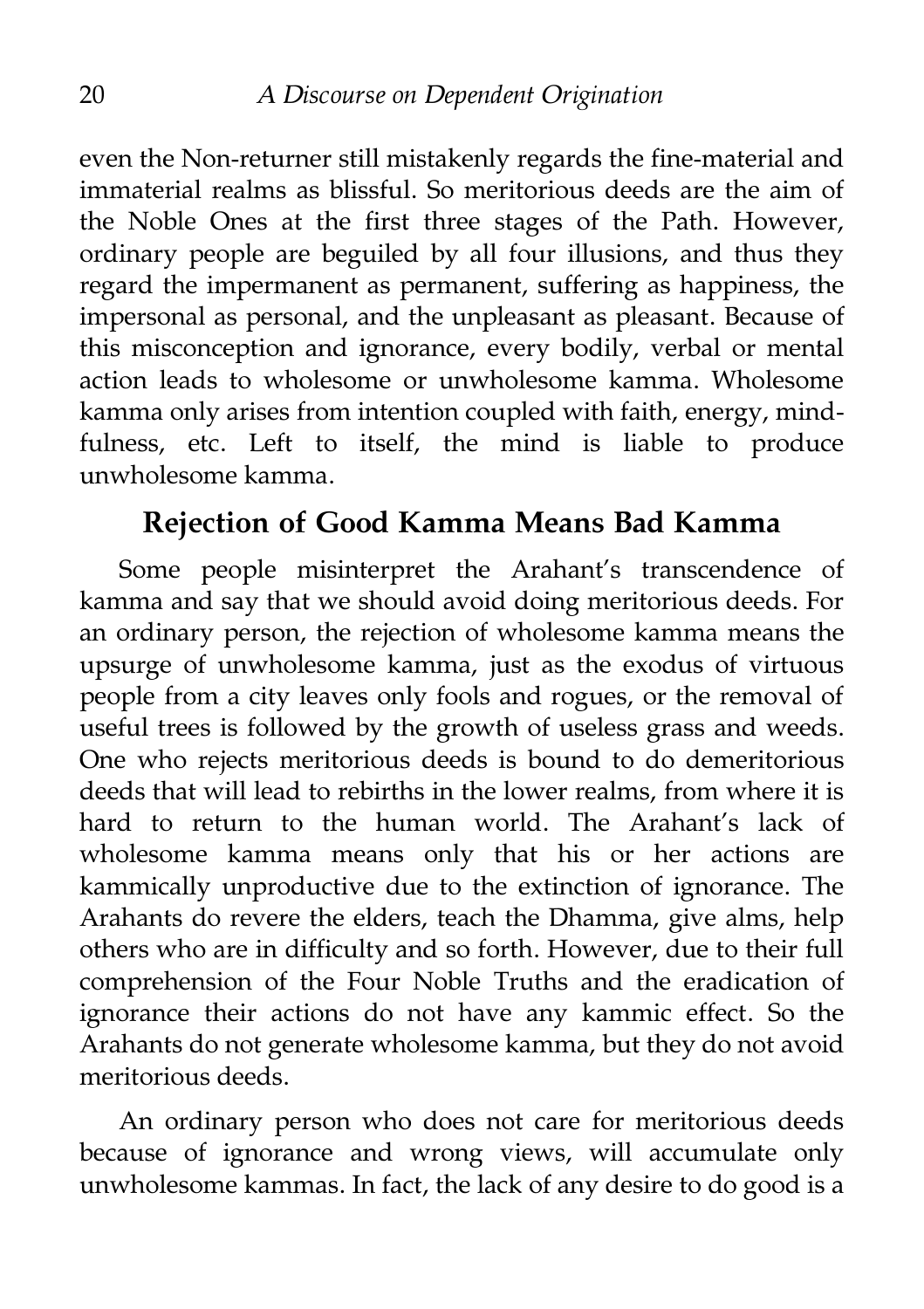sign of abysmal ignorance that makes the Noble Path and nibbāna very remote. One only becomes inclined towards meritorious deeds as ignorance loses its hold on the mind. A Stream-winner is more interested in doing good than an ordinary person. Those at the higher stages of the Path have an increasing desire to give up doing things irrelevant to the Path and devote more time to meditation. So, meritorious deeds should not be confused with demeritorious deeds and purposely avoided. Every action rooted in ignorance means either wholesome or unwholesome kamma. Without wholesome kamma all one's deeds will be unwholesome kamma.

#### <span id="page-28-0"></span>**Ignorance and Illusion**

Truth and falsehood are mutually exclusive. If one does not know the truth, one accepts falsehood, and vice-versa. Those who do not know the Four Noble Truths have misconceptions about suffering which, posing as happiness, deceives and oppresses them. Apart from craving, which gives some pleasure when gratified, everything in the sensual realm is suffering. Though all senseobjects are subject to ceaseless change and are unreliable, to the ignorant person they seem desirable and pleasant. People are nostalgic about what they regard as happy days in the past, and optimistic about their future. Because of their misconception, they long for what they consider to be enjoyable and satisfying. This is the cause of their suffering but they do not realise it. On the contrary, they think that their happiness depends on the fulfilment of their desires, so they see nothing wrong with their desire for pleasure. Unfortunately, the truths about the end of suffering and the way to it are alien to most people. Some who learn these truths from others or accept them intellectually do not appreciate them. They do not care for nibbāna or the way to it, thinking that the way is beset with many hardships and privations.

The hope for happiness is the motive for human action. Actions in deed, speech or thought are called kamma or *saṅkhārā.* We have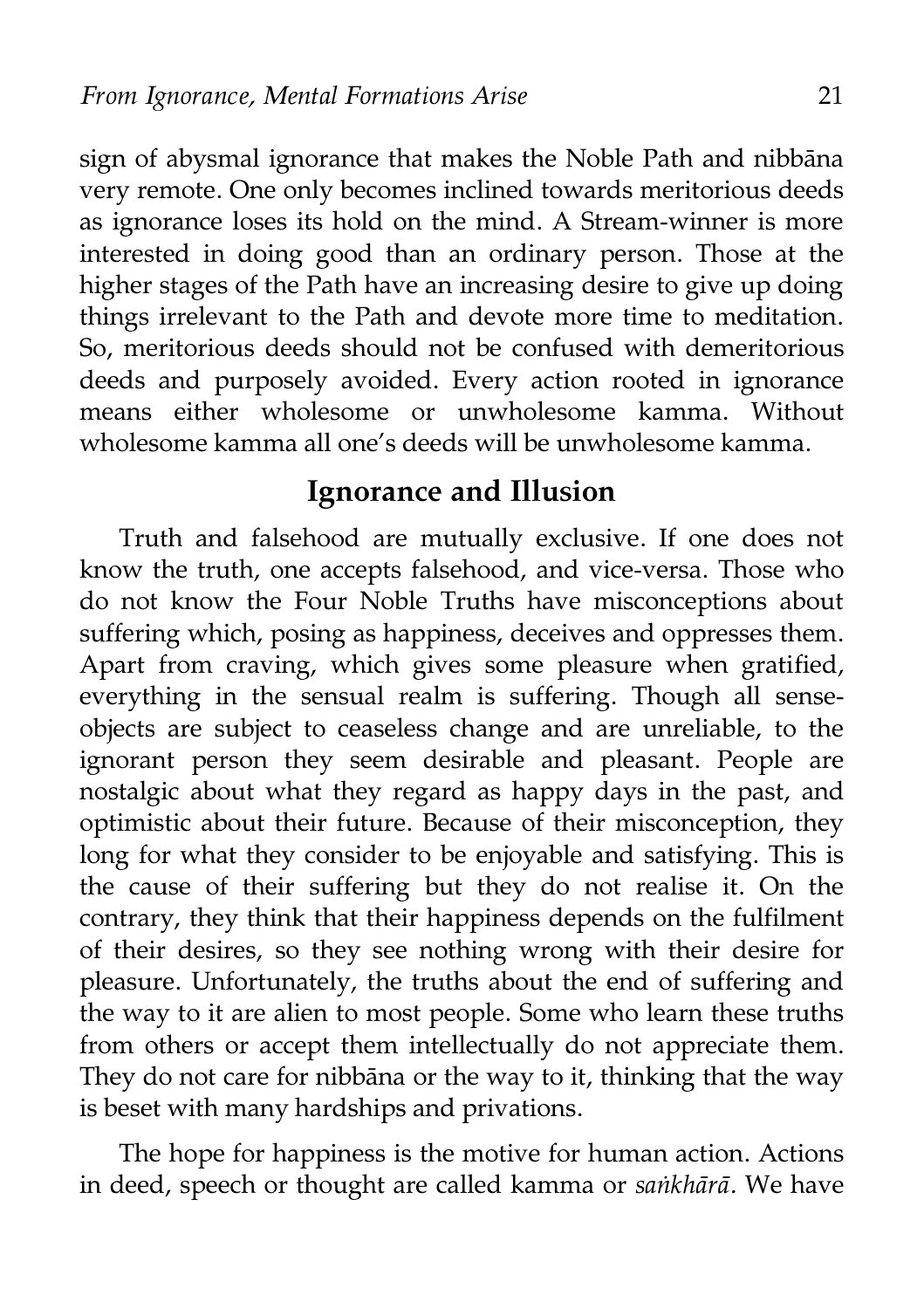referred above to the three kinds of *saṅkhārā.* The two kinds of wholesome kamma comprise the first kind: i.e. the eight wholesome kammas of the sensual sphere and the five wholesome kammas in the fine-material sphere. We have also mentioned two kinds of wholesome kamma or consciousness: one associated with intelligence and the other divorced from it. In the practice of insight the meditator's mind is intelligent if one becomes aware of the true nature of mind and matter through contemplation. It is not intelligent if one just recites Pāḷi words while contemplating superficially. As for morality, a sense of moral values is intelligent if it is associated with the belief in the law of kamma; otherwise it is unintelligent.

Some people say that an intelligent act of charity must involve the contemplation of the impermanence, unsatisfactoriness, and impersonality of the donor, the recipient, and the offering. This view is based on the Atthasālinī (an Abhidhamma commentary), which mentions the contemplation on impermanence after giving alms. However, the reference is to contemplation after the act of charity, not before, nor while doing it. Moreover, the reason is not to make the act intelligent but to create wholesome kamma in insight practice. If by intelligent almsgiving is meant only the charity that presupposes such contemplation, all the other charity of non-Buddhists would have to be classified as unintelligent, which would be absurd. The accounts of almsgiving by Bodhisattas do not mention contemplation nor did the Buddha insist on it as a prerequisite to charity. The scriptures say only that the kammic potential of charity depends on the spiritual maturity of the recipient and this is the only teaching that we should consider in almsgiving. If the donor and the recipient are regarded as mere mind and matter subject to impermanence, they will be on an equal footing. The act of charity would then lack inspiration and much kammic potential. In fact, the object of almsgiving is not insight contemplation but the benefits accruing to the donor. So the Buddha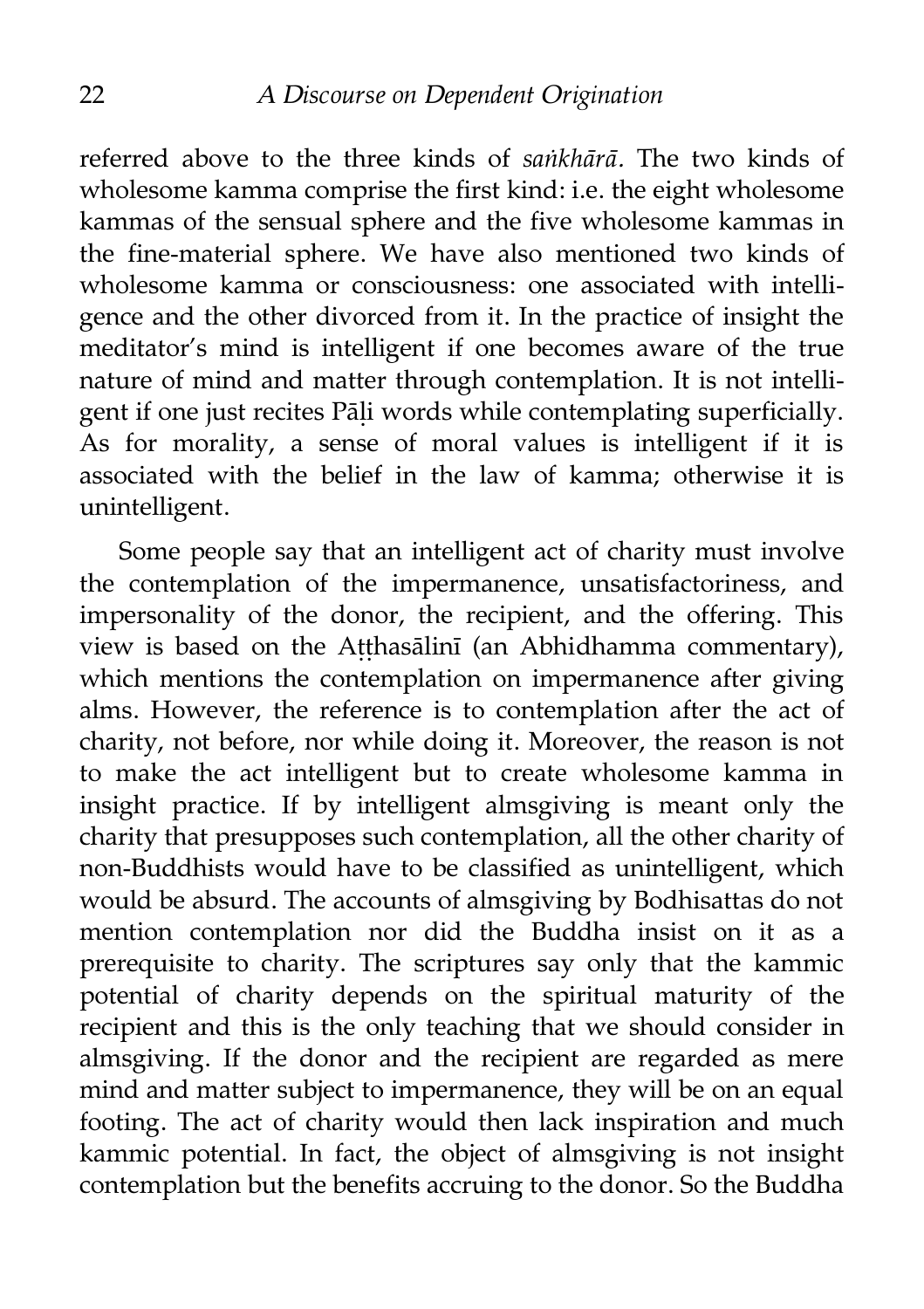pointed out which recipients can make almsgiving immensely beneficial and he stressed the importance of right reflection (i.e. belief in kamma).

Visākhā, a well-known female disciple, once asked the Buddha for permission to make eight kinds of lifelong offering to the Saṅgha: 1) bathing robes for the monks, 2) food for guest-monks, 3) food for travelling monks, 4) food for sick monks, 5) food for monks attending sick monks, 6) medicine for sick monks, 7) ricegruel for the Saṅgha, and 8) bathing robes for the nuns. The Buddha asked Visākhā what benefits she hoped to obtain in offering such things. The substance of Visākhā's reply was as follows: "At the end of the Rains, monks from all parts of the country will come to see the Lord. They will tell him about the death of certain monks and ask him about their rebirth and stages on the Noble Path that the deceased monks had attained. The Lord will reveal their spiritual attainments. I will then approach the visiting monks and ask them whether their late fellow-monks had ever visited Sāvatthī. If they say yes, I will conclude that the Noble One must have used one of my offerings. This recollection of my wholesome kamma will fill me with joy. It will be conducive to peace, tranquillity, and selfdevelopment."

It is noteworthy that the reference is not to the contemplation on the impermanence of the deceased monks but to their spiritual attainments. Importance is attached to the contemplation that leads to ecstasy and training in self-development. So, the most appropriate object of contemplation in offering alms is the noble quality of the recipient. For example, when laying flowers at a shrine one might reflect on the noble character of the Buddha; when offering food to a monk one might think of his pure mode of life, and so forth.

Teaching or listening to the Dhamma is a wholesome kamma and it is an intelligent kamma if the Dhamma is understood. Every meritorious deed based on the belief in kamma is an intelligent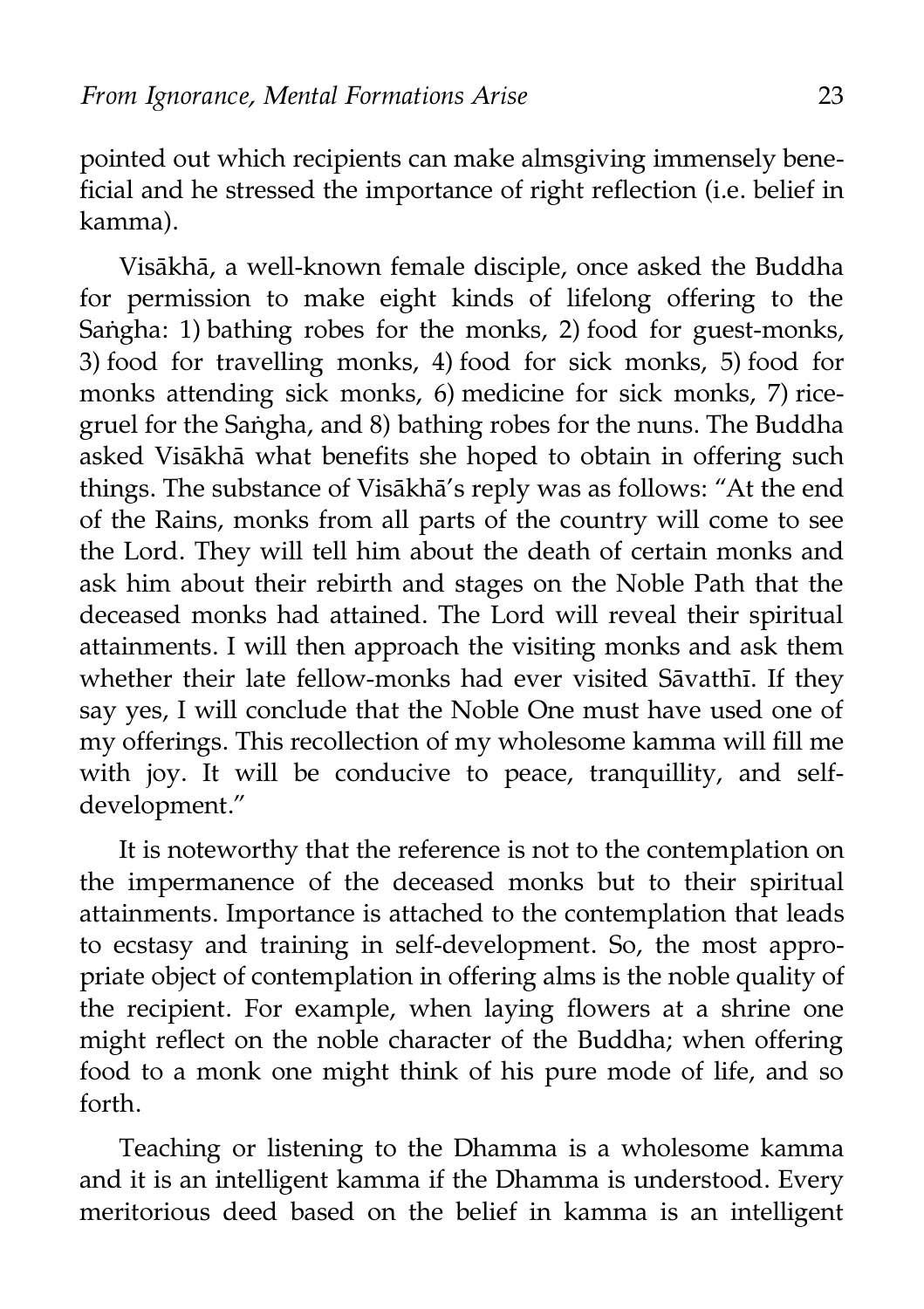kamma. Without it, a meritorious act is wholesome but unintelligent, e.g. when children worship the Buddha image, in imitation their parents, or when people who reject the belief in kamma are helpful, polite, and charitable.

Few people are free from personality-belief. The belief dominates those who do not know that life is a psychophysical process lacking a soul or person. Among those who have some knowledge of Buddhist scriptures, the belief is weak, but their academic knowledge does not help them to overcome it completely. Meditators who have had a clear insight into the true nature of mind and matter through contemplation are usually free from personality-belief. Yet they may revert to it if they stop contemplating before they attain the Path. As for ordinary people, the personality-belief is deeply rooted. This makes them think that it is the self or the personality that is the agent of whatever they do or feel or think. Again, those who believe in total extinction after death, rejecting a future life and kammic results, have unwholesome consciousness rooted in annihilationist beliefs.

Consciousness rooted in ill-will is of two kinds: prompted and unprompted. Anger, envy, anxiety, grief, fear, and hatred are a few of the many kinds of ill-will.

Consciousness rooted in delusion comprises doubt and restlessness. Doubts about the Buddha, nibbāna, the doctrine of notself, and so forth are termed *'vicikicchā.'* The mind is subject to *'uddhacca'* whenever it wanders here and there restlessly.

Thus unwholesome kamma comprises eight types of greedbased consciousness, two types of hatred-based consciousness, and two types based on delusion. It is opposed to wholesome kamma, which serves to purify the mind and leads to favourable rebirths with fortunate kammic results. Unwholesome kamma defiles the mind and leads to unfavourable rebirths with unpleasant kammic results.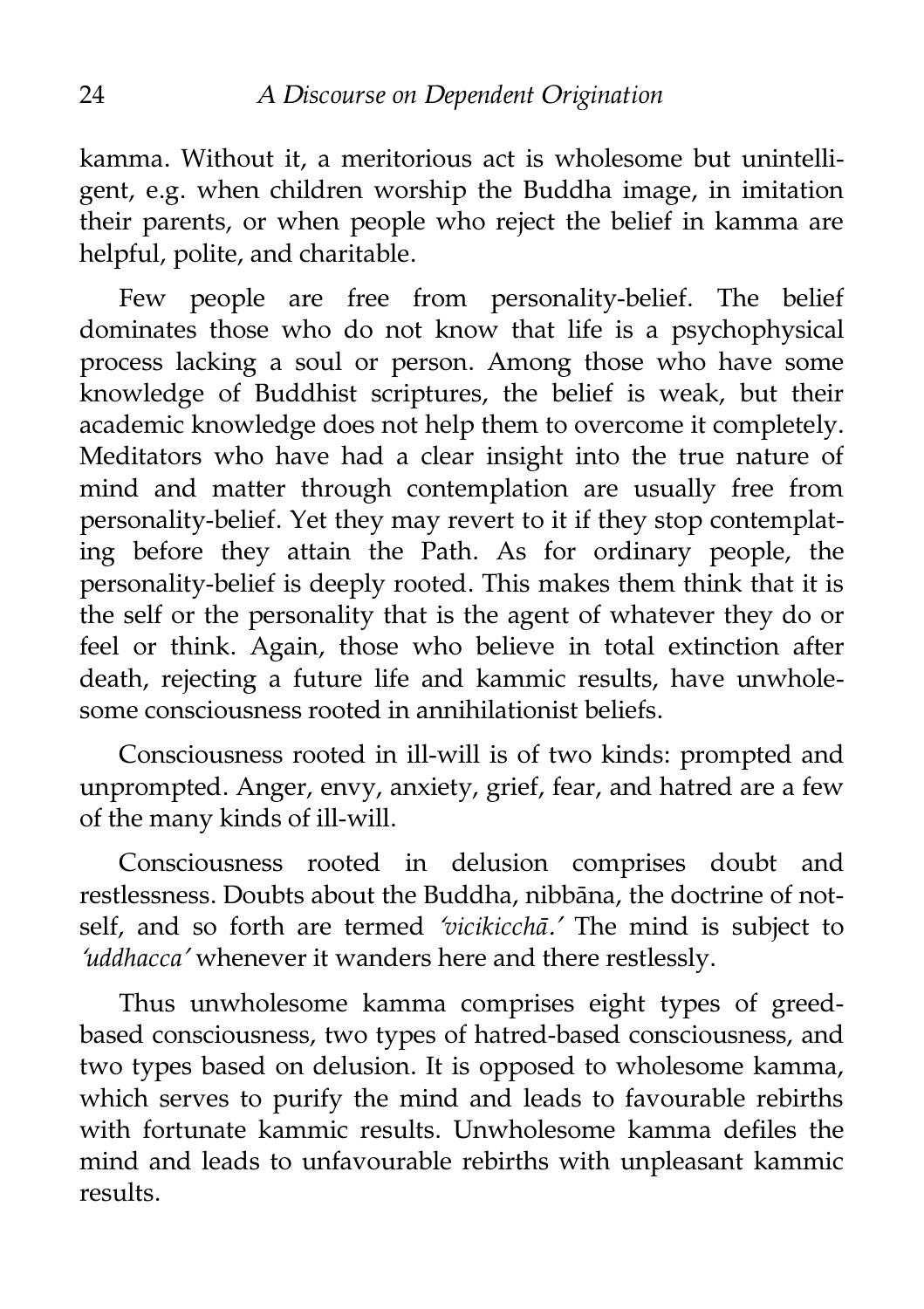People do unskilful deeds wishing for happiness. They kill, steal, rob or give false evidence for their own advantage. Even those who kill their parents do so to achieve their own aims. For example, Prince Ajātasattu killed his father to become king. Misguided by his teacher, Devadatta, he concluded that he would rule longer if he killed his father and usurped the throne. For his great crime of parricide (and the murder of a Stream-winner at that), he was seized with remorse that caused him physical suffering as well. Later, he was killed by his own son and was reborn in hell, where he is now suffering terribly for his misdeed.

In the time of Kakusandha Buddha, the Māra called Dūsī did his utmost to harm the Buddha and the Saṅgha. Failing to achieve his aim, he took possession of a man and stoned the chief disciple of the Buddha. For this horrible crime he instantly landed in Avīci, the lowest of the thirty-one realms. As a Māra he had dominated others, but in Avīci he lay prostrate under the heels of the guardians of hell. He had hoped to rejoice over the fulfilment of his scheme, but now he had to suffer for his unwholesome kamma. This is true of evildoers all over the world.

It is also the hope for happiness that motivates the other two types of action: meritorious kamma and imperturbable kamma. Imperturbable kamma *(āneñjābhisaṅkhārā)* means the four wholesome types of consciousness of the immaterial sphere. *'Āneñjā'* means equanimity or self-possession. A loud noise nearby may disturb a meditator who is absorbed in *rūpa-jhāna,* but *arūpa-jhāna* is invulnerable to such distractions. *Arūpa-jhāna* is of four kinds according to its object:

- 1) the realm of infinite space *(ākāsānañcāyatana),*
- 2) the realm of infinite consciousness *(viññāṇañcāyatana),*
- 3) the realm of nothingness *(ākiñcaññāyatana),* and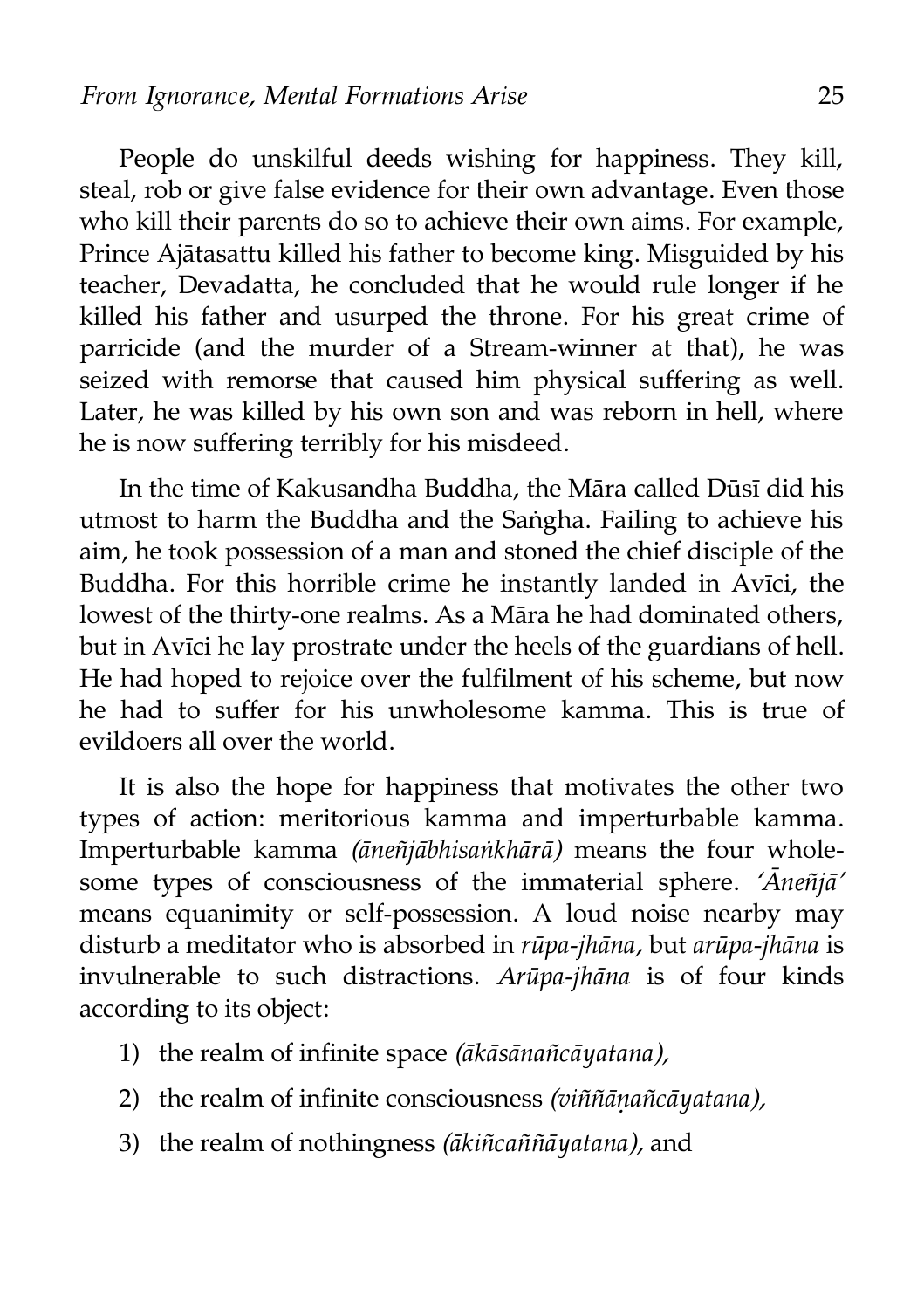4) the realm of neither perception nor non-perception *(nevasaññānāsaññāyatana).*

These four *jhānas* are the kammas that lead to the four immaterial realms. Demeritorious kamma leads to the four lower realms; meritorious kamma leads to human, celestial, and *rūpa-Brahmā* realms. People do these three kinds of kammas for their well-being and, as a result, consciousness arises. With consciousness as condition, mind and matter, the six senses, contact, feeling, and so forth arise.

### <span id="page-33-0"></span>**From Mental Formations, Consciousness Arises**

GNORANCE leads to mental formations, which in turn cause consciousness. Because of wholesome or unwholesome kammas in the previous life, the stream of consciousness arises, beginning with rebirth-consciousness in the new life. Immoral deeds may, for example, cause rebirth-consciousness to arise in one of the four lower realms. After that the stream of consciousness called *bhavaṅga* arises. This functions continuously unless the six kinds of thought-process consciousness occur when seeing, hearing, smelling, tasting, touching or thinking. In other words, bhavaṅga is a kind of subconsciousness that occurs during sleep and between moments of active-consciousness. We die with this subconsciousness and it is then called decease-consciousness *(cuticitta).* So the rebirth-consciousness, the subconsciousness, and the decease-consciousness result from the kamma of the previous life.  $\prod_{\text{beq}}$ 

The five kinds of consciousness associated with the five unpleasant sense-objects such as unpleasant visual-consciousness, auditory consciousness, etc., are due to unwholesome kamma. So too are 1) the consciousness that adverts to these five sense-objects and 2) the investigating-consciousness *(santīraṇa).* Altogether, seven types of consciousness stem from unwholesome kamma. As for imperturbable kamma, because of the four types of immaterialsphere consciousness the resultant consciousness arises in the four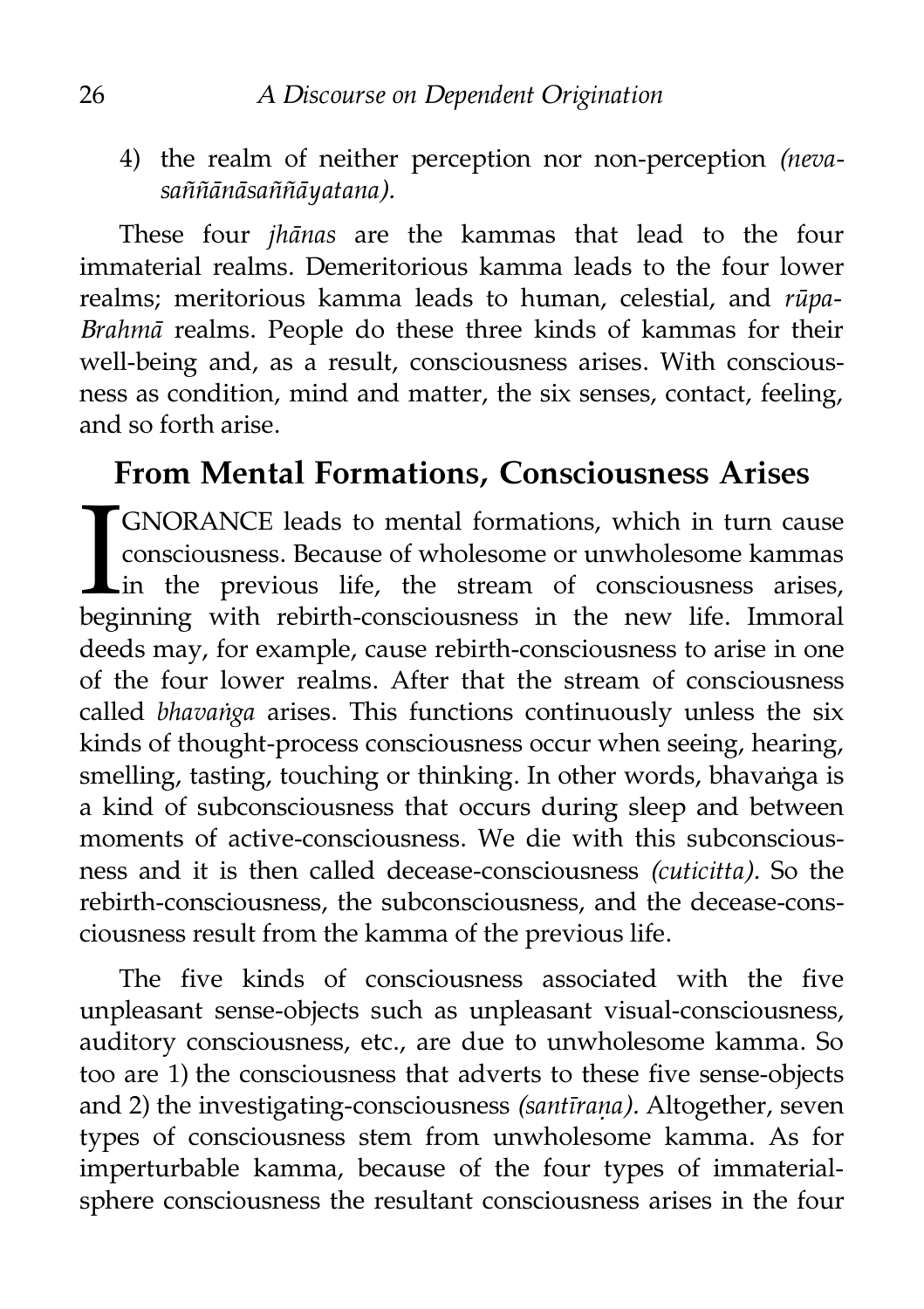immaterial realms. Rebirth-consciousness arises in the beginning, subconsciousness runs in the middle, and decease-consciousness occurs at the end of existence.

Similarly, because of the five types of fine-material consciousness, five types of resultant consciousness arise in the fine-material realms. Then eight great resultants, which correspond to eight wholesome kammas in the sensual realm, form the rebirth, subconsciousness, and decease-consciousness in the human world and six celestial realms. They also register pleasant sense-objects after the seven impulse-moments *(javana)* that occur on seeing, hearing, etc. Also due to wholesome kamma of the sensual realm are the five kinds of consciousness associated with five pleasant sense-objects, the registering-consciousness, the joyful investigating-consciousness, and the indifferent investigating-consciousness. So, resultant consciousness is of thirty-two kinds: four of the immaterial realm, five of the fine-material realm, seven unwholesome resultants, and sixteen wholesome resultants in the sensual realm. All these thirtytwo are resultants of mental formations.

#### <span id="page-34-0"></span>**How Mental Formations Lead to Rebirth**

It is very important, but hard to understand, how mental formations lead to rebirth-consciousness. The Venerable Ledi Sayādaw pointed out that this aspect of Dependent Origination leaves much room for misunderstanding. One must distinguish between the cessation of decease-consciousness of the old life and the immediate arising of rebirth-consciousness in the new life. This arising of rebirth-consciousness is the result of wholesome or unwholesome kammas by living beings who are not yet free from defilements. Lack of clear understanding usually leads to the belief in eternalism *(sassatadiṭṭhi),* or the belief in annihilation after death *(ucchedadiṭṭhi),* which is held by modern materialists. The belief in annihilation is due to ignorance of the cause-and-effect relationship. To see how ignorance leads to mental formations is not too difficult. How the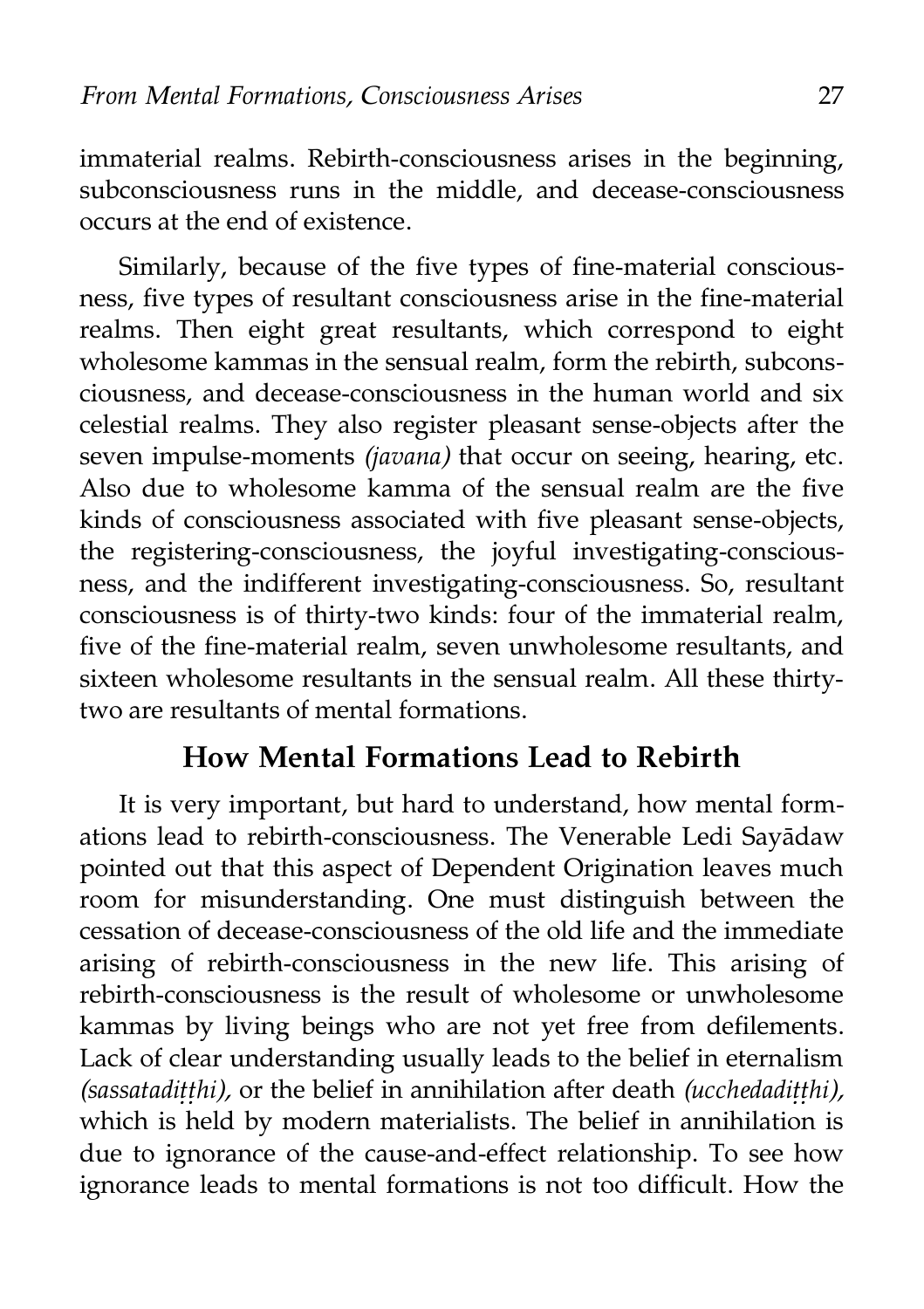sense-bases, contact, feeling, craving, etc., form the chain of causation is also self-evident. However, the emergence of a new existence following death is not apparent, hence the belief that there is nothing after death. Learned people whose reasoning is based on faith usually accept the teaching that mental formations lead to rebirth-consciousness. However, it does not lend itself to a purely rational and empirical approach, so today it is being challenged by the materialistic view of life.

The way that rebirth takes place is unmistakable to one who has practised insight meditation. One finds that consciousness arises and passes away ceaselessly. This is what one discovers by experience, not what one learns from one's teachers. Of course one does not know this much initially. One discovers this fact only when one attains knowledge by comprehension *(sammasana-ñāṇa)* and knowledge of arising and passing away *(udayabbaya-ñāṇa).* The general idea of the death and rebirth of mental units dawns with the development of knowledge by discerning conditionality *(paccayapariggaha-ñāṇa),* but it is *sammasana-ñāṇa* and *udayabbaya-ñāṇa* that remove all doubt about rebirth. From these insights, one realises that death means the cessation of the last moment of consciousness in one life, and that rebirth means the arising of the first moment in the next life. This is similar to the arising and cessation of consciousness that one notes during meditation.

Those who do not have insight miss the point. They believe in a permanent soul or self and identify it with the mind. This belief is rejected by those who have a sound knowledge of Abhidhamma, but it lingers in some people because of attachment to it in their previous lives. Even the meditator whose knowledge is immature sometimes feels tempted to accept it.

#### <span id="page-35-0"></span>**Eternalism and Annihilationism**

For ordinary people who are wedded to the personality-belief, death means either the extinction of a person or displacement of a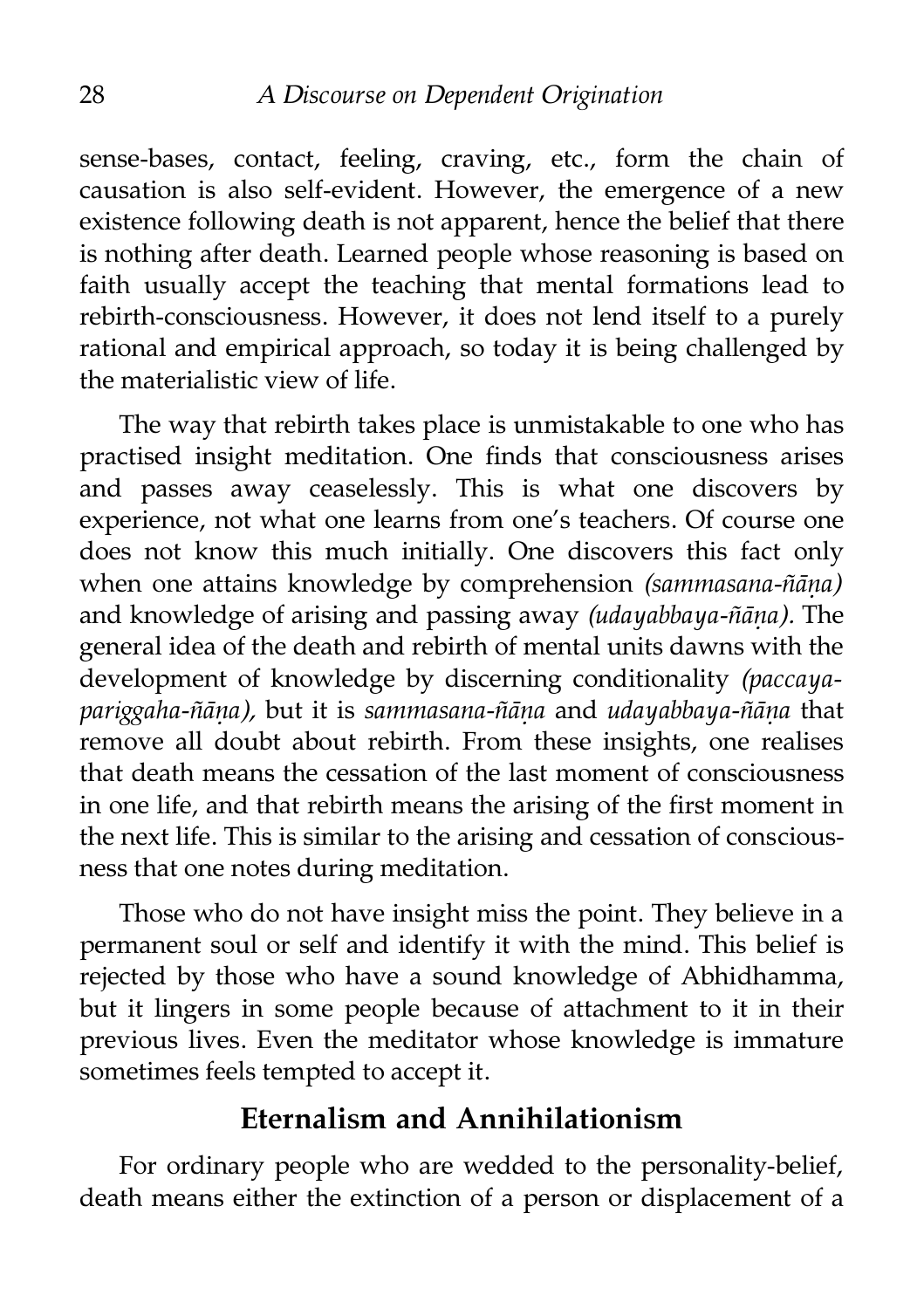person to another existence. The former misconception is called *'ucchedadiṭṭhi'* or the belief in annihilation, the latter is called *'sassatadiṭṭhi'* or the belief in the transmigration of the soul. Others believe that consciousness develops spontaneously with the growth and maturation of the body. This belief is called *'ahetukadiṭṭhi,'* or the view of no root-cause. Some have misconceptions about the cycle of death and rebirth. They regard the body as the temporary home of the life-principle, which passes on from one life to another. Though the disintegration of the body is undeniable, some people believe in its resurrection and so treat it with respect. These views confirm the Venerable Ledi Sayādaw's statement that the causal link between mental formations and consciousness lends itself to misinterpretation. Buddhists are not necessarily free from these misconceptions, but because of their faith in the doctrine of not-self they do not harbour the illusions so blindly as to harm their insight practice. So even without a thorough knowledge of the nature of death and rebirth, they can enlighten themselves through contemplation.

For example, shortly after the parinibbāna of the Buddha, Venerable Channa practised insight meditation but made little progress because of his personality-belief. Then while he listened to Venerable Ānanda's discourse on Dependent Origination, he contemplated, overcame his illusion and attained Arahantship. Again, in the time of the Buddha, Venerable Yamaka believed that the Arahant was annihilated after death. Venerable Sāriputta summoned him and taught him. While following the discourse, Venerable Yamaka meditated and achieved liberation. So those who have faith in the Buddha need not be disheartened for if they meditate zealously and wholeheartedly they will become enlightened.

Because of their ignorance and doubt about the process of rebirth, or because of a leaning towards annihilationist beliefs, some people question the possibility of a life after death. This question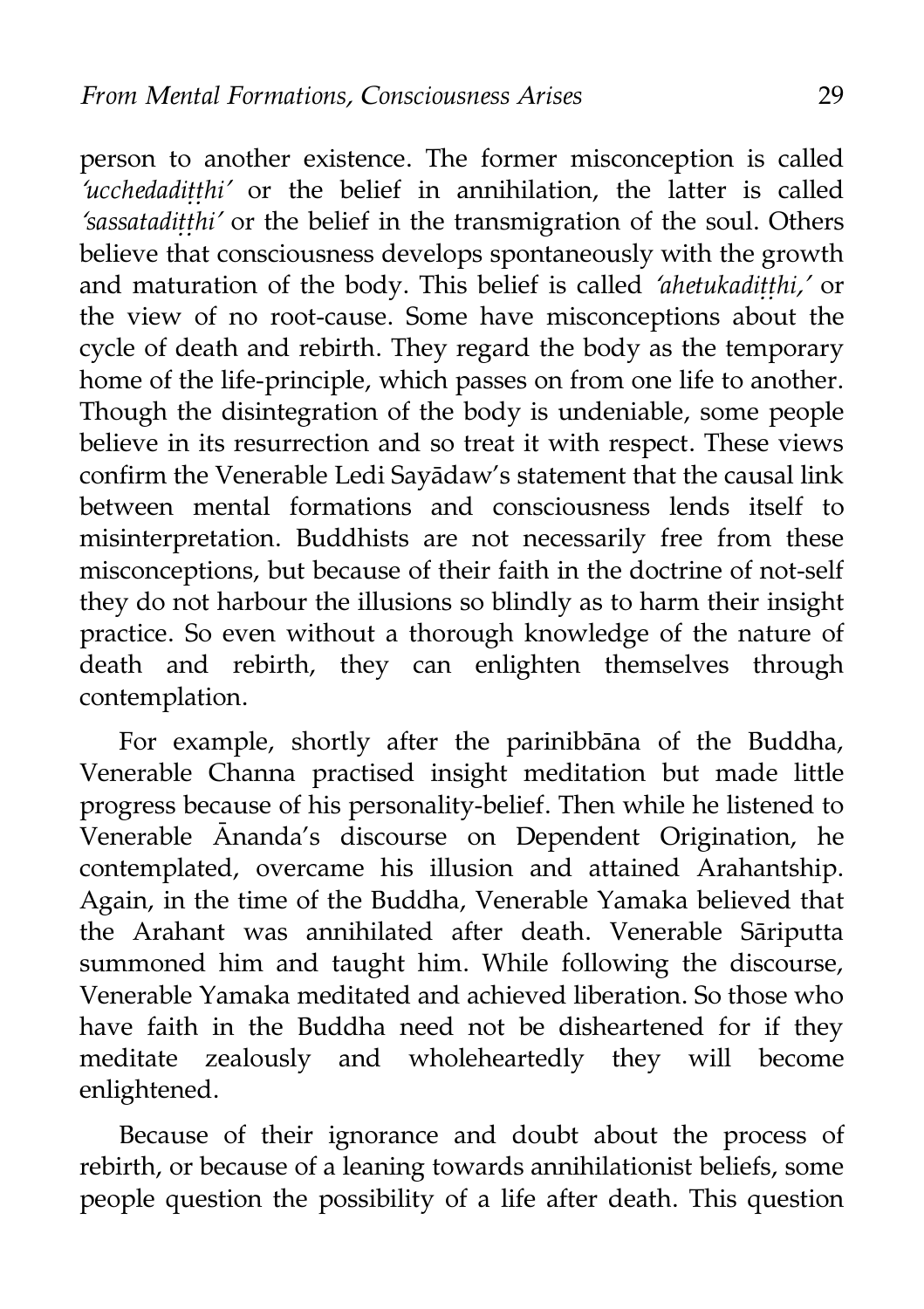presupposes a soul *(atta)* or life-force in a living being. Materialism rejects the idea of a soul but the self-illusion is implicit in its differentiation of the living from the dead. The questions of those who accept the self explicitly or implicitly are hard to answer from the Buddhist point of view. If we say that there is a future life, they will conclude that we support the personality-belief. However, Buddhism does not categorically deny the future life, so the Buddha refused to answer such questions. Moreover, producing sufficient evidence to convince people is difficult. Psychic persons can point out hell or the celestial realms but sceptics will dismiss such exhibitions as black magic or deception. So the Buddha did not affirm the future life directly, but said that without the extinction of defilements the psychophysical process continues after death.

The question of an afterlife does not admit of an intellectual approach. It is to be answered only through certain practices that enable a meditator to gain psychic powers. They can then see the virtuous who have arisen in the celestial realms, and the immoral who are suffering in the lower worlds. Their vision is as clear as that of an observer directly opposite two houses watching people pass from one house to the other. Such meditators can easily find the person whom they want to see among the many living beings of the higher and lower realms.

Insight meditators can also attain psychic powers; no teaching rules out this possibility. Some meditators have had paranormal contact with the other world, but such gifts are rare since they depend on intense concentration, so the easier way is to practise for insight. The problem of life becomes fairly clear when the knowledge by discerning conditionality discloses the nature of death and conception. It becomes even clearer when one attains knowledge by comprehension, knowledge of arising and passing away, and knowledge of dissolution *(bhaṅga-ñāṇa).* Then one can see vividly how the consecutive units of consciousness arise and pass away ceaselessly. One sees, too, how death is the passing away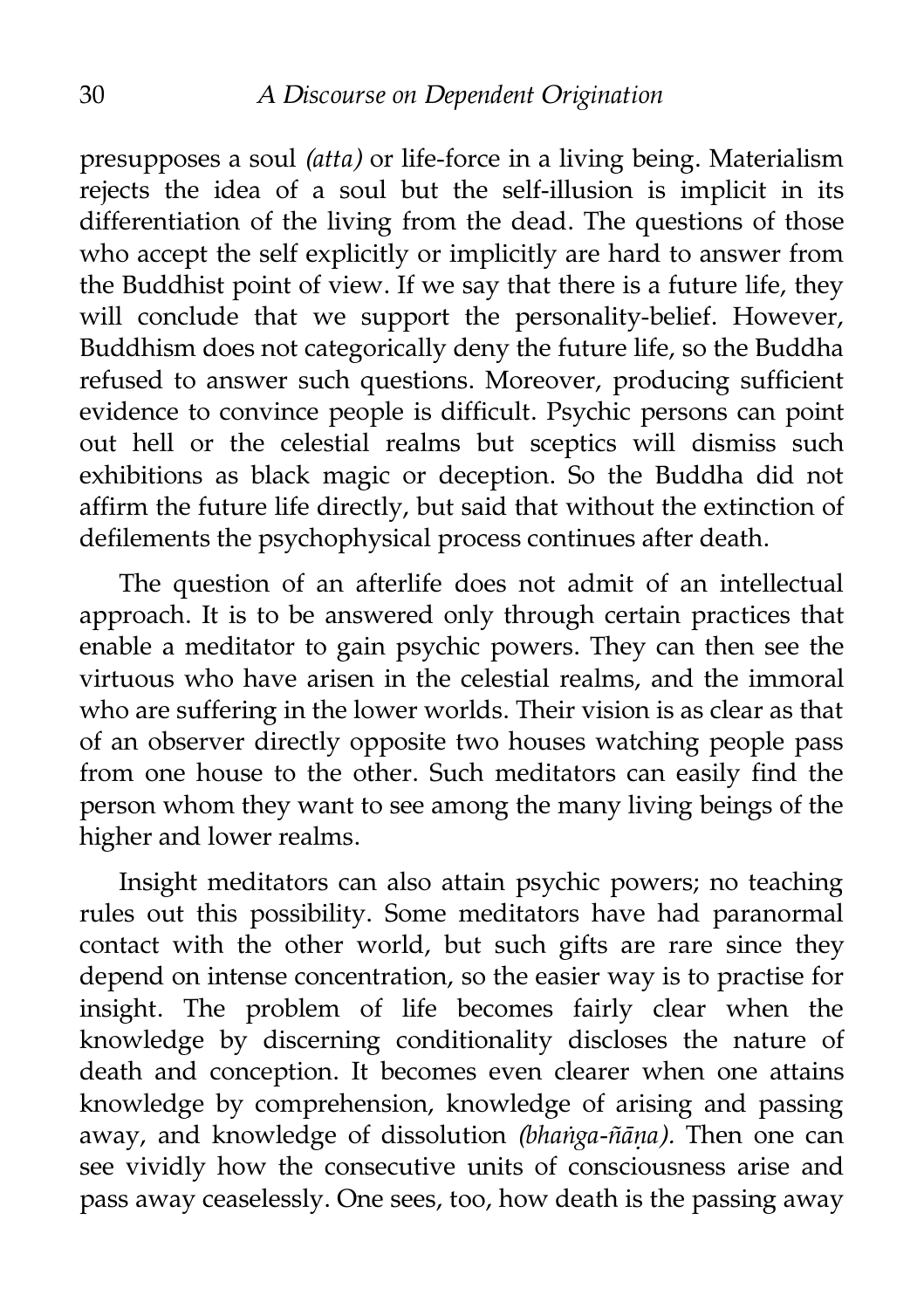of the last unit of consciousness followed by conception, or the arising of the first unit in a new existence. However, this insight is still vulnerable. It is only when one attains the stage of a Streamwinner that one becomes wholly free from all doubts about future life.

The trouble is that people want to ask about such matters instead of practising meditation. Some seek the verdict of Western scientists and philosophers while others accept the teaching of those who are reputed to be Arahants with psychic powers. Instead of relying on other people, however, the best thing is to seek the answer through insight meditation. With the knowledge of arising and passing away, one can clearly see how, after a unit of consciousness has passed away, a new one arises attached to a senseobject. From this one can infer how life begins with rebirth-consciousness, which is conditioned by attachment to an object in the final moment of the preceding life. Before death, the continuous stream of consciousness depends on the physical body, with one moment of consciousness following another uninterruptedly. After death, the body disintegrates and the stream of consciousness shifts to a new physical process elsewhere. This may be compared to light in an electric bulb, which is maintained by the continuous flow of electricity. When the bulb is burnt out, the light goes out but the electric potential still remains. Light reappears when the old bulb is replaced with a new one. Here, the bulb, electricity, and light are all changing physical processes, and we should be mindful of their transience.

The commentary illustrates the process of rebirth with the analogies of an echo, a flame, the impression of a seal, and a reflection in a mirror. An echo is the reflection of a sound produced by the impact of sound waves on a hard surface. However, though the sound is the cause of the echo, the source of the sound does not move to the source of the echo. When we look at a mirror, our face is reflected in it, but although they are causally related, we do not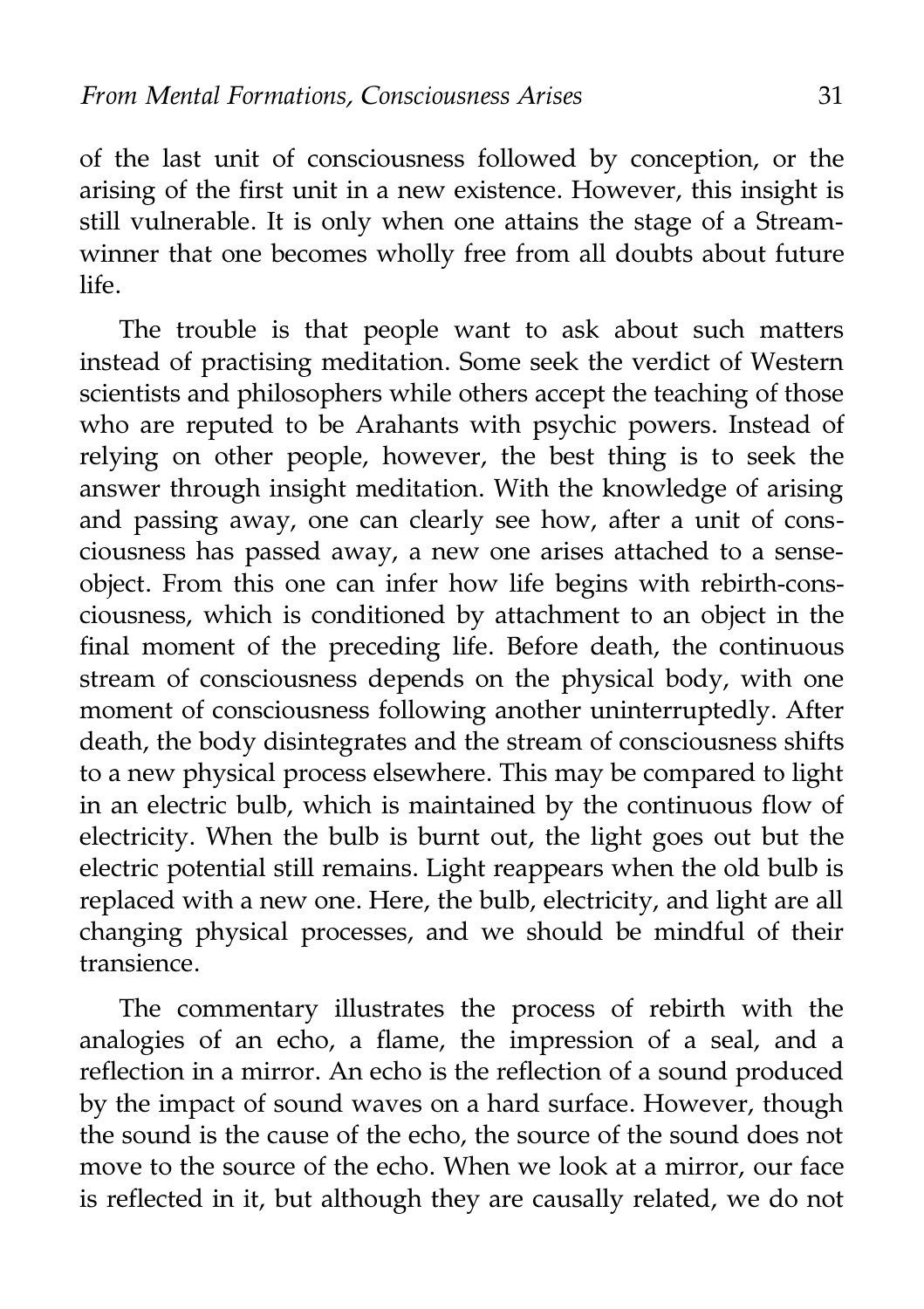confuse the reflection with our face. If a burning candle is used to light another one, the flame of the second candle is obviously not the flame of the first one, but it is not unrelated to the first flame either. Lastly, the seal leaves an impression that is like its face, but it is not the face, and the impression cannot occur without the seal either.

These analogies help to clarify the nature of rebirth. When a person is dying, their kamma, the signs and visions related to it, or visions of their future life appear. After death, rebirth-consciousness arises, conditioned by one of these visions. So rebirth does not mean the transfer of the decease-consciousness to another life. However, since it is conditioned by deathbed visions, it is rooted in ignorance and craving, which form the decisive links in the chain of causation. Thus rebirth-consciousness is not the consciousness of the dying person but it is causally related to the previous life. Any two consecutive units of consciousness are separate but, since they belong to the same stream of consciousness, we speak of the same individual for the whole day, the whole year or the whole lifetime. Likewise, we can speak of the decease- and rebirth-consciousness as belonging to one individual, and we can say that a person has been reborn without implying the transfer of mind and matter. We speak of a person only because rebirth depends upon a stream of causally related mental units.

So it is annihilationism to believe that we are annihilated at death, and that we have nothing to do with a previous life. Most Buddhists are free from this view. As the two consecutive lives are causally related, one can speak of them as belonging to one person, but we should not adopt the eternalistic view that rebirth means the transfer of the personality to a new existence.

One who has mature insight does not harbour either belief. He or she is fully aware of the rising and passing away of mental units in the present life and of their causal relations. This insight leaves no room for the illusions of immortality or annihilation. The nature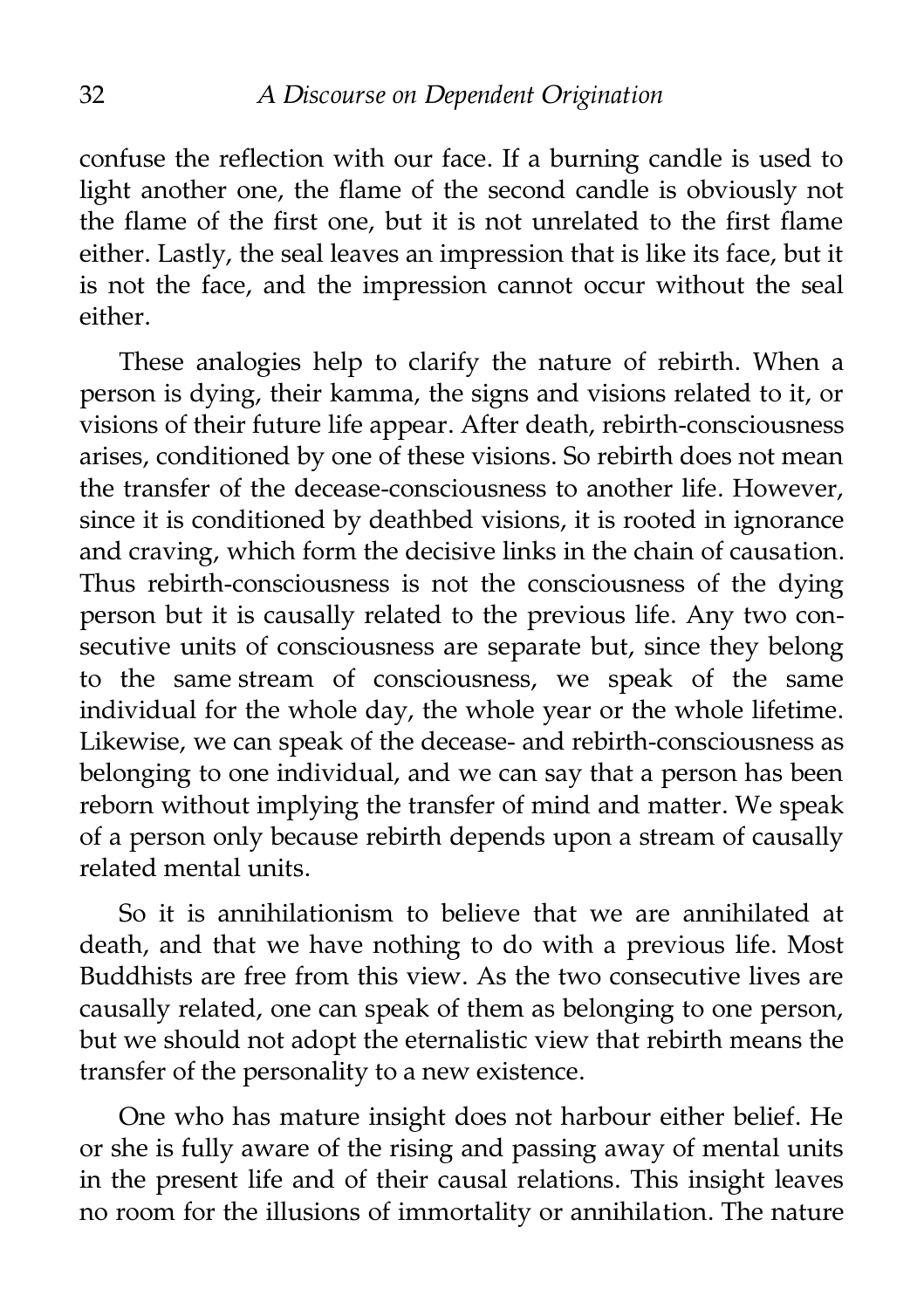of consciousness is evident even to those who think objectively. Joy may be followed by dejection and vice versa, or a serene mind may give way to irritation. These changing states of consciousness clearly show its heterogeneous nature. Moreover, mental states may be associated through similarity, as, for example, the intention to do a certain thing at night may occur again in the morning. The mental states are distinct but causally related. Those who understand this relationship between two consecutive mental states can see that the same relationship holds true between those separated by death.

### **Deathbed Visions**

Consciousness in the new existence occurs in two modes: as rebirth-consciousness and as the consciousness that flows on during the whole life. Altogether, rebirth-consciousness is of nineteen kinds: one in the lower realms, nine in the sensual realms of human beings and devas, five in the fine-material Brahmā realms, and four in the immaterial Brahmā realms. As for the other resultant mental states that occur during the rest of life, they number thirty-two. These enumerations will be meaningful only to those who have studied the Abhidhamma. To a dying person, there appears a flashback of a deed they have done in life *(kamma),* or the surrounding conditions associated with the act *(kammanimitta),* or a vision of their future life *(gatinimitta).* Kamma may assume the form of a flashback about the past or an hallucination in the present. On his deathbed, a fisherman may talk as if he were catching fish, or a man who has often given alms may think that he is giving alms. Many years ago, I led a group of pilgrims from Shwebo to visit pagodas in Mandalay and Rangoon. An old man in the group died shortly after our return to Shwebo. He died muttering the words that were reminiscent of his experience during the pilgrimage. The dying person also has visions of the environment in which kammic deeds were done. One may see robes, monasteries, bhikkhus or Buddha images relating to acts of charity; or weapons, murder scenes or victims relating to a murder. Then one sees visions of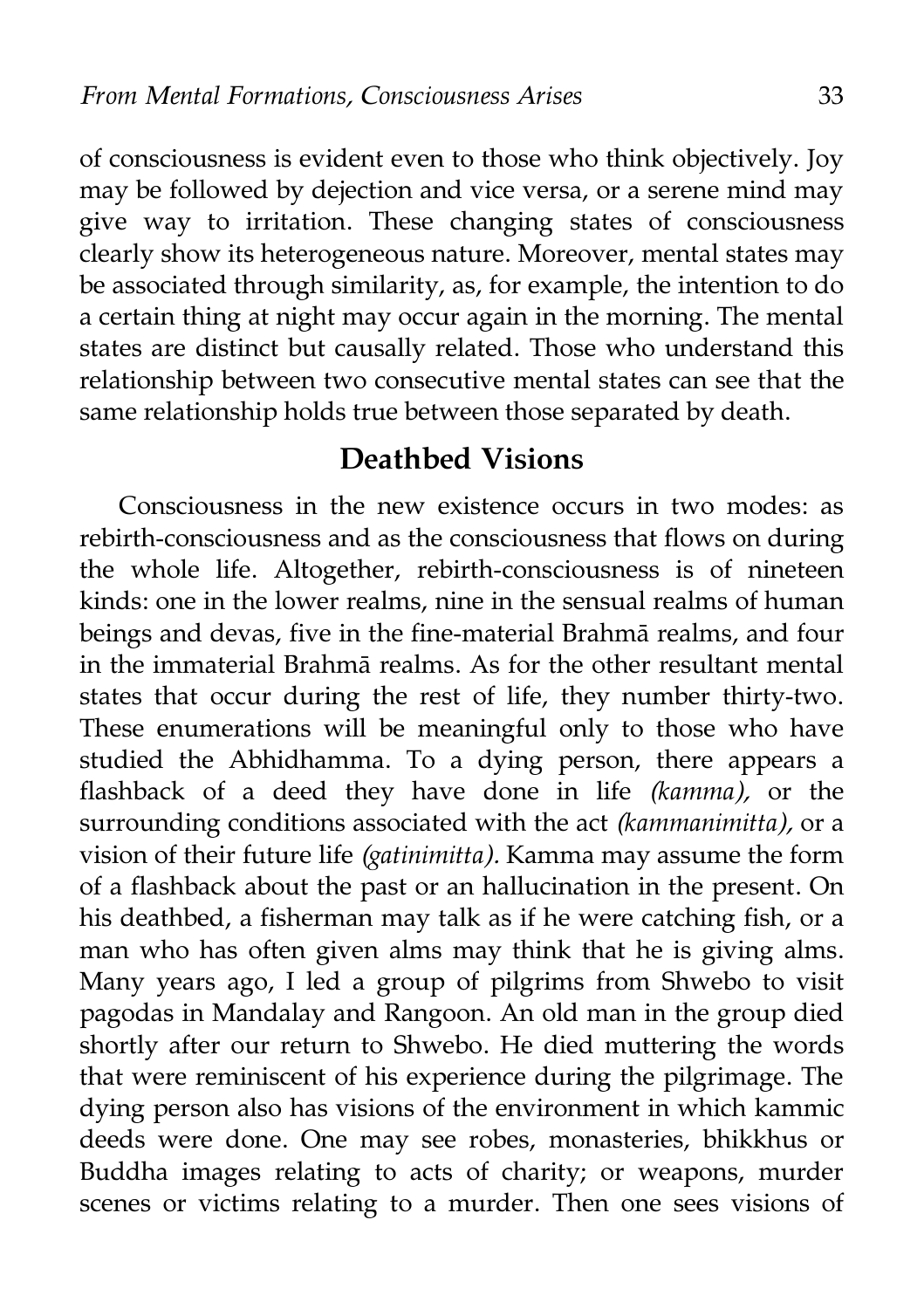what one will find in the afterlife. For example, one might see hellfire or demons if one is destined to be born in hell, but celestial beings or mansions if one is to pass on to celestial realms. Once a dying brahmin was told by his friends that a vision of flames portended the Brahmā realm. He believed them and died only to find himself in hell. Wrong views are very dangerous. It is said that some people tell their dying friends to visualise their acts of killing a cow for charity, believing that such acts are beneficial.

#### **The Story of Mahādhammika**

In Sāvatthī at the time of the Buddha, five hundred laysupporters each had 500 followers, all of whom practised the Dhamma. The eldest of them, Mahādhammika, the head of all the lay-supporters, had seven sons and seven daughters who also followed the teaching of the Buddha. As he grew old, he became sick and weak. He invited the monks to his house and, while listening to their recitation of the Dhamma, saw a chariot arriving to take him to the celestial realm. He said to the devas, "Please wait." The monks stopped reciting as they thought that the dying man was addressing them. His sons and daughters cried, believing that he was babbling for fear of death. After the monks' departure, he came round, and told his children to throw a garland of flowers up into the air. They did as they were told and the garland remained hanging in the air. The lay-supporter said that the garland revealed the position of the chariot from Tusita heaven. After advising his children to do skilful deeds for rebirth in heavenly realms, he died and was reborn in Tusita. This is how the vision of the celestial realm appears to the virtuous man on his deathbed. A layman in Moulmein said, just before he died, that he saw a magnificent building. This, too, may have been a vision of the celestial realm. Some people who are to be reborn as human beings have visions of their future parents, house, etc., on their deathbed. A Sayādaw in Moulmein was killed by robbers. Three years later a child from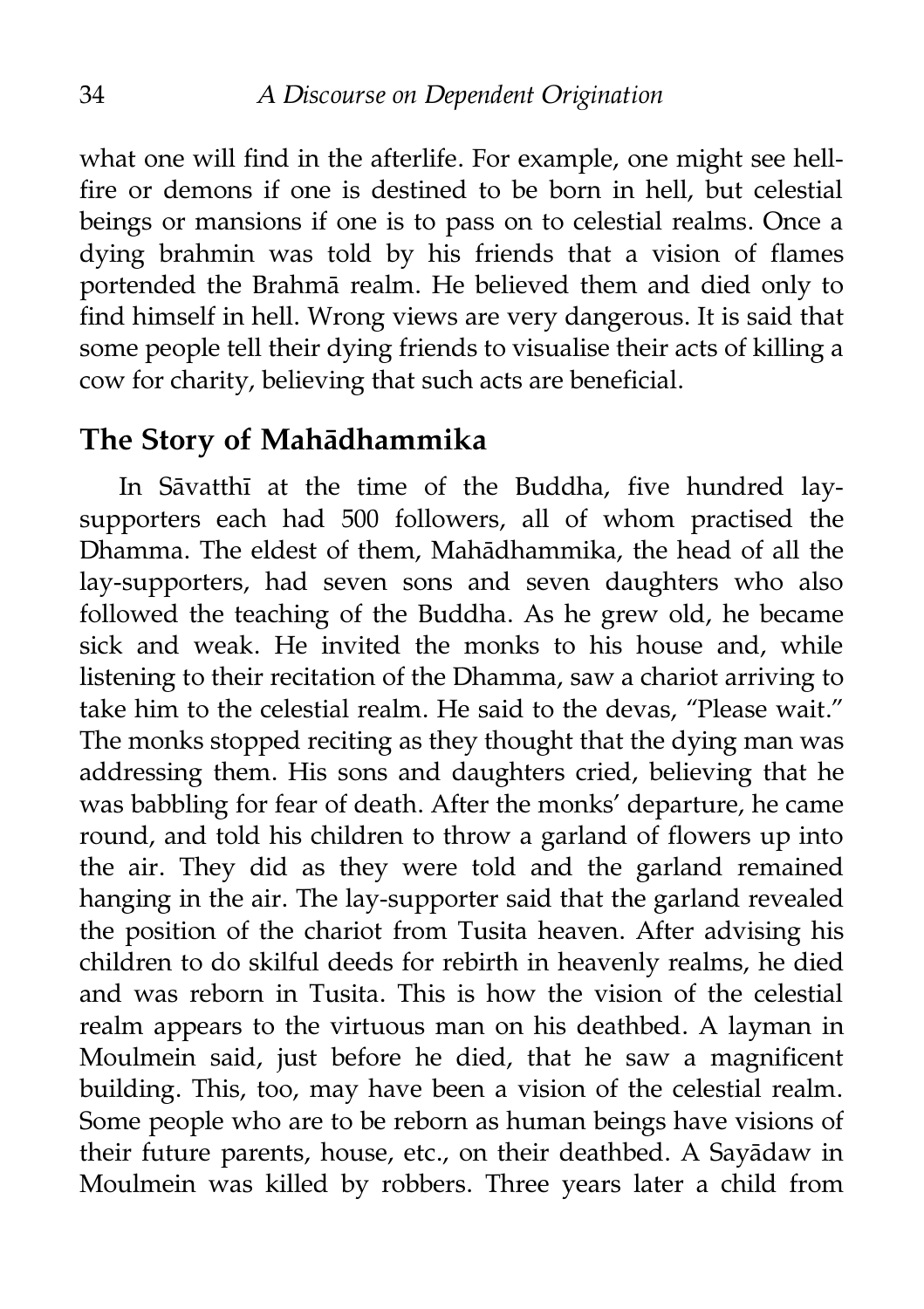Mergui came to Moulmein and identified by name the Sayādaws with whom he said he had lived in his previous life. He said that the robbers stabbed him when they did not get the money. He then ran away to the jetty where he got into a boat, reached Mergui, and dwelt in the home of his parents. The flight, journey by boat, etc., were perhaps visions of the Sayādaw's afterlife.

Flashbacks of kammic acts and visions of a future life occur even in cases of sudden death. According to the commentary, they occur even when a fly is crushed with a hammer. Nuclear weapons can reduce a big city to ashes in a flash. From the Buddhist point of view, these weapons have appeared because of the unwholesome kamma of their potential victims. Those who are killed by these bombs also see flashbacks and visions. This may sound incredible to those who do not understand how the mind works, but it presents no difficulty to one who contemplates psychophysical phenomena. It is said that in the twinkling of an eye units of consciousness arise and pass away by the billion. Meditators who have attained the knowledge of arising and passing away know empirically that hundreds of mental units arise and dissolve in a moment. So they have no doubt about the possibility of flashbacks and visions in those who meet violent and sudden death.

Consciousness is always focused on objects. We often recall what we have done, and think of the celestial realm or human society. If a person who has done meritorious deeds dies with these thoughts, they will be reborn as a celestial or human being. Visions of the future life on one's deathbed are called *'gatinimitta.'* Visions of objects associated with kamma are called *'kammanimitta.'* References to these deathbed phenomena are to be found not only in the commentaries, but also in the Tipitaka. In the Bālapandita [Sutta](http://www.mahindarama.com/e-tipitaka/Majjhima-Nikaya/mn-129.htm) the Buddha speaks of deathbed visions of wholesome or unwholesome deeds. He likens them to the shadow of a mountain dominating the plains in the evening. Once I saw a dying woman who showed great fear as if she were face to face with an enemy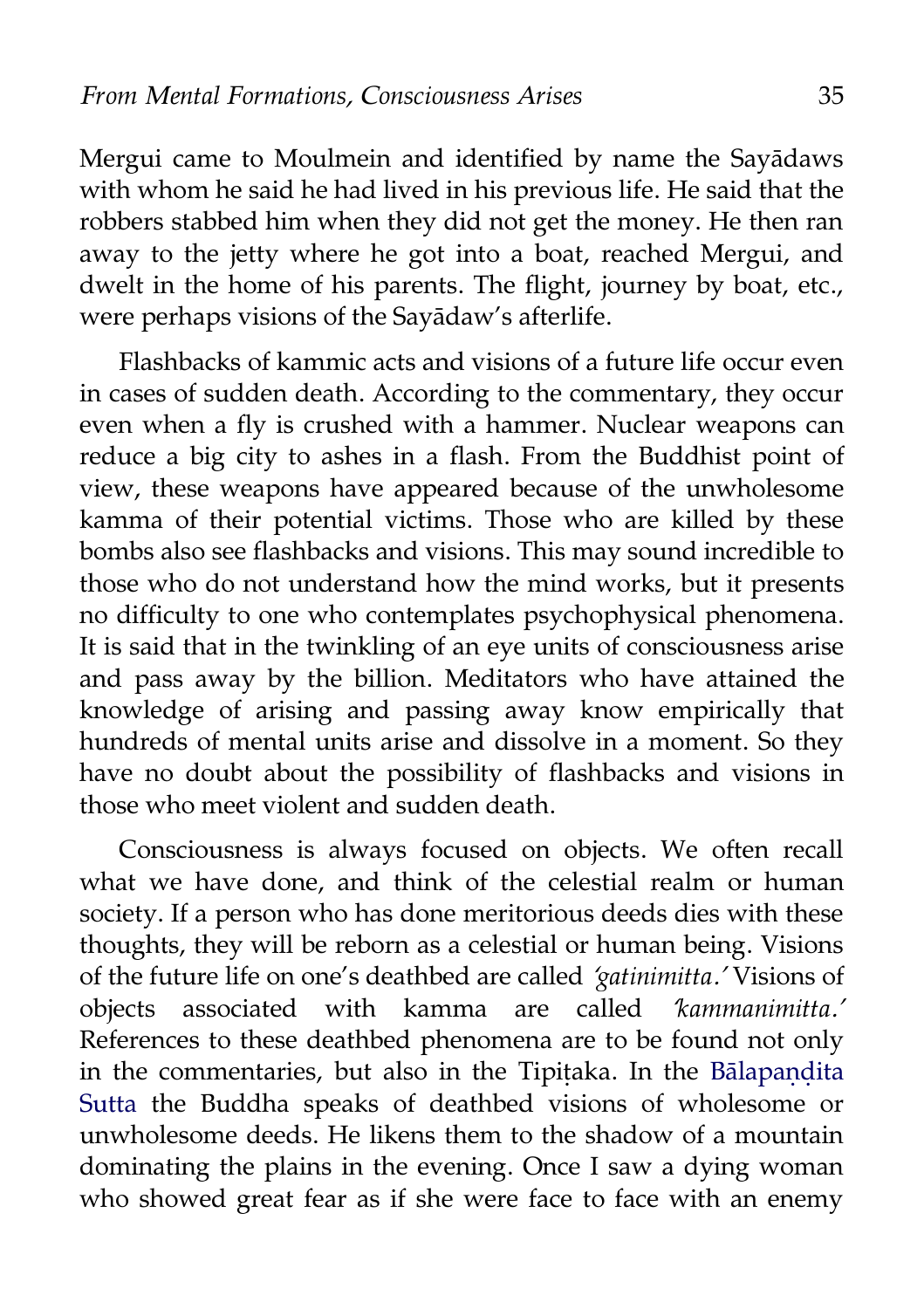who was out to treat her cruelly. She was speechless. Her relatives tried to comfort her, but in vain. Perhaps she was having a foretaste of her unhappy future because of unwholesome kamma.

So one must do wholesome kamma that will produce agreeable images at the moment of death or visions of a favourable afterlife. If the meritorious deed is rational, strongly motivated and one of the eight kinds of sense-sphere meritorious deeds, the resultant consciousness will be one of the four kinds of rational consciousness. The rebirth is then associated with non-delusion and as such takes place with three root-conditions: wisdom, goodwill, and generosity. A person reborn with these innate tendencies can attain absorption and psychic powers if they practise tranquillity meditation, or the Noble Path and nibbāna if they devote themselves to insight meditation. Virtuous acts that are motivated by the desire for nibbāna lead to such favourable rebirths and finally to the Path and nibbāna through contemplation or hearing a discourse.

If the motivation is weak, or if it is a meritorious deed divorced from the belief in kamma, the result is one of the four kinds of unintelligent consciousness. The rebirth is then called 'a two-rootcondition rebirth,' which is accompanied by generosity and goodwill, but lacks wisdom. A person reborn in this way cannot attain absorption or the Noble Path as they lack the innate intelligence for it. If the meritorious deed is unintelligent and halfhearted, the result will be a favourable rebirth without wholesome roots, by reason of which one is likely to have defective sense faculties. So when you do a meritorious deed, you should do it with zeal *(chanda),* and with nibbāna as your objective. If you set your heart on nibbāna, the meritorious deed will lead you to it, and the zeal with which you do such a deed will ensure a rebirth with wholesome roots. Praying for such a noble rebirth is not necessary because you are assured of it if you do meritorious deeds intelligently and zealously. However, if you lack zeal in doing good, the result will be a rebirth with only generosity and goodwill.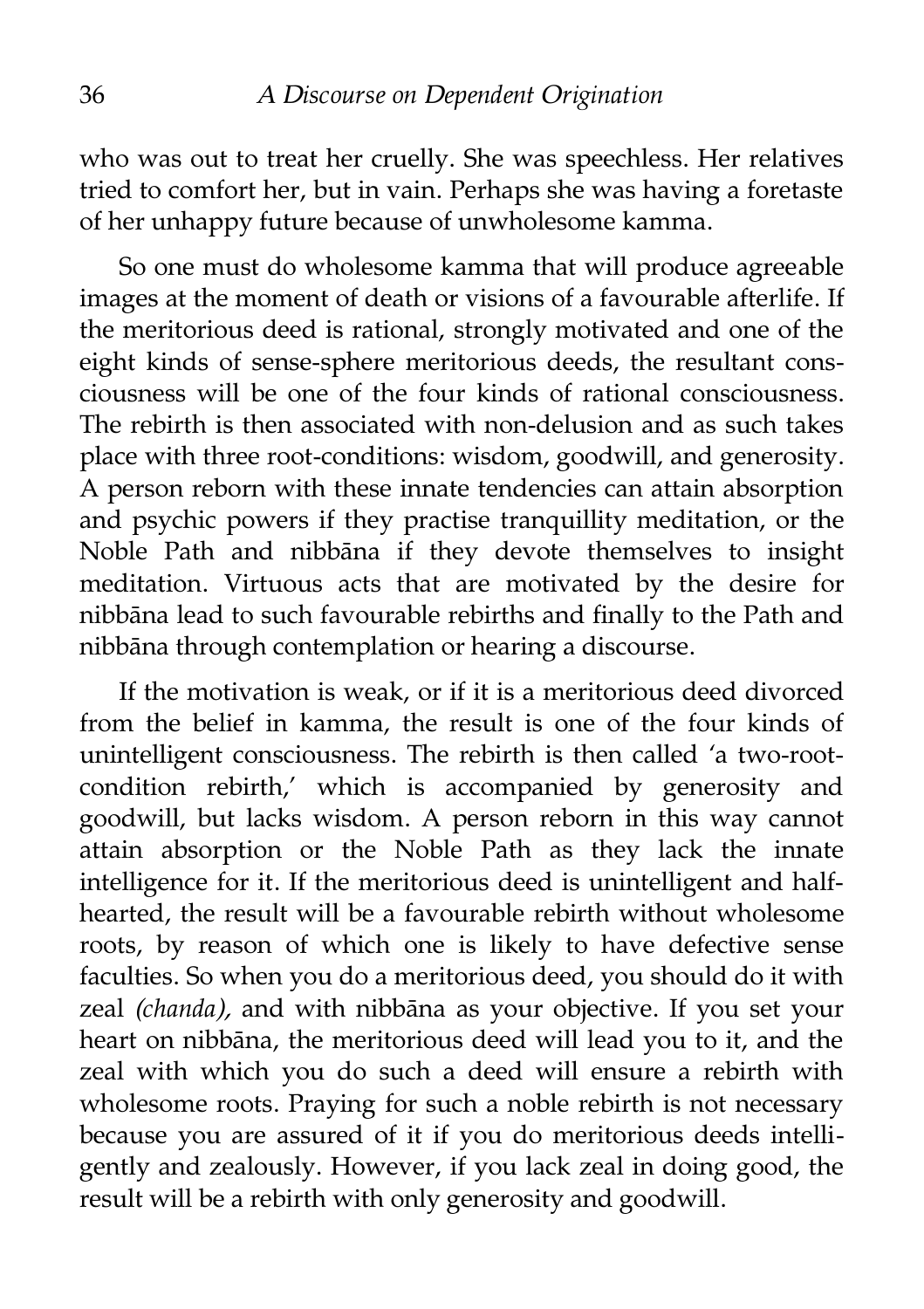Some people say that charity and morality generate wholesome kamma, which, being rooted in ignorance, leads to rebirth and suffering in samsāra. This is a mistaken view that stems from lack of knowledge. If the practice of charity and morality is motivated by the desire for nibbāna, it will ensure the noblest rebirth and lead to the supreme goal. It was due to charity and morality that Venerable Sāriputta and other disciples of the Buddha finally attained nibbāna. The same may be said of Solitary Buddhas [\(Pacceka](http://aimwell.org/DPPN/pacceka_buddha.htm)[buddha\)](http://aimwell.org/DPPN/pacceka_buddha.htm).

The Bodhisatta, too, attained supreme enlightenment in the same way by praying that his meritorious deeds contribute to the attainment of omniscience. Here, a rebirth with three wholesome roots involved in the genesis of Buddhahood is of two kinds: consciousness associated with joy and consciousness associated with equanimity. Again each of these two types of consciousness is of two kinds: prompted and unprompted. The Bodhisatta's rebirthconsciousness was powerful, zealous, and unprompted. According to ancient commentaries, it was joyful consciousness. Since the Bodhisatta had infinite loving-kindness for all living beings, and strong loving-kindness is usually coupled with joy, the Bodhisatta's rebirth-consciousness must have been tinged with joy. However, the ancient Sri Lankan authority Venerable Mahāsiva suggested that the Bodhisatta's rebirth-consciousness was accompanied by equanimity. In his view, the Bodhisatta's mind was firm and profound, therefore equanimity rather than joy must have been the characteristic of his rebirth-consciousness. In any event, his rebirthconsciousness had its origin in a meritorious deed motivated by the desire for supreme enlightenment. Thus, although the intelligent wholesome kammas lead to rebirth, they do not prolong the cycle of existence. On the contrary, they contribute to liberation from saṃsāra.

Consciousness of any kind, whether rebirth-consciousness or otherwise, is only momentary. It lasts for just three instants: arising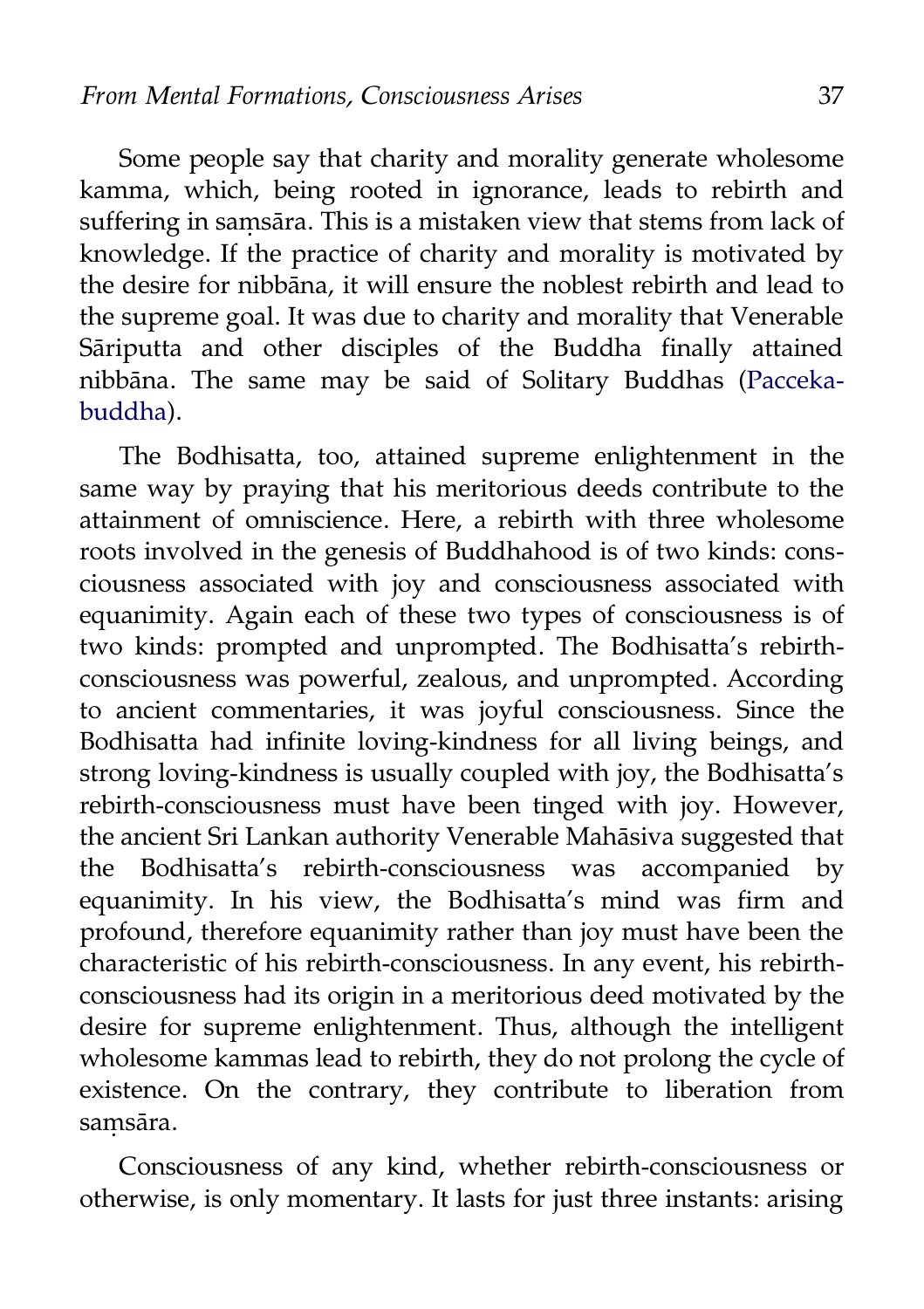*(upāda),* being *(ṭhiti),* and dissolution *(bhaṅga).* According to the commentaries, these mental units arise and pass away by the billion in the blinking of an eye. Each unit is so transient that it does not last even a billionth of a second. The cessation of rebirth-consciousness is followed by the stream of subconsciousness, which flows ceaselessly unless it is interrupted by an active cognitive process *(citta-vīthi),* the kind of mental activity involved in seeing, hearing, and so forth. The stream of subconsciousness lasts throughout life, its origin being mental formations, as with rebirth-consciousness. Its duration, too, depends mainly on kamma. It may be likened to a stone thrown into the air. A stone will travel a long way if it is thrown forcefully, but it will not go very far if thrown feebly. The force of kamma may also be compared to the initial velocity of a bullet or rocket. Death means the dissolution of the consciousness born of the same kammic force. So the initial rebirth-consciousness, the stream of subconsciousness, and the last consciousness of an existence comprise the mental life that is wholly rooted in past kamma.

The five kinds of sense-consciousness involved in seeing, hearing, smelling, tasting, and touching are also results of kamma. So too, are the consciousness that adverts to the sense-objects, investigating-consciousness *(santīraṇa),* and the consciousness that registers *(tadārammaṇa)* the objects of impulse moments *(javana).* These have their roots in kamma that leads to rebirth or other kinds of kamma.

The Abhidhamma attributes all kinds of consciousness, including functional-consciousness *(kiriyā-citta),* to mental formations. This is reasonable since functional-consciousness evolves from the subconsciousness rooted in mental formations. However, Dependent Origination specifically describes the "three cycles" defilements, kamma, and kammic results — with their cause-andeffect relationships. So, to mental formations it ascribes only the thirty-two types of mundane resultant consciousness that stem from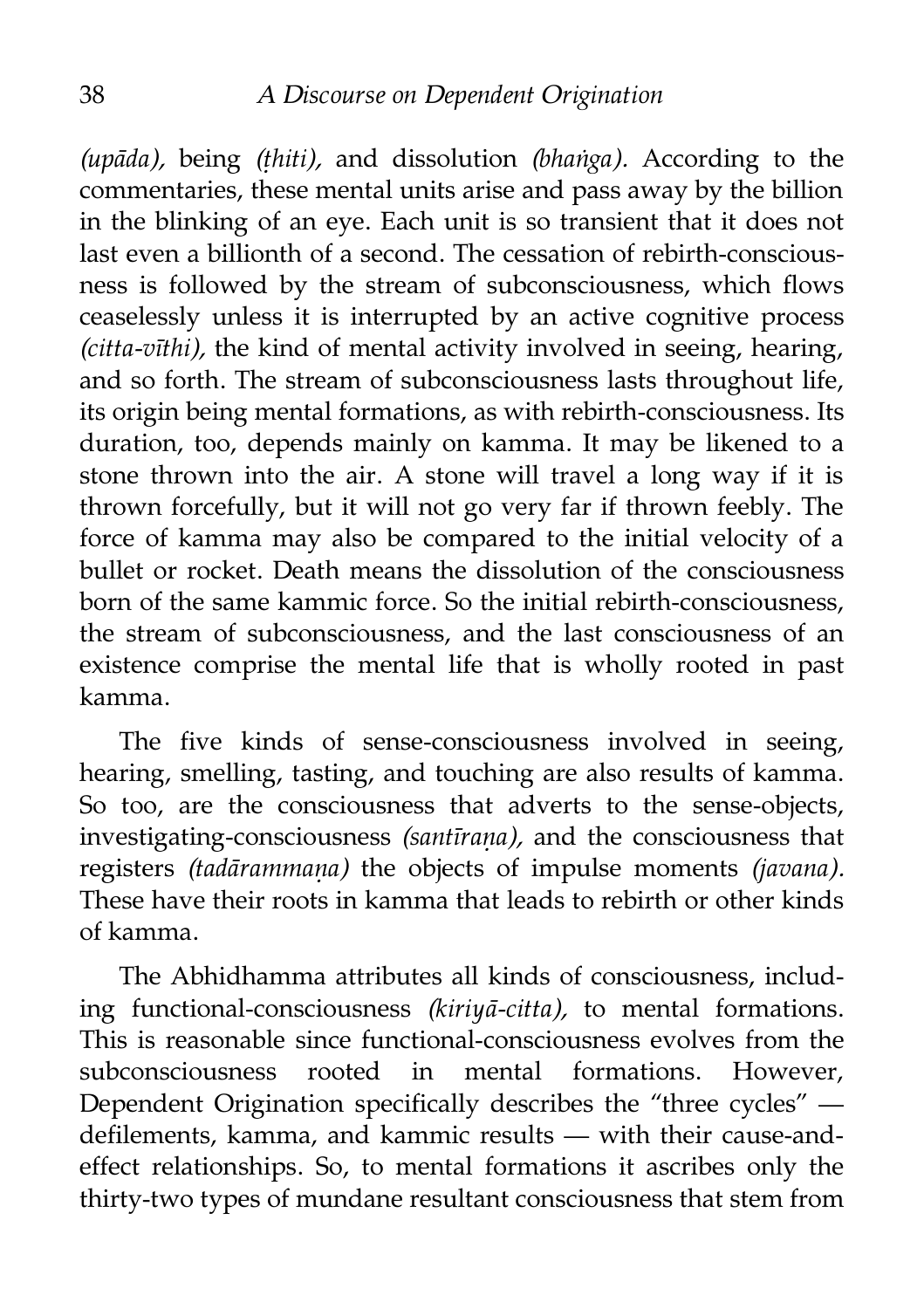the cycle of kamma. Of these, we have described nineteen that comprise rebirth-consciousness, subconsciousness, and deceaseconsciousness. Of the other types of consciousness, some are wholesome resultants and some are unwholesome resultants, depending on the mental formations.

In the doctrine of Dependent Origination, ignorance and mental formations are described as the causes in the past; consciousness, mind and matter, the six sense-bases, contact, and feeling as the effects in the present; craving, attachment, and becoming as the causes in the present; and birth, aging, and death as the effects that will occur in the future.

# **From Consciousness, Mind and Matter Arises**

onsciousness produces mind and matter. Therefore, with the arising of rebirth-consciousness, mind and matter also arise. Rebirth-consciousness is invariably coupled with feeling **(vedanā)**, perception *(saññā)*, contact *(phassa)*, volition *(cetanā)*, perception *(saññā)*, contact *(phassa)*, volition *(cetanā)*, attention *(manasikāra),* and other mental properties relating to the objects of deathbed visions. Every unit of consciousness is accompanied by these mental properties *(cetasikā).* The rebirths of some Brahmās, devas, and human beings involve the three wholesome roots of generosity, goodwill, and wisdom. Some beings are reborn with just the two roots of generosity and goodwill, while the births of earthbound devas and human beings with defective organs lack any wholesome roots. However, their rebirth is still a favourable rootless-birth as distinct from the unfavourable rootless-birth of the denizens of the lower realms.

Rebirth may take one of three modes: rebirth from a mother, rebirth in putridity *(saṃsedaja),* or sudden rebirth of the fully developed physical body *(opapātika).* Rebirth from a mother is of two kinds: viviparous for human beings and other mammals, and oviparous for birds and reptiles. These living beings may differ in origin as they do in size and gestation or incubation period. We will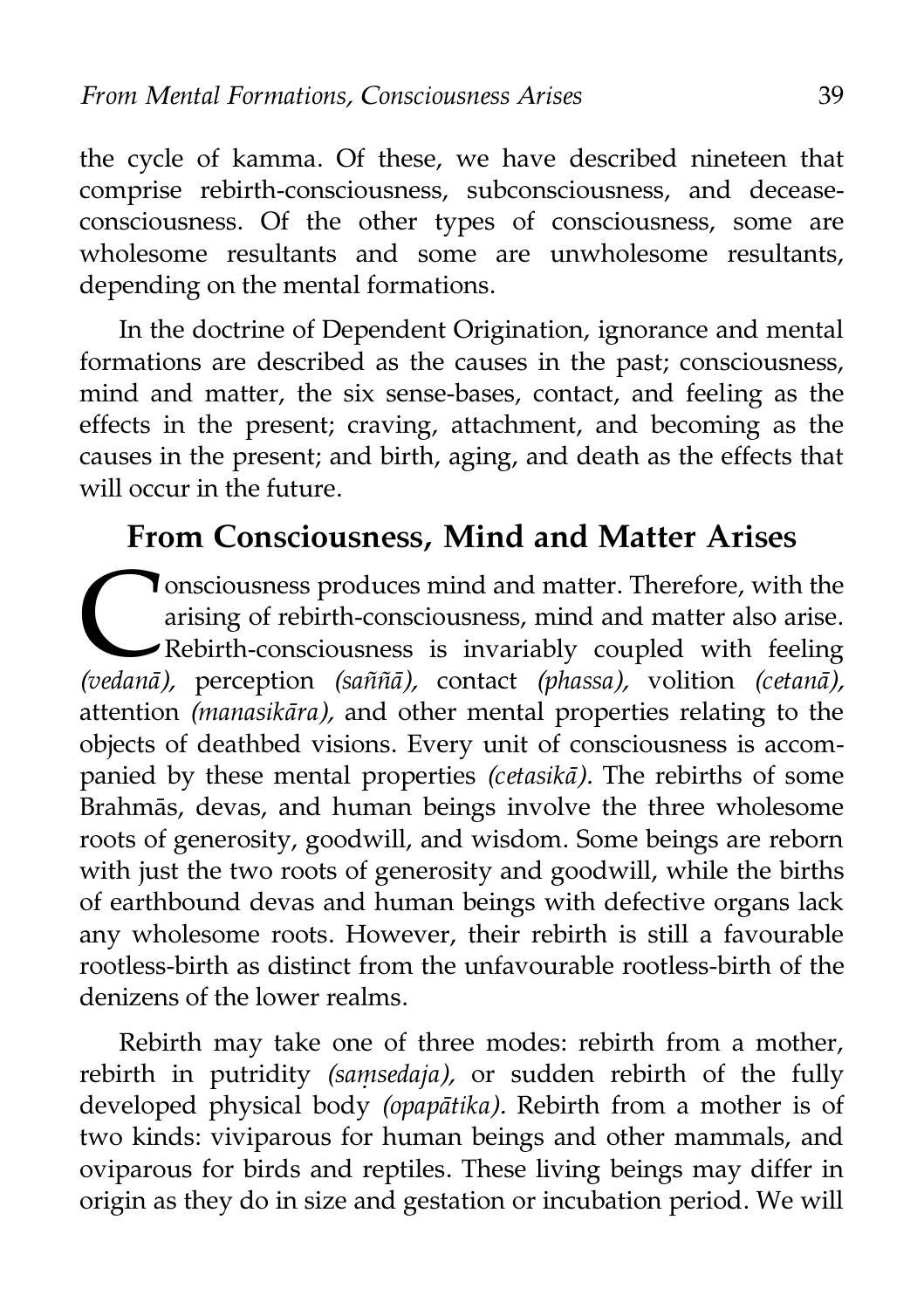leave it at that now, and go on with human rebirth as described in the commentaries.

With the arising of rebirth-consciousness, three kammaoriginated material decads *(kammaja-rūpakalāpa),* or thirty material phenomena occur simultaneously.<sup>[1](#page-47-0)</sup> These are material phenomena that originate from kamma: the body-decad, the sex-decad, and the heart-base decad. Ten material phenomena: solidity, fluidity, heat, motion, colour, smell, taste, nutriment, vitality, and bodysensitivity form the body-decad. The first nine material phenomena with the material quality of sex form the sex-decad. "Material quality of sex" means either of two germinal material phenomena, one for masculinity and the other for femininity. With the maturation of these material phenomena the sexual characteristics of men and women become manifest, as is evident with those who have undergone sex changes.

In the time of the Buddha, Soreyya, the son of a merchant, instantly became a woman for having unwholesome thoughts about Venerable [Mahākaccāyana.](http://aimwell.org/DPPN/maha_kaccaana.htm) [2](#page-47-1) All his masculine features disappeared and gave way to those of a woman. Soreyya even married and gave birth to two children. It was only when he begged for forgiveness from the elder that he again became a man. Later, he joined the Saṅgha and became an Arahant. It is comparable to the case of a man who develops rabies after having been bitten by a rabid dog.

<span id="page-47-0"></span><sup>&</sup>lt;sup>1</sup> The following section, which deals with the minute analysis of matter, abounds with technical terms. *Kalāpa* = material groups of ten *(decad)* or of nine material qualities *(nonad). Rūpas* = material phenomena. *Bhāva* = sex. *Kāya* = body. *Vatthu* = heart-base. *Kammaja* = kamma-originated. Similarly, *cittaja* = consciousness-originated, *utuja* = temperature-originated, *āhāraja* = nutriment-originated. (Editor's note).

<span id="page-47-1"></span><sup>&</sup>lt;sup>2</sup> On going for his bath, Soreyya saw the Elder Mahākaccāyana adjusting his robes. Seeing the golden complexion of the elder's body, Soreyya thought, "How I wish the elder were my wife, or my wife's complexion was like his." (Editor's note. See Dhammapada commentary to verse 43).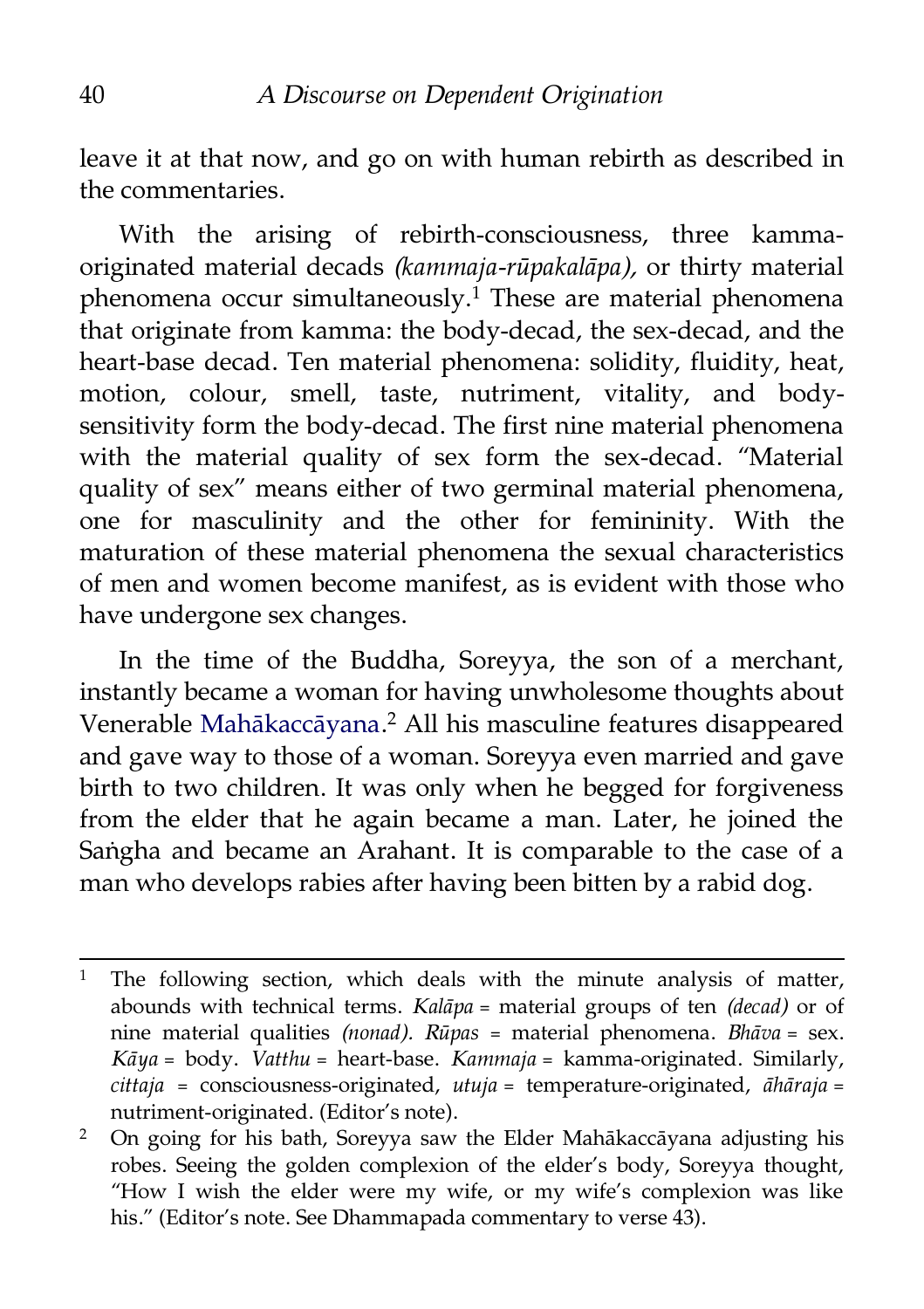A person who is neither a male nor a female has no sex decad. He has only a body decad and heart-base decad *(vatthu-rūpa).* The heart-base is the physical basis of all types of consciousness except for the fivefold sense-consciousness. So at the moment of conception the physical basis for rebirth-consciousness already exists. The three decads, or thirty material phenomena, form the embryo *(kalala),* which, according to ancient Buddhist books, marks the beginning of life.

This embryonic materiality is the size of a tiny drop of butter-oil scum on a fine woollen thread. It is so small that it is invisible to the naked eye. We should assume that it arises from the fusion of the semen *(sukka)* and the ovum<sup>[1](#page-48-0)</sup> *(sonita)* of the parents. If we reject this view, explaining the child's physical resemblance to its parents will be difficult. It is also said in the [Sutta Piṭaka](http://www.accesstoinsight.org/tipitaka/sutta.html) that the physical body is the product of the four primary elements and the parent's gametes. Moreover, the Suttas specify three conditions necessary for conception: the parents' intercourse, the mother's season, and the existence of a kammic cause to produce an embryo. Thus, according to the scriptures, the embryo clearly has its origin in the fusion of the parents' semen and ovum.

The semen and ovum dissociated from the parents are temperature-originated materiality but it is quite possible for this to assimilate kamma-originated materiality. Surgeons cut out scar tissue from the human body and replace it with healthy tissue. The graft is temperature-originated materiality when first grafted but, as it becomes integrated with the natural tissues, body-sensitivity or kamma-originated materiality appears. Cases can also be cited of transplanting a heart, a liver, a kidney, or a cornea in place of diseased organs. No doubt these transplants develop kammaoriginated materiality as body-sensitivity. Likewise, we should assume that the three kamma-originated material phenomena are fused with temperature-originated materiality from the parents.

<span id="page-48-0"></span><sup>&</sup>lt;sup>1</sup> Lit. 'blood,' but 'ovum' is more accurate. (Editor's note)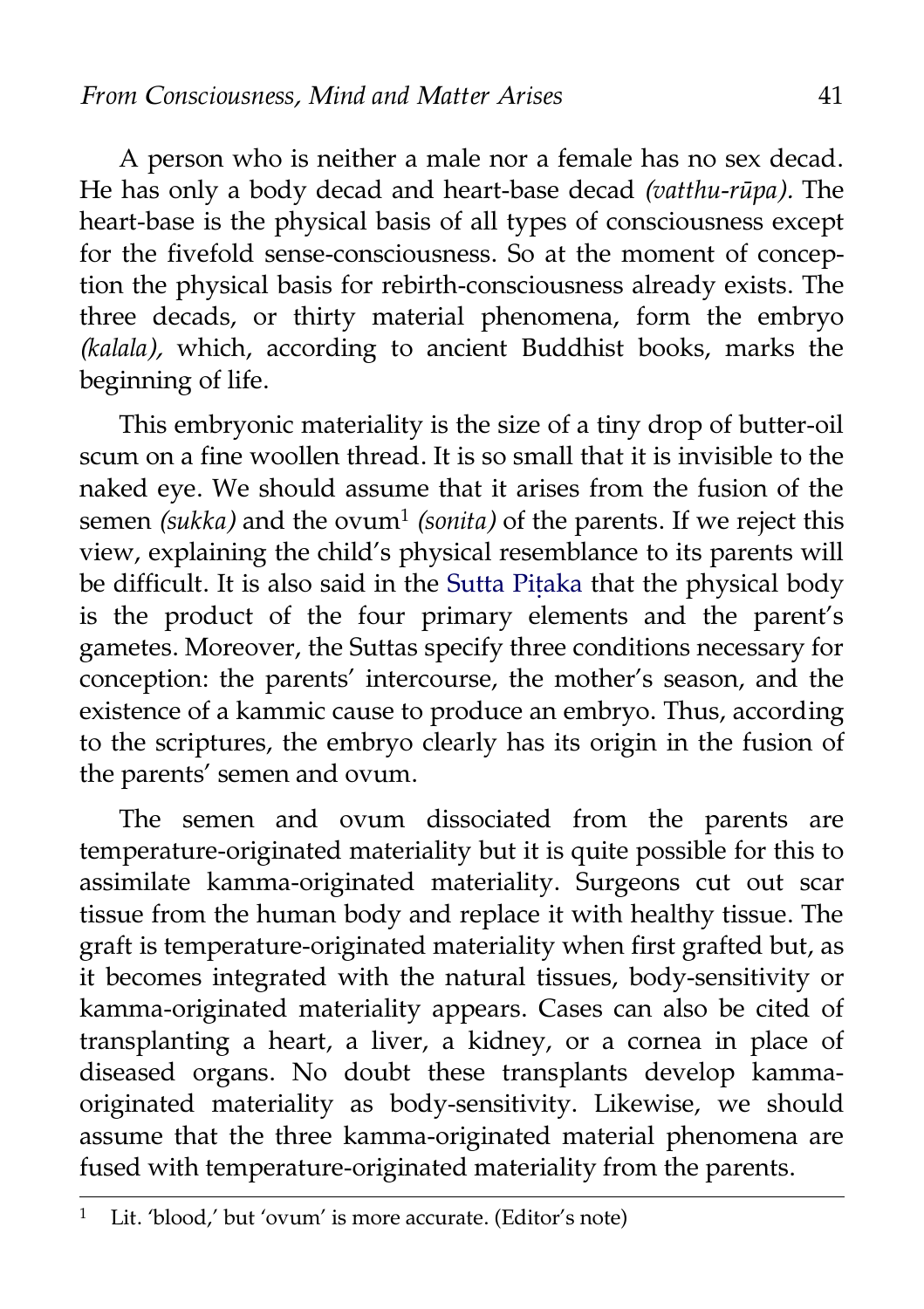According to biologists, it is the fusion of the mother's ovum and the father's spermatozoa that gradually develops and becomes a child. The original embryo is so small that it cannot be seen with the naked eye. So modern science agrees well with what the Buddhist books say about conception. Without the help of a microscope or other instruments, the Buddha knew how life begins as an embryo based on the parents' semen and ovum. This was the Buddha's teaching 2,500 years ago though it was only during the last 300 years that Western scientists discovered the facts about conception after prolonged investigation with microscopes. Their discoveries bear testimony to the Buddha's infinite intelligence. However, they are still unable to reveal the genesis of thirty material phenomena, probably because the extremely subtle kamma-originated material phenomena defy microscopic investigation.

Thus the mental states and kamma-originated materiality are born of rebirth-consciousness. Kamma-originated material phenomena are renewed at every thought-moment. Likewise, temperatureoriginated material phenomena are renewed every moment due to heat. From the arising of the first moment of subconsciousness, consciousness-originated material phenomena also occur, but bare sense-consciousness cannot cause materiality. So consciousnessoriginated materiality does not arise when bare sense-consciousness arises. However, with the arising of rebirth-consciousness, all other kinds of consciousness develop in due course. After a week, the embryo *(kalala)* becomes turbid froth *(abbuda),* which turns into a lump of flesh *(pesi)* after the second week. This hardens into *ghana* in the third week, and in the fifth week the *pasākha* develops with four knobs for hands and legs, and one big knob for the head.

The Buddhist books do not describe in detail the development after the fifth week. However, they do say that after eleven weeks the four sensitive bases for seeing, hearing, smelling, and tasting appear. So too, does nutriment-originated materiality — the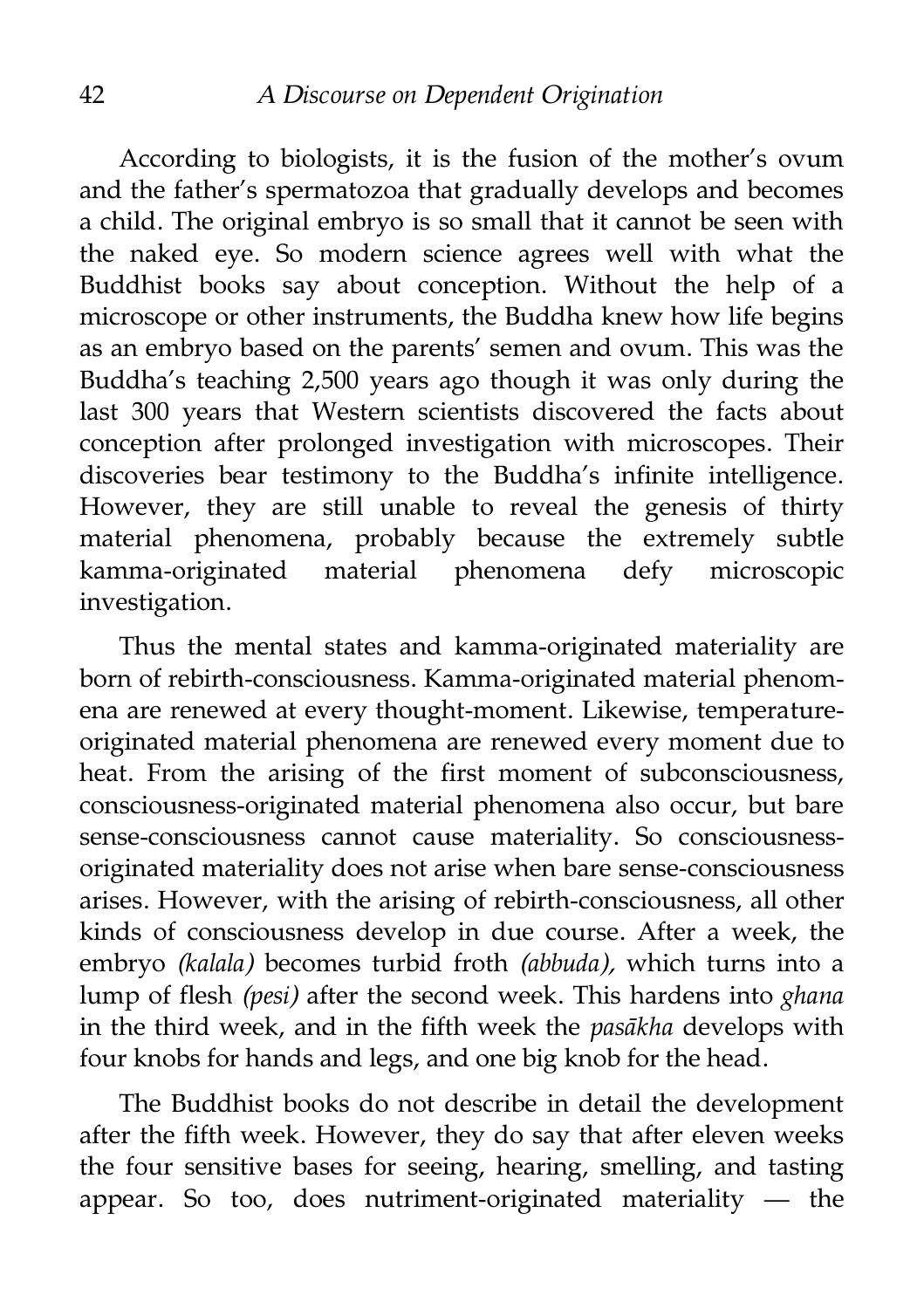product of the nutriment in the mother's body. It is also said that the embryo has toenails, fingernails, etc. The books do not go into further details as meditators do not need to know them. Such knowledge is beneficial only to doctors.

#### **Spontaneous Rebirth**

For beings like the Cātumahārājā Devas, when rebirth takes place, seven decads arise: the decads of the eye, ear, nose, tongue, body, sex, and heart-base. Decads of the same kind are innumerable according to the size of the deva's eyes, ears, etc. The decads for nose, tongue, body, and sex are not found in the three first jhānic realms, the three second jhānic realms, the three third *jhānic* realms, or in the [Vehapphala](http://aimwell.org/DPPN/vehapphala.htm) and [Suddhāvāsa](http://aimwell.org/DPPN/suddhaavaasaa.htm) realms. There the three decads for eye, ear, and heart-base, and one nonad — a total of four different material groups or thirty-nine material phenomena arise simultaneously with rebirth-consciousness. Of these four material groups, the vitality nonad takes on the function of the body decad. A Brahmā's body is pervaded by vitality nonads, as a deva's body is by body decads. Asaññasattā Brahmās have no consciousness from the moment of rebirth. They have only vitality nonads that assume Brahmanic form. Lacking consciousness and consciousness-born materiality, such a Brahmā knows nothing and makes no movement; he is like a wooden statue. More remarkable than these Brahmās are the formless Brahmās who live for thousands of worldcycles through the successive renewal of mind and its elements.

These accounts do not admit of scientific investigation and are known only to the Buddha and recluses with psychic powers. The denizens of hell and the hungry ghosts who are forever burning and starving are not conceived in wombs, nor can they arise from putrid matter. Because of their unwholesome kamma, they come into being by materialisation. Like the devas, they develop seven decads or seventy material phenomena simultaneously. They seldom have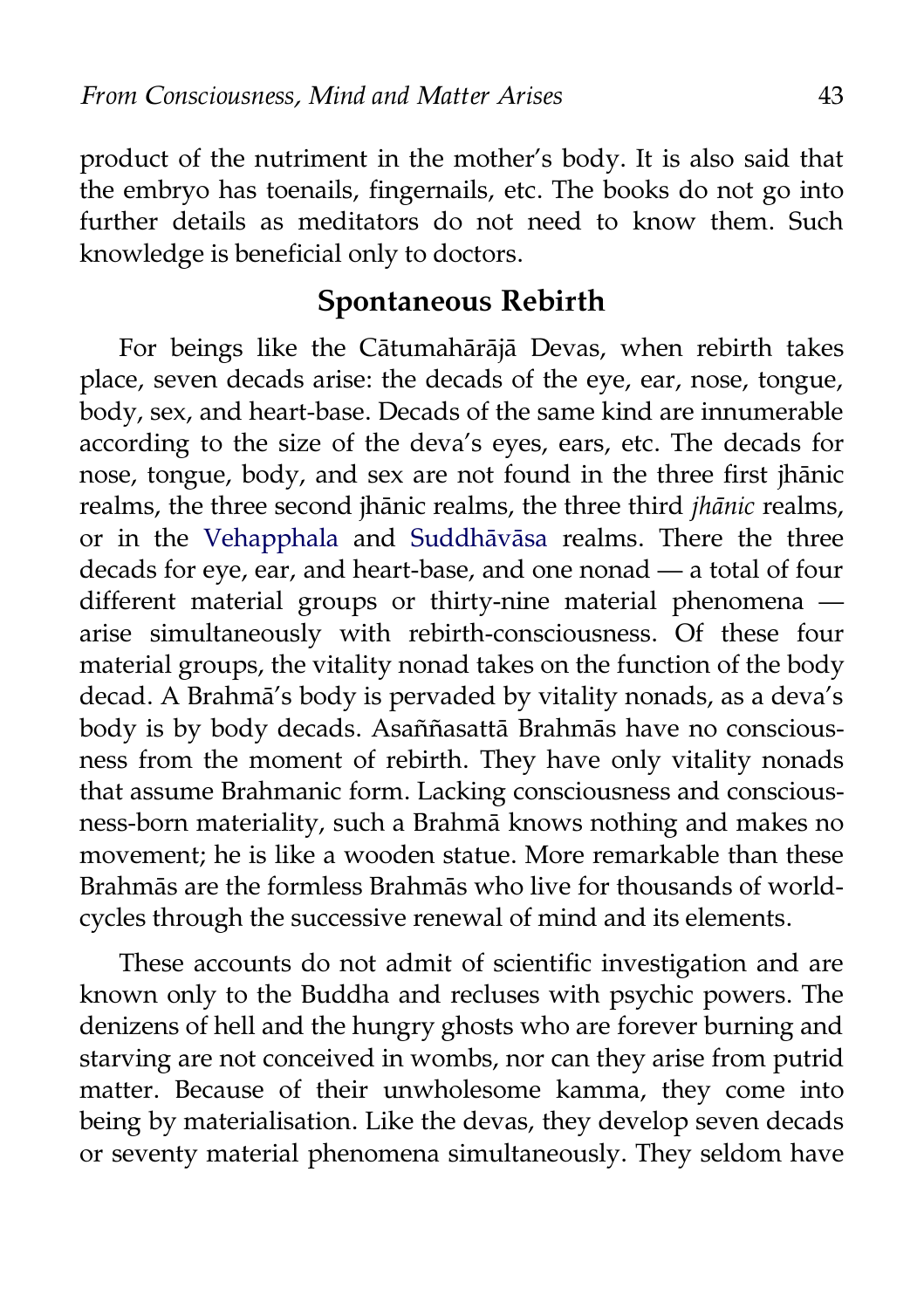defective sense faculties since they are doomed to suffer through sense-contact with demonic objects.

### **Saṃsedaja Beings**

As the *saṃsedaja* beings are said to have their origin in putrid matter, they are likely to develop gradually. However, the Buddhist books refer to their full-fledged materialisation if they do not have defective sense faculties. We cannot say which is true, development or materialisation, as kamma-originated material phenomena cannot be examined scientifically. So, for the time being, it is better to accept the view as stated in the scriptures. The development of kamma-originated and other material phenomena in *saṃsedaja* and spontaneous rebirths is generally similar to that for rebirth in the womb. The only difference is that with the former beings, nutriment-born material phenomena arise from the time they eat food or swallow their saliva.

### **Active-consciousness**

Active-consciousness *(vīthi-citta)* differs from subconsciousness. Subconsciousness resembles rebirth-consciousness with respect to objects and process. It is the stream of consciousness that follows rebirth-consciousness having its root in kamma. One of three objects forms its focus: *kamma, kammanimitta* or *gatinimitta* of the previous existence. It is not concerned with the objects in the present life, but is the kind of mental state that we have when we are sound asleep. However, certain changes occur when we see, hear, smell, taste, touch or think, and these are called activeconsciousness.

#### **Vīthi Citta**

- •*Atītabhavaṅga*
- •*Bhavaṅgacalana*
- •*Bhavaṅgupaccheda*
- •*Āvajjana*
- •*Cakkhuviññāṇa*
- •*Sampaṭicchana*
- •*Santīraṇa*
- •*Voṭṭhabbana*
- •*Javana*
- •*Javana*
- •*Javana*
- •*Javana*
- •*Javana*
- •*Javana*
- •*Javana*
- •*Tadārammaṇa*
- •*Tadārammaṇa*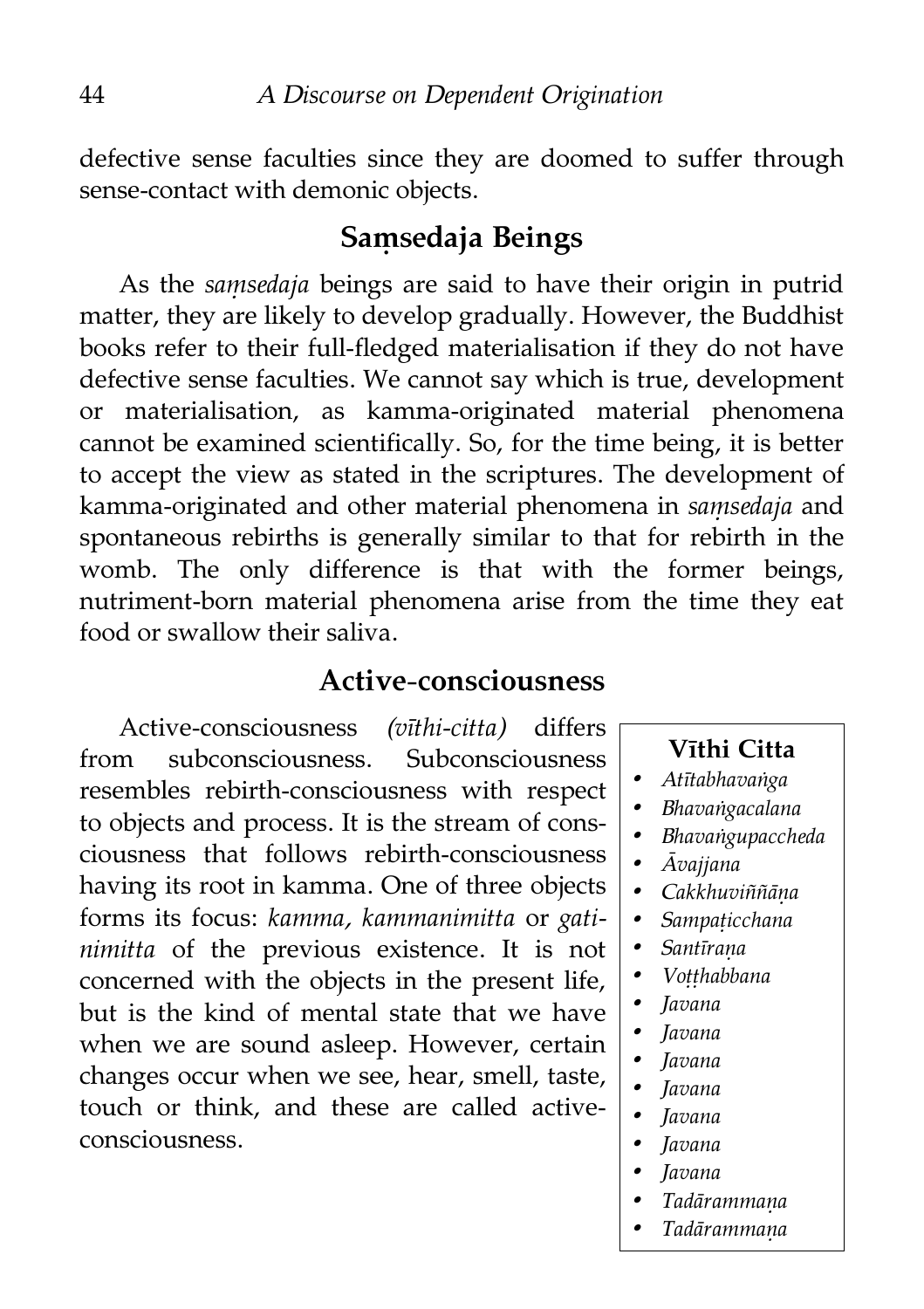Suppose that a visual form is reflected on the retina. Material phenomena, each lasting only seventeen thought-moments, are renewed ceaselessly with the visual objects and their mental images. A group of sensitive eye material phenomena and a visual object occur simultaneously. However, a material phenomenon is not powerful at the moment of arising, so during the moment of subconsciousness, contact between the eye and its object does not occur. In other words, the visual object is not reflected on the eye. The subconsciousness that passes away before such reflection is called past subconsciousness *(atītabhavaṅga).* Then another *bhavaṅga* arises and reflection occurs. As a result, subconsciousness is disrupted, its attention to its usual object wanes and it begins to consider the visual object. This is called vibrating subconsciousness *(bhavaṅgacalana).* Then arresting subconsciousness *(bhavaṅgupaccheda)* takes place, cutting off the stream of subconsciousness. The mind then becomes curious about the visual form impinging on the eye. This inquiring mind is called adverting-consciousness *(āvajjana).* This consciousness can advert to a sense object impinging on any of the five sense-organs. Visual-consciousness follows, then receiving-consciousness *(sampaṭicchana),* which receives and examines the visual object.

*Bhavaṅga* is the resultant consciousness that stems from mental formations, as are visual-consciousness and the receiving-consciousness. They are called resultant consciousness *(vipāka-citta),* which is of two kinds, wholesome and unwholesome, depending on the mental formations associated with it. On the other hand, advertingconsciousness is neither wholesome nor unwholesome, nor is it a resultant consciousness. It is termed functional-consciousness *(kiriyā-citta),* which means action without any kammic effect, the kind of consciousness that is usually attributed to Arahants.

After the mind has received the visual object, it probes its quality, whether it is pleasant, unpleasant or neutral, which is investigating-consciousness *(santīraṇa).* Then decision *(voṭṭhabbana)*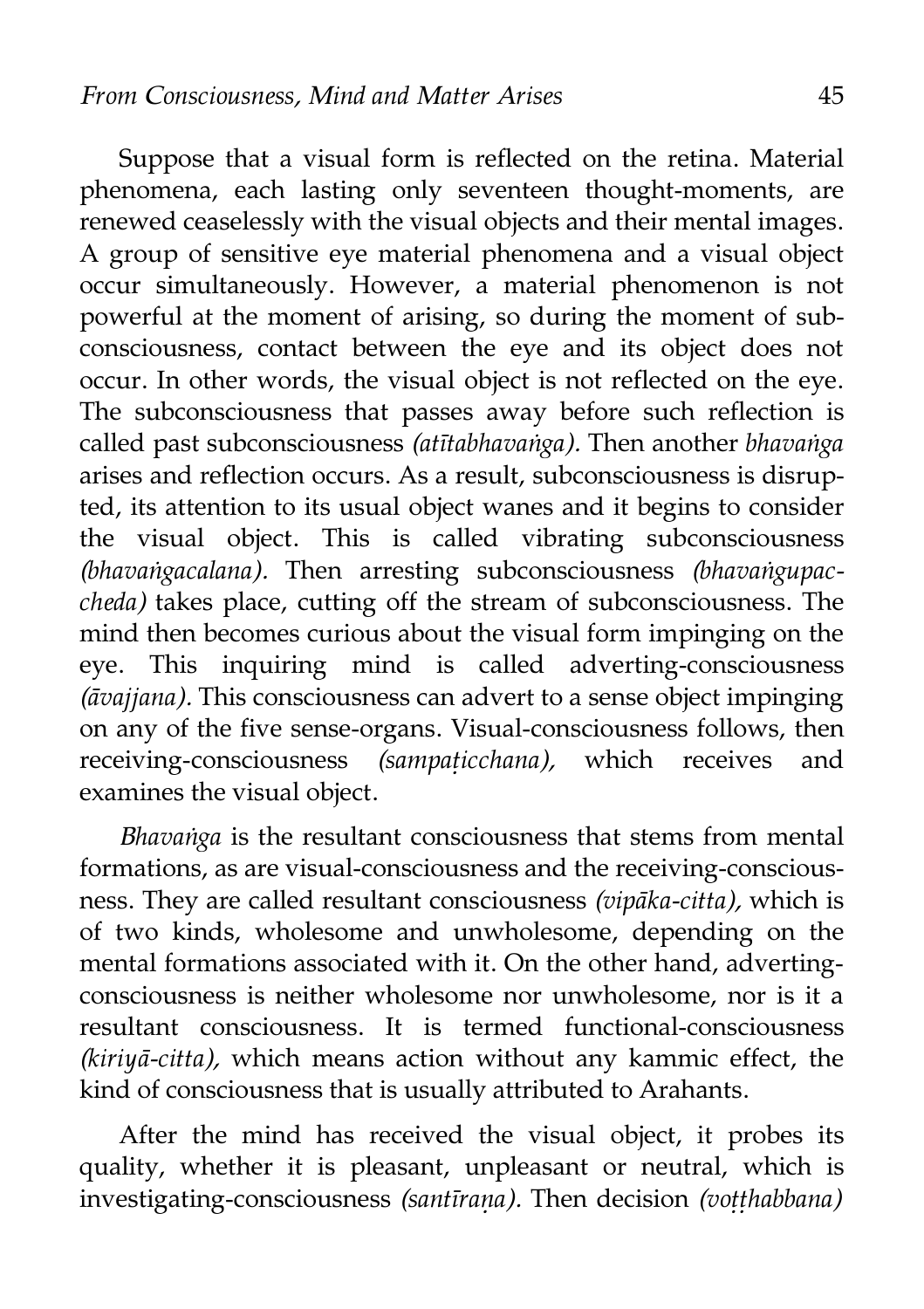follows that determines that the object is pleasant, etc. This leads to seven moments of impulsion *(javana),* which follow each other in rapid succession. Impulsion occurs very quickly. It has speed and impetus that are absent in other factors of the process of consciousness. Impulsion is associated with powerful mental properties, which may be wholesome or unwholesome, such as greed or generosity, so it is not surprising that unwholesome minds rush towards their objects. Greed urges us to pursue the desired object and to seize it by force. Anger impels us to attack and destroy its object blindly. Doubt, restlessness, and ignorance, too, speedily associate themselves with their respective objects. The same may be said of wholesome mental properties. Because of their frantic and impulsive nature, sensual desires are also called *kāmajavana.* After the seven impulse moments, two registering moments *(tadārammaṇa)* follow. This consciousness "registers" the object of impulsion and thus its function is to fulfil the lingering desire of its predecessor.

In the process of consciousness, visual-consciousness is dependent on eye-sensitivity that arises with *atītabhavaṅga*. Other types of consciousness are dependent on the heart-base *(hadaya-vatthu)* that arises with them. The fourteen types of consciousness from adverting to the second registering-consciousness are focused only on present objects. So these fourteen are active and differ from subconsciousness. After the cessation of the second registeringconsciousness, which marks the end of the process of consciousness, the mental life reverts to the subconscious state that is analogous to sleep.

An analogy may help to explain the process of consciousness. A man is sleeping under a mango tree. A mango falls and he wakes up. Picking up the fruit, the man examines it. He smells it and, knowing that it is ripe, he eats it. Then he thinks about its taste and falls asleep again. Here, the subconsciousness with *kamma, kammanimitta* or *gatinimitta* as object is like the state of being asleep.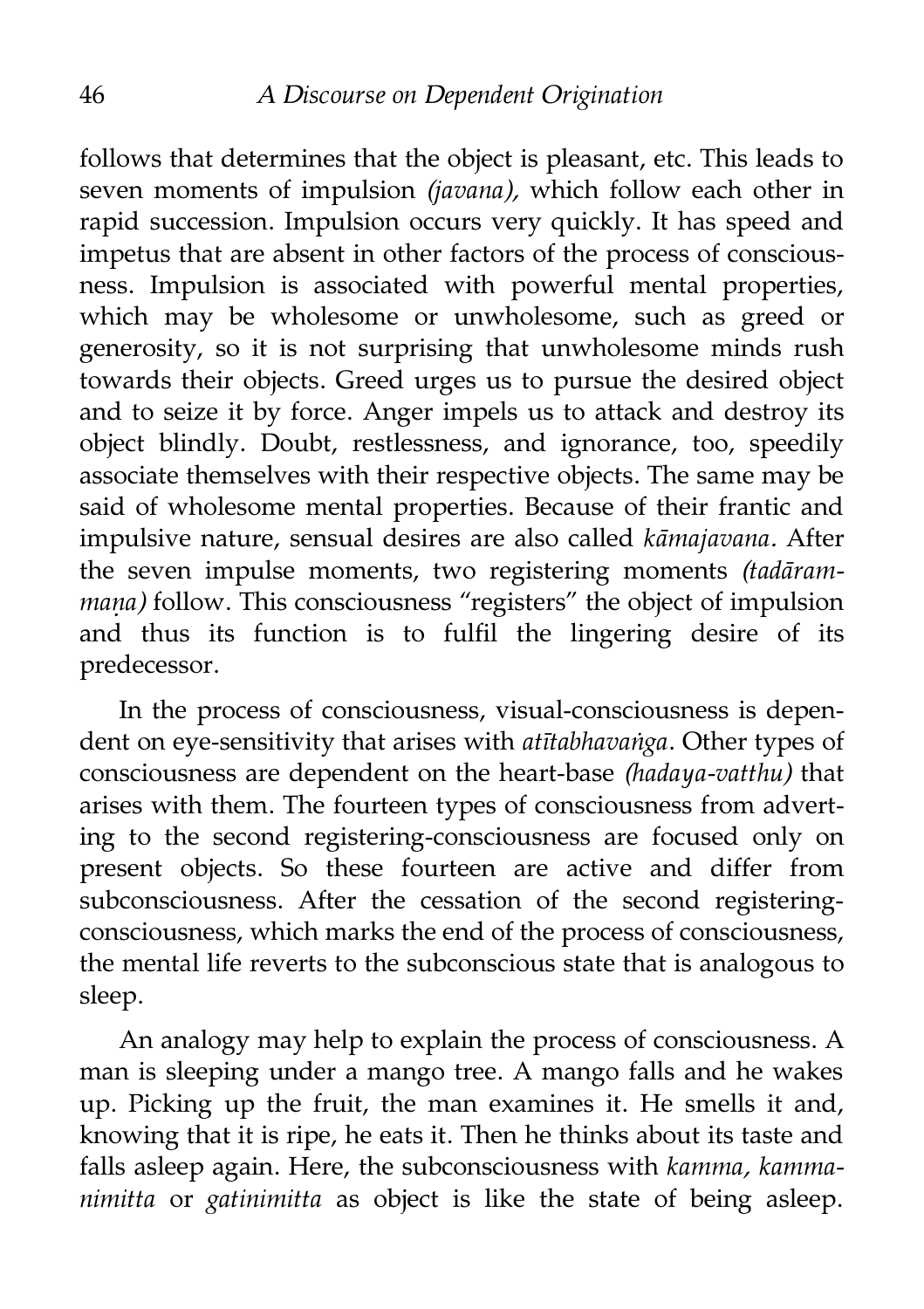Waking up due to the fall of the mango is like the rising and passing away of subconsciousness. Picking up the fruit is adverting. Seeing the visual object is like seeing the fruit. Investigation is like the man examining the fruit. To conclude that the fruit is ripe is decision. Impulsion is like eating the fruit, and registering is like thinking about its taste. Reverting to subconsciousness is like falling asleep again.

If the visible object is not clear, it appears on the eye-organ after *atītabhavaṅga* has arisen two or three times. For such objects, the active conscious process does not last until registration but ends in impulsion, after which it reverts to subconsciousness.

If the visible object is still weaker, it is reflected only after *atītabhavaṅga* has arisen from five to nine times. The process of consciousness does not reach impulsion, but ends after two or three moments of decision. In the practice of insight meditation, the process of consciousness that thus ends in decision is of great significance. One who practises constant mindfulness does not seek or attend to defiling sense-objects. So reflection is slow, adverting is weak, visual-consciousness is not clear, reception is not proper, inquiry is not effective, and decision is indefinite. So after inquiring two or three times the mind relapses into subconsciousness. The object is not clear enough to defile the mind and one becomes aware of the impermanence, unsatisfactoriness, and insubstantiality of the phenomena. Just bare awareness of seeing occurs, and so the process of consciousness is wholly free from defilements.

The process of consciousness that we have outlined above for the eye applies similarly to the ear, nose, tongue, and body.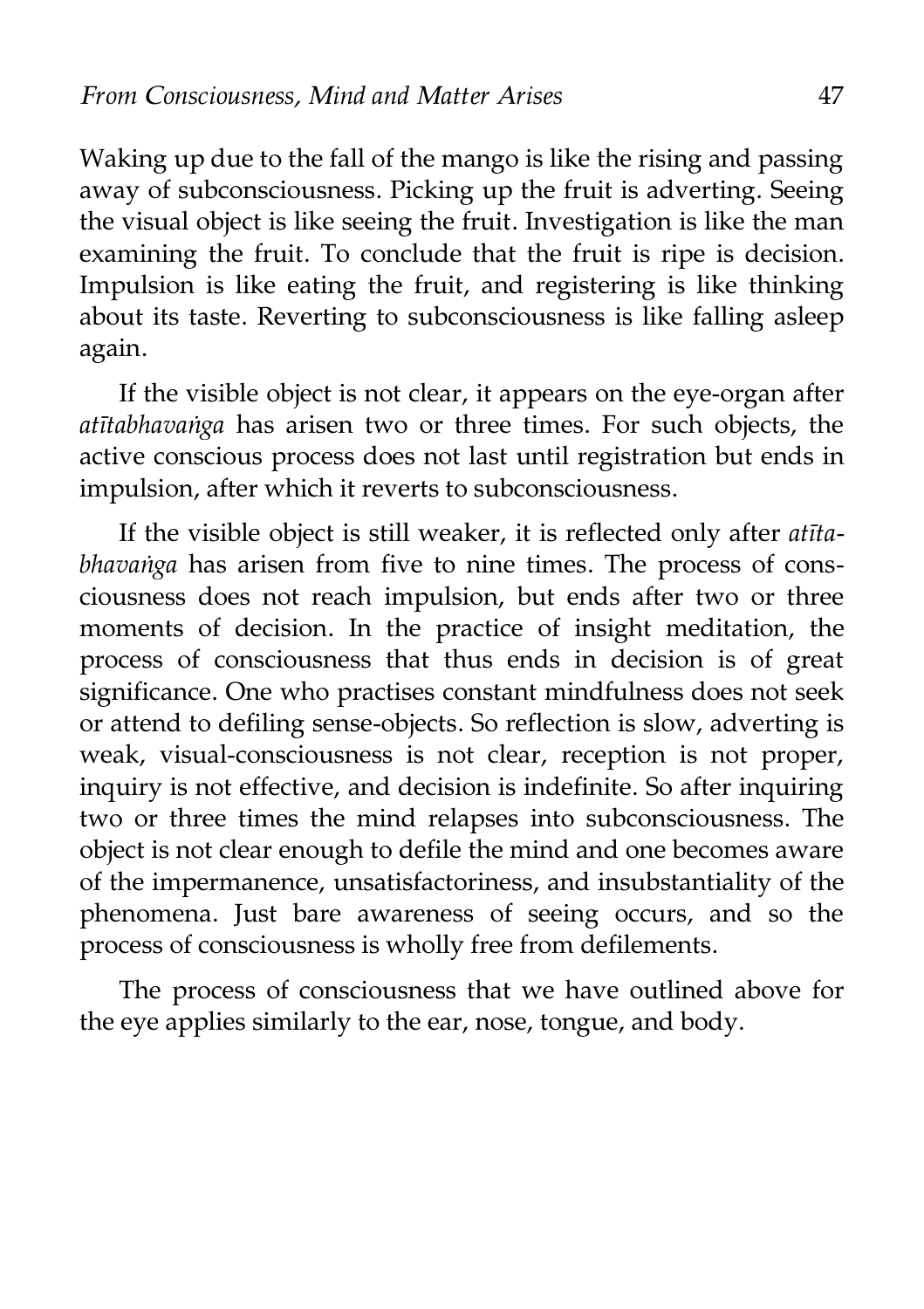# **Active-consciousness of the Mind-door**

The mind-door process of consciousness is of three kinds according to the impulsion involved: *kammajavana, jhānajavana* or *maggaphalajavana.* Here, what matters is the process of consciousness with kammic impulsion. While the stream of subconsciousness is flowing, mental images of familiar sense-objects appear, or sometimes unfamiliar sense-objects. Then subconsciousness is disturbed and the next time it is cut off. This is followed by mind-door adverting *(mano-dvārāvajjana),* which is similar to decision *(voṭṭhabbana)* in the five sense-door process. Like decision, adverting leads to

**Manodvāravīthi**

- •*Atītabhavaṅga*
- •*Bhavaṅgacalana*
- •*Bhavaṅgupaccheda*
- •*Manodvārāvajjana*
- •*Javana*
- •*Javana*
- •*Javana*
- •*Javana*
- •*Javana*
- •*Javana*
- •*Javana*
- •*Tadārammaṇa*
- •*Tadārammaṇa*

impulsion, producing agreeable or disagreeable emotions: fear, anger, confusion, devotion, awe, pity, and so forth. The impulsions arising at the five sense-doors are weak, so they neither lead to rebirth nor produce much other effect. However, the impulsions in the mind-door are potent enough to determine the quality of rebirth and all other kammic results. So it is imperative to guard against these impulses and control them. After seven impulse moments, followed by two moments of registering, the mind sinks into subconsciousness.

Thus the mind-door process of consciousness involves one moment of adverting, seven moments of impulsion and two moments of registering. With dim and indistinct objects, the mind skips registration, reverting to subconsciousness immediately after impulsion. If the object is very weak, the mind does not attain even impulsion but lapses back to subconsciousness after two or three moments of adverting. This is obvious if we bear in mind the way that we have to focus on mind-objects during insight practice. The only resultant consciousness in this mind-door process is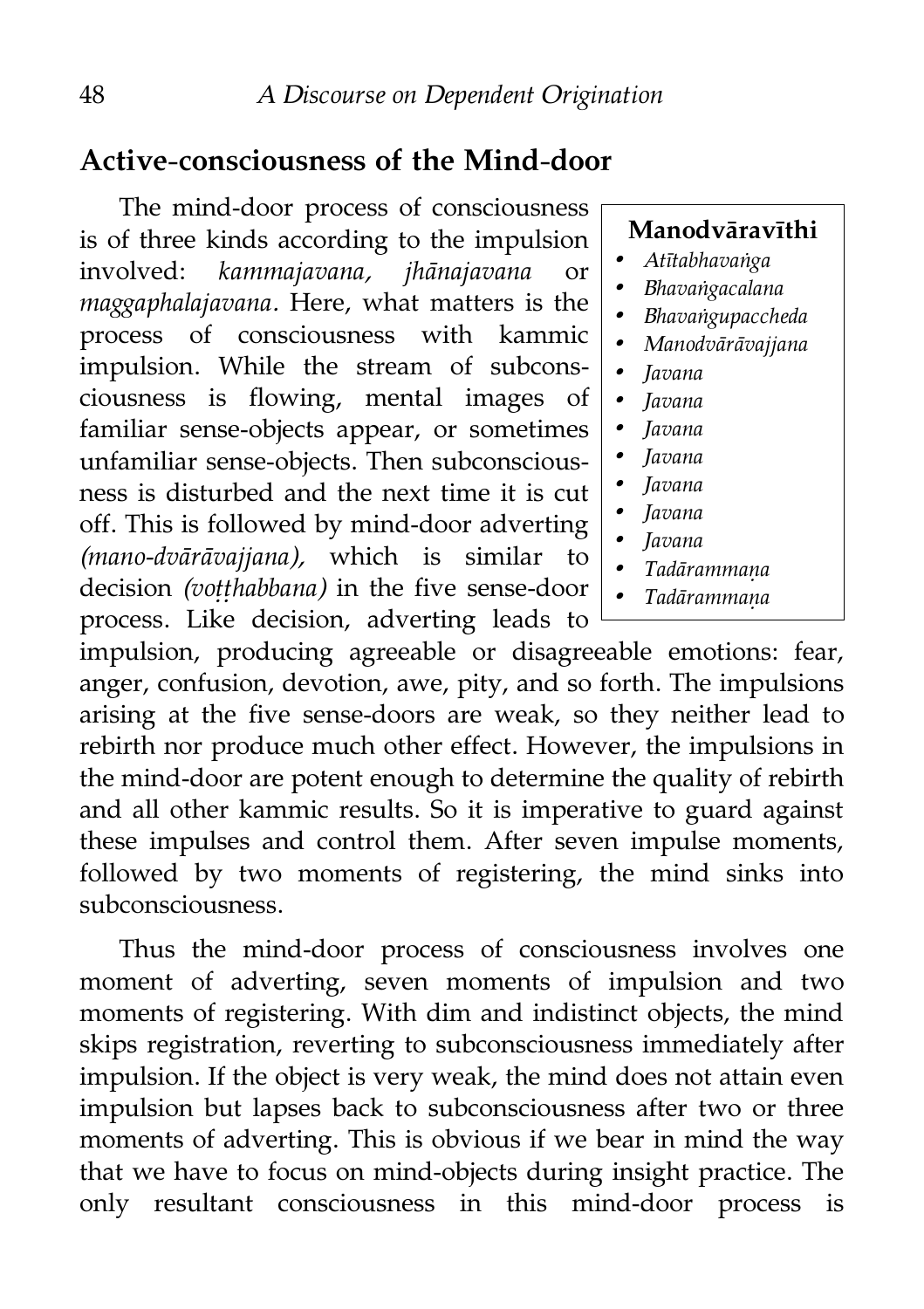registering; the other two are functional, and do not stem from mental formations.

### **Follow-Up Active-consciousness**

The mind-door process may review sense-objects after the sensedoor active-consciousness. Until this process occurs, the mind has only ultimate materiality *(paramattha-rūpa)* as its object. It is not concerned with concepts such as 'man' or 'woman,' so one cannot be misled by appearances. One should try to contemplate immediately after seeing, hearing, etc. This is why we stress the immediate present as the meditator's focus of attention. If one is not mindful of this mind-door consciousness, another mind-door process arises concerning the sense-object. Then the sense-object becomes a specific object of attention as a shape. This process is vulnerable to strong unwholesome impulses. It is followed by another mind-door process where the attention is focused on notions such as 'man' or 'woman,' making it more susceptible to unwholesome impulses.

With an unfamiliar object, the process of consciousness involves three stages: seeing, investigation and cognizance of the object in conventional terms. The process stops short of naming the object. The process of consciousness that arises concerning concepts involves hearing, investigation, and cognizance of the concept, and awareness of the relevant object.

## **Consciousness and Mental Properties**

Dependent on rebirth-consciousness, mental phenomena associated with it arise, such as feeling, remembering, perception or reflection, with three decads (or thirty material phenomena). After the cessation of rebirth-consciousness, mental properties *(cetasikā)* arise with every moment of consciousness. So do material phenomena conditioned by consciousness, kamma, temperature *(utu),* and nutriment *(āhāra).* There is no doubt about the close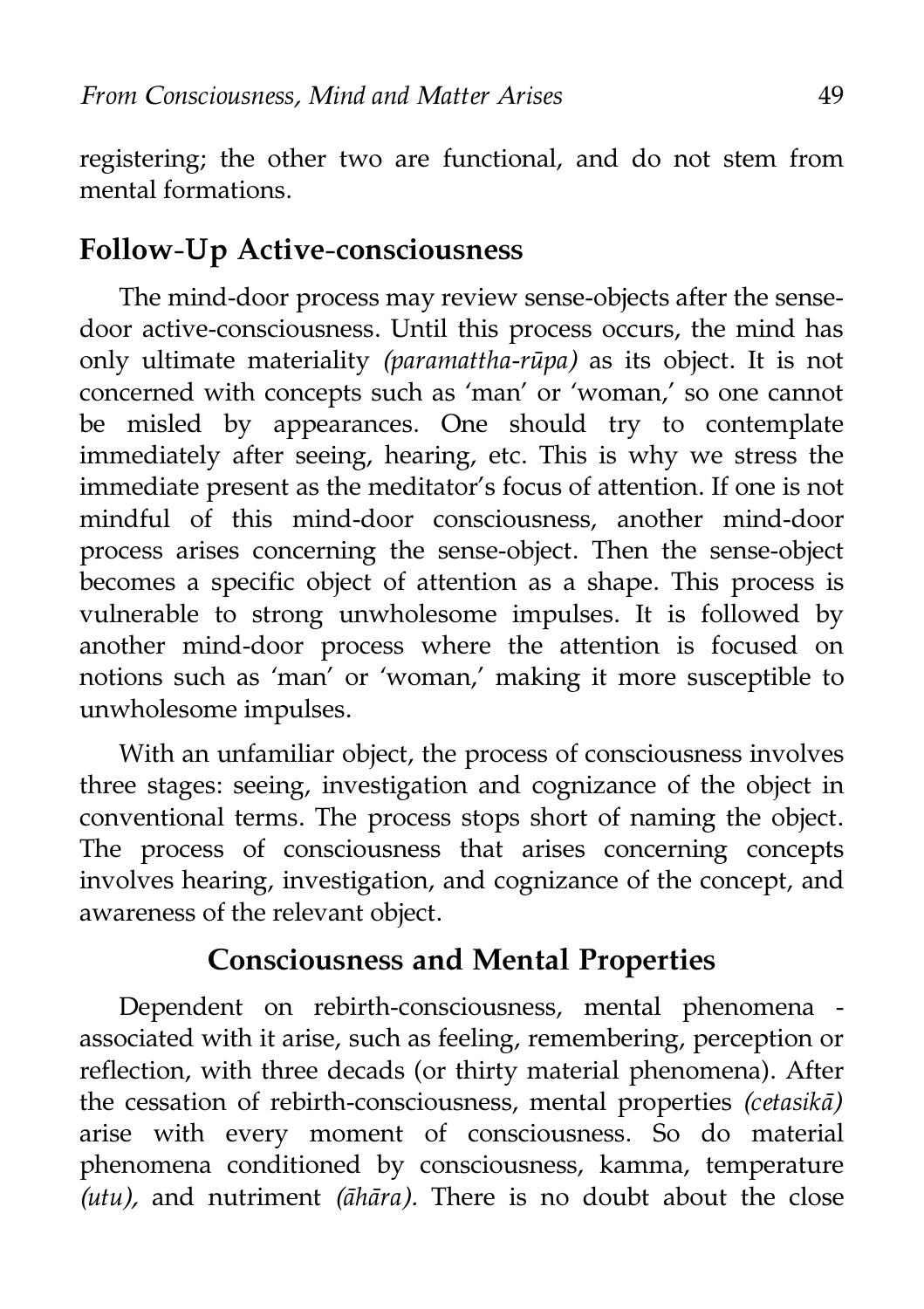connection between consciousness and mental properties. When consciousness is active, we feel, remember or think, and so greed, anger, faith, and so forth arise. Equally obvious are the physical phenomena that stem from consciousness when we stand, sit, go or do anything that we wish to do. According to the commentary, this obvious fact is the basis for inferring that the rebirth-consciousness at conception leads to three decads or thirty material phenomena. The arising of rebirth-consciousness and material phenomena at conception takes place so fast that it is imperceptible even to the divine eye. The divine eye may see what happens shortly before death and after rebirth, but it is only the Buddha's omniscience that can see decease-consciousness and rebirth-consciousness directly. However, from what we know about the cause of physical phenomena, we can infer that at conception materiality arises from rebirth-consciousness.

Some physical phenomena have their origin not in consciousness but in kamma, temperature, or nutriment. However, without consciousness they will have no life. A corpse, although composed of temperature-originated material phenomena, is lifeless. It is because of the contribution of consciousness that the material phenomena based on kamma, temperature, and nutriment exist and form a continuous stream of life. Once death supervenes, cutting off the stream of consciousness, the mental properties and living material phenomena cease. Hence the teaching that mind and matter is conditioned by consciousness.

Because of mental formations (wholesome or unwholesome kamma) consciousness flows on without interruption in the new existence. Coupled with each unit of consciousness is mind and matter, which arises ceaselessly. The duration of mind and matter depends on consciousness. If the stream of consciousness lasts an hour, so does mind and matter. If consciousness flows for a hundred years, we say that the life of mind and matter is a hundred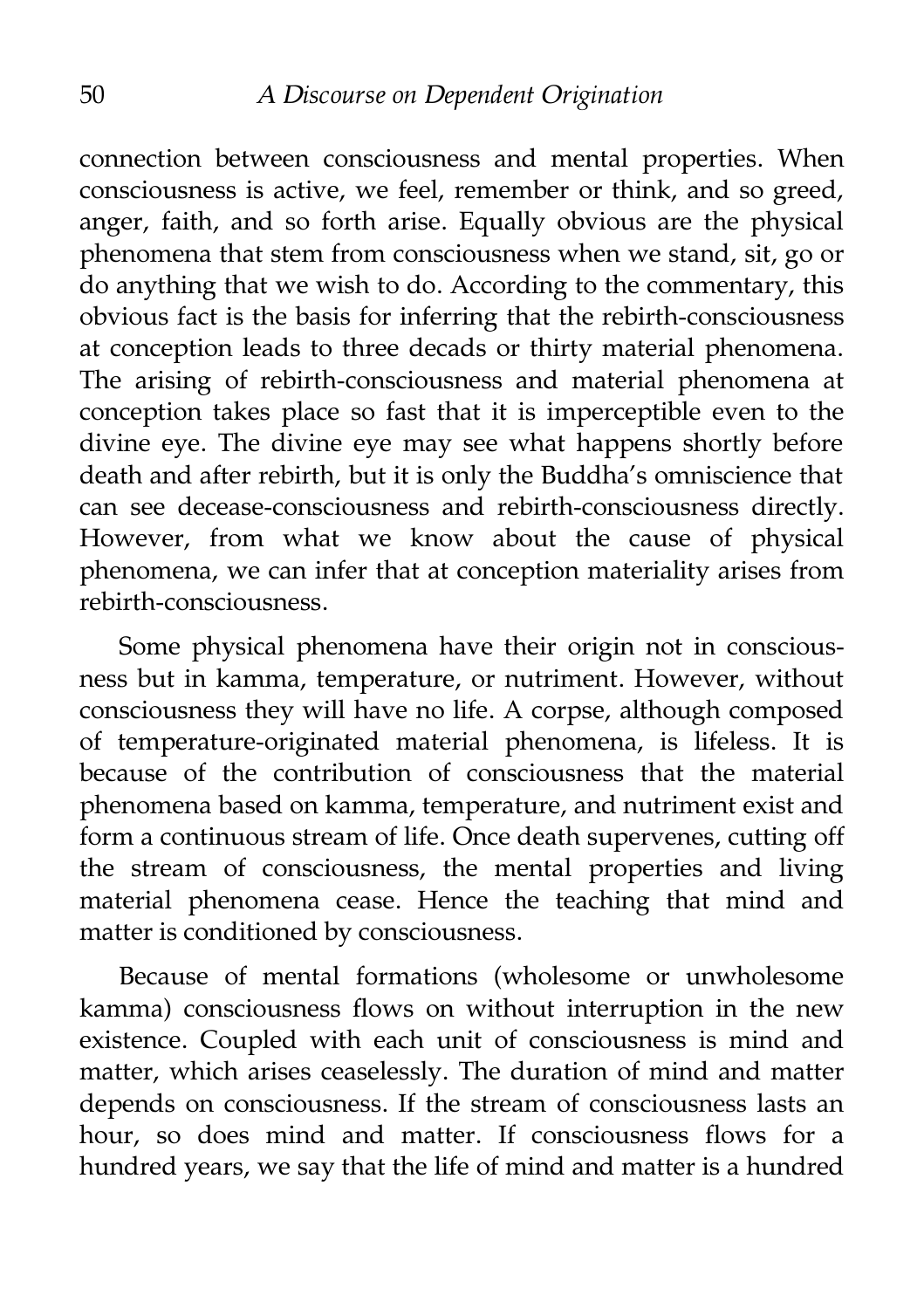years. In brief, we should understand that life is only a ceaseless causal relationship of mind and matter with consciousness.

#### **Summary**

Ignorance causes mental formations; because of ignorance of the Four Noble Truths people make an effort to be happy. They think that they will be happy if they get what they want. However, the objects of their desire are impermanent and so lead to suffering. Not knowing the truth of suffering, they think, speak, and do things for their well-being in both the present life and after death. These kammas lead to rebirth in lower or higher realms. Beginning with this rebirth-consciousness, a stream of consciousness flows continuously until death, its nature being determined by kamma. The physical body too is conditioned by kamma, as well as by consciousness, temperature, and nutriment.

That physical phenomena are conditioned by consciousness is obvious, for all our bodily and verbal actions, such as moving or speaking, are rooted in it. A meditator has to practise mindfulness based on these consciousness-originated material phenomena. Knowing them empirically is important, so the Buddha said in the [Mahāsatipaṭṭhāna Sutta,](http://www.accesstoinsight.org/tipitaka/dn/dn.22.0.than.html) "The bhikkhu knows that he walks when he walks and that he stands when he stands." According to the commentary, if we know experientially the dependence of consciousness-originated material phenomena on consciousness, we can know by inference the contribution of consciousness to material phenomena originated from kamma, temperature, and nutriment. Hence, the teaching of Dependent Origination, "Conditioned by consciousness, mind and matter arise."

One cannot know rebirth-consciousness empirically or, for that matter, any other past consciousness in its ultimate sense. One can only know the reality of consciousness as it is functioning right now, and one can know this only if one is always mindful. If one focuses on present consciousness, one comes to know mind and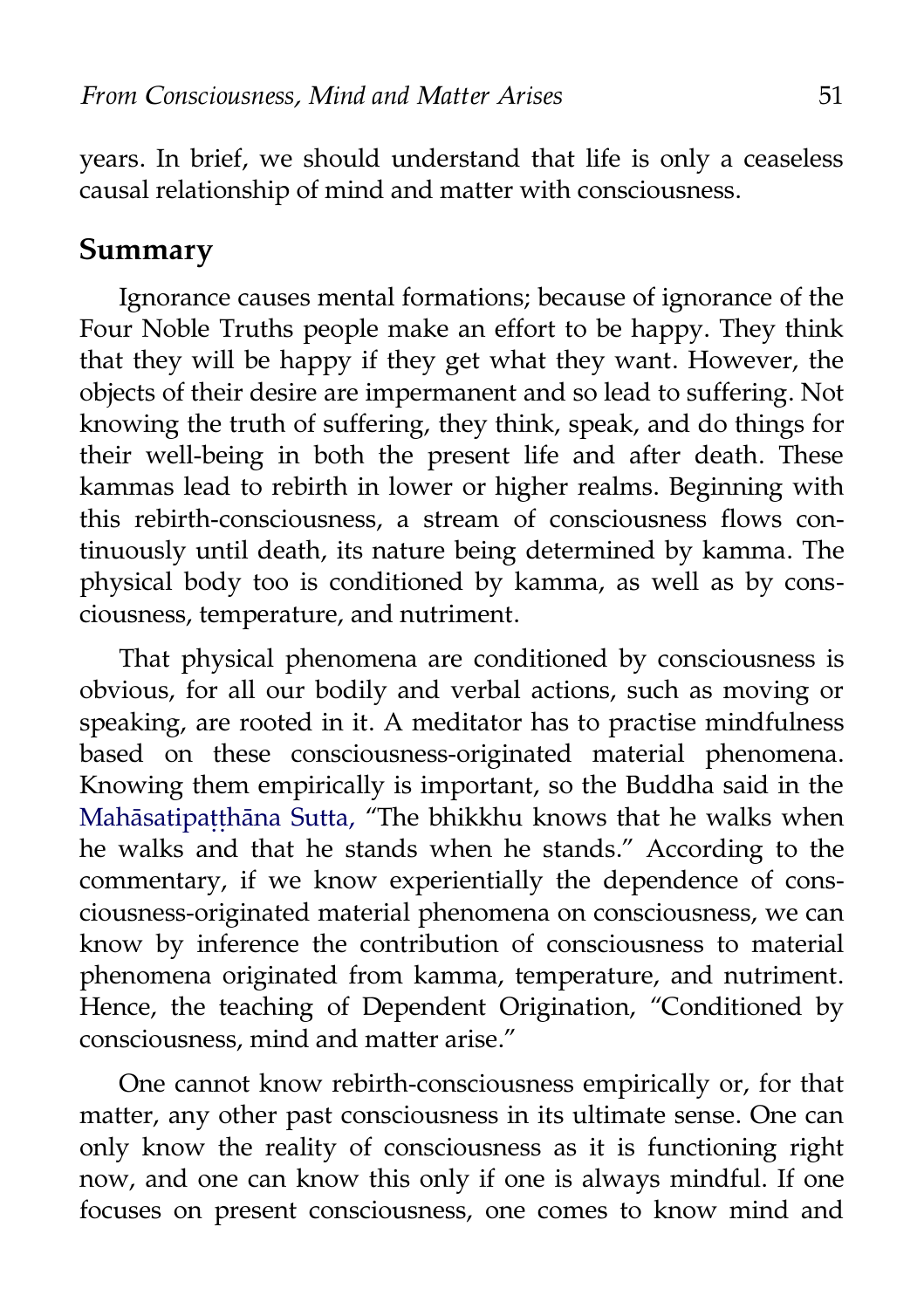matter fairly well. For if one notes, "seeing, seeing" and knows visual-consciousness, one also knows the phenomena connected with it. Here, by 'visual-consciousness' we mean not only the visual-consciousness but the whole mental process of seeing. The meditator notes it as a whole and not piecemeal. Moreover, activeconsciousness appears to the meditator as a single moment of consciousness. This way of introspection accords with the teaching in the Patisambhidāmagga that says, "The consciousness that focuses on materiality arises and passes away. The meditator then contemplates the dissolution of the consciousness that has watched the dissolution of materiality." In other words, when a material phenomenon is manifest, consciousness watches it. Since that consciousness has attained insight of dissolution, after seeing impermanence in the material phenomenon, it too then dissolves. Thereupon the dissolving *vipassanā citta* itself becomes the object of contemplation. This *vipassanā citta* is not a simple *citta.* It is composed of at least adverting and seven impulse moments. However, these eight *cittas* cannot be watched individually, the whole process of consciousness must be the object of attention.

Here, visual-consciousness means the whole mental process of seeing, which includes wholesome or unwholesome impulses. So observing it leads to awareness of feeling *(vedanā),* perception *(saññā),* contact *(phassa),* attention *(manasikāra),* volition *(cetanā),* and so forth. However, volition is more apparent with thinking. It comes into full play when we think of what we have to do the next day. It urges and agitates us, and its function is unmistakable. One who constantly watches the mental and physical process is aware of volition in action whenever speaking, or when moving any part of the body. For example, while practising mindfulness, if you feel an itch that you wish to get rid of, you note the urge to remove the itch. It is volition that urges you to scratch. Thus volition is manifested in your everyday action, speech, and thinking. In brief, if you know the visual-consciousness through contemplation, you know the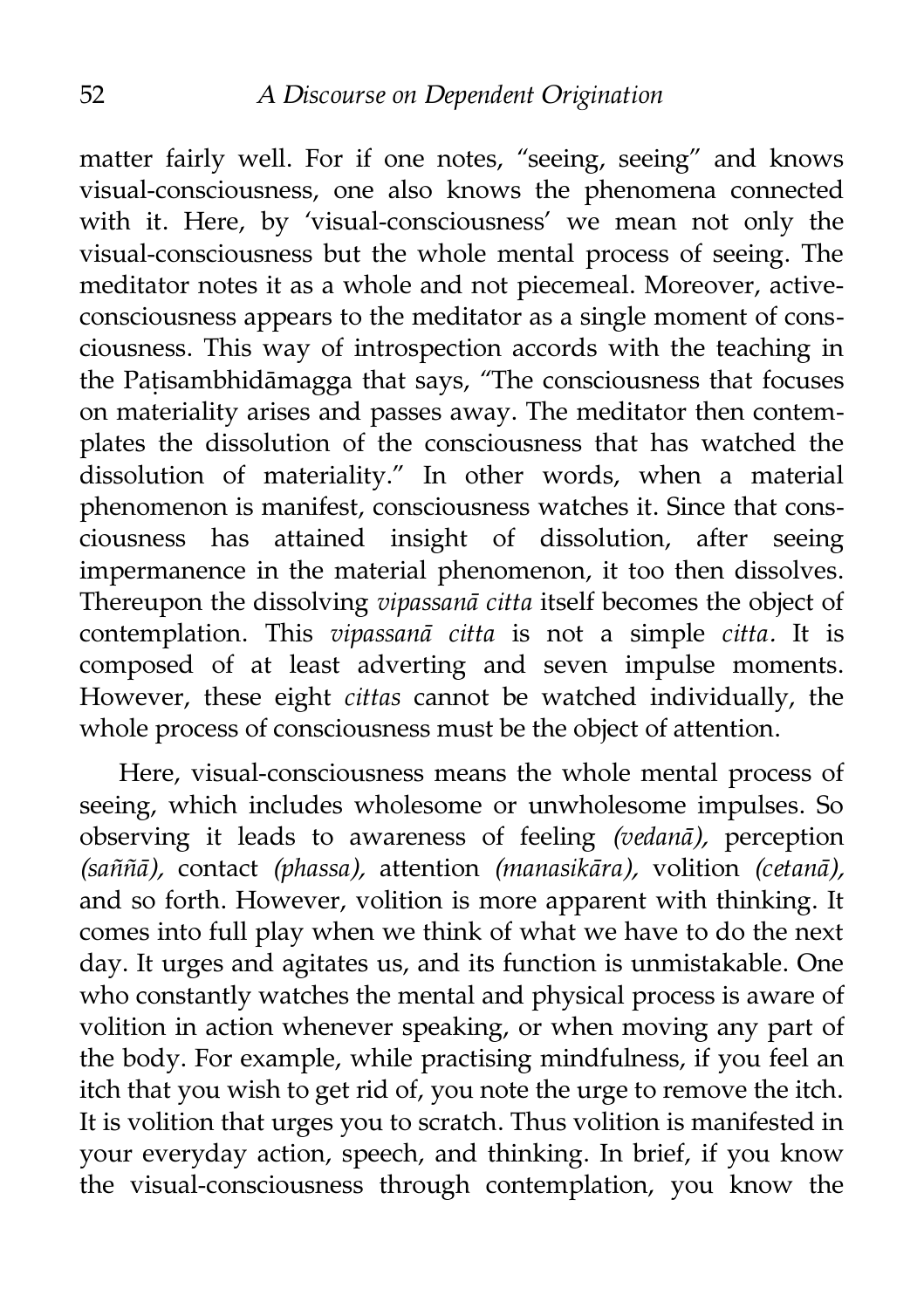mental aggregates born of it and the material phenomena of the whole body that form its basis. This accords with the teaching, "Dependent on consciousness mind and matter arise."

The same may be said of the other sense faculties. Awareness of consciousness means awareness of all the psychophysical phenomena connected with it. The awareness of contact is based on pleasant and unpleasant sensations when these sensations are manifest. It is based on contact when motion and rigidity are manifest. When you note the desire to bend the arm, you know the volition behind it. When you contemplate the consciousness that thinks, you know the mind and matter associated with it. If you find yourself committing something to memory, you know perception *(saññā).* If you notice your intention to do or say something, you become aware of volition *(cetanā).* On feeling your desire for something, you know that it is greed *(lobha),* and if you are irritated, you know that it is illwill *(dosa).* Delusion *(moha)* can be known when you regard yourself as a permanent and happy individual. You know nongreed when you note the absence of desire. Your intention to do or say something is followed by action or speech. So through contemplation, you realise that consciousness is the cause of material phenomena in the body.

Consciousness and psychophysical phenomena are interdependent. Just as consciousness produces mind and matter, so too, mind and matter condition consciousness, for it is only through the collective support of mental properties with matter as the physical basis that consciousness arises.

The [Mahāpadāna Sutta](http://aimwell.org/DPPN/mahapadana_s.htm) tells us how the Bodhisatta reflected on Dependent Origination just before he attained enlightenment. He found that mind and matter, the six senses, contact, feeling, craving, attachment, and becoming were the links in the chain of causation leading to birth, aging, and death. Then it occurred to him that mind and matter are conditioned by consciousness and vice versa. The discourse ascribes this statement about the correlation between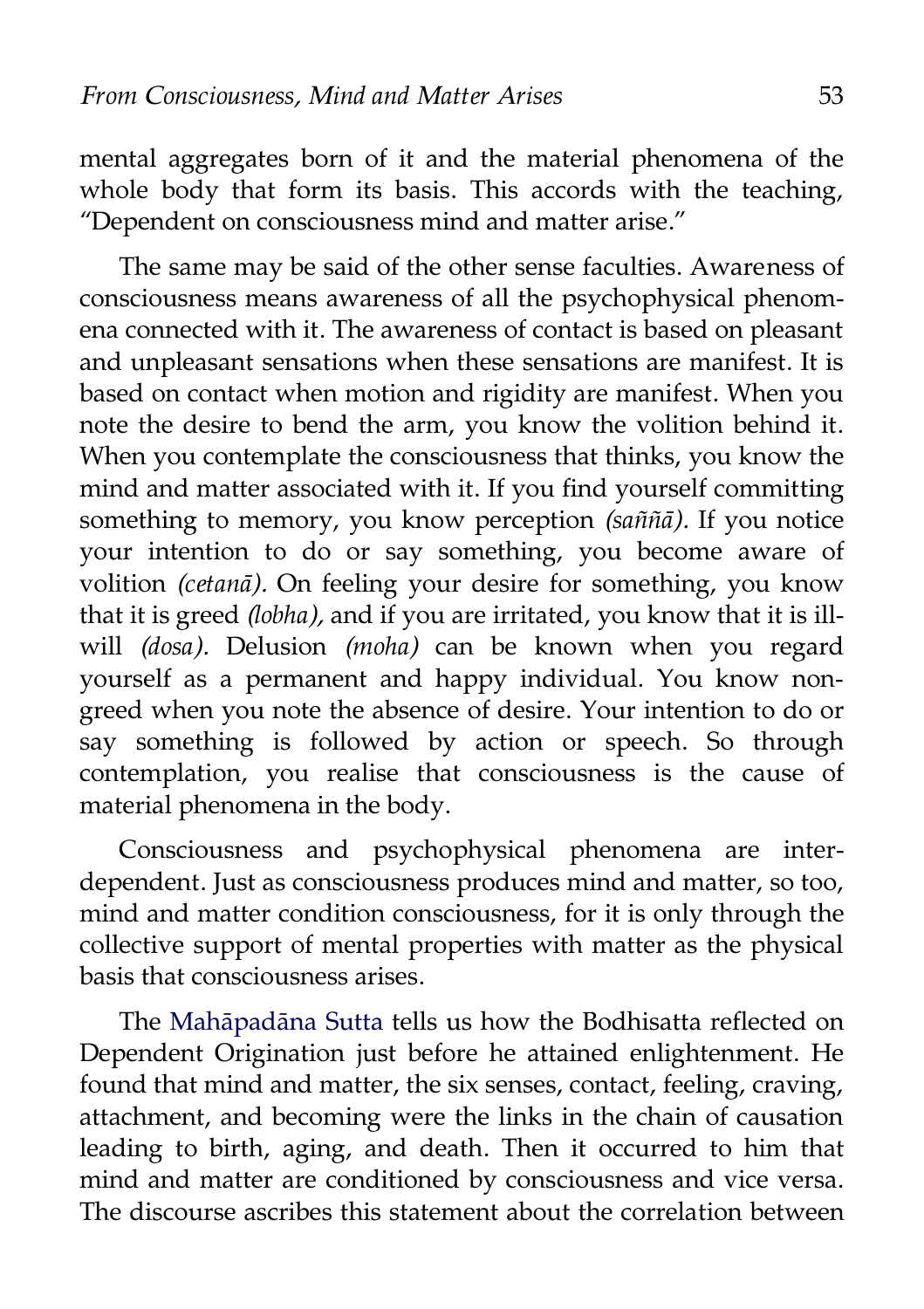consciousness and mind and matter to Bodhisatta Vipassī. Nevertheless, we should understand that it is a fact discovered by all Bodhisattas before they attain supreme enlightenment.

Although consciousness is interdependent with mind and matter, the former is the determining factor, so it is described as the cause of the latter. When consciousness arises because of mental formations, its concomitant mental properties and material phenomena arise simultaneously. So consciousness arises at the moment of rebirth, with mind and matter. Moreover, they include the six senses, contact, and feeling. However, since consciousness is the origin of mind and matter, which is the cause of the six senses and so forth, the Buddha says, "Consciousness conditions mind and matter," to distinguish between cause and effect. Likewise, a verse in the Dhammapada describes the mind *(mano)* as leading the mental properties:

*"Manopubbaṅgamā dhammā manoseṭṭhā manomayā Manasā ce paduṭṭhena bhāsati vā karoti vā Tato naṃ dukkhamanveti cakkaṃ 'va vahato padaṃ."*

"Mind is the forerunner of all states. Mind is chief, and they are mind made. If one speaks or acts with an impure mind, suffering follows, just as the wheels of a cart follow the ox that pulls it." (Dhp v 1)

Consciousness and mental properties arise together, but consciousness is described as leading the mental properties because of its predominant role. If a man's mind is corrupt, he does unwholesome deeds, utters foul words, and harbours immoral thoughts. These three kinds of kammas are mental formations born of ignorance. They become potential for unfavourable kammic effect. Every deed, speech or thought is accompanied by seven impulse moments that flash forth several times. If the first impulse moment is favourable, the kamma is productive in the present life; otherwise, it becomes sterile. If the seventh impulse moment is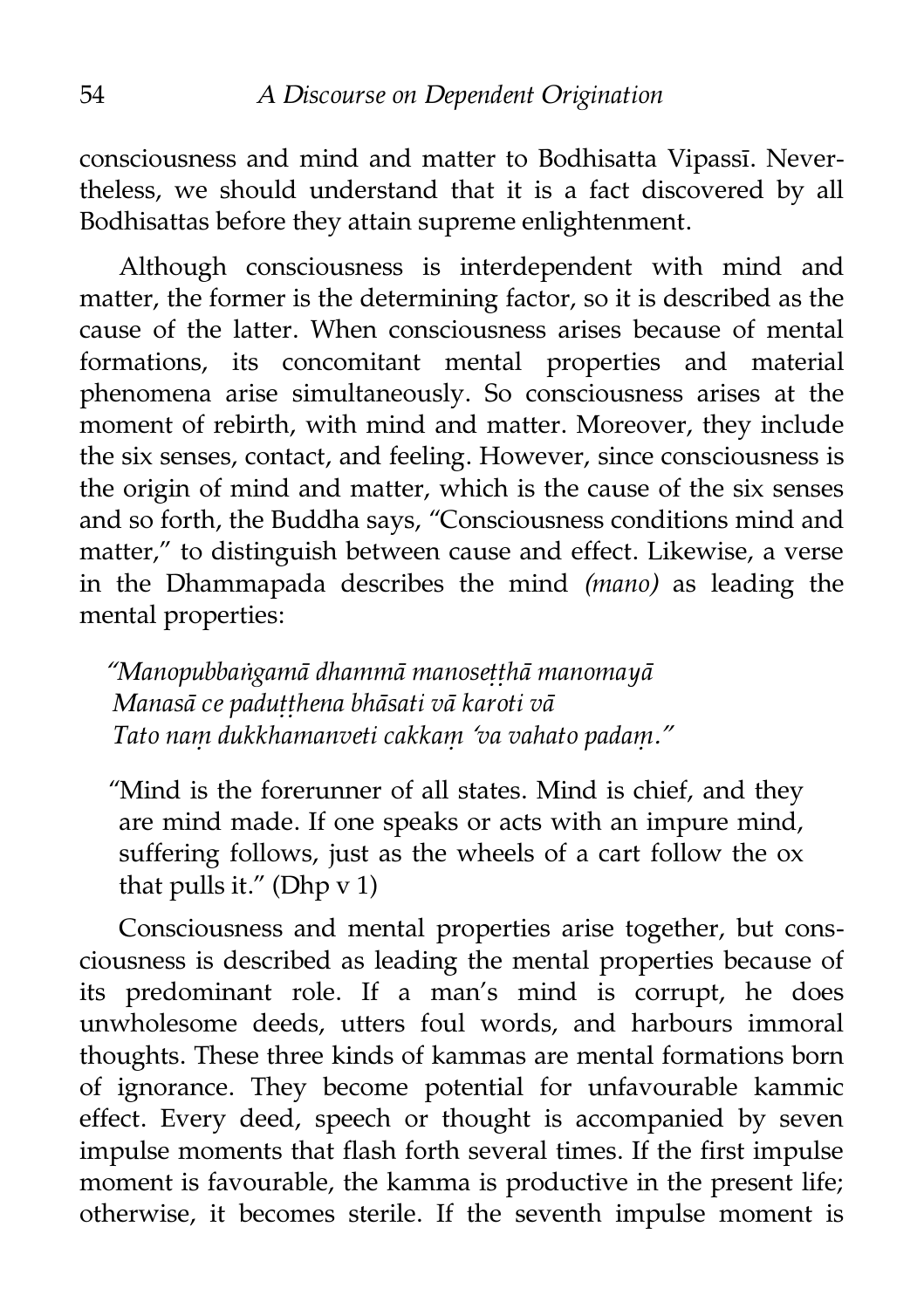favourable, it produces deathbed visions and produces kammic effects in the next life; otherwise, it is sterile. As for the other five impulse moments, they produce kammic effects from the third existence until the last (the existence when nibbāna is to be attained) under favourable circumstances. They become sterile only after the attainment of nibbāna. Before the attainment of nibbāna, their potential remains intact for innumerable lifetimes, ready to bear fruit when circumstances permit. Unwholesome kamma bears fruit as mental and physical suffering in the lower realms. If by virtue of wholesome kamma, one is reborn in the human world, the unwholesome kamma will bring suffering, whatever one's station in life.

# **The Story of Venerable Cakkhupāla**

The Dhammapada verse just referred to was uttered by the Buddha concerning Venerable Cakkhupāla. The elder had been a physician in one of his previous lives. He had cured a blind woman and restored her sight. The woman had promised to be his slave if she recovered her sight. However, to escape her promise she lied to him that she was worse off than before. Seeing her trick, the physician gave her an eye-lotion that destroyed her sight completely. For his malicious kamma the man suffered in many lives and in his last existence he became Venerable Cakkhupāla. He practised meditation as instructed by the Buddha with sixty other monks at a forest retreat. He never laid down while meditating. Due to his unwholesome kamma, he developed an eye-infection. He refused to lie down to apply the eye-lotion and so the doctor gave up treating him. Reminding himself of certain death, the elder redoubled his efforts. At midnight he simultaneously became blind and attained Arahantship.

To an ordinary person, the elder's blindness may seem to have been caused by his over-exertion. The main reason, however, was the malicious deed he had committed in his previous life as a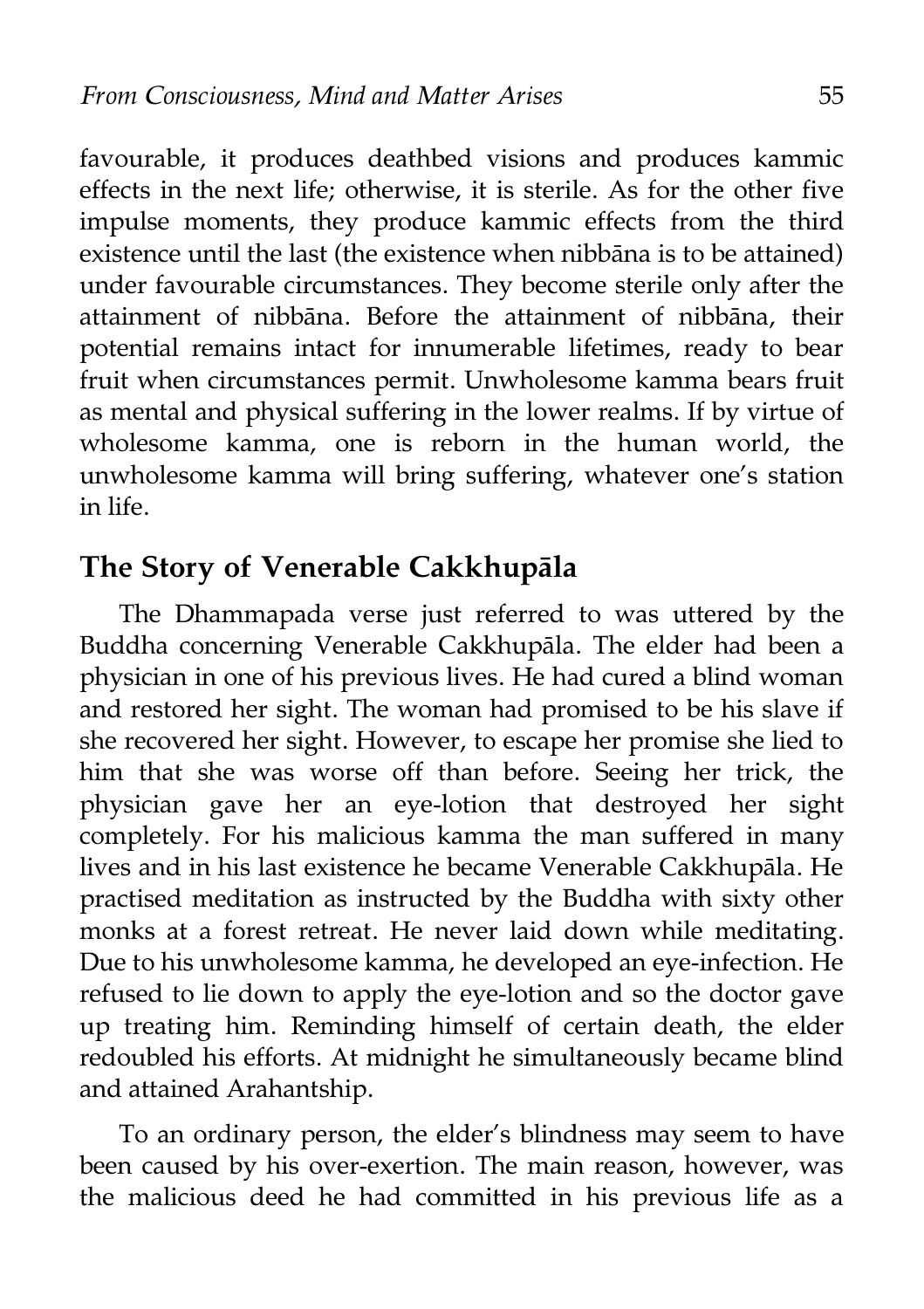doctor. Even if he had not practised meditation, he might have become blind somehow or other. The attainment of Arahantship was an immense benefit that he gained from his fervent zeal and strenuous exertion.

We can learn two things from the story of Venerable Cakkhupāla. As an energetic monk, he continued to practise meditation after he became an Arahant. As he paced up and down, the insects in his path were trampled to death. When the Buddha was told of this, he said that the elder had no intention of killing the insects, so he was free from any moral responsibility for their death.

So we should note that causing death without volition is not a kammic act. The bodies of Arahants have weight if they have no psychic power or if, despite having psychic power, they do not exercise it. Some Buddhists have scruples about their moral purity when they cook vegetables or drink water containing microbes. They should, of course, remove living beings that they can see, but they need have no qualms about the accidental destruction of life. Some Jains are said to feel guilty over the death of insects that rush against a burning lamp. This is an extreme view. Volition as the keystone of moral problems is borne out by Venerable Moggaliputtatissa's verdict in his reply to King Asoka.

# **The Elder's Verdict**

When King Asoka supported the Buddhadhamma lavishly, heretics joined the Saṅgha for the sake of material benefits. The bhikkhus refused to have anything to do with the bogus monks, so for seven years the Pāṭimokkha recital fell into abeyance at the Asokārāma monastery in Pāṭaliputta. So King Asoka sent a minister to request the bhikkhus to perform the Pāṭimokkha, but they refused to comply. They said that the Pāṭimokkha was to be recited only in an assembly of pure bhikkhus. If there happened to be a morally impure monk in the assembly, he had to be admonished and penalised for any infraction of Vinaya rules. The Saṅgha held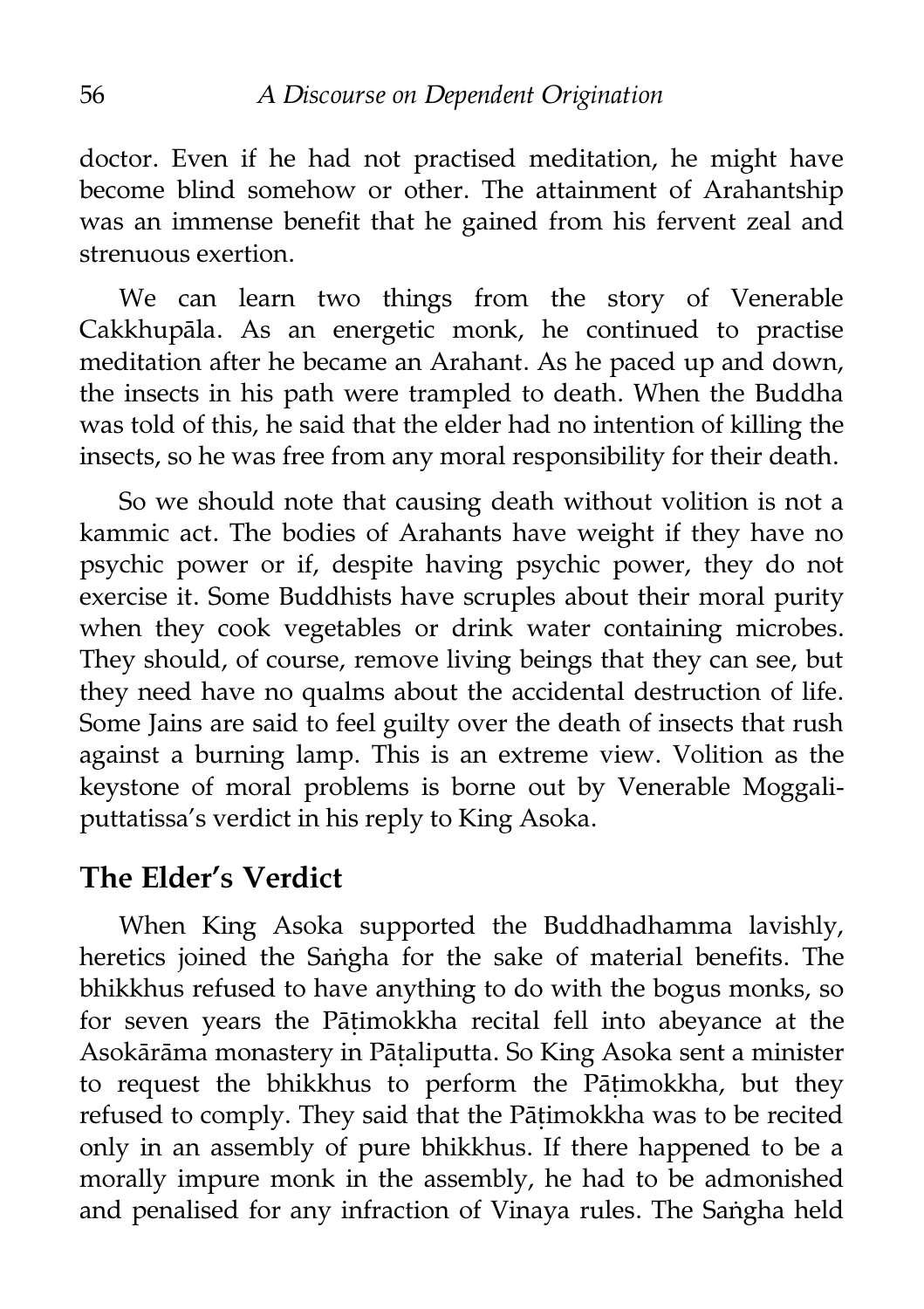the recital only when there was reason to believe in the purity of every member. They did not hold it with non-bhikkhus, since to do so would be a serious offence. The minister took this reply to be in defiance of the king's order and so put the virtuous monks to the sword. Venerable Tissa, the king's younger brother, escaped death only because the minister recognized him just in time.

On hearing the news, the king was deeply shocked and asked Venerable Moggaliputtatissa whether he was personally responsible for the death of the bhikkhus. The elder asked the king whether he had intended to have the monks killed. When the king replied that he had no such intention, the elder said that he was free from kammic responsibility. The elder gave this verdict based on the Buddha's saying, *"Cetanāhaṃ bhikkhave kammaṃ vadāmi* — it is volition, monks, that I call kamma." He also cited the Tittira Jātaka in which the Bodhisatta, who was then a rishi, emphasised the primacy of volition in the operation of kamma.

The story of Venerable Cakkhupāla also shows that an Arahant has body-weight like ordinary people. This is evident in the death of insects trampled by the elder. In recent years there have been some reputed Arahants in Burma. Some women reportedly tested their purity by having flowers on their hands trodden by their feet. It is said that the flowers were not crushed and their hands not hurt. However, Arahants who do not have (or exercise) psychic power cannot avoid crushing something if they tread directly on it. A more reliable test is to check whether a person has craving, attachment, anger, depression, fear, anxiety, restlessness, the tendency to speak ill of others, the habit of laughing loudly or is irreverent towards the Buddha. One who has such defects is not an Arahant. If a thorough inquiry does not reveal any such weaknesses, one may assume that the person is close to Arahantship.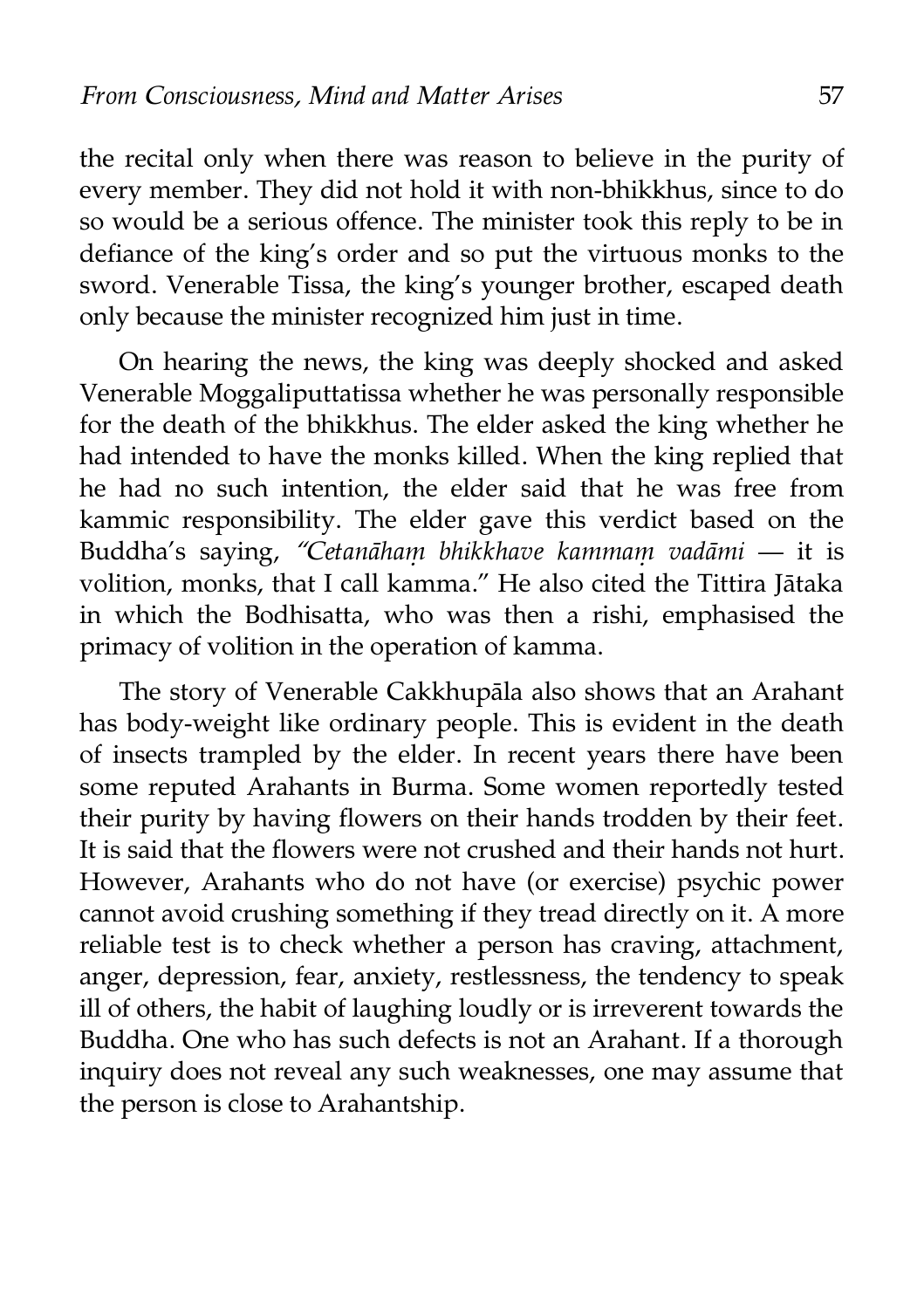### **Pure Thought and Happiness**

Just as an impure thought is followed by suffering, a pure thought is followed by happiness. Those who think, speak, and act with pure thoughts cultivate wholesome kamma. Wholesome kamma invariably leads to happiness in the present life and after death. This was emphasised by the Buddha in the story of Matthakundali, the son of a miserly brahmin. When he became severely ill, his father left him to his fate as he did not want to spend any money for medical treatment. He moved his dying son outside the house to prevent those who came to ask about the patient from seeing his possessions.

The Buddha saw the dying boy with his divine eye and knew it would benefit many people if the boy saw him before his death. So, walking for alms with other bhikkhus, the Lord passed the brahmin's house. At the sight of the Lord the boy was filled with devotion. Shortly afterwards he died and was reborn in Tāvatiṃsa heaven. Reviewing his past, he realised how his devotion to the Buddha had led him to the celestial realm. He also saw his father mourning in the cemetery. As he wished to teach his father a lesson, he came to the cemetery in the guise of a boy resembling Matthakundali, and started crying. Questioned by the old brahmin, he said that he needed a pair of wheels made from the sun and the moon for his golden chariot. When the brahmin pointed out the futility of his desire, the boy replied that the sun and moon were at least visible, whereas the brahmin was longing for his dead son who could not be seen. He asked who was more foolish, he or the brahmin. This brought the brahmin to his senses. The deva revealed his identity and told him how adoration of the Buddha on his deathbed had benefited him. He urged his father to seek refuge in the Buddha, Dhamma, and Saṅgha and to observe the five precepts.

The brahmin invited the Buddha and the bhikkhus to his house for the morning meal. Believers and non-believers alike were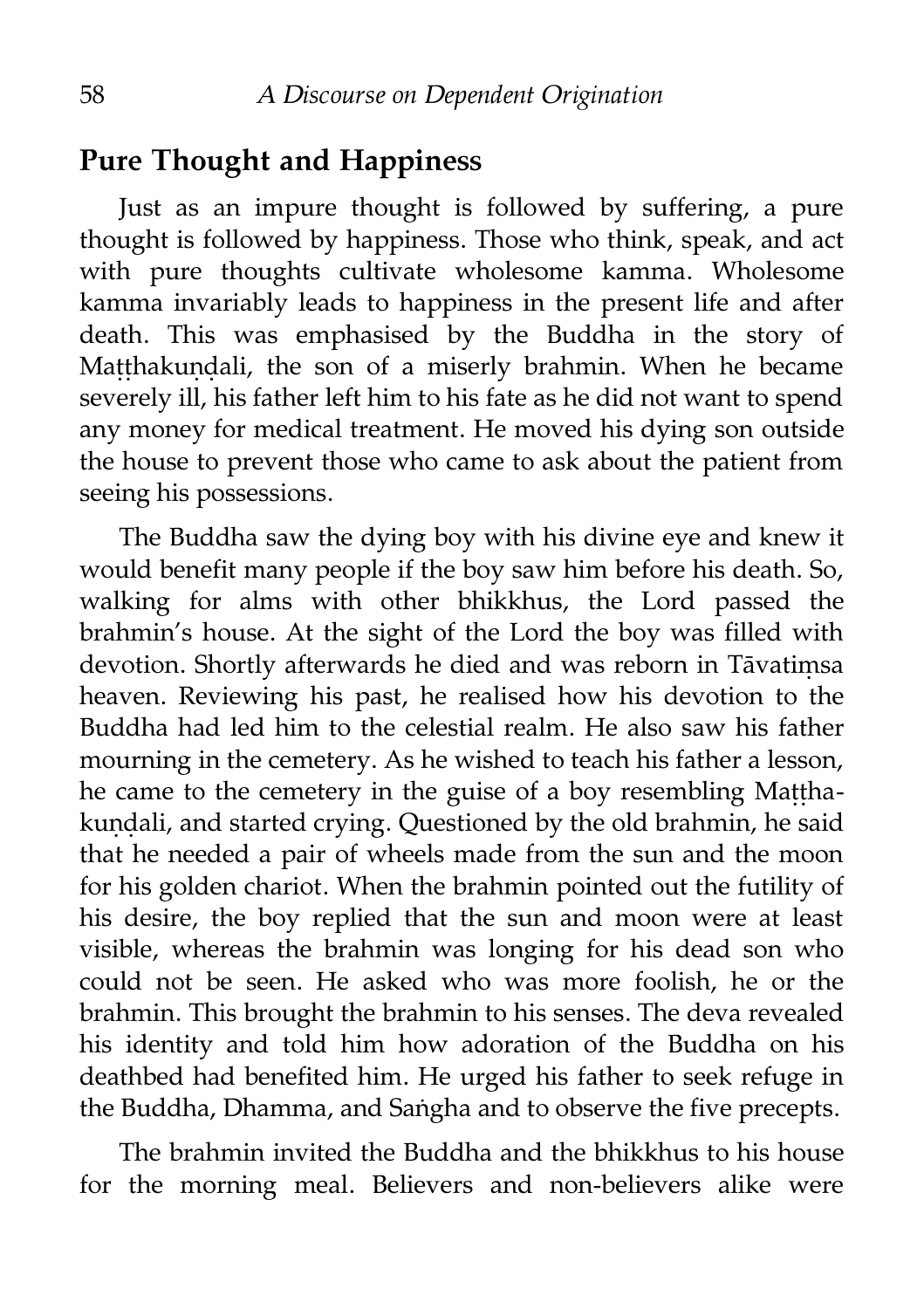present at the feast. After the feast, the brahmin asked the Lord whether anybody had attained the celestial realm just through devotion to the Buddha. The Lord replied that many people had done so. Matthakundali Deva then appeared and told the Lord how his devotion to the Buddha had led to rebirth in heaven. The people were deeply impressed by the power of faith in the Buddha that had so greatly benefited the young man, although he did not care much for good deeds before his death. Then the Buddha uttered the second verse of the Dhammapada:

*"Manopubbaṅgamā dhammā manoseṭṭhā manomayā Manasā ce pasannena bhāsati vā karoti vā Tato naṃ sukhamanveti chāyā 'va anapāyinī."*

"Mind is the forerunner of all states. Mind is chief, and they are mind made. If one speaks or acts with a pure mind, happiness follows, just like one's own shadow that never leaves."

The commentary says that after hearing the verse the brahmin and the deva attained Stream-winning. It is noteworthy that the mere thought of the Buddha led to the young man's rebirth in the celestial realm. He did not seem to have any particular aspiration for nibbāna. His two-root rebirth as a deva was lacking the root condition of wisdom, yet by hearing a verse he became a Streamwinner. These two verses from the Dhammapada echo the teaching of Dependent Origination that consciousness is conditioned by mental formations. For the verses say that happiness and misery arise from mental formations. In fact, happiness or misery accompany consciousness. Again, the presence of consciousness implies the existence of associated mental properties and its physical basis of materiality. Hence, the teaching that consciousness conditions mind and matter.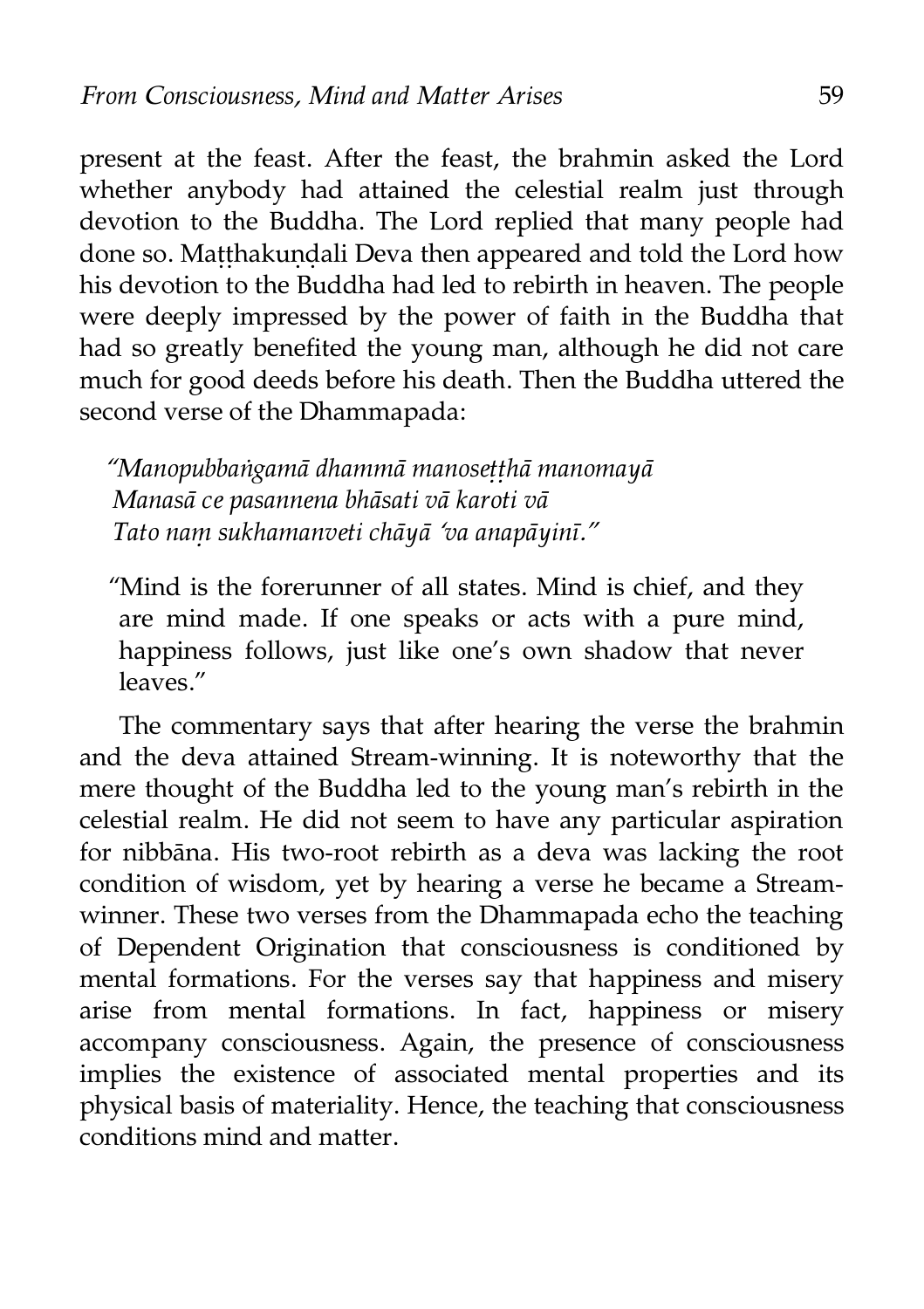# **From Mind and Matter, the Six Sense-Bases Arise**

IND AND MATTER conditions the six senses. Here, mind means the three aggregates of mental properties<sup>[1](#page-67-0)</sup> while matter refers to the four primary elements, the six sense-bases, vitality, and nutriment. M<br>sense-base

Dependent upon mind and matter the six sense-bases arise: eye-, ear-, nose-, tongue-, body-, and mind-base. These sense-bases are the doors through which the processes of consciousness occur. In the immaterial realm, every unit of consciousness throughout life is born of associated mental properties. However, for most people this will remain academic knowledge as it can be understood empirically only by Noble Ones in the immaterial realm. Furthermore, in any existence such as a human life, which comprises both mentality and materiality, every resultant consciousness from the moment of conception arises conditioned by its associated mental properties. Resultant consciousness here means the kind of consciousness that simply sees, hears, etc., the pleasant or unpleasant objects.

Visual-consciousness, for example, cannot arise by itself, for it presupposes attention, which considers the object; contact, which impacts on the object; and volition, which strives to see the object. Consciousness can arise only when these mental properties arise concurrently. This rule of conascence condition is called *'sahajātapaccaya.'* A load that can be raised by four men working together cannot be moved by the foreman on his own. Similarly, although consciousness is the basis of mental life, it counts for little by itself and can function only in association with other mental properties.

Moreover, these associated mental properties contribute to the five senses by conascence at rebirth. Of course, immediately before conception, only materiality exists. However, in the case of spontaneous rebirth, the five senses may exist from the very

<span id="page-67-0"></span> $1$  Feelings, perceptions, and mental formations (Editor's Note)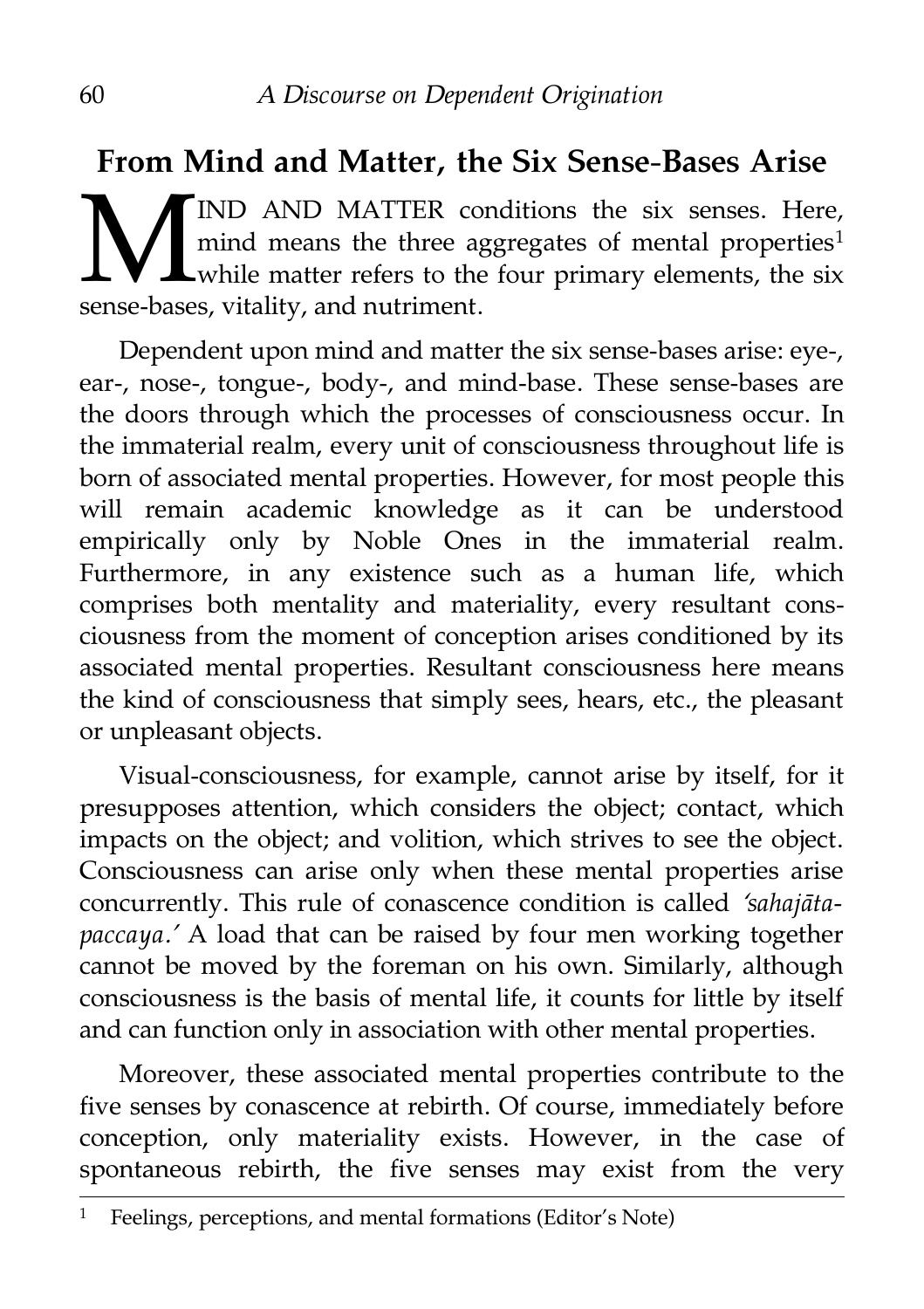beginning. The conditioning of the sense-bases by consciousness and mental properties at conception is difficult to understand. Nevertheless, we have to accept it on the authority of the Buddha. At other times, resultant and non-resultant consciousness helps to maintain the six senses. This is understandable since, without mind, it is impossible for matter to exist.

#### **Materiality and Sense-bases**

Rebirth-consciousness arises from the heart-base. The mind sense depends on the other five senses. Thought and consciousness also have the heart as their physical basis. All the secondary physical phenomena, such as the eye and visual objects, depend on the four primary elements. The five sensitive material bases are rooted in the primary elements and their kamma-originated material phenomena are rooted in vitality. The five senses also depend on nutriment. To sum up, consciousness is conditioned by at least three mental properties: attention, contact, and volition. Unwholesome states like greed, craving, anger, illusion, pride, doubt, restlessness, worry, envy, ill-will, anxiety, fear, and so forth arise repeatedly when the supporting conditions are present. Similarly, faith, piety, moral sense, non-attachment, compassion, sympathetic joy, appreciation of the law of kamma, reflection on the three characteristics, and other wholesome mental states occur when conditions are more favourable. Thus the meditator realises the dependence of consciousness on wholesome or unwholesome mental properties, the visual-consciousness on the eye. So the mind base *(manāyatana)* is clearly dependent on mind and matter.

The mind is also vital to the existence of living matter. So the five senses that produce sense-organs are dependent on the mind. The sense-organs cannot exist without their gross physical bases just as the reflecting mirror cannot exist without the gross matter of glass. So the eye presupposes the gross matter of solidity *(pathavī),*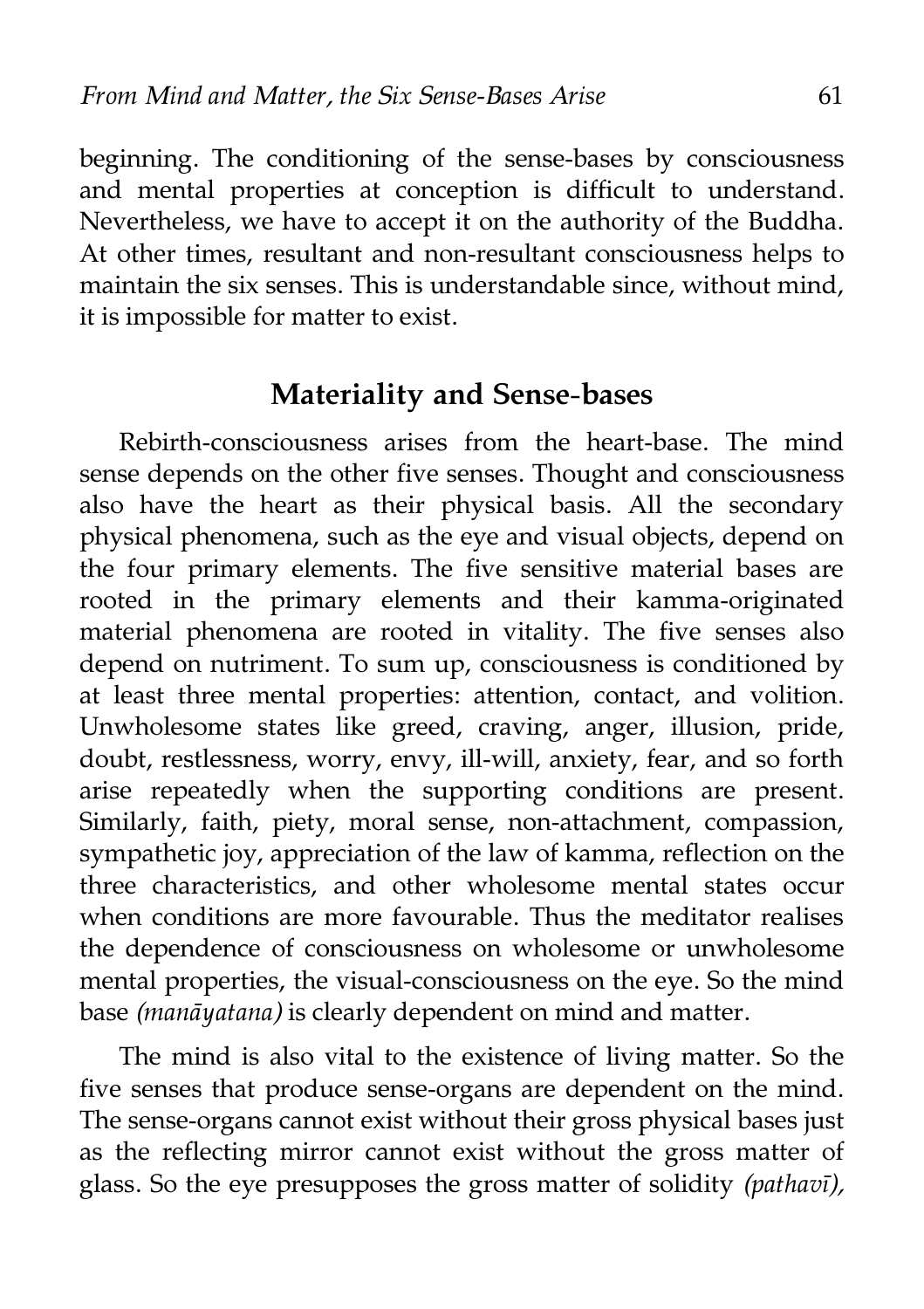cohesion *(āpo),* heat *(tejo),* and motion *(vāyo).* In brief, the ability to see depends on the physical eye. The same may be said of the other sense faculties. Furthermore, we can maintain life only because of vitality and nutriment. This shows how the five senses originate with mind and matter. The sixth sense, the mind, comprising thought, reflection, volition, and so forth, depends on various mental states such as greed or faith. It also depends on contact and the heart base. It arises from its root, subconsciousness, which in turn forms the basis for the mind-door process of consciousness.

## **All Phenomena are the Effects of Causes**

Seeing involves the sensitive eye-organ and consciousness. The eye-organ depends on consciousness, life-force, nutriment, and physical base. Visual-consciousness depends on the eye-organ and the three mental properties of attention, mental formations, and contact. In short, the eye and visual-consciousness depend on mind and matter and the same may be said of the other five senses. A thorough knowledge of the origin of the six senses based on mind and matter is possible only for Bodhisattas. Among the Buddha's disciples, even Venerables Sāriputta and Moggallāna did not seem to understand it comprehensively before they attained Streamwinning. For it is said that the ascetic Upatissa (later known as Venerable Sāriputta) attained the first stage of the Noble Path on hearing the verse uttered by Venerable Assaji:

#### *"Ye dhammā hetuppabhavā, tesaṃ hetuṃ tathāgato āha Tesañca yo nirodho, evaṃ vādī mahāsamaṇo." (Vin i 40)*

This verse says, "All phenomena are the effects of certain other phenomena, which are the causes. The Buddha pointed out these causes, and the cessation of the effects with the cessation of the causes." Upatissa and his friend Kolita (later known as Venerable Moggallāna) are said to have attained Stream-winning after hearing this verse. Nevertheless, they could not have reflected deeply on Dependent Origination in such a short time. One may understand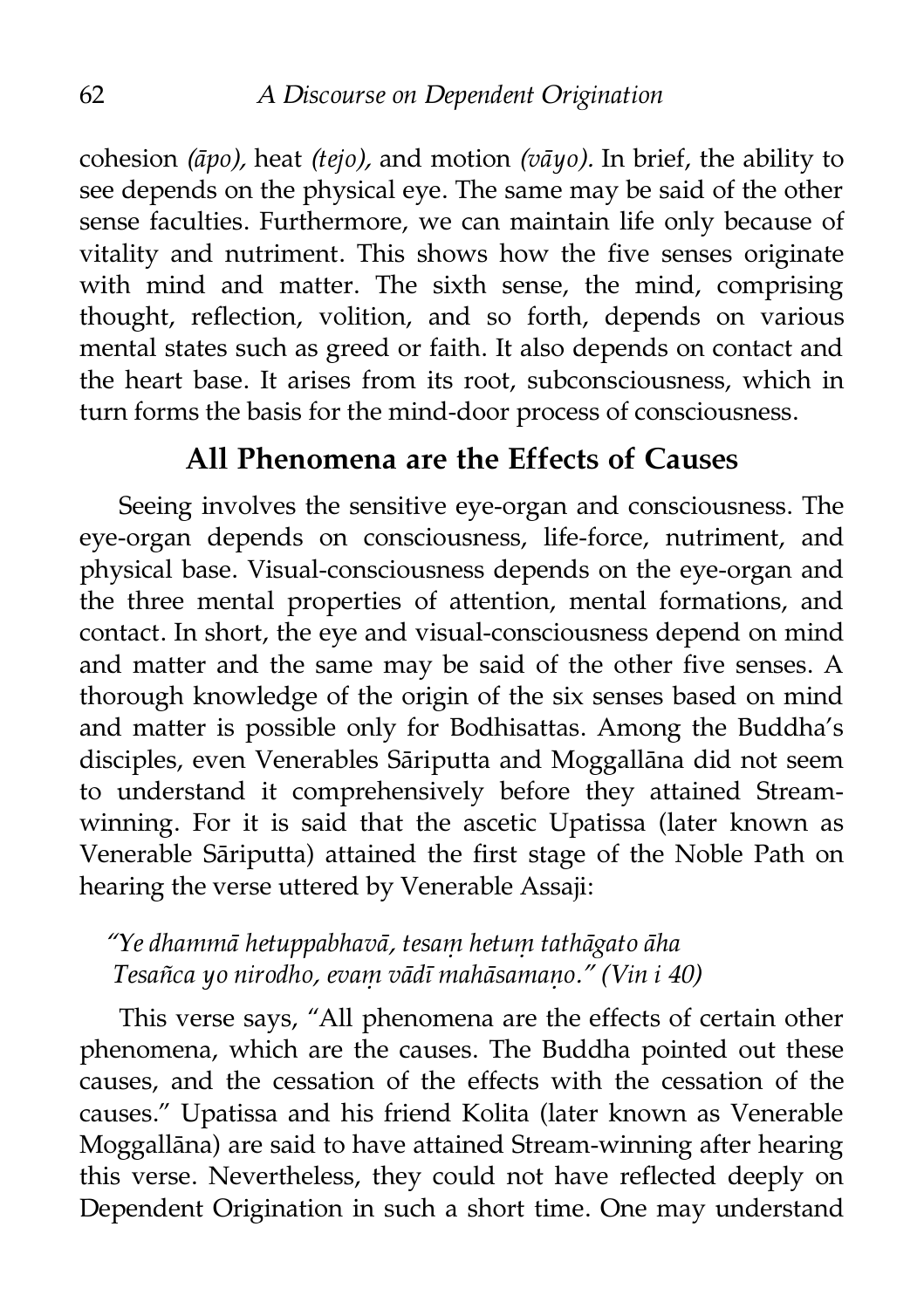the Buddha's teaching on the doctrine according to one's intellect, but to grasp it fully is possible only for a Buddha. The commentary explains the verse in terms of the Four Noble Truths. "All phenomena are the effects" refers to the truth of suffering. The "cause" *(hetu)* refers to craving as the cause of suffering *(samudayasacca).* So the verse epitomises the truth about suffering and its cause.

In those days there were many views about the soul *(atta):* that it was immortal and passed on to another realm after death, that it was annihilated after the dissolution of the body, that it was created by God, that it was infinite, and so forth. The verse recognizes only the existence of cause and effect, and denies both the immortality and the annihilation of the soul. This teaching afforded the two ascetics a special insight into the nature of life.

The [Visuddhimagga Mahāṭīkā](http://www.abhidhamma.org/visuddhimagga-1.htm) identifies this verse with the teaching on Dependent Origination. It refers to a discourse in the [Saṃyuttanikāya](http://aimwell.org/DPPN/samyutta_nikaya.htm) which says, "If this cause arises, then that effect follows. If this cause ceases, then that effect also ends. Ignorance causes mental formations, etc., so there is suffering. With the cessation of ignorance there follows the cessation of mental formations and so on until suffering becomes extinct." According to the Mahāṭīkā, the substance of this teaching is implicit in the above verse regarding both the arising and cessation of suffering. The Mahāyāna Piṭaka describes this verse as a summary of Dependent Origination. Any writing of the verse is said to be beneficial if it is enshrined in a cetiya *(pagoda).* So it is not surprising that many such inscriptions are found in ancient pagodas. Both views in the commentary and the Mahāṭīkā are plausible, for the first two noble truths imply Dependent Origination with respect to the arising of suffering and its cause. The other two noble truths imply the doctrine with respect to the cessation of suffering.

The causes and effects in the chain of causation may be summarised thus: ignorance in a past life leads to acts, speech, and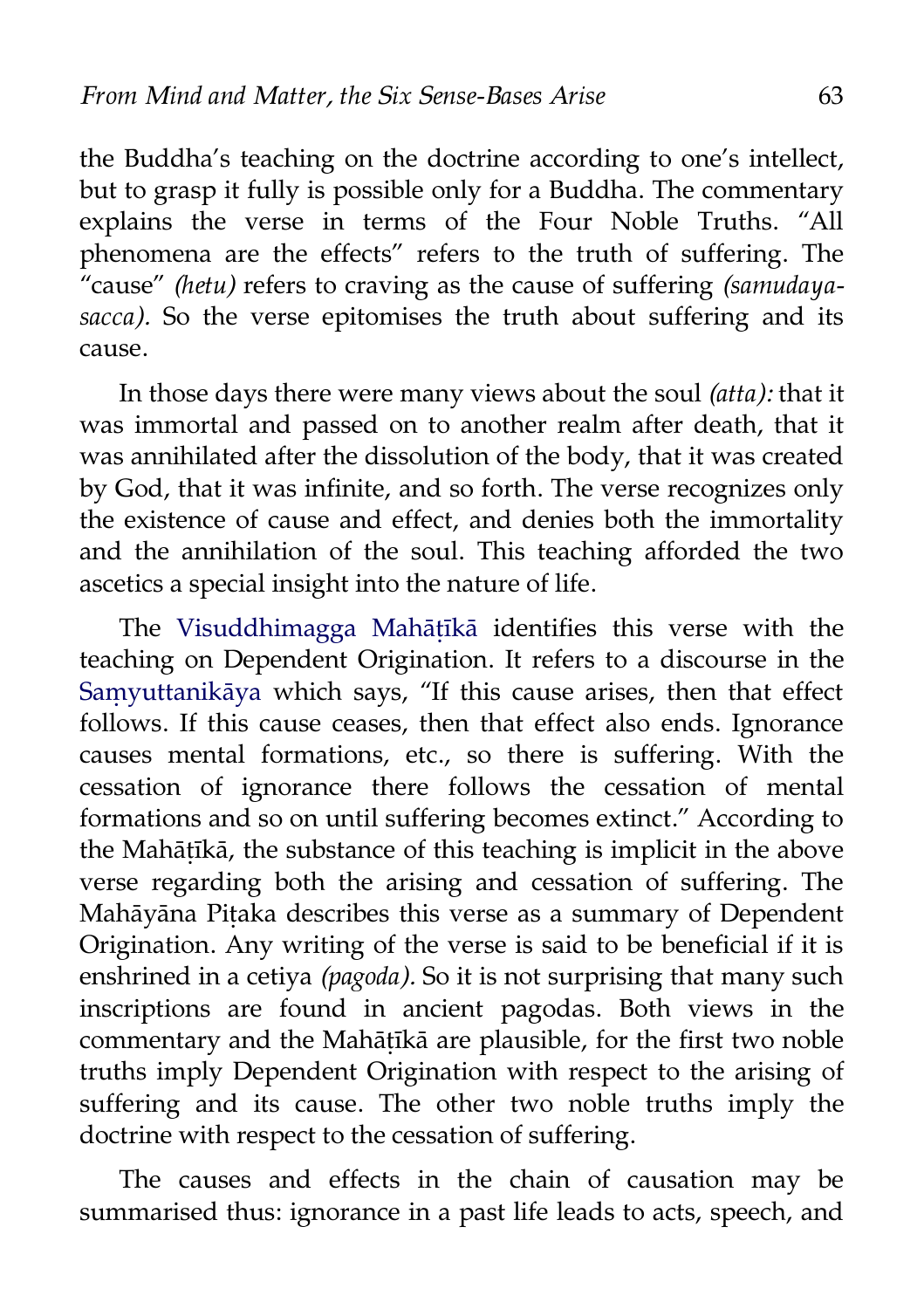thoughts, and these mental formations produce consciousness. The five effects in the present life are consciousness, mind and matter, the six senses, contact, and feeling. These effects become causes, sowing the seeds for a future life and so for craving, attachment, becoming, and birth. As a result there is aging, death, grief, and suffering in store for the future life.

That Dependent Origination is profound is borne out by the Buddha's reply to Venerable Ānanda. Venerable Ānanda reflected on the doctrine from the beginning to the end, and vice versa. To him it was clear, and it presented no difficulty. He approached the Buddha and said, "Lord, this Dependent Origination is very profound, but for me it seems so easy to understand." The Buddha chided him, saying, "You should not say that, Ānanda." According to the commentary, the Buddha's words imply a compliment as well as a reproach to Venerable Ānanda. The Buddha meant to say in effect, "Ānanda, you are highly intelligent, so understanding the doctrine is easy for you, but do not think that it may be so clear to others." Venerable Ānanda's ability to understand the doctrine was due to four factors: the perfections that he had developed in his previous lives, the instructions of his teachers, his wide knowledge, and his attainment of the first stage on the Noble Path.

In a previous life, Venerable Ānanda was Prince Sumana, the brother of Padumuttara Buddha. As a provincial governor, he successfully subdued an uprising. The king was very pleased and invited him to ask for anything he wished. Prince Sumana asked for permission to serve the Buddha for the three months of the rainy season. The king did not wish to grant this boon and so he said evasively that it was difficult to know the Buddha's intention. He could not do anything if the Lord was reluctant to go to the prince's palace. On the advice of the bhikkhus, the prince requested an elder, also named Sumana, to arrange for an interview with the Buddha. When Prince Sumana met the Buddha, he told the Lord how Venerable Sumana had done a thing that was beyond the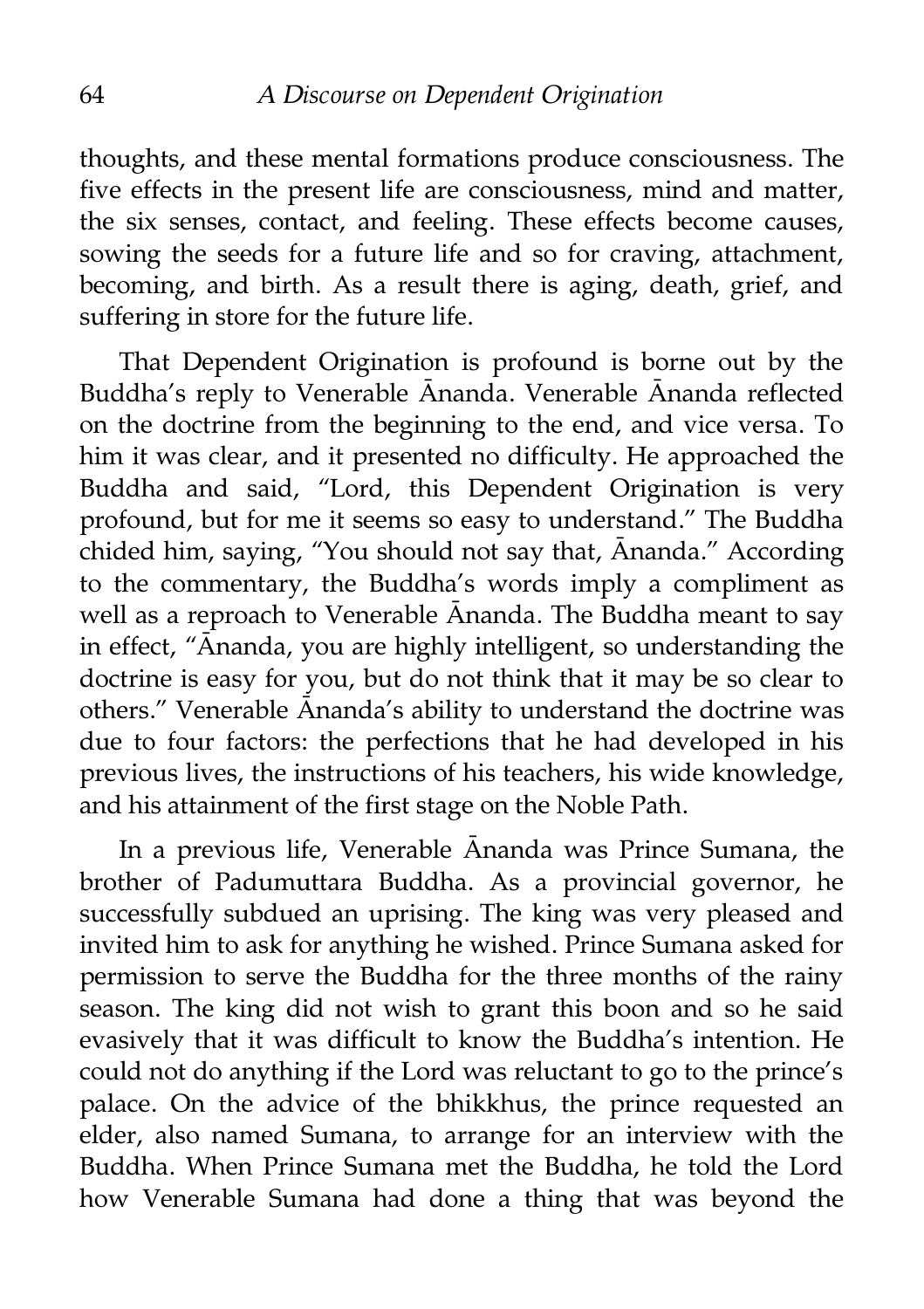power of other bhikkhus. He asked what kind of meritorious deeds a man should do to be so intimate with the Lord. The Buddha said that one could become like Venerable Sumana by practising generosity and morality. Prince Sumana asked the Lord to spend the rainy season in his city as he wished to do meritorious deeds, aspiring to become a privileged elder like Venerable Sumana in the Saṅgha of a future Buddha. Seeing that his visit there might be of benefit to many, the Buddha said, "Sumana, the Buddha loves solitude," which implied acceptance of the invitation.

The prince then ordered more than a hundred monasteries to be built along the route, where the Buddha and the Saṅgha might rest comfortably at night. He bought a park and turned it into a magnificent monastery with dwellings for the Buddha and many monks. When all was ready, he sent word to his father and invited the Buddha to come to his city. The prince and his people welcomed the Buddha and his disciples. Honouring them with flowers and scents, they led them to the monastery. There the prince formally donated the monastery and the park to the Buddha. After performing this act of charity, the prince summoned his wives and ministers and said, "The Buddha has come here out of compassion for us. The Buddhas do not care for material well-being. They care only for the practice of the Dhamma. I wish to honour the Buddha with practice so that he may be well pleased. I will observe the ten precepts and stay at the residence of the Buddha. You must feed and serve all the Arahants every day during the rains-retreat as I have done today."

## **The Buddha's High Regard for Practice**

Incidentally, there is a story showing the importance that the Buddha attached to the practice of the Dhamma. Once, the Buddha left the Jetavana monastery to go on tour. King Kosala, the merchant Anāthapiṇḍika and other lay disciples requested the Buddha not to go, but in vain. The merchant was unhappy because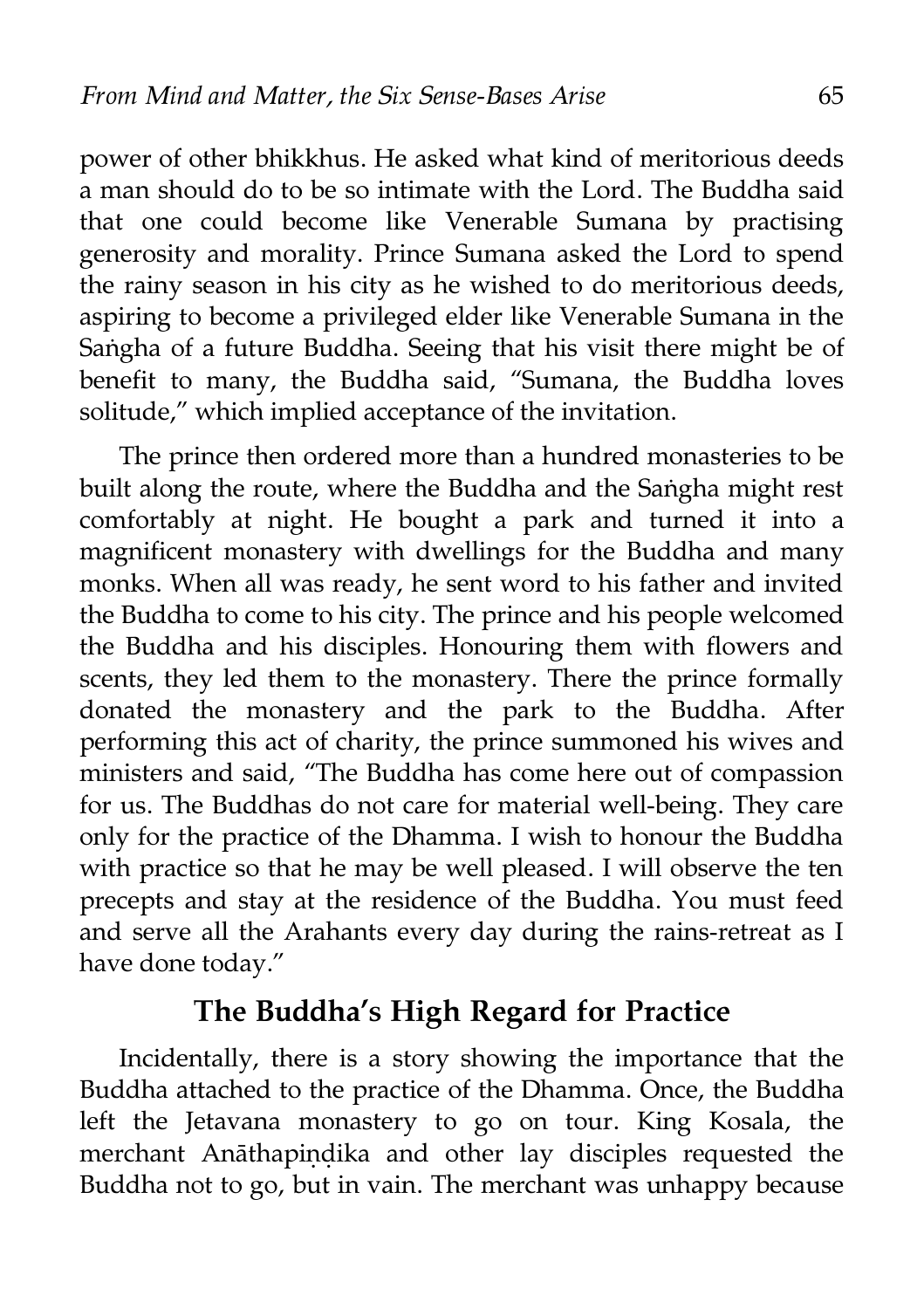he had lost the opportunity to hear the Dhamma or to make offerings to the Lord and the bhikkhus. His slave-girl, Punnā by name, said that she would ask the Buddha to come back. The merchant promised to free her if she could persuade the Buddha to return to the monastery. So, Punnā followed the Buddha quickly and implored the Lord to return. The Buddha asked her what she would do. She replied that she had nothing to offer, but that she would take the three refuges and observe the five precepts if the Lord spent the rainy-season in Sāvatthī. Saying, *"Sādhu,"* the Buddha blessed her and returned to Jetavana Monastery. The news spread and the merchant set Punna free, adopting her as his daughter. She was now free to do what she liked and to shape her own destiny. So, by virtue of her kammic potential, she joined the Saṅgha. She practised meditation, and when she had developed insight into impermanence, the Buddha exhorted her, "My daughter, just as the moon is full on the fifteenth day, so too you should practise insight to the end. When your insight is complete, you will attain the end of suffering."

After hearing this exhortation, Sister Punnā became an Arahant. Of course, the Buddha had foreseen Punna's destiny. It was his concern for her spiritual development that prompted him to cancel the projected tour and turn back in response to her appeal. This is an example of the high regard for the practice of Dhamma that Gotama Buddha had in common with other Buddhas.

So (to return to the story of Venerable Ānanda's past life) Prince Sumana observed the ten precepts and dwelt at the residence of the Buddha. He spent his time near Venerable Sumana and closely watched him serving the Buddha. Shortly before the end of the rainy season, he returned home and donated lavishly to the Saṅgha. In his prayer to the Buddha, he affirmed his aspiration to become an intimate attendant of a future Buddha. The Buddha blessed him and the prince developed perfections for innumerable lifetimes. The Jātakas refer to many lives that Sumana devoted to perfecting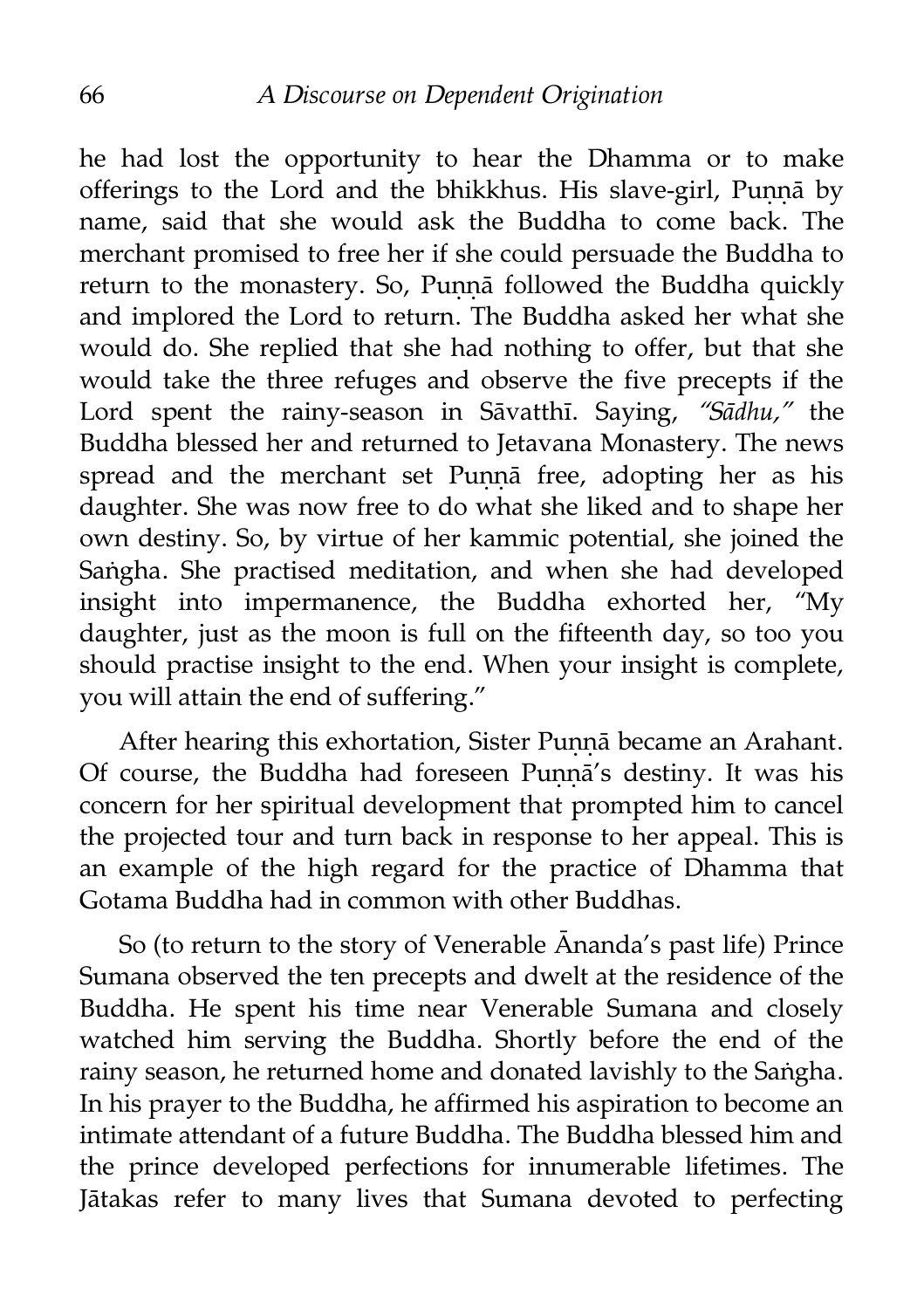himself in collaboration with the Bodhisatta. Sometimes the Bodhisatta was king and he was the king's minister, or the Bodhisatta was a human being and he happened to be a deva or Sakka. However, their positions were often reversed. In some Jātakas they were brothers. Thus they developed perfections in close parallel throughout innumerable lives. Finally, Ānanda (formerly Prince Sumana) was the nephew of King Suddhodana. After spending the first rainy season near Benares, the Buddha went to Rājagaha and from there he continued to Kapilavatthu at the invitation of his father. When he left his native place, Ānanda, Devadatta, and some other Sakyan princes followed the Buddha and joined the Saṅgha.

The perfections that Venerable Ānanda had cultivated through many lifetimes made it easy for him to understand the law of Dependent Origination, which baffled so many others. Moreover, Venerable Ānanda had received instructions from his teachers. He had not only lived with them, but had also studied and memorised the doctrine. This kind of learning helped him to understand Dependent Origination. He attained the first stage of the Noble Path after hearing the discourse of the noted teacher, Venerable Punna. Venerable Ānanda paid a high tribute to Venerable Punna for his illuminating discourse, the substance of which is as follows: "Selfconceit arises from attachment to the body, feeling, perception, mental formations, and consciousness. It cannot arise without the five aggregates any more than the reflection of a man's face can appear without a mirror. These five aggregates are not permanent. Since they are impermanent, you should meditate to realise that none of them, whether past, present or future, internal or external, gross or subtle, inferior or superior, distant or near, is yours, yourself or your soul. The well-informed disciple of the Buddha who contemplates thus and realises the truth is disillusioned with the five aggregates. He becomes detached and free. He knows that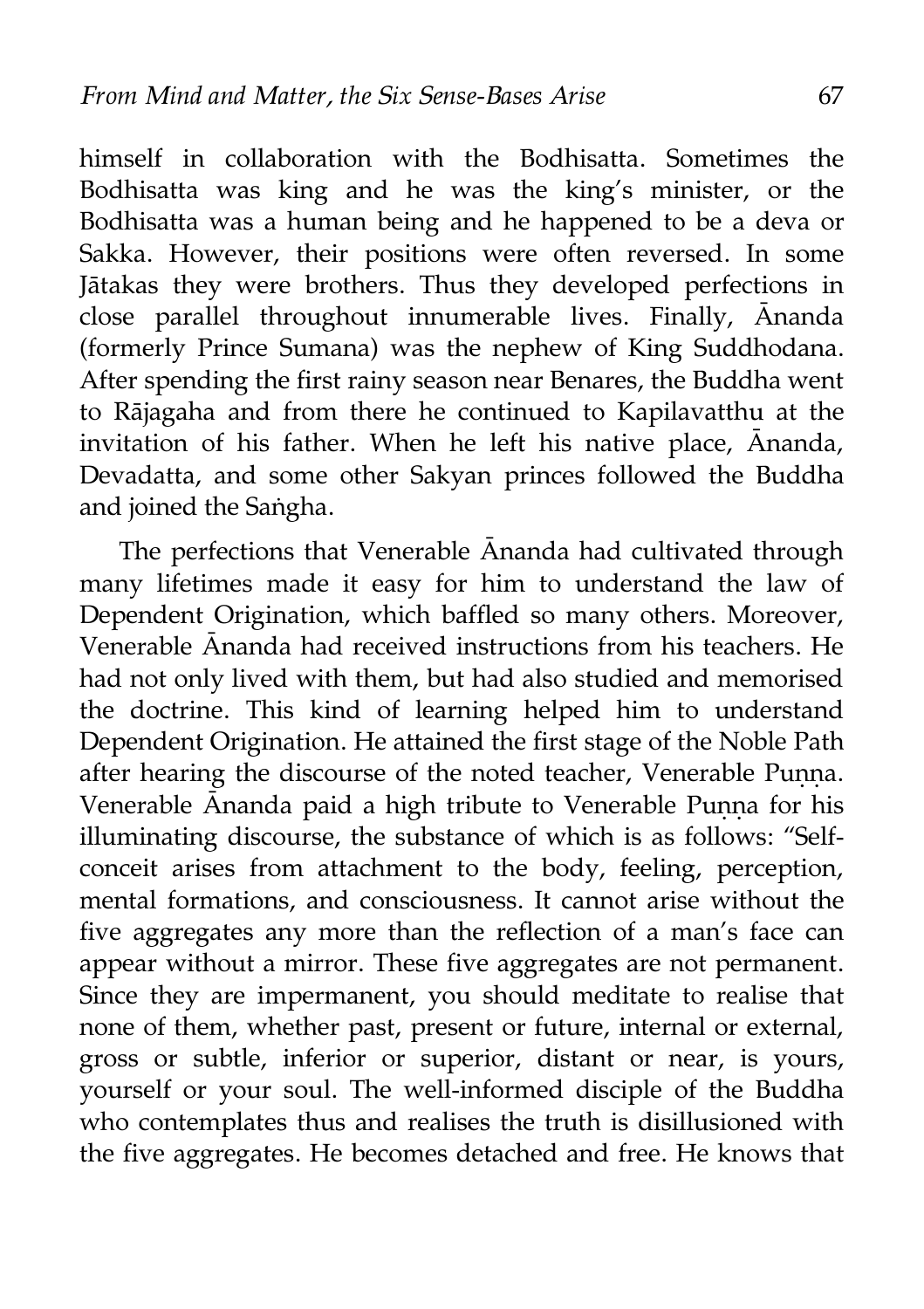his mind is free, that he has done what has to be done, that he has nothing else to do for his freedom."

This was what Venerable Punna taught Venerable Ānanda. As a Stream-winner, Venerable Ānanda realised the cause-and-effect relationships of Dependent Origination. He had this insight when he practised meditation, so he knew that ignorance, craving, attachment, becoming, birth, consciousness, and so forth, form the links in the chain of causation. Here, illusion or ignorance is *avijjā,* craving is *taṇhā,* attachment is *upādāna,* becoming is *kammabhava.* So when it is said that kamma leads to rebirth, we should understand that rebirth is also conditioned by attachment, etc. The past involves ignorance, mental formations, craving, attachment, and becoming as causes. One who realises this through contemplation is free from all doubts, which cannot be removed merely through learning and reflection.

As the best-informed disciple of the Buddha, Venerable Ānanda also gained the recognition of the Teacher in matters of knowledge. He usually accompanied the Buddha on tour and memorised all the discourses. He could repeat a discourse verbatim after he had heard it only once. As for the Buddha's talks given in his absence, he heard these from others and memorised them too. The suttas that he had thus learnt by heart are said to number eighty-four thousand.

Venerable Ānanda was famous for his retentive memory. The commentary on the [Mahāvedalla Sutta](http://aimwell.org/DPPN/mahavedalla_s.htm) says that he could memorise hundreds of verses in a short time. With his wide knowledge of the teachings of the Buddha, it is no wonder that the doctrine of Dependent Origination did not present much difficulty to him. Even today, given a thorough knowledge of the Tipitaka, a man may understand the cause-and-effect relationship in the doctrine.

#### **The Abstruseness of the Doctrine**

Nevertheless, the doctrine is abstruse in terms of effects, causes, teaching, and empirical knowledge *(paṭivedha).* In the first place,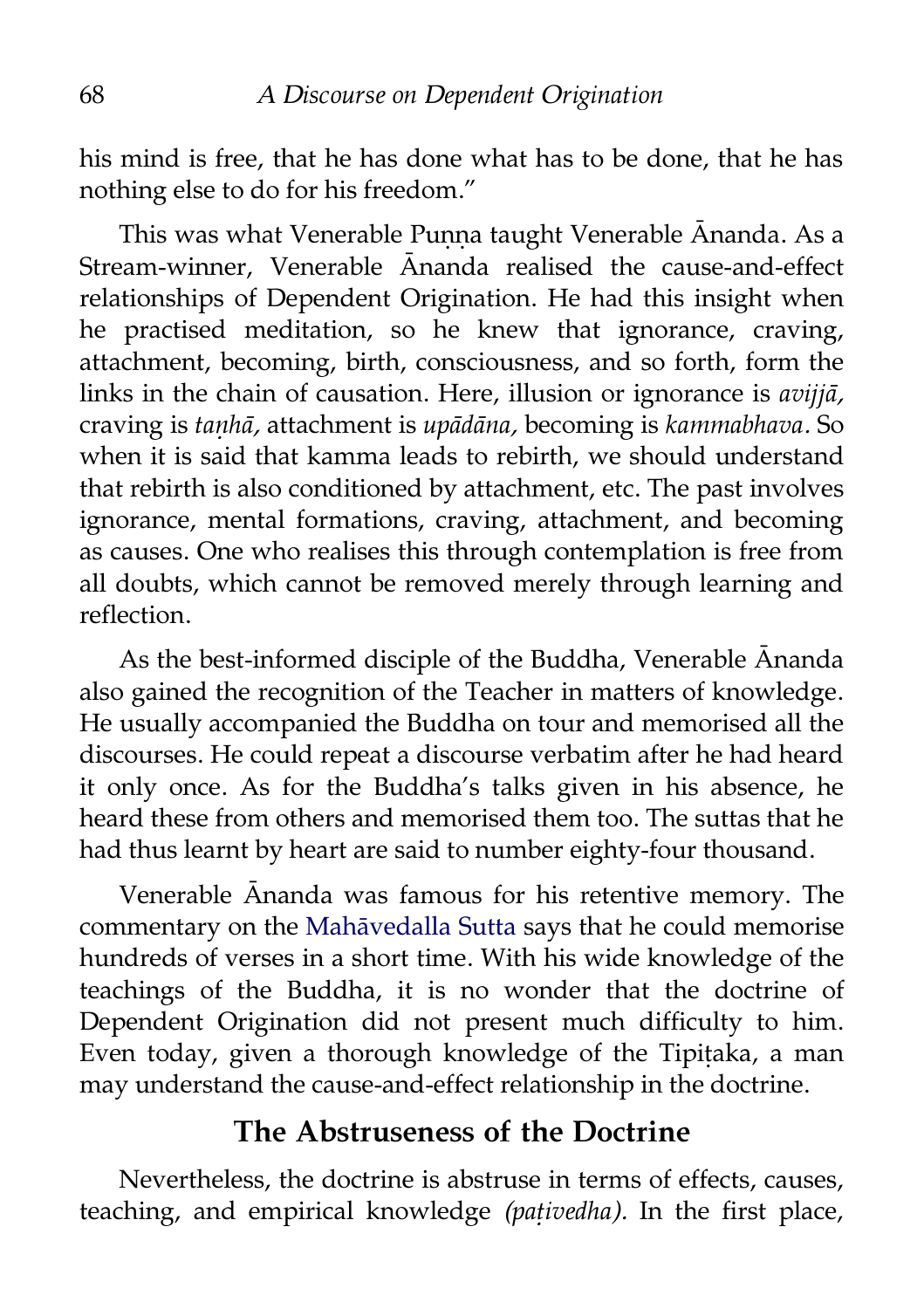understanding mental formations, etc., as the result of ignorance and other causes is very difficult. Most people mistake the suffering of mind and matter for happiness. It is ignorance not to know that happiness is an illusion. They believe that their egos think; they do not know mental formations as an effect of ignorance, but think that they themselves create them. So it is difficult for them to see wholesome or unwholesome deeds as the effects of ignorance. More difficult to understand is the causal relation between the mental formations of the previous life and the rebirth-consciousness of the present existence. Likewise, it is hard to understand that mind and matter, the six senses, etc., are conditioned by consciousness and so forth. Equally hard to grasp are the causes involved in Dependent Origination, for people believe that they shape their own destiny. Some say that they are created by God or Brahmā while others insist that everything happens by chance. Most of them do not see ignorance, etc., as the basis of their existence. Again, some teachings of the Buddha on the doctrine begin with ignorance and end with death. Some are set forth in reverse order. Some begin with the middle links in the chain and go back to the beginning or on to the end. These various versions of the doctrine add to the difficulty of understanding it. To gain an insight into the doctrine, one has to practise insight meditation and realise the complex causal relations empirically. This practical approach to the study of Dependent Origination is not easy, for the method must be right, and one must practise it steadfastly and thoroughly.

In spite of these difficulties, the doctrine seemed clear to Venerable Ānanda because of his unusual qualifications. So the Buddha's words, "Do not say this, Ānanda," may be an implicit compliment to him. However, according to the commentary, the Buddha's saying may be an indirect reproach. It may mean, in effect, "Ānanda, you say that Dependent Origination is easy to understand. Then why did you become a Stream-winner only after hearing my teaching? Why have you not attained any stage higher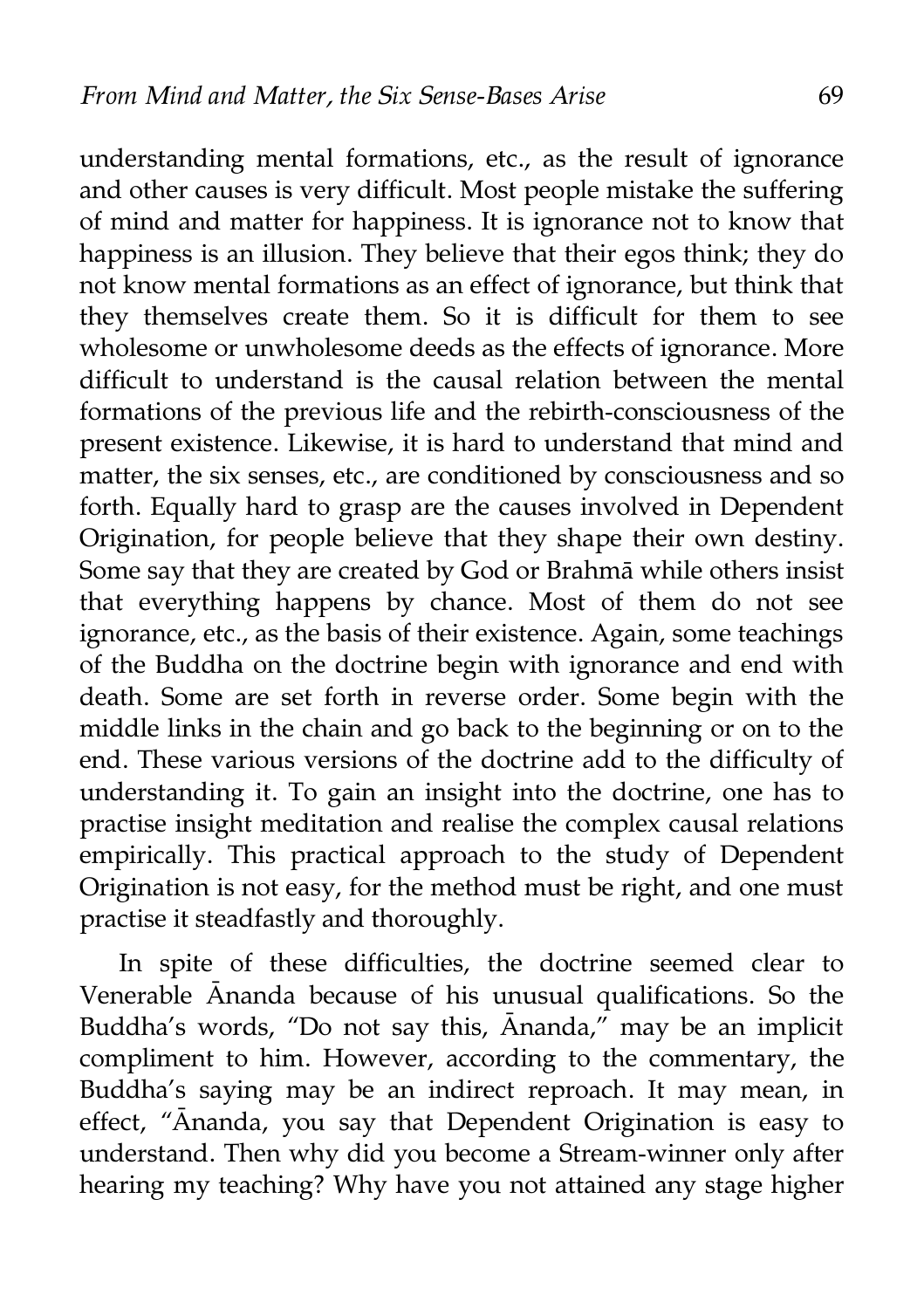than the first stage on the Path? You should think of your shortcomings: you are my disciple with average, limited intelligence and what you say does not agree with my words. It is a saying that should not have been uttered by a close disciple like you. I have had to develop intelligence for aeons to know this doctrine and so you should not speak lightly of it." Thus, after chiding Venerable Ānanda implicitly by a few words, the Buddha stressed the profundity of Dependent Origination. "This Dependent Origination is profound, Ānanda, and it appears profound. It is through not understanding and not penetrating this law that this world of living beings resembles a tangled ball of thread, or a bird's nest of sedge or reed. Thus they do not escape from the lower states of existence, from suffering, from the cycle of existence."

In other words, this law concerning the conditioning of consciousness, mind and matter, etc., by ignorance, mental formations and so forth, is very profound. So people do not know that only cause-and-effect relationships continue, and that there is no permanent being. They believe that a continuous being exists from the time of conception, that it is a person who develops and grows up. Some maintain that this person, being or soul has had many previous lives. All these illusions are due to ignorance of Dependent Origination.

A person's actions, speech, and thoughts are clearly due to ignorance of the Four Noble Truths and Dependent Origination. Undeniably, skilful acts bear sweet fruits, unskilful acts bear bitter fruits, and everyone fares according to their deeds. So ignorance leads to kammas or mental formations, which in turn lead to rebirth, consciousness, etc. This fact is clear to an intelligent person.

Because of their inability to understand Dependent Origination, living beings remain trapped, wandering endlessly from one existence to another. Mostly, they are reborn in the lower realms, gaining the celestial realms only occasionally by virtue of their wholesome kamma. When the kammic effects run out, they revert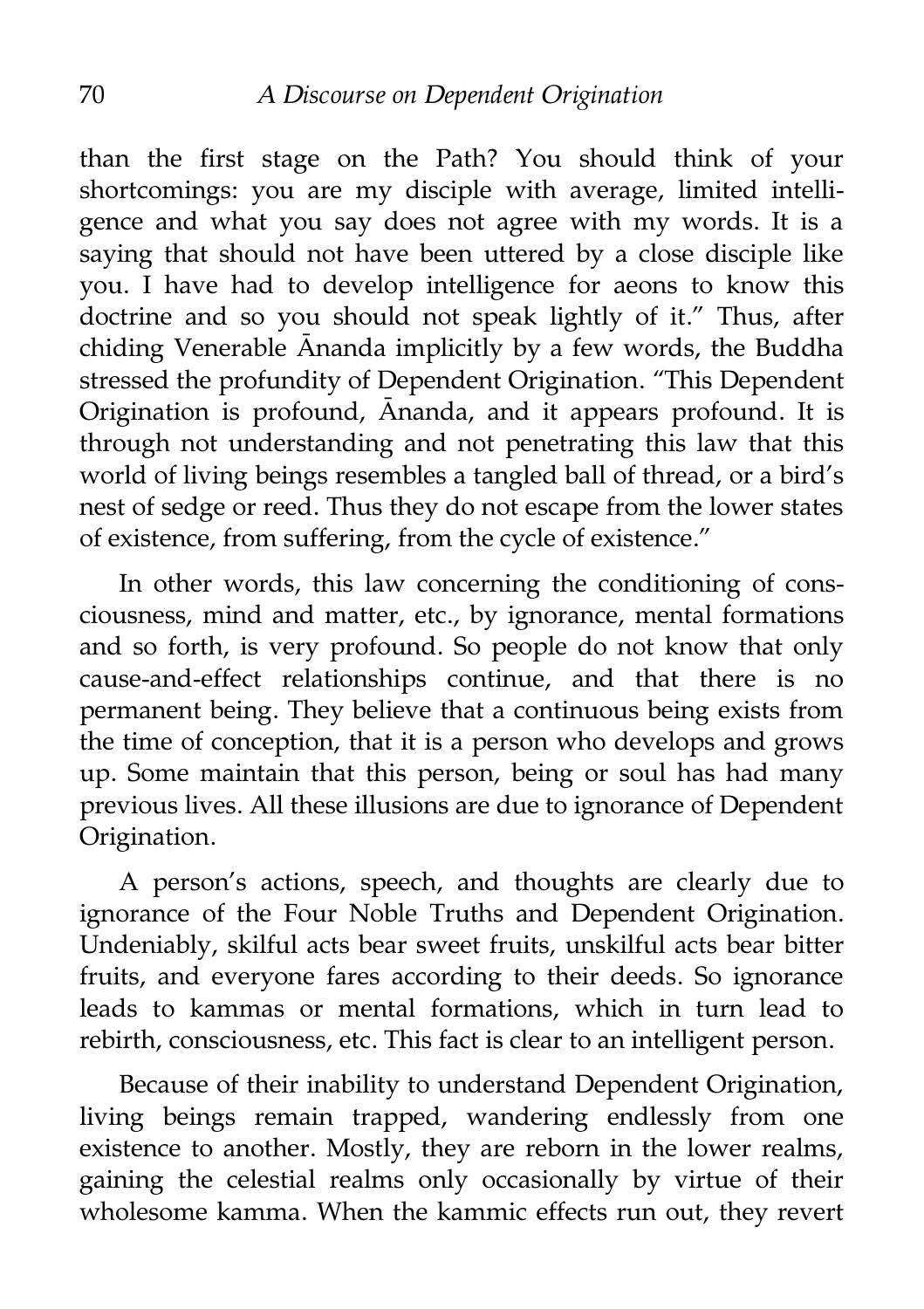to the lower realms, from where it is hard to regain human or celestial births. The attainment of the higher planes of existence is possible only when a dying being has memories of meritorious deeds. A virtuous act is unthinkable among the lower forms of life. The law of the jungle prevails in the animal kingdom, leaving no room for love, compassion or other spiritual values. They usually die stricken with pain and fear. So an animal is very likely to be born again in the lower realms.

Due to ignorance of Dependent Origination, a living being is unable to get free from the cycle of existence. No matter how long it goes round and round, an ox yoked to a mortar cannot leave the strictly limited area of its mobility. Likewise, the ignorant person is trapped in the cycle of existence, which largely means confinement to the lower realms. Thus they remain subject to existence for aeons.

Understanding Dependent Origination is as vital as realising the Four Noble Truths, and they amount to the same thing. Insight meditation aims to gain insight into these teachings, both intellectually and empirically, but they are profound. Even through meditation it is not easy to fully understand ignorance, mental formations, etc.

The Buddha reflected on Dependent Origination before, and shortly after, his attainment of supreme enlightenment. For seven days he was absorbed in the peace of liberation, then, on the seventh night, he contemplated Dependent Origination.

### **From the Six Sense-Bases, Contact Arises**

AVING dealt with the first links in the chain of causation, we will now deal with contact, which is conditioned by the six senses. *Saḷāyatana* means the six sense-organs and the six sense-objects: visual form, sound, smell, taste, tactile objects, and mind-objects. The contact between a sense organ and the corresponding sense-object is called *phassa.* It is a subtle component of mental life but it shows itself clearly when the object has an  $H_{\text{six sense}}$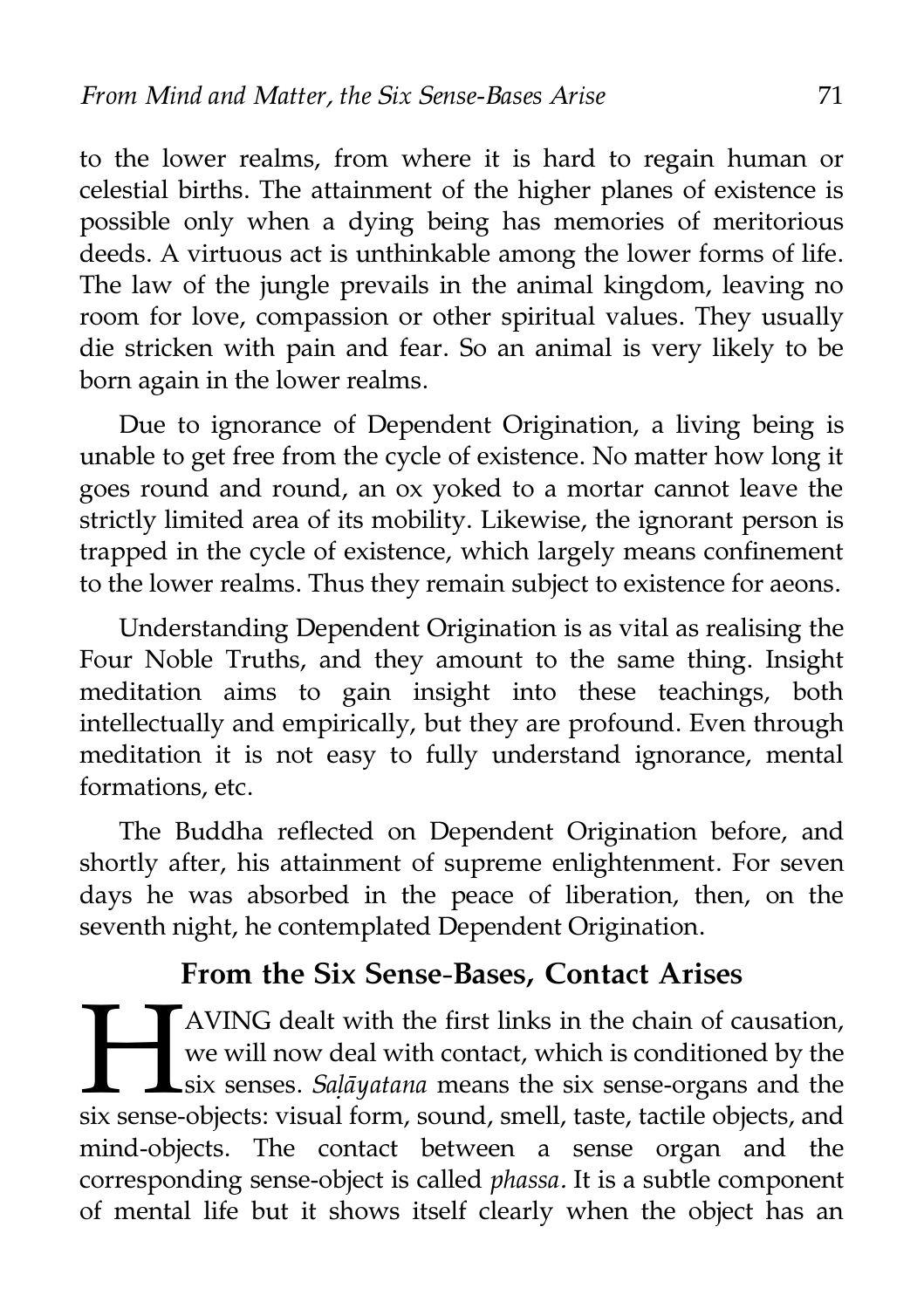unmistakable impact on the mind. For example, we are shocked when we see someone being ill-treated. It makes us tremble when we see a man whose life is in danger at the top of a tree. Seeing a ghost will send shivers down the spine. Seeing a thought-provoking film, or reading a moving story, often leaves a lasting impression.

These examples all illustrate the nature of contact. The impact is occasionally very violent, producing outbursts of passion or anger. The commentary on the [Aṅguttaranikāya](http://aimwell.org/DPPN/anguttara_nikaya.htm) says that in the time of the King Dutthagāmanī, a young monk and a young woman happened to look at each other. Both of them were so consumed with desire that they died. Again, an elderly monk became insane after looking unmindfully at the queen of King Mahānāga.

In the [Mudulakkhaṇa Jātaka,](http://aimwell.org/DPPN/mudulakkhana_jat_066.htm) the Bodhisatta was a hermit who went to the king's palace to have his meal. He went there by air as he had psychic powers. When the hermit appeared suddenly, the queen rose to her feet in a hurry and her garment slipped. The queen's half-naked body instantly aroused the long-dormant sexual desire of the hermit. He could not eat any food. His psychic powers having vanished, he walked back to his hut and lay there, tormented by the fires of lust and passion. On learning what had happened, the king offered the queen to the hermit as he was confident of the hermit's ability to recover his composure in time. He instructed the queen to do her best for the welfare of the hermit. Taking the queen with him, the hermit left the king's palace. Once outside the gate, the queen told him to go back and ask the king for a house. The hermit was offered an old house but once there he had to fetch a hoe and a basket to dispose of excreta and filth. Repeatedly, he had to go and ask the king for other things that he needed. Going to and fro and doing all the household chores at the bidding of the queen, the hermit became exhausted. Nevertheless, he did not come to his senses as he was still dominated by lust and passion. Having done everything that he was told to do, he sat down near the queen to take a rest. Then she pulled his moustache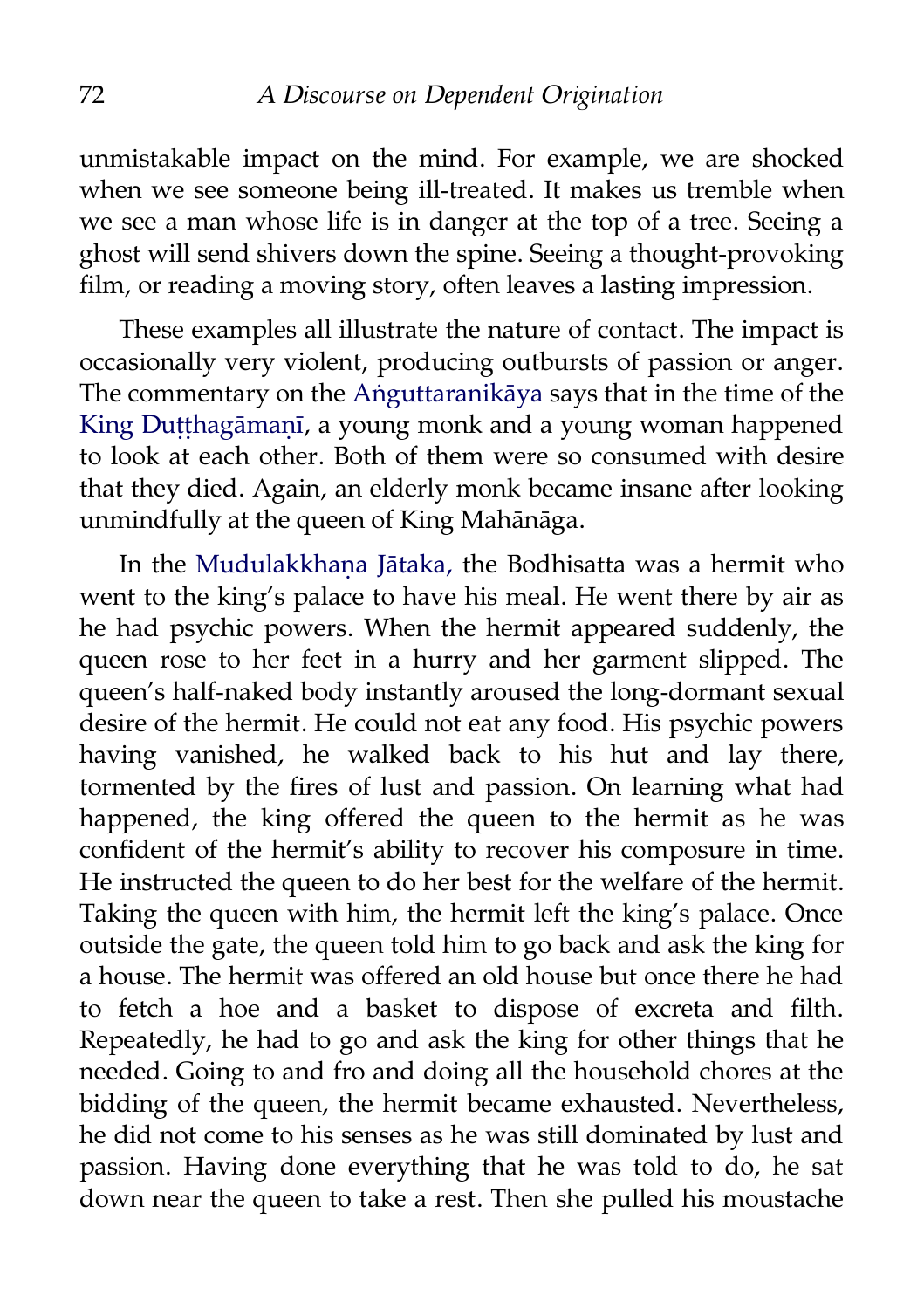with a jerk and said, "Are you not an ascetic whose object is to do away with passions and desires? Are you so much out of your senses?" This awakened the hermit to his folly. After returning the queen to the king, he went to the Himalayan forest, practised meditation, and recovered his psychic powers. On his death he attained the Brahmā realm.

The moral is that even a person of high spiritual calibre like the Bodhisatta could not escape the fires of defilements. The hermit might have casually seen the queen before but the impact was not violent enough to jolt his emotional life. It was the clear, vivid impression of the queen's figure that harassed and engulfed him with the fires of lust and passion for many days.

In the [Ummadantī Jātaka,](http://aimwell.org/DPPN/ummadantii_jat_527.htm) King Sivi became almost crazy after seeing Ummadantī. The woman was so famous for her beauty that the king sent his brahmin advisers to see whether she had the qualities of a noble lady. However, at the sight of the woman they were so bewitched by her beauty that they made fools of themselves at the feast given by their host. Disgusted by their behaviour, Ummadantī had them hustled out of the house. So, the disgruntled brahmins reported to the king that she was not qualified to be a queen. The king lost interest in her and thus she became the wife of the commander-in-chief. She was, however, determined to correct this injustice, so when the king toured the city during a festival she displayed her beauty and charms to the best of her ability. The king was beside himself with infatuation for the woman. Unable to sleep, he raved about her, giving vent to his passion in a verse. This verse says that if he were granted a boon by the king of devas, he would ask for an opportunity to sleep one or two nights with Ummadantī.

The impact of a sense-object depends largely on the nature of the impression it makes. If the impression is vague, it produces only mild feeling and craving, but strong feelings follow in the wake of clear and vivid impressions. The impact may also lead to an outburst of temper. We feel aversion at the sight of an offensive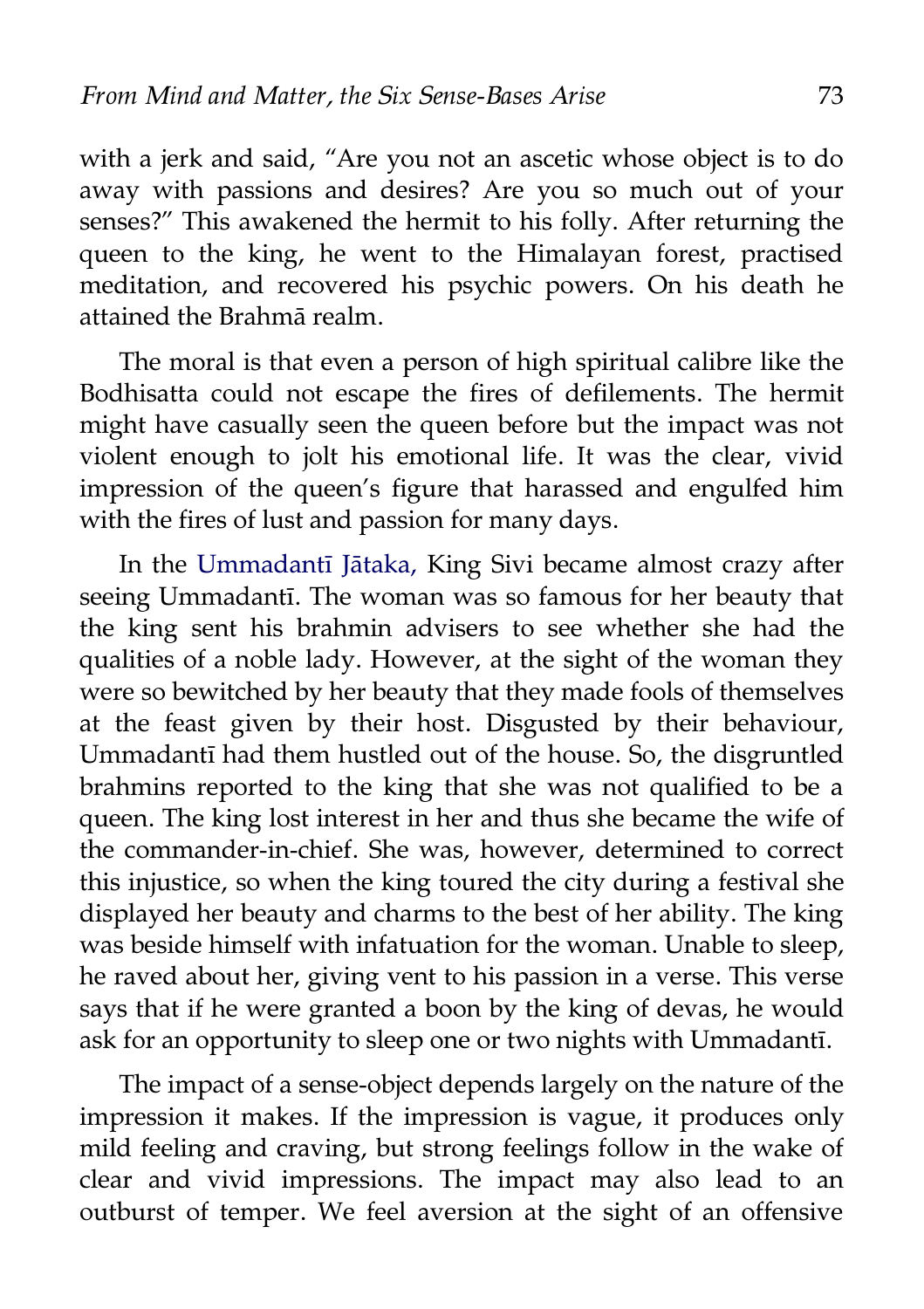object, and we fear a frightful object. Unpleasant words are irritating to us. Pride swells up in us when we think of something that boosts our self-esteem. We hold wrong views when we entertain the idea of soul, or believe a teaching that ridicules kamma and its fruit. Desirable objects belonging to others make us envious, and prized possessions that we do not wish to share with others make us mean. These are examples of contacts that fuel unwholesome kammas.

Wholesome kammas also arise from contact. Objects of devotion arouse faith; those whom we should forgive or tolerate help to foster forbearance. Contemplation of the Buddha or the Arahants makes us mindful, kindly, and so forth. So the Patisambhidāmagga says, "Conditioned by contact, fifty mental formations arise." It attributes feeling, perception, and mental formations to contact.

We can see because of the contact that occurs dependent upon the eye, the visual object, and visual-consciousness. The Abhidhamma makes a distinction between visual-consciousness and the visual object. People usually confuse the former with the latter. However, the Buddha stated that visual-consciousness arises from the eye and the visual object. Thus the eye, the visual object, and consciousness form the necessary and sufficient conditions for visual contact.

The nature of contact is realised empirically by one who notes, "seeing, seeing" at every moment of seeing. As concentration develops, one realises that seeing is not uncaused, and that it is not made or created by a person. One realises that it is a psychophysical phenomenon, having the eye and the visual object as its cause, and visual-consciousness as its effect.

## **From Contact, Feeling Arises**

**HE** impact on the sense-organs leads to feelings, which may be pleasant, unpleasant or neutral according to the nature of the sense-object. If the object is beautiful, pleasant feeling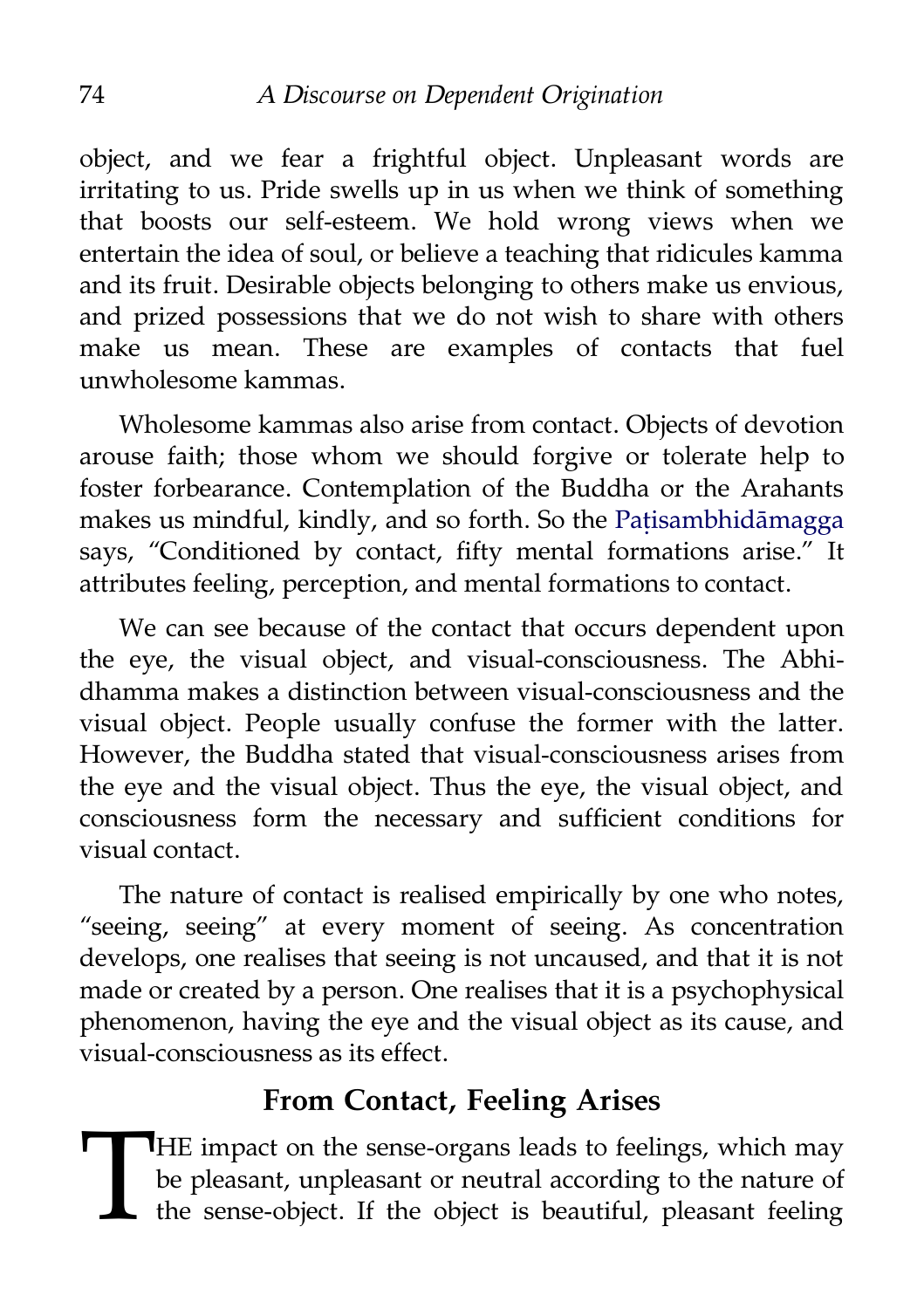arises. If it is ugly, we have unpleasant feeling. The feeling is neutral if the object is ordinary. Neutral feeling does not cause any comment, whether favourable or unfavourable. It is not even recognized as a feeling, though it is accepted by the ego. In fact, feelings have nothing to do with the ego or self, but are aspects of the mental process stemming from sense-contact.

#### **Freedom from Doubt**

Understanding the law of Dependent Origination means freedom from doubt and delusion. Since this freedom is an essential attribute of a Stream-winner, understanding the doctrine is important. Ignorance of it fosters doubts about the Buddha, doubts about the Dhamma, and so forth. These doubts are of eight kinds.

*Doubt about the Buddha:* The sceptic raises such questions as, "Was the Buddha really free from all defilements, or was he just an ordinary man who commanded the blind faith of his followers?"

*Doubt about the Teaching:* "Do the Path and nibbāna really ensure the extinction of greed, hatred, and delusion?"

*Doubt about the Saṅgha:* "Are there any Noble Ones who are really free from defilements? Are there Stream-winners who, having overcome illusion and doubt, will never be reborn in the lower realms? Are there Once-returners, who do not have much sensual desire and anger? Are there Non-returners, who are wholly free from sensual desire and anger? Are there Arahants who have freed themselves from all defilements?"

*Doubt about the practice:* "Is the practice of morality or meditation beneficial and necessary for spiritual progress?"

*Doubt about the past:* "Did I exist in the past? Why and how did I exist in the past? What kind of person was I in my previous life?

*Doubt about the future:* "Will I exist after my death? What kind of person will I become in my next life?"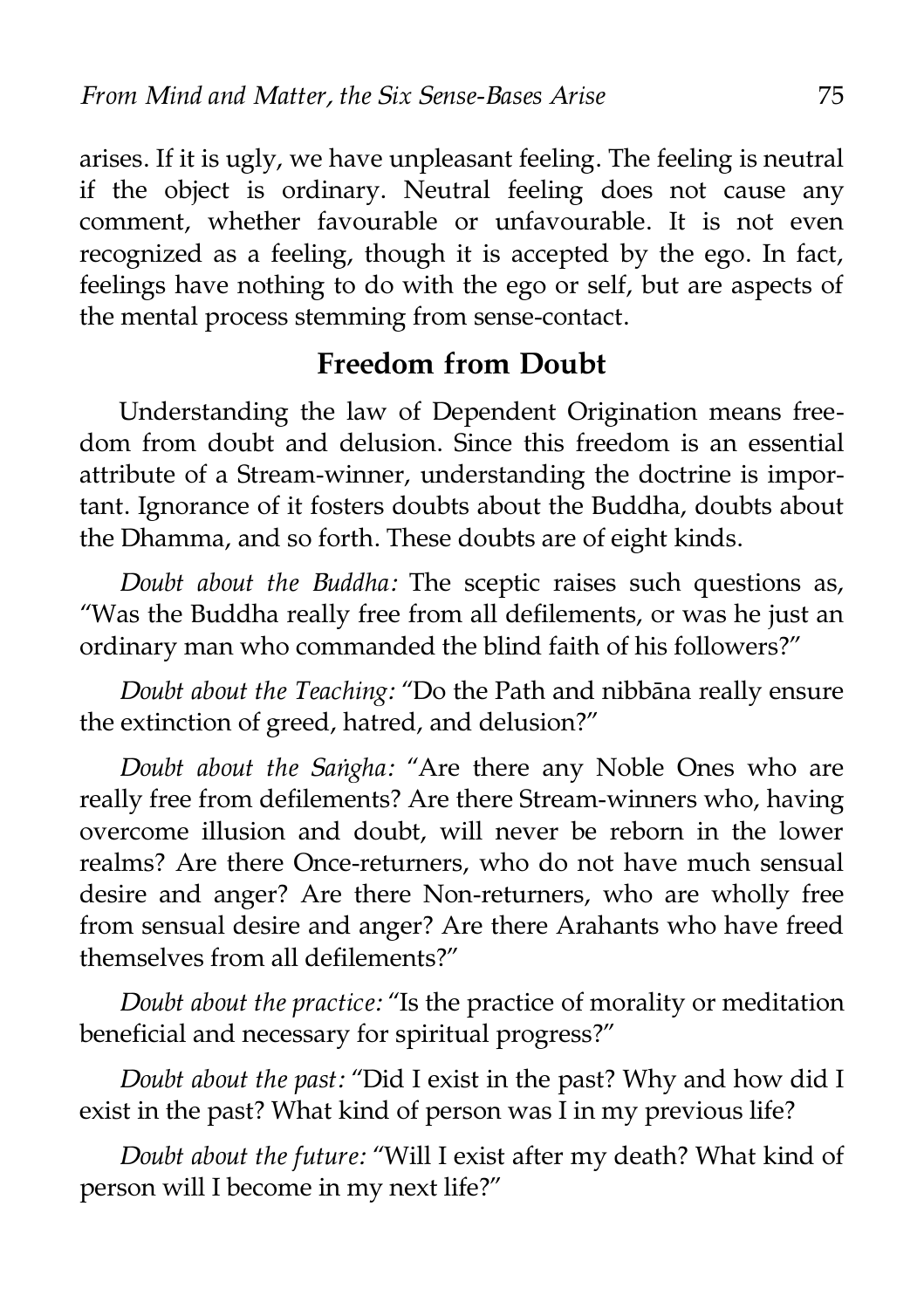*Doubt about both the past and the future:* According to the subcommentaries, this doubt refers to the present life. This interpretation agrees with a text from the Sutta Pitaka that says, "Now doubt regarding oneself in the present arises, such as, 'Am I really myself? Does the self exist or does it not exist? If the self exists, what kind of entity is it? Is it big or small? Why or how does the self exist? Was it created or did it come into being spontaneously? Where did the self come from and where will it go after the final dissolution of the body?'" One overcomes all these doubts and illusions about the self or personality on attaining purification by overcoming doubt *(kaṅkhāvitaraṇa-visuddhi).*

The last subject that raises much doubt is the doctrine of Dependent Origination, which emphasises the primacy of the cause-and-effect relationship in the world of living beings. Are mental formations really due to ignorance of the true Dhamma? Is rebirth really conditioned by kamma? Is unwholesome kamma harmful and wholesome kamma beneficial to a future life? Is there really a cause for every phenomenon? Is everything the outcome of the random combination of atoms and electrons? These doubts centre on causal links (ignorance, mental formations, etc.) and resultant links (consciousness, rebirth, etc.) in the causal sequence as described in the doctrine of Dependent Origination.

In the end, these doubts lead to wrong views that conflict with Dependent Origination. Speculations on the nature of life that are beyond one's intellectual abilities at first produce doubts and eventually turn the sceptic into one who clings to illusions. Scepticism and wrong views are due to ignorance of Dependent Origination. One who clearly understands the teaching, harbours no doubts, let alone illusions.

In the final analysis, a sentient being is a compound of causes and effects, as are insentient things like the earth, the sun or trees. The law of causation governs the universe, leaving no room for creation or spontaneous occurrence. Science offers compelling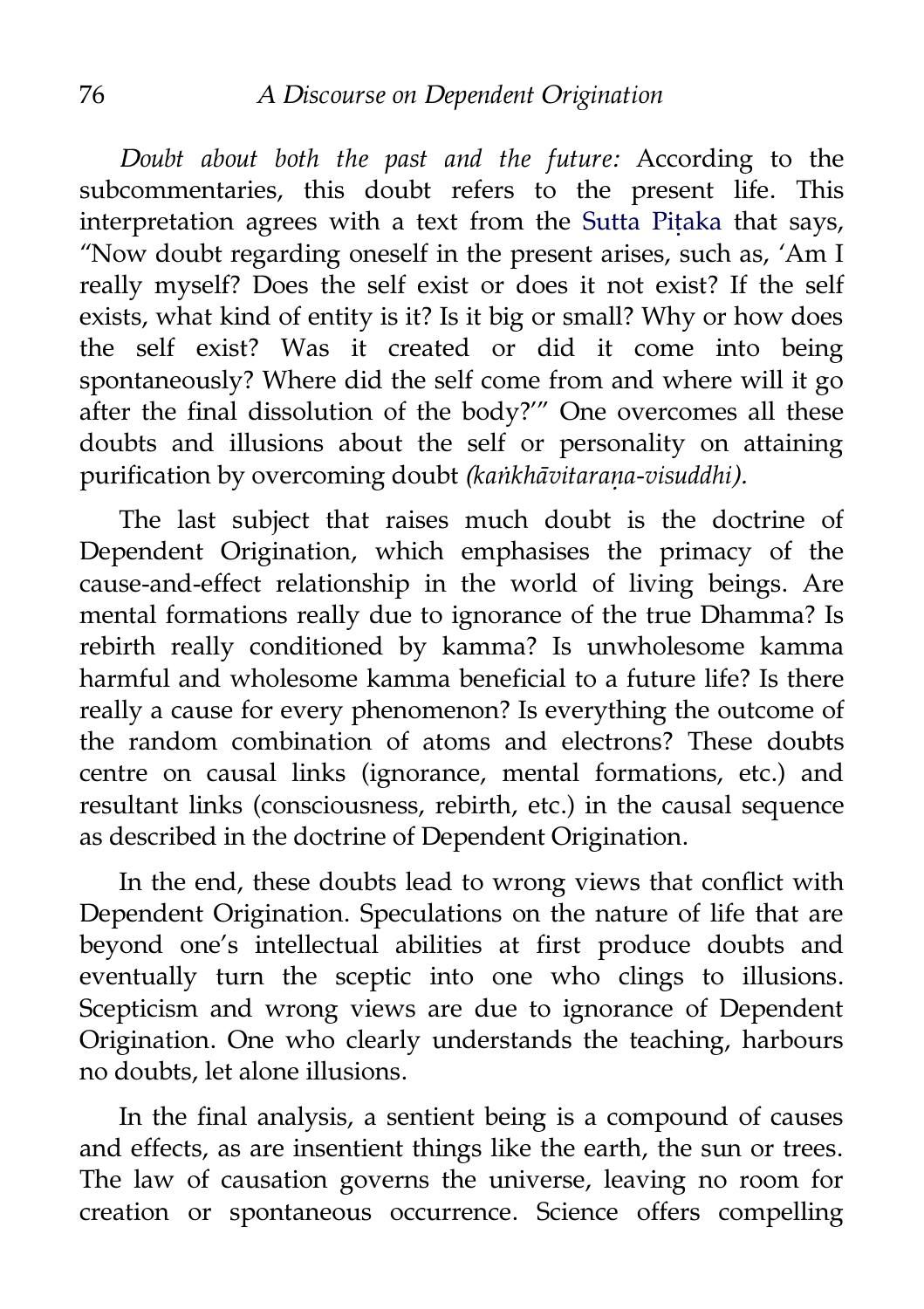evidence for the total dependence of the inanimate world on the law of cause and effect. It confirms the Buddha's teaching about the conditionality of everything, whether life, mind, or matter.

The Buddha stressed the conditioned nature of man's inner life. His teaching is not concerned with inanimate matter because the material world is not subject to rebirth or suffering. From the Buddhist point of view, sentient beings are most important. Left to itself, a sentient being passes through innumerable lives and, for the most part, the individual suffers in the lower realms of existence. However, if we understand the process and act wisely, we can make gradual progress towards liberation. Even if we do not gain liberation, we can improve our circumstances in the cycle of existence. A clear understanding of Dependent Origination is vital, for it ensures the complete extinction of defilements.

### **The Origin of Rebirth-consciousness**

We have described ignorance as the cause of mental formations, and becoming as the cause of rebirth. We should say something more about the origin of rebirth-consciousness. In a discourse of the Aṅguttaranikāya, the Buddha likens wholesome or unwholesome kamma to a fertile field, consciousness to seeds, and craving to irrigation water. The planting of trees requires fields and nurseries. Likewise, rebirth-consciousness presupposes fertile land in the form of kamma. Kamma produces the potential for rebirth, and although the former states of consciousness disappear, the potential for rebirth remains. Like a budding plant, it does not materialise immediately, but it is bound to appear under favourable circumstances just as a criminal is liable to become a prisoner, or as a conscientious worker is likely to gain promotion.

Furthermore, rebirth depends on wholesome or unwholesome consciousness no less than a plant depends on seeds for its germination. The wholesome or unwholesome *cittas* arise and pass away, but they stimulate a steady stream of similar states of cons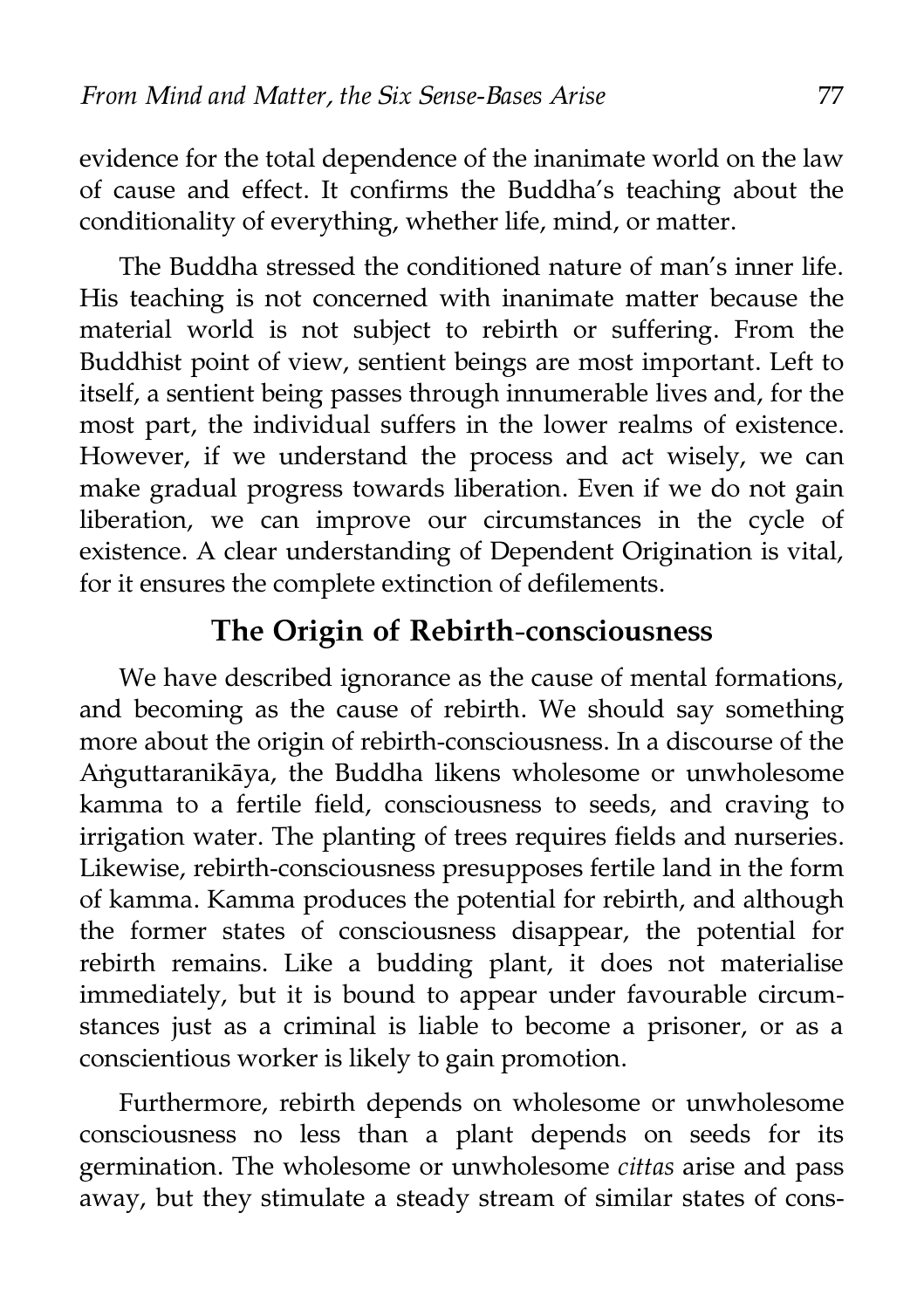ciousness. These states are the outcome of former kammic consciousness just like the transformation of a snake's skin. The most vital of them is the decease-consciousness centring on one's kamma, on an object associated with it *(kammanimitta),* or on a vision of a future life *(gatinimitta).* This encounter of a dying person with signs and visions is called *'upaṭṭhānasamaṅgita'* which means the foreshadowing of the future life as conditioned by kamma. It marks the transition from decease-consciousness to rebirth-consciousness, not unlike the development of a sprout from a seed. A seed needs water to turn into a plant. Without water, or moisture from the air, it will remain sterile. In the same way, although kamma forms the basis for a future life, rebirth cannot occur without craving. So for Arahants, although consciousness and the kamma that they have done as ordinary persons are conditions for rebirth, the rebirthconsciousness cannot arise because they have destroyed craving.

Craving is inherent in all those who are not Arahants and is very powerful in ordinary people. It makes the sense-objects seem pleasant, attractive and irresistible. It creates the illusions of enjoyment, happiness, and optimism. Craving likes what is pleasant, and makes happiness and prosperity the main goal for humankind. It motivates the kammic consciousness, which leads to other mental states. At the approach of death, these mental states produce signs and visions. The dying person delights in pleasant visions, and becomes lively and cheerful. This shows that the kammic seeds are beginning to sprout. One does not welcome unpleasant visions, but one is still attached to them, which leads to the germination of the kammic seed.

Therefore, for ordinary people, rebirth is conditioned by three factors: kamma, the thought-process that is linked to kamma, and craving. That kamma is the fertile soil for rebirth is evident in deathbed visions. The germination of the seed is shown by the dying person's interest in these visions. So rebirth-consciousness arises, conditioned by the mental state at the last moment of the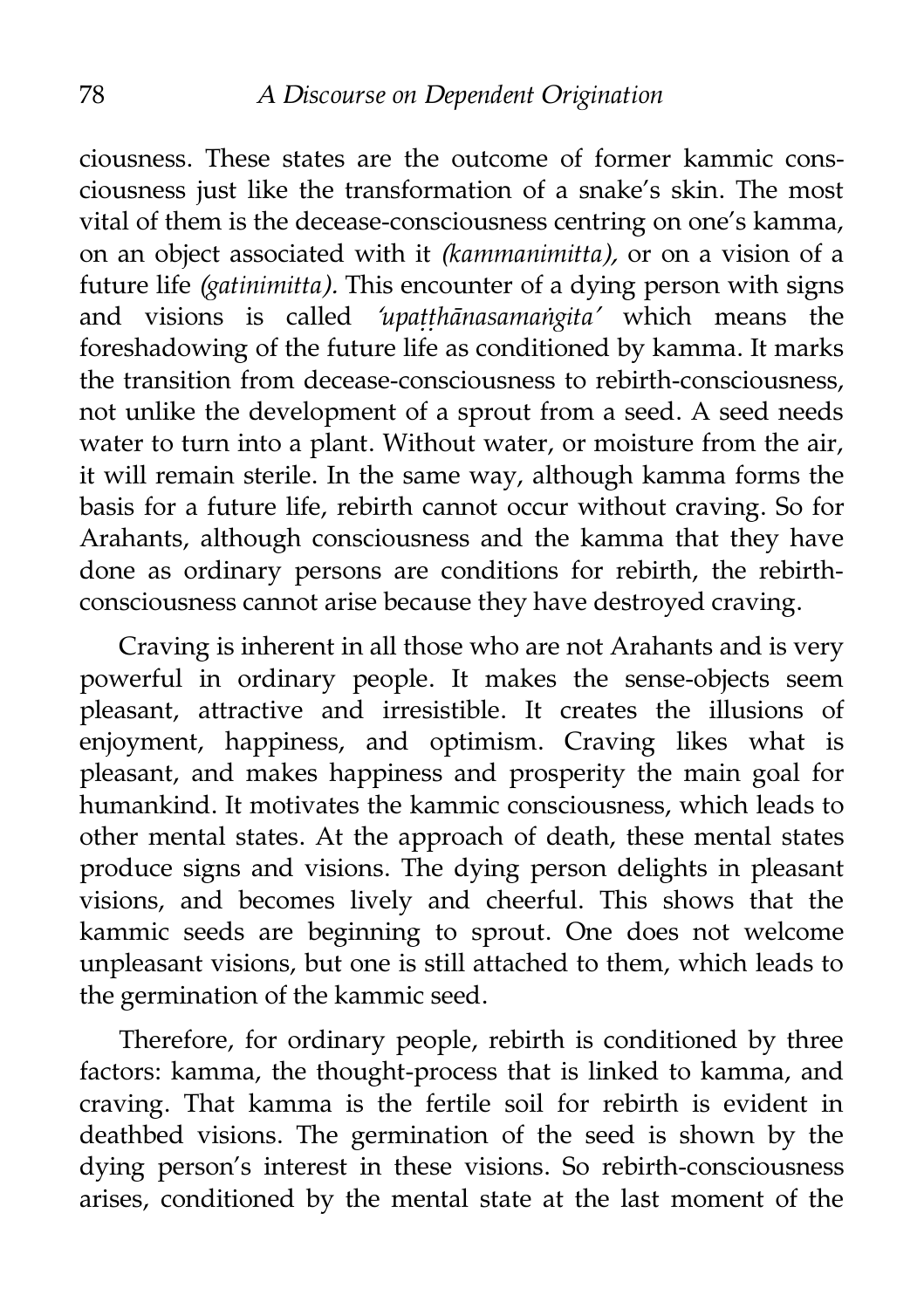previous life. Rebirth-consciousness brings into play mind and matter, the six senses, contact, feeling, and their interrelations that concern one's whole life. So we may regard it as the seed of the present existence. It is inextricably related to mind and matter. All material phenomena, whether internal or external, are suffering, as they are subject to constant arising and passing away. However, ignorance makes us blind to suffering, creates illusions and attachment, and keeps us engaged in the pursuit of sense-objects. This preoccupation leads to the renewal of existence.

Having rebirth-consciousness as the basis of a new existence, the physical body arises with the concomitant mental properties such as contact, feeling, and perception. When rebirth-consciousness ceases, other mental states follow in succession, which may stimulate unwholesome or wholesome kammas such as greed, anger, contentment or forbearance. These mental states lead to physical actions such as sitting, standing or walking. So the Buddha said, "The world is led by the mind. It draws the world wherever it pleases. The whole world follows the mind." Here the world refers to sentient beings. The mind leads sentient beings well or badly. The mind of people who develop virtues such as faith or morality will lead them to do meritorious deeds. It will urge them to listen to the Dhamma and to practise insight meditation. It will lead them to the higher planes of existence or bring them to the goal of nibbāna. On the other hand, the mind of ignoble individuals will motivate them to seek sensual objects and to do immoral deeds. After death, it will take them to the lower realms and cause them much suffering. This verse shows that all material phenomena are dominated by the mind. This accords with the teaching of Dependent Origination, which says that because of consciousness, psychophysical phenomena such as contact arise. We have already given a full account of contact arising from the eye, so we will now explain the process of hearing.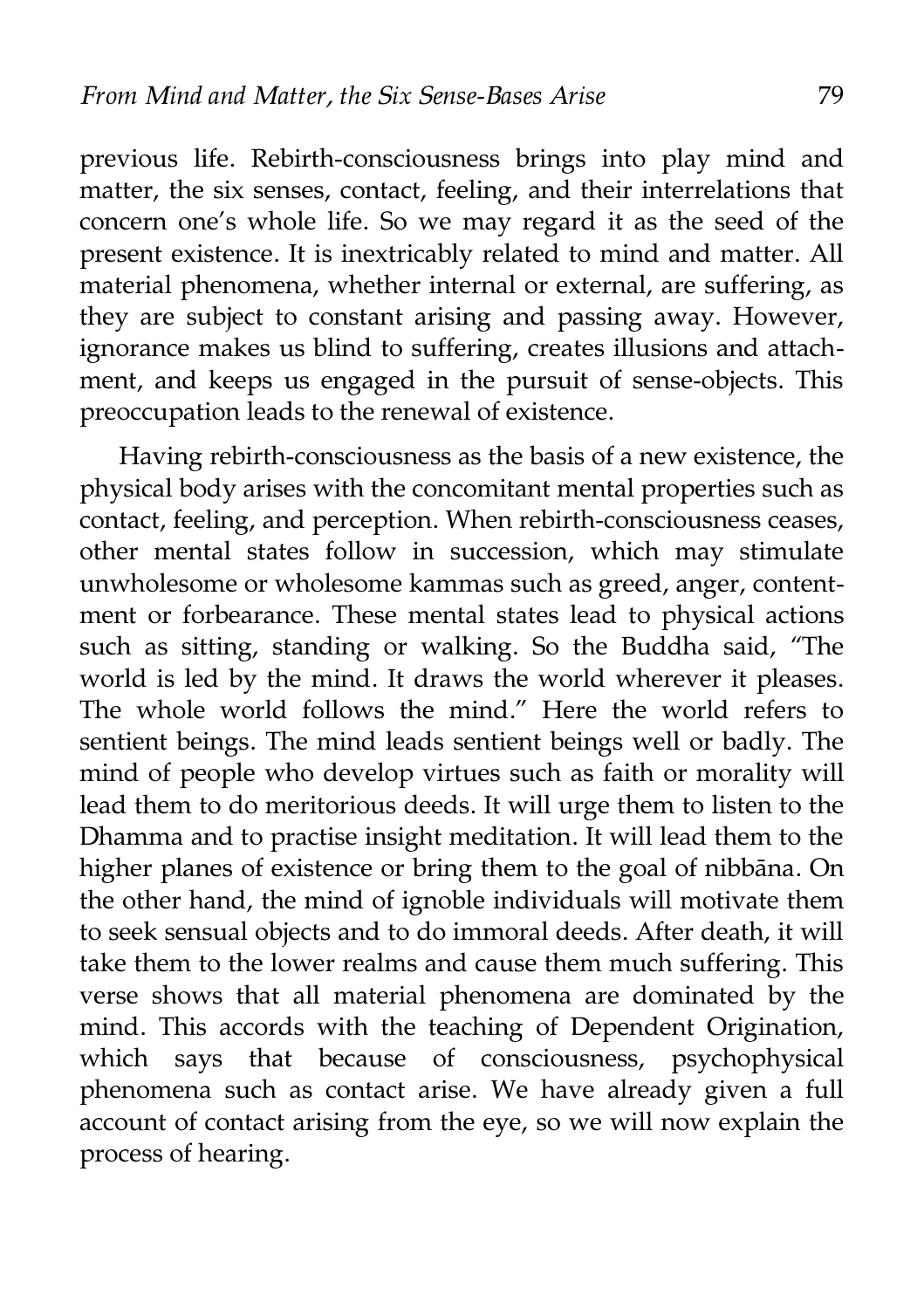## **Auditory Consciousness**

As with seeing, hearing also involves three factors: the ear, the sound, and auditory consciousness. Hearing is impossible without the ear-sensitivity and the sound. Scientists say that sound-waves travel at the rate of 1,100 feet per second. This is the speed of sound in air, but radio can broadcast it all over the world in a moment. When the sound-wave contacts the ear, it is like a stone striking a drum, and hearing occurs. However, it is a mistake to believe that it is the owner of the ear who hears. The sensitive organs of the ear are always changing. The material phenomena involved are forever arising and passing away. They are like the ever-changing waters of a flowing stream. The contact of sound-waves with the stream of material phenomena awakens auditory consciousness, which occurs only for an instant and then vanishes. This is followed by the consciousness that focuses on the sound, investigates it and decides. Each moment of consciousness occurs just for an instant, then vanishes. Then seven successive impulse-moments flash forth, after which two registering moments occur focused on the sound.

Such is the process of consciousness involved in hearing. Whenever we hear a sound, auditory consciousness is renewed based on the ear and the sound. So one who practises mindfulness realises that hearing is conditioned by the ear and the sound, and that there is no one who hears. The meditator is more acutely aware of the causal relation in hearing than in seeing. Thus hearing means the conjunction of the ear, the sound, and auditory consciousness. The impact of the sound is contact, which is quite clear to the meditator. Some meditators are so sensitive that when they hear a harsh sound, they feel as if their ears are being bombarded. Some may even be startled by the dropping of a leaf. The impact is evident when, out of a variety of sounds that reach our ears, we select and attend to the sound that we wish to here. As for loud, harsh, and piercing sounds, we cannot avoid hearing them. We may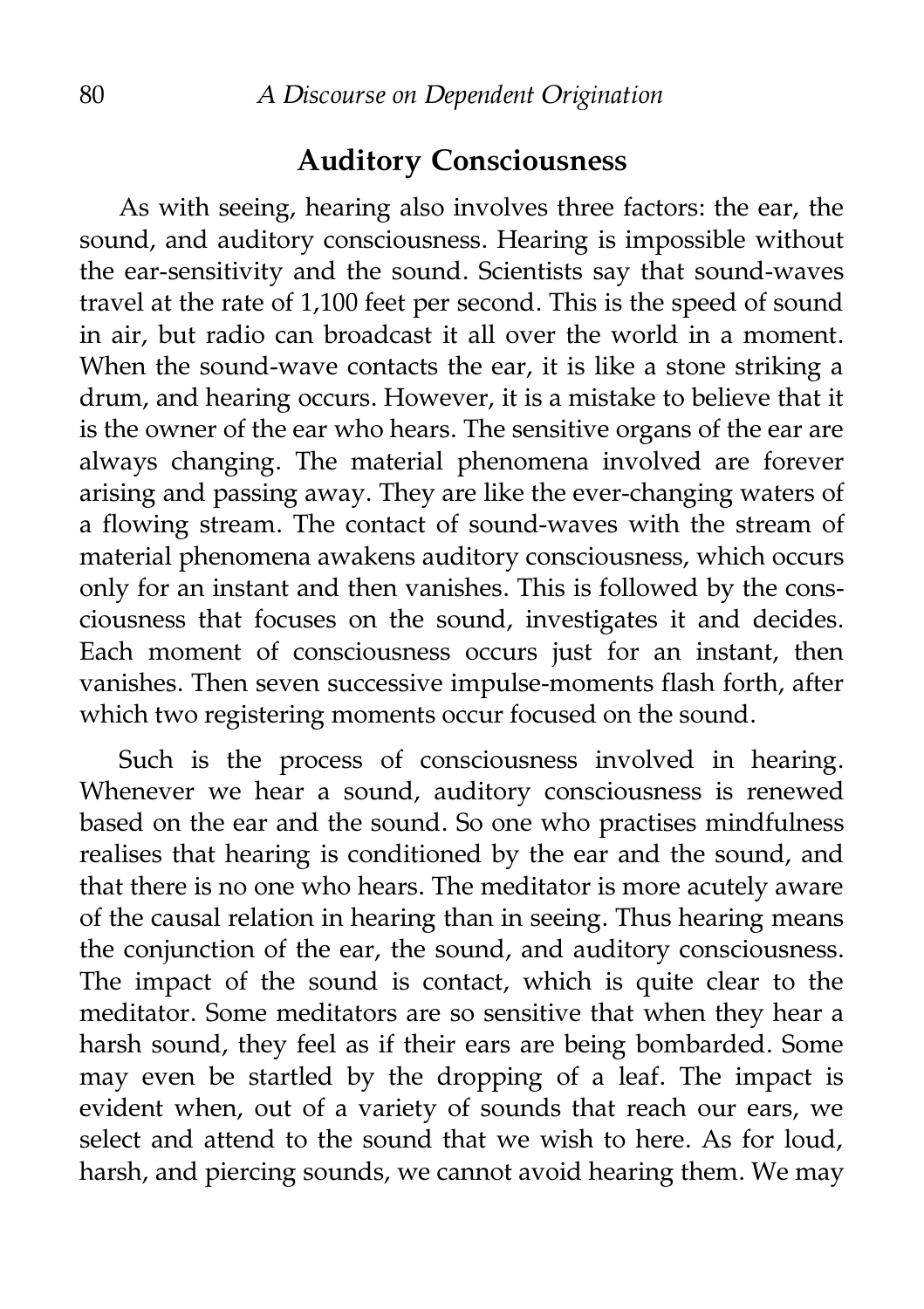avert our eyes from an unpleasant sight, but a sound cannot be ignored.

We have pleasant or unpleasant feelings according to the sounds that we hear. Songs and sweet voices are welcome while harsh sounds and abusive words are odious to us. When we hear ordinary sounds, we have feelings that are neither pleasant nor unpleasant. In such cases we may not even be aware of our feeling — neutral feelings are so subtle that they escape our notice. Although the Abhidhamma books say that we have only neutral feelings in connection with consciousness of the eye, ear, nose or tongue, these moments are too subtle to be discerned. Instead, one should contemplate the whole process of consciousness, which involves pleasant feeling along with some thought-moments, e.g. investigation, impulsion, and registering, and unpleasant feelings along with impulsion.

## **Neutral Feeling**

Although sense consciousness may be accompanied by neutral feeling at the moment of its arising, it will be accompanied by unpleasant feeling if it is the result of unwholesome kamma. This is evident in our contact with unpleasant sense-objects that cause negative emotions such as fear. Loud noises may make us deaf, foul smells may cause headaches, while rotten food may make us ill. Likewise, the neutral feeling that is conditioned by the four kinds of pleasant sense-objects implies pleasant feelings. We enjoy seeing beautiful objects, hearing pleasant sounds, etc. This shows the pleasant character of neutral feeling that is the product of wholesome kamma. In this connection the subcommentary on the [Visuddhimagga](http://www.abhidhamma.org/visuddhimagga-1.htm) says, "The neutral feeling that is the full-blown product of low kamma is suffering, and as such, it is of low character." In other words, the neutral feeling that is based on unwholesome kamma may be indifferent and neutral. However, because it stems from unwholesome kamma, it is low just like the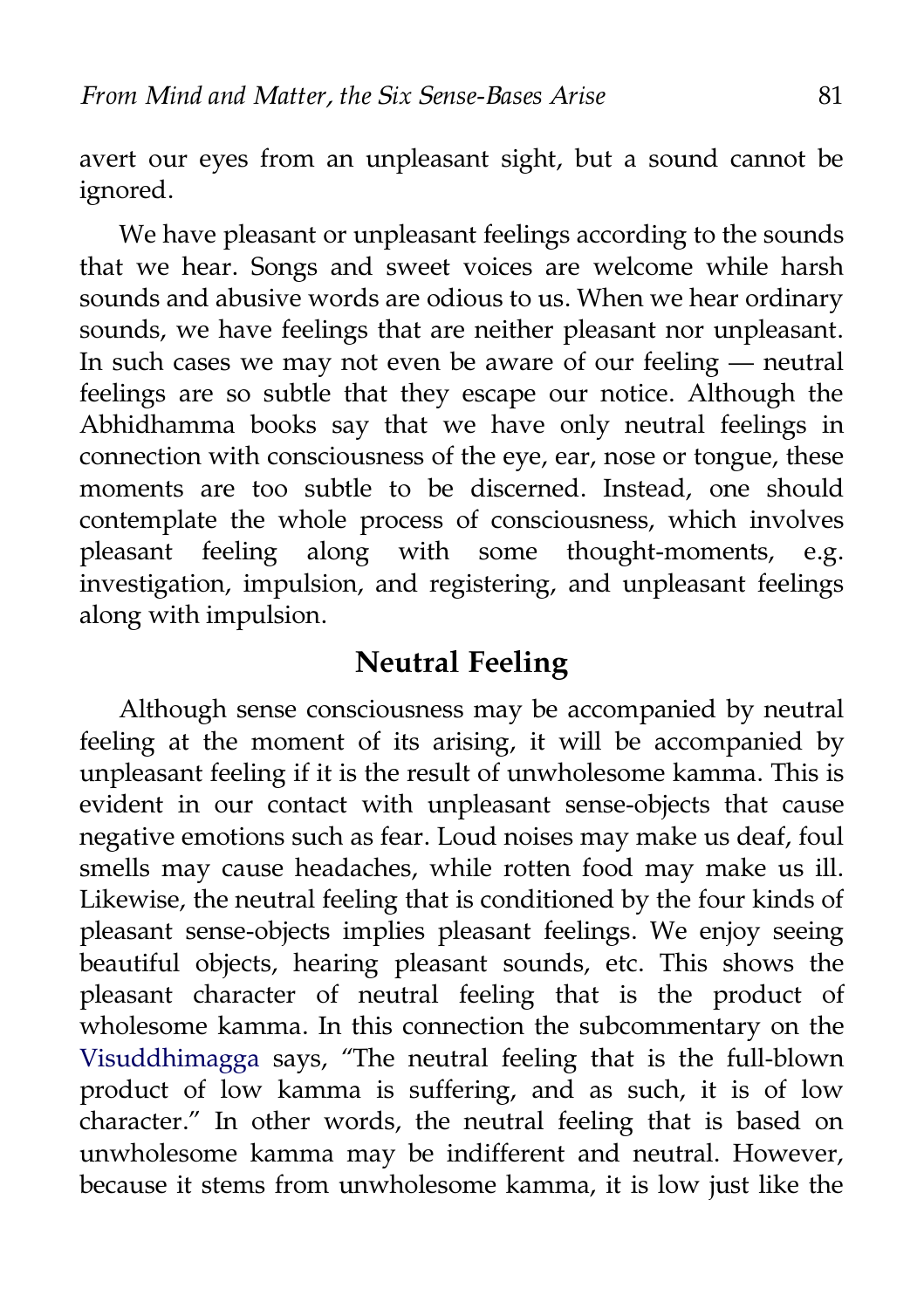flower that blooms in a heap of dung. Moreover, although it is not as unpleasant as painful feeling, it is disagreeable and so it is low. So the effect of a demeritorious deed is never free from pain and suffering.

Elaborating on the function of feeling in the chain of causation, the subcommentary says, "The neutral feeling that results from unwholesome kamma should be described as suffering since it is undesirable. The neutral feeling that has its origin in wholesome kamma should be described as pleasant since it is desirable." It is evident in the pleasant feeling that we have when we hear a pleasant sound. Sweet words are welcome to the ear while harsh words jar on it. The feelings caused by ordinary sounds are neutral.

The three kinds of feeling due to hearing are distinctly familiar to the diligent meditator. One knows that painful or pleasant feelings arise from contact between sound and the ear, that there is no soul or self to be affected by it. One knows, too, that the feelings arise and vanish instantly. As concentration develops, one becomes aware of the ceaseless arising and vanishing of all the three kinds of feelings.

Smelling, or olfactory consciousness arises from the contact between the nose and the odour. Without an odour and the sensitive part of the nose, smelling is impossible. People without a sense of smell are rare. Once I met a monk who said that he detected practically no scent even when he smelled a handkerchief moistened with perfume. Even if the nose is sensitive you cannot smell if you plug it, or if there is no scent. The scent is detected only when it is wafted in the air and meets the sensitive part of the nose. People think that they can smell. In fact, it is the contact between the air-borne scent and the material phenomena of the nose that causes olfactory consciousness. As with seeing, olfactory consciousness involves advertence, investigation, impulsion, and other types of consciousness. The main point is, of course, that olfactory consciousness ceaselessly arises and vanishes, depending on the nose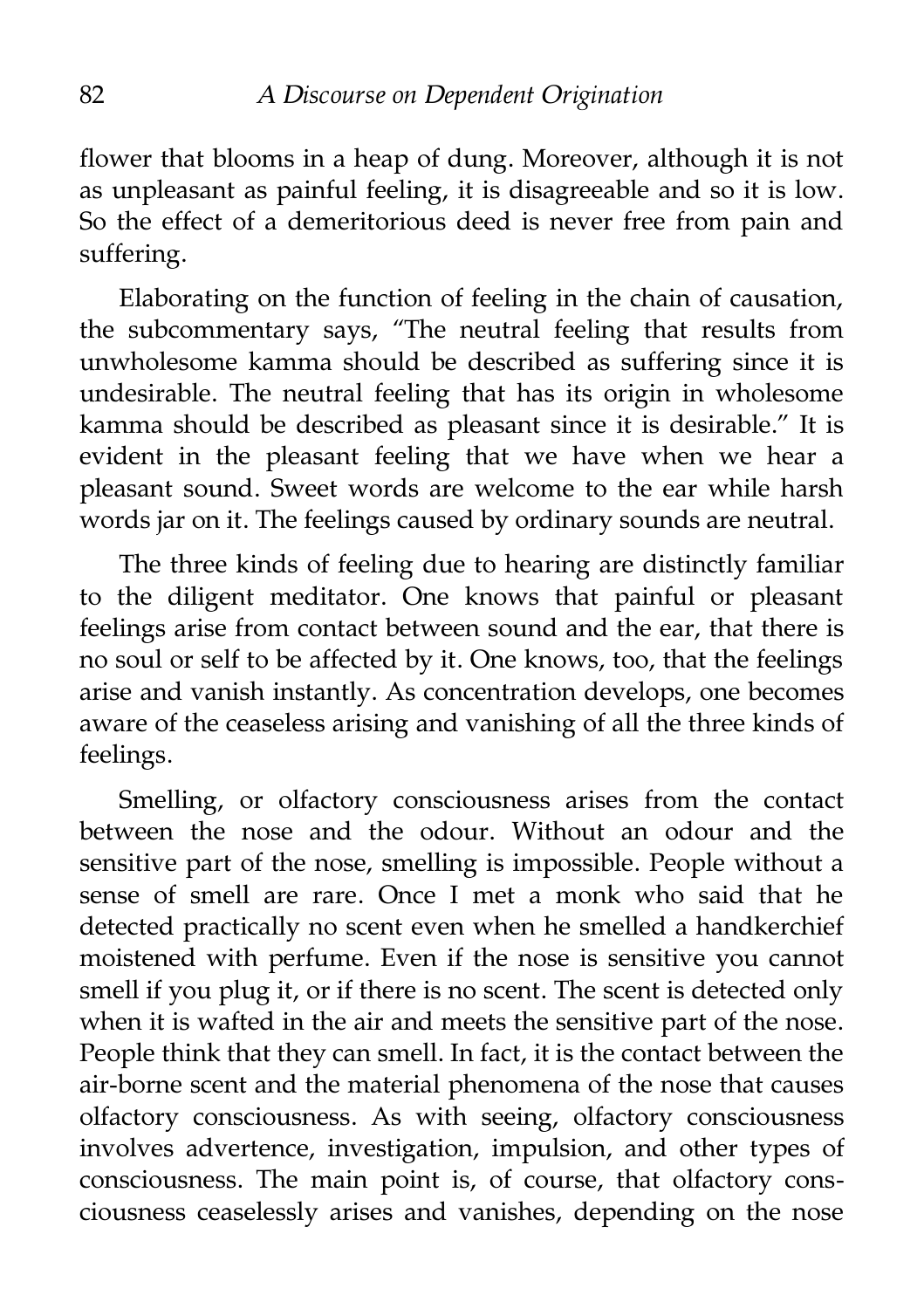and the smell. We are all familiar with the offensive odour of something rotten, or the pleasing fragrance of a flower. Most people believe that they can smell. However, meditators know that it is only a phenomenon arising from the conjunction of the nose, the odour, and consciousness. Thus they realise the instability of everything. That is the difference between meditators and ordinary people.

Feelings vary according to the nature of contact. Scents of flowers and perfumes cause pleasant feelings whereas the stench of decomposing matter is offensive. Ordinary smells cause neutral feelings — a feeling that is so subtle that we do not notice it. The meditator notes the olfactory consciousness and becomes aware of the three kinds of feelings, and their arising and dissolution.

Gustatory consciousness arises from contact between the tongue and the food. Without the tongue or the flavour of food, there can be no gustatory consciousness. However, if the tongue is unhealthy and lacks sensitivity, the food will be tasteless. Ordinary people believe that it is a person who tastes and enjoys the flavour. In fact, the material phenomena forming the sensitive part of the tongue are constantly changing. It is from the contact of these material phenomena and the flavour of food that gustatory consciousness arises, which involves the thought-moments that we have mentioned before. The events at this stage are so rapid that they seem to form a single thought-moment. The consciousness changes at every moment, depending on the tongue and the flavour. It is this consciousness that knows sweetness, sourness, bitterness, and so forth.

The conjunction of the tongue, the flavour, and consciousness means contact. This is familiar to everybody, but people think that they experience the flavour. Only one who notes all the mental and physical events that occur while eating knows taste as a phenomenon dependent on the tongue, the flavour, and consciousness. Later, they gain a clear insight into its impermanence. Contact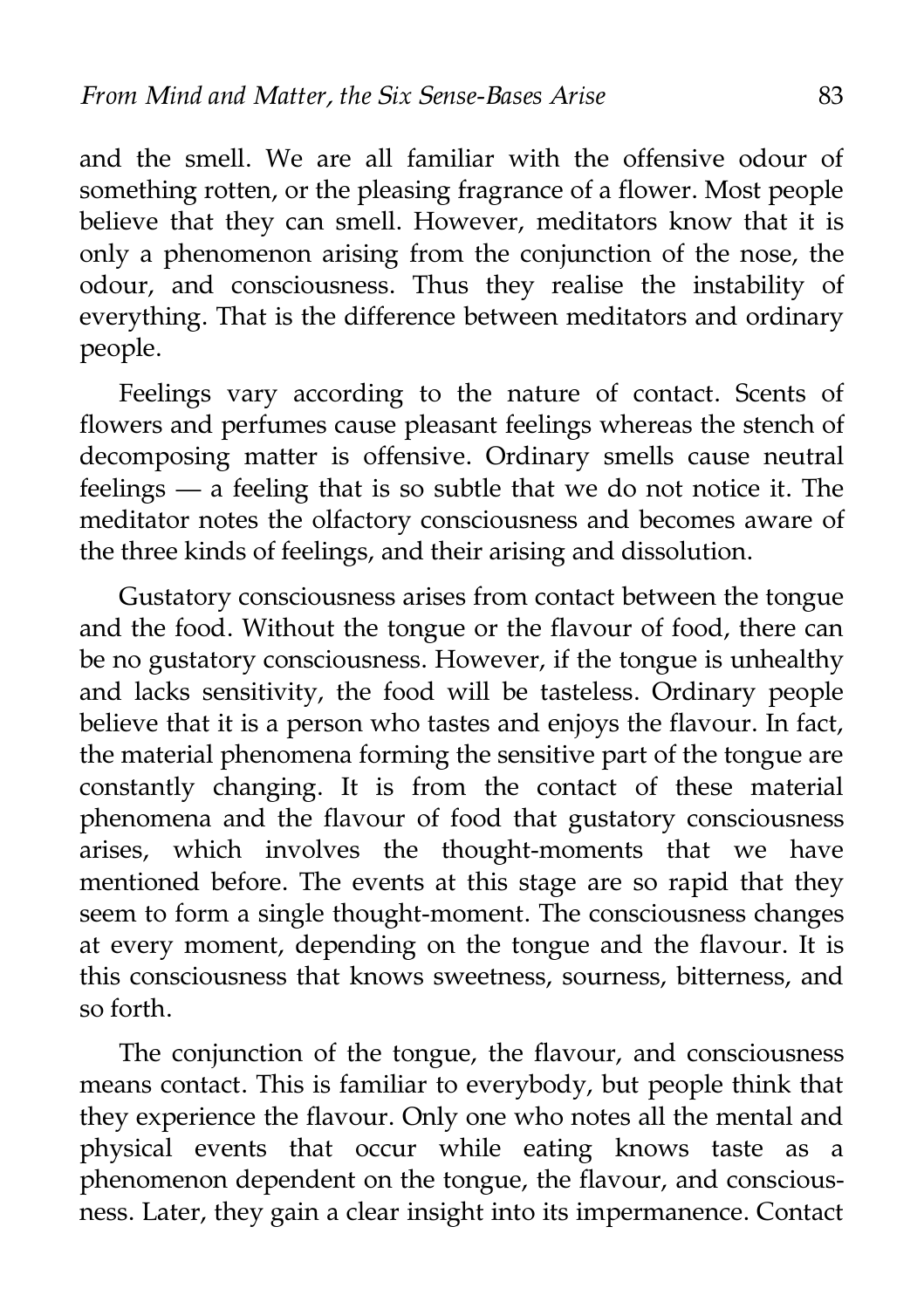with flavour is followed by feelings that vary according to the taste. Eating delicious food gives us pleasure since we like it, whereas we complain about unpalatable food or the bitter taste of some medicine. The feeling we have when we eat some types of food is neutral. Although this is neutral feeling, the opportunity to eat is the outcome of wholesome kamma. Therefore, eating such food also has a pleasant aspect and leads to attachment. However, with developed concentration, the meditator becomes aware of the arising and passing away of all sensations — pleasant, unpleasant or neutral.

#### **Tactile Consciousness**

Another source of contact, feeling, etc., is the sensitive part of the body. It is said, "Tactile consciousness arises from the body and a tangible object. From the conjunction of the body, the tangible object and consciousness, contact arises, and the contact conditions feeling."

This needs some elaboration. Seeing, hearing, smelling, and tasting each concern only their respective organs, so are restricted in locality and duration. You are conscious of tasting only when you are eating, conscious of hearing only when listening. However, tactile consciousness is present in every part of your body. You have tactile impression somewhere on your body whenever you think of it. So its sphere is extensive and its duration is long. Contemplation of tactile impression is most important for the beginner in insight practice, so meditators should know something about it.

The fine, sensitive matter that can receive tactile impressions exists in every healthy part of the body and so it can produce tactile consciousness everywhere through contact with an object. These material phenomena are constantly changing. They are like the current that passes through a bulb and emits light. In this state of constant change, the sensitive materiality that has not yet passed away collides with an external or internal material phenomenon,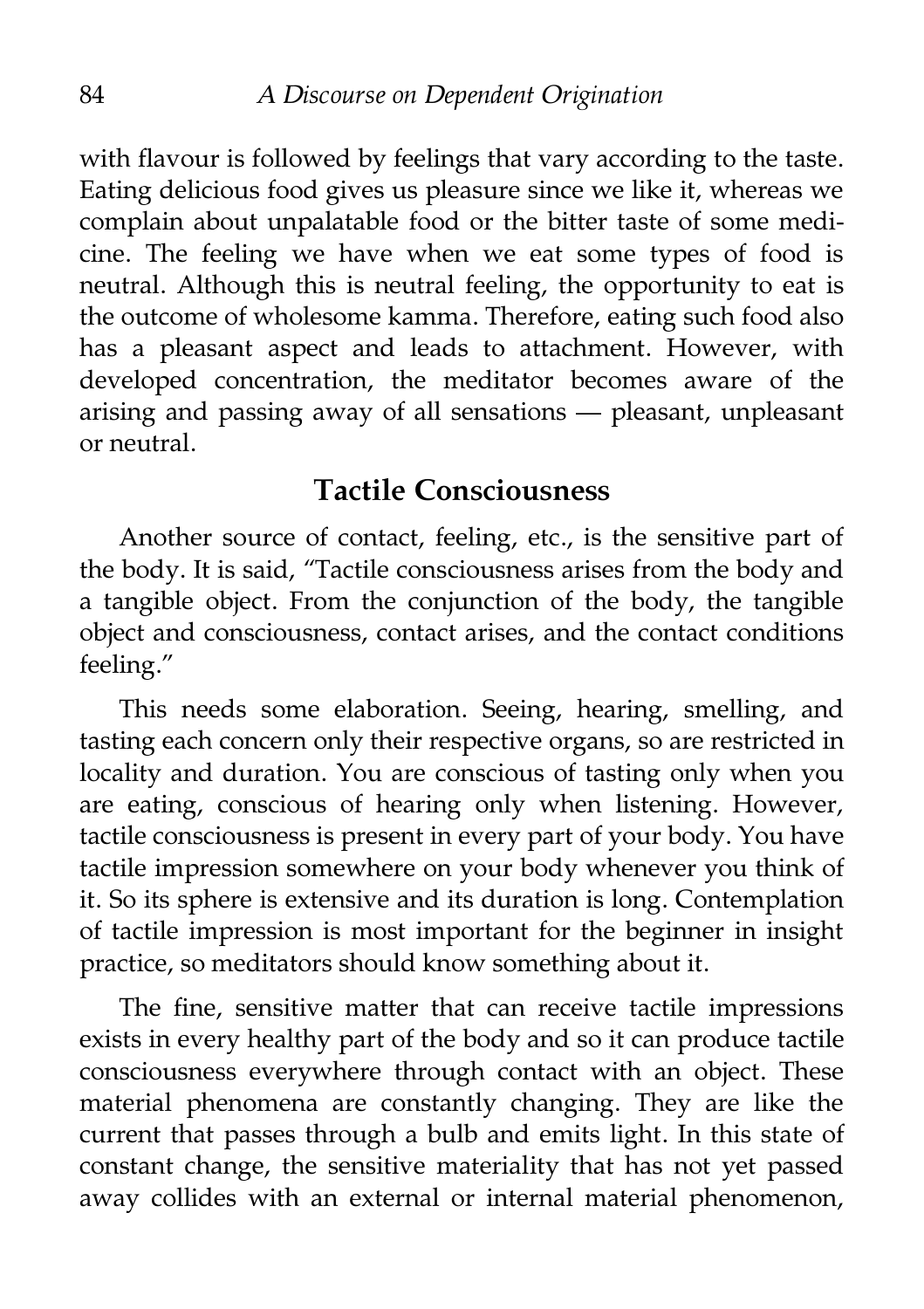producing tactile consciousness. As with seeing, this consciousness involves a series of seventeen thought-moments: consciousness that adverts to the object, consciousness that knows, consciousness that registers and so on. However, these thought-moments arise and vanish so rapidly that the tactile consciousness appears to involve only a single thought-moment. Tactile consciousness is always present. It is not apparent when the mind is absorbed in an object other than the body. However, if attention is directed to the body, a tactile impression will be felt somewhere, for example, the contact between the body and the floor, the body and clothes, and so forth.

#### **The Four Primary Elements**

One who practises mindfulness regarding physical contact of the body is aware of its conditionality. One knows that it is neither created by God nor uncaused. One knows that it depends on the conjunction of a tactile object and the sensitive base in healthy condition. The object of contact is called *phoṭṭhabba* and is of three kinds: solidity *(paṭhavī),* heat *(tejo),* and motion *(vāyo).*

The element of solidity has the attribute of hardness or coarseness. This attribute can be known if one focuses on a part of the body that gives a clear impression of contact. Softness too is to be regarded as solidity, since softness and hardness are just different degrees of the same quality. We call velvet a smooth object in comparison with many things that are coarser, but it seems rough when it touches the soft part of the eye. So softness and hardness are relative terms that differ only in degree, not in kind. Roughness and smoothness are also characteristics of the element of solidity.

The commentaries say that solidity is the support of the other elements that depend on it just as all objects depend on the earth. For example, when mixed with water, rice-powder turns into a lump of dough, which may be called earth because of its predominantly solid nature. The dough is held together by the element of fluidity *(āpodhātu).* The lump also contains the fire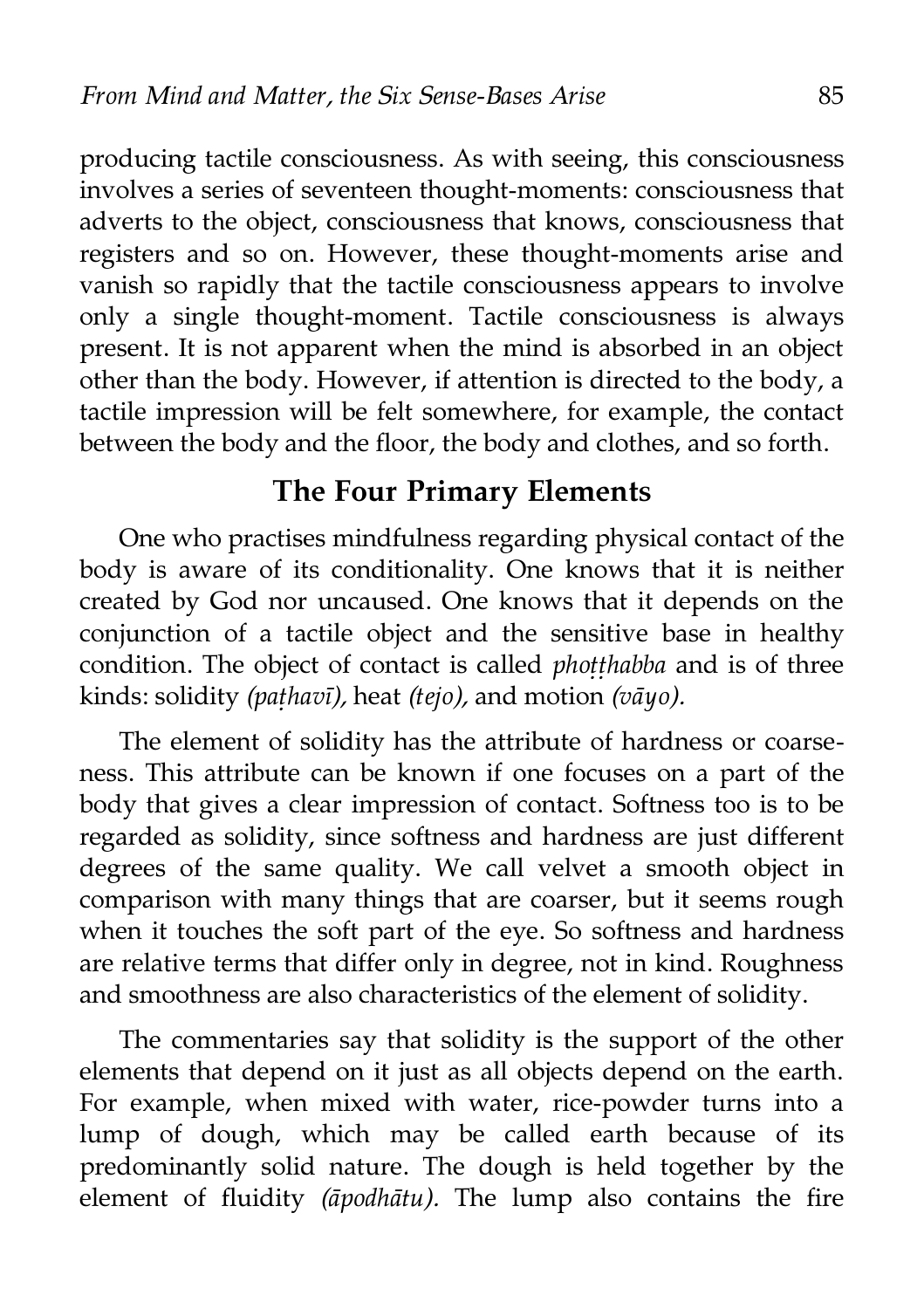element, which makes it hot or cold, and the air element, which supports stiffness and expansion. So this lump of dough contains all four elements. Solidity is the basis of the other elements, but the other three elements are also present. So, just as the rice powder is the support of fire, water and air, solidity is the support of its associated material phenomena. This is the function of the element of solidity.

To the meditator, solidity appears to be the basis for its coelements. This is its manifestation *(paccupaṭṭhāna),* as are heaviness and lightness. In the [Dhammasaṅganī](http://aimwell.org/DPPN/dhammasangani.htm) and its commentary, solidity is described as heavy and light. So when you move a thing and feel that it is heavy or light, that is a manifestation of the element of solidity. You are also aware of the characteristics of solidity through its roughness, softness or smoothness. You are aware of its function *(rasa)* when you realise that it serves as the basis of other material phenomena. You are aware of its manifestation when you know that other material phenomena lie in the element of solidity, that it bears other material phenomena, that it is heavy or light. Such awareness of solidity as to characteristics *(lakkhaṇa),* function *(rasa),* and manifestation *(paccupaṭṭhāna)* means realisation of ultimate realities and discriminative insight into the true nature of mind and matter. For ordinary people, solidity is usually understood as hands, legs, clothes, a person, and so forth. This way of thinking is wrong, but the meditator realises the ultimate realities through mindfulness.

The element of heat means temperature. It is evident when we change the position of the body because we feel hot somewhere. Coldness too is a weak form of heat. Something is only hot or cold in comparison with other things. The shade of a tree is cool in comparison with the heat of the sun, but hot compared with the interior of a cave. Water in a pot is cool compared with that in the open air, but warm when compared to iced water. Hot, warm, and cool are relative terms that mean, essentially, the element of heat.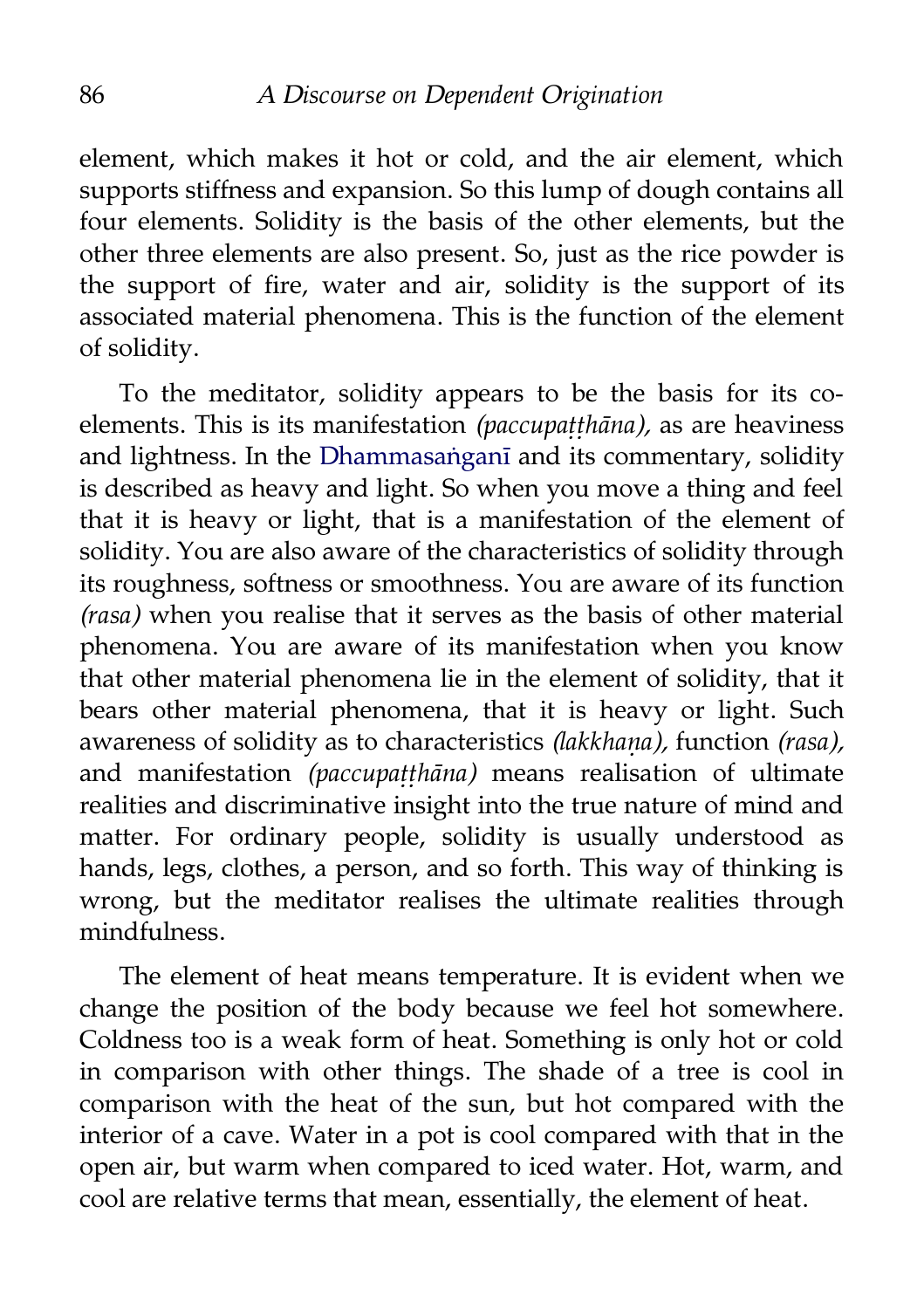Temperature or heat is essential to maturation and development. The function of heat is to mature or ripen organisms. Aging and decay of trees, buildings, the earth and rocks, are due to the heat of the sun. The heat of the physical body causes grey hair, decaying teeth, wrinkled skin, and other signs of aging. The greater the heat, the more rapid is the process of maturation. The element of heat makes material phenomena soft and pliant. So as one notes, "hot," "hot," one realises its function — to soften and loosen. When heat or cold is manifested in the body, the mindful meditator is aware of the element of heat regarding its characteristics. One knows its function when one knows that it makes things soft and pliant. Thus one has discriminative insight into the nature of mind and matter. One is free from the illusion that ordinary people have when they regard the element of heat as an entity like a hand, a man or a woman.

The element of motion has the characteristics of stiffness and rigidity. If you sit erect, stretch your back, and look within, you will find rigidity. Again, stretch your arm and fix your mind inside the hand. You will find stiffness there. So if you sit and note mentally, "sitting," you become aware of the element of motion through its characteristics. You know it not as self, but as stiffness. This insight into the true nature of the element of motion is important.

Initially, however, insight will not necessarily be confined to the reality of stiffness. Ideas of substance, self, and so forth, continue to obtrude, since the average person's concentration is weak, and he or she lets the mind wander freely. The mind is often dominated by sensual desire and other hindrances that impede the development of tranquillity and insight. As a result, the mind is not confined to the reality of elements. Some teachers would have us believe that all conventional notions can be dismissed from the beginning, but this is impossible. To be pure in mind and view is extremely rare for a beginner. Those who heard the Dhamma directly from the Buddha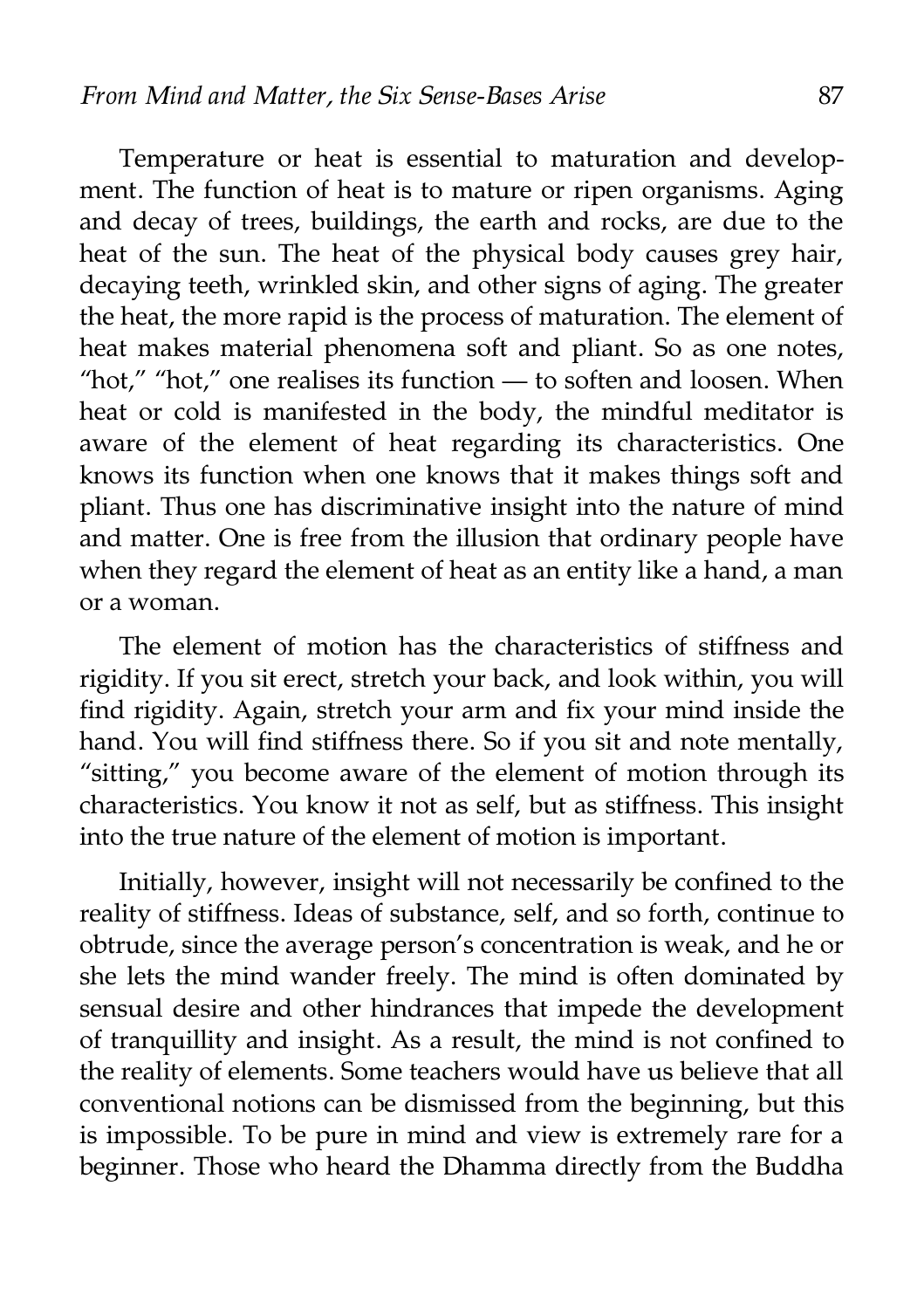and attained the Noble Path were exceptional; such kind of attainment is unthinkable for others.

Mindfulness does not lead to insight at once, but while contemplating mind and matter, one develops strong concentration and vigilant mindfulness, leaving little room for stray thoughts. It is only at this stage of mental purity that insight into the true nature of mind and matter arises. Even so, conventional notions linger before the attainment of knowledge of dissolution *(bhaṅga-ñāṇa).* So it is said in the [Visuddhimagga](http://www.abhidhamma.org/visuddhimagga-1.htm) that at the earlier stage of insight *(udayabbaya-ñāṇa),* the meditator sees "...the lights and flowers on the pagoda platform, or fishes and turtles in the sea." Later, however, both the mental and material objects of contemplation and the contemplating mind are found to pass away repeatedly. Conventional ideas such as name or form do not arise any longer. As the [Visuddhimagga](http://www.abhidhamma.org/visuddhimagga-1.htm) says, "attention is fixed on cessation, disappearance, and dissolution."

Therefore, initially, one knows only the object that one contemplates in the right way. Rigidity (the element of motion) is evident when lifting the foot. To make us aware of this, the Buddha says, "When he (the meditator) walks, he knows that he is walking." Here, one is instructed to be aware only of the fact that one is walking; one is not told to reflect on the element of motion or rigidity. This means that names are not relevant. What matters most is to see things as they really are, so one can note them in conventional terms. Again, the element of motion is manifest in the movement of any part of the body. Awareness of rigidity in such movements, or in the abdominal rising and falling, means awareness of the true characteristics of the element of motion. Looseness too is a mark of the element of motion, for we speak comparatively when we refer to the tightness or looseness of anything.

It is also the function of the element of motion to move, incline, tilt or displace. One notes the motion of the hands when one bends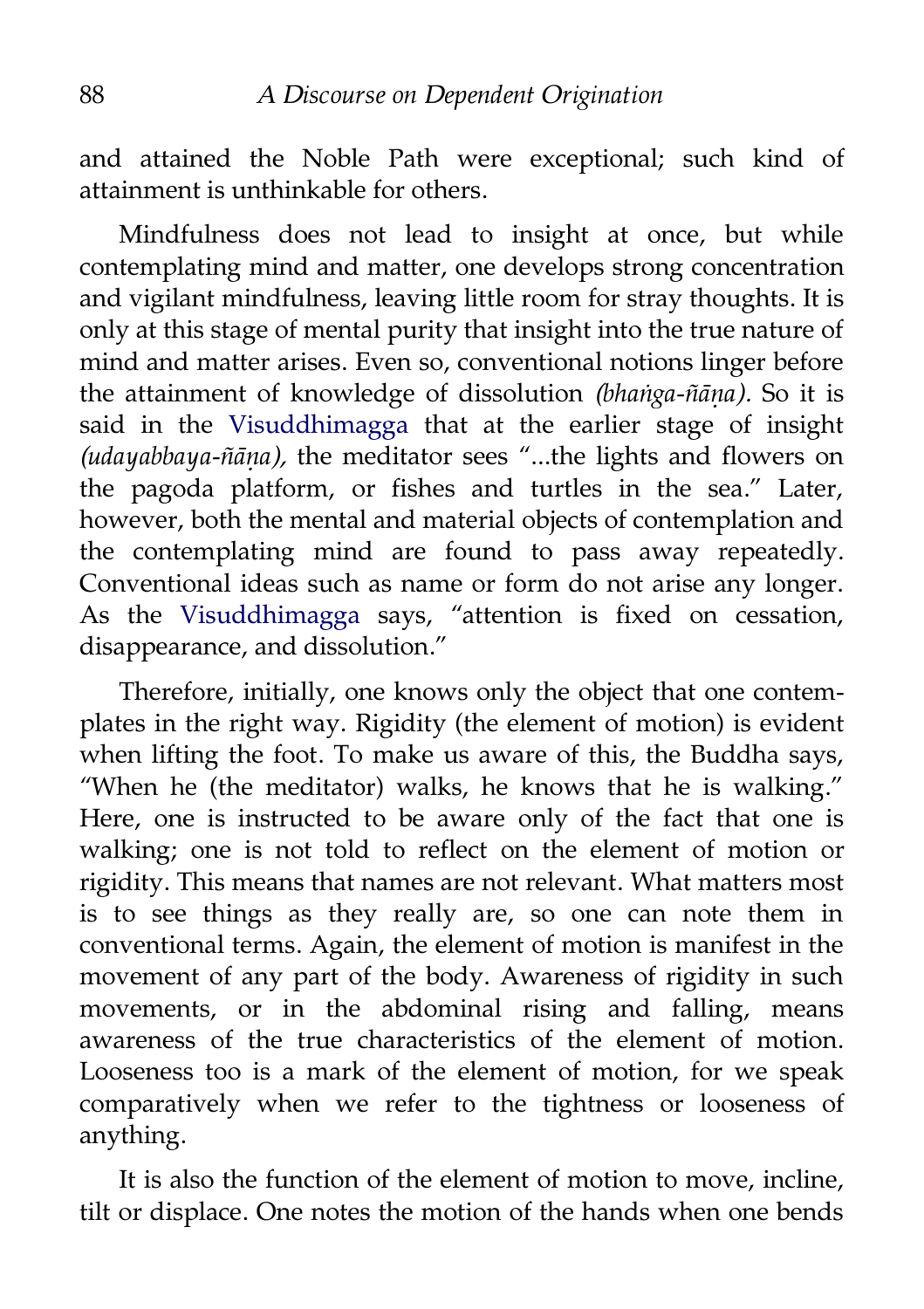them and becomes aware of the element of motion. One knows it, too, when one focuses on walking or lifting. At such moments, one does not think of the object as a man, a woman, the body, and so forth. One is aware only of the gradual movement, which means the element of motion. Also, one is aware of something pushing or leading from one place to the other. Thus one knows the element of motion by means of the phenomena that appear. This is awareness by manifestation *(paccupaṭṭhāna),* which the scriptures describe as *"abhinīhāra-paccupaṭṭhāna* — the phenomenon that appears as leading."

Solidity, heat, and motion can be known only by touching. They cannot be known by the other senses. You can hear the sound of something, but you cannot say whether it is coarse or soft, hot or cold, rigid, stable or moving. Neither its smell, taste nor visual form will tell you anything about its primary quality. Yet, it is a popular belief that we can identify the primary elements by seeing. A rock or an iron bar looks hard, no doubt, but this is not due to seeing. It is just an inference based on past experience. What we know by seeing is only the appearance, which sometimes gives a false impression. This is evident when we tread on what looks like solid ground and stumble into a quagmire, or when we get burnt by handling a hot iron bar unknowingly. Nor can we know the element of motion just by looking. We know that an object is moving because we see it first here and then there, but its motion is only inferred. When one of two trains at rest starts moving, the other one seems to be in motion. To a traveller in a fast-moving train, the trees seem to be moving in the opposite direction. These optical illusions show that we cannot rely on seeing to know the truth about motion.

Once, an elderly layman who was interested in meditation told us about his exchange with a monk. Taking a pillow and shaking it, he asked him, "Venerable sir, what dhammas do you see passing away?"

The monk replied, "I see the element of motion passing away."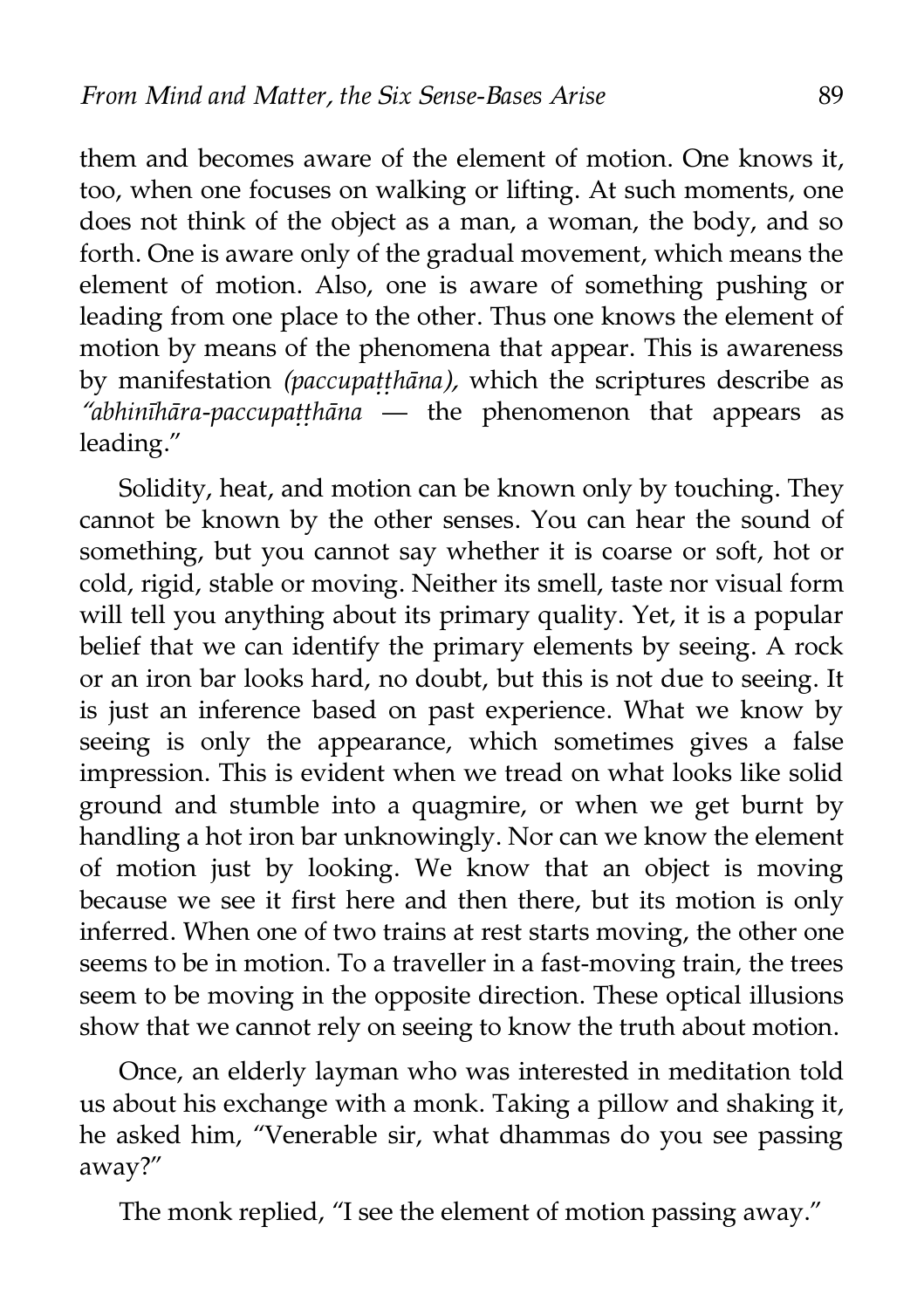"Venerable sir, you are mistaken. What you can see is only the visual form. If you are mindful at the moment of seeing, you can know only what happens to the visual form. You cannot know anything empirically about the element of motion at that moment. Insight meditation is a practice that gives priority to what can be known directly by introspection. Only afterwards are other facts to be noted and known by reasoning. Contemplating each sense-object through its respective sense-organ is natural. The element of motion can be known only through body-contact. We can know motion if we contemplate while walking or bending. Now, without being in contact with the element of motion, you say that you know its dissolution. What you say is unnatural and wrong."

My informant's criticism contains much truth. Instead of relying on the [Satipaṭṭhāna Sutta](http://www.accesstoinsight.org/tipitaka/mn/mn.010.soma.html) and other discourses for information, some teachers give purely speculative instructions based on Abhidhamma books that deal exclusively with natural phenomena. Some meditators practise according to these instructions. The practice may benefit them, but they should not rely on it for the attainment of genuine insight on the Noble Path. Only a few gifted meditators gain insight through speculative introspection.

The best way is to follow the Buddha's instruction in the Satipatthāna Sutta to contemplate the psychophysical phenomena that arise from the six senses. This is, as the Buddha says, "the only way *(ekayāno maggo)."* We should note and recognize the tactileimpression when we are aware of any contact internally or externally. Otherwise, the impression may dominate us, accompanied by ignorance and other defilements. We may harbour illusions of permanence, pleasure, and selfhood. Thus, through contact, we become attached to certain parts of the body, we consider them permanent and make distinctions according to our preferences. If we note each contact and realise its sensory, impermanent, unsatisfactory, and insubstantial nature, attachment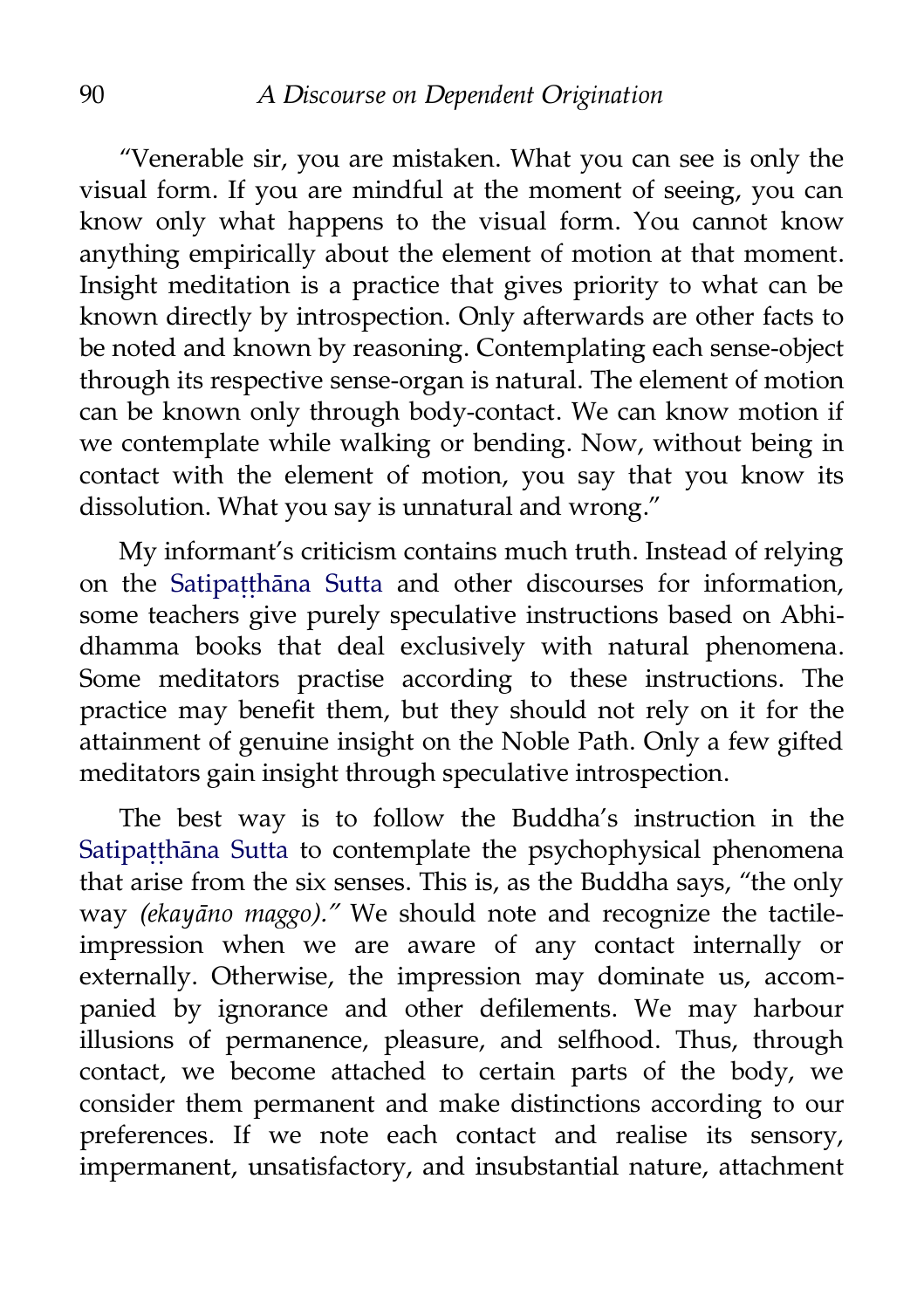will not occur. Then we are on the right path leading to enlightenment and nibbāna.

Body-sensitivity is a quality that pervades the whole body when it is healthy. Many things, such as clothes or wind, can produce tactile impressions. The body itself can also produce impressions. Thus external and internal tangible objects are always available. A moment's reflection will reveal that any place, however small, responds to contact. This contact produces tactile consciousness. From the conjunction of body-sensitivity, the tangible object, and consciousness, a clear impression arises. Pleasant impressions of contact produce pleasant feelings while unpleasant impressions result in painful feelings. The deeper the impression the more intense is the feeling.

#### **Mind-door and Consciousness**

The mind-consciousness that thinks, conceives and cognizes has its origin in the mind and mind-objects. The mind that forms its basis is the subconsciousness that flows on from the moment of conception. It occurs ceaselessly because of kamma and is the basis for perception and cognition. When we are asleep, or when the mind is otherwise occupied, our mental life is just subconsciousness. It becomes active in the face of mind-objects and then volition and cognition arise. So we can think and know only because of subconsciousness. Although this consciousness is always present, lacking volition and cognition, it can lead to mental events only when it is strong.

At times we cannot think because we are drowsy, or our thinking may be futile, in spite of our efforts. This is due to the weakness of subconsciousness. Thus subconsciousness by itself serves little purpose, and becomes active only when it makes contact with a new sense-object. Thereupon, it is called active subconsciousness, vibrating subconsciousness or arresting subconsciousness. This last subconsciousness leads to volition and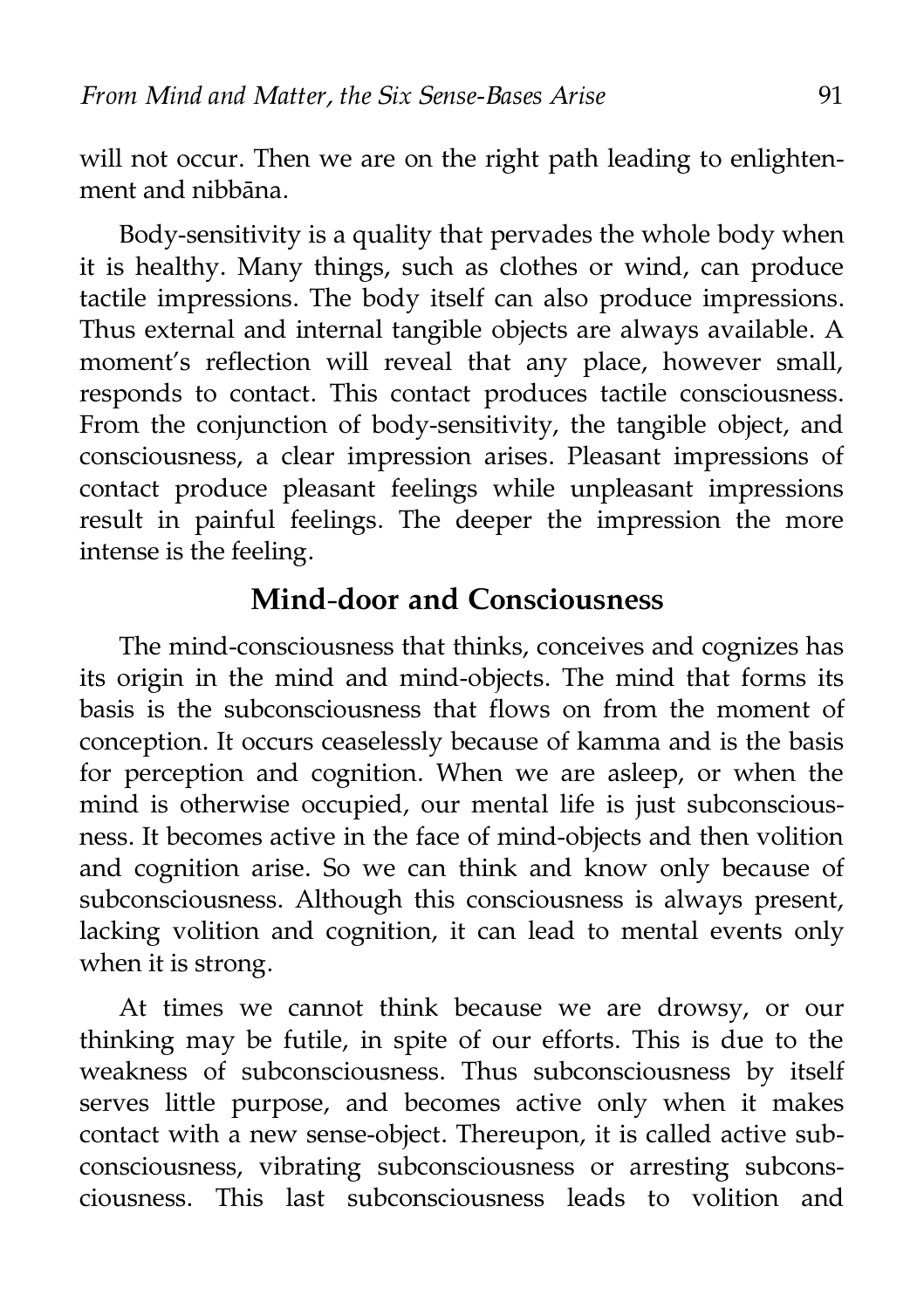cognition. According to the commentaries, advertence is also the basis for mental activity. Advertence forms the first stage in the process of consciousness. It arises as the inquiring state of mind regarding the object. If it is alert and sharp, it is mindful of all the essential facts and objects. Expert writers select the most important facts for their books, and eloquent speakers choose the most appropriate words for their speeches. Thus their work comes to perfection. Later, this advertence leads to wholesome or unwholesome kamma, depending on whether it is intent on noble or ignoble objectives. It is open to introspection and cognition since we can know that intention and awareness arise from advertence.

Equally vital to mental activity is the mind-object. An object always arises when we reflect. Without an object, mental activity is not possible. Sometimes we try to think of something but give up because we cannot recall the essential facts. So, mental activity depends on the conjunction of subconsciousness, advertence and a mind-object.

According to the commentaries, the heart forms the physical basis of all mental events. However, doctors can remove the diseased heart of a patient and replace it with a healthy substitute, giving the patient a new lease of life. This may raise doubts about the role of the heart in the mental life of humanity.

The facts admit of two explanations. Although the heart is removed, its potency may not become extinct and subconsciousness may still linger in its place just like the tail of a lizard that moves after it has been cut off. Moreover, the subconsciousness may become active again when the transplant gets a new lease of life from the blood, just as grafted tissue has new sensitivity. Alternatively, we can reply to the question based on the Paṭṭhāna, a book of the Abhidhamma. This describes the physical basis of mind-consciousness simply as "the physical organ that conditions the mind as its basis." It does not specifically mention any organ or part of the body. Thus, according to this canonical book, a certain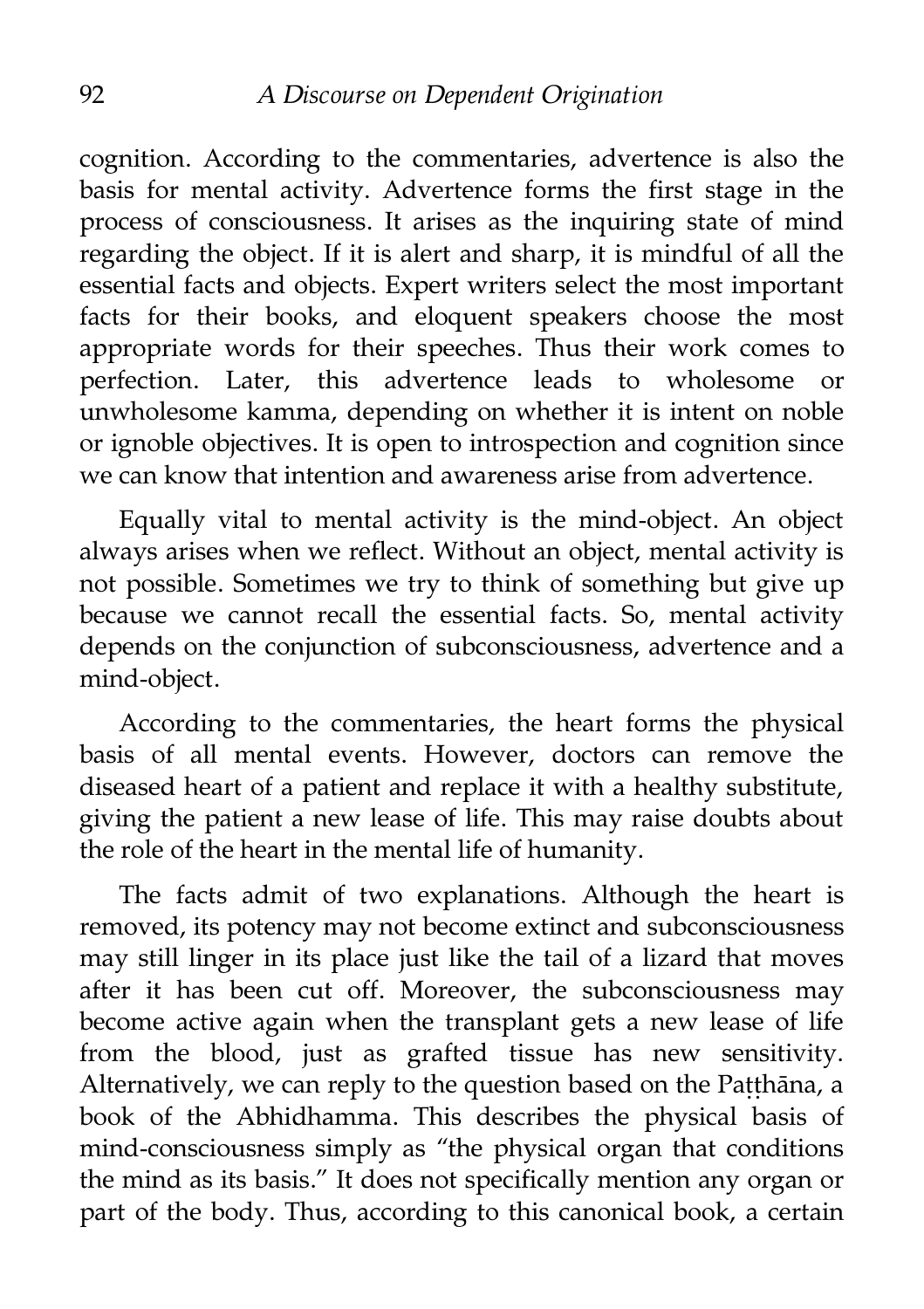part of the body is the seat of the mind — perhaps it is in the heart or the brain. Those who do not wish to regard the heart as the seat of the mind may regard the brain as its physical basis.

Here we can mention the analogy of the spider and the evolution of mind, as set forth in the Abhidhamma commentary. The spider builds a web for catching flies. It can do so instinctively in a matter of days after its birth, whereas by contrast even a yearold child can do nothing for itself. The spider waits in the centre of its web, eats up any creature that gets entangled there and returns to its lair. Similarly, mind-consciousness abides in the heart, and the blood pumped by the heart flows through the blood-vessels, spreading all over the body like the threads of the spider's web. So a visual image in the eye stirs the subconsciousness in the heart, arousing visual-consciousness through its process *(vīthi).* Subconsciousness *(bhavaṅga)* then reverts to its original base. The same may be said of the other senses with their respective sense-organs.

So subconsciousness with its original activity, thinking and knowing, clearly forms the basis of our mental life. When a visual object occurs, visual-consciousness arises with the eye as its basis, and then mind-consciousness reflects on it. The same is true of auditory consciousness and other senses with the ear, the nose, and the tongue as their bases. As for tactile consciousness, its sphere is extensive as it depends on the size of the body.

When sense-objects are not apparent, the mind that comprises thinking and knowing dominates mental life. Sometimes we are so absorbed in thought that we remain unmindful of other senseobjects. Preoccupation with an important matter may even make us sleepless. We are then dominated by thoughts that arise ceaselessly based on mental activity as conditioned by subconsciousness, advertence, and mind-objects. To one who notes every thought as it arises, these thoughts will appear to arise and vanish separately in fragments.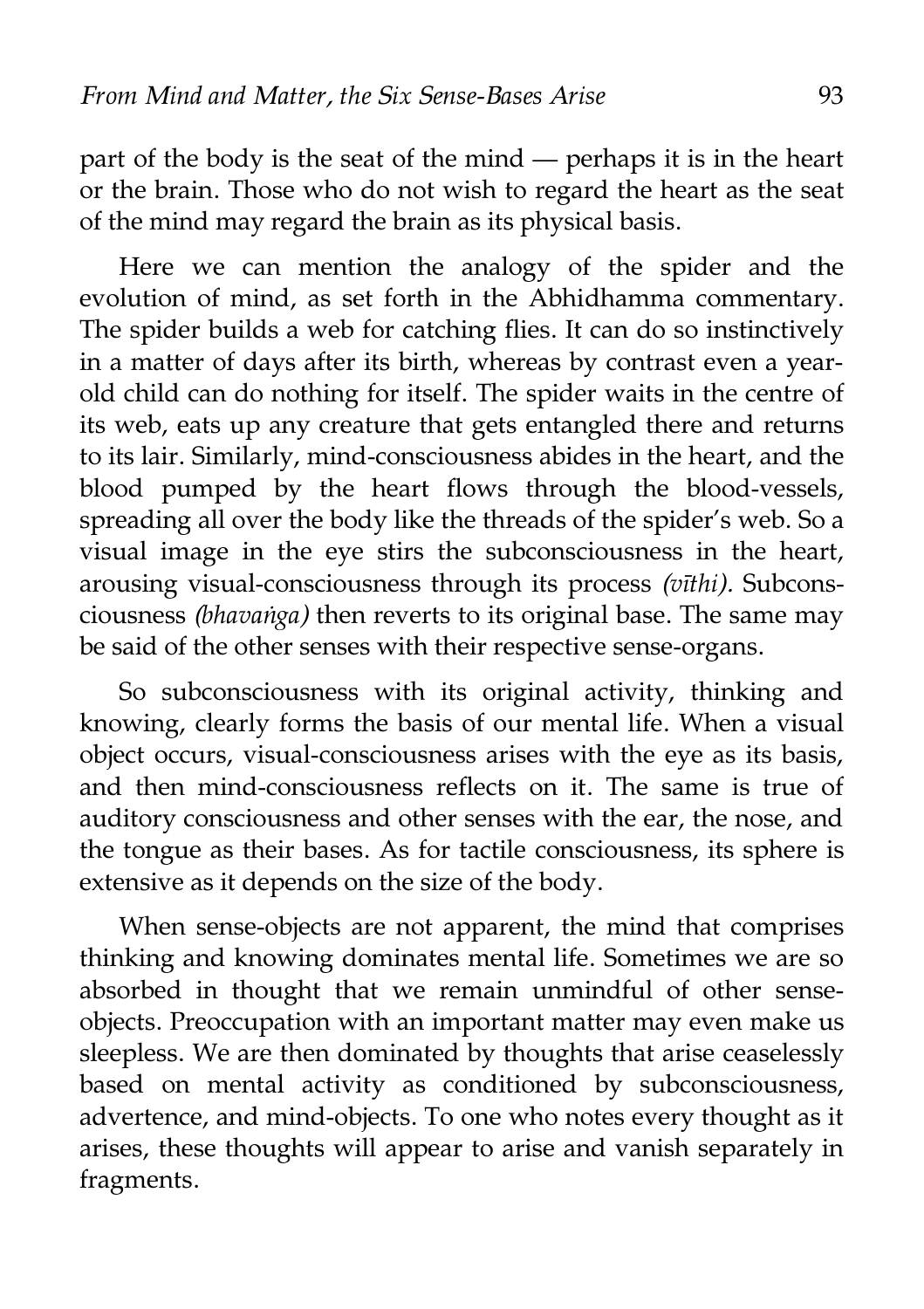Every mental event depends on the conjunction of the mind, a mind-object, and cognition. This is followed by contact with mental images. These images, which may be real or unreal, factual or fictitious, are present in imagination whenever we think or intend to do something. This should be familiar to those who have read the Jātaka stories. Reading these stories produces mental images of cities and kings coloured by Burmese beliefs and traditions. These images must be far from the historical truth, since the stories have their origin in India, and so the people and places described must have conformed to the Indian culture and way of life. Modern novels evoke images of towns, villages, men, women, criminals, and so forth. The reader knows that they are fictitious, yet while he or she is reading, they seem real, hence the delight, sorrow, and other emotions that a moving story arouses. All this is due to contact with mental images. As the Buddha says in the [Brahmajāla](http://aimwell.org/DPPN/brahmajala_s.htm) [Sutta,](http://aimwell.org/DPPN/brahmajala_s.htm) "These teachings and beliefs stem from the vivid imagination that makes them clear and real." In short, a vivid imagination is necessary when we speak, write, hold a belief, think, or let the mind wander freely.

Imagination leads to feeling. Pleasant images cause pleasant feelings as, for example, images related to our past affluence or the prospect of becoming affluent in the future. On the other hand, unpleasant images make us unhappy. Recalling past suffering revives painful memories. Equally unpleasant is the fear of hardship, or anxiety about accidents that might happen. The cause may sometimes be purely imaginary, as when people grieve over the reported death of a relative, only to learn later that he is still alive.

The image that is neither pleasant nor unpleasant will cause neutral feeling. We are then neither happy nor sad. We seem to have no feeling at all, but this simply shows the extremely subtle nature of neutral feeling, which, according to the commentaries, can be known by the analogy of the deer tracks. When a deer runs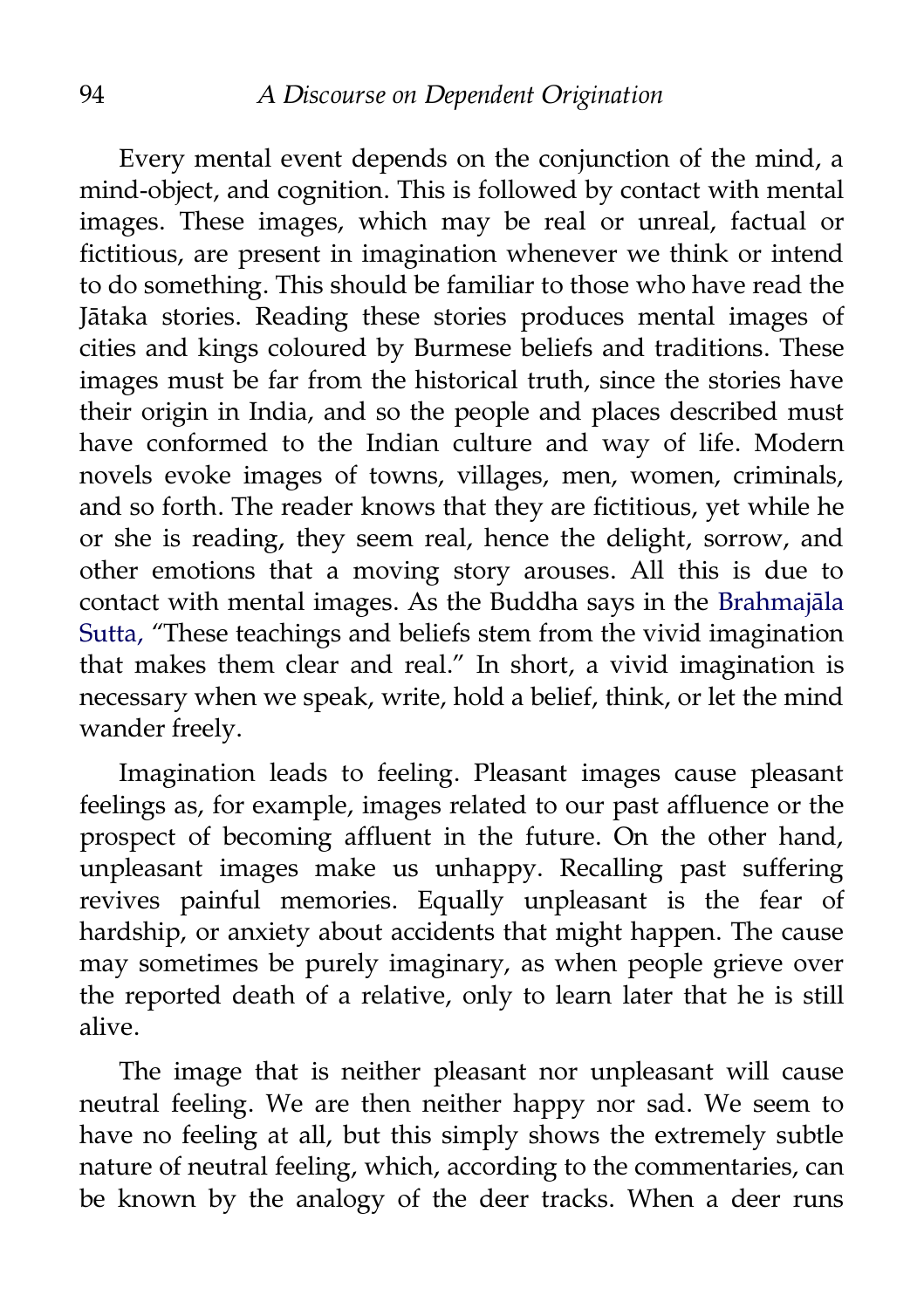across a large rock, the track is lost since the animal leaves no footprints on it. However, if footprints are found on both sides of the rock, we can conclude that the deer has run across the rock. Similarly, though one is well aware of pleasant or unpleasant feelings, one does not notice neutral ones, but is mindful only of seeing, hearing and so forth. However, when one again has a pleasant or an unpleasant feeling, one concludes that a neutral feeling occurred while being mindful of ordinary mental events So the Buddha said, "Conditioned by the mind and mind-object mindconsciousness arises; the conjunction of mind, mind-object, and consciousness is contact, and contact gives rise to feeling."

This natural process of cause and effect has nothing to do with a self or a Creator. Mind-objects include the five sense-objects and imagined objects. So mind-consciousness involves all the six senseobjects, whether real or imagined. Every sense-object leads to sensecontact, which in turn causes feeling. For most people, these mental events seem to belong to an ego, self or soul. Such illusions are incompatible with the law of causation. This is realised empirically if one notes every mental event, traces its cause and becomes aware of subconsciousness, advertence, and the mind-object. So one knows that every mental event means only the interrelation of cause and effect, leaving no room for chance, a self or a Creator.

One knows too that mental activity leads to sense-contact, which in turn produces feeling. This knowledge is not academic but empirical. If the mind wanders to one's home while meditating, one directs attention to the wandering mind. One then notes the contact between the mind and its object, i.e. images of home. Similarly, one notes and follows the corresponding thoughts that distract the mind if thoughts of, say, the Shwedagon Pagoda or a foreign country occur. This contact with mind-objects is called *'phassa.'*

The feeling resulting from contact is equally clear. While meditating, one feels delighted on thinking of something pleasant, unhappy when a sad thought occurs, and amused when one thinks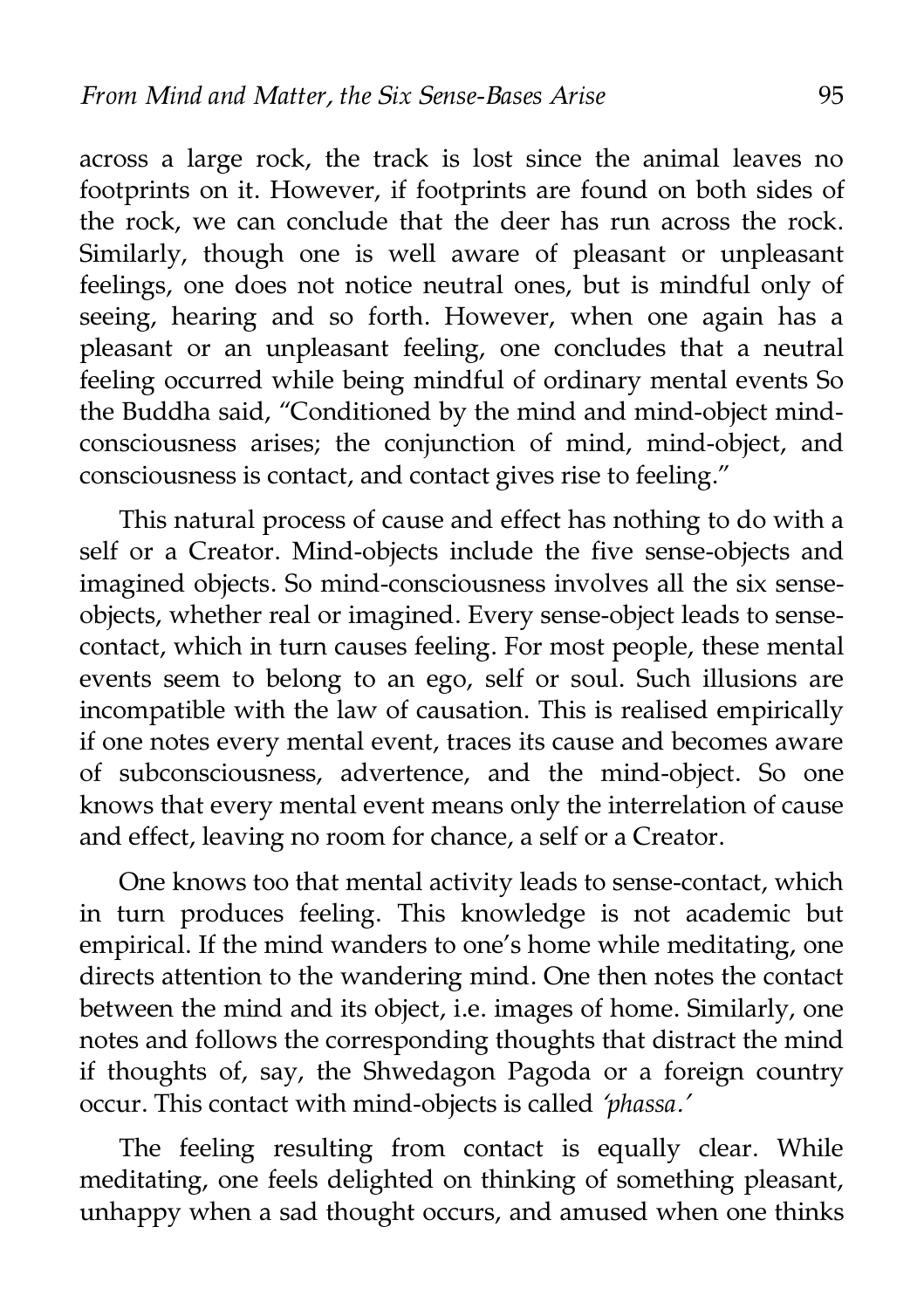of something funny. So one knows that feeling is merely the outcome of contact. However, the insight of one who notes mind and matter at every moment is deeper than this knowledge of the origin of feeling. For, as concentration and tranquillity develop, one finds that each object, and the consciousness that knows it, passes away. So one gains a clear insight into the impermanence of all mental events such as thinking or feeling. One also sees their unsatisfactoriness or unreliability, and their impersonality or insubstantiality. Such insight means the realisation and comprehension of Dependent Origination.

## **Review of the Anterior Life-Cycle**

The doctrine of Dependent Origination consists of twelve links beginning with ignorance and ending in death. It has ignorance and craving as two root-causes, and there are two life-cycles. The anterior cycle begins with ignorance and ends in feeling, while the posterior cycle begins with craving and ends in aging and death. The first part of this discourse explained the links in the chain of causation up to the feelings that arise from contact. *Avijjā* is ignorance of the Four Noble Truths. It makes people oblivious to the impermanence and insubstantiality of sense-objects. So they think, speak, and act with the hope of securing happiness in the present life or after death. These thoughts, words or bodily actions, which may be either wholesome or unwholesome, are called mental formations *(saṅkhārā).*

Mental formations lead to a new existence. The dying person has flashbacks of kamma and visions of a future life that impress the mind and condition subconsciousness in a new life. Lacking any special object that concerns the new consciousness, the latter occurs repeatedly with the deathbed impression of the previous life as its object.

Subconsciousness gives way to active consciousness at the moment of seeing, for example. After a moment of adverting,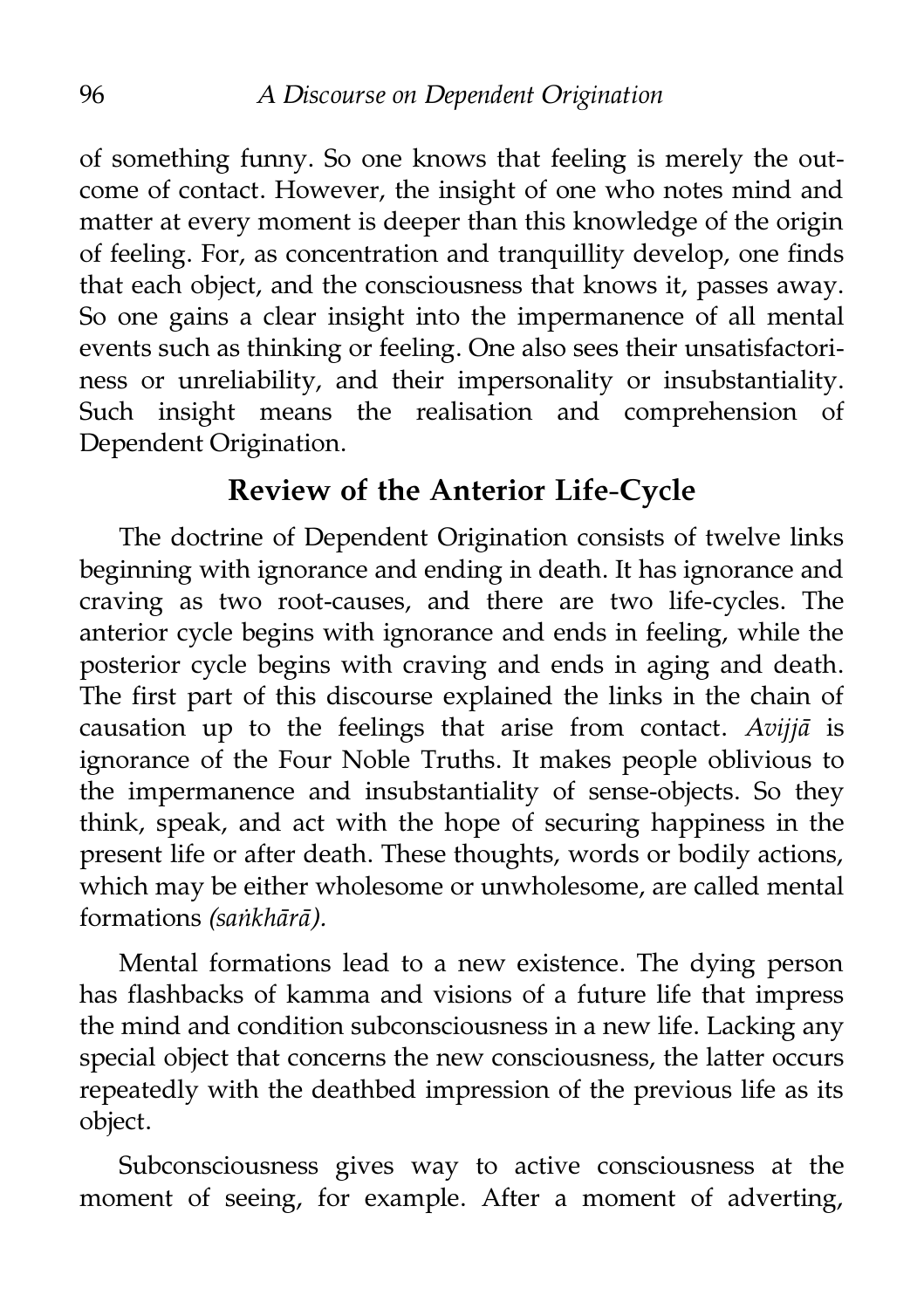visual-consciousness arises dependent on the eye and form. It is part of mental life as conditioned by mental formations. The senseobject may be pleasant or unpleasant. The nature of the corresponding sense consciousness is due to the ethical character of our past deeds. This applies to the six types of consciousness arising from the six senses. The last type of consciousness, implicit in mental activity such as thinking, imagining, or willing, is dependent on subconsciousness, mental advertence, the physical basis, and the mental image. This mental activity involves seven impulse thoughtmoments and two registering thought-moments. Registering is the product of wholesome or unwholesome kamma. Impulsion is not the result of kamma, but it is termed *saṅkhārā*-based consciousness in that it arises from subconsciousness, the product of mental formations.

With the arising of consciousness, other concomitant mental properties and material phenomena also occur. So, consciousness leads to mind and matter, which is followed by the six sense-organs and their corresponding impressions. Contact means the conjunction of the mind, the mind-object, and the sense-organ. It produces feeling, which may be pleasant, unpleasant or neutral. Neutral feeling seems like the absence of any feeling. However, according to the Abhidhamma, it is in fact a subtle kind of enjoyment that implies only the absence of pain.

# **From Feeling, Craving Arises**

ECAUSE of pleasant or unpleasant feeling, craving *(taṇhā)* arises. It craves for sensual objects that one lacks or for more of the objects that one has already. Its thirst for sensual ECAUSE of pleasant or unpleasant feeling, craving (tanha) arises. It craves for sensual objects that one lacks or for more of the objects that one has already. Its thirst for sensual objects is unquenchable. A certain deva hungry ghosts because, just as hungry ghosts are starving due to lack of food or drink, devas are unsatiated although they indulge in all kinds of pleasures. This is quite plausible, for the lifespan of a Tāvatiṃsa deva is millions of years, and life is still longer in the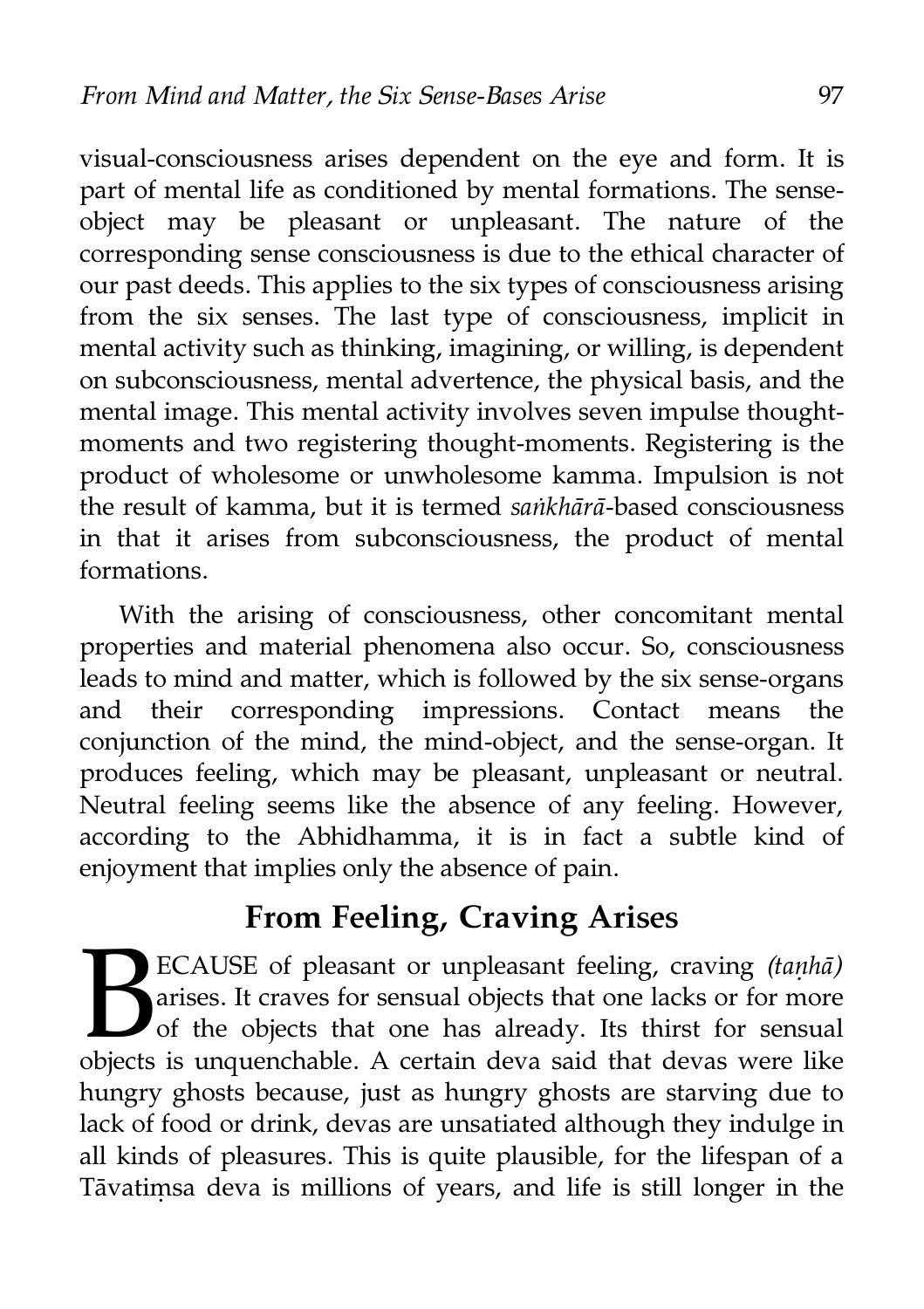higher celestial realms such as Yāma or Nimmānarati. Yet, in spite of their fabulous and lifelong enjoyment of bliss, the devas are never satisfied. The same is true of human beings. Poor people seek pleasure to the best of their ability. However, due to their poverty, they can seldom fulfil their desires. The craving of the rich is even greater due to the nature of craving. The more it is fed, the more voracious it becomes, so it is more oppressive in wealthy countries than in poor ones.

Craving never tires of pleasant objects; it yearns for attractive men or women. It hearkens after melodious sounds, it pines for fragrant scents, hungers for delicious food, and thirsts for sweet drinks. It craves tactile sensations, which is surely the most acute form of craving for pleasure-loving people. Craving also includes high esteem for mental-objects, which are inaccessible to the other senses. 'Mental-objects' include the five sense faculties, subtle elements like cohesion, and mental properties, i.e. concepts of forms, qualities, names, etc. People long to have keen senses because they want to see clearly, to hear distinctly, or to have a delicate sense of touch. They seek the element of fluidity as they wish to keep their mouth, throat, and skin moist. They delight in the awareness of their own sex and of the opposite sex, so they are attached to masculinity or femininity. They want to live long and to move easily, which shows their desire for the subtle material phenomena of vitality and lightness, etc. Their yearning for happiness, a retentive memory, and sharp intelligence points to their desire for keen mental faculties. Love of one's own appearance or that of the opposite sex, and the wish for praise and fame, again shows the delight in concepts.

For the six sense-objects there are six kinds of craving. These six cravings may mean just craving for sensual pleasures *(kāmataṇhā),* or may be associated with craving for existence *(bhavataṇhā),* which implies eternalism. Craving is also linked with desire for nonexistence *(vibhavataṇhā),* implying annihilationism, which makes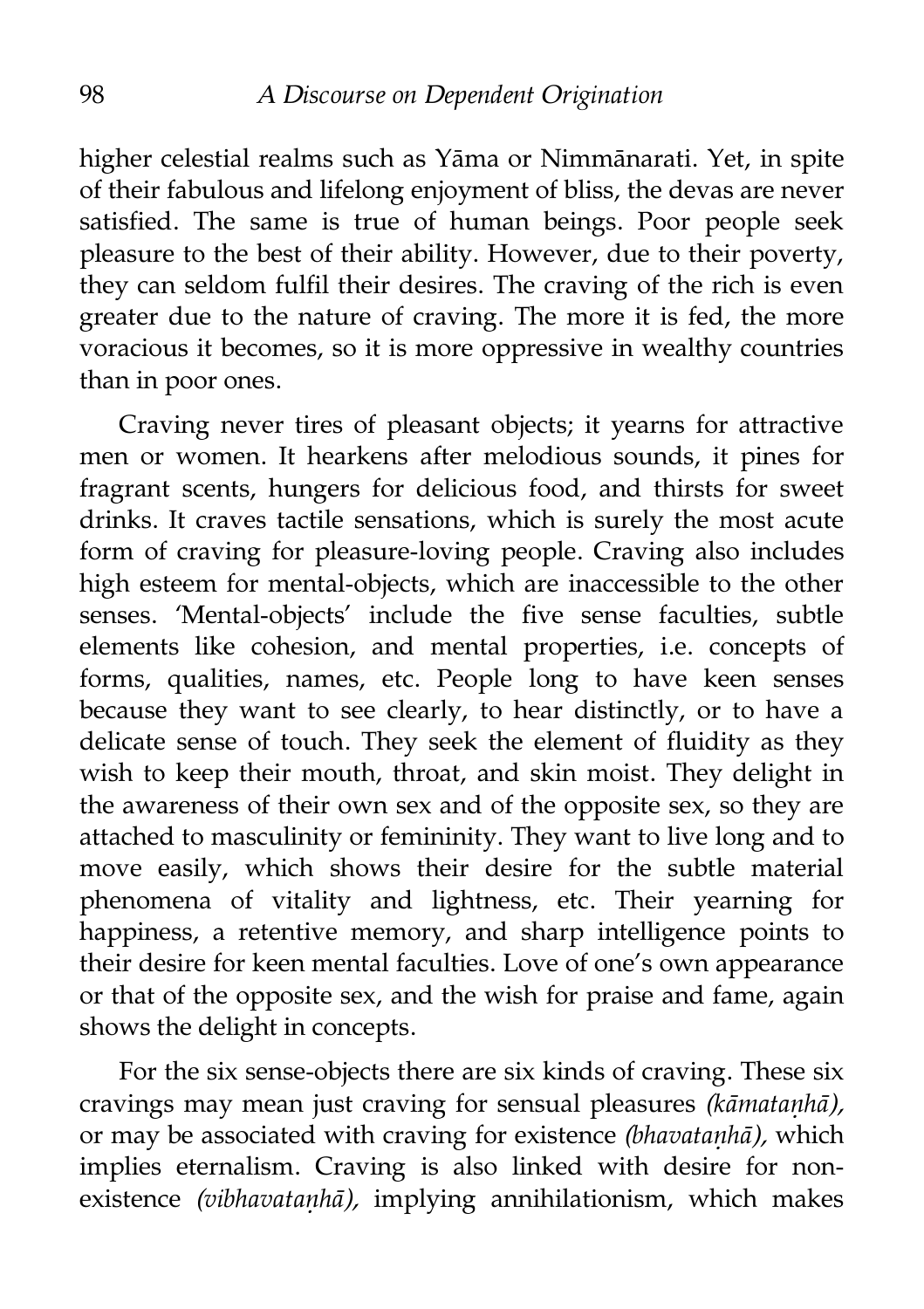some people excessively attached to sensuality. So, for each of the six sense objects, there are three kinds of craving *(kāmataṇhā, bhavataṇhā* and *vibhavataṇhā),* or eighteen altogether. Each of these may have objects in one's own body or external objects, giving thirty-six kinds of craving. Again, since each of these may relate to objects in the past, present or future, altogether one hundred and eight kinds of craving can be defined. However, these can be summarised in just three groups: craving for sensuality, craving for existence and craving for non-existence.

People who have to tolerate unpleasant sense-objects long for pleasant ones. Those who are in pain seek relief from it. In brief, the suffering person longs for happiness. People seek freedom from pain, poverty, and unpleasant feelings, because the absence of suffering means happiness. We seek freedom from preoccupation with unpleasant thoughts, from anxiety about food, clothing, and shelter. However, once we have all the necessities of life, we are inclined to develop other cravings. The wealthy man wants to increase his wealth, for craving is insatiable. We wish to enjoy life continuously, and to increase our possessions. The more we have, the more we want, and the higher the quality of life is, the greater is the desire to enhance it. Craving never ends for it is fuelled and perpetuated by feeling.

As for the craving associated with neutral feeling, the commentary describes neutral feeling as pleasant because of its poise and subtlety. In the case of contact with ordinary sense-objects, neither a pleasant nor an unpleasant feeling is apparent. However, since neutral feeling is fine and subtle, it is tinged with enjoyment, so it makes us crave for more definite pleasure. It leads to discontent with the ordinary sense-objects and kindles the desire for better food, finer clothes, more refined pleasures and improved living conditions. In brief, beautiful objects stimulate attachment and craving for exquisite things. Unpleasant objects create the desire to be rid of them. When the sense-objects produce neutral feelings, we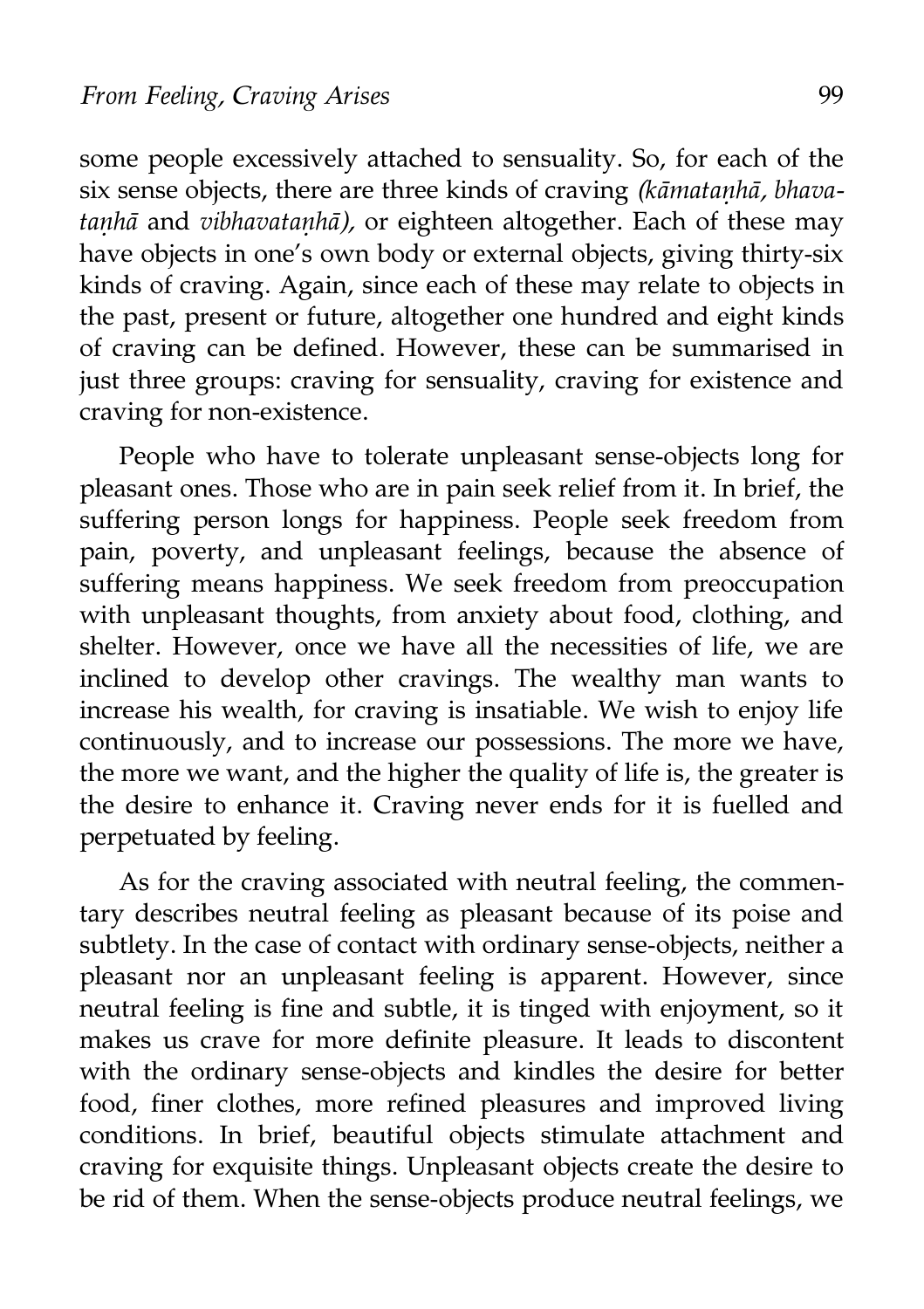are still discontented and crave for enjoyment. This shows how feeling produces craving.

## **Craving and the Cycle of Existence**

Simultaneous with the arising of sense consciousness, mind and matter, sense-bases, contact, and feeling arise. For everyone who is not yet free from defilements, feeling leads to craving. Craving in turn causes attachment, which motivates wholesome or unwholesome deeds *(kammabhava).* With the right supporting conditions, kammabhava leads to rebirth and so to aging, disease, death, and all other mental and physical suffering. Thus feelings lead to suffering in the cycle of existence. Nobody can prevent the arising of mind and matter, sense-bases, contact, and feeling as concomitants of consciousness. Even the Buddha and the Arahants have pleasant, unpleasant or neutral feelings because of contact with sense-objects. They feel pain that arises from physical affliction but they do not suffer mentally, nor do they take delight in pleasant sensations. So they are free from craving and attachment. They do not strive for pleasure and happiness, and because of their nonkammic way of life, they do away with rebirth, mind and matter and other causes of suffering. This is the extinction of suffering for the Arahant who is completely free from defilements. So it is said, "Due to the complete extinction of craving rooted in pleasant or unpleasant feeling on the Noble Path, the extinction of attachment comes about."

Pleasant and unpleasant feelings make one long for enjoyment. However, they do not affect the Arahants. This may sound incredible, but the most alluring sense-object has no appeal for Arahants, who have no desire for pleasure. They are entirely free from craving and attachment, which means the complete extinction of kamma, rebirth and its attendant suffering. So it is said, "The extinction of attachment leads to the extinction of kammic effort. The extinction of kammic effort leads to extinction of rebirth, and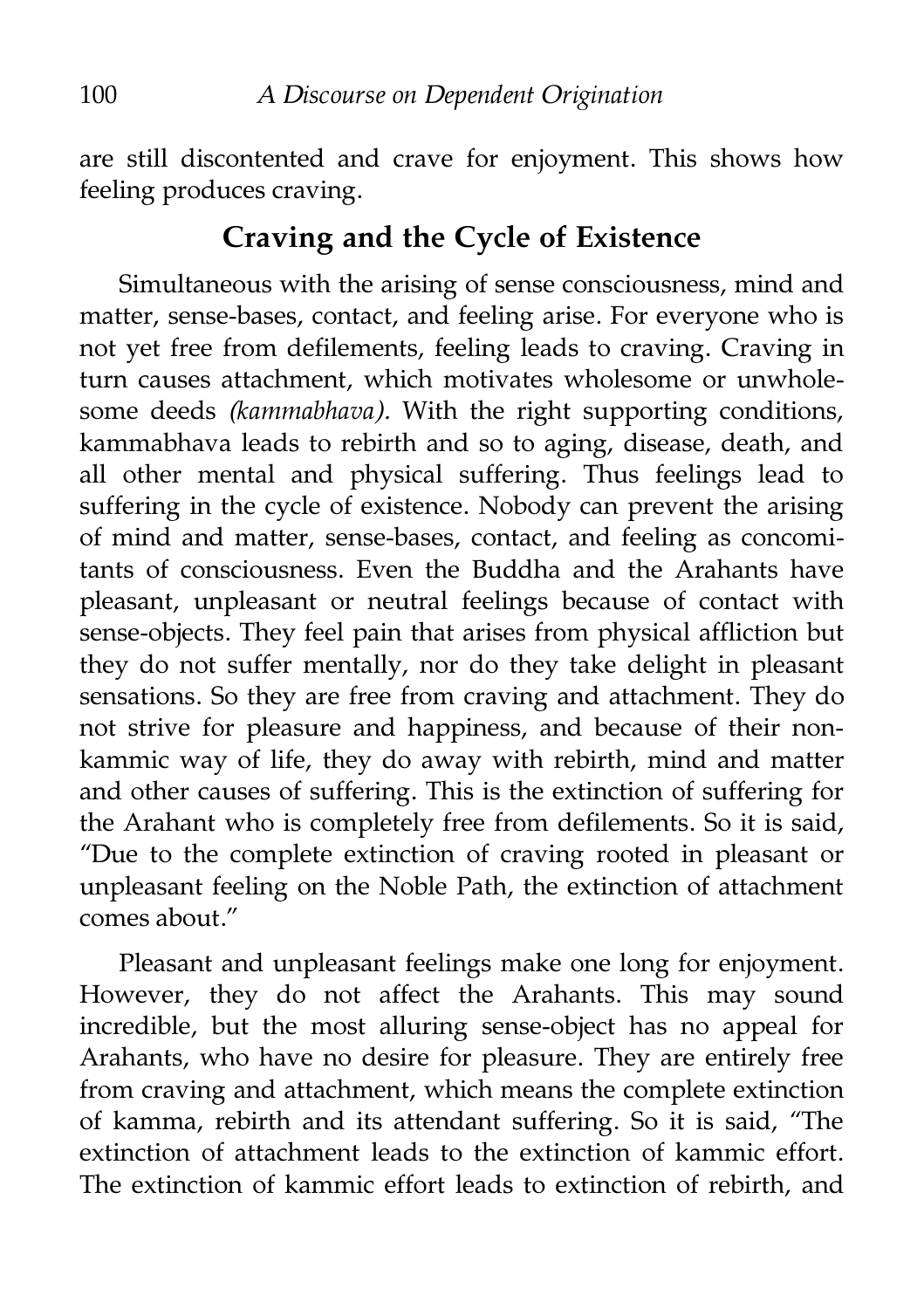extinction of rebirth leads to extinction of aging, death, grief, lamentation, and despair."

### **The Extinction of Craving**

With the extinction of craving all its effects cease, resulting in the extinction of suffering. It does not imply the end of happiness or of a living being. It is simply the cessation of the psychophysical process that is the origin of suffering. Just as Arahantship means the complete extinction of craving, the attainment of Non-returning means the extinction of sensual desire and rebirth in the sensual realm. At the Stream-winner stage, one has eradicated all craving that might lead to the lower realms, or to more than seven existences. Thus implicit in Dependent Origination is the alleviation of suffering with the reduction of craving. Likewise, insight ensures the momentary extinction of craving. Sense-objects lead to pleasant and unpleasant feelings, which, in the absence of insight, end in craving and its attendant suffering. However, one who practises constant mindfulness and has developed insight sees only the arising and passing away of all phenomena, their impermanence, suffering, and impersonality. Pleasant or unpleasant feelings are also seen to arise and pass away instantly. One does not delight in the feelings that arise, nor does one crave for others, so one is free from craving.

Extinction of craving on the Noble Path differs from temporary extinction by insight. In the former case, the extinction is permanent and concerns every sense-object, whereas in the latter case extinction is neither permanent nor universal. Craving is extinct only at the moment of contemplation and only with respect to the object contemplated. Therefore, it is called momentary or partial extinction of defilements *(tadaṅga-nibbuti).* One who practises mindfulness is aware just of seeing, hearing, etc. This bare awareness leaves no room for craving, and its attendant attachment, kamma, rebirth, etc., cease to occur. In other words, with the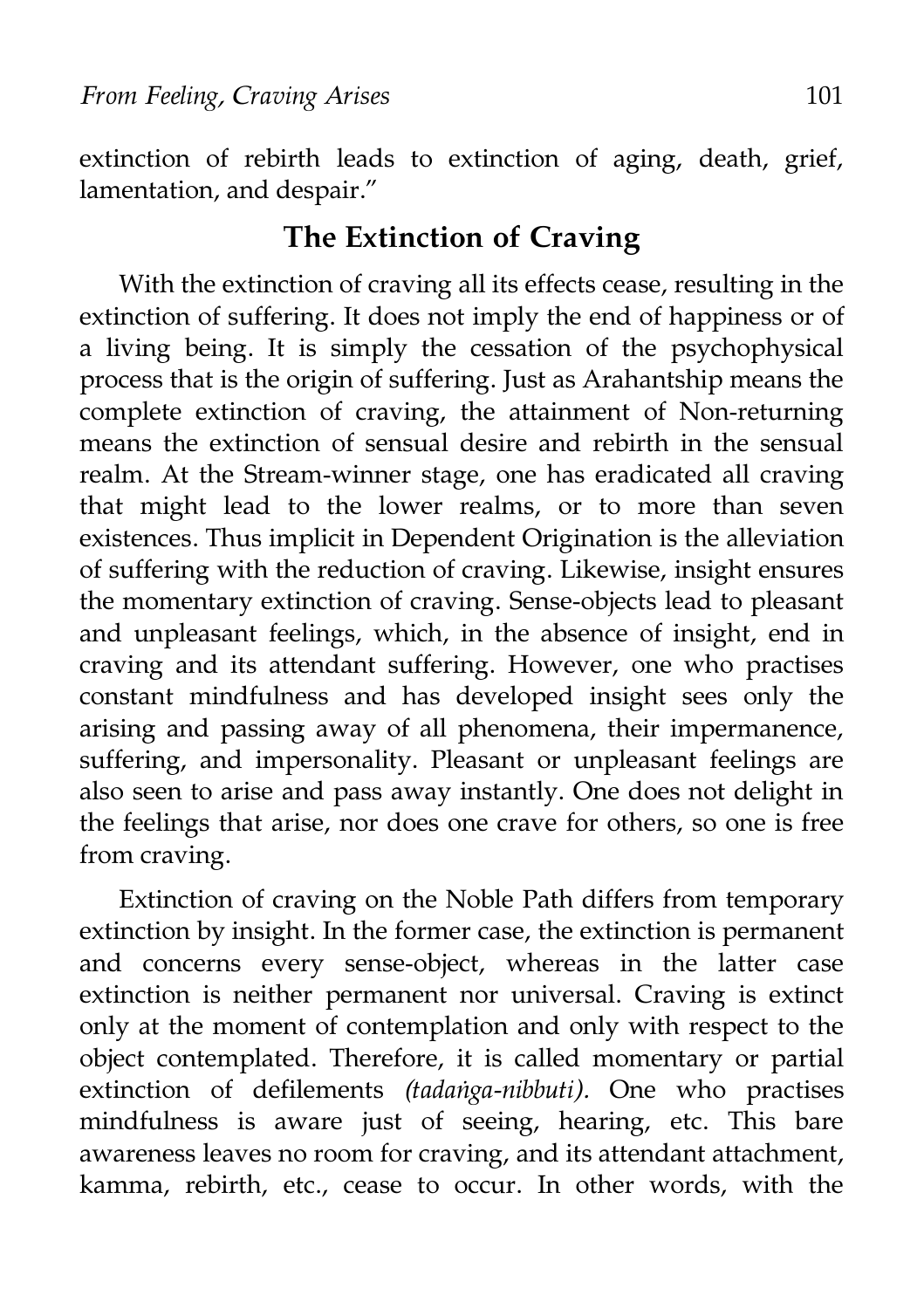cessation of craving, the cycle of suffering is partly cut off, which is called *"tadaṅga-nibbuti."*

### **The Story of Venerable Mahātissa**

Venerable Mahātissa of Sri Lanka overcame craving through the practice of both *samatha* and *vipassanā.* One day, on the way to Anurādhapura for his alms round, he met a woman who had left her home after quarrelling with her husband. At the sight of the elder, a lustful desire arose in her and she laughed aloud lasciviously. On looking at her, the elder noticed her teeth. Since he had been contemplating a skeleton, the body of the woman looked like a heap of bones. Concentrating on this mental image he attained *jhāna*. Then, after contemplating this image with his *jhānic* state of mind, he attained Arahantship. The elder continued his journey and met the woman's husband, who asked him whether he had seen a woman. The elder replied that he did see something but did not know whether it was a man or a woman. All that he noticed was a skeleton that passed him on the way. He saw just the woman's teeth, but his practice of contemplation turned the impression of her body into the image of a skeleton. Therefore, there was no chance for lust or any other defilement to arise from his seeing the woman. Then practising *vipassanā* based on his *jhānic* consciousness, he became free from defilements and attained Arahantship.

Non-meditators might doubt that an image of a skeleton could arise at the sight of a person's teeth. However, without practice one cannot know what mind-training can do. Just concentrating without any training cannot help to create mental images, for they depend on steadfast and prolonged practice of contemplation. Imagination is the power of perception. Repeated contemplation strengthens perception, which then helps to create any kind of image. That this is possible even for a parrot is illustrated by a story from the commentary on the Satipatthāna Sutta.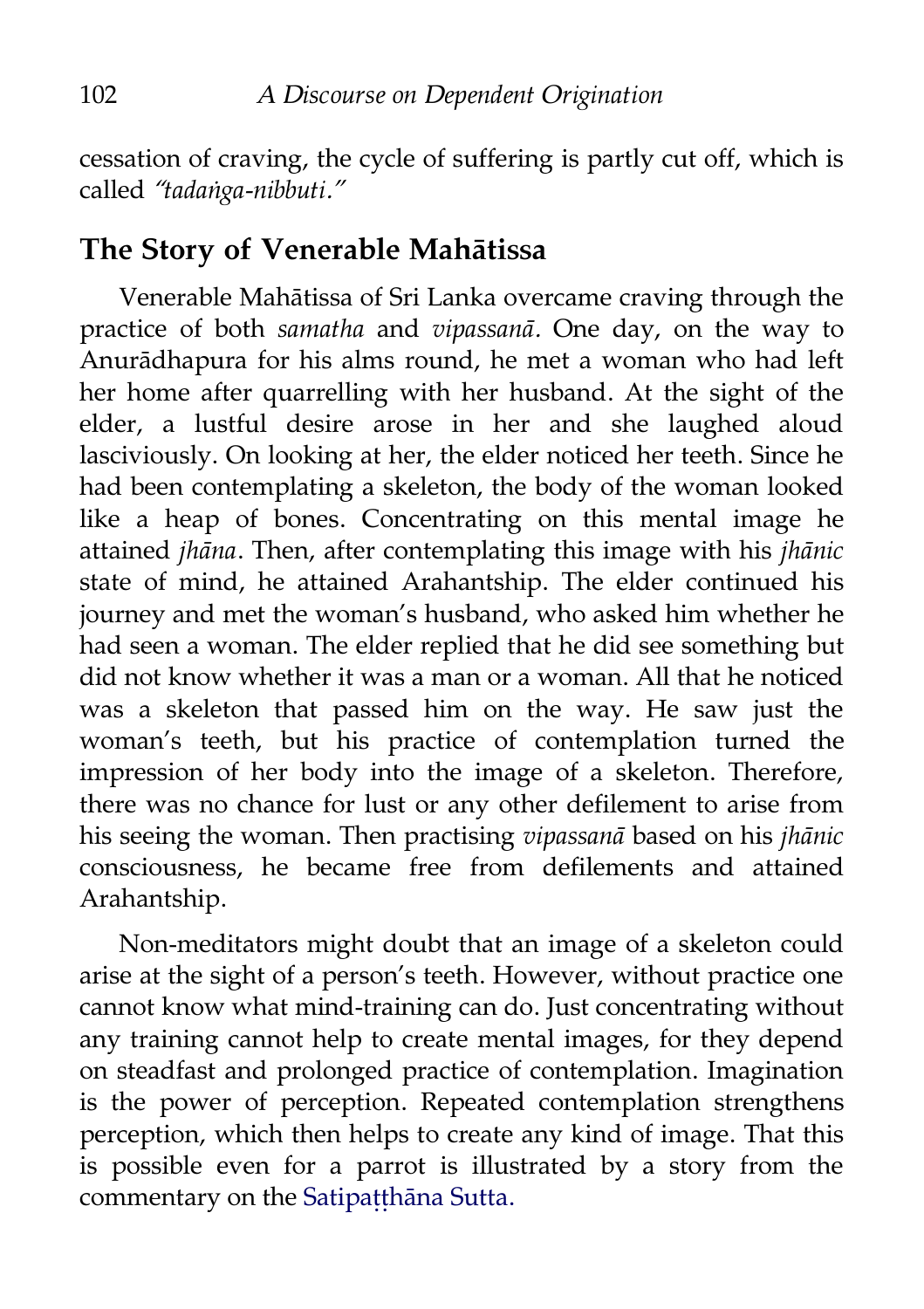#### **The Story of a Parrot**

A dancer stayed for the night with the bhikkhunis and left an intelligent parrot when she went away. The bird was cared for by the novices. The senior bhikkhunī thought that the bird should have something to contemplate while living among spiritual aspirants. So she taught her to contemplate *"aṭṭhi* — bones." One morning, the parrot was seized by an eagle. Because of the outcry raised by the novices, the eagle dropped the parrot. The bhikkhuṇī asked the parrot what it contemplated when it was seized by the eagle. The bird replied, "I thought of a skeleton being carried off and I wondered where it would be scattered." The bhikkhunī said, "Well done! This contemplation will contribute to your liberation from existence."

A thing that is repeatedly contemplated will become fixed in the mind. If even a parrot can visualize a skeleton, a human being can do the same. The parrot imagined itself and others to be skeletons. Because of this contemplation, it had no fear, anger or worry when it was taken away by the eagle.

So Satipaṭṭhāna meditation is extolled as a practice that helps to overcome grief and anxiety and to extinguish mental and physical suffering. However, many people are not as wise as this parrot since they never take any interest in the Dhamma nor do they practise it. The meditator should resolve to surpass the parrot in the practice of insight. If Venerable Mahātissa had failed to regard the laughing woman as a skeleton, he might have become lustful and yielded to temptation in the solitude of the forest. Even if he had had no sexual desire then, any attractive impression of the woman could have made him vulnerable to temptation later. However, thanks to his insight through contemplation of the skeleton, he overcame defilements and achieved final liberation.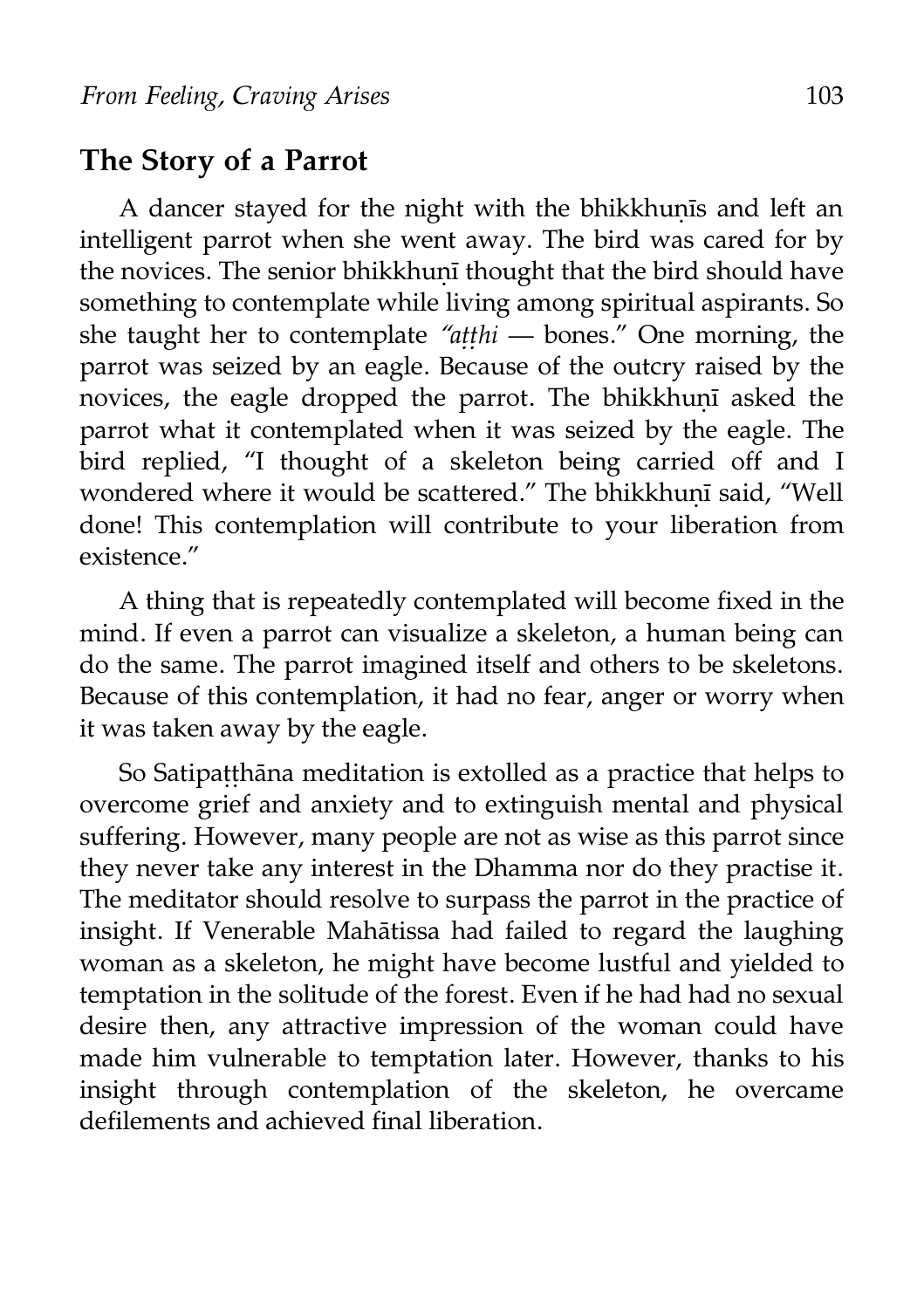### **Contemplation and Extinction**

With the total extinction of craving, attachment is extinguished, which entails the eradication of all the consequences. Contemplation of impermanence, unsatisfactoriness, and not-self ensures the partial extinction of craving, attachment, kamma, rebirth, etc. The aim of insight meditation is to eradicate defilements and to put an end to all suffering, so it deserves the attention of everyone who seeks happiness. Without this practice, pleasant or unpleasant feelings at every moment of seeing are sure to lead to craving, kamma, and rebirth. The consciousness involved in every moment of seeing is due to ignorance and mental formations in the previous existence. Seeing occurs with consciousness, mind and matter, the sensebases, contact, and feeling. The Pāli texts treat each of these separately when explaining their causal relations, but they do not arise separately. If consciousness arises from mental formations, it arises with its respective mind and matter, sense-bases, contact, and feeling. All these phenomena are the product of past mental formations. They are called the cycle of resultants. The cycle of defilements — ignorance, craving, and attachment — produces the cycle of kamma — mental formations and becoming. This leads to the cycle of resultants — consciousness, mind and matter, senseorgans, contact, and feeling. This again leads to the cycle of defilements.

The arising of these five resultants when seeing just means seeing to most people. In fact, seeing is the product of consciousness, mind and matter, the eye-base, contact, and feeling. It is the same with other psychophysical events such as hearing, smelling, and so forth. Seeing involves consciousness together with attention, volition, etc., based on the eye. It also requires eye-sensitivity, visual object, visual-consciousness, and mental advertence *(dhammāyatana).* Contact with the visual object is *phassa,* and the pleasant or unpleasant feelings that the object occasions are *vedanā.* So all five resultants accompany every moment of seeing. The same may be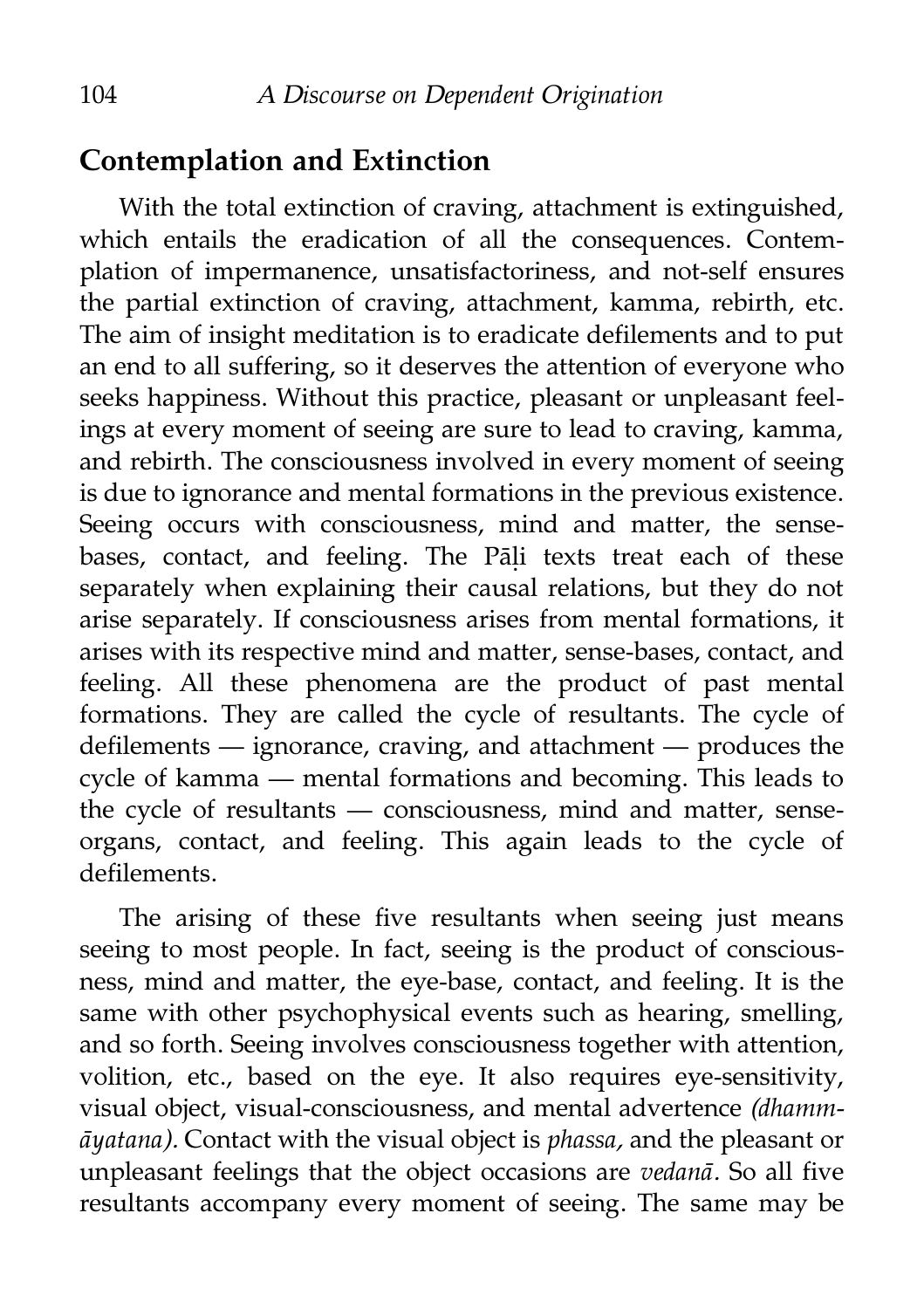said of other phenomena that arise from hearing, smelling, and so forth.

#### **Cutting Off at the Foundation**

This constant stream of five psychophysical resultants is what we call a man, a deva, or a living being. However, these are just conventional terms that refer to the five mental and physical aggregates. Ultimately, no substantial, permanent being can be found. The only reality is the arising and passing away of psychophysical phenomena. For the mindful meditator this insight means the extinction of craving, attachment, kamma, rebirth, and suffering — a chain of consequences that, for an unmindful person, might result from feeling. This is how to end the cycle of existence through the elimination of its key link — craving, as conditioned by feeling. To prevent feeling from giving rise to craving, one should note all phenomena that arise from the six senses. The most obvious is the tactile sensation that accompanies the four primary elements. So, the beginner should start contemplation with tactile sensations.

This method is according to the Buddha's teaching in the [Satipaṭṭhāna Sutta,](http://www.accesstoinsight.org/tipitaka/mn/mn.010.soma.html) "One knows 'I am walking' when one walks." How does one know it? One knows it by mentally noting, "walking, walking." One practises mindfulness, too, when one stands, lies down, bends the arms, or does anything else. When no bodily action or movement can be noted, one should direct the attention to the abdominal rising and falling. One should also note any thought or mental activity and any feeling that may arise. In brief, one must be mindful of all the psychophysical phenomena that arise from the six senses. As concentration develops, such mindfulness leads to insight into impermanence, unsatisfactoriness, and not-self, an insight that leaves no room for craving. With the extinction of craving, attachment ceases, and therefore rebirth too, with all its attendant suffering. This is the way to stop the cycle of existence through the elimination of its root cause, craving.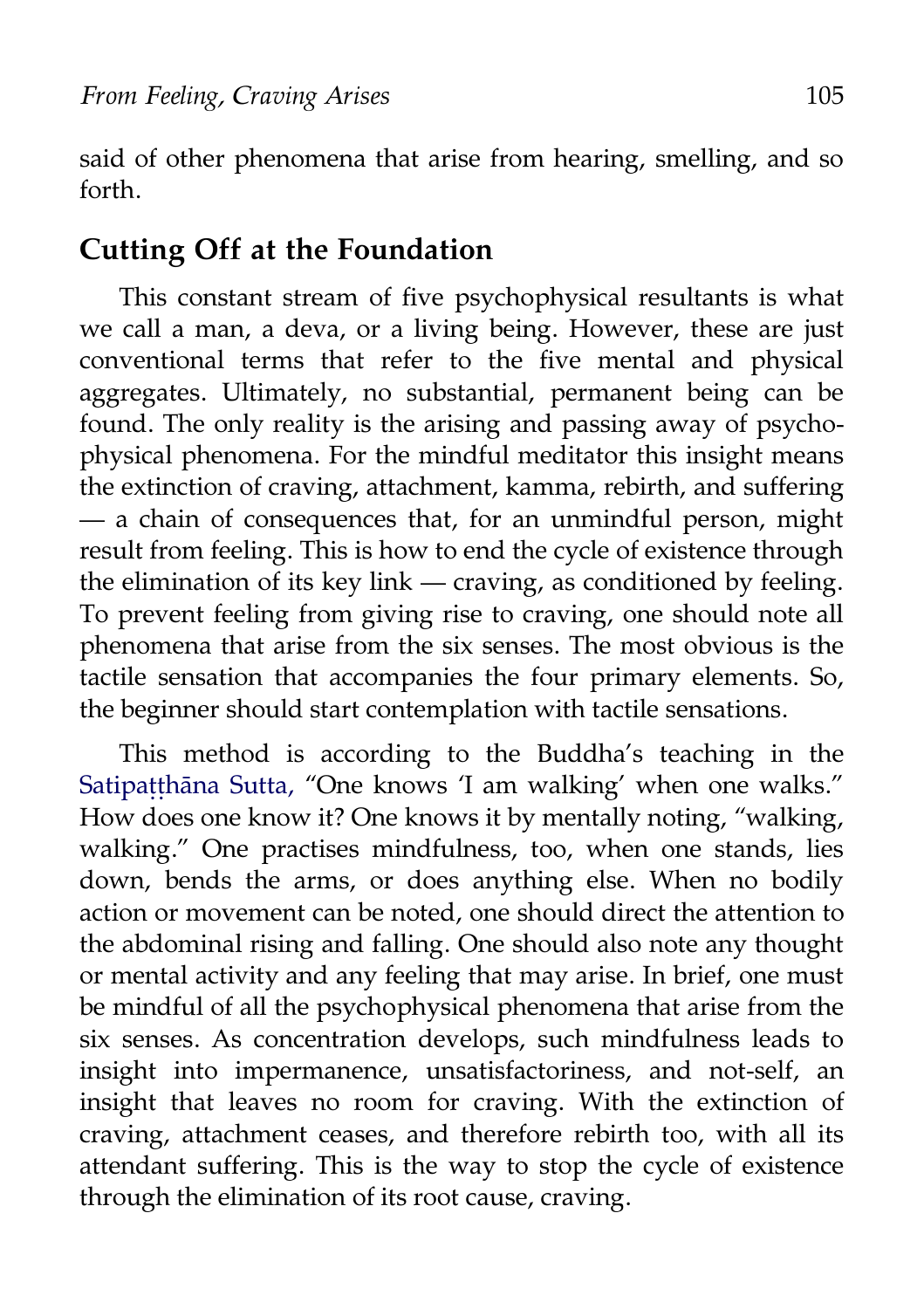Technology has created machines that cannot be operated without knowing how they work, but those who know how can control them just by turning a key. Similarly, the key to the cycle of Dependent Origination is the link between craving and feeling. However, this is true only if feeling is conjoined with two kinds of latent tendencies: *santānānusaya* and *ārammaṇānusaya.* Arahants are free from these tendencies and so, although they have feelings, they have no craving. This extinction of craving leaves no room for new kamma and neutralises old kamma, so the Arahant is not reborn. Other people have latent defilements, which does not mean the existence of immoral desires lying dormant somewhere, but only the possibility of their arising under suitable circumstances. Hence, the term *'santānānusaya kilesa.'* These latent defilements may become greed, hatred, ignorance or other defects in those who fail to contemplate, and who thus embrace illusions of permanence, happiness and selfhood. Defilements that may arise from senseobjects in the absence of insight are called *ārammaṇānusaya kilesa.*

#### **Defilements and Unmindfulness**

Greed and ill-will regarding what one has seen or heard are manifestations of the second kind of latent tendency. The impressions we retain are of permanent, lovely or repulsive objects. So recall of those images leads to greed, hatred or delusion. Greed is a synonym for craving. It usually arises directly in response to pleasant feeling, but it may also arise when unpleasant feelings make us crave for pleasure. Delusion leads to unmindfulness, and therefore to attachment and craving. Only the practice of bare awareness rules out the possibility of craving and nostalgia. Without it, craving dominates us and leads to suffering.

In the [Mora Jātaka,](http://aimwell.org/DPPN/mora_jat_159.htm) the Bodhisatta was a peacock who used to utter a verse of protection in the morning after he awoke and at night before he went to sleep. So, for 700 years he escaped the traps set by a hunter. Then the hunter employed a peahen as a decoy.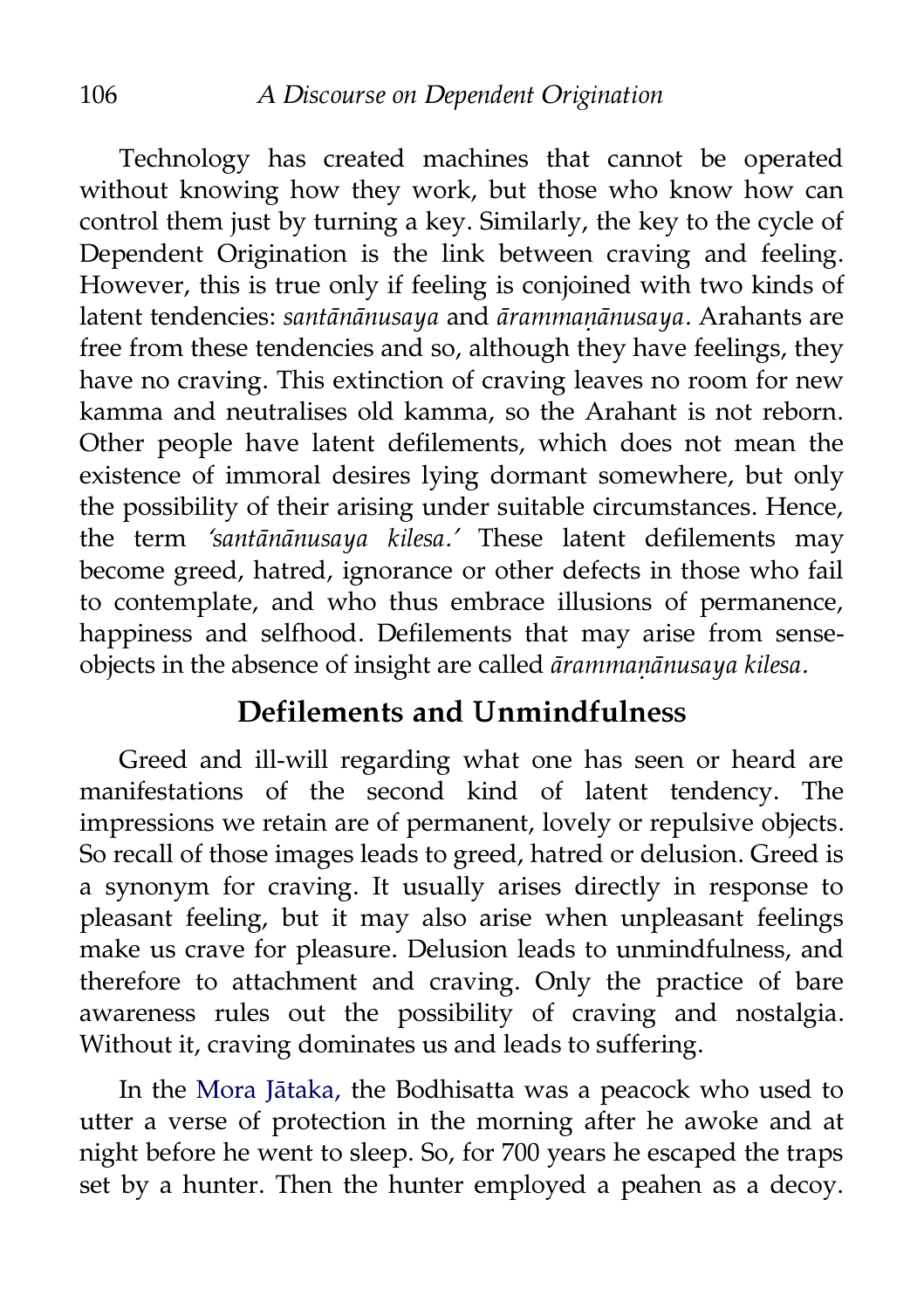Enticed by her, the peacock forgot to recite the verse and so fell into the trap.

[Guttila](http://aimwell.org/DPPN/guttila.htm) was a harpist in Benares. He courted a woman but was ridiculed and scorned. So at night he sang a sweet song and played his harp in front of her house. Fascinated by the music, she rushed out, stumbled, and fell to her death. In the [Mora Jātaka](http://aimwell.org/DPPN/mora_jat_159.htm) it was the female voice, and here it was the male voice that led to death.

No-one can deny that sound is impermanent. Every sound vanishes instantly, yet we enjoy songs and music because of their apparent continuity. If we note every sound as, "hearing," "hearing," our realisation of impermanence makes it impossible for pleasant feeling to engender craving. This means the non-arising of attachment and its resultant suffering.

Smell is seldom predominant. A meditator must, of course, note it and see that it does not lead to craving.

Mindfulness is especially important in eating. Unmindful people love delicious food. They are fond of such pleasure, and always want to enjoy it. According to the Bālapandita Sutta, those who do misdeeds for the sake of delicious food are reborn as animals that eat grass, leaves or human excreta. Unpalatable food creates the desire for delicious food. So, when eating, one must note carefully each movement of the hand and mouth, and every taste. Through such mindfulness, one realises that all actions and feelings vanish. Thus one gains an insight into impermanence, an insight leading to the extinction of craving and its attendant suffering.

### **Thoughts and Tactile Impressions**

Tactile impression is always present over the entire physical body. Thinking, too, is always present unless one is asleep. So thoughts and tactile impressions form the objects of insight practice most of the time. One should contemplate them when nothing else engages one's attention. Thoughts should be noted, even if they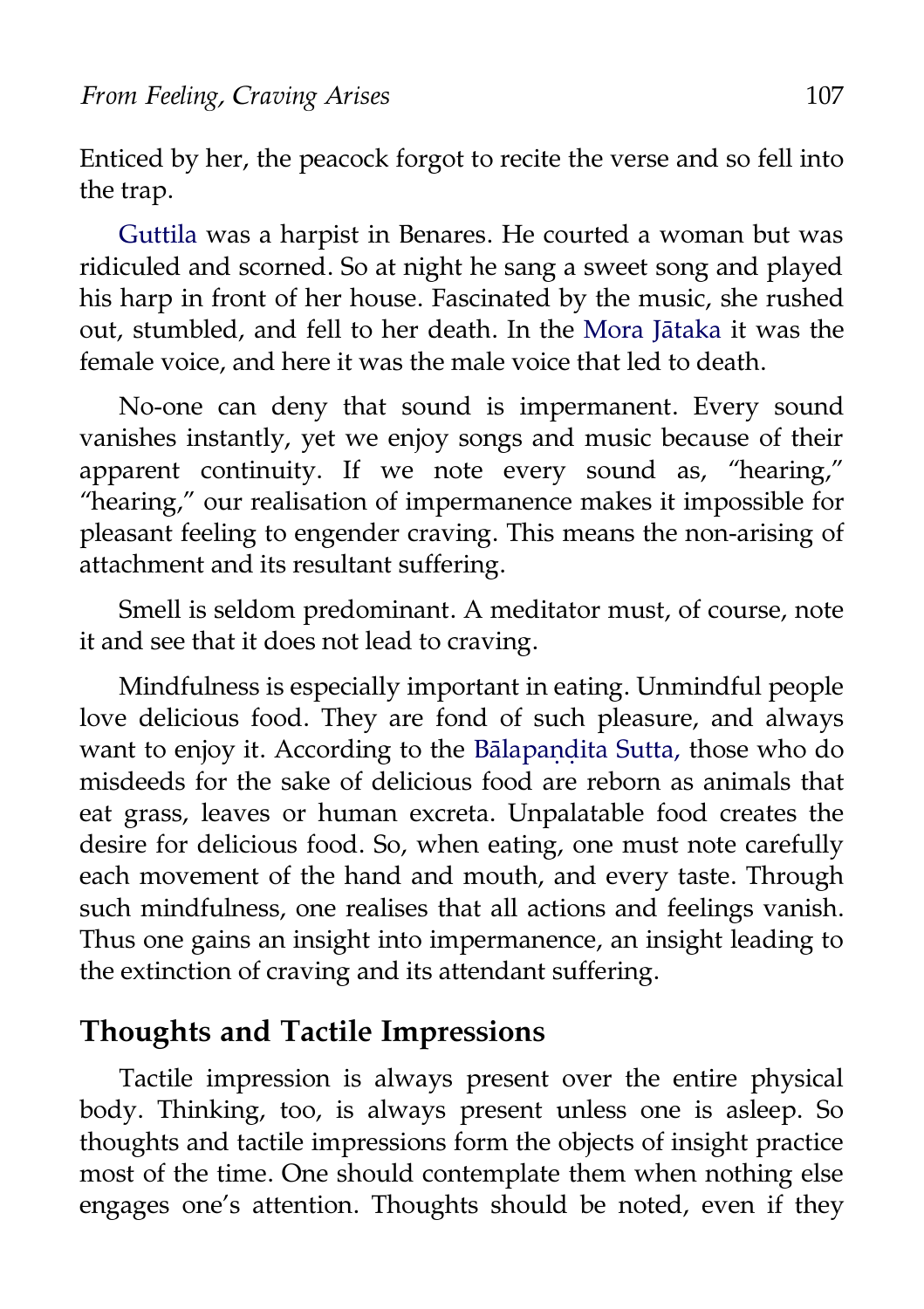happen to be unpleasant. A beginner is often assailed by distractions, but they usually disappear as one gains experience and develops concentration. Thoughts about the Dhamma may occur sometimes, and should also be noted. Contemplation of thoughts ensures insight into impermanence and the extinction of suffering.

Some readers may be wondering how insight meditation relates to Dependent Origination. The doctrine explains the chain of effects conditioned by their respective causes. I want to show how to stop the suffering that results from the interaction of cause and effect. So I should describe the practice wherever it is relevant. Thus when it is said, "Ignorance leads to mental formations" and "mental formations lead to rebirth," I must show how to remove ignorance. Similarly, concerning consciousness, etc., I must stress how to break the link between feeling and craving, which is the main cause of suffering.

### **Three Kinds of Craving**

If feeling is not rightly contemplated, it leads to one of three kinds of craving: craving for sensual pleasure, craving for existence or craving for non-existence. The first, craving for sensual pleasures, is focused on sensual objects and is most prevalent among the beings of the sensual realm. Craving for existence is based on the eternity-belief. It assumes the permanence of living beings and the indestructibility of the self despite the dissolution of the physical body. This belief is not deep-rooted among Buddhists, but non-Buddhists hold it so firmly that it is a major impediment to their liberation. Their craving for existence is evident in their illusion of a permanent self and their love of pleasure. Craving for non-existence is born of annihilationism. This view is not found among Buddhists, and one is not a true Buddhist if one holds it. Craving for nonexistence means the desire for the cessation of the life-stream after death, and the love of pleasure rooted in the materialistic view of life.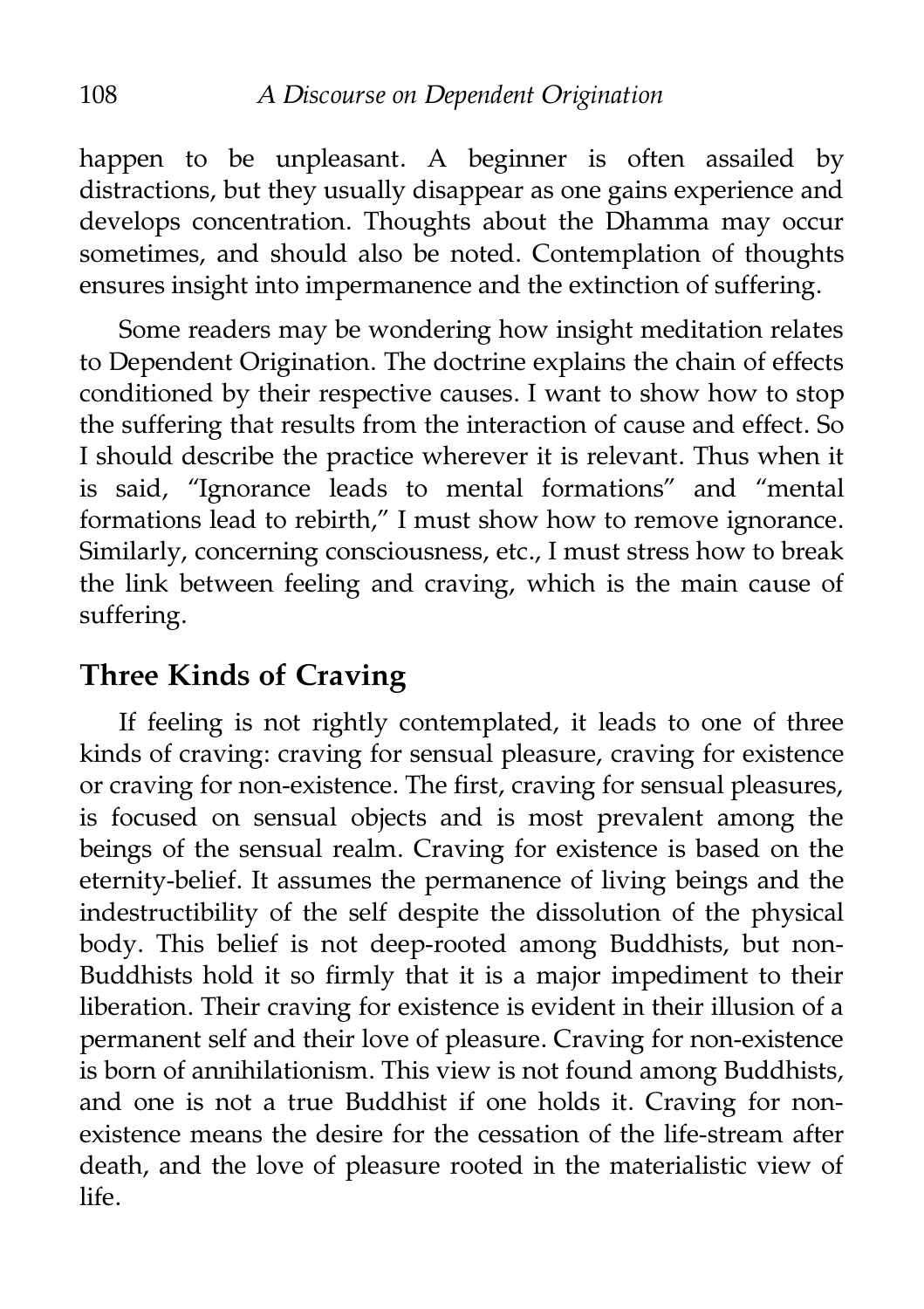Each of these three cravings stems from the failure to realise impermanence, unsatisfactoriness, and not-self through the introspection of feelings. So to forestall craving and its consequences, namely, rebirth and suffering, one should contemplate all phenomena and try to see everything as it really is.

### **From Craving, Attachment Arises**

EPENDENT on craving, attachment *(upādāna)* arises. The term *upādāna* is a compound of *upa* = intense, extreme, and *ādāna* = grasp, take. Thus it means to grasp firmly, or obsessive craving. Attachment is of four kinds: 1) attachment to sensual pleasures, 2) attachment to wrong views, 3) attachment to rituals as the way to salvation, and 4) attachment to the belief in a soul, or personality-belief. intense,

### **Attachment to Sensual Pleasures**

Sensual objects arouse desire in everyone who is not free from sensual craving. These objects are five in number: sight, sound, odour, taste, and touch.

Men, women, and consumer goods may possess natural beauty or may seem beautiful in the eyes of the beholder. It is the physical appearance of women that attracts men, and vice versa. Both men and women like clothes, jewellery, cars, etc. It is not merely the shape or colour that arouses desire. Men and women are drawn towards each other, not only by the complexion but by the whole persona of the opposite sex. Consumer goods are designed to make people want them. Shape and colour announce or identify sense objects just as the cry of an animal helps the hunter to track it. The voices of men and women, songs or music are pleasing to the ear. Some sounds and voices are really melodious while others seem pleasing only to a few. Again, it is not the mere sound that attracts us for when we delight in hearing a sound or a voice, it is the whole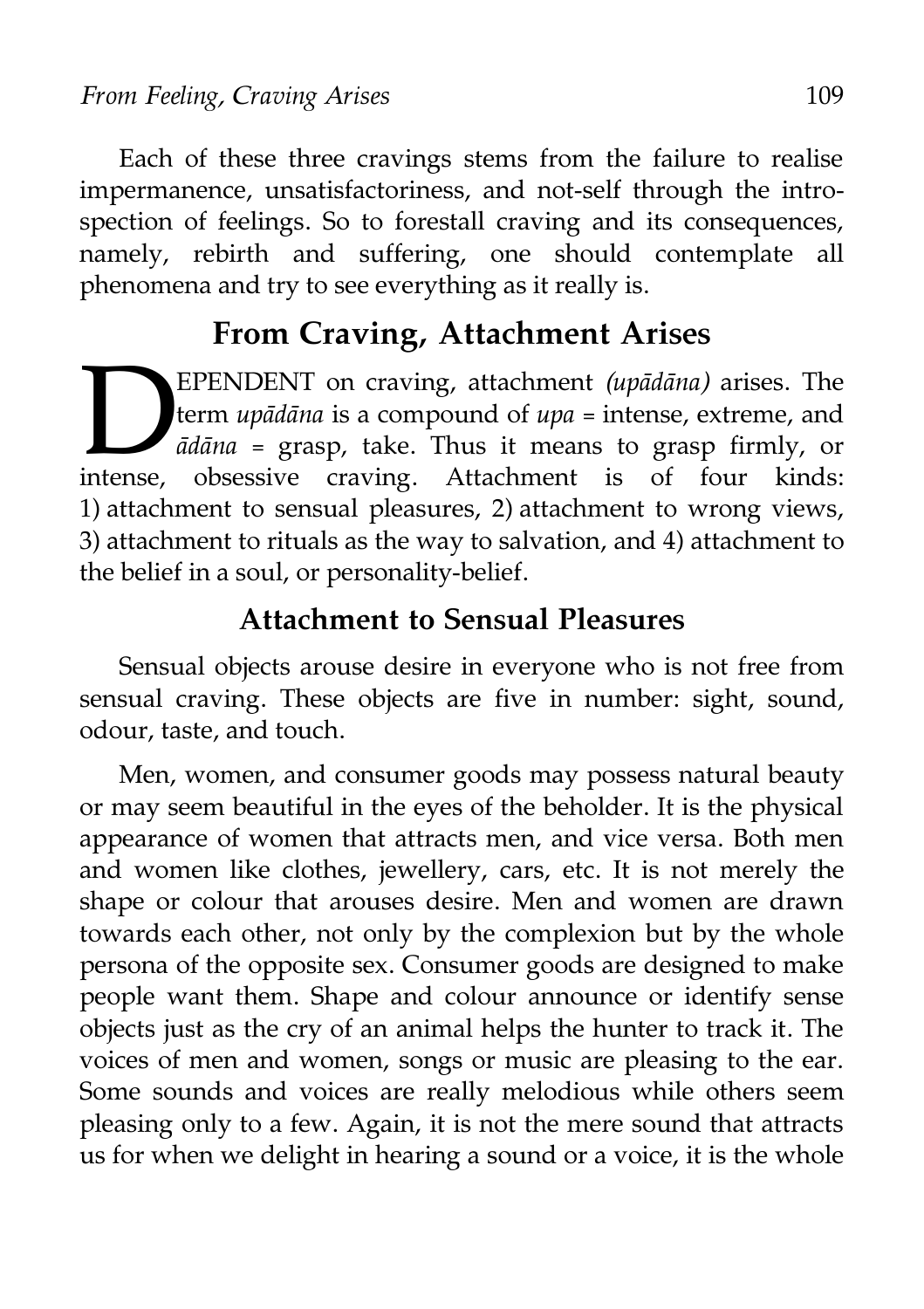thing or the being producing it that forms the focus of our attachment.

Fragrant odours include all kinds of scents: flowers, powders, perfumes, etc. Men and women apply perfumes to their bodies and delight in these scents. Then, it is not the scents alone, but the whole physical body giving out the scent that arouses desire.

The pleasure that we get from eating or drinking is based on food and drink. For pigs, dogs, and other animals, even scraps and waste may be pleasurable. Some people are very fond of bitter or spicy food, while others like intoxicants. Their pleasure is more apparent than real since most people do not share their preferences. The pleasure of eating is not confined to food, but also involves the preparation of food, or the person who prepares it. This is evident when a man enjoys eating food prepared by his wife although her cooking may not impress others.

Another source of pleasure is physical contact. Soft beds, luxurious clothing, warm things in the cold season, cool things in the hot season, the body of the opposite sex — all of these produce not only the craving for touch, but also the wish to possess the object of desire. Physical contact paves the way for attachment to the body.

Animate and inanimate things provide the means for enjoyment, for example, money, jewellery, food, animals, vehicles, houses, land, and dependants. People work hard to secure these sources of pleasure so that they can have delicious food, beautiful clothes, and fine houses, and enjoy entertainments.

Craving usually leads to attachment. When a man starts smoking, he enjoys it, and as he grows accustomed to the habit he becomes addicted. Through habit one becomes excessively fond of certain objects and feels frustrated or restless on not getting them. So, sensual craving gradually develops into sensual attachment, grasping or infatuation *(kāmupādāna).* Attachment cannot arise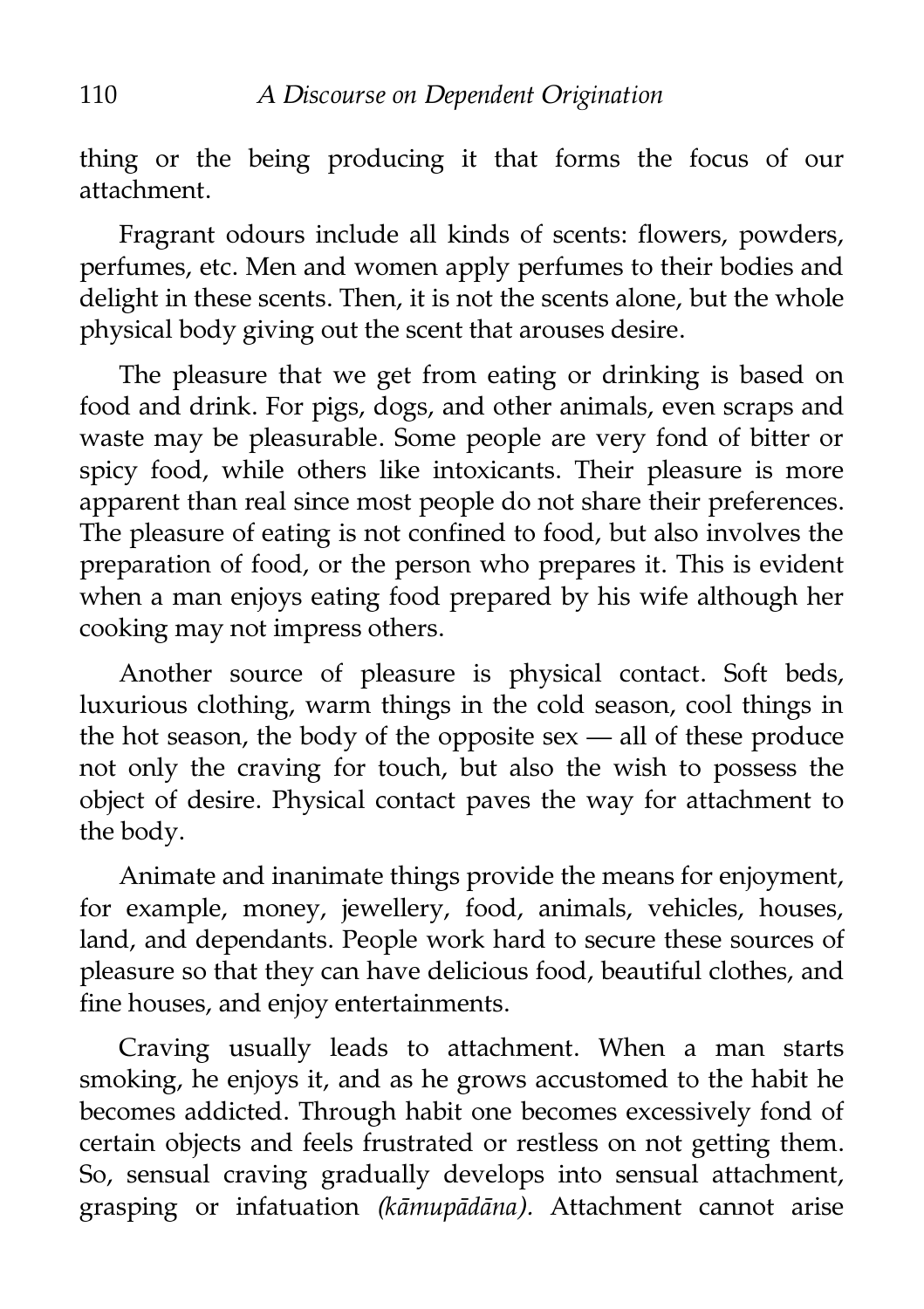without craving. Foreign songs and music do not appeal as much as those from one's own culture, so people do not enthuse about them. The same is often true of exotic foreign dishes, which enjoy great popularity in their country of origin.

#### **Attachment to Wrong Views**

Another kind of attachment is attachment to wrong views *(diṭṭhupādāna).* It covers all the wrong views, apart from those in the third and fourth categories of attachment. So every wrong view is to be regarded as attachment. Here, we will describe at length ten wrong views that have a firm hold on many people.

The first view is that charity is not a meritorious deed — that it is only a waste of money. This view rejects the value and benefits of a good deed, but it is baseless. An act of charity makes the donor joyful, benefits the recipient in body and mind, and may even save one's life if one is starving. The donor is popular and highly respected, and after death is reborn in a celestial realm. Convincing sceptics of this reward after death is difficult, but the results of kamma can be seen by those with psychic powers. One of these is the divine eye, which enables one to see donors prospering in celestial realms, or to see immoral, non-donors suffering in the lower realms. Such visions may even appear to meditators who lack psychic powers but have deep concentration. Sceptics may dismiss these visions as just imagination, but the widespread agreement of accounts about other realms lends weight to their credibility.

The second wrong view denies the kammic benefits of charity on a grand scale.

The third view rejects the kammic benefits of feeding guests, giving gifts on New Year's Day and so forth. This view is essentially the same as the first. It refers to small acts of charity that were customary in ancient India but dismissed as futile by heretics.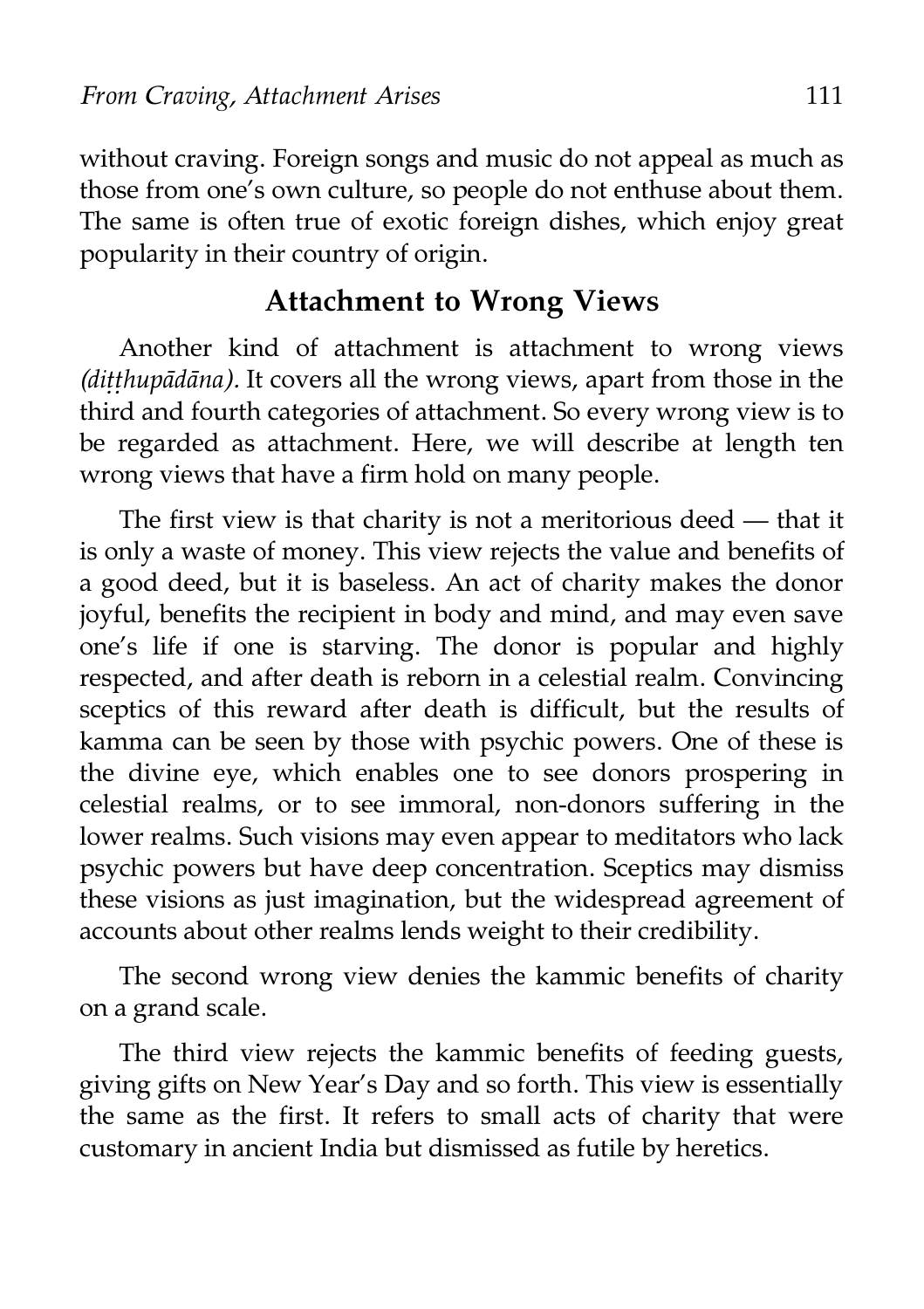The fourth view denies the kammic result of any virtuous or immoral act. Plenty of evidence can be found for the effects of a man's actions in this very life. As for the results after death, those with psychic powers can testify to them. However, people who are excessively fond of sensual pleasures like to give a free rein to their desires. They resent moral values and noble ideals, which they regard as an obstruction to their material progress. So they put forward many arguments to justify their rejection of the kammic law. In the end, all this prevarication is due to their excessive love of pleasure.

The fifth and sixth views deny that we owe any respect, honour or support to our mother and father for their loving care in our childhood. It is said that parents have children through the indiscretion of sexual intercourse, that they bring them up from a sense of responsibility, so why should children be grateful to them? Therefore, it is not a duty to look after one's parents nor is it immoral to ill-treat them. This is a despicable view, and those who hold it will not be respected by their children.

The seventh view denies the existence of any realm other than the human and the animal worlds. It also rejects the possibility that an animal may be reborn as a human being.

The eighth view denies the rebirth of human beings in celestial or animal realms, or in hell, and teaches annihilation after death.

The ninth view denies spontaneous rebirth. In other words, it denies the existence of living beings that appear spontaneously without being conceived in the womb. This view is untenable since encounters with benevolent or malevolent spirits are reported from all over the world, and mediums and witch-doctors can invoke them. Celestial beings or spirits are sometimes visible to meditators.

The tenth view is that no recluse or priest can speak of this world or the other world and still conform to his own teaching. The view implies that no-one can speak objectively about kamma based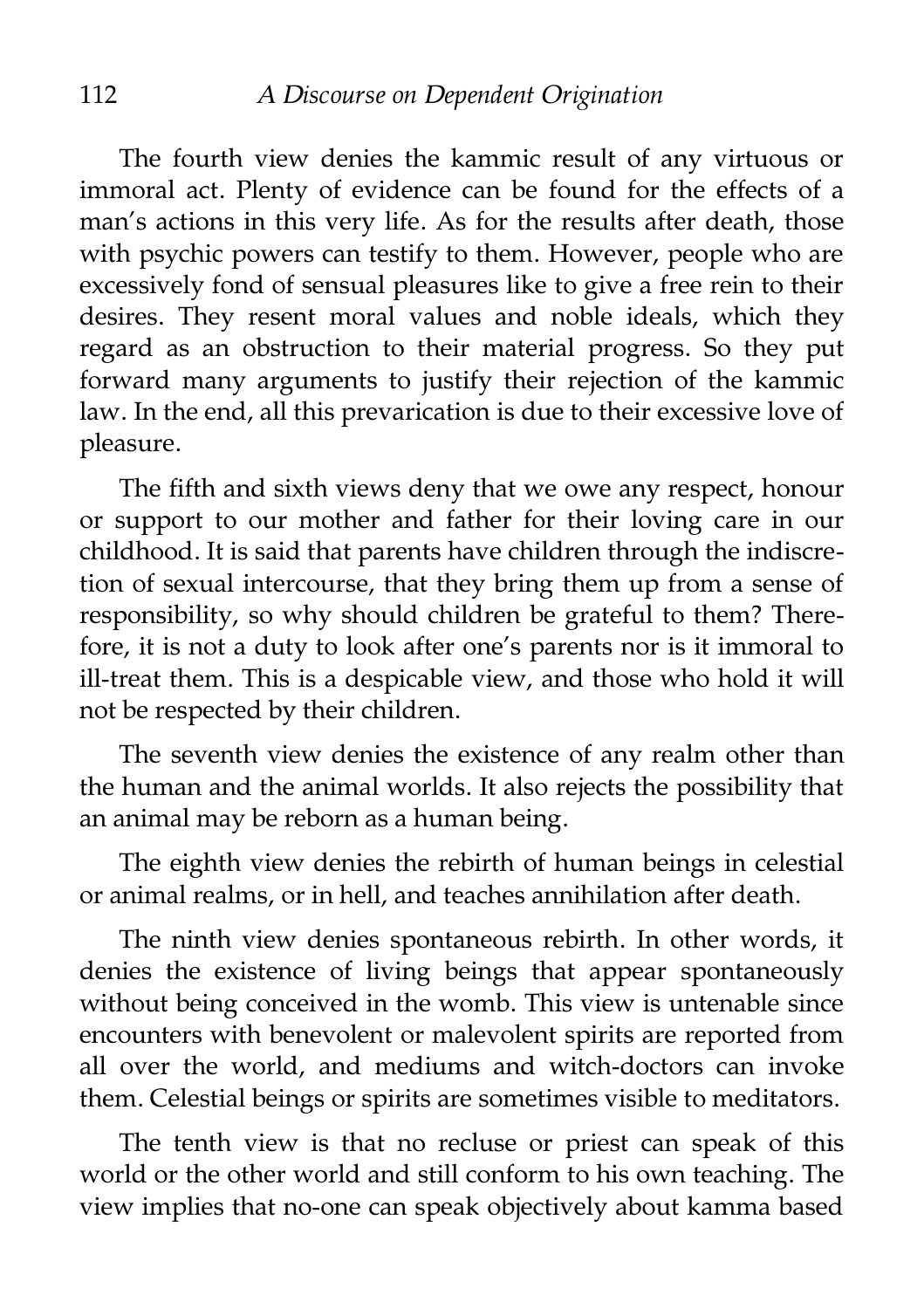on personal experience. It means that all their teaching is guesswork and speculation, and so erroneous and corrupt. Today this view is echoed by those who scoff at religion. They reject the existence of Buddhas and Arahants who, through their own effort, know the world as it really is. However, the logic underlying this view is selfdefeating. By the same kind of reasoning, one can reject this view since those who hold it also do not really know anything about this or the other world. As for the Buddhadhamma, it rests on extraordinary insight. So it lends itself to empirical investigation, and much scientific evidence supports it. The man who taught the Indian brand of scepticism in the time of the Buddha was Ajita. He attacked all religious teaching without qualification, so presumably the Arahants and the Buddha were also targets of his denunciation.

All these wrong views amount to the denial of the law of kamma. The rejection of kamma means rejection of any benefit from charity, reverence to parents and other meritorious deeds. So, the potential for Arahantship or Buddhahood is also rejected. Conversely, the ten right views are based on the belief in kamma, or moral accountability.

The first right view is that charity is beneficial. A donor is admired at least by the recipients, who will respect their benefactors, praise them and help them in times of trouble. The donor dies calmly with pleasant deathbed visions and after death attains a favourable rebirth in either the celestial or human realms. A favourable rebirth may finally lead to the Noble Path and nibbāna. It was usually with an act of charity that the Bodhisatta and others embarked on their long spiritual journey leading to the goal of Buddhahood, Paccekabuddhahood or Arahantship. The kammic benefit of almsgiving is also evident in the disparate prosperity of various people engaged in trading or farming. Some prosper while others make a loss. Some meet with success easily while others fail to prosper despite their hard work. Other things being equal, this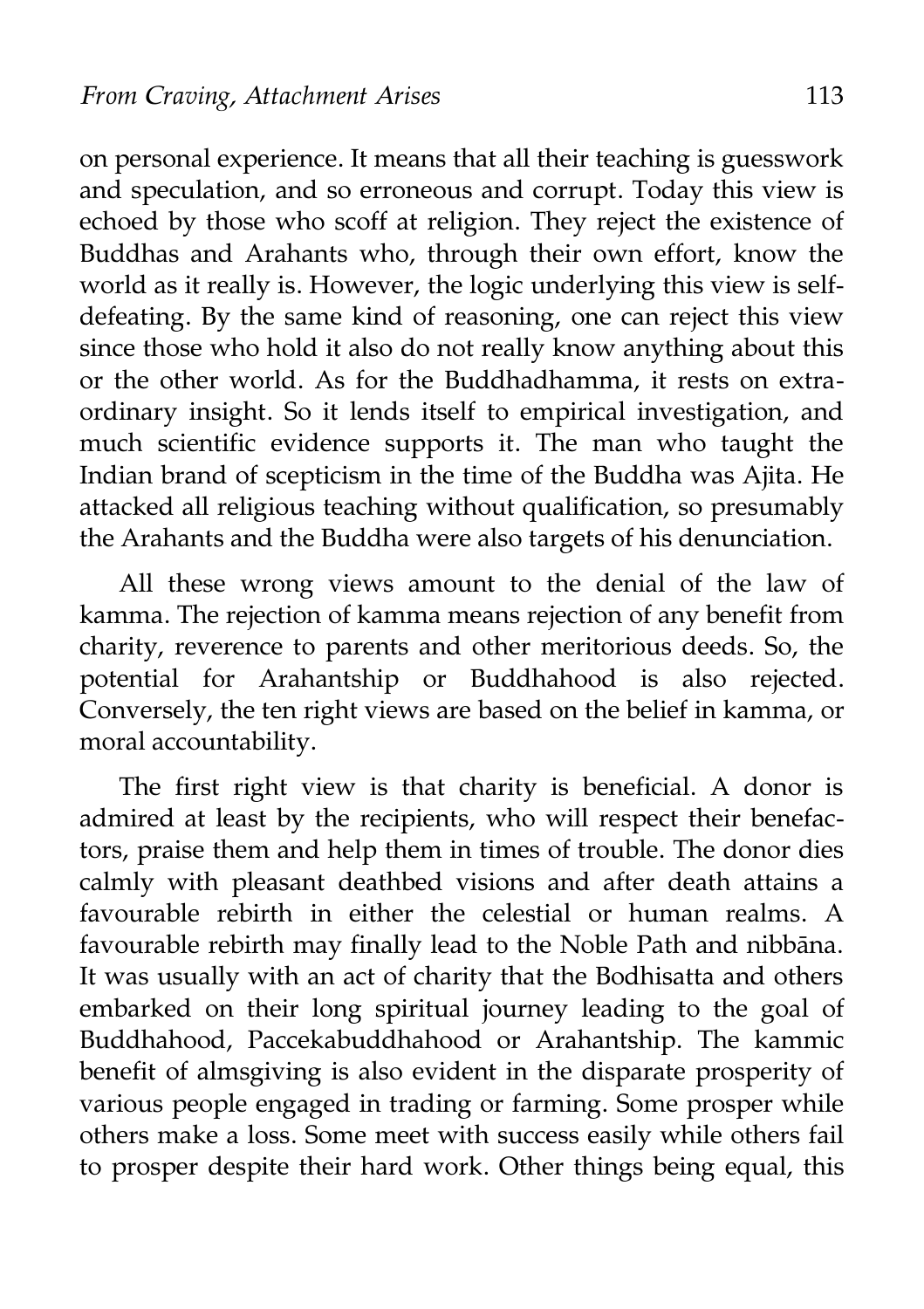disparity is no doubt due to charity or the lack of it in a previous life.

As for the second and third views: One who believes in kamma will have no doubt about the value of giving alms lavishly, or the benefit of small acts of generosity such as feeding guests, giving presents, and so forth. These three right views are implicit in the law of kamma or moral accountability. That we fare according to our wholesome or unwholesome deeds is undeniable. Someone who leads a virtuous life according to the instruction of their parents and teachers is popular, gets help from others and achieves success. As they grow older, their prosperity increases. Similarly, because of wholesome kamma in a previous life one may be born in a noble family and be blessed with health, wealth, good looks, and sincere friends. The unfavourable effects of unwholesome kamma such as poor health, poverty, ugliness, etc., are also obvious.

The fourth view, the belief in kamma, also implies a recognition of deep indebtedness to our parents (the fifth and sixth views). Parents take care of their children from the time of conception. A pregnant woman is especially careful about her health, diet, and movements for the sake of the child in her womb. If she is a pious Buddhist, she keeps the eight precepts and contemplates the Buddha, Dhamma, and Saṅgha in the hope of influencing her child spiritually. After the child is born, the parents provide all its physical needs and education. When the child comes of age, they give whatever financial support they can to provide it with a start in life. For all these reasons, it is our obligation to respect and care for our parents. This wholesome kamma benefits us tremendously. At the very least, children who respect their parents will be respected in turn by their children. However, if they mistreat their parents they are very likely to be disdained by their own children.

The seventh, eighth, and ninth views concern the existence of this world, the other world, and beings that are reborn spontaneously. These right views also imply the belief in kamma.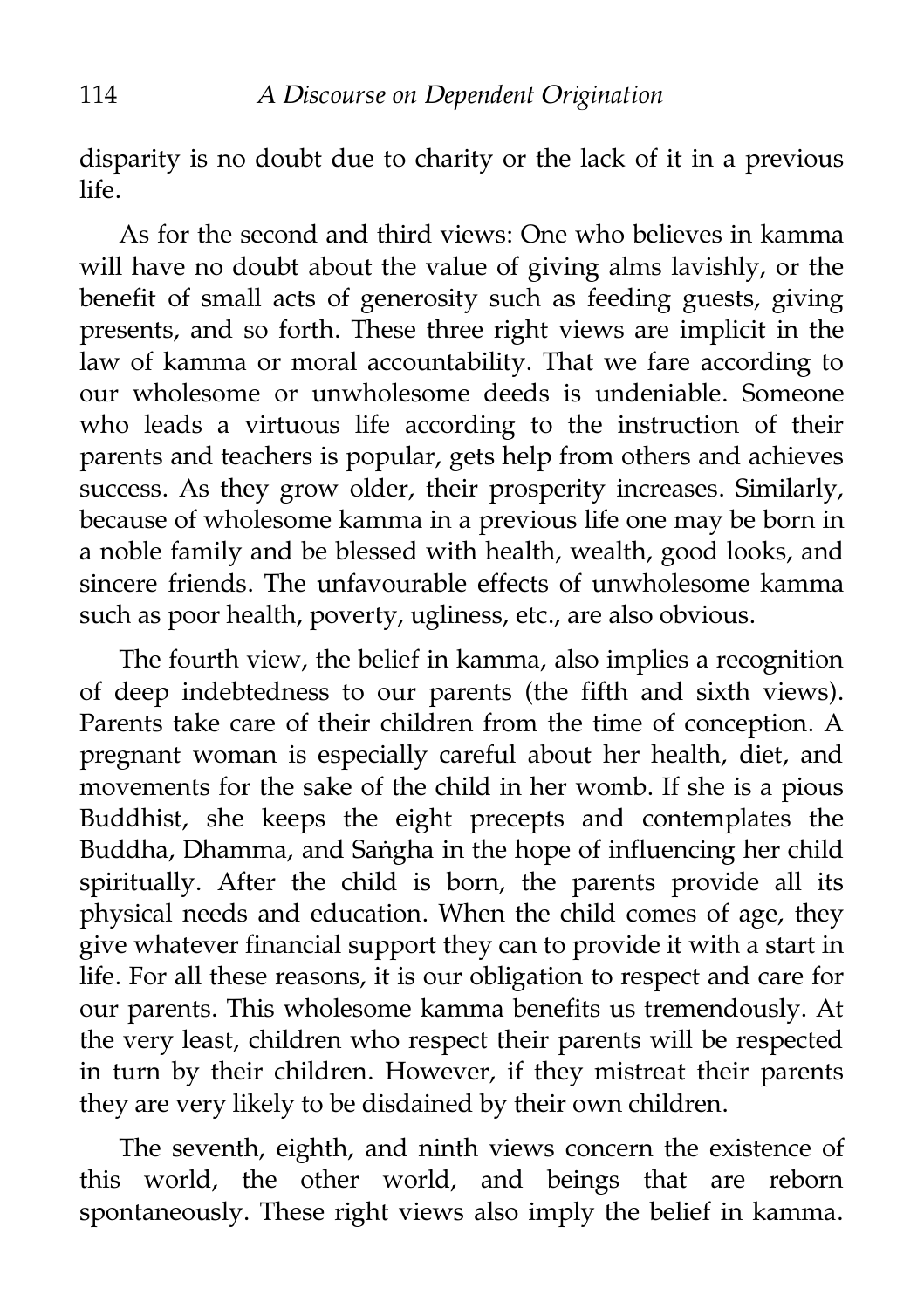The law of kamma makes it possible for an animal or deva to be reborn as a human being, or vice versa. This can be verified to a certain extent but the observer must possess psychic powers, insight knowledge, or the ability to think rationally. Through the practice of mental absorption, one can attain the power of recalling previous lives and the divine eye, which can see the condition of a person who has passed on to a new existence. This psychic power is also accessible to those who practise insight meditation. Those who cannot practise meditation must rely on reasoning. In the Buddhist scriptures many individuals are accredited with the ability to recall their previous lives. They describe their past lives as human beings, animals, spirits or ghosts. To the rational mind, these accounts clearly corroborate rebirth in other realms after death and the sudden materialisation of certain beings.

It is relevant to mention the wise attitude regarding life after death. Suppose that one person accepts the belief in kamma and life after death while another rejects it. The second person will not do meritorious deeds such as charity and taking precepts, and will not avoid doing wrong. He or she will give a free rein to desire and so has no virtue worthy of respect or emulation. If the law of kamma is true, he or she is sure to be born in the lower realms and to suffer for many lifetimes. On the other hand, the person who believes in kamma and life after death will avoid immorality and cultivate virtue. So even if kamma and the afterlife are illusory, he or she will be praised and respected as a good person and will rejoice on recalling charitable deeds. As a respectable citizen, he or she will lead a peaceful life. These are the present benefits from the belief in kamma. If there is a life after death, one is assured of happiness in the future. So accepting the belief in life after death is pragmatic since it serves our present and future interests in any event. This is the infallible way of thinking that the Buddha recommended in the Apannaka Sutta of the [Majjhimanikāya.](http://aimwell.org/DPPN/majjhima_nikaya.htm)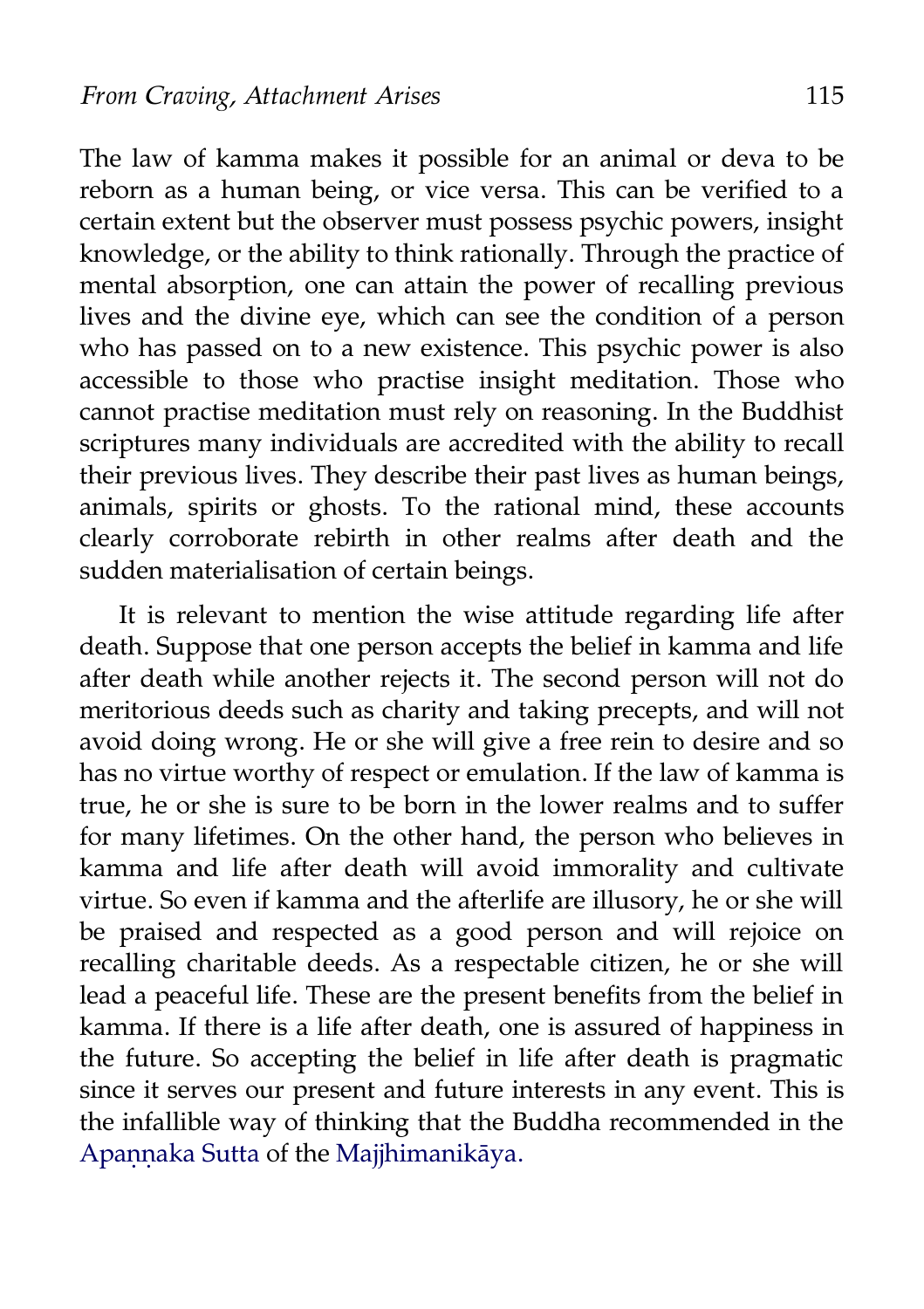The tenth view concerns faith in the Buddha, the Arahants, and sages who can claim transcendent knowledge about this and other realms, and whose character lends credence to their teachings. Such faith also implies the belief in kamma because the attainment of the Arahants and the Buddha rests in part on their perfections, which do not differ essentially from wholesome kamma. Development of perfections is a kind of learning. Just as a child has to learn many things to become well-educated, a Bodhisatta has to seek knowledge and training for the attainment of his goal.

Some parents take their children to films and plays while others take theirs to pagodas and monasteries. So children learn skilful or unskilful habits and develop a taste for pleasure or appreciation of spiritual values. Skilful habits and self-discipline are a kind of perfection. Some children are spontaneously inclined towards a religious life. A few individuals have immense zeal for insight meditation. Such unusual interest in religion or strong inclination to practise meditation is born of the perfections in a previous life.

Prince Siddhattha became the Buddha because he had gradually developed and perfected virtues such as charity, morality, and renunciation over innumerable lifetimes. His enlightenment was not a matter of quick accomplishment in a single lifetime. The cumulative kammic potential strengthened his resolve to leave his family and the luxuries of the palace to seek enlightenment. Many people speak of their disillusionment with life, but it is very rare for a man to renounce all his wealth and become a monk. The kind of renunciation that distinguished the Bodhisatta is barely conceivable. The Bodhisatta cultivated nine other perfections in previous lives for the sake of enlightenment: generosity, morality, wisdom, energy, forbearance, resolution, truthfulness, kindness, and equanimity. Consequently, in his final existence he was able to reflect and realise independently the nature of life, its Dependent Origination, etc. So, the perfections finally led to supreme enlightenment. The spiritual attainments of [Paccekabuddhas](http://aimwell.org/DPPN/pacceka_buddha.htm) and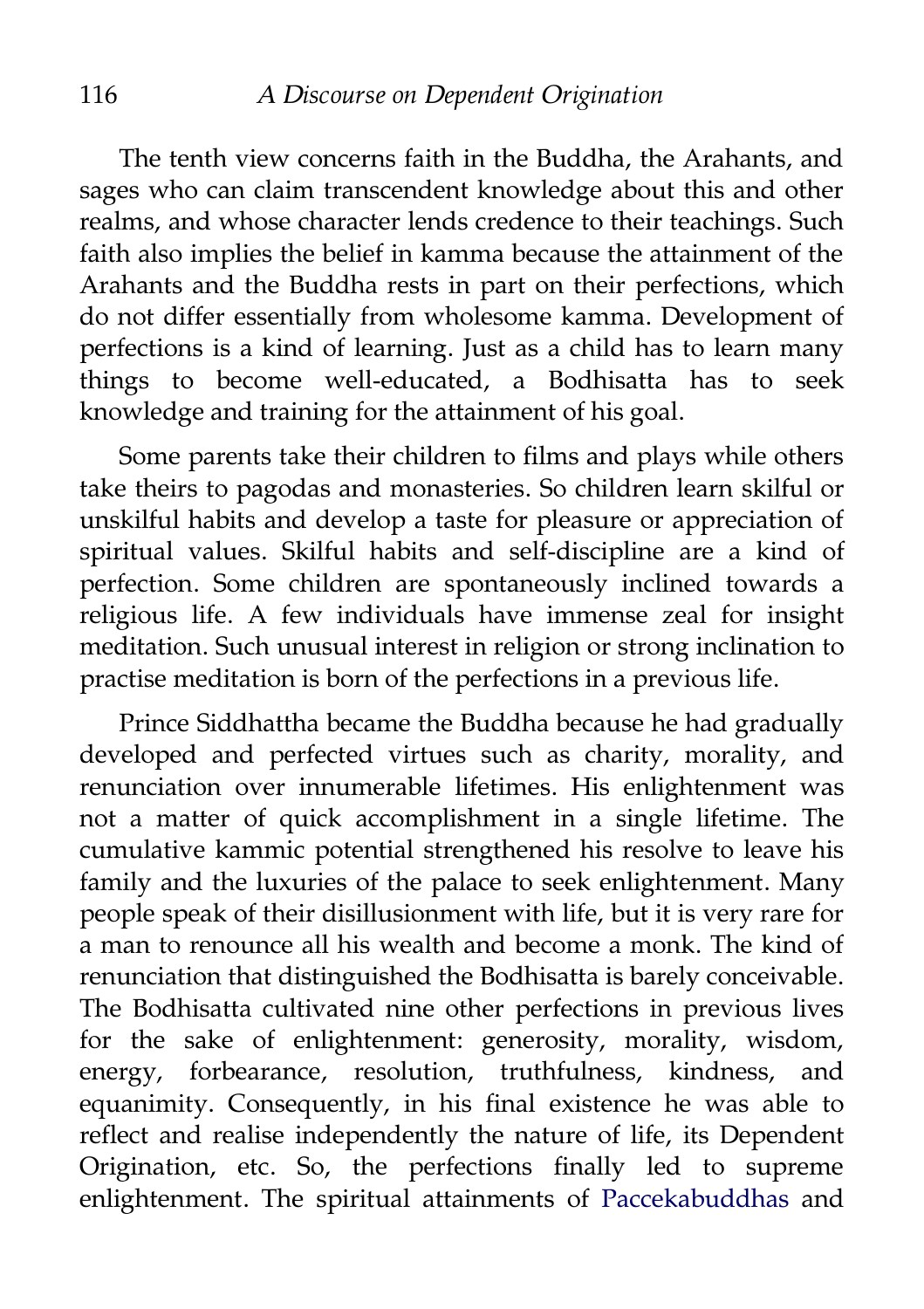Arahants were also based on their perfections. So, the belief in kamma makes it possible for one to become an Arahant, [Pacceka](http://aimwell.org/DPPN/pacceka_buddha.htm)[buddha](http://aimwell.org/DPPN/pacceka_buddha.htm) or a Buddha. One who accepts this belief has no doubt about the transcendent knowledge of the Buddha and other sages.

So, attachment to wrong views is generally synonymous with denial of the law of kamma. This view was not so widespread in the time of the Buddha, or even a hundred years ago. However, now it is gaining ground, mainly due to books that criticise the doctrine of kamma in the name of scientific inquiry. As the scriptures say, wrong views are usually rooted in craving. With man's increasing greed for consumer goods, scepticism about kamma is likely to become stronger, so pious people should guard themselves against it.

Apart from the rejection of kamma, *diṭṭhupādāna* also means strong attachment to ego-belief, annihilationism, and so forth. Attachment to rituals *(sīlabbatupādāna)* and attachment to belief in a soul *(attavādupādāna)* are the other two kinds of wrong views.

#### **Attachment to Rituals**

*Sīlabbatupādāna* is attachment to futile practices that do not lead to the end of suffering. It is the view that imitating cows, dogs or other animals leads to the end of suffering. It found expression among some ascetics in the time of the Buddha. Like animals, they lived naked, slept on the ground, and ate, defecated, and went about on all fours. They believed that such a way of life served to purge them of all unwholesome kamma and forestall new kamma, thus assuring them of an end to suffering and eternal bliss after death.

This view may sound incredible, but some people's preferences are very odd as they differ in their beliefs and inclinations. Once two ascetics, one named Punna (who lived like an ox) and another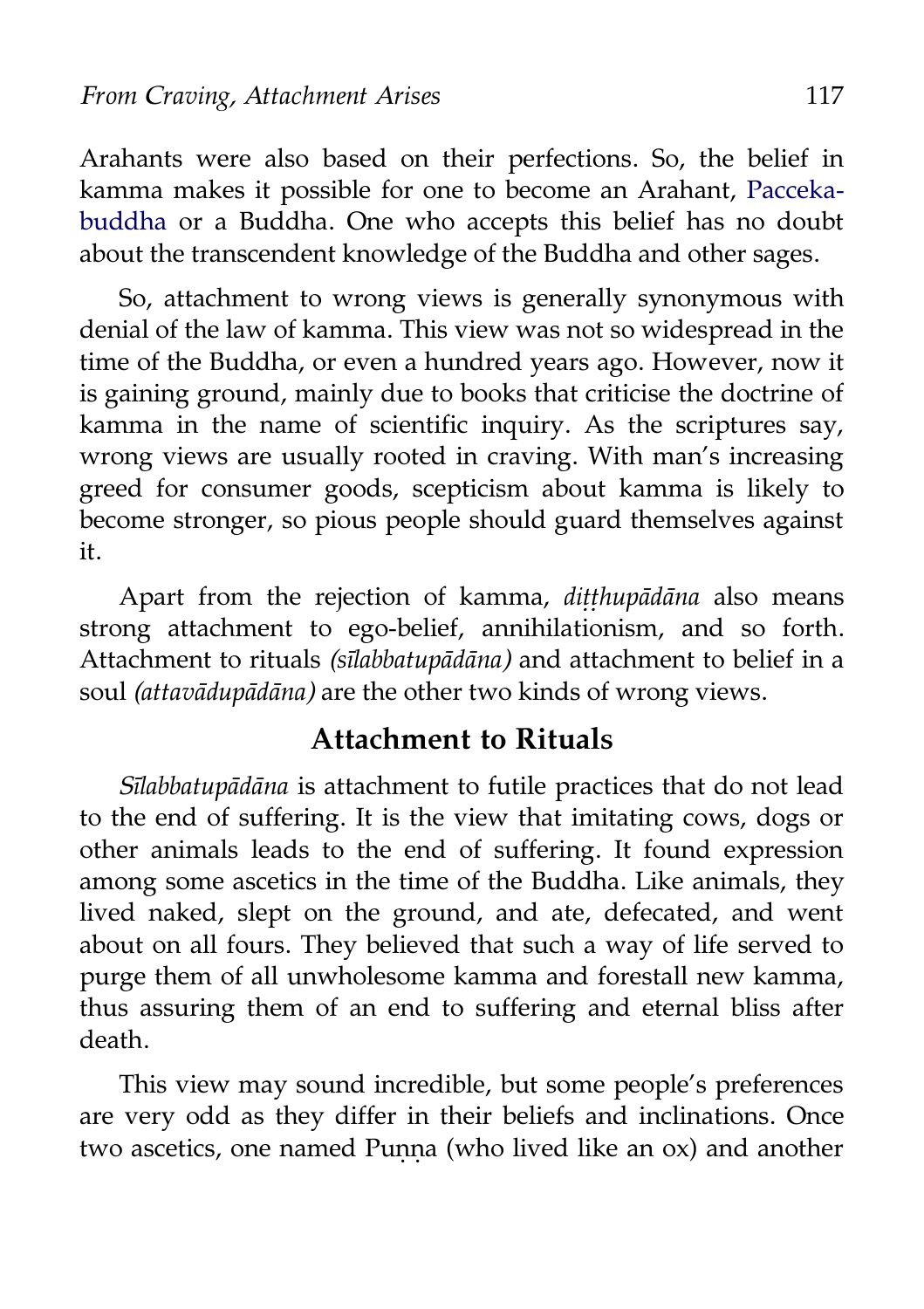named Seniya (who lived like a dog), came to see the Buddha.<sup>[1](#page-125-0)</sup> They asked the Lord about the benefits of their practice. The Lord was reluctant to answer, but when pressed he replied that one who fully imitated the habits of an ox would be reborn as an ox after death, while one who imitated a dog would be reborn as a dog. He said that to believe such practices led to the celestial realm was mistaken, and that one who held a wrong view would be reborn either in hell or as an animal. The Buddha went on to describe the immoral practices that bear bitter fruits, the moral practices that bear sweet fruits, the immoral practices mixed with moral practices, and the practice of the Noble Eightfold Path, which leads to the total extinction of wholesome and unwholesome kammas. On hearing this discourse Punna became a lay disciple of the Buddha. Seniya joined the Saṅgha and attained Arahantship through the practice of the Dhamma.

## **The Story of Korakhattiya**

[Korakhattiya](http://aimwell.org/DPPN/korakkhatta.htm) was an ascetic who lived like a dog. One day the Buddha passed by him, accompanied by a Licchavī bhikkhu named [Sunakkhatta.](http://aimwell.org/DPPN/sunakkhatta.htm) Sunakkhatta saw the ascetic moving on all fours and eating his food on the ground without the help of his hands. He thought the ascetic must be an Arahant who had no desires. However, the ascetic's mode of life was a kind of attachment to rituals that would lead him to one of the four lower realms. Such behaviour is abhorrent to those who have high ideals and aspirations. It appealed to Sunakkhatta only because of his own low tastes and desires. The Licchavī monk was exceptional in this respect. Unlike now, many people preferred wrong views and futile practices that did not accord with the Buddha's teaching. This was probably a residue from wrong attachments in their previous lives.

The Buddha divined Sunakkhatta's thoughts and said, "So you regard that ascetic as an Arahant! I wonder why you do not feel

<span id="page-125-0"></span><sup>1</sup> [Kukkuravatika Sutta,](http://aimwell.org/DPPN/kukkuravatika_s.htm) M.i.387.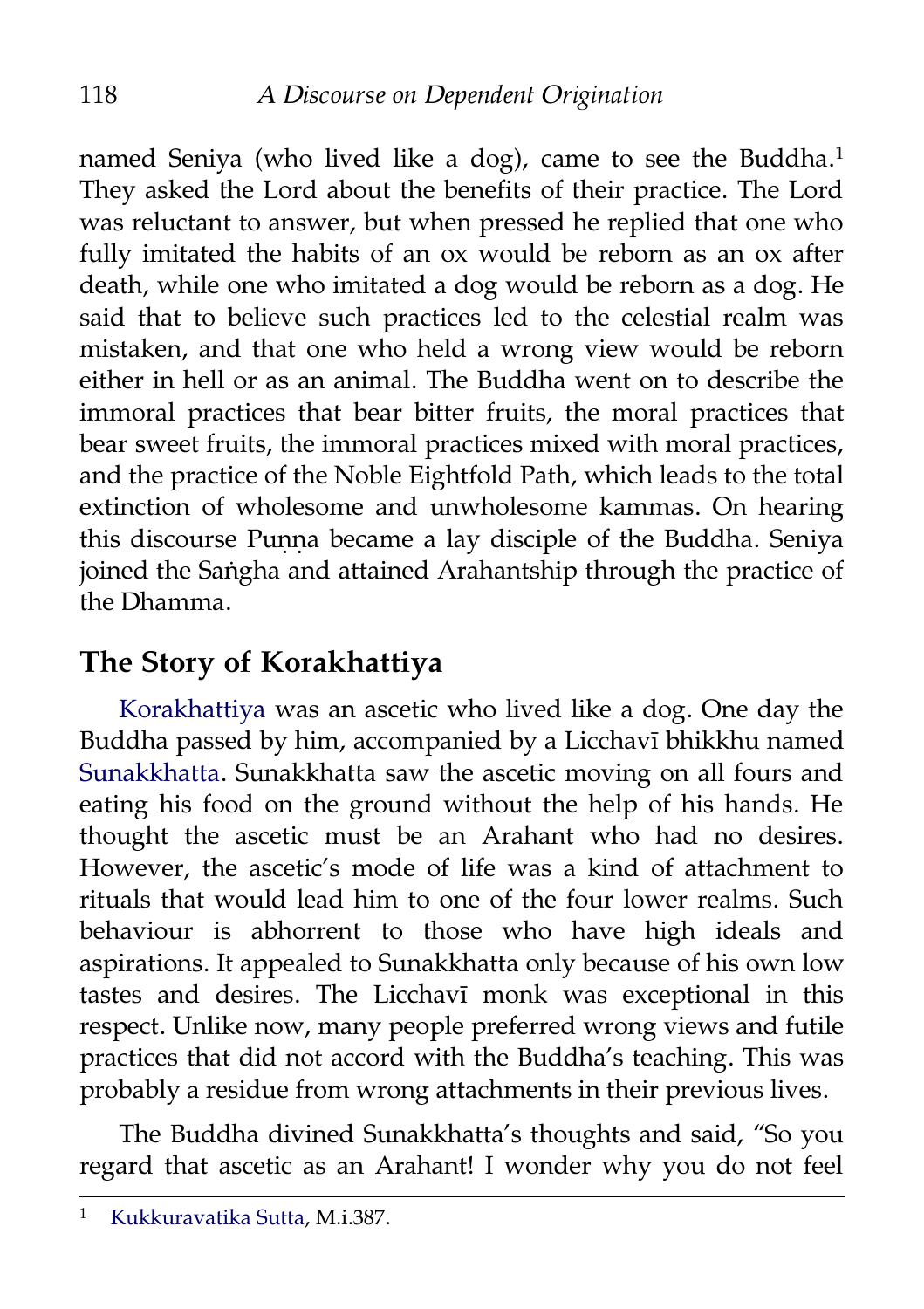ashamed of being called a disciple of the Buddha." Sunakkhatta then accused the Lord of envying the ascetic's Arahantship. This, of course, is the kind of retort to be expected from an ignorant man when someone speaks the truth about his misguided teacher. The Buddha explained that his aim was to remove the monk's illusions, which would do him great harm. Then he went on to predict that after seven days the ascetic would die of indigestion and be reborn in the lowest asura realm; that his body would be dumped in a cemetery where there was a certain kind of grass; and that if Sunakkhatta went there and asked where the ascetic had been reborn, the dead body would reveal it. The Buddha made this prophecy to restore Sunakkhatta's faith in him. Through the practice of concentration, Sunakkhatta had attained the divine eye, with which he had seen the gods and goddesses. Since he wished to hear their voices, he asked the Buddha how to attain the divine ear. However, the Lord denied his request because he knew that Sunakkhata's obstructive kamma would prevent his attainment. Then he would blame the Lord for his non-attainment of the divine ear. Nevertheless, Sunakkhata lost faith in the Lord because he thought this refusal was motivated by envy. So the Buddha predicted the ascetic's fate to impress Sunakkhatta and salvage his faith.

Sunakkhatta informed the ascetic of the Lord's prediction and warned him against overeating. The ascetic fasted for six days but on the seventh day he could no longer resist the temptation. He wolfed down the food provided by a lay follower and died of indigestion that very night. His fellow ascetics dragged his dead body to dump it at a cemetery unlike that predicted by the Buddha. They got to a cemetery but found it had the very kind of grass specified by the Buddha. They tried to drag the body away but the rope snapped and all their efforts to remove it were in vain. So they had to abandon the corpse there. Sunakkhatta heard the news, but still hoped to disprove the latter part of the Lord's prediction. He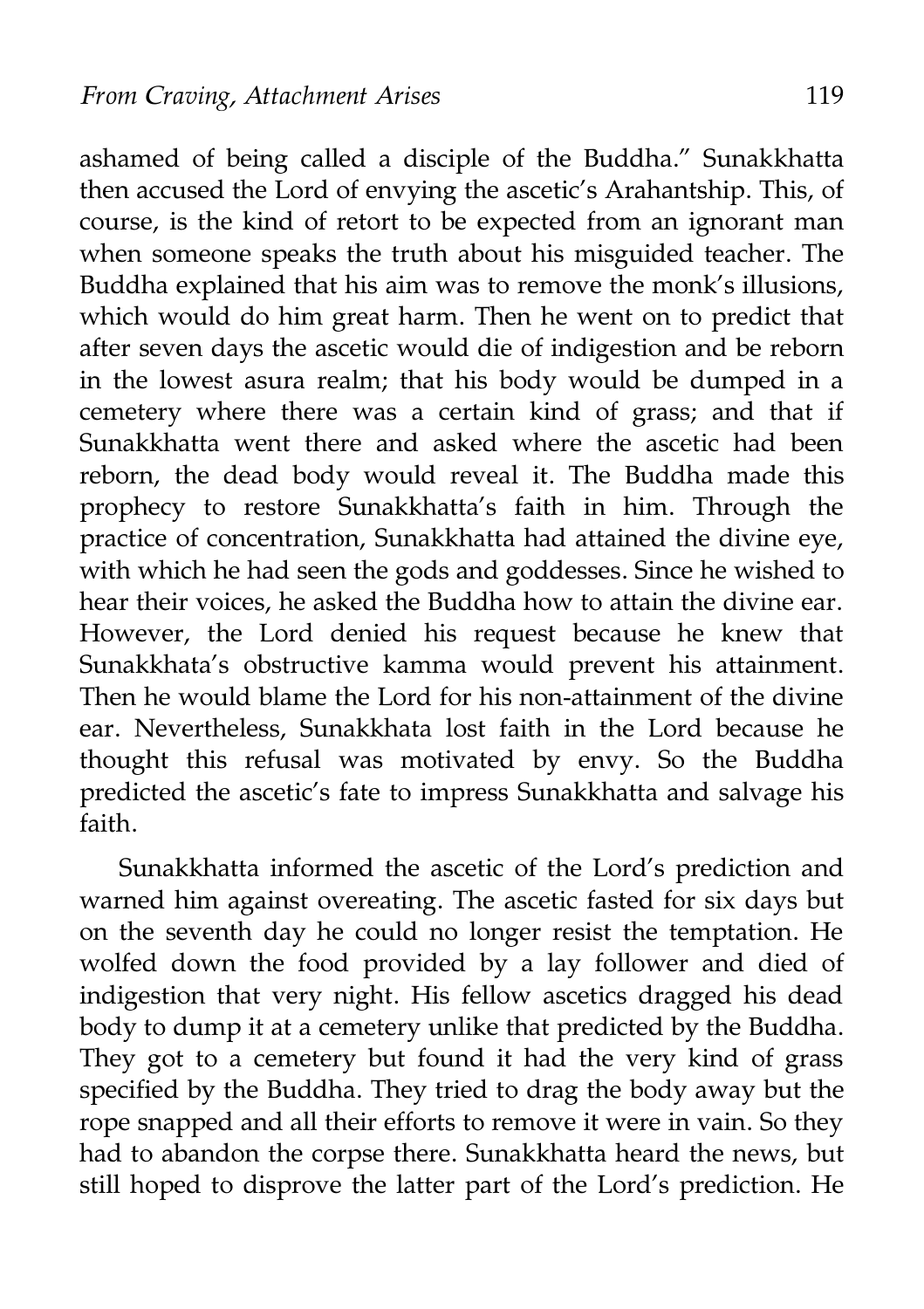went to the cemetery and, rapping on the dead man's chest, asked where he had been reborn. The corpse rose, saying that he was in the Kalakañjika asura realm, then fell back on the ground. Kalakañjika is the lowest asura realm. An asura is a kind of hungry ghost with a monstrous body and a mouth that is so small that it cannot drink and eat well. According to the commentary, it was the Buddha's psychic power that caused the dead body to become possessed by the asura peta. Given the ability of some sorcerers to raise the dead, there is no need to doubt the Buddha's ability to resurrect the dead ascetic. Sunakkhatta came back crestfallen and had to admit that the Lord's prediction had been accurate. Even so, he did not have complete faith in the Buddha. He later left the Saṅgha and disparaged the Lord.

Other practices, besides imitating animals, can also be described as rituals. Some people deify elephants, horses, and so forth. In other words, they worship animals. The commentary refers to kingworshippers, which may include people in Burma who worship various Nats. This Nat-worship is not motivated by desire for liberation. It stems from the hope for material benefits in the present life. As such, it does not fall within the scope of attachment to rituals, but attachment to this view leads some people to make animal sacrifices. There are also fire-worship, nāga-worship, moonworship, sun-worship, spirit-worship, and so forth. If the aim of any kind of worship is to gain bliss or liberation after death, then it is attachment to rituals. In short, all practices divorced from the Noble Eightfold Path are called rituals, and attachment to them as the way to salvation is attachment to rituals.

The Stream-winner knows the path to nibbāna, and is thus totally free from belief in futile practices. He or she knows empirically that the end of suffering is only possible through introspection of mind and matter and the development of the Noble Path. For example, if you know your way to Shwedagon Pagoda, you will not be misled by anyone who points out the wrong route.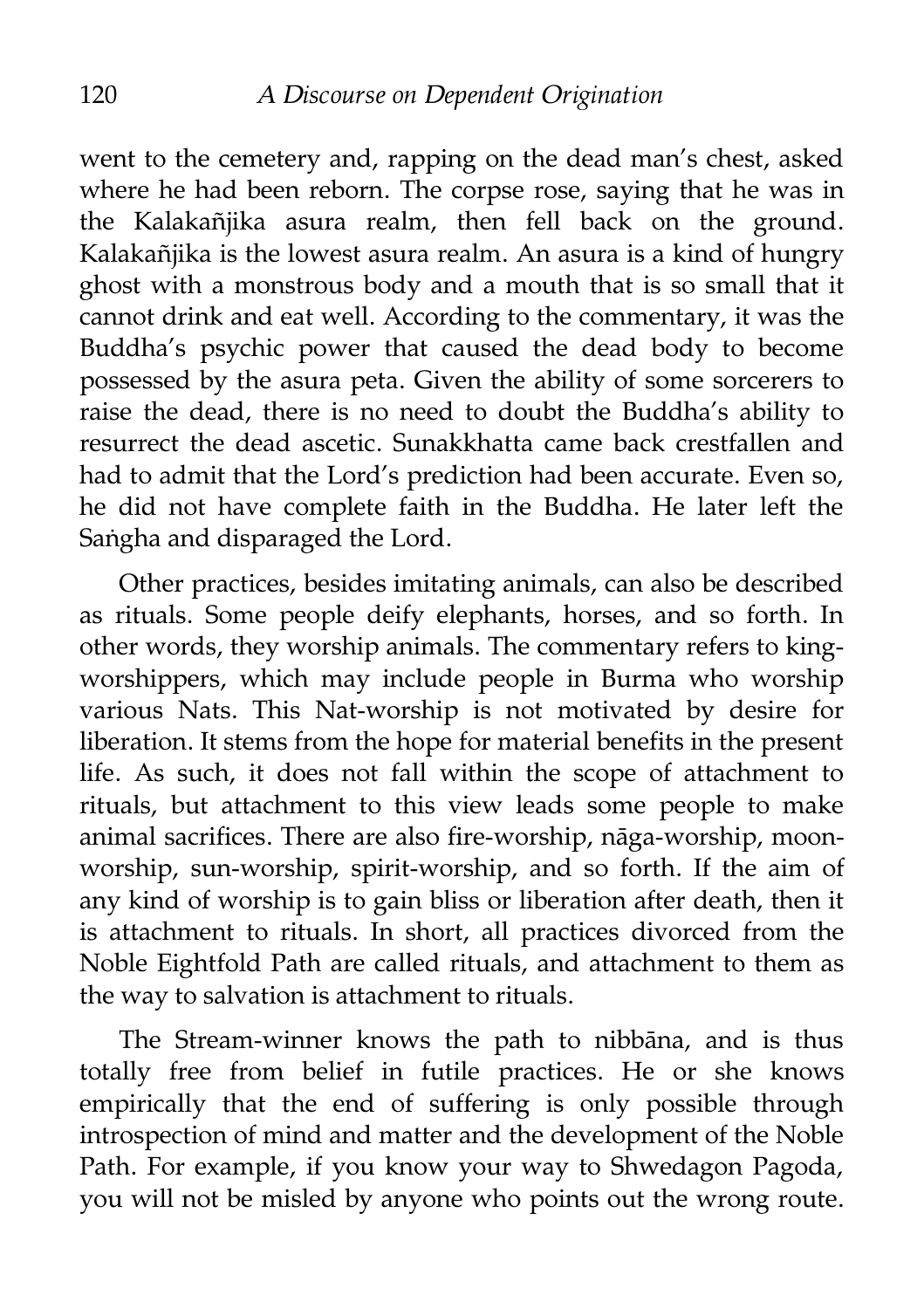Likewise, the Stream-winner has no illusions about belief in God, Nat-worship or asceticism that pass for the way to liberation.

Those who do not know the right path are not free from such illusion. They may have learnt it from their parents, teachers or friends, or they might have been misguided by books that advocate wrong views and practices. Ordinary people are ignorant of the right path to nibbāna, so if they follow a misguided teacher or wrong practice, they will meet with a lot of suffering. For example, the practice of austerities will cause unnecessary hardship and pain, while making animal sacrifices will certainly lead to the lower realms.

It is also attachment to rituals to believe that *rūpa-jhāna* or *arūpajhāna* means salvation. Even moral perfection or jhānic attainment, though commendable, may lead to attachment to rituals if they are regarded as sufficient for liberation without cultivating insight. The [Uddaka Sutta](http://aimwell.org/DPPN/uddaka_raamaputta.htm) of the [Saṃyuttanikāya](http://aimwell.org/DPPN/samyutta_nikaya.htm) refers to the hermit Uddaka. Having attained the immaterial realm through *arūpa-jhāna,* he declared that he had uprooted the cause of suffering and made an end to it. This was also the illusion of another hermit called Āḷāra. This illusion or attachment led to their wholesome kamma, which in turn led to their rebirth in the immaterial realms. So in his discourse to Baka Brahmā, the Buddha said, "I see the dangers of birth, aging, and death inherent in the sensual, fine-material, and immaterial realms. I see those who seek nibbāna still bound to existence, so I do not extol any kind of existence. I have rejected all attachment to existence." Like the two hermits, those who do not know the Buddha's teaching never attain their goal. Although they seek eternal happiness, they follow the wrong path and remain entangled in suffering. So we can hardly overemphasise the need to cultivate the Noble Eightfold Path.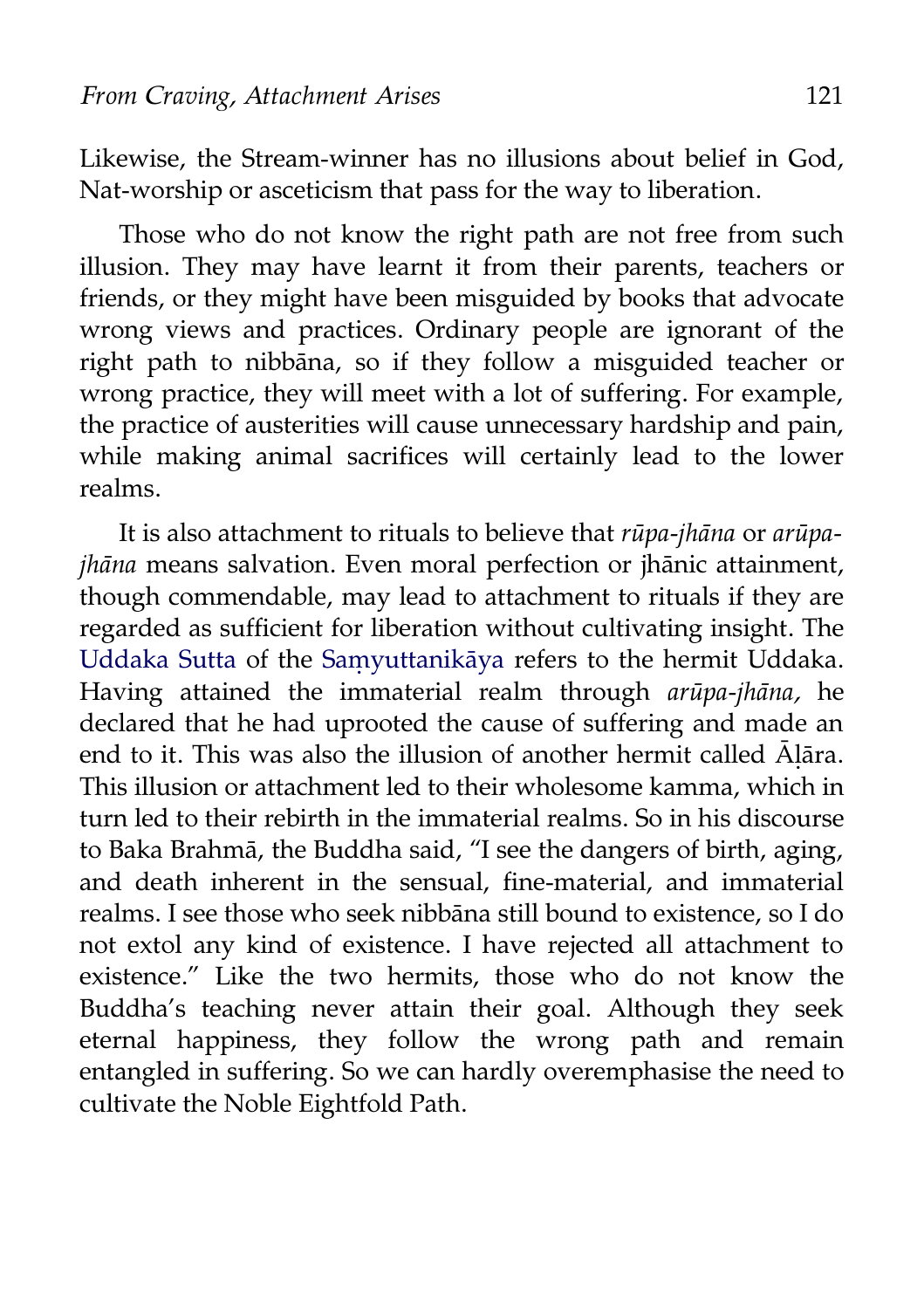### **Attachment to Belief in the Soul**

*Attavādupādāna* is a compound of *attavāda* and *upādāna. Attavāda* means belief in a soul and so *attavādupādāna* is attachment to the view that every person has a soul. Attachment to the ego-belief is of two kinds: ordinary attachment and deep-rooted attachment. The ordinary attachment that prevails among ignorant Buddhists is not obstructive to progress on the Path. The belief is not deeply entrenched because they accept the Buddha's teaching, which denies a soul and recognizes mind and matter as the only reality behind a living being. Intelligent Buddhists are still less vulnerable to the belief, for they know that seeing, hearing, etc., involve only the sense-organs, the corresponding sense-objects, and the corresponding states of consciousness. However, most people are not wholly free from ego-belief. Even the insight meditator may fall for it, and everyone who has not attained the Noble Path is likely to find it attractive. Those who taught ego-belief described the self as the owner of the five aggregates, as an independent entity, possessing free-will and self-determination. It was this view of the soul that the Buddha rebutted in his debate with the wandering ascetic Saccaka. The Buddha asked, "You say that this physical body is your soul. Can you then always keep it well, free from anything unpleasant?" Saccaka had to admit that he could not. Further questioning by the Lord elicited that he had no control over any of the five aggregates. So Buddhist teachers translate *"rūpaṃ anattā"* as "the body is not subject to our control." This amounts to the denial of the wrong view of a soul as a controlling entity *(sāmiatta).* Every ordinary person holds this view and believes in freewill. He can overcome it completely only through insight.

The proponents of the soul belief also say that the soul exists permanently in the physical body. This means the personality, which is said to persist throughout life. Again, they say that the soul is the agent of all actions, thus identifying it with the aggregate of mental formations. It is the belief that creates the illusions, "I see,"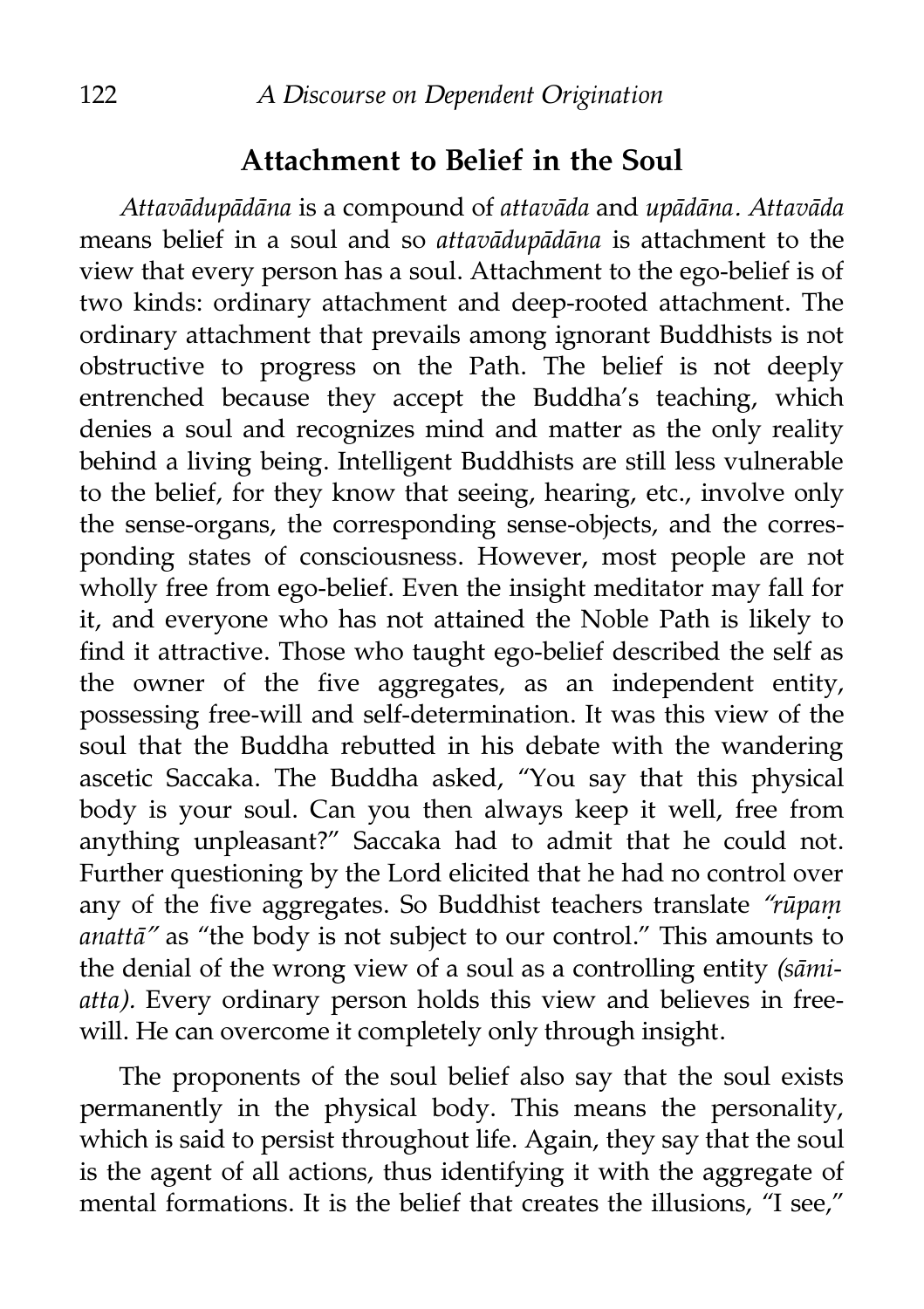"I hear," etc. They also say that the soul is the living entity that feels, that is happy or unhappy. In other words, they describe the soul in terms of feeling. Thus although those who believe in the soul insist that it has nothing to do with the five aggregates, they say that it owns the body, resides in the body, and has subjectivity and feeling. Therefore, they implicitly identify it with the five aggregates. The ego-illusion is rooted in the five aggregates and one can get free from it completely only when one realises the true nature of the aggregates through insight meditation.

Of the four kinds of attachment, attachment to sensual pleasures is the developed form of craving. The other three kinds of attachment all relate to views: belief in the soul, belief in rites and rituals, and any other wrong view. All wrong views arise through craving, since people adopt and cling to a particular view because they like it. Thus all four kinds of attachment undoubtedly stem from craving. Hence the Buddha's teaching, "Dependent on craving, attachment arises." So, craving is the cause and attachment is the effect.

## **From Attachment, Becoming Arises**

TTACHMENT leads to becoming *(bhava),* of which there are two kinds: *kammabhava* and *upapattibhava. Kammabhava* means the kamma that leads to rebirth. The Buddha TTACHMENT leads to becoming (bhava), of which there are two kinds: kammabhava and upapattibhava. Kamma-<br>bhava means the kamma that leads to rebirth. The Buddha describes it as the wholesome, unwholesome and imperturbable kammas that lead to the sensual realms or the fine-material and immaterial realms. He also identifies *kammabhava* with all kammas that produce new existence. Of the three kammas, wholesome kamma comprises the eight wholesome volitions of the sensual sphere, and five of the fine-material sphere. Unwholesome kamma is the twelve unwholesome volitions. Imperturbable kamma is the four wholesome volitions of the immaterial sphere. Kammas that arise with wholesome thoughts of the sensual sphere also lead to rebirth. This means abstaining from covetousness, ill-will, and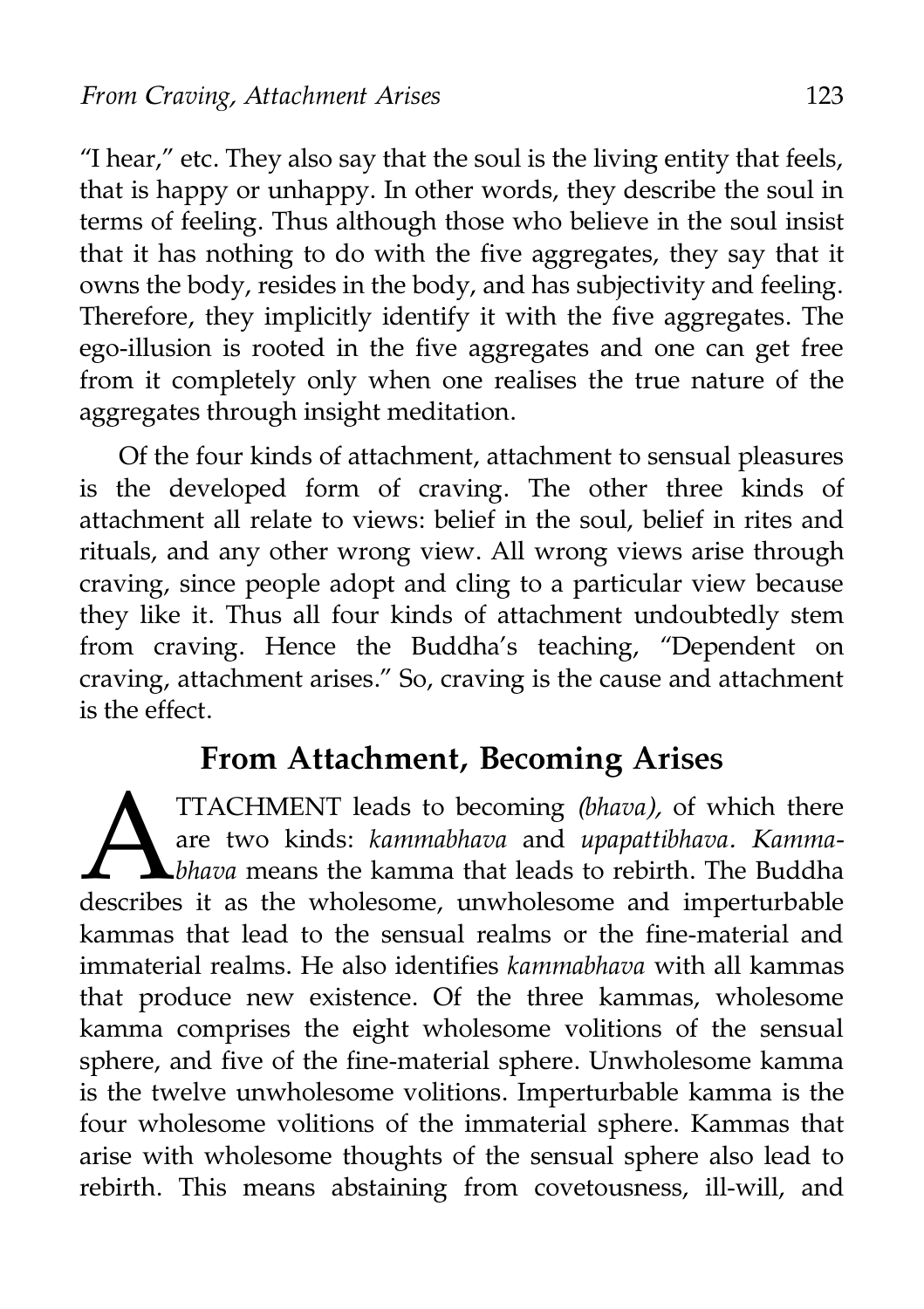wrong views. In short, *kammabhava* is the wholesome or unwholesome volition that leads to rebirth.

*Upapattibhava* is of nine kinds: 1) *kāmabhava* means the mind and matter of living beings in the sensual realm. In other words, it refers to existences in hell and celestial realms, or among human beings, animals, and hungry ghosts. 2) *Rūpabhava* is the aggregates of Brahmās with form. 3) *Arūpabhava* is the mental aggregates of formless Brahmās. 4) *Saññībhava* is the mental and material aggregates of beings with gross perceptions, i.e. beings in twentynine realms other than the realm of neither-perception-nor-nonperception. 5) *Asaññībhava* is the material aggregate of Asaññī-Brahmās. 6) *Nevasaññī-nāsaññībhava* is the mental aggregates of higher Brahmās. 7) *Ekavokārabhava* is the becoming with only the material aggregate. 8) *Catuvokārabhava* is the becoming with four mental aggregates. 9) *Pañcavokārabhava* is the becoming with five mental and material aggregates. In short, *upapattibhava* means the aggregates of existence that result from kamma. It comprises consciousness, mind and matter, sense-bases, contact, and feeling. The becoming conditioned by attachment is *kammabhava; upapattibhava* is merely its by-product.

From contact with the six pleasant or unpleasant sense-objects, six pleasant or unpleasant feelings arise. Feelings lead to craving, and craving develops into attachment. Attachment may become excessive to the point of longing for reunion with one's family in a future life or attainment of nibbāna with one's beloved. The awesome power of attachment is evident in the story of the merchant Meṇḍaka.

### **The Story of Meṇḍaka**

Mendaka had been a rich merchant in a previous life. In that life, during a famine, his provisions gradually dwindled and ran out. Finally, he had to send away all his servants, and was left with just his wife, his son and daughter-in-law, and one slave. His wife had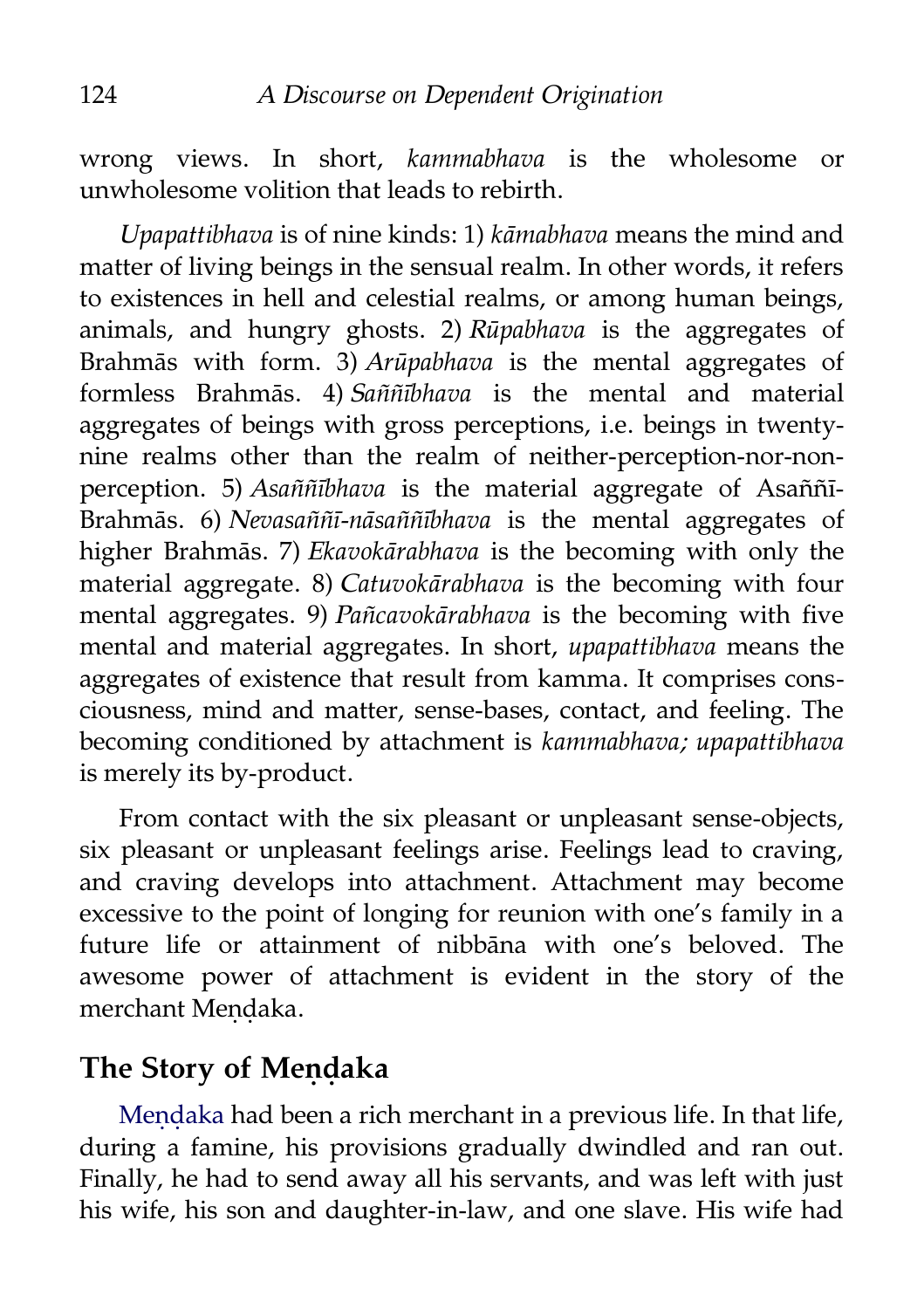cooked rice that was just sufficient for their own needs when a [Paccekabuddha](http://aimwell.org/DPPN/pacceka_buddha.htm) appeared, collecting almsfood. At the sight of the [Paccekabuddha,](http://aimwell.org/DPPN/pacceka_buddha.htm) the merchant thought of his lack of charity in previous lives, which had led to hunger in this one. So he offered his share of rice to the [Paccekabuddha](http://aimwell.org/DPPN/pacceka_buddha.htm) and prayed for an abundant supply of food and reunion with the members of his household in his future lives. His wife, too, donated her share of rice and expressed a similar wish. The son and his wife followed suit and prayed similarly for an unlimited supply of food and money and reunion with the same wife, husband, parents, and slaves. The prayers of the merchant and his family clearly point to the powerful influence of sensual attachment.

Most people today are subject to the same kind of attachment. However, more appalling is the attachment of the slave Punna. After offering his share of rice, he prayed for abundance of food and rebirth as the slave of the same family! It never occurred to him to pray for a rebirth as a king or a merchant. His attachment to his master and mistress was so strong that he wanted only to be their slave again in the future.

Once, a village headman stood well with government officials. Those were the days of British rule when most of the high-ranking officials in Burma were English. The headman took great delight in paying respect to them. He said that he enjoyed saying, Phayā, "Yes, my Lord," when he was called by an officer. His attachment was essentially the same as that of Punna.

The [Paccekabuddha](http://aimwell.org/DPPN/pacceka_buddha.htm) blessed Mendaka's household and departed. By means of his psychic power they saw him fly back to the Himalayas and share the food with five hundred other [Paccekabuddhas.](http://aimwell.org/DPPN/pacceka_buddha.htm) On that very day, the merchant and his family found their acts of charity miraculously bearing fruit. They found the rice pot full of rice, and after they had eaten to their heart's content, the pot was still full of rice. They found their granaries, too, overflowing with grain. Their prayers were fulfilled in the lifetime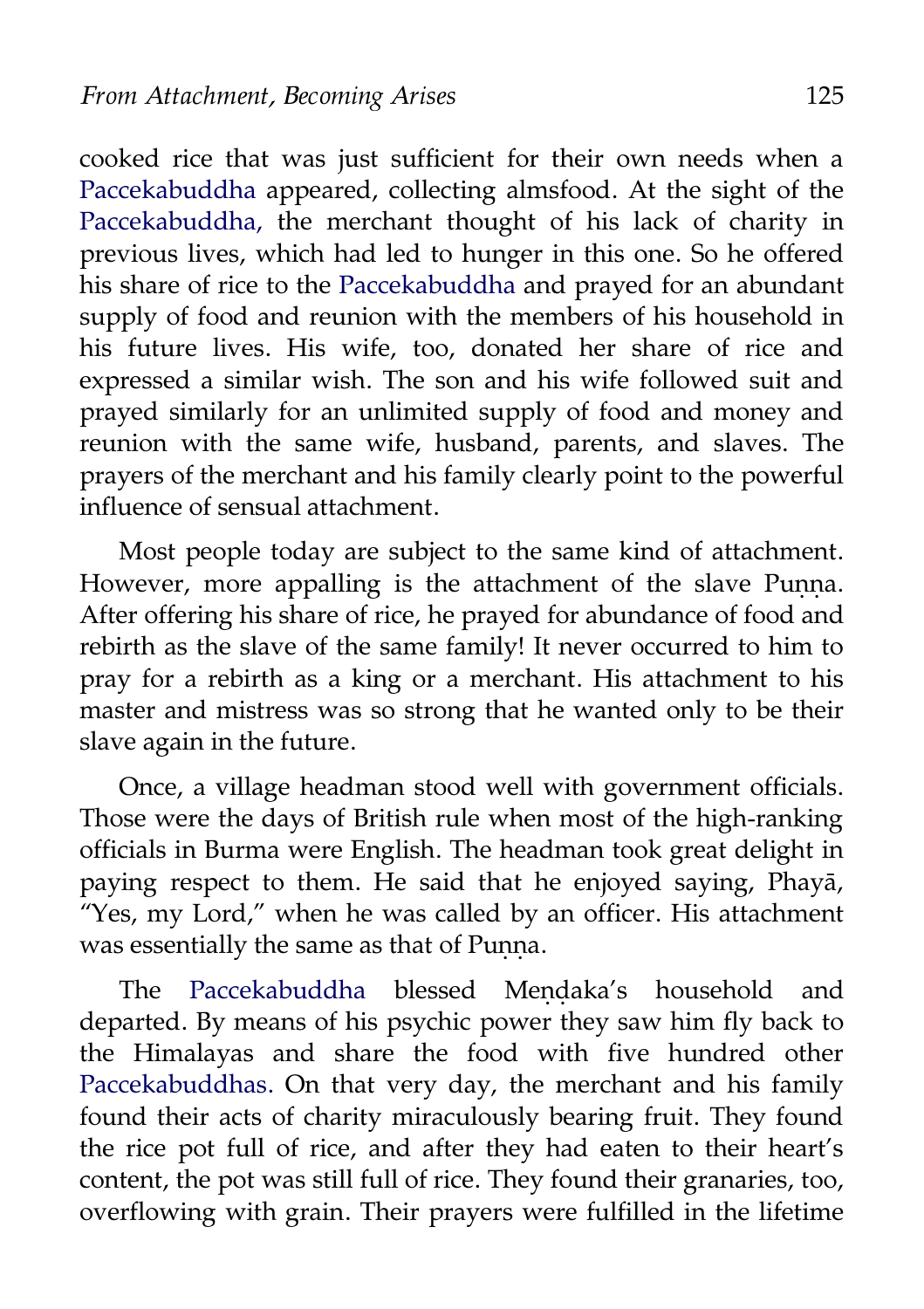of Buddha Gotama for they again became members of the same household in Bhaddiya, a city of the Māgadha country. The news of the fulfilment of their prayers was so remarkable that the king had a minister investigate it. He found that it was indeed true. This story is mentioned in the [Vinaya Piṭaka.](http://www.accesstoinsight.org/tipitaka/vin/index.html)

When desire for an object develops into intense craving, a person becomes desperate and tries to secure it by any means. Theft, robbery, fraud, murder, and so forth, which are rampant nowadays, stem from attachment. Some crimes are rooted in sensual attachment while others arise from one of the three kinds of illusion based on attachment. People commit crimes not only because of their unwholesome desire but also because of their blind attachment to wives, husbands, etc. The following story illustrates the unfavourable results of sensual attachment.

## **Puppharatta Jātaka**

Long ago, there was a poor man in Benares. He and his wife had only white clothes. He washed them to wear during a festival, but his wife disliked them and craved for pink garments. All his efforts to reason with her being in vain, he finally sneaked into the royal garden at night to steal the flower needed to dye his wife's garments. He fell into the hands of the guards and was ordered by the king to be impaled. He suffered terribly with the crows pecking at his eyes. Yet he murmured that his agony was nothing compared with the grief that overwhelmed him when he thought of the nonfulfilment of his wife's desire and his inability to enjoy the festival with her. So mourning over his misfortune, he died and landed in hell.

Many people do wrong due to the pressure of those whom they love. All these immoral deeds comprise kammas stemming from attachment. So the Visuddhimagga says, "Under the influence of sensual attachment, people act immorally in deed, speech, and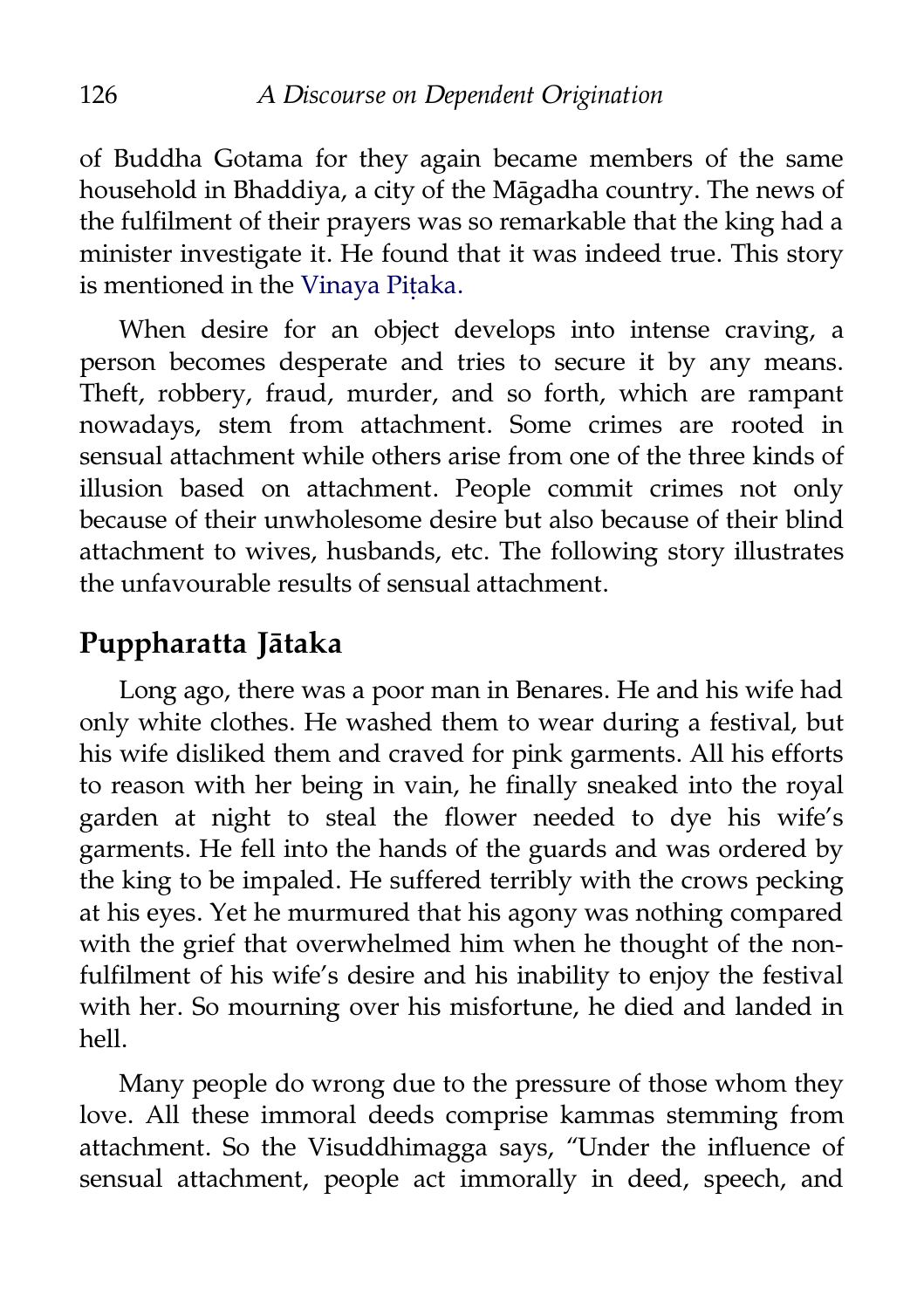thought, craving to get and keep sensual objects. Such immoral deeds usually lead to the lower realms."

## **Right and Wrong Good Intentions**

Some well-intentioned deeds are skilful, but some so-called good deeds are harmful, and produce unwholesome kamma. For example, some people believe it is kind to end the suffering of sick animals by "mercy killing." All living beings are afraid to die, so killing animals is definitely wrong. Some people think it is compassionate to hasten the death of someone suffering from an incurable and painful disease. However, the patient does not really want to die, but just wants to be free from pain. Even if they express the wish to die, causing death is always unethical from the Buddhist point of view. If one directly or indirectly causes the premature death of a parent by euthanasia it is a heavy kamma that inevitably leads to hell.

"Craving for the pleasures of human and celestial realms, being misled by false teachings, some people do misdeeds such as killing to attain their objective, but because of their unwholesome kamma, they are reborn in the lower realms after death." According to the commentary, these misconceptions arise from corrupt teachers, lack of wholesome kamma in the past and the failure to protect oneself. Reliance on corrupt teachers leads to unwholesome kamma. Much unwholesome kamma in the previous life makes it easy to adopt wrong views and unskilful habits. Lack of vigilance makes one an easy prey to temptation.

True religion is called *saddhamma,* "the religion of the virtuous." Those who follow the true religion hear wise teachings, avoid immoral deeds, words, and thoughts, and acquire right views about the future life, kamma and its fruits. So, for their own benefit, they cultivate wholesome thoughts and practise charity, morality, and meditation. Such practices are noble because they are blameless and acceptable to everybody. Nobody will blame a man who avoids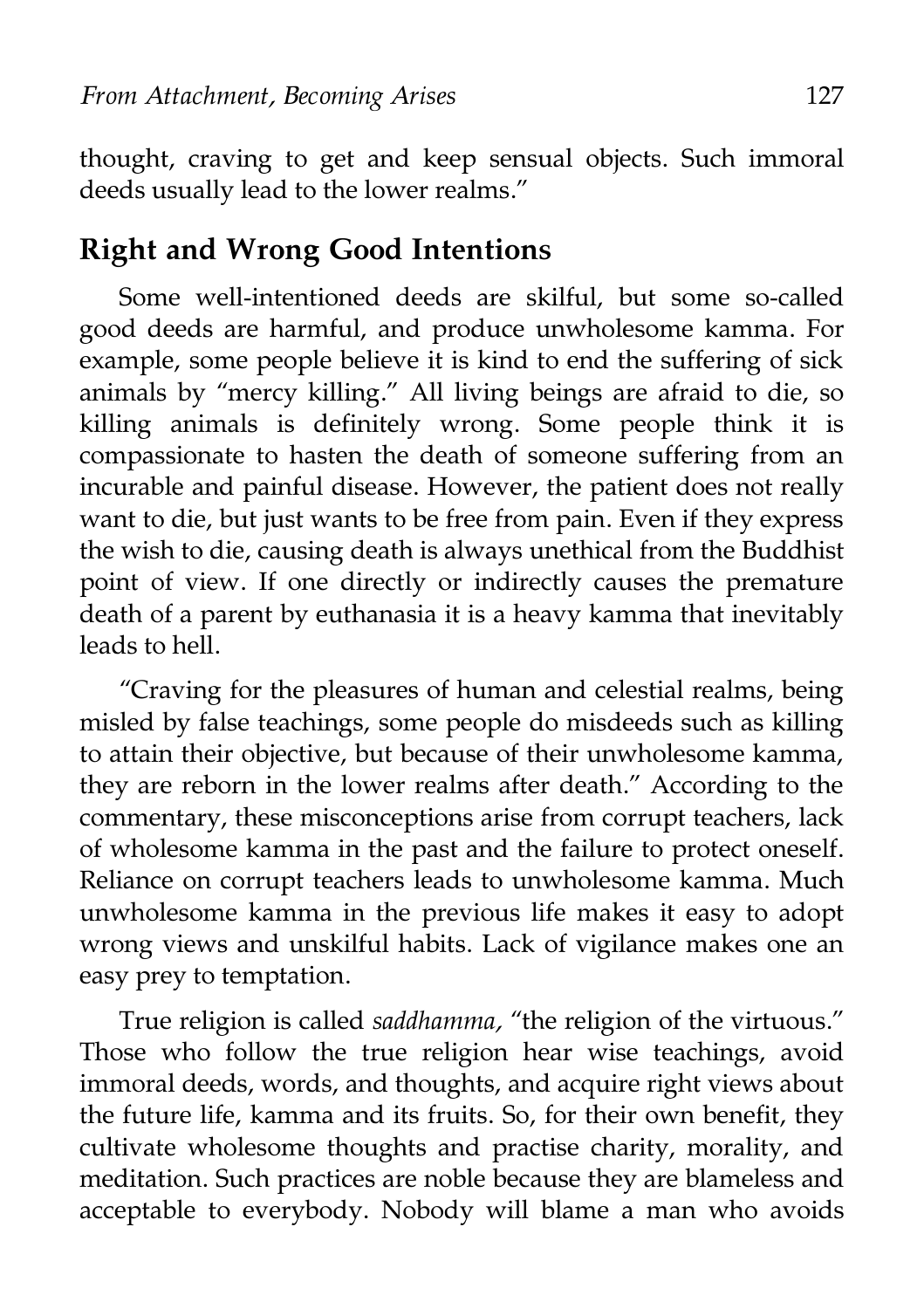killing, stealing, slander, and other misdeeds. The meritorious deeds that we do are wholesome kammas stemming from attachment to the sensual realm. They lead to rebirth in the human or celestial realms. So the [Visuddhimagga](http://www.abhidhamma.org/visuddhimagga-1.htm) says, "Those who hear the true teaching believe in kamma and the efficacy of meritorious deeds as a passport to a better life in the sensual realms as wealthy men or divine beings. So they do meritorious deeds from sensual attachment and are reborn in the human and celestial realms."

# **From Becoming, Birth Arises**

EBIRTH occurs in the human, celestial or lower realms because of wholesome or unwholesome kamma. So rebirth stems from kamma, which results from attachment and **CRAVIST EBIRTH** occurs in the human, celestial or lower realms because of wholesome or unwholesome kamma. So rebirth stems from kamma, which results from attachment and craving. Craving is rooted in the contact between th objects and their corresponding sense-organs. In other words, consciousness, mind and matter, six sense-bases, contact, and feeling arise in the present life as the result of ignorance, mental formations, etc., in a previous life. Furthermore, craving and attachment produce new kamma, thus providing the basis for more rebirth. It is like a man committing a crime while on parole for a previous conviction, or incurring a new debt before the old one has been settled. Such fresh kammas accumulate by the thousand in a single lifetime. Under the right conditions one of these kammas becomes a deathbed vision and leads to rebirth, while other kammas will cause rebirths in the future. If any residual kammas from previous lives possess great force, they can take precedence over present kamma, appear as deathbed visions and cause rebirth in a lower or higher realm. The destiny of the person after death in such cases is determined by this kamma.

#### **Four Kinds of Kamma**

Kamma is of four kinds according to the manner in which it bears fruit: 1) weighty kamma *(garukamma),* 2) habitual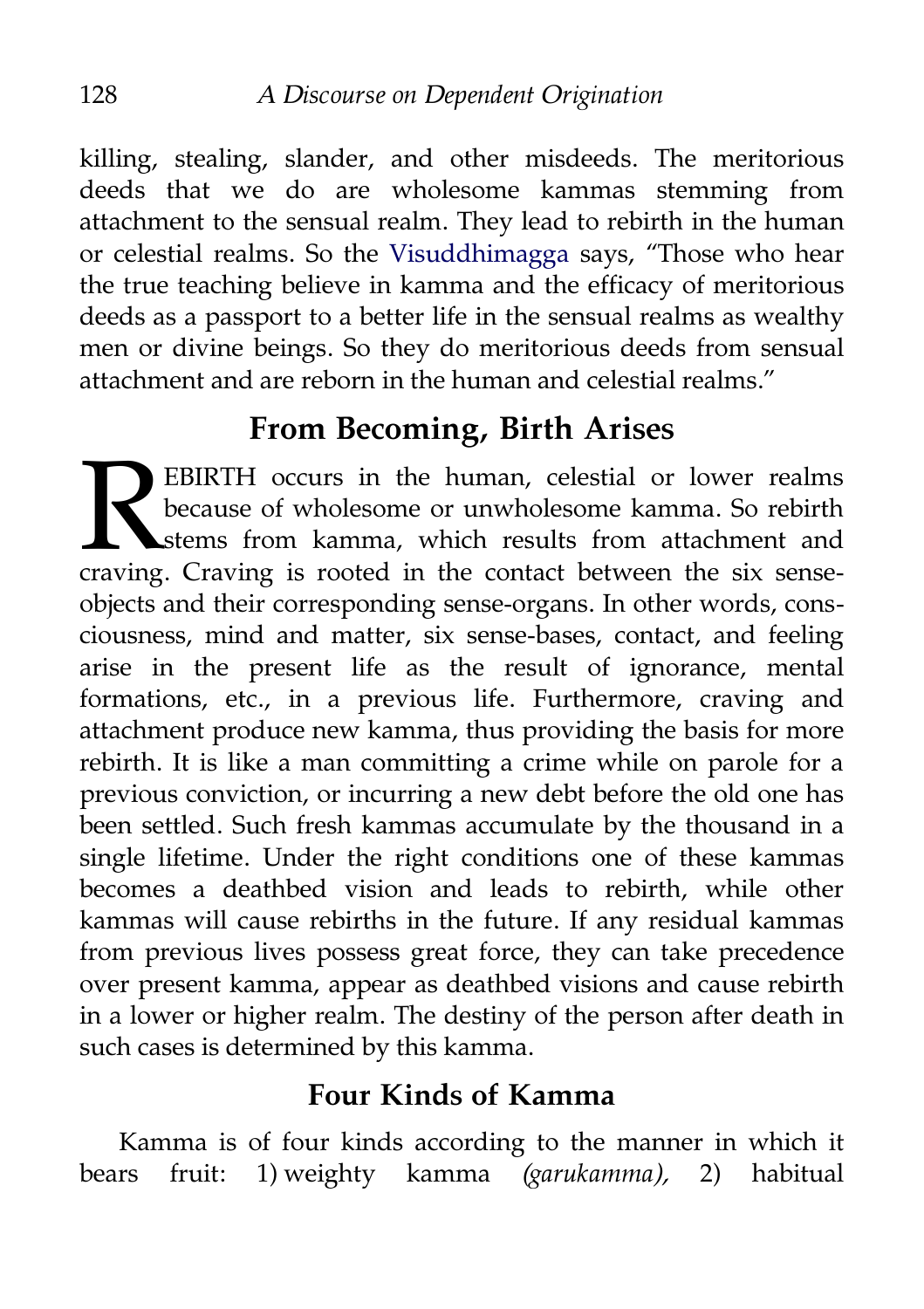kamma *(bahula* or *āciṇṇaka kamma),* 3) death-proximate kamma *(āsanna kamma),* and 4) residual kamma *(katattā kamma).*

The five weighty unwholesome kammas are killing one's mother or father, killing an Arahant, injuring a Buddha, and causing a schism in the Saṅgha. The weighty wholesome kammas are the *rūpa-* and *arūpa-jhānas* which lead to rebirth in the finematerial and immaterial realms. Weighty kamma delays the fruition of other kammas and leads to rebirth. Weighty unwholesome kamma leads directly to hell after death, so it is termed *'ānantariyakamma'* — kamma (with results) that follow without delay. One who murders their father or mother, whether knowingly or unknowingly,[1](#page-136-0) can never attain *jhāna* or nibbāna in the present life; they are condemned to hell after death, nor can any amount of wholesome kamma save them. This is evident in the story of Ajātasattu.

## **The Story of Ajātasattu**

[Ajātasattu](http://aimwell.org/DPPN/ajatasattu.htm) was the son of [King Bimbisāra](http://aimwell.org/DPPN/bimbisara.htm) of Māgadha, a devoted follower of the Buddha. Before the birth of the prince, the queen had a craving to drink blood from the king's right arm. When the king learnt of this, he had the blood taken out to fulfil her wish. The astrologers predicted that the unborn child would become the king's enemy. So he was given the name 'Ajātasattu,' which means 'the unborn enemy.' The queen tried to abort the child but as the king's kamma and the child's kamma were powerful she did not succeed. Thereafter, the king ordered the queen to be supervised closely until the child was born. When the young prince came of age, he was appointed heir-apparent. Then he fell into the clutches of the evil-minded Devadatta, who misused his psychic power to manipulate Ajātasattu. Turning himself into a boy with a snake coiled around his waist, he appeared before Ajātasattu and then

<span id="page-136-0"></span><sup>&</sup>lt;sup>1</sup> This means whether he knows they are is parents or not. The intention to kill them must also be present. (Editor's note)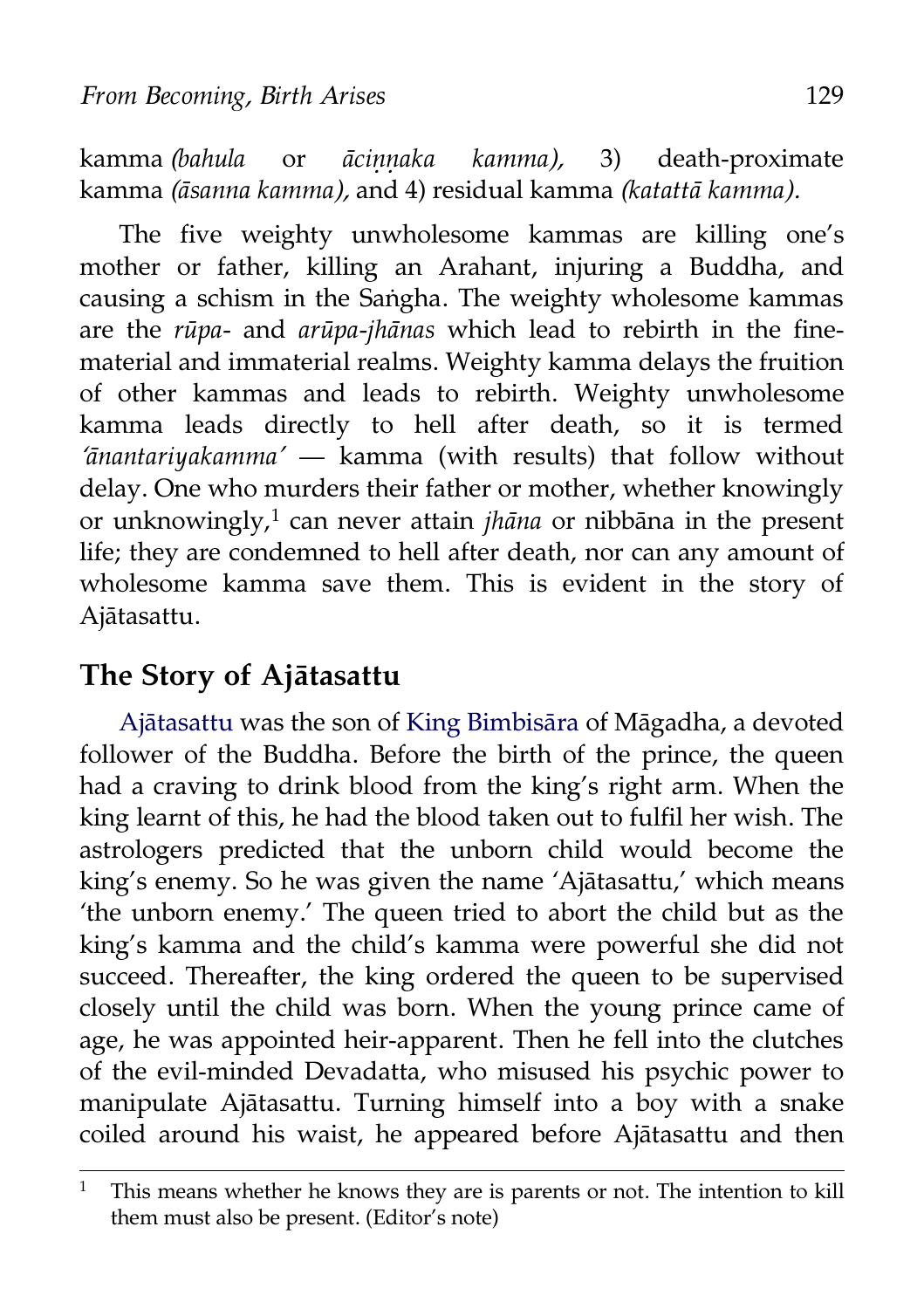showed himself as a bhikkhu. The prince was deeply impressed, which is not surprising, for people are very interested in miracles and have blind faith in anyone who can perform them.

The prince held Devadatta in high esteem and became his devoted follower. Then Devadatta made another move for the success of his wicked scheme. He told the prince that since people did not live long, he (the prince) should kill his father and become king while still in the prime of his life. He (Devadatta), on his part, would kill the Buddha. The prince failed in his attempt on the life of the king, but when Bimbisāra learnt of his son's ambition, he handed over his kingdom. The transfer of power nevertheless fell short of Devadatta's scheme. On his advice, Ajātasattu imprisoned his father and starved him. The queen was the only person who was allowed to visit the king. She secretly brought food by various means until she was forbidden to visit the prison. From that day, the king got nothing to eat, but managed to keep himself healthy by pacing to and fro. Then, on Ajātasattu's order, the barbers caused such injury to his father's feet as to make it impossible for him to walk. According to the commentary, he was thus injured because in a previous life he walked with footwear on the platform of a pagoda and trod with unwashed feet on a mat meant for the bhikkhus.

King Bimbisāra probably died at the age of 67. His son Ajātasattu was not evil-minded at heart. His good nature was evident in his devotion to the Buddha after he had killed his father, his adoration and enshrinement of the Buddha relics, and the wholehearted support that he gave to the First Council. It was his association with a corrupt teacher that led him astray to the point of parricide. His life affords us a lesson that we should carefully bear in mind.

On the very day of his father's death, his wife gave birth to a son. On hearing the news, he became overwhelmed with great affection for the child. This reminded him of his father and he ordered the imprisoned king's release, but it was too late. When he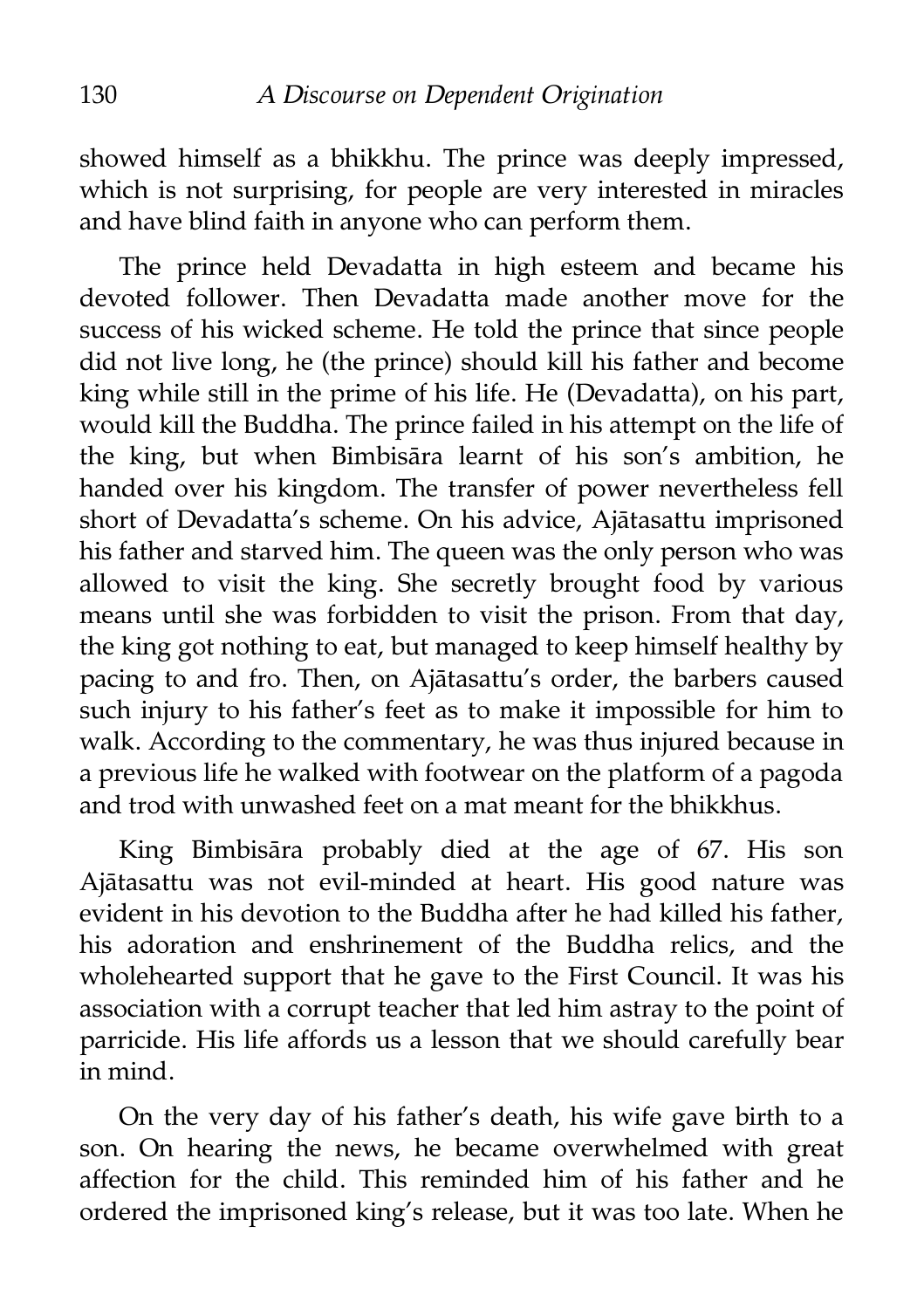later learnt from his mother how much he was loved and cared for by his father in his childhood, he was seized with remorse. His life became wretched and miserable. He could not sleep at night, being haunted by visions of hell and smitten by his conscience for the crime against his father, who was a devout disciple of the Buddha.

So, led by the physician [Jīvaka,](http://aimwell.org/DPPN/jiivaka.htm) he went to see the Buddha. At that time the Lord was surrounded by more than a thousand bhikkhus. However, since they were deep in meditation, there was absolute silence. Deeply impressed, the king said, "May my son Udayabhadda be blessed with the kind of serenity that these bhikkhus possess!" Perhaps he feared that his son would learn how he had seized power and would try to do the same. His fear later became a reality, for right down to his great grandson, each son ascended the throne after killing his father. King Ajātasattu asked the Buddha about the immediate benefits of life in the Saṅgha. The Lord enlarged on the benefits accruing from the holy life: the reverence and support of the lay community, moral purity, the first *jhāna* and other higher states of consciousness in the mundane sphere, psychic powers, extinction of defilements and the attainments of the Noble Path. After hearing the discourse, Ajātasattu formally declared himself a disciple of the Buddha. If not for his parricide, he would have attained the first stage on the Path. Nevertheless, from that time on he had peace of mind, and after his death, he was spared the terrors of the deepest hell *(Avīci)* that would have been in store for him had he not met the Buddha.

The other three weighty kammas — killing an Arahant, causing injury to the Buddha and wilfully causing a schism in the Saṅgha are also bound to drag the offender to hell.

#### **Habitual and Death-Proximate Kammas**

Another type of kamma is habitual kamma. Immorality may become habitual, and will have unpleasant effects in a future life, if no step is taken to change it. So lay Buddhists should live by the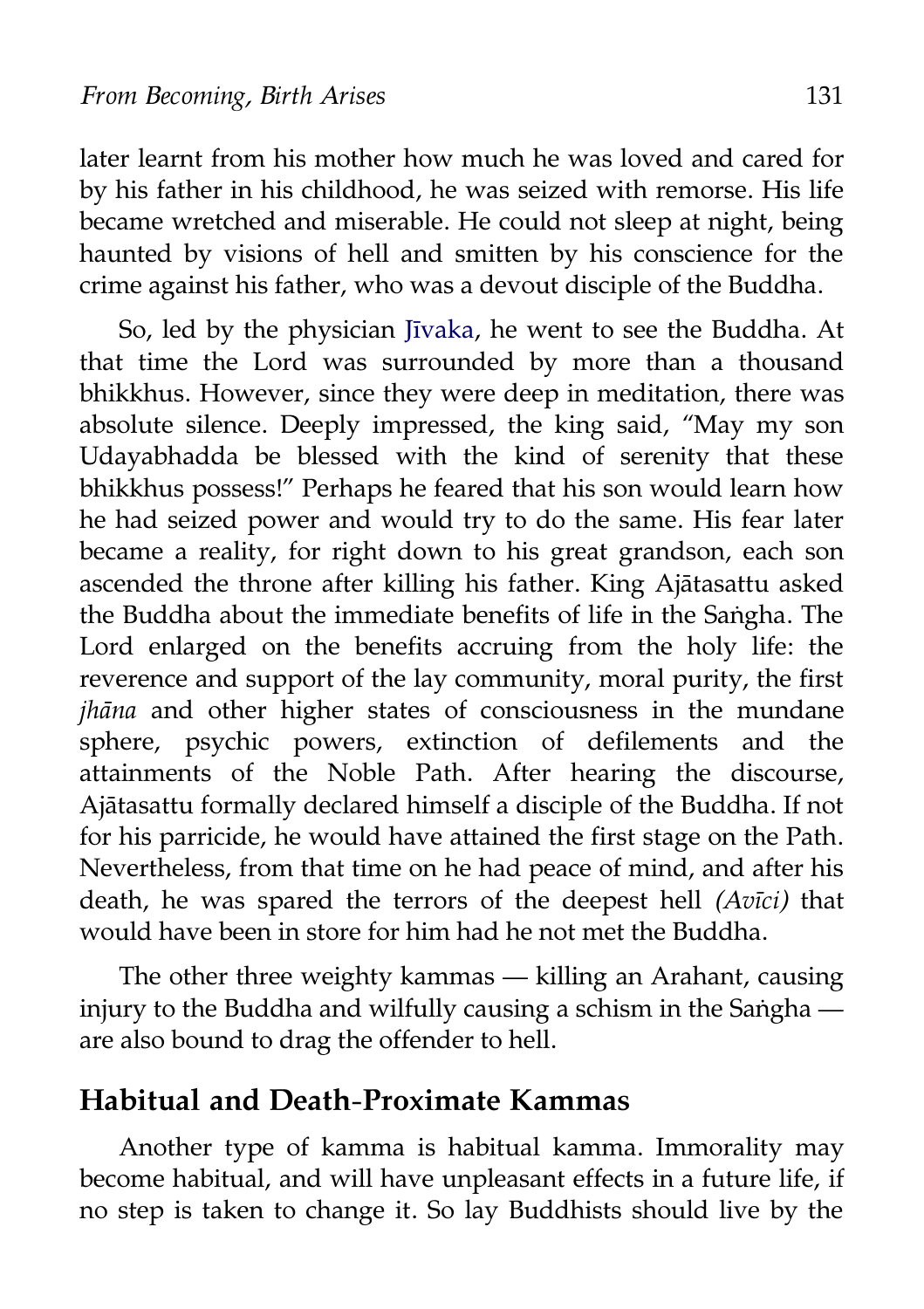five precepts. If they fail, they should reaffirm their will to guard their moral life more vigilantly. Moral purity is equally vital for a bhikkhu. Failure to make amends for any violation of a Vinaya rule, whether deliberate or unintentional, will create habitual kamma. So the bhikkhu should regain moral purity through confession and reaffirm his will to preserve it. Good habits like regular almsgiving, reverence for parents and teachers, contemplation of the Buddha, meditation, etc., are also habitual kammas that can bear immediate fruits.

In the absence of any decisive habitual kamma, some action done near the end of life determines rebirth. In one Abhidhamma book, death-proximate kamma is described as more potent than habitual kamma, but perhaps that is so only in exceptional cases. As the commentaries say, habitual kamma probably takes precedence in bearing fruit. Nevertheless, in the light of stories in ancient Buddhist literature we can confidently rely on death-proximate kamma. A dying man who had been an executioner for over fifty years was reborn in Tusita heaven after offering food to Venerable Sāriputta and hearing his discourse. This story finds an echo in the case of a Sinhalese fisherman who was reborn in the celestial realm after his encounter with a thera just before his death.

Unwholesome death-proximate kamma is just as potent. A Sinhalese layman who practised meditation for many years was disappointed because he had never seen any lights. He then concluded that the Buddha's teaching was not the way to liberation. Because of this wrong view he became a hungry ghost after his death. Failure to encounter lights, etc., in the practice of meditation may be due to a wrong method, insufficient effort or the lack of basic potential. Similarly, the monk Sunakkhatta, mentioned before, attained the divine-eye but not the divine-ear because he did not have the potential for it, and was impeded by his obstructive kamma. So one should not be disheartened if the meditation practice does not produce the desired effect. Mostly, practice along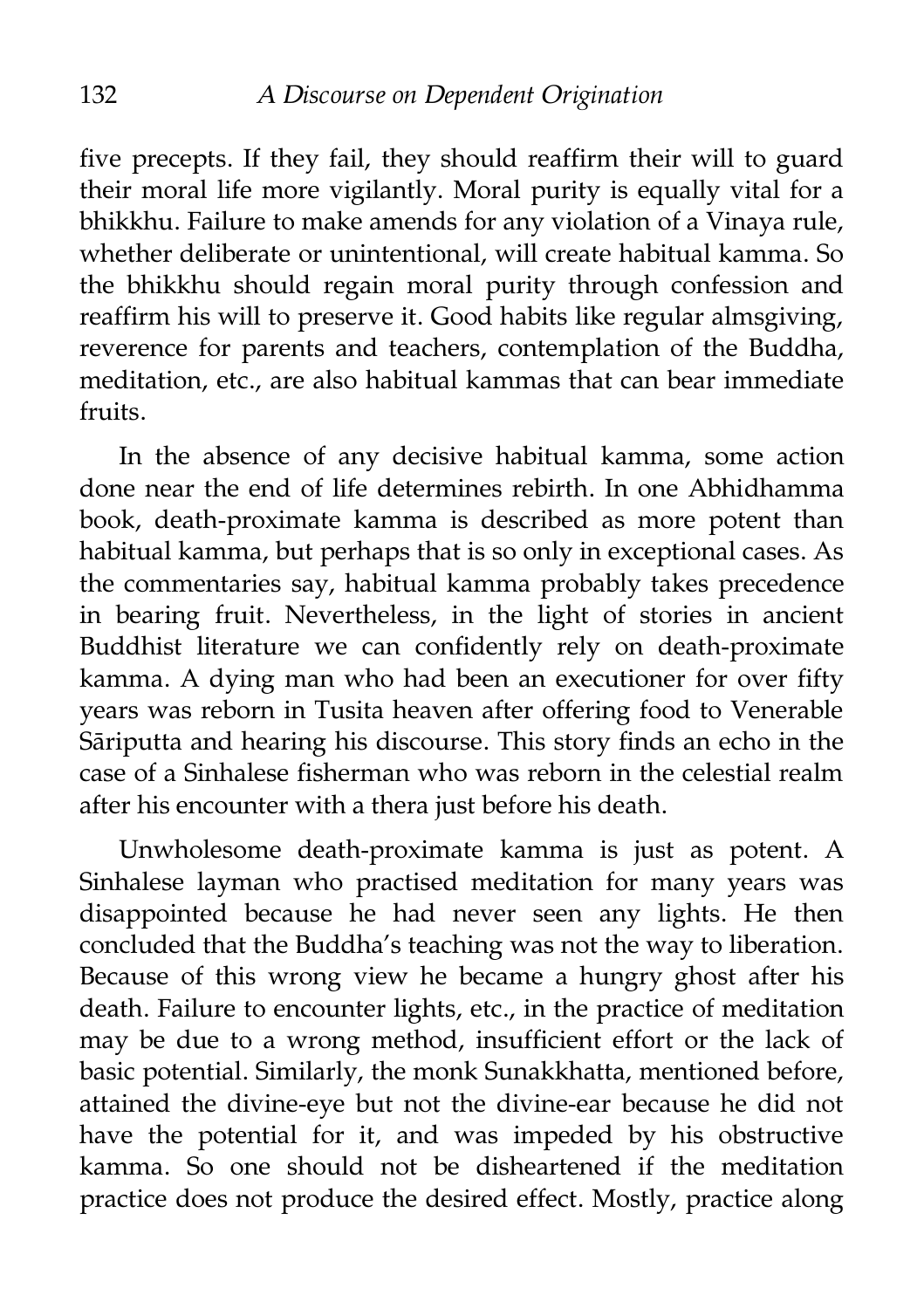the right path leads to unusual experiences. With tranquillity and purity of mind, the object of contemplation and the contemplating consciousness become clearly distinct. So too, do their causal relations and their constant, rapid arising and dissolution. At that stage, one may see light, or at least one experiences joy, ecstasy, tranquillity, equanimity, etc., which are the factors of enlightenment *(bojjhaṅga),* so vital to the development of insight. Provided there is no impediment, contemplation of mind and matter will lead to these higher states of consciousness if the method is right, and the effort is sufficient.

In the absence of habitual or death-proximate kamma, residual kamma, which means a kamma that one has done once in this or the previous lives, will give its effect instead.

# **From Birth, Aging, Death, Grief, etc., Arise**

AMMA'S role in the chain of causation is emphasised in the teaching, "Dependent on mental formations, rebirthconsciousness arises," which we have already explained in detail. Since the dying person is attached to the signs and visions relating to kamma, kamma-based material phenomena arise after death with rebirth-consciousness conditioned by deathbed attachment. Contact with sense-objects leads to feeling, which in turn produces craving. It does not matter whether the feeling is pleasant or unpleasant. Pleasant feeling creates desire for pleasant objects while unpleasant feeling also makes us crave for pleasant ones. When the desire becomes strong and develops into attachment, it leads us to make efforts for its fulfilment. People do wholesome or unwholesome deeds, which they hope will help to satisfy their needs and desires. It is this kammabhava rooted in craving that causes rebirth. Rebirth is accompanied by suffering wherever it takes place.  $\left| \sum_{\text{detail } S}$ 

It is unnecessary to dwell on the sufferings in the animal and other lower realms. For human beings, too, suffering is inescapable.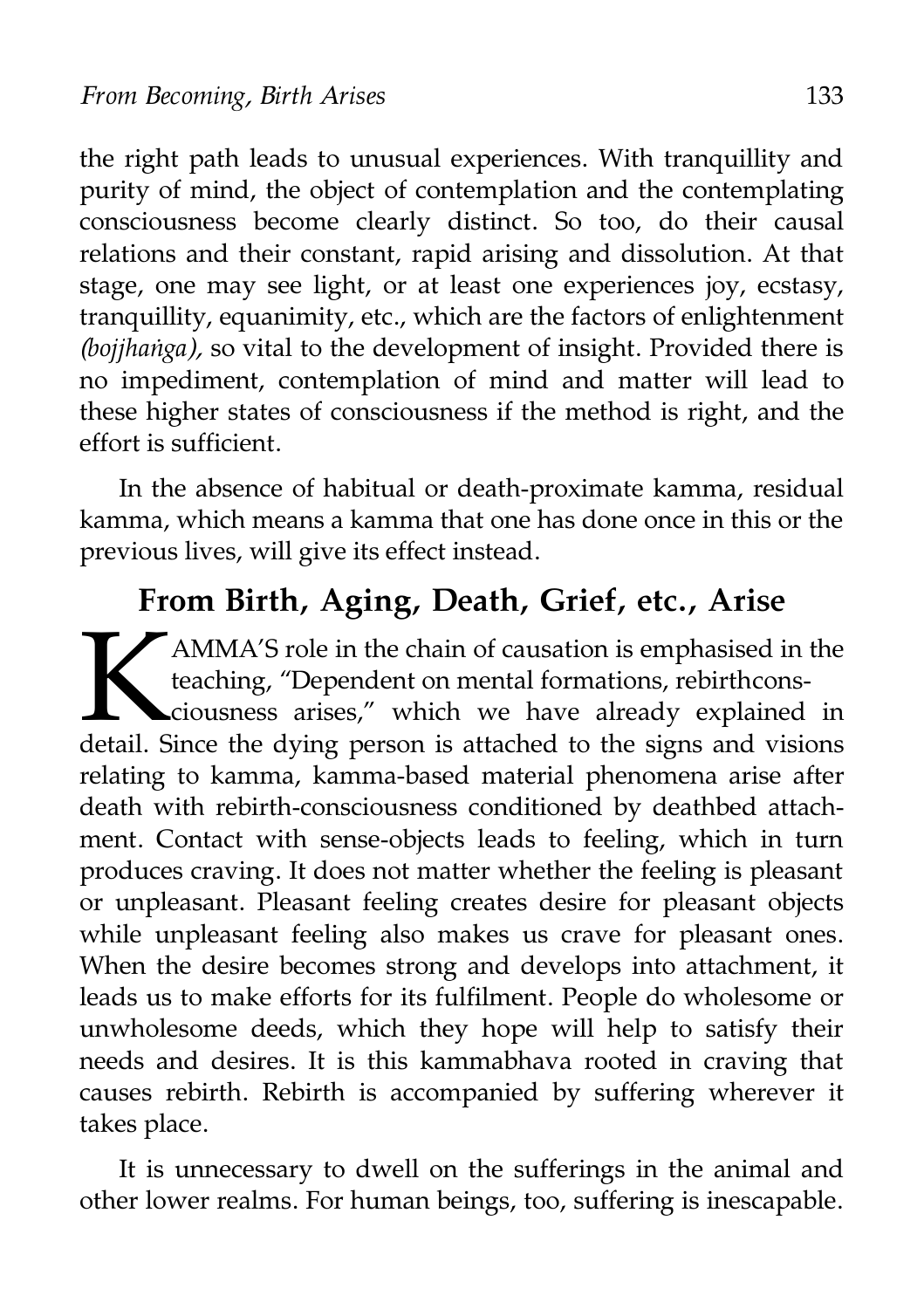One has to work hard to make a living. One may be harassed by employers or landlords. Even if one avoids most of the suffering inherent in the struggle for survival, one will finally have to face aging, disease, and death. Suffering begins in the womb; from the time of conception, one is heading inexorably towards aging, disease, and death. Though one may live an apparently carefree, happy life, both body and mind are constantly aging and decaying.

An Indian fable illustrates the inevitability of aging, disease, and death. One man, being afraid of aging, rose into the air with the elixir of life in his mouth and hid in the sky. Another man hid under the sea to escape disease and a third hid in a cave in the Himalayas to avoid death. When their sons searched for them they found that the first man had become old and decrepit, the second man was terminally ill, and the third man was already dead. Everyone is subject to aging, disease, and death. Once one is reborn, nothing will protect one from these misfortunes. As the Buddha says in the Dhammapada, "There is no place in the sky, on land, or in the ocean where one can escape from death."

Aging, disease, and death are inevitable as long as rebirth takes place. Rebirth also leads to grief, anxiety, lamentation, and despair. We grieve when a member of our family dies. The grief is overwhelming when we lose our parents or someone on whom we depend, or a son or a daughter whom we love dearly. Another cause for grief is the loss of material possessions through corrupt officials, thieves, fires, floods, storms or unworthy heirs. Grief also results from disease and decline of health. Some patients are so depressed that their mental state becomes a hindrance to their recovery. For scrupulous monks and laymen, any defect in their morality causes remorse. Thus the hermit Isisiṅga suffered terrible anguish when he was seduced by a goddess. Anxiety and remorse also torment those who realise they have been following wrong views due to the influence of a misguided teacher. Many other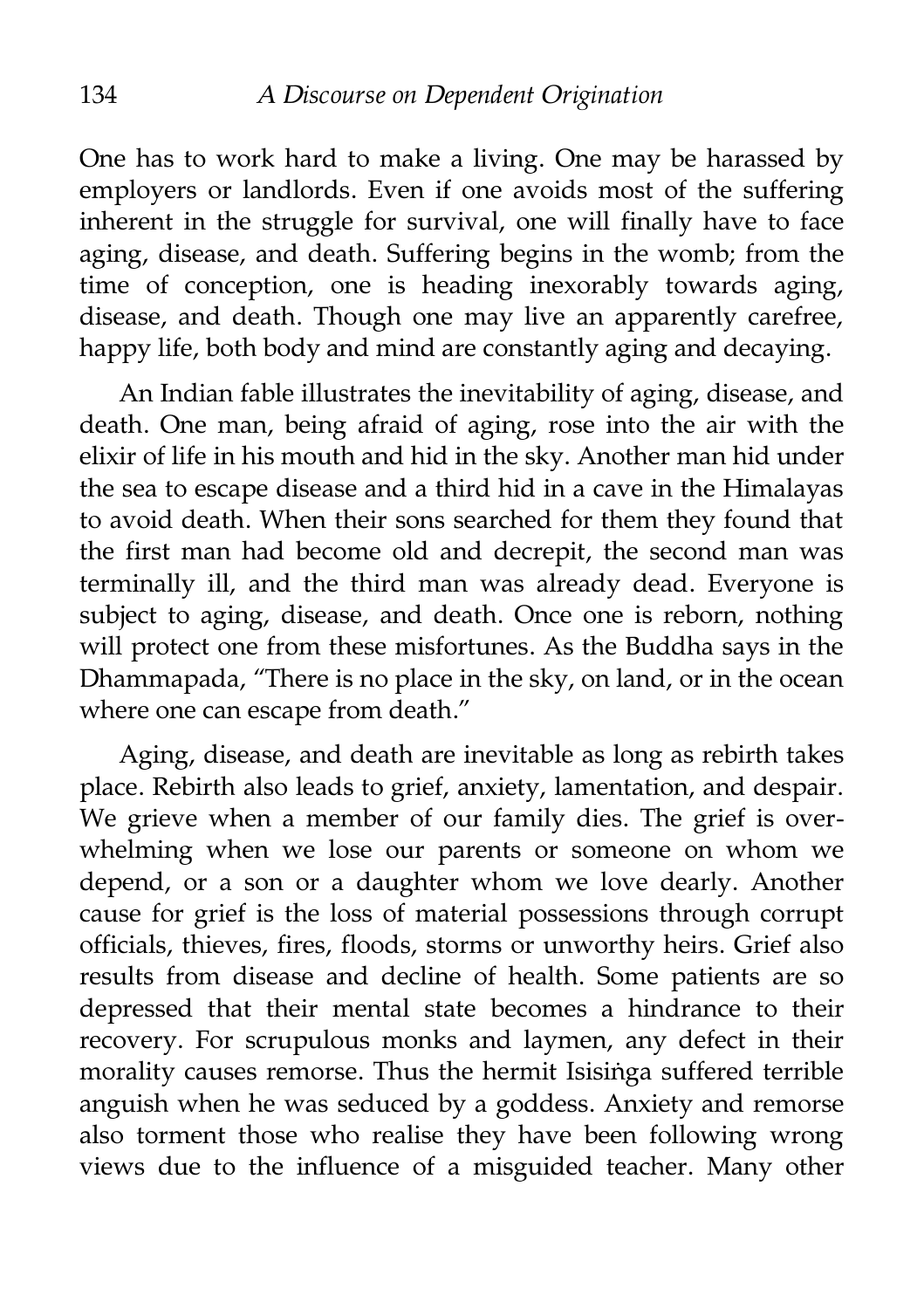misfortunes such as accidents, robbery, unemployment, and so forth, also cause grief, anxiety, and despair.

Because of his intelligence, man also suffers anguish whenever he is in contact with unpleasant sense-objects. Since he has to suffer mentally as well, it is like adding insult to injury. This does not apply to the Arahant or the Non-returner, since, being free from illwill, they remain unperturbed in the face of physical suffering. It is similar for the mindful meditator who is free from ego-illusion, which is inclined to increase feelings of self-pity. Hence, the importance of the Buddha's teaching that we should be aware of unpleasant feeling whenever we suffer from it.

People are unhappy when they think of the frustrations and misfortunes that beset them in the past and the present or that may beset them in future. They feel bitter and disappointed when they find themselves in difficulty and burdened with misfortunes. All these sufferings are rooted in birth. Life is unsatisfactory and impersonal, and would lack any lasting enjoyment even if a self did exist to enjoy it. According to the doctrine of Dependent Origination, the only thing that links one existence with another is cause and effect. From craving, kammic effort, etc., based on ignorance in one existence, five effects arise: consciousness, body and mind, sense-organs, contact, and feeling. These effects begin with birth and end in death with aging, anxiety, and other types of suffering in between.

This teaching of the Buddha does not appeal to ordinary people who harbour illusions of happiness and selfhood. However, impersonality and suffering are undeniable — even beings in the celestial realms are not exempt from it. Some earth-bound devas have to struggle hard for survival and are more miserable than human beings. They are called Vinipātika devas, and comprise ghosts, goblins, etc., who belong to the lowest order of devas. Some devas in the celestial realms are dissatisfied because they do not have magnificent mansions and enough attendants. Even Sakka, the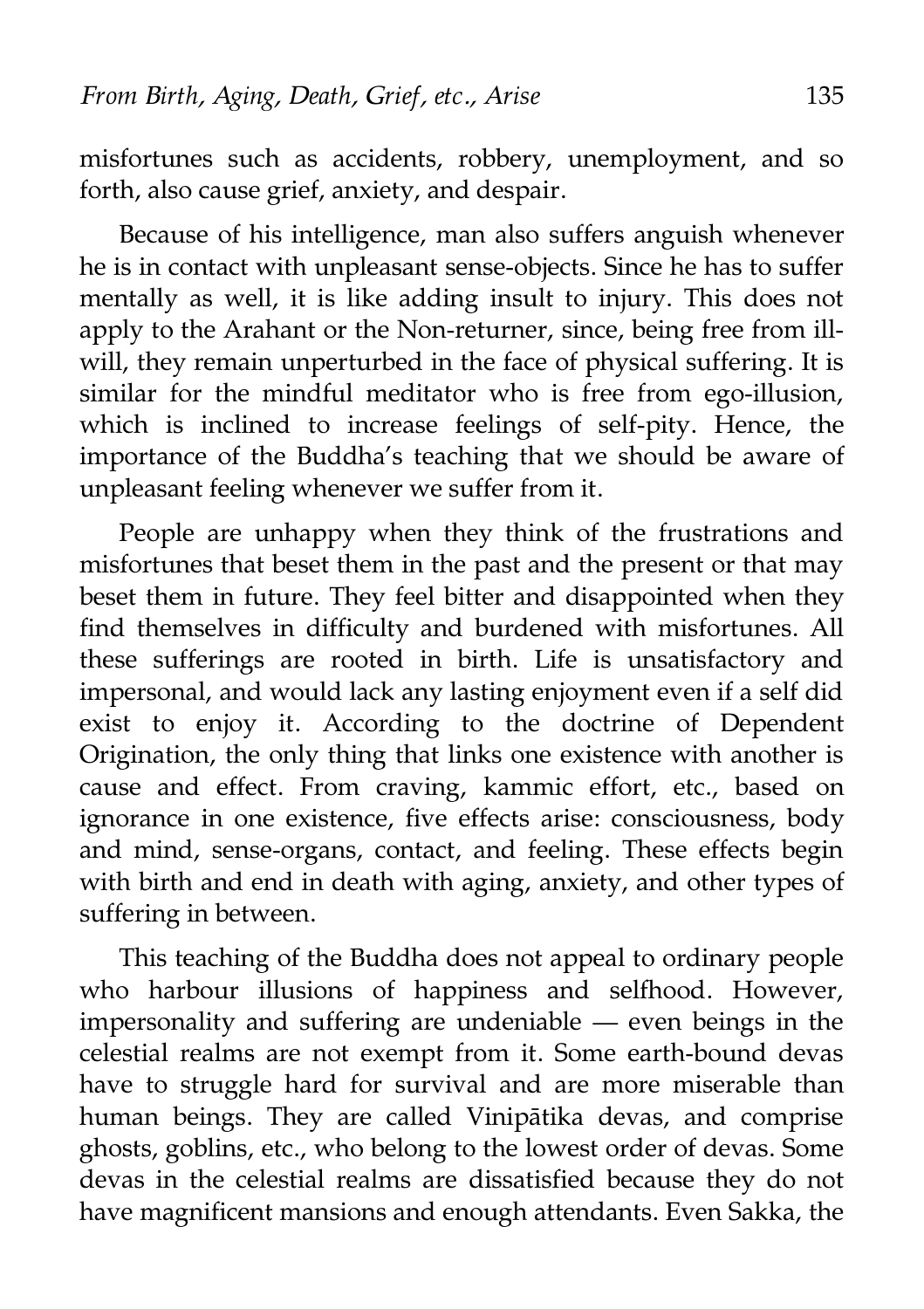king of the devas, admitted to Venerable Mahākassapa that he was not so luminous, since his attainment of the celestial realm was due to wholesome kamma done long before the propagation of the Buddha's teaching. He said that he had to hide when he saw those devas who outshone him because they had done wholesome kamma in the time of the Buddha. Thus Sakka was not always happy, nor were his female attendants. They told Venerable Mahākassapa that they were wretched and miserable since they counted for little among the high-ranking queen-goddesses.

Some devas become unhappy on the approach of death, which is heralded by the withering of their flower garlands, sweating from their armpits and other signs of aging. Other devas die suddenly while indulging in celestial pleasure just like a man whose life is cut short by a stroke. Death may take only a second, like the snuffing of a candle. This is borne out by the story of Subrahma Deva.

## **The Story of Subrahma**

[Subrahma Deva](http://aimwell.org/DPPN/subrahmaa.htm) was enjoying life when his attendant goddesses, who were singing and plucking flowers, died suddenly and landed in hell, where he could see them suffering. He also realised that he too would die in a few days and share the same fate. Greatly alarmed, he went to the Buddha and asked the Lord to show him where he could live without fear. The Lord replied that the only way was by cultivating the factors of enlightenment, by ascetic practices *(dhutaṅga)* and right exertion *(sammappadhāna)* that eradicate defilements, sense-restraint *(indriya-saṃvara-sīla)* that wards off defilements, and nibbāna, which means the renunciation of everything. On hearing this, the deva and his attendants attained Stream-winning.

Here, what we should note is the sudden death of the goddesses. The fate of those who die suddenly while engaged in the pursuit of pleasure is terrible since they are likely to be born in hell because of unwholesome kammic impulses. If any sign appears that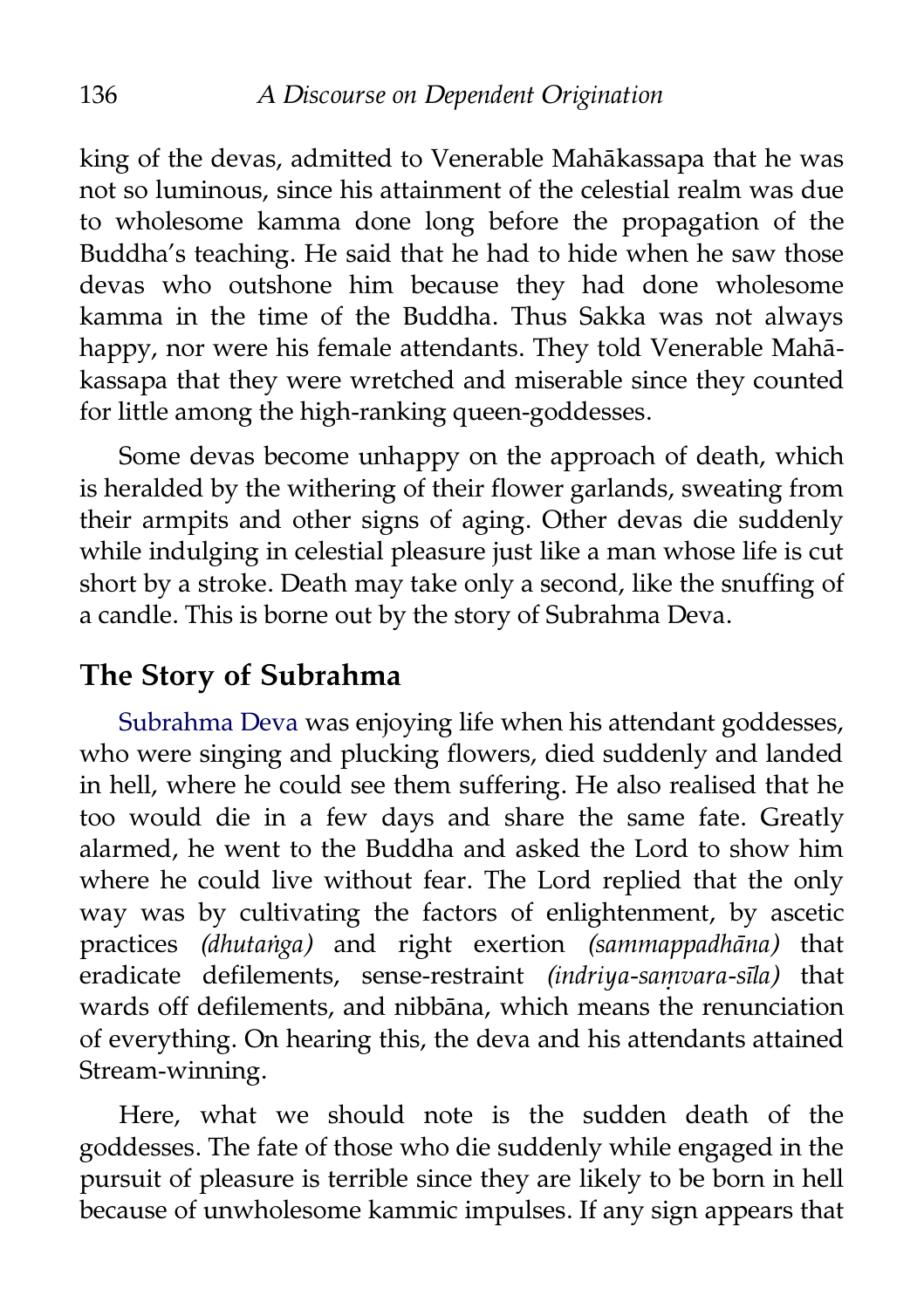heralds the approach of death, it creates fear and adds to their suffering. Suffering that stems from attachment to pleasure is not confined to the sensual realm, for it is also the lot of the Brahmās in the immaterial realms. In the Brahmā realm, there is no sexual pleasure or sensuality. The objects that Brahmās can see, hear or think of have no sexual overtones. However, as the [Visuddhimagga](http://www.abhidhamma.org/visuddhimagga-1.htm) says, some people crave for the pleasures of the Brahmā realm because they believe, either through hearsay or speculation, that such pleasures are superior to those of the human and celestial realms. It is nothing other than their sensual craving that leads to the attainment of *rūpa-jhāna* or *arūpa-jhāna* and finally takes them to the fine-material or immaterial realms. It is not surprising that some people think or speak of the sensuality in the Brahmā realm. Those who know the true teaching of the Buddha will reject the idea but it probably appeals to ignorant people. The Indian religious books portray Brahmā with his wife, and some people even regard nibbāna as a heavenly realm with celestial mansions where one can dwell with one's family and attendants.

### **Excessive Attachment**

*Kāmupādāna* means not only excessive attachment to sensual pleasures, it also means craving for the fine-material and immaterial realms. Therefore, according to the Visuddhimagga, one can eradicate this insatiable craving only at the final stage of the Path, and it is this craving that underlies every effort to attain *rūpa-* or *arūpa-jhāna.* For ordinary people, such *jhāna* means kammic effort based on sensual craving, which leads to rebirths in the finematerial or immaterial realms of Brahmās. The incessant aging of mind and matter begins from the moment of rebirth. The aging of a Brahmā is not apparent as it is for human beings, but when his lifespan ends he cannot avoid death. Being free from hatred, a Brahmā is not subject to grief and anxiety. Lack of a body ensures freedom from physical pain. However, a Brahmā cannot escape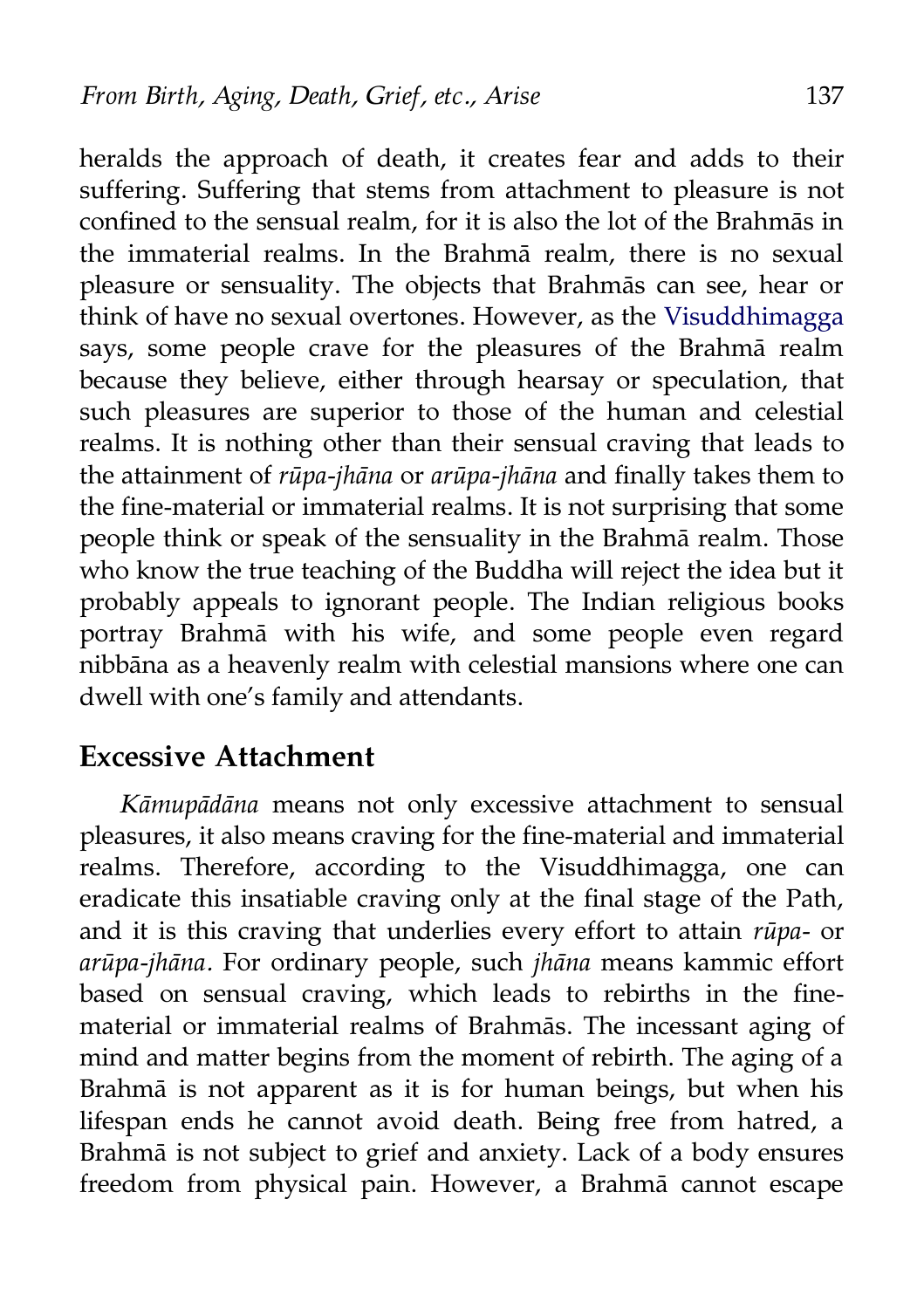aging and death, which are inherent in every kind of existence. So escape from aging and death presupposes the end of rebirth. To avoid rebirth, we must strive to avoid unwholesome kamma and even wholesome kamma. Negation of kammic existence calls for the effacement of attachment and craving. For this purpose, the mental process must end at feeling and stop short of developing the desire for anything. This avoidance of craving through contemplating impermanence, unsatisfactoriness, and not-self in all phenomena is the only way to avoid rebirth and the other links in the sequence that leads to aging and death. This means the temporary extinction of suffering which one can finally overcome when one develops insight on the Noble Path.

# **Attachment to Views as the Cause of Rebirth**

IṬṬHUPĀDĀNA means the attachment to the view that denies future life and kamma. So, the annihilationist view *(ucchedadiṭṭhi),* which asserts the annihilation of a being ITTHUPĀDĀNA means the attachment to the view that<br>denies future life and kamma. So, the annihilationist view<br>(*ucchedadiṭṭhi),* which asserts the annihilation of a being<br>after death, is attachment to views. People who hold will have no reason to do good or to avoid wrong-doing. They will do nothing for their well-being in the afterlife and will seek to enjoy life as much as possible. As they have no scruples, most of their acts will be unwholesome kammas that create deathbed visions leading to the lower realms. This is evident in the story of the *peta* Nandaka.

Nandaka was a general in the time of King Piṅgala who ruled the country of Surattha (which lay to the north of the present province of Bombay). He held that giving alms and other good deeds are useless. After his death he became a hungry ghost in a banyan tree. However, when his daughter offered food to a monk and shared her merit with him, he received an unlimited supply of celestial food. He then realised the truth of the kammic law and repented of his wrong views. One day, he led King Piṅgala to his tree and entertained the king and his followers to a celestial feast. The king was greatly surprised, and in response to his inquiry, the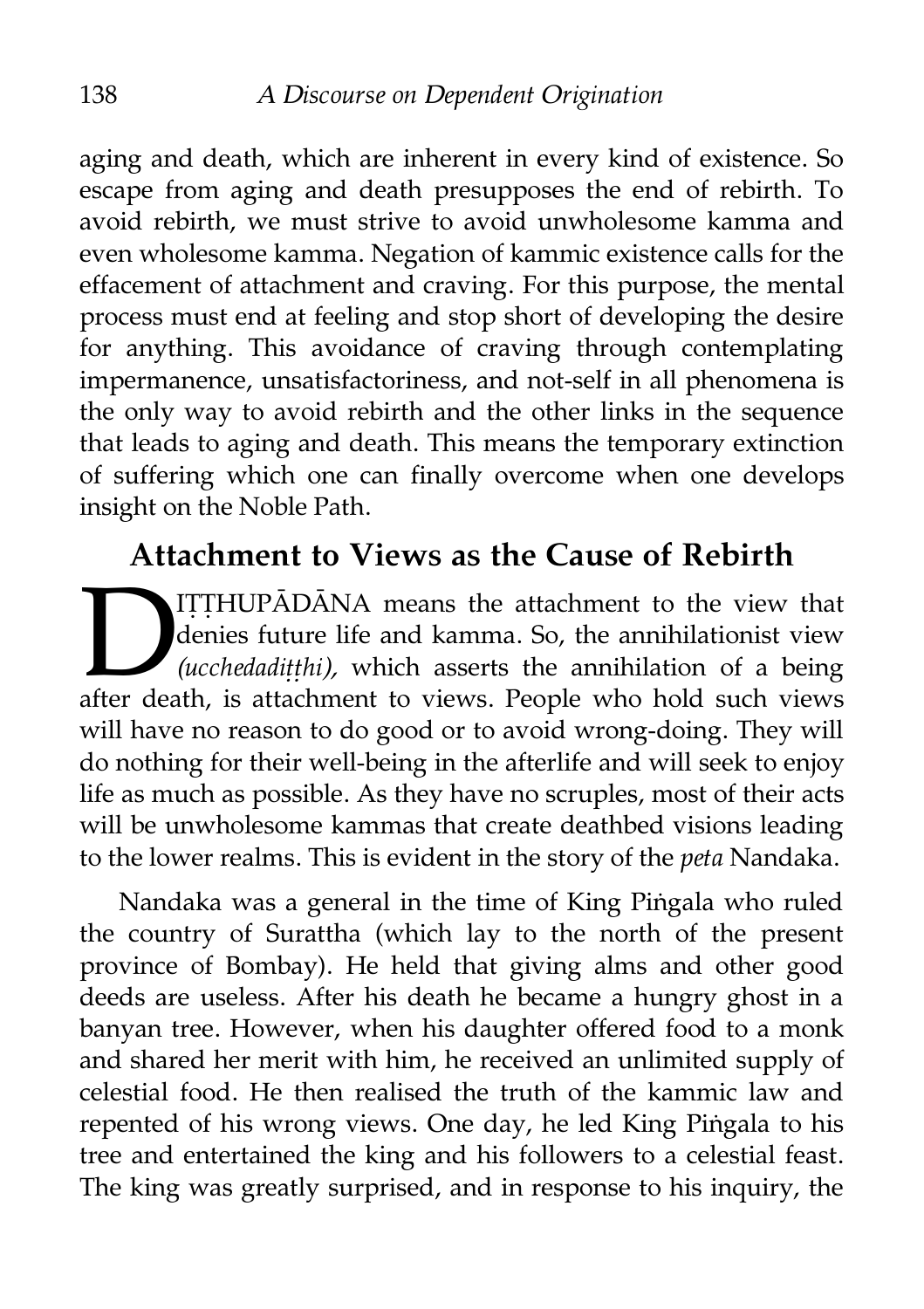ghost gave an account of his rebirth as a *peta.* He said it was due to his wrong views, immorality, and opposition to almsgiving. He then told of the sudden change in his fortunes after his daughter shared her merit with him. He also described the suffering that he would have to undergo after death, the torment in hell that he would share with others who held wrong views and vilified monks. So, attachment to wrong views leads to immoral acts and rebirth in the lower realms.

Kamma may also be motivated by eternalism, the belief that upholds the illusion of personality. Those who hold it believe in a permanent self that will bear the consequences of present deeds in a future life. So they devote themselves to what they regard as noble deeds, though some of those deeds may be ignoble. Either way, all deeds rooted in eternity belief lead to rebirth, and so to suffering.

### **Superstition and Unfavourable Rebirth**

Another basis of kamma is superstition. There are many superstitions, for example, that seeing a man of low caste is a bad omen, that a beehive or an iguana in a house is a sure sign of poverty, etc. Under the influence of such beliefs, a person may do wrong, such as mistreating an outcaste or killing bees. This is borne out by the [Cittasambhūta Jātaka.](http://aimwell.org/DPPN/citta_sambhuuta_jat_498.htm) In that Jātaka the Bodhisatta was a low caste man called Citta. Venerable Ānanda was then his cousin, named Sambhūta. They made their living by dancing with bamboos. One day, the daughter of a merchant and the daughter of a high-caste brahmin, who were both very superstitious, went for a picnic with their attendants. At the sight of the two dancers, which they considered a bad omen, they returned home. Their irate followers then beat the two men for denying them the pleasure of the picnic.

So the two dancers went to Taxila disguised as brahmins and devoted themselves to learning. Citta became the students' leader by virtue of his intelligence. One day, their teacher sent them to a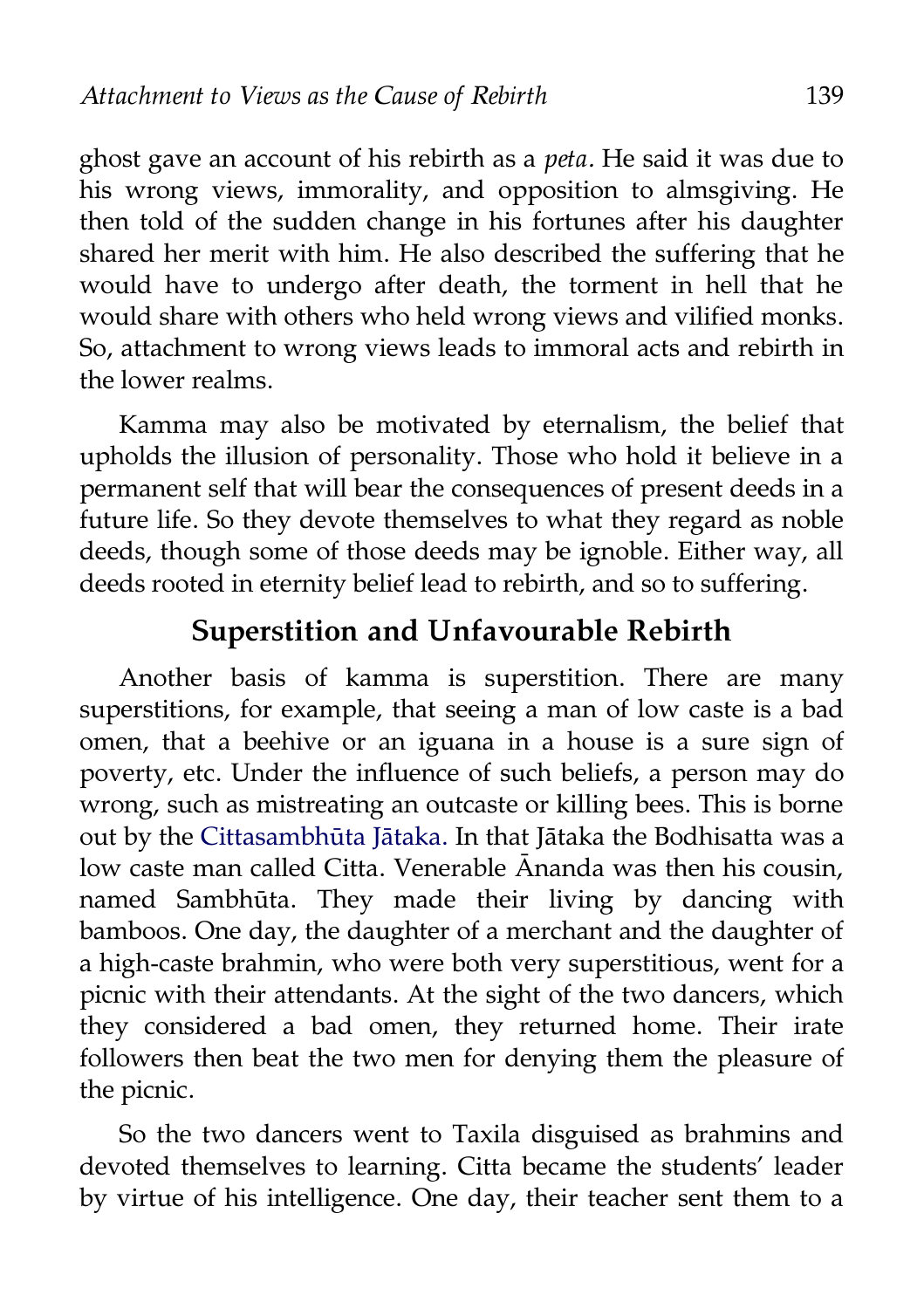place where they had to recite the brahmanical *parittas.* When he burned his mouth by unmindfully drinking hot milk, Sambhūta uttered, *"Khalu, Khalu"* in his dialect and Citta absent-mindedly said, *"niggala, niggala"* ("spit it out"). These slips of the tongue led to their undoing, for their high caste brahmin students discovered their secret. So, they were beaten and expelled from the school. On the advice of their teacher they became hermits. After they died they passed on to the animal realm, first as two deer, then as two eagles. In his next existence, Citta became the son of the chief brahmin and remembered his three previous lives. He led the life of a hermit and attained *jhāna* with psychic powers. Sambhūta became a king, who remembered his low caste life and spent his time in the pursuit of sensuality.

By means of his psychic power, Citta knew his brother's spiritual immaturity. After waiting for fifty years, he came to the king's garden. The king recognized the hermit as his brother in a previous life and was prepared to share his royal pleasures with him. However, being aware of the kammic effects of wholesome and unwholesome deeds, the Bodhisatta had pledged himself to a life of self-restraint, renunciation, and detachment. He reminded the king of their close associations in their previous lives as low-caste men, as deer, and as birds. His aim was to point out the erratic course of kamma and to urge the king to become a hermit for further spiritual progress. However, it was hard for Sambhūta to give up pleasure, so the Bodhisatta returned to the Himalayas. The king finally became disenchanted and went to the Himalayas where he was welcomed by the hermit. As a hermit he devoted himself to spiritual exercises and attained *jhāna* and psychic powers.

Citta and Sambhūta were blameless, but their opponents made unwholesome kamma due to their superstitious prejudice. The story of [Koka,](http://aimwell.org/DPPN/koka.htm) the hunter also shows the evil consequences of superstition.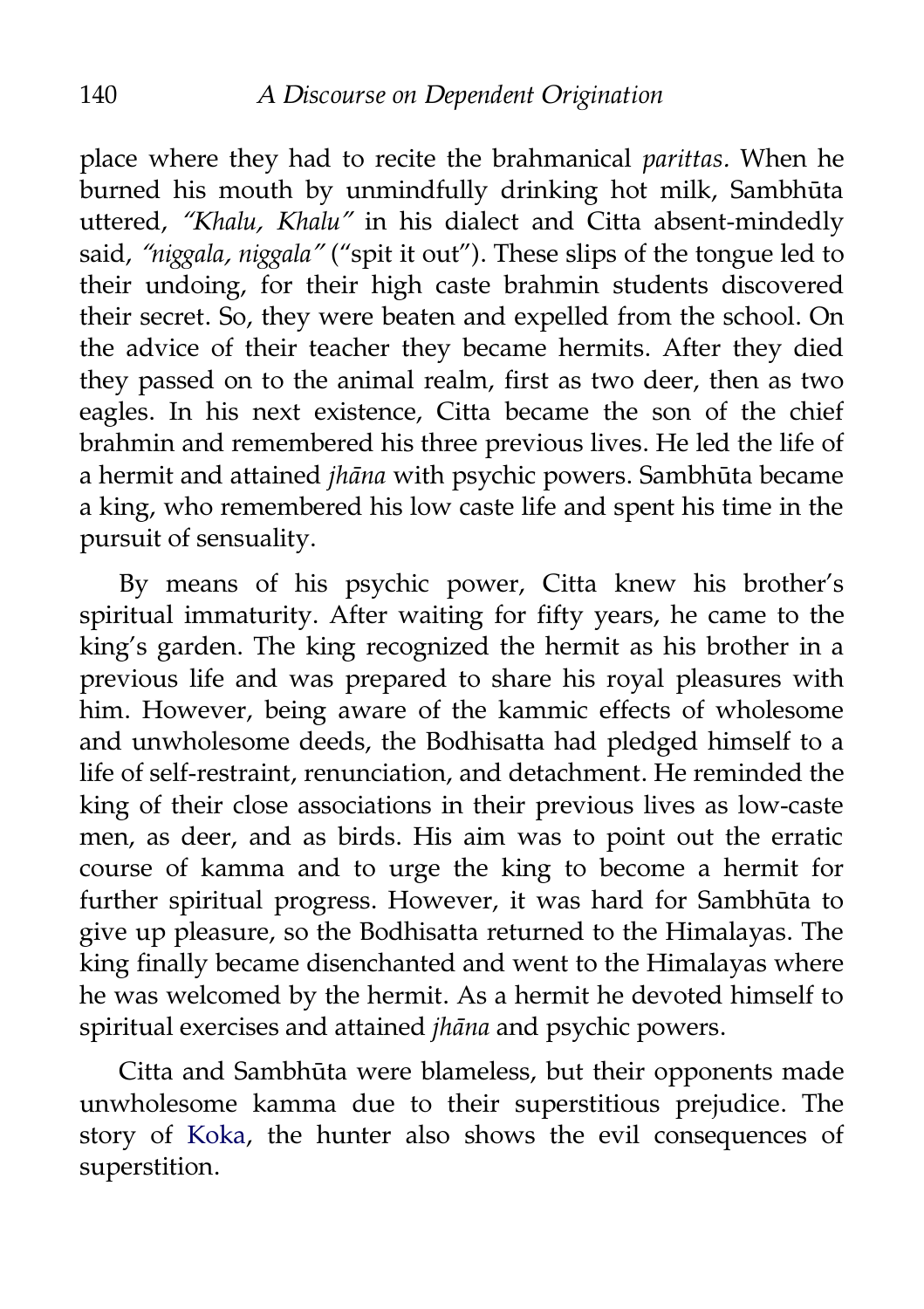In the time of the Buddha, a hunter named Koka lived in a certain village. One day he set out with his dogs to hunt in the forest. On the way he met a monk, who was on his alms round. The hunter considered this encounter to be a bad omen. As luck would have it, he did not catch any prey the whole day. On his return he again met the monk. Now blind with fury, he set his dogs on the monk. The monk had to run and climb up a tree where he could only sit on a low branch. The hunter pricked the monk's feet with an arrow, so that he had to lift his feet, one after the other. Eventually, his robe worked loose and slipped down, falling onto the hunter. Seeing him wrapped up in the robe, the dogs mistook him for the monk and attacked him. Thus he was killed by his own dogs. Realising that they had killed their master, the dogs ran away. The monk got down from the tree and reported the matter to the Buddha. Then, the Lord uttered the following verse.

"If a fool harms one who is pure and blameless, his ignoble deed recoils on him like dust thrown against the wind." (Dhp. v 125)

Here, the hunter's gruesome death and his rebirth in hell resulted from an ignoble deed rooted in superstition.

Some people get alarmed if an astrologer says that the position of the planets warns of misfortune. So they offer flowers and candles to the Buddha image, give alms to the monks, listen to discourses, and practise meditation. Some have the parittas recited to ward off danger that they associate with unpleasant dreams. Their meritorious deeds lead to favourable rebirths but, like the rebirths that stem from demeritorious deeds, they also lead to suffering.

Some ignorant people will do wrong to ward off misfortunes that they are in fear of. The Jātakas mention the animal sacrifice of some kings that involved the killing of four goats, four horses, four men, and so forth as propitiatory offerings to gods. Once, this kind of rite was planned by King Kosala in the time of the Buddha.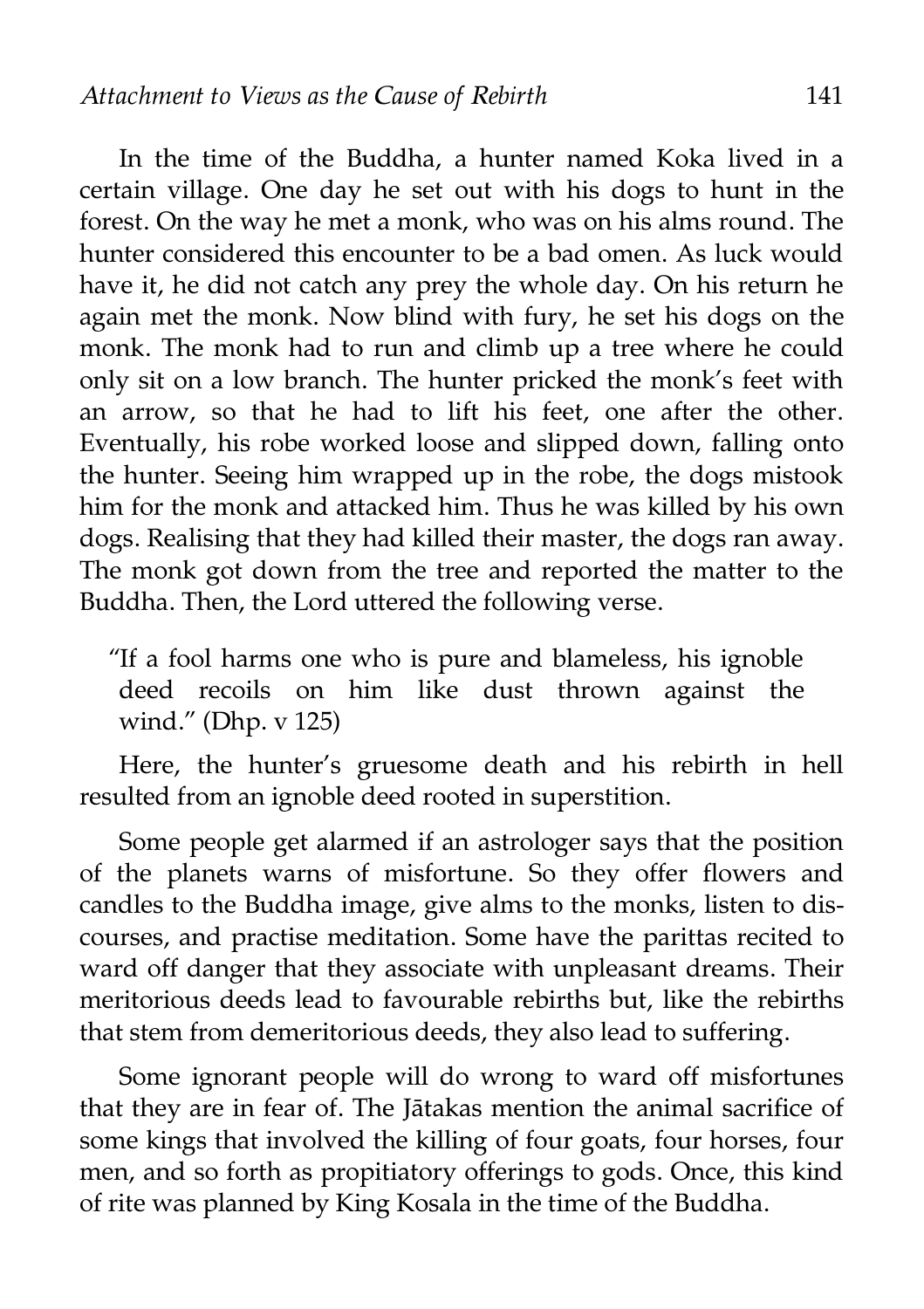The king took a fancy to a married woman, so he sent her husband on an errand to a distant place. Should he fail to accomplish the task entrusted to him and return to the capital on the same day, he was to be punished. The man carried out the king's order and returned before sunset. However, the city gate was closed, so being unable to enter the city, he spent the night at Jetavana Monastery. Overwhelmed with lust and evil desires, the king could not sleep. He heard the voices of four men who were suffering in hell for having committed adultery in their previous lives. It was perhaps by virtue of the Buddha's psychic power that the king heard these voices from hell. The king so was alarmed that, in the morning, he sought the advice of his brahmin counsellor. The brahmin said that the voices warned of imminent misfortune. To ward it off, the king should sacrifice a hundred elephants, horses, etc. So the king made preparations for the sacrifice. How cruel human nature is, that one can sacrifice a thousand lives to save one's own.

Human beings were also among the potential victims. Hearing their cries, Queen Mallikā asked the king to seek the Buddha's advice. The Buddha told the king that the voices were those of four young men who, having seduced married women in the time of Kassapa Buddha, were now suffering in Lohakumbhī hell. They were now repentant and belatedly trying to express their desire to do good after their release from hell. The king was very frightened and vowed never to lust after another man's wife. He told the Buddha how the previous night had seemed very long because he could not sleep. The man who had fetched what the king wanted, said that he had travelled a long journey the previous day.

Then, the Buddha uttered the verse:

"Long is the night to the sleepless, long is the journey to the weary, long is the cycle of existence for the foolish who do not know the sublime truth." (Dhp. v 60)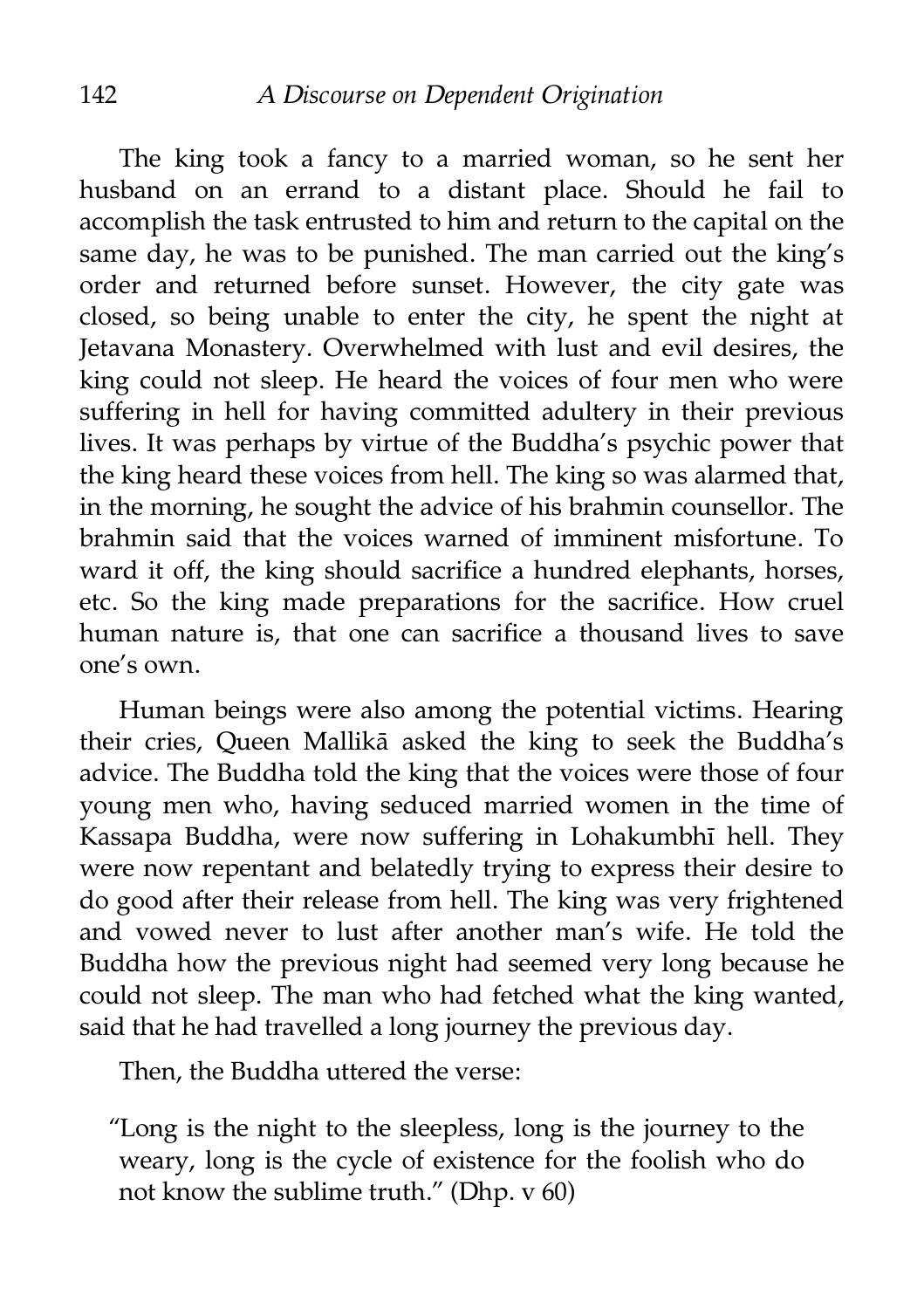After hearing this verse, many people attained Stream-winning and other stages on the Noble Path. The king ordered the release of all the living beings that were to be sacrificed. If not for the Buddha's teaching, he would have committed heavy unwholesome kamma, so this story also shows that superstition leads to demeritorious deeds.

#### **Fanaticism or Religious Attachment**

Wholesome or unwholesome kammas are also born of attachment to religion. People usually believe that theirs is the only true religion, that all others are wrong. So they try to spread their religion, convert other people by force or persecute non-believers. All these injustices have their origins in religious attachment. Kamma may also stem from attachment to political views or ideologies. Some people seek to impose their opinions on others by every means in their power. They propagate it in various ways and discredit, slander, or undermine the unity of those who do not agree with them. All these efforts and activities are becoming, which is due to fanaticism. In brief, all obsession with practices, and with beliefs other than the ego-belief, means attachment to views that leads to kamma.

#### **Attachment to Rituals**

Some people believe they can attain salvation through practices that have nothing to do with the Noble Eightfold Path. Such a belief is called *sīlabbatupādāna.* It is attachment to rituals to worship animals, to adopt an animal's way of life, or to perform rites in the hope of attaining salvation. According to the Visuddhimagga, some people rely on these practices as the way to salvation and do kammic deeds that lead to rebirth in the human, celestial, finematerial, and immaterial realms. The Visuddhimagga refers only to kammas leading to the human, and other higher realms; it does not mention kammas leading to lower realms. However, it does not follow that attachment to rituals does not cause unwholesome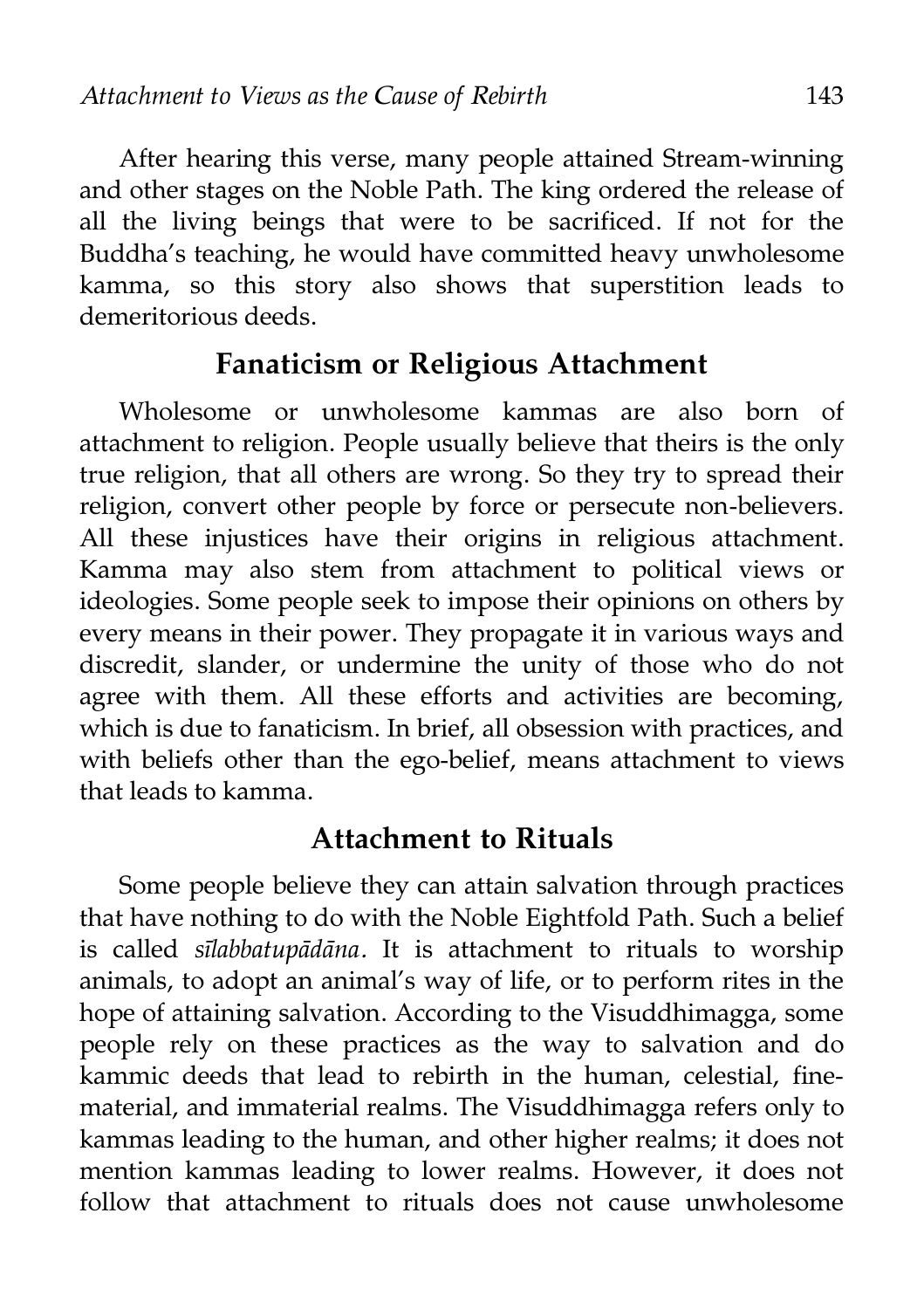kamma. The commentary does not mention this only because it is so obvious.

In the [Kukkuravatika Sutta](http://aimwell.org/DPPN/kukkuravatika_s.htm) and elsewhere the Buddha says that one is reborn as an ox or a dog if one lives exactly like those animals in deed, word, and thought. If one accepts the wrong view but does not practise it fully, one is reborn in hell or the animal world. Of course, making animal sacrifices to gods leads to the lower realms. So do other misdeeds resulting from attachment to certain forms of worship, rites, and ceremonies. In short, every belief in the efficacy of rituals as an antidote to misfortune is attachment to rituals.

According to the commentaries on the Visuddhimagga it is also attachment to rituals to rely entirely on conventional morality and mundane *jhāna* as the way to liberation. The immaterial *jhāna*s attained by Āḷāra and Uddaka originated in this attachment and so do the common religious practices that are based on faith in God. All these attachments lead to rebirth and therefore to suffering.

### **Attachment to Belief in the Soul**

*Attavādupādāna* is attachment to belief in a soul. It is a strong conviction that a permanent self is the agent of every deed, speech, and thought. Few people are free from this attachment. The average person firmly believes in illusions such as, "I see," "I hear" or "I did it." These illusions are the basis of self-love and concern about one's own well-being. The pervasiveness and power of self-love are illustrated by Queen Mallikā's reply to King Kosala.

Mallikā was the daughter of a flower vendor. One day she met the Buddha and offered her food to him. After eating the food, the Lord told Venerable Ānanda that the young woman would become the queen of King Kosala. On that very day, King Kosala, who was defeated in battle, fled on horseback. Utterly exhausted and dejected, the king rested in a flower-garden where he was tenderly cared for by Mallikā. Enchanted by her, the king took her to the palace and made her his chief queen. The Buddha's prophecy came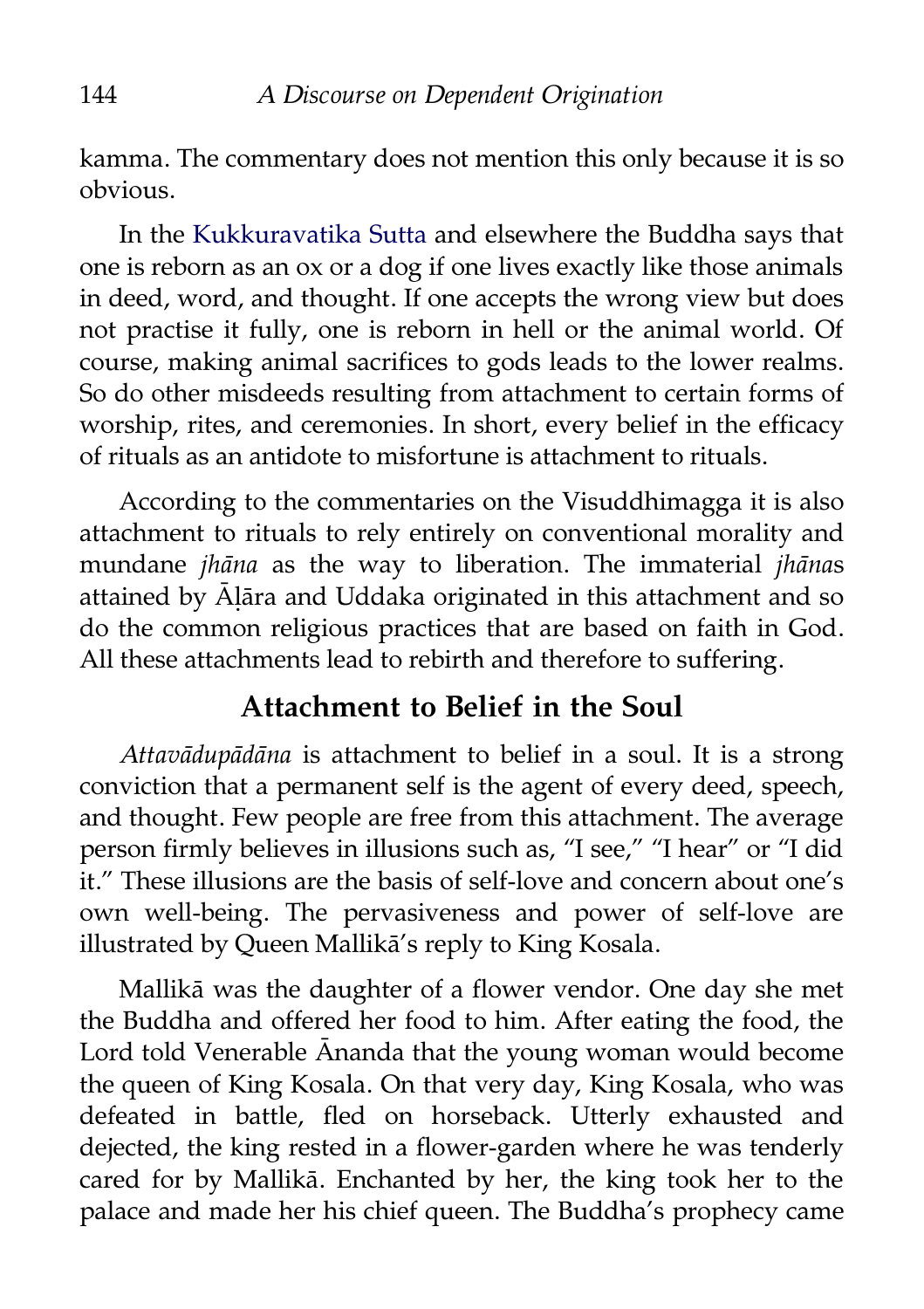true because of her recent wholesome kamma and her meritorious deed in the past existence. However, Mallikā was not as beautiful as the other queens. Moreover, as a woman from a poor family, she felt awkward among the courtiers. So to reassure her, the king one day asked her whom she loved most. The answer he expected was, "I love you the most." He would then tell her that he, on his part, loved her more than anyone else. This expression of his love would, he thought, increase their intimacy and make her more at ease in the palace.

However, as an intelligent woman who had the courage of conviction, Mallikā replied frankly that there was no-one whom she loved more than herself. She asked the king whom he loved most. The king had to admit that he too loved himself more than anyone else. He reported this exchange to the Buddha. Then the Lord said, "No-one in this world loves anyone more than themselves. So everyone should have sympathy and avoid ill-treating others."

In this saying of the Buddha, the word 'self' *(atta)* does not mean the atta of the ego-belief. It refers only to self in its conventional sense, i.e. the self that one speaks of to distinguish oneself from others. Ego-belief is also a source of self-love. The more powerful the belief is, the greater is the love of oneself. One loves one's wife, husband or child only as a helpmate, companion or support. Marital or parental love is not fundamentally different from love of precious jewellery. So if anyone says that they love someone else more than themselves they should not be taken too seriously.

Because of this self-love based on ego-belief, people will resort to any means to secure their own well-being or that of their family. They do not hesitate to do wrong to serve their own interests. The belief in a permanent self can also lead to wholesome kamma. It motivates some people to practise charity, morality or meditation for their well-being in future lives. As a result they attain the celestial realms, but they still have to face aging, death, and other misfortunes.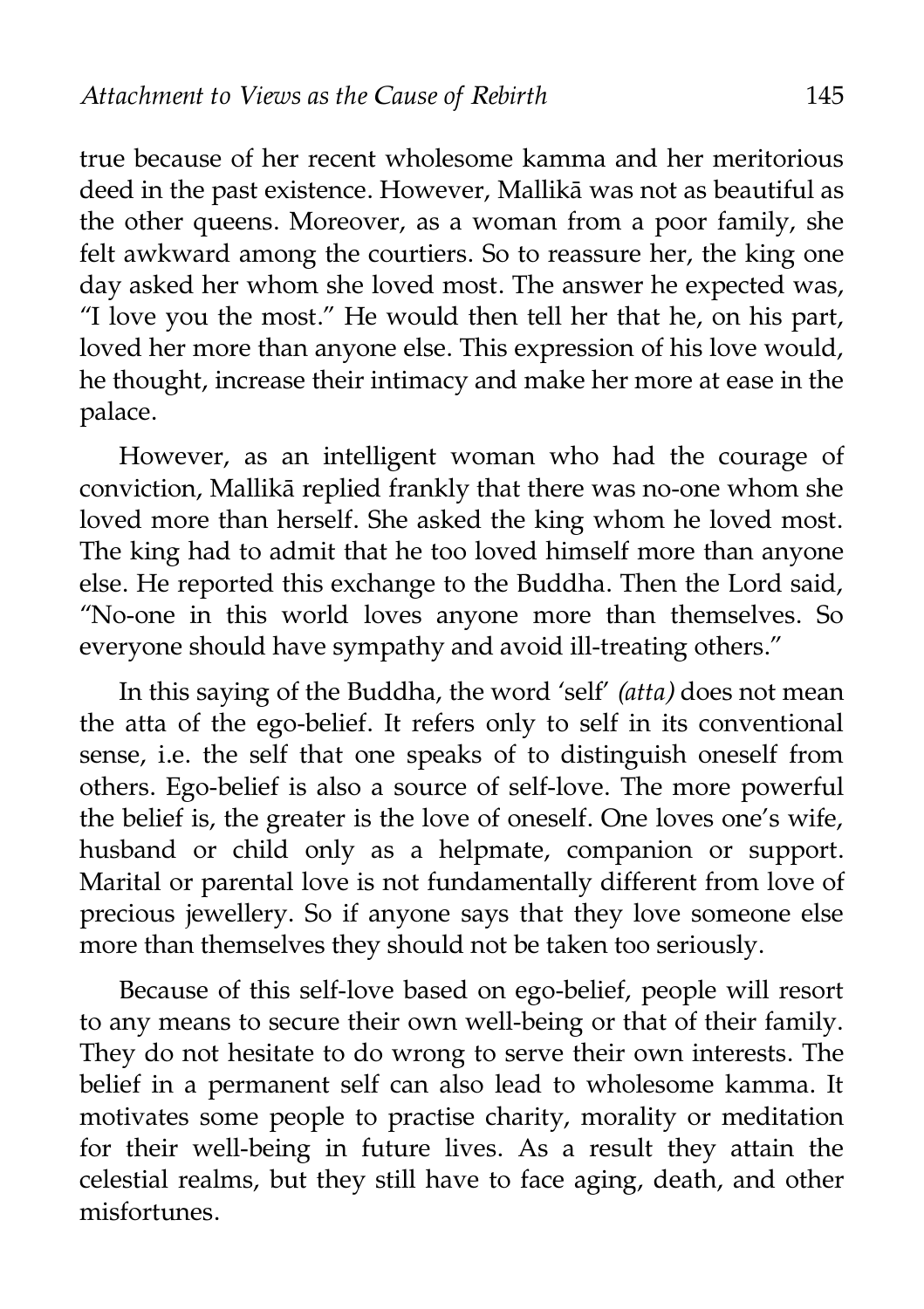Every effort to seek well-being in the present life or after death is rooted in ego-belief. Such kammic effort differs from that arising from sensual attachment only in its basis being obsession with personal identity instead of craving pleasure. Nevertheless, in those who are attached to ego-belief, egoism is closely linked to sensual desire. The Noble Ones, who are wholly free from ego-belief, are motivated only by sensual attachment when they do good. Thus the charity, morality, and meditation of Anāthapindika, [Visākhā,](http://aimwell.org/DPPN/visaakhaa.htm) Mahānāma, and others, stemmed from their desire for better lives in the human and celestial realms, or for attainment of higher stages on the Path.

## **The Story of the Householder Ugga**

Non-returners do good presumably because of their desire for bliss in fine-material and immaterial realms, and for Arahantship. It is, of course, the path of Arahantship that can remove all craving. The desire for Arahantship as the motivation for the Non-returner to do good is evident in the story of [Ugga.](http://aimwell.org/DPPN/ugga.htm) The Buddha spoke of the eight wonderful attributes possessed by Ugga, who was a householder in Vesālī. A monk asked Ugga about the Lord's reference to his attributes, Ugga replied that he did not know what qualities the Lord had referred to, but said that he did have eight distinctive qualities as follows.

1) When he saw the Buddha for the first time, he concluded decisively that Gotama was the true, fully enlightened Buddha. 2) He attained insight into the Four Noble Truths to the stage of the Non-returner when he heard the Buddha's discourse. After that he observed the five precepts including abstinence from sexual intercourse. 3) Having four young wives, he told them about his sexual abstinence and permitted them to return to their parents' homes or to marry the men of their own choice. At the request of his eldest wife, he gave her away to the man she loved and performed the wedding ceremony himself. 4) He had resolved to spend all his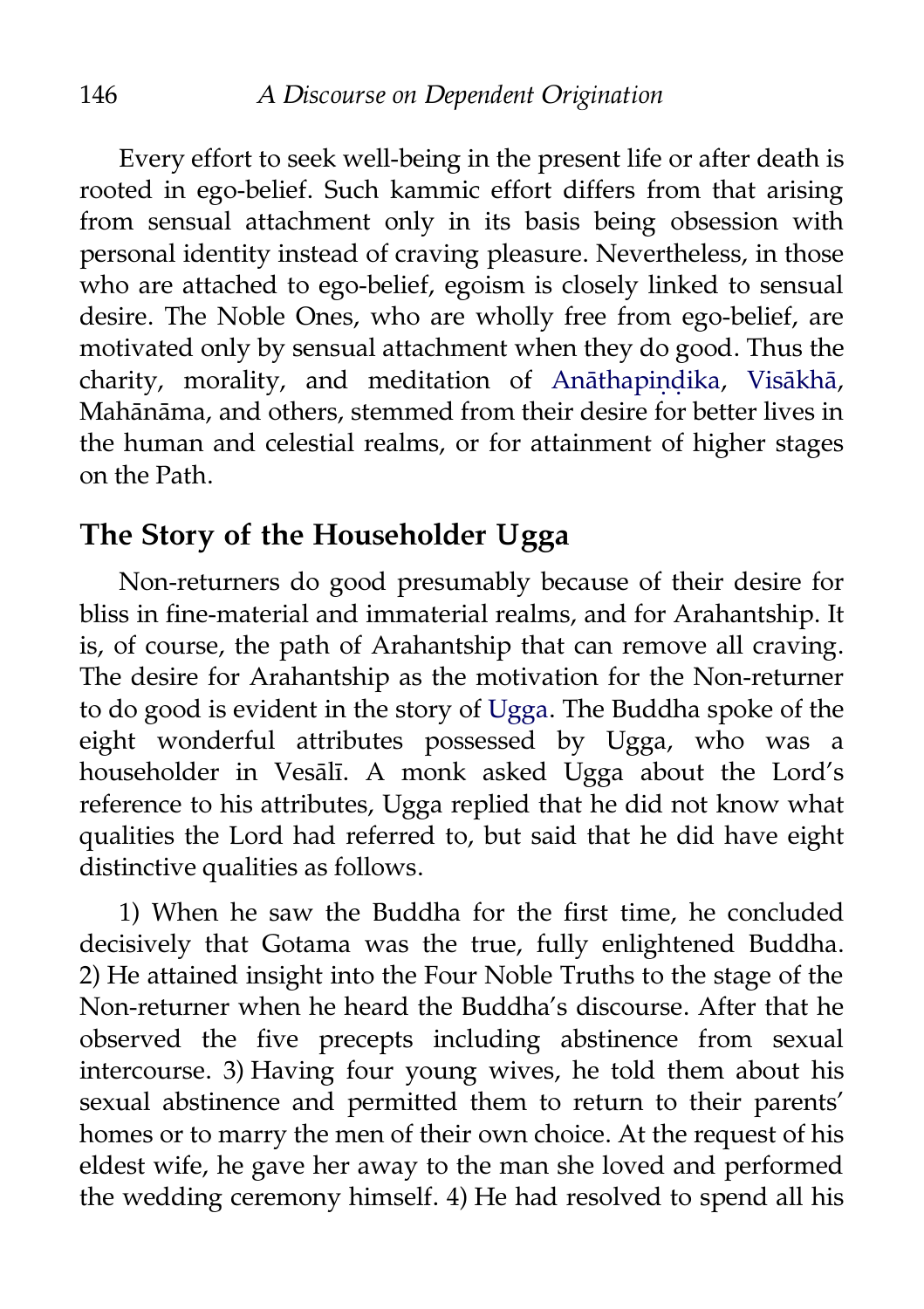wealth on giving alms to wise men of high moral character. 5) He approached the bhikkhus respectfully. 6) He heard the bhikkhus' discourses respectfully, and if the bhikkhus did not give a discourse, he gave one himself. 7) The devas came to him and said, "The doctrine of the Buddha is superb." He replied that the Dhamma was superb whether or not they said so. He did not feel conceited because of his conversation with the devas. 8) He found himself free from the five fetters that lead to the lower, sensual realms.

One day, Ugga offered his favourite food and robes to the Buddha. The Lord commented on the nature of charity as follows: "One who offers something that he cherishes greatly gets something that he adores. One who offers alms to a Noble One of high moral character is doing an act of charity that it is hard for ordinary people to do. Therefore he gets what he wants most." Some years later, Ugga died and passed on to the [Suddhāvāsa](http://aimwell.org/DPPN/suddhaavaasaa.htm) Brahmā realm. Before long he came and paid respect to the Buddha. He said that he had attained Arahantship, which was the object of his aspiration when he offered his favourite food to the Lord in his previous existence. The Buddha again commented on the kammic benefits of almsgiving. He said that the giver got what he cared for most if he offered his prized possessions, that he attained a rare object if he offered rare things, and that he attained an exalted stage if he offered exalted objects.

The moral of this story is that one may even attain Arahantship, the highest goal of the spiritual life, as the result of giving away one's most cherished possessions. Ugga's almsgiving was motivated by the desire for Arahantship, and it was sensual attachment that formed his motivation. Some may object to making sensual attachment synonymous with the desire for Arahantship, and would rather call it wholesome desire *(kusalachanda).* However, they should then explain what kind of attachment it is that leads to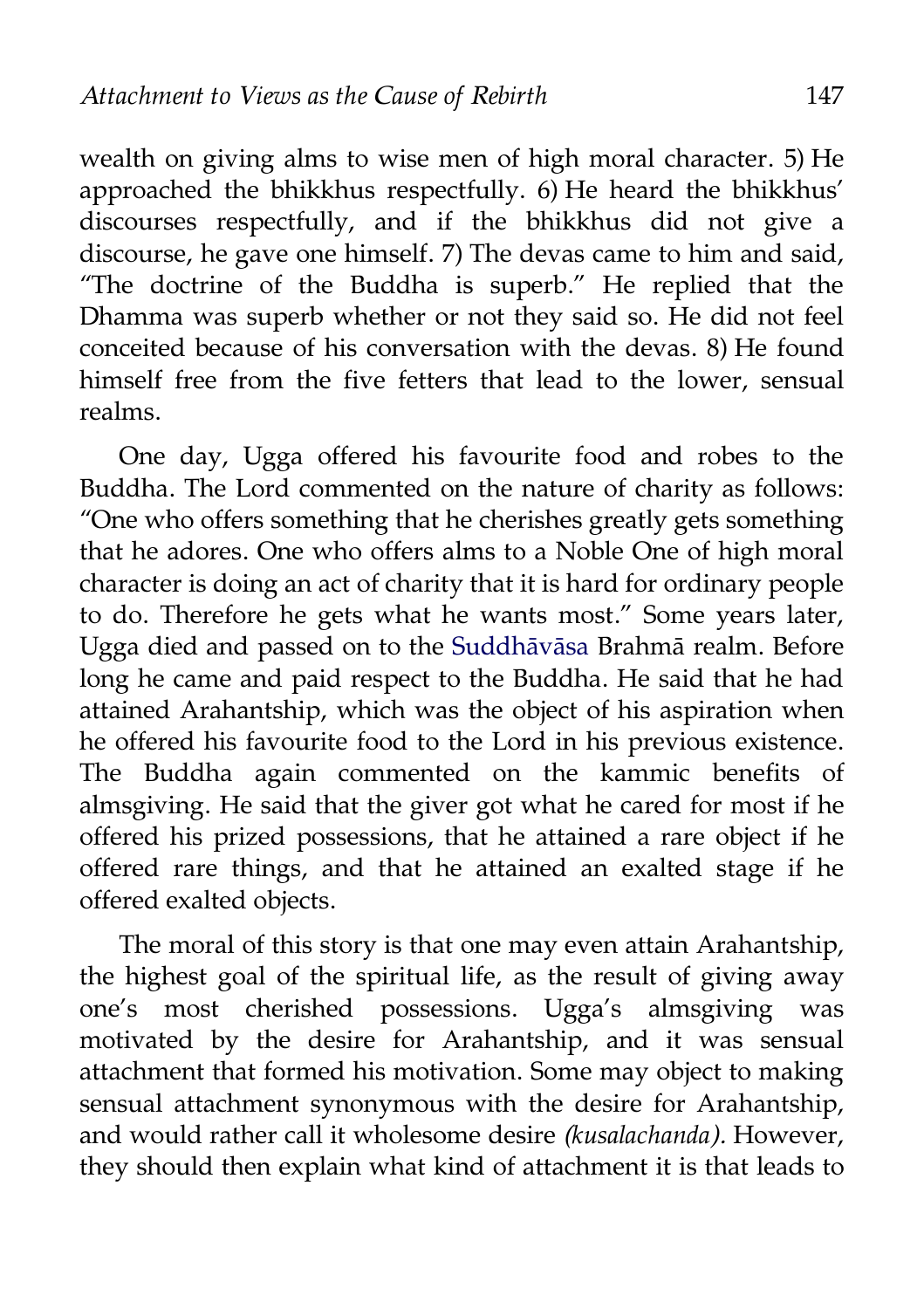meritorious acts of a Stream-winner or Once-returner such as charity or morality.

### **Insight Meditation and Attachment**

The practice of insight, too, should be attributed to the sensual attachment of one who seeks final release from the cycle of existence. Ordinary people have to meditate to be free from all four attachments while Stream-winners and Once-returners have to overcome sensual attachment. So, insight practice implies the conquest of attachment. According to the Visuddhimagga and the Sammohavinodanī, ignorance is the indirect cause of meritorious acts since one must do good to remove ignorance. It is also said that insight meditation is a good deed in the sensual realm that one has to do for such liberation.

The question then arises whether insight practice can lead to rebirth. The commentaries on the Aṅguttaranikāya and Patthāna indicate such a possibility. The commentary on the Aṅguttaranikāya says that the first three right views lead to favourable rebirths. However, the last two right views, namely, the view born of fruition and the view resulting from insight practice, lead one out of saṃsāra. It says, however, on the authority of a learned elder, Venerable Cūḷābhaya, that one is subject to seven rebirths before attaining Arahantship. According to the Paṭṭhāna, contemplation of the conditions of existence *(appamāṇa)* leads to rebirth in the sensual realm, and the commentary defines *appamāṇa-cetanā* as maturity *(gotrabhū cetanā).* Therefore, assuming that insight meditation can produce rebirth before Arahantship is won is reasonable.

However, meditation can ensure freedom from saṃsāra through insight into the impermanent, unsatisfactory, and not-self characteristics of all sense-objects, an insight that wards off sensual craving. The non-arising of craving means the non-arising of kamma and rebirth. Thus insight helps to offset kamma and its consequences by momentary abandoning of defilements *(tadaṅga-pahāna).* Moreover,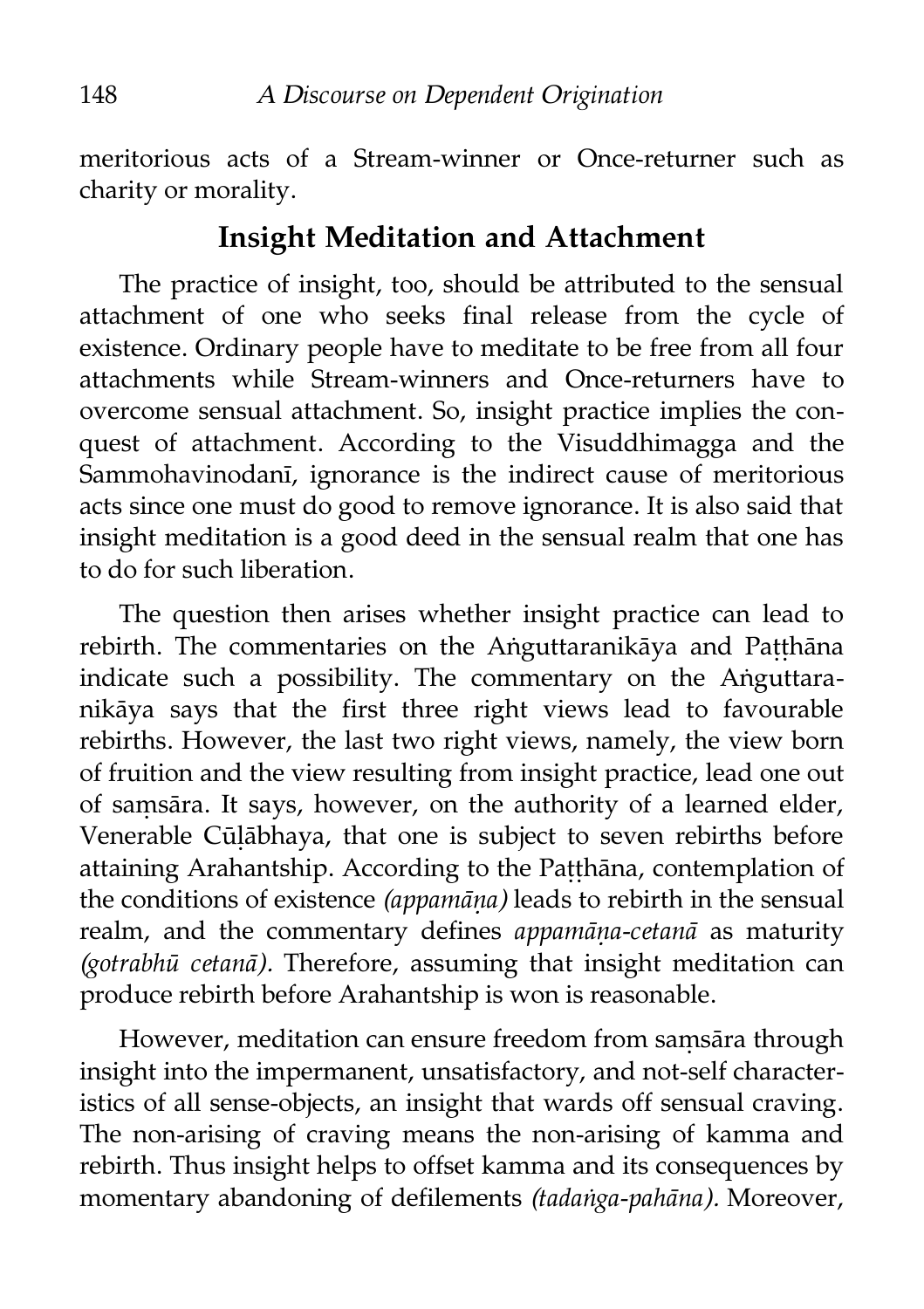through inference, one realises the three characteristics of other phenomena. Thus one wards off the defilements and their kammic potential by suppression *(vikkhambhana-pahāna).* The insight on the Noble Path follows, which roots out the defilements. The emergence of this insight may be likened to the signing of an official letter by the head of a government department. The act of the officer-incharge gives the final touch to all the work done by the staff. We cannot ignore the major contribution of insight practice in the pursuit of enlightenment any more than we can ignore the work of the office staff in producing the letter. Similarly, it is the preliminary use of a saw that makes it possible to fell a tree with a final blow of an axe. As the subcommentary on the Visuddhimagga says, "Transcendent insight on the Path uproots only the defilements that one has striven to overcome through mundane insight." Non-meditators labour under the illusion of happiness and selfhood. This illusion leads to craving, becoming, rebirth and all the suffering inherent in life.

## **The Three Periods in the Cycle of Existence**

EPENDENT ORIG<br>
encompasses two l<br>
cycles, the anterior<br>
cycle and the posterior life-EPENDENT ORIGINATION  $l_{\mathcal{G}n_{\text{O}r_{\text{d}}n_{\text{C}\text{C}}}}$ encompasses two life-Formations cycles, the anterior life- $\boldsymbol{\delta}^{\zeta}$ Past Future Effects Causes cycle. The anterior cycle begins with ignorance as its main source and ends with Present Arrachment feeling, while the posterior Causes Present cycle begins with craving and **Effects** ends with aging and death. In **CROSSES** AS **Eunido** the anterior cycle, ignorance and mental formations in the past life  $\varepsilon_{u_{\parallel}}$ Contae<sub>l</sub> lead to rebirth, while in the posterior cycle, craving, attachment, and becoming cause rebirth in the future.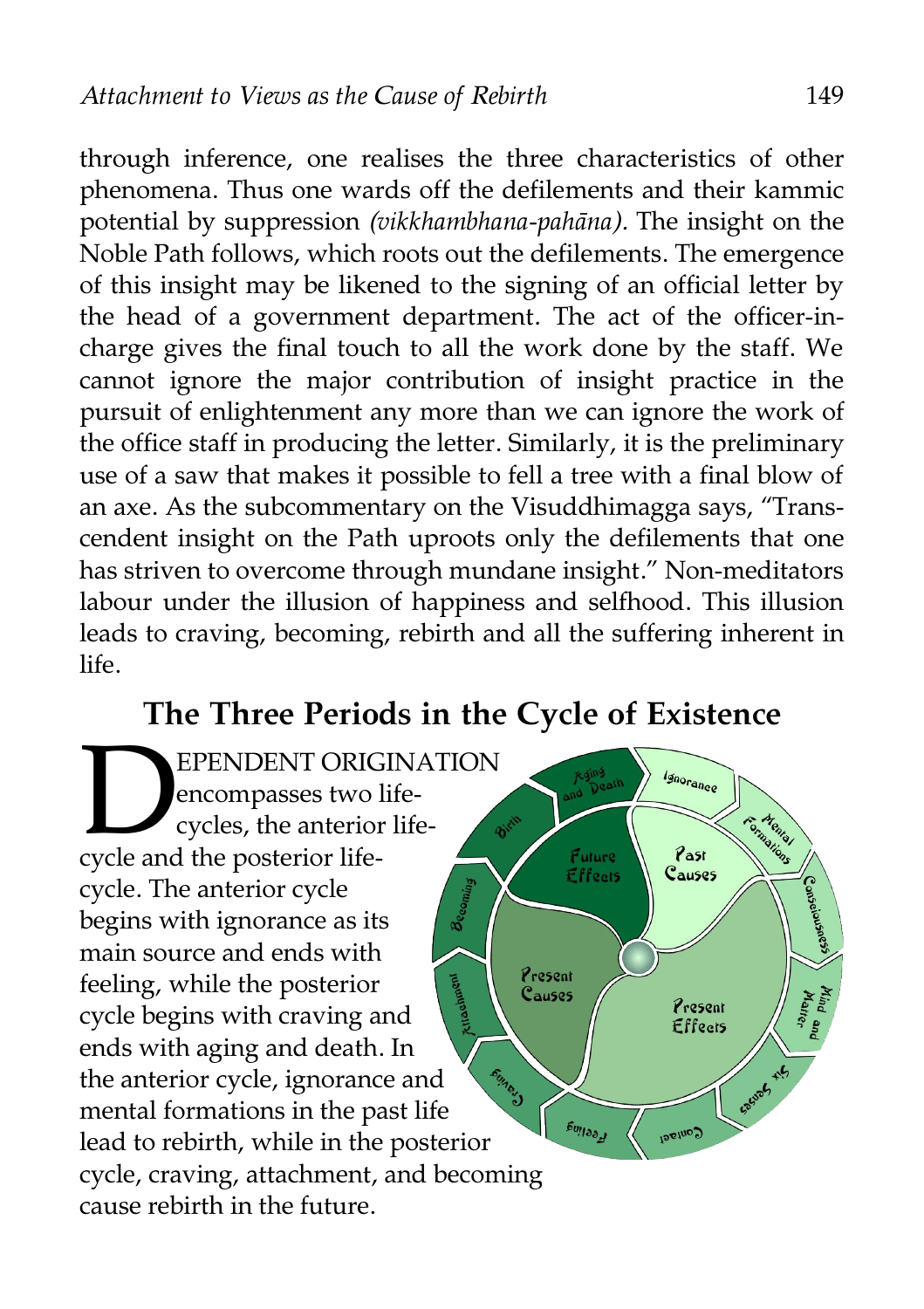The two cycles show how a person's lives are linked through cause and effect. Again, if the doctrine of Dependent Origination is described on this time scale, ignorance and mental formations are two links in the past life, the links from consciousness to becoming concern the present life, while birth, aging, and death are the links in the future. Thus the doctrine refers to three periods.

#### **Distinction Between Mental Formations and Becoming**

The doctrine describes the past cause as only ignorance and mental formations, but ignorance is invariably followed by craving and attachment. Mental formations, too, always lead to becoming. So the Patisambhidāmagga comments on the doctrine as follows. *"Avijjā* is ignorance that dominates us while doing a kammic deed. *Saṅkhārā* means composing and exerting effort. *Taṇhā* is the craving for the results of an action in the present life and after death. *Upādāna* is the obsession with action and its result. *Kammabhava* is volition. These five factors in the past make up the causes of the present rebirth." Thus we have to consider all these five links ignorance, craving, attachment, mental formations, and becoming — if we are to fully describe the past causes. Of these, ignorance, craving, and attachment are called the cycle of defilements. Mental formations and becoming are called the cycle of kamma. The commentary makes a distinction between mental formations and becoming. It describes the effort, planning, etc., before an act as mental formations and the volition while doing the act as becoming. So seeking money, buying things, etc., before an act of charity are mental formations while the state of consciousness at the time of offering is becoming. Plotting a murder is mental formations, and volition while killing is becoming.

Another distinction between mental formations and becoming is based on the moments of impulsion. All acts of murder or almsgiving involve seven impulse-moments. The first six impulse-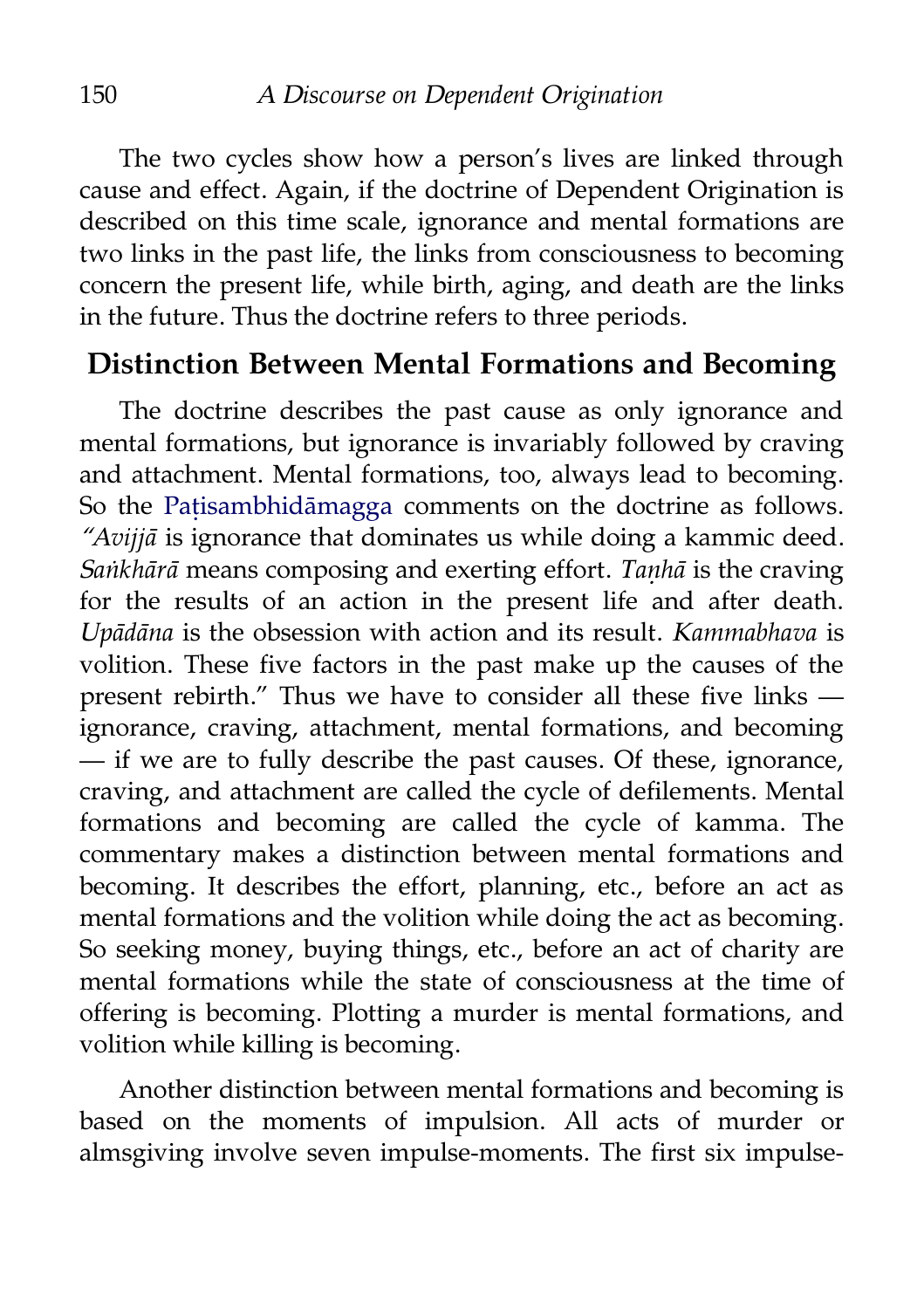moments are called mental formations while the last is termed becoming.

A third way of distinguishing the two is to describe volition as becoming and other mental states associated with volition as mental formations. The third method of classification is helpful when we speak of meritorious deeds in the fine-material and immaterial realms. All the three distinctions apply to wholesome or unwholesome acts in the sensual realm, but the first distinction is very illuminating for those who are not well informed.

Alternatively, the Visuddhimagga attributes rebirth to the visions that hold a dying person's attention at the last moment of life. So according to this commentary, becoming may be defined as the volition that motivated wholesome or unwholesome acts in the past, and mental formations may be defined as the mental state conditioned by deathbed experiences.

## **Present Effects Due to Past Causes**

Thus, owing to the cycles of defilements and kamma comprising the five causes in the past, rebirth-consciousness arises together with mind and matter, six senses, contact, and feeling. These five effects are collectively called the cycle of resultants. Because of their ignorance, ordinary people have the illusion of pleasure regarding sense-objects and mind-objects. They develop craving, thus perpetuating the vicious cycle of cause and effect that makes up their round of suffering. Consciousness, the six sense-bases, etc., arise as the result of past kammas. It is a matter of cause and effect, just like all other phenomena. This leaves no room for a self, God or Prime Mover. The only difference lies in the moral law governing this relationship, the nature of feeling, whether pleasant or unpleasant, being dependent on wholesome or unwholesome mental formations in the past. In reality no 'person' has pleasant or unpleasant feeling, and no 'being' causes one to have such an experience. Life is only the continuum of consciousness, contact,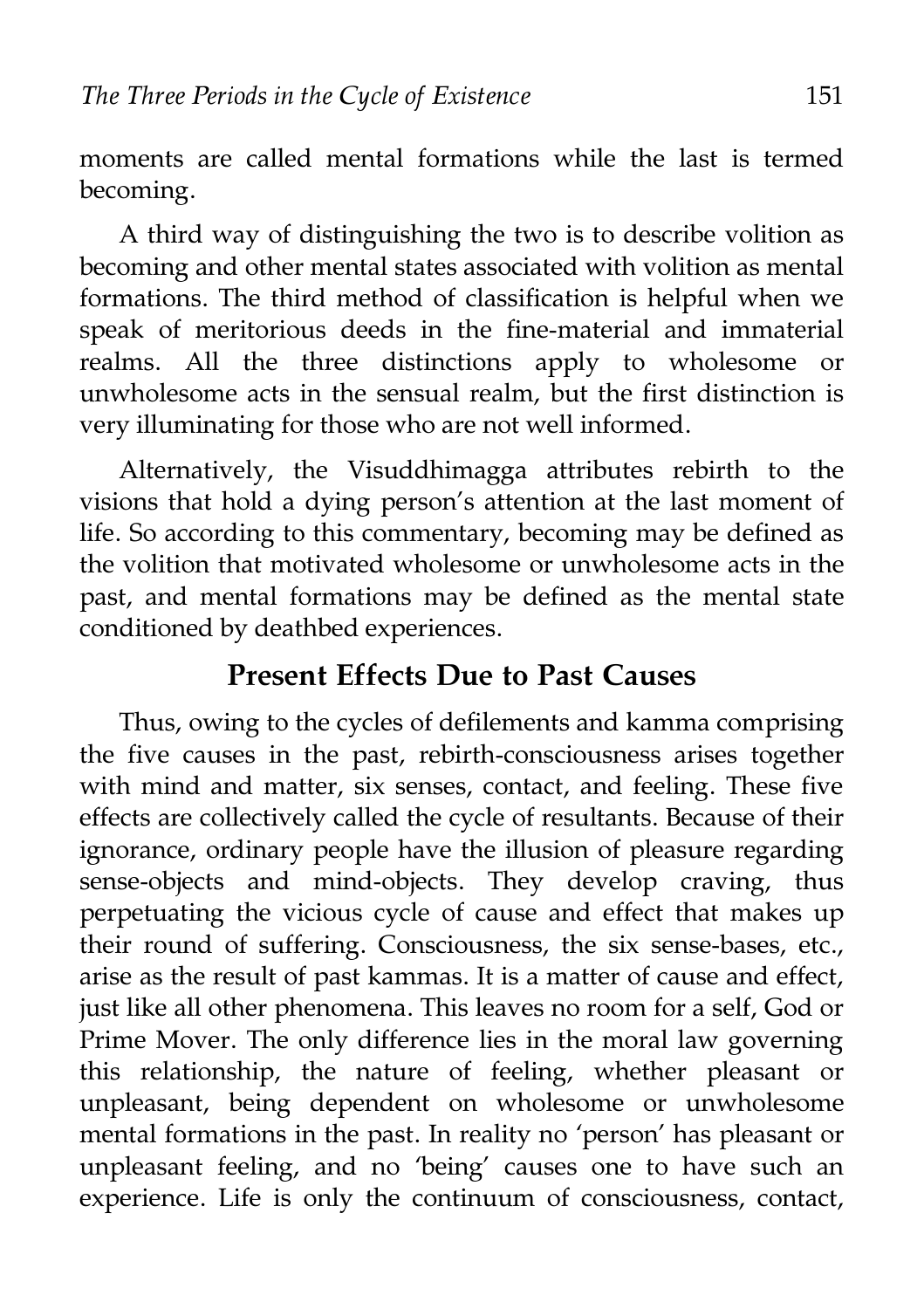feeling, etc., as conditioned by ignorance, craving, attachment, and so forth.

### **Knowledge for Insight Practice**

Those who have some knowledge of Dependent Origination or Abhidhamma say that it is impossible to practise meditation without such knowledge. However, one who practises meditation under the guidance of a learned teacher need not bother about higher Buddhist philosophy. One can follow the teacher's instructions if one knows only that life is a psychophysical process characterised by impermanence, unsatisfactoriness, and not-self. The adequacy of this simple knowledge to meet the intellectual needs of one who is intent on Arahantship is borne out by the [Cūḷataṇhāsaṅkhaya Sutta,](http://aimwell.org/DPPN/cuula_tanhaasankhaya_s.htm) where the Buddha talks about insight practice. The meditator's understanding of mind and matter is termed *'abhijānāti,'* which the commentary explains as full comprehension. It refers to analytical knowledge of mind and matter *(nāmarūpa-pariccheda-ñāṇa)* and knowledge by discerning conditionality *(paccaya-pariggaha-ñāṇa).* Through contemplation, one knows all phenomena analytically *(parijānāti)* as impermanent, unsatisfactory, and not-self. Here, *parijānāti* refers to knowledge by comprehension *(sammasana-ñāṇa)* and other insights.

Knowledge of the conditionality and cause-effect relationship that denies a soul or self is enough for the practice of insight. It is not necessary to know thoroughly the twelve links, or the twenty main points of the doctrine. If the practice of insight presupposed such comprehensive knowledge, a man of low intelligence like Venerable [Cūḷapaṇṭhaka](http://aimwell.org/DPPN/cuula_panthaka_th.htm) would be unable to practice it. The elder's memory was so poor that he could not even memorise a few verses, though he had studied them for four months, yet he attained Arahantship in a few hours when he meditated as instructed by the Buddha.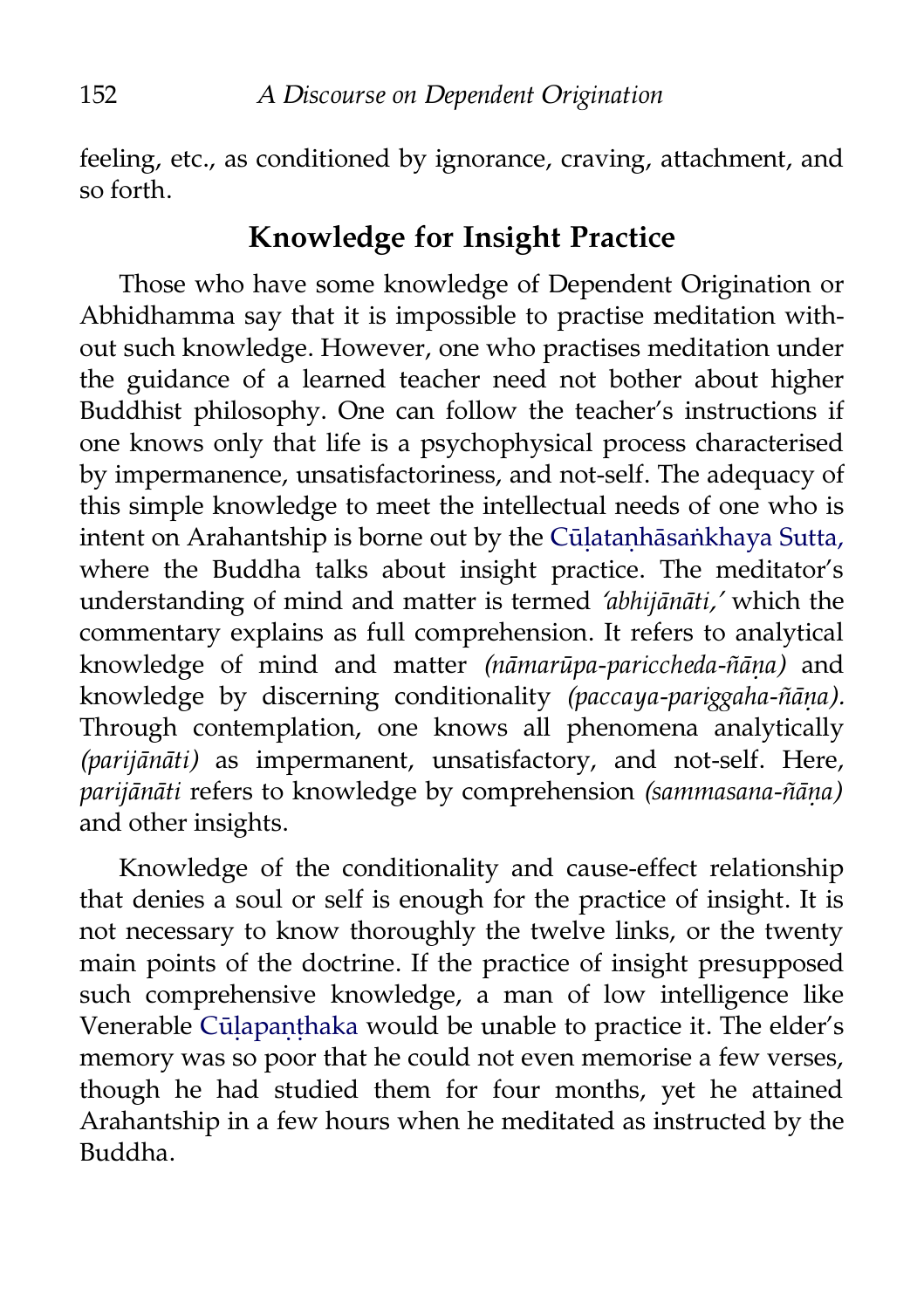A laywoman, Mātikamātā by name, attained the stage of Nonreturning before some bhikkhus who were her meditation teachers. She did not know much about Abhidhamma or Dependent Origination. Many others were also like this woman and Venerable Cūḷapaṇṭhaka. So although one may not have studied the Abhidhamma thoroughly one can attain the Noble Path if one meditates earnestly.

To overlook the true nature of feelings is ignorance. It is craving to like a sense-object and attachment to cling to it. To do noble or ignoble deeds from desire for one's happiness in the present life or after death means mental formations and becoming. These five factors are present causes and lead to rebirth after death. Dependent Origination mentions only three causes: feeling, craving, and attachment. However, these three factors imply two others: ignorance and mental formations, since these two are the basis of craving and becoming respectively. So the Paṭisambhidāmagga describes all these five factors as causes of rebirth in future.

### **Removing the Present Causes**

Every wholesome or unwholesome act means the conjunction of these five present causes, which may happen many thousands of times in a single lifetime. Under favourable circumstances these causes may lead to rebirth after death, or to two or three rebirths in succession. Every existence is accompanied by aging, grief, and death, so to avoid this suffering, we should remove the causes. Thus we should note all phenomena the moment they occur. With the development of concentration, we will notice their instant passing away and so realise their impermanence, unsatisfactoriness, and unreliability. This realisation helps us to overcome the ignorance and illusion that fuel craving, attachment, and kammic effort. Thus we render the five present causes inactive, forestalling rebirth and consequent suffering.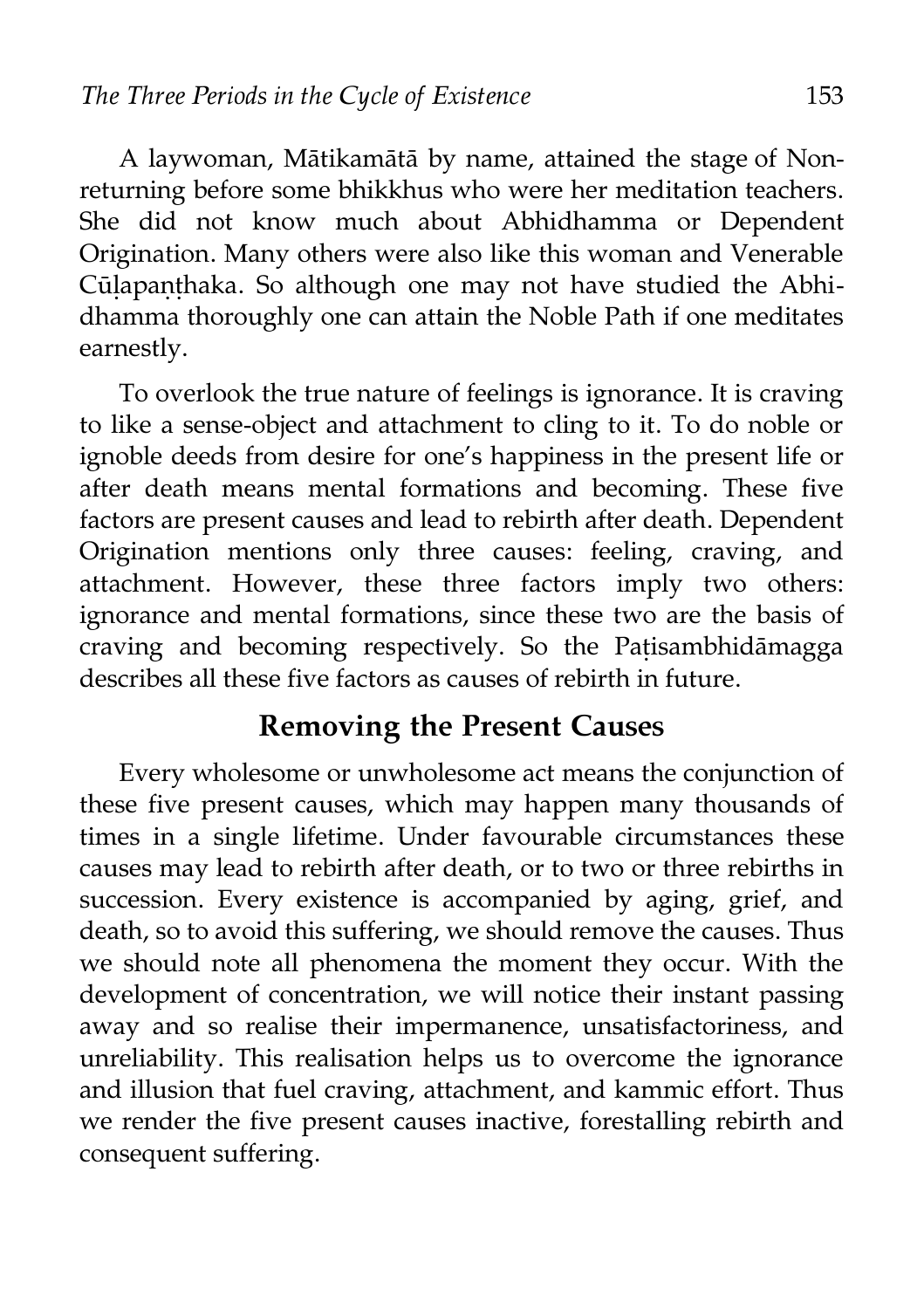This is called *'tadaṅgapahāna,'* 'partial, or momentary abandoning of defilements.' By this method, one attains *'tadaṅganibbuti,'* 'partial or momentary, extinction of defilements.' Later, insight on the Noble Path arises, which means the extinction of all mental formations and the realisation of nibbāna, which is extinction through cutting off. The defilements and kammas are then eradicated. Stream-winners overcome the defilements and kammas that lead to the lower realms, and those that may cause more than seven rebirths. Once-returners overcome defilements that may cause more than one rebirth, while Non-returners remove those that lead to rebirths in sensual realms. Finally, the Arahant eradicates the remaining defilements and kamma and becomes a Noble One who is worthy of honour because he is wholly free from defilements.

#### **The Arahant's Outlook on Life**

Arahants have no illusions about the nature of sense-objects. They are aware of their unsatisfactoriness, which means they fully realise the truth of suffering because they are free from delusion. So they have no craving for anything. Inevitably, they have to fulfil the biological needs of the body such as eating, sleeping, etc., but they regard this as conditioned suffering and find nothing agreeable. The question arises whether they should long for a speedy death to end such suffering. Nevertheless, the desire for early death or dissolution of the physical body is aversion, which the Arahant has also removed. In the [Theragāthā,](http://aimwell.org/DPPN/theragaathaa.htm) the Elder's Verses, an Arahant says that he neither wishes to die nor to live. The Arahant does not wish to live a long life, for life means a burden of suffering inherent in the aggregates. Although the aggregates need constant care and attention, they are not reliable in the least. To many middle-aged or old people, life offers little more than frustration, disappointment, and bitterness. Living conditions deteriorate, physical health declines and only disability and death await them. Yet, because of ignorance and attachment, many people take delight in existence.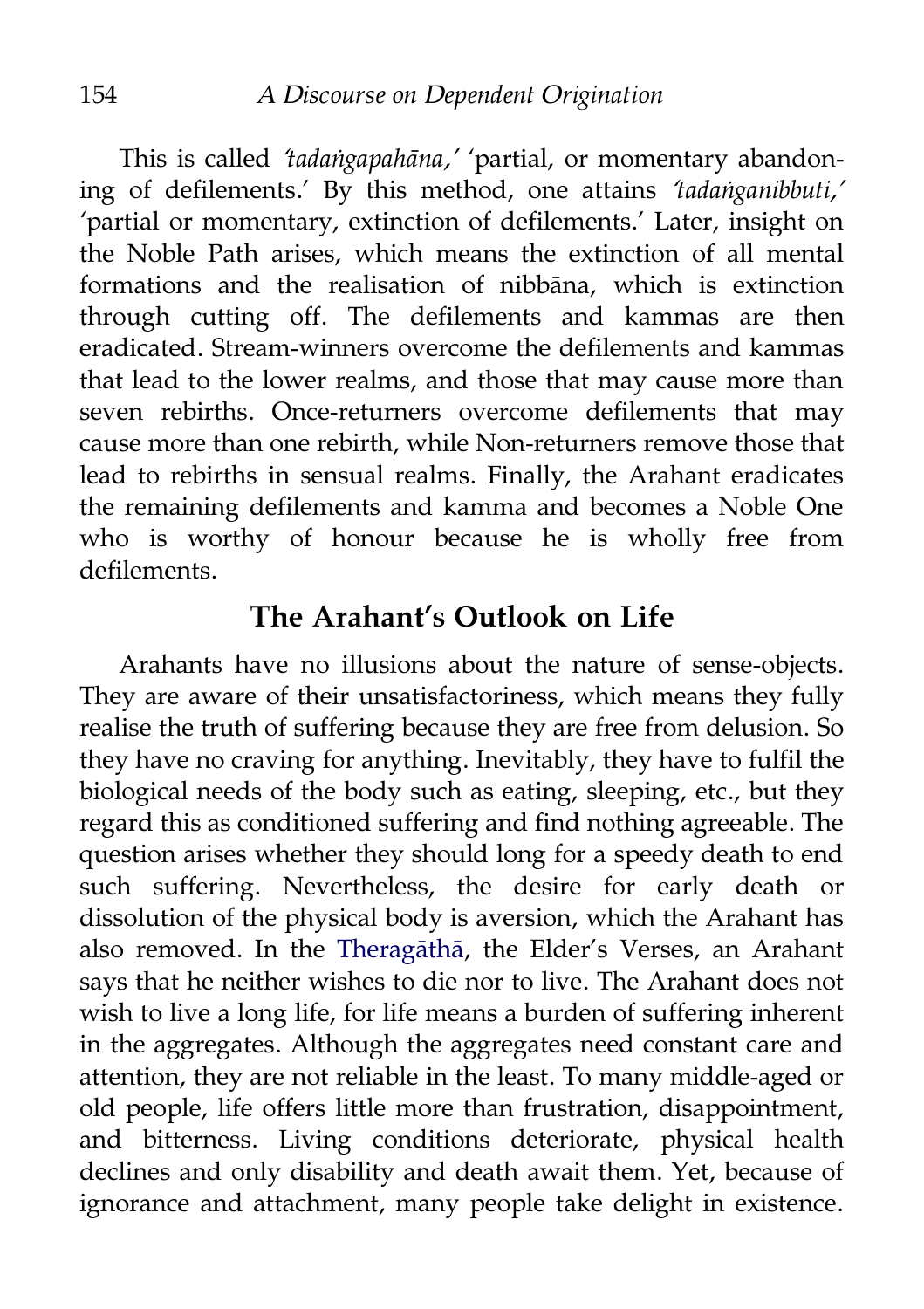However, the Arahants are disillusioned, so they find life unattractive.

Yet the Arahants don't desire death either, since they have conquered ill-will. They equanimously anticipate their parinibbāna, an expectation that is analogous to a worker's expectation of wages. A worker does not like to face hardships and privations to make a living, but does not want to be unemployed either. A worker wants only money and expects payment. Likewise, the Arahants await death, so when they think of their lifespan, they wonder how long they must bear the burden of the body. Because of their total disillusionment, their life-stream ceases completely after parinibbāna, so it is called cessation without any remainder *(anupādisesanibbāna).*

#### **Not Annihilation but Extinction of Suffering**

Those who believe in the soul deprecate nibbāna as the annihilation of a living being. In fact, it is the extinction of suffering due to the non-arising of phenomena with their causes, i.e. kamma and defilements. The Buddha pointed out the cessation of attachment with the cessation of craving, the cessation of becoming with the cessation of attachment, and so on. With the non-arising of rebirth, there is the complete cessation of aging, death, and other kinds of suffering. The popular view is that birth, aging, and death are misfortunes afflicting living beings. However, these misfortunes characterise only the psychophysical process and have nothing to do with a living being. Since there is no soul, it makes no sense to speak of the annihilation of a being with the cessation of rebirth. So those who regard nibbāna as annihilation are not free from the illusion of selfhood. To the intelligent Buddhist, nibbāna means only extinction of suffering. This is evident in the story of Venerable Yamaka.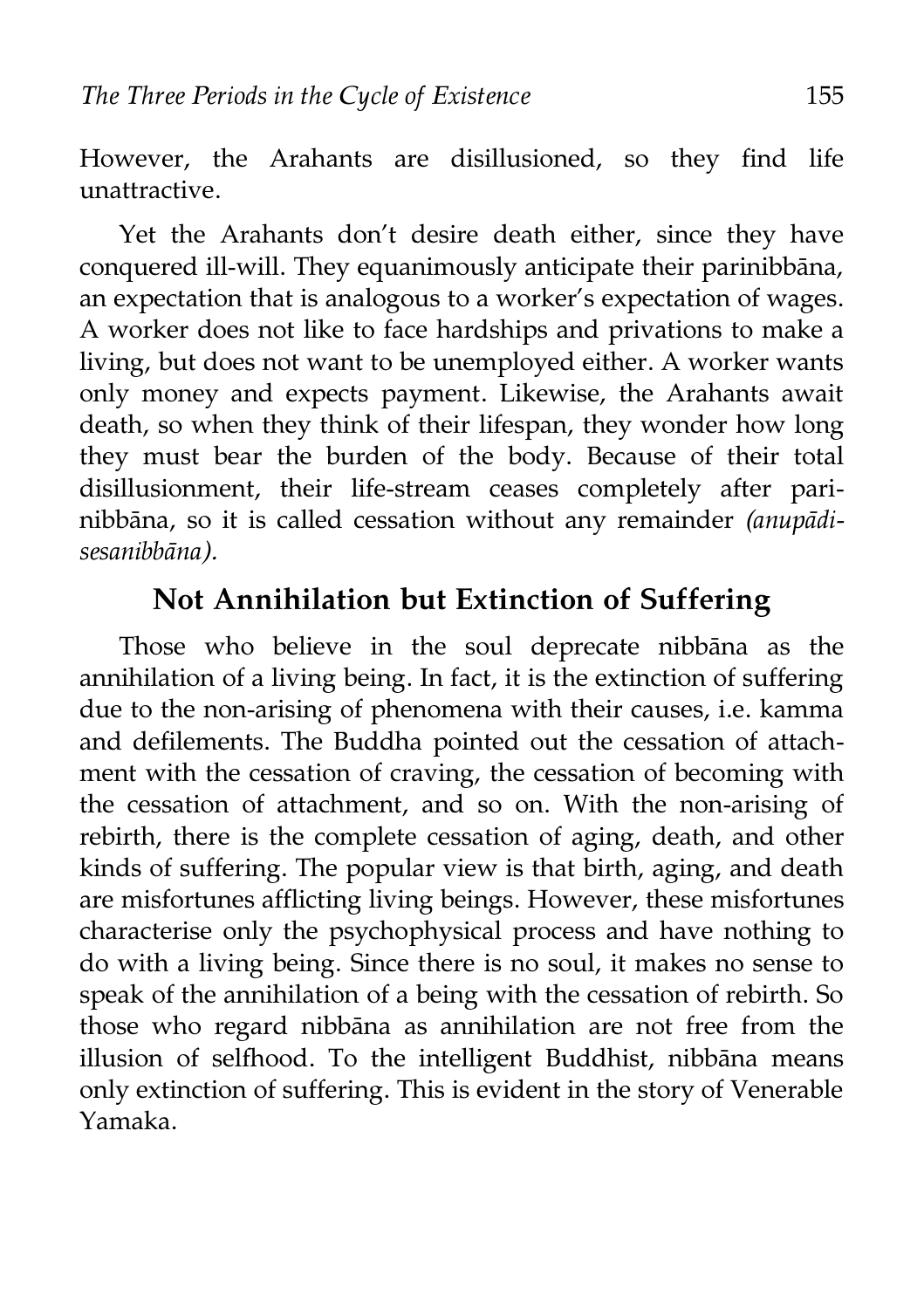# **The Story of Venerable Yamaka**

Venerable Yamaka<sup>[1](#page-163-0)</sup> believed that the Arahant was annihilated after death. He clung to this view although other bhikkhus pointed out that it was wrong. When Venerable Sāriputta summoned him and questioned him, Venerable Yamaka admitted that all the five aggregates are impermanent and suffering, that it would be a mistake to regard them as one's self or as one's possessions. Venerable Sāriputta told him to see the five aggregates as they really are. He would then become disillusioned, detached, and liberated.

While listening to the discourse, Venerable Yamaka attained the Stream-winner stage. He was now free from wrong view. Venerable Sāriputta then questioned him again. In response to the elder's questions, Venerable Yamaka said that he did not identify the Arahant with the physical body, feeling, perception, mental formations or consciousness. Nor did he believe that the Arahant existed elsewhere without the aggregates. Therefore, since even during life the Arahant is not to be found as a living being, it makes no sense to speak of the Arahant's annihilation after death. Venerable Yamaka confessed his mistaken view. He was now free from it and so knew what to say about the destiny of the Arahant. If someone were to ask him, "What happens when the Arahant passes away?" he would answer, "The death of the Arahant means the complete cessation of suffering inherent in the five aggregates."

This statement about the Arahant was verified by Venerable Sāriputta. The elder likened the aggregates to a murderer in the guise of a friend and said that identifying the aggregates with oneself is like welcoming the murderer.

Venerable Yamaka at first believed that the Arahant was annihilated after death, leaving nothing, which implies the belief in a soul. The annihilation view of nibbāna is *'ucchedadiṭṭhi,'* the view

<span id="page-163-0"></span><sup>1</sup> [Yamaka Sutta,](http://aimwell.org/DPPN/yamaka_sutta.htm) S.iii.109ff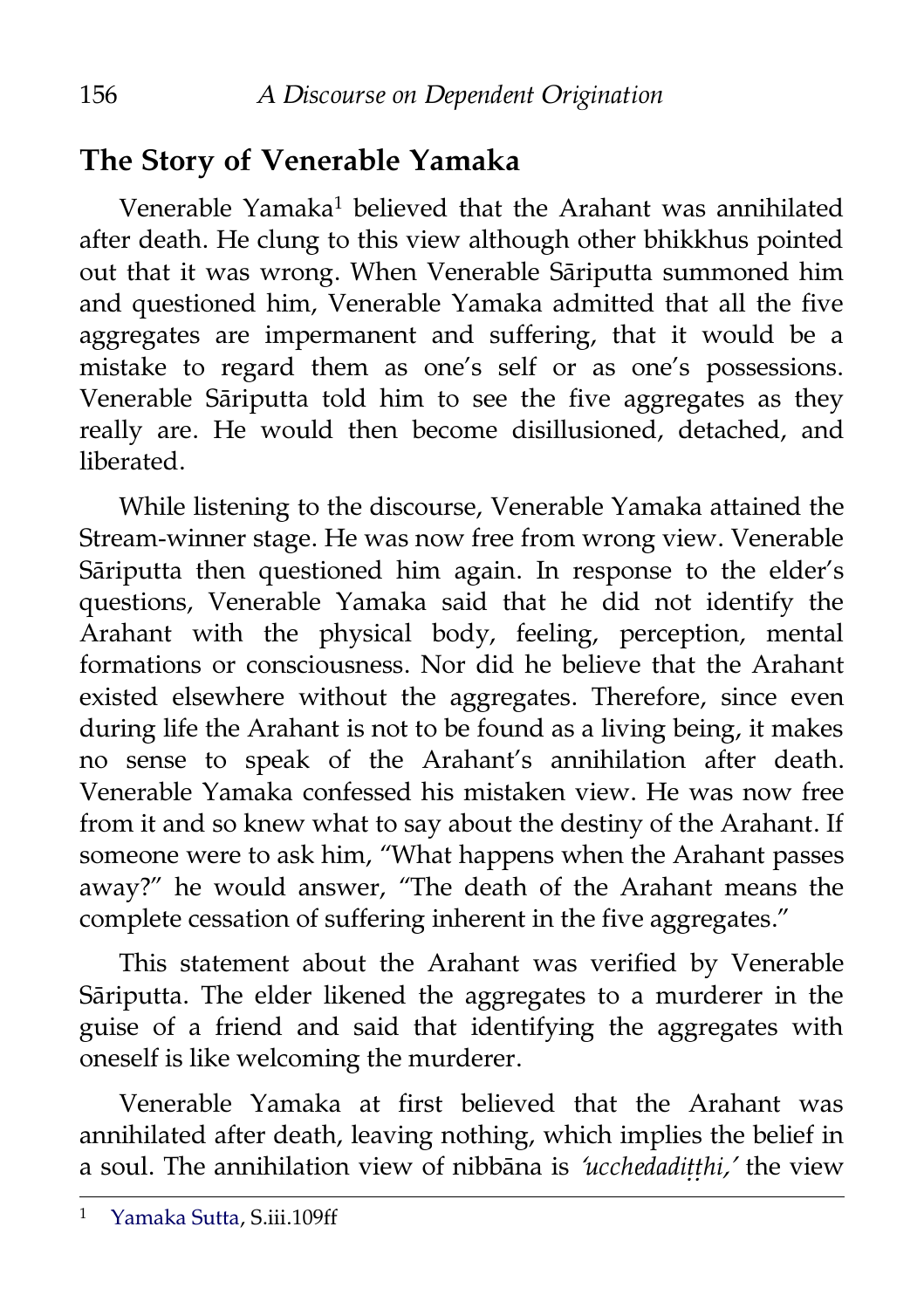that nibbāna means annihilation after death. When he realised the truth and attained Stream-winning, Venerable Yamaka said that the death of the Arahant means the complete extinction of suffering inherent in the five aggregates. Failure to note seeing, hearing, and other psychophysical phenomena leads to the arising of ignorance, craving, attachment, kamma, and mental formations. These in turn cause birth, aging, and death. Mindfulness forestalls these five present causes and the five consequences that involve suffering.

### **The Famous Saying of Bhikkhuṇī Vajirā**

The extinction of suffering is also stressed in the famous saying of Sister Vajirā. Māra appeared while she was sitting under a tree near Jetavana Monastery. To discomfit her, he asked, "Hey, bhikkhuṇī! Who created a living being? Where is the Creator? How did a living being originate and how will it cease?"

Sister Vajirā replied, "Oh, Māra! What do you think a living being is? Is your belief in a living being not an illusion? What you regard as a living being is nothing but a heap of aggregates. No being is to be found in this heap. A living being is merely a term for the combination of materiality, feeling, perception, mental formations, and consciousness, just as 'chariot' is a term for the combination of the wheels, the axle, yoke, etc. No being can be found apart from the five aggregates — it is only suffering that arises, exists and ends."

So a being should be understood only in the popular usage of the term. It does not exist in any absolute sense, only a psychophysical process continues. This comprises ignorance, craving, attachment, kamma, and kammic effort as causes, and consciousness, body-mind, sense-bases, contact, and feelings, as effects. These effects in turn become causes that lead to rebirth and further suffering.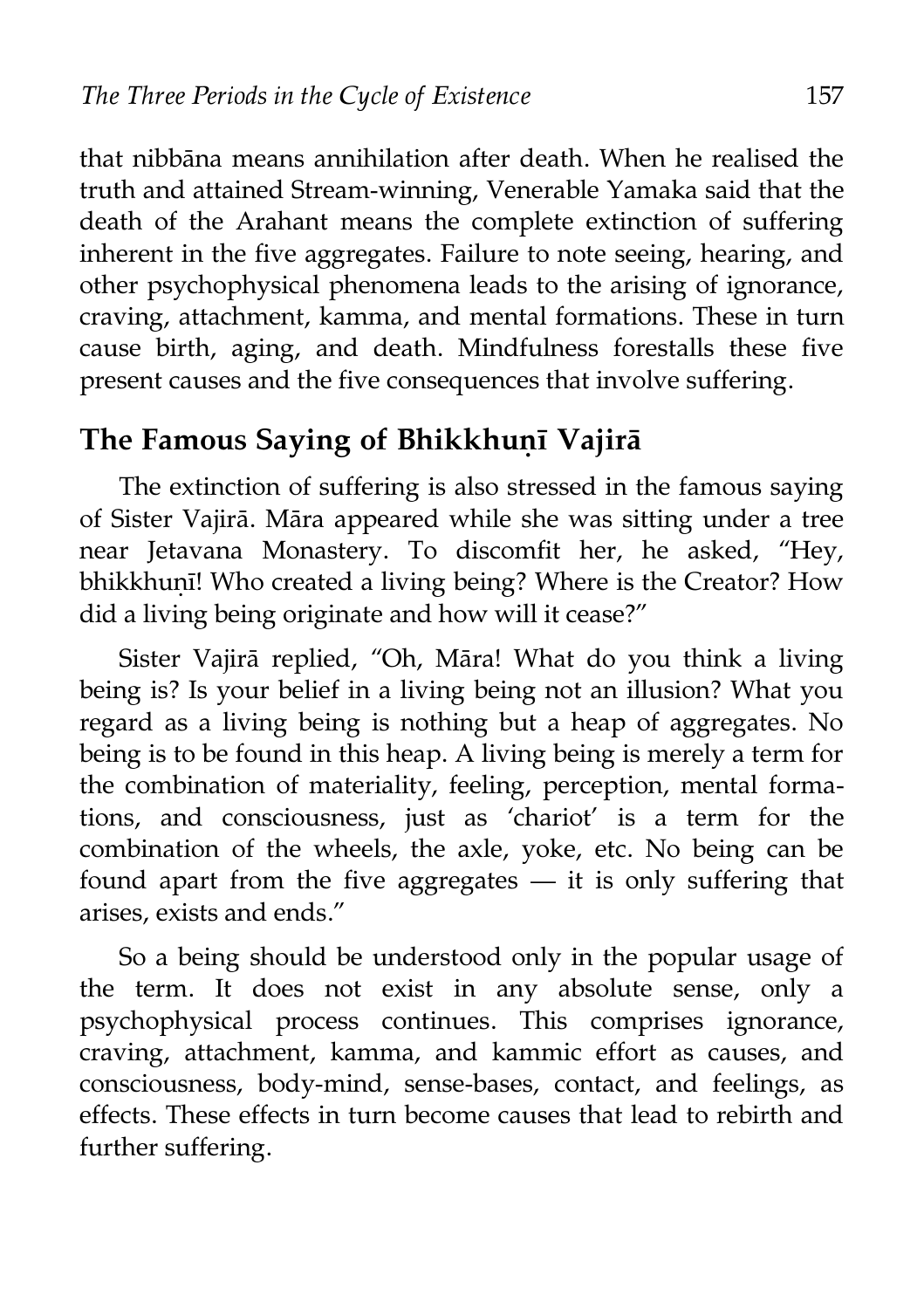# **Other Aspects of Dependent Origination**

OUR groups of factors are involved in the chain of causation: the first group of causes in the past, the second group of effects in the present, the third group of causes in the present, and the fourth group of effects in the future. The groups are termed *'saṅgaha'* or *'saṅkhepa.'* They may also be translated as layers. These four groups have three connections. 1) The connection between the past cause and the present effect, with mental formations as the cause and consciousness as the effect. 2) The connection between the present cause and the present effect, with feeling as the cause and craving as the effect. 3) The connection between the present cause and the future effect, with becoming as the cause and birth as the effect. Again, twenty factors *(ākāra)* are involved in the psychophysical process: five causes in the past, five effects in the present, five causes in the present and five effects in the future.  $\prod_{\substack{\text{and the}}}$ 

## **Three Cycles**

Again the doctrine of Dependent Origination deals with three cycles or rounds *(vaṭṭa):* defilements, kamma, and resultants. The first cycle comprises ignorance, desire, and attachment; the second comprises mental formations and becoming; and the third comprises consciousness, mind and matter, sense-bases, contact, and feeling. The third cycle leads again to the cycle of defilements, which gives rise to the cycle of kamma, and so on without end. The three cycles drive the saṃsāric round of suffering. Saṃsāra means the continuum of the psychophysical process occurring in a causeeffect relationship.

To liberate ourselves from saṃsāra, we must do meritorious deeds. We should study the Buddha's teaching about the Four Noble Truths, practise contemplation on seeing, hearing, etc., and thus realise the ceaseless arising and dissolution of psychophysical phenomena. This insight forestalls illusion and frees us from the craving and attachment that lead to rebirth and suffering.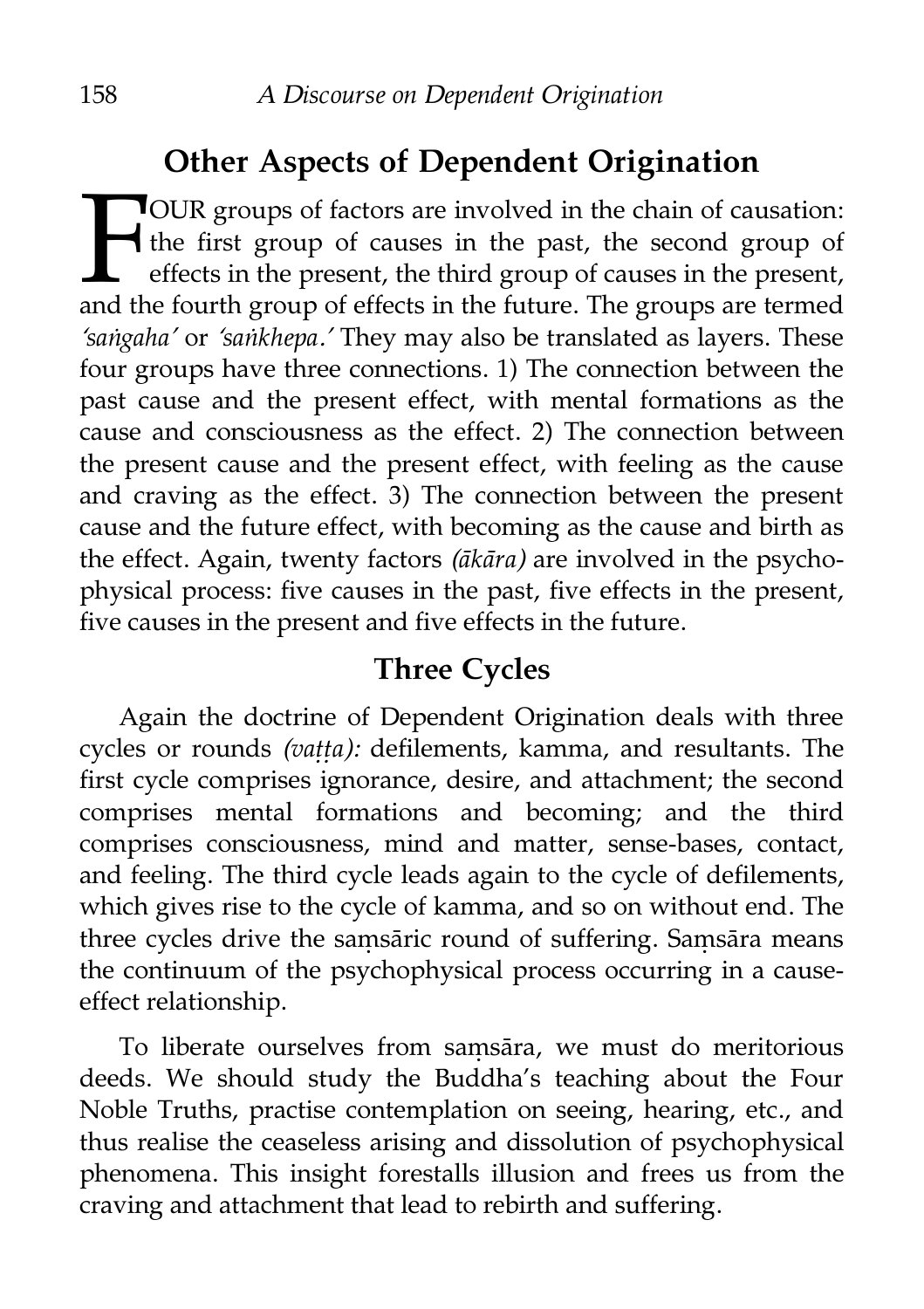The [Visuddhimagga](http://www.abhidhamma.org/visuddhimagga-1.htm) describes the contribution of kamma to the cycle of defilements. The meditator sees how the mind-body complex is born from the cycle of kamma and the cycle of resultants. One realises that there are only kamma and its fruits. Because of kamma in the past, mind and matter arise in the present life; mind and matter produces kamma in this life, which leads to rebirth. Thus mind and matter arise without end. The arising of mind and matter means the arising of phenomena from the senses, e.g. seeing, hearing, etc. These lead to defilements, kamma, and rebirth successively. Thus the psychophysical process is conditioned by the cycle of kamma and its fruit. According to the Visuddhimagga, this insight means knowledge by discerning conditionality *(paccaya-pariggaha-ñāṇa)* and purification by overcoming doubt *(kaṅkhāvitaraṇa-visuddhi).*

#### **Four Points to Bear in Mind**

Four special features of Dependent Origination should be borne in mind. The first is the individual character of the psychophysical process that comprises the three successive existences. Although the doctrine stresses the conditionality of all phenomena, it is a mistake to believe that ignorance, craving, and other causes concern one person, while consciousness, mind and matter, and other effects concern another person. This belief implies the extinction of a living being after death, which is annihilation — a view that Buddhism rejects. The psychophysical process is analogous to the evolution of a mango tree. A mango seed sprouts into a seedling, the seedling becomes a sapling, and the sapling grows into a tree. Here the seed, the seedling, the sapling, and the tree form an unbroken line of causal relationship. Strictly speaking, distinguishing between the tree and the sapling is impossible. Likewise, ignorance, mental formations, consciousness, etc., occur in unbroken succession as causes and effects. Therefore, to speak in the conventional way of a particular person is not wrong. It was [Devadatta,](http://aimwell.org/DPPN/devadatta.htm) for example, who created a schism, and it is Devadatta who is now suffering in hell.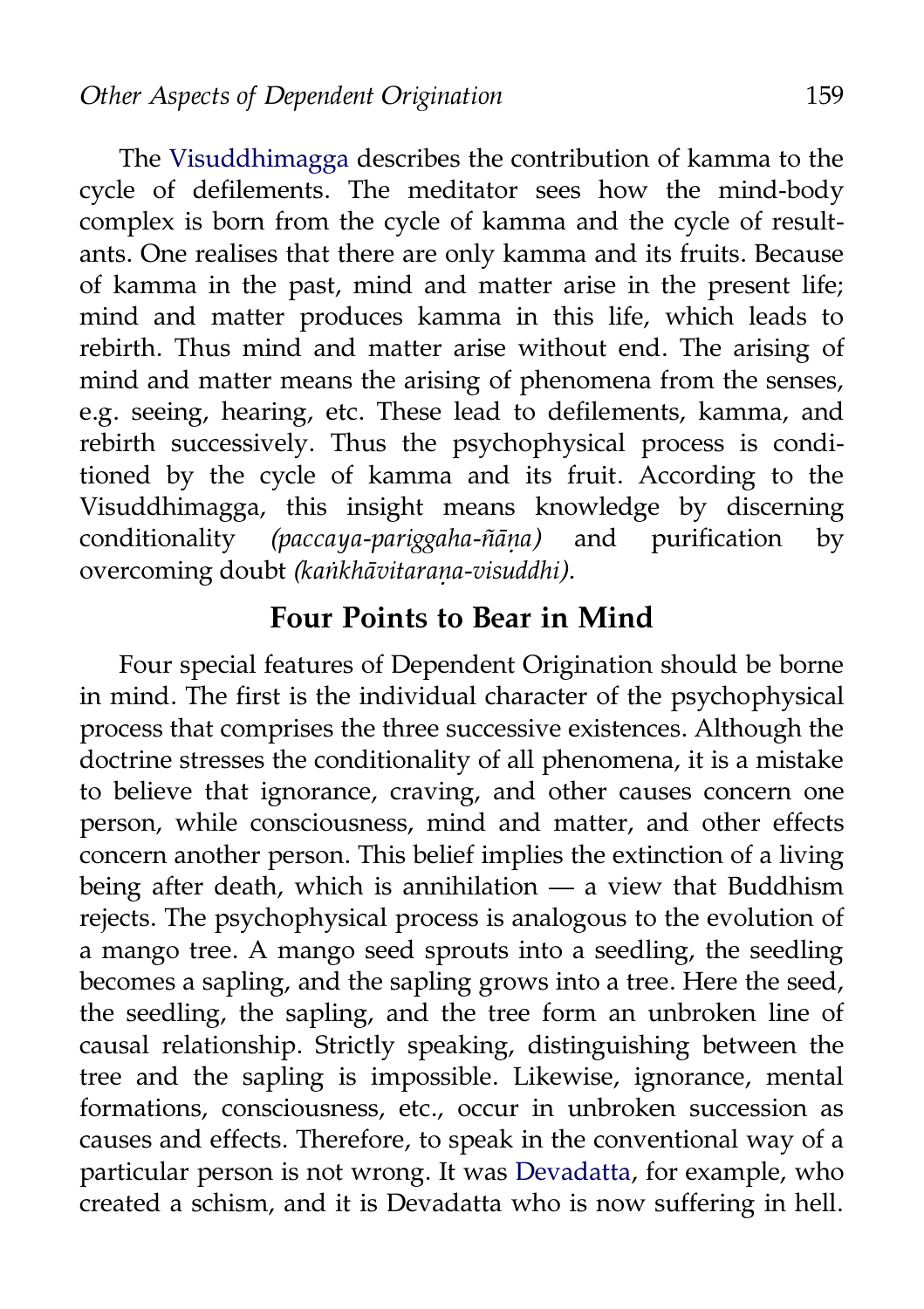The merchant Anāthapindika did meritorious deeds, and he was the one who went to the celestial realm after his death.

# **The Wrong View of Venerable Sāti**

This identification of the doer of kamma with the bearer of its fruit makes it possible for us to avoid the annihilation view. On the other hand, some people believe in the transmigration of a living being from one life to another. This mistaken view of eternalism was held by Venerable Sāti in the time of the Buddha.<sup>[1](#page-167-0)</sup> The Jātakas led Venerable Sāti to hold this view. The Buddha identified himself with the leading characters in these birth stories, so he reasoned thus: "The physical body of the Bodhisatta disintegrated after his death and no part passed on to his final existence. It was only consciousness that survived death and formed the core of the Bodhisatta's personality in each of his existences. The same may be said of every other living being. Unlike the physical body, consciousness is not subject to disintegration. It passes on from one body to another and exists forever." However, the Jātakas highlight only the continuity of the relationship concerning the doer of kamma and the bearer of its fruit. They do not imply the transfer of consciousness or any other attribute from one life to another. Everything passes away, but because of the causal connection, we have to assume that the hero of the Jātaka stories finally became Prince Siddhattha. After questioning Venerable Sāti, the Buddha said that consciousness was conditioned, that it could not arise without its relevant cause.

The Buddha compared it to fire, which is designated according to its fuel. Fire that burns wood is called a wood-fire, that which burns grass is called a grass-fire, and so on. Likewise, consciousness is always conditioned by something and is named accordingly. Thus consciousness that arises from the eye and visual form is called visual-consciousness, that arising from the ear and sound is

<span id="page-167-0"></span><sup>&</sup>lt;sup>1</sup> See the [Mahātanhāsankhaya Sutta,](http://aimwell.org/DPPN/mahatanhasankhaya_s.htm) M.i.256 ff.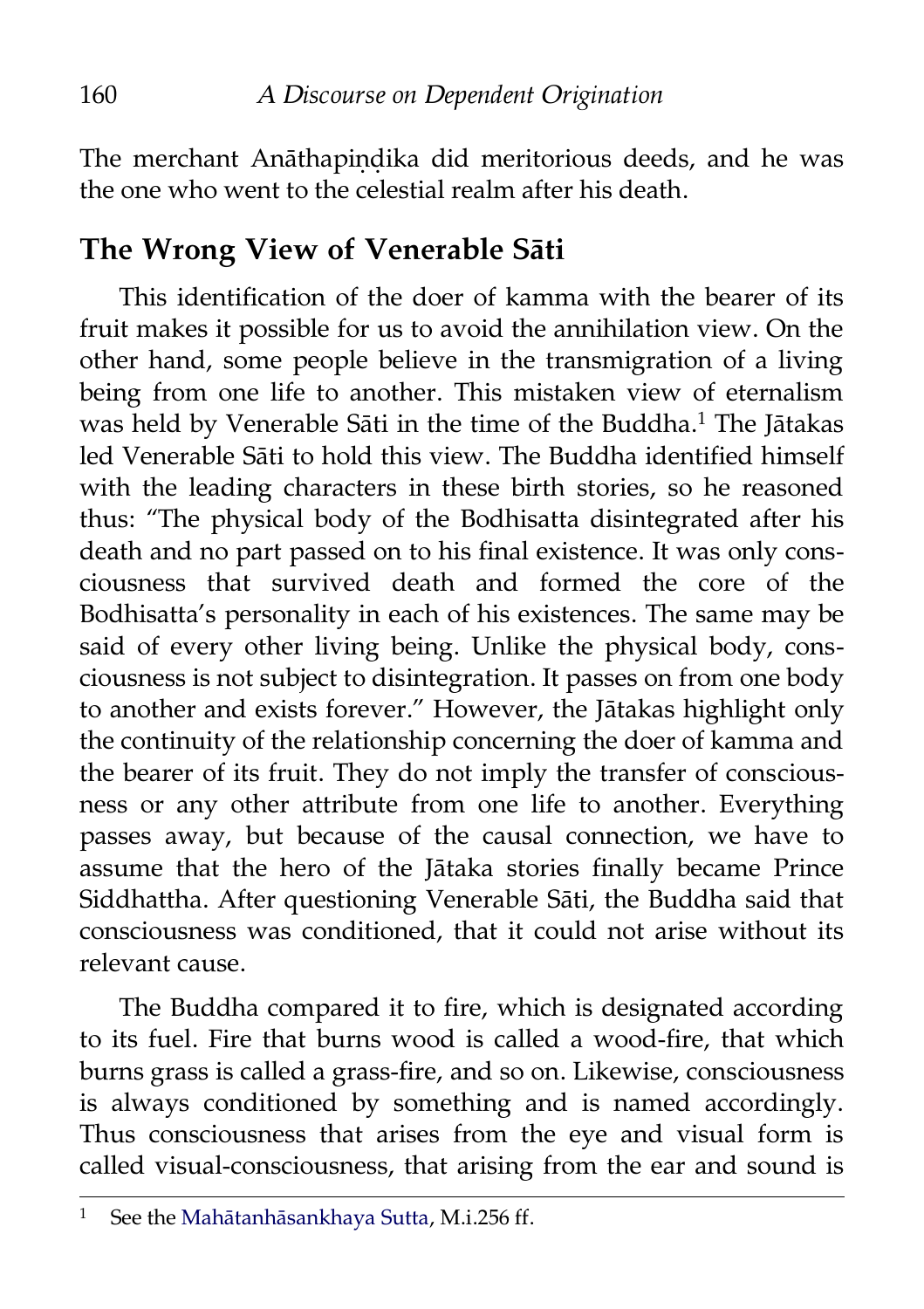called auditory consciousness. In brief, consciousness is named according to the sense-base that produces it. When the cause of a fire changes, so does its designation. A grass-fire becomes a housefire when it spreads to a house. In the same way, the identity of consciousness changes according to the sense-faculty on which it depends. With the same sense-object and the same sense-organ, too, it is a new consciousness that occurs at every moment in the mental process. Thus to realise the truth about mental processes is to be free from annihilationism, whereas a wrong view of it leads to eternalism.

### **Distinctive Character of Each Phenomenon**

The second aspect of the doctrine is the distinction between the different phenomena forming the chain of causation. Thus ignorance is a distinct phenomenon that conditions mental formations, mental formations are other distinct phenomena that lead to rebirth and so on. To differentiate these phenomena is to realise their cause-and-effect relationship, and this realisation makes us free from eternalism. It helps us to do away with the illusion of a permanent, unchanging self that survives death and passes on to another existence.

Eternalism and annihilationism stem from the way that people stress either the connection between the two successive lives, or the distinction between them. If we unintelligently identify ourselves with the psychophysical process in the present life and with that in the previous life, we will be inclined to believe in eternalism. On the other hand, if we stress the separateness of phenomena, we are liable to fall into the trap of annihilationism. The right attitude is to recognize the continuous process of cause and effect that produces one life after another. This point of view stresses the individual character of mind and matter and, as such, it clarifies the working out of kamma. It does not, however, imply the transfer of mind, matter or a self. It means the cessation of the old phenomena and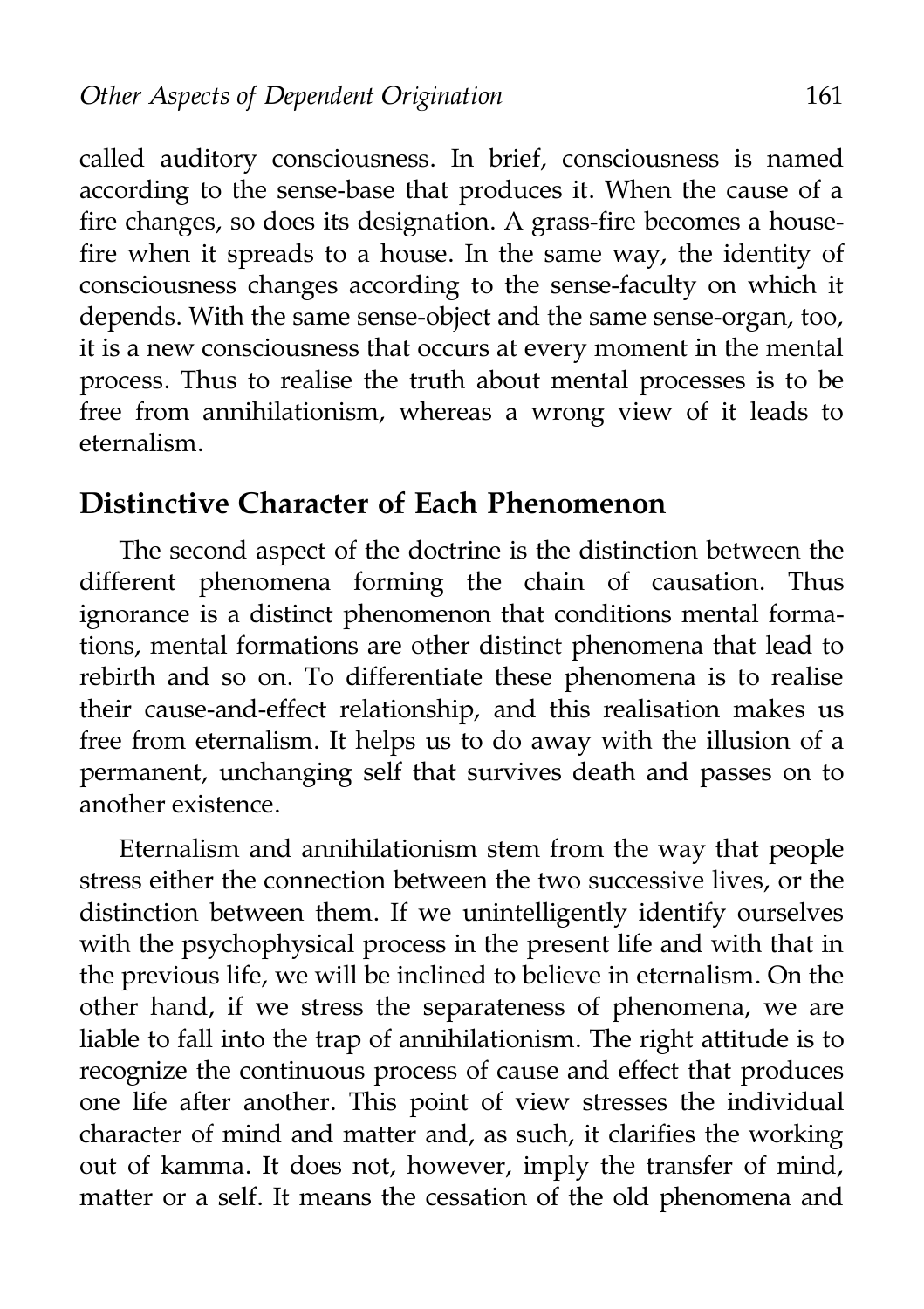the arising of new phenomena in the present life based on past kamma.

This view is crucial to the practice of insight. To one who contemplates mind and matter at every moment of their arising, these two aspects of the doctrine are clear. One becomes aware of the stream of cause and effect comprising ignorance, craving, attachment, and so forth. One is aware of the continuity, and the uninterrupted flow of the psychophysical process. So one rejects the annihilation view completely. Furthermore, being aware of the new phenomenon that arises whenever one contemplates, one discriminates between the sense-object and consciousness. Contemplation distinguishes feeling, craving, attachment, effort, consciousness, etc., as distinct phases of the mental process. Because one is well aware of the arising of new phenomena, one frees oneself from eternalistic views.

## **Absence of Striving**

The third aspect of Dependent Origination is the absence of striving *(avyāpāra).* Ignorance causes mental formations without striving, and mental formations do not strive to create rebirth. Knowledge of this fact means insight into the absence of any agent or being *(kāraka-puggala)* who sees, hears, etc., and as such it frees us from ego-belief. However, as the [Visuddhimagga](http://www.abhidhamma.org/visuddhimagga-1.htm) says, the misinterpretation of this principle may turn one into a moral sceptic who accepts determinism and denies moral responsibility.

The non-volitional nature of phenomena is apparent to one who contemplates their ceaseless arising and dissolution, for one realises clearly that since they are conditioned, they do not act according to one's wishes.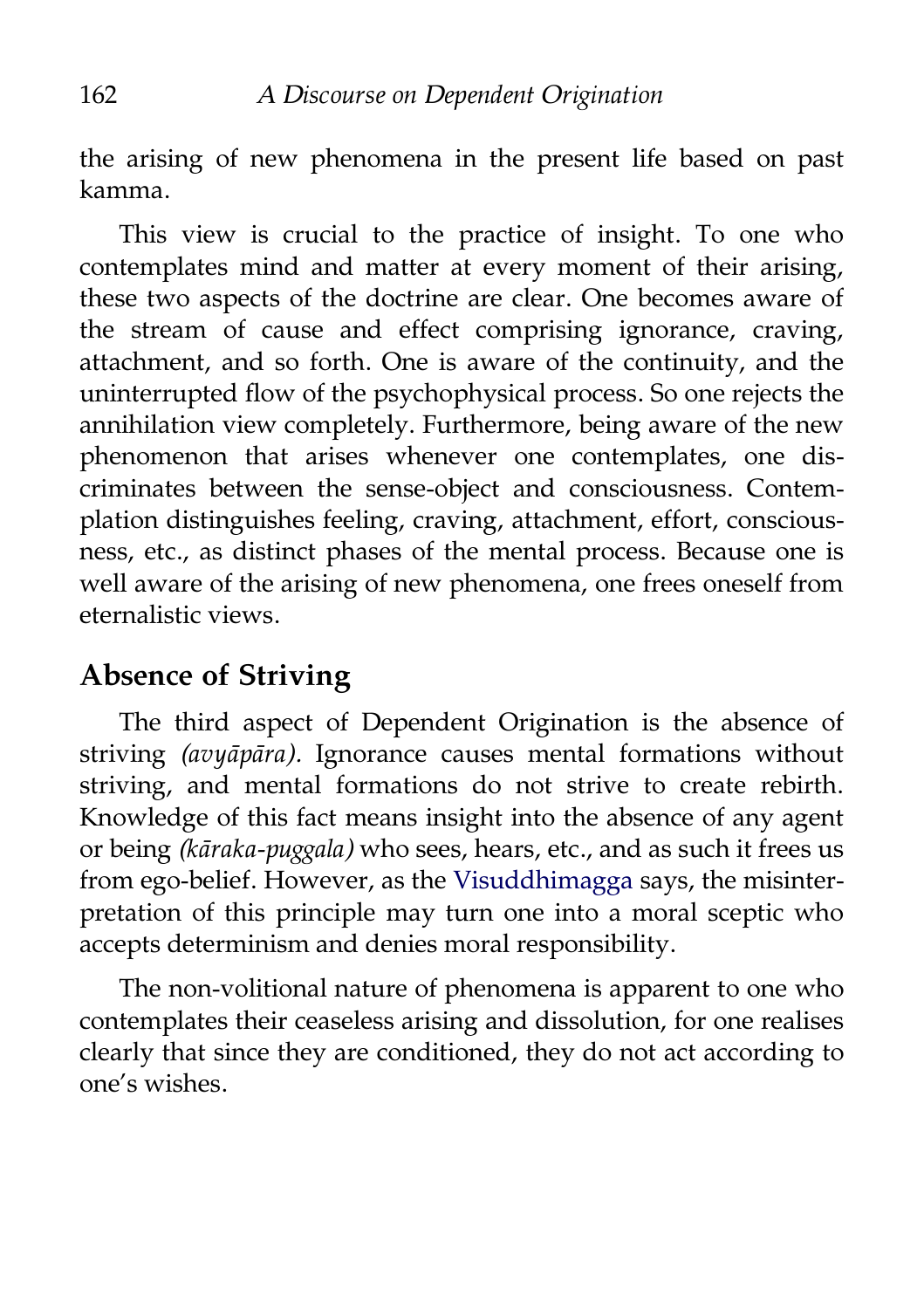### **Relationship of Cause to Effect**

The fourth aspect of Dependent Origination is the one-to-one correspondence between cause and effect *(evaṃ dhammatā).* Every cause leads only to the relevant effect; it has nothing to do with any irrelevant effects. In other words, every cause is the sufficient and necessary condition for the corresponding effect. This leaves no room for chance or moral impotency *(akiriya-diṭṭhi).* However, as the Visuddhimagga says, for those who misunderstand it, it provides the basis for rigid determinism *(niyatavāda).* Meditators clearly see the relationship of each effect to its cause, so they have no doubt about their one-to-one correspondence and the truth of moral responsibility.

I have dwelt at length on the key points of Dependent Origination. These points will be clear to meditators who consider them in the light of their experience, but as the doctrine is profound, they probably cannot grasp those that are beyond their intellectual level. It is, of course, only the Omniscient Buddha who knew everything thoroughly. One should try to understand as fully as possible within the limits of one's intellect. To this end, one should listen to the discourses of bhikkhus, reflect over what one has heard, and enrich one's understanding through the practice of mindfulness. Of the three methods, the practice of mindfulness is the most important, since one who gains insight by this method attains the Path and is thus free from the dangers of the lower realms.

### **Conclusion**

WILL conclude the discourse on Dependent Origination with a commentary on *Arahaṃ,* the chief attribute of the Buddha. The doctrine of Dependent Origination consists of twelve links WILL conclude the discourse on Dependent Origination with a commentary on *Araham*, the chief attribute of the Buddha. The doctrine of Dependent Origination consists of twelve links beginning with ignorance and ending in a ignorance and craving as two root-causes, and it has two life-cycles. The anterior life-cycle begins with ignorance and ends in feeling,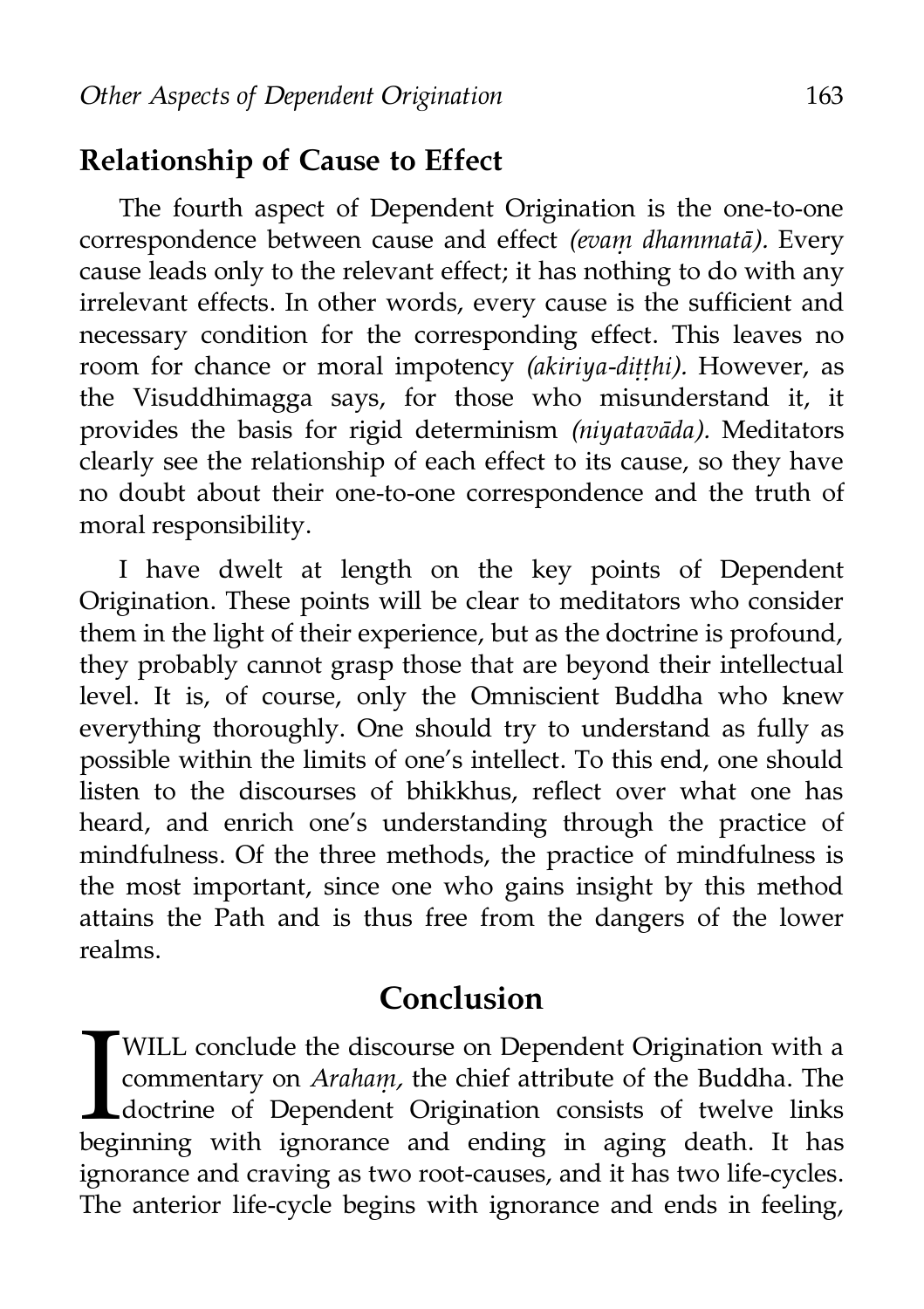while the posterior life-cycle begins with craving and ends in aging and death. Since anxiety and grief do not occur in the Brahmā realm, they do not necessarily stem from birth and, as such, are not counted among the links of Dependent Origination.

Furthermore, the anterior life-cycle explicitly shows only ignorance and mental formations, but ignorance implies craving and attachment, and mental formations imply becoming. So these five links form the past causes, while consciousness, mind and matter, the six sense-bases, contact, and feeling form the present effects. These are the wholesome and unwholesome fruits of kamma that are clearly experienced when seeing, etc. The posterior life-cycle directly concerns craving, attachment, and becoming. However, these three links imply ignorance and mental formations, so ignorance, craving, attachment, mental formations, and becoming are the five present causes that lead to birth, aging, and death in the future. These effects are the same as the present effects, so the future effects are also five in number. So altogether there are four groups of five past causes, five present effects, five present causes, and five effects in the future.

The groups represent three causal relationships: the relationship of past causes to present effects, the relationship of present effects to present causes, and the relationship of present causes to future effects. The conditionality of existence is evident in these groups of cause and effect. These factors may also be grouped as cycles: the cycle of defilements, the cycle of kamma, and the cycle of resultants, which we have already explained.

Those who have done wholesome kammas pass on to human and celestial realms, while those who have done wrong are sure to suffer. Living beings confined to samsāra gain the opportunity to do good only when they meet a wise teacher. A wise teacher is hard to find, so most people are liable to do demeritorious deeds. They therefore have to experience the kammic effects as suffering. So it is said that they are overtaken by retribution. Once established on the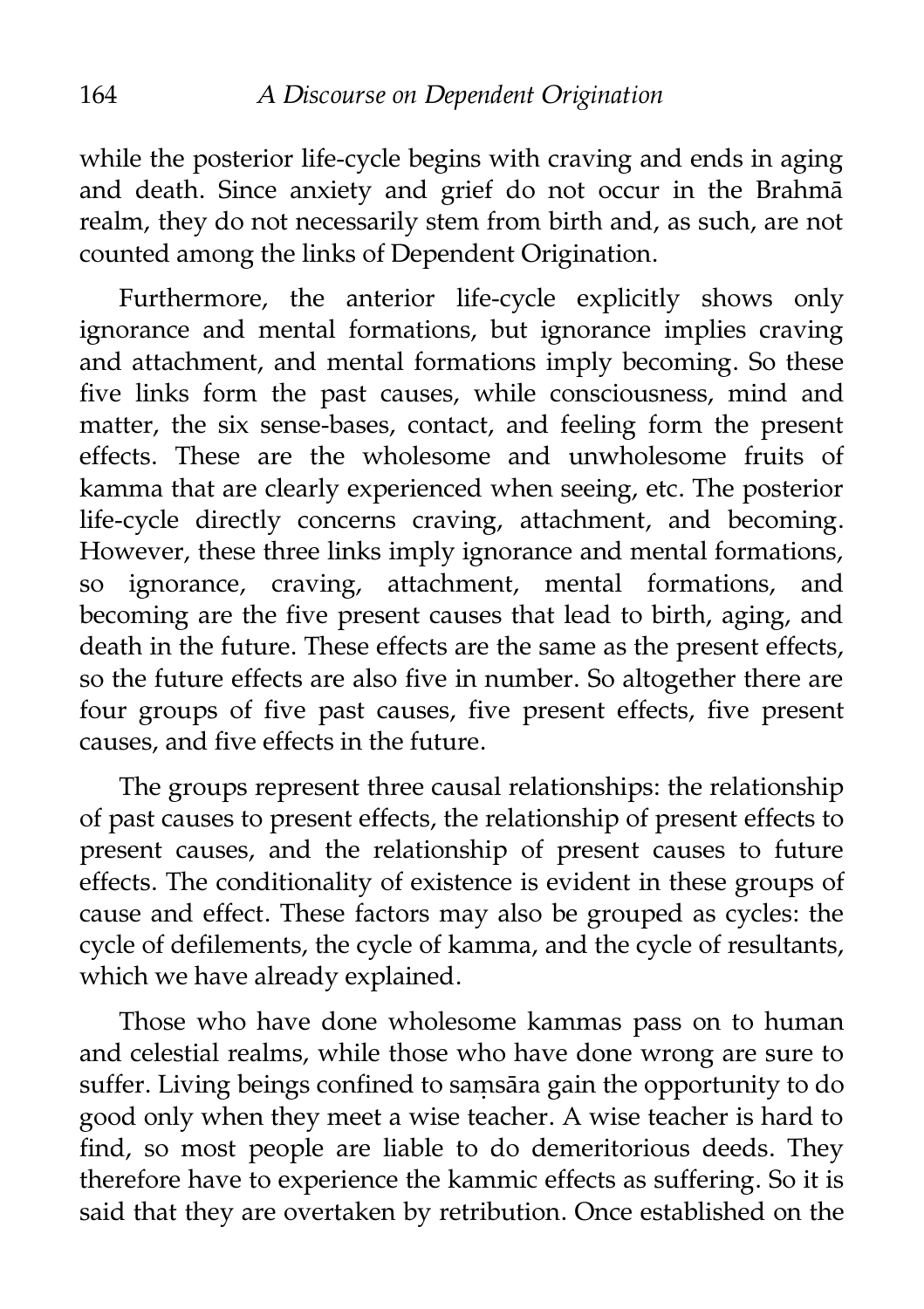Noble Path, they cannot go to the lower realms, but even the Buddhas and Arahants are not spared kammic retribution.

### **Cutting Off the Cycle of Defilements**

If we wish to stop the threefold cycle, we must remove its cause — the cycle of defilements. Defilements originate with seeing, hearing, etc., and so we must practise mindfulness to prevent them from arising. The practice of concentration and mindfulness makes one aware of the impermanence and insubstantiality of all phenomena. This means that one has no more illusion and is free from the cycle of defilements, kamma, and resultants. Now, I will show the way to stop the three cycles with reference to the attributes of the Buddha.

### **The Attributes of the Buddha**

The Buddha's special designation is *Arahaṃ,* which refers to the following attributes of the Buddha.

1) The Buddha was free from defilements. So were the Arahants, but they were not free from the habits that continued to follow them even after the attainment of their spiritual goal. This is evident in the story of Venerable [Pilindavaccha.](http://aimwell.org/DPPN/pilinda_vaccha.htm) He was an Arahant, beloved of the devas and extolled by the Buddha. Yet he was in the habit of addressing his fellow bhikkhus or laymen rudely. Some bhikkhus complained to the Buddha about the elder's rudeness. The Buddha attributed this unpleasant habit to his having spent many lifetimes in brahmin families, but said that since he was an Arahant, the elder was kind and pure at heart. From the time of his enlightenment, the Buddha became free from all habits or traces of defilements from past lives. This distinctive mark of the Buddha should be borne in mind when we contemplate the Lord's attributes. The complete extinction of the three cycles means total liberation from defilements, kamma, and kammic results.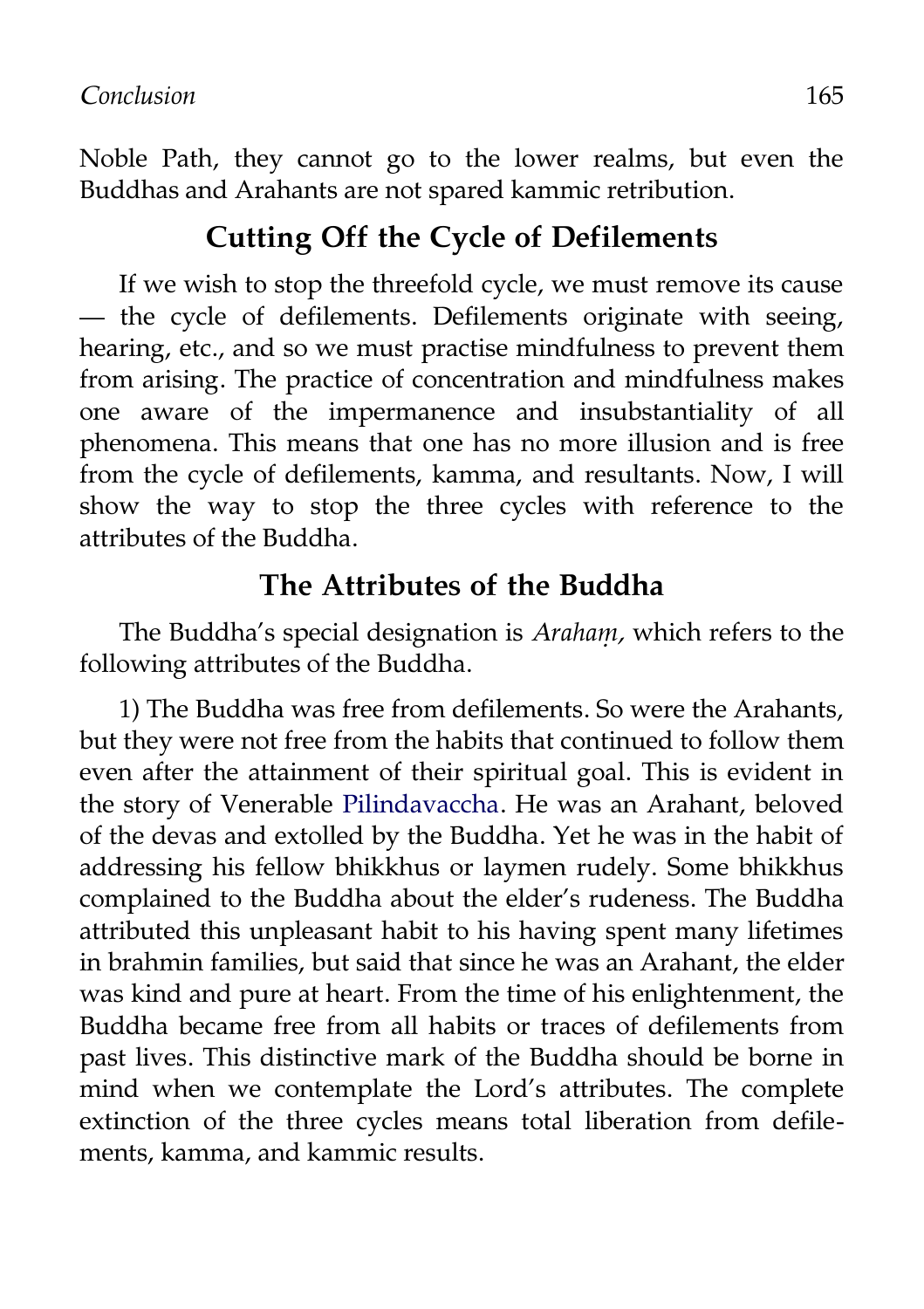2) The Buddha was called *Arahaṃ* because of his conquest of defilements. People fear only external enemies such as robbers or snakes. They do not bother about the internal enemy, the defilements, which are much more dangerous. People have to suffer only because they have a body and mind, with defilements. Defilements are the root-causes that lead to repeated rebirth and suffering. The defilements are ten in number: craving, hatred, ignorance, pride, illusion, doubt, lassitude, restlessness, shamelessness, and lack of conscience.

3) Because of his perfect morality, concentration, and wisdom, the Buddha was worthy of reverence and offerings. People who revered or made offerings to the Buddha had their wishes fulfilled.

4) Since he had conquered the defilements completely, the Buddha was pure at heart whether in public or private. Many people are hypocritical, posing as pious in public but doing wrong in private. However, one cannot do wrong anywhere with impunity. Even if the wrong-doing is not seen by anyone, one cannot help having qualms of conscience. Conscience is an infallible witness to misdeeds, and forms the basis for deathbed visions that portend the unpleasant life in store. As for the Buddha, having eradicated the defilements, his mind was always pure, so he had absolutely no desire or intention to do wrong either publicly or secretly.

5) The Buddha had destroyed the spokes of the wheel with the sword of Arahantship. Here, the wheel means the cycle of life as described in the doctrine of Dependent Origination, and the sword means the insight knowledge of Arahantship. The hub of the wheel mean ignorance, the root-cause. The flange of the wheel means aging and death, while the spokes are the middle links, mental formations, etc. Just as the removal of the spokes makes it impossible for the wheel to turn, the destruction of the middle links in the chain of Dependent Origination means the end of the cycle of existence.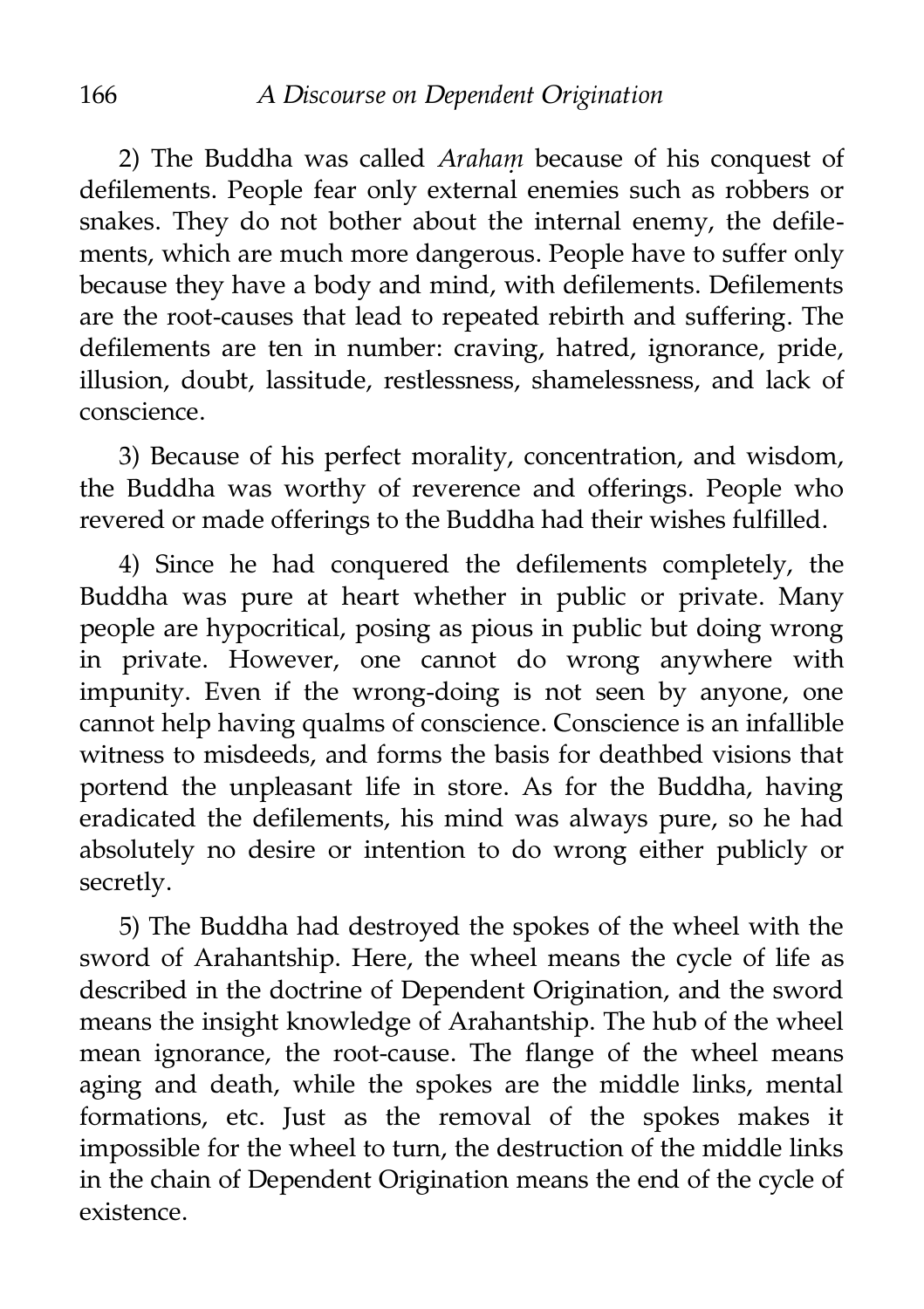### **The Story of Baka Brahmā**

The first thing to do to end the life-cycle is to remove its rootcause, for ignorance is invariably followed by mental formations, consciousness, etc., up to aging and death. This is true in the sensual realms and in the fine-material realm of Brahmās.

Once there was a great Brahmā called [Baka.](http://aimwell.org/DPPN/baka.htm) He outlived many world-systems, living so long that he forgot his previous existences and became convinced of his immortality. The Buddha went to his realm to remove this illusion. Baka Brahmā welcomed the Lord and bragged about his eternal life. The Buddha said that his ignorance was appalling in that he denied impermanence, aging, and death. He revealed the meritorious deeds that had led to Baka's longevity. It was his fabulous longevity that had made him forget his previous lives and created the illusion of his immortality. On hearing this, Baka Brahmā had second thoughts about his immortality. Still, he was conceited and to show his power, he tried to vanish from the sight of the Buddha and other Brahmās. However, because of the Buddha's power, he remained visible. Then the Buddha uttered the following verse:

"I do not extol any existence because I see danger in it. I have renounced the craving for existence because I am aware of its defects."

Baka Brahmā and other Brahmās had lived so long that they considered their existence and their realm eternal. Likewise, suffering is not obvious to those who have the blessings of a favourable existence such as health, wealth, prestige, success, and so forth. However, life is subject to suffering on all its three planes: the sensual plane, the fine-material plane, and the immaterial plane. A Brahmā or a hermit on the fine-material or immaterial planes of existence may live for aeons but eventually has to die.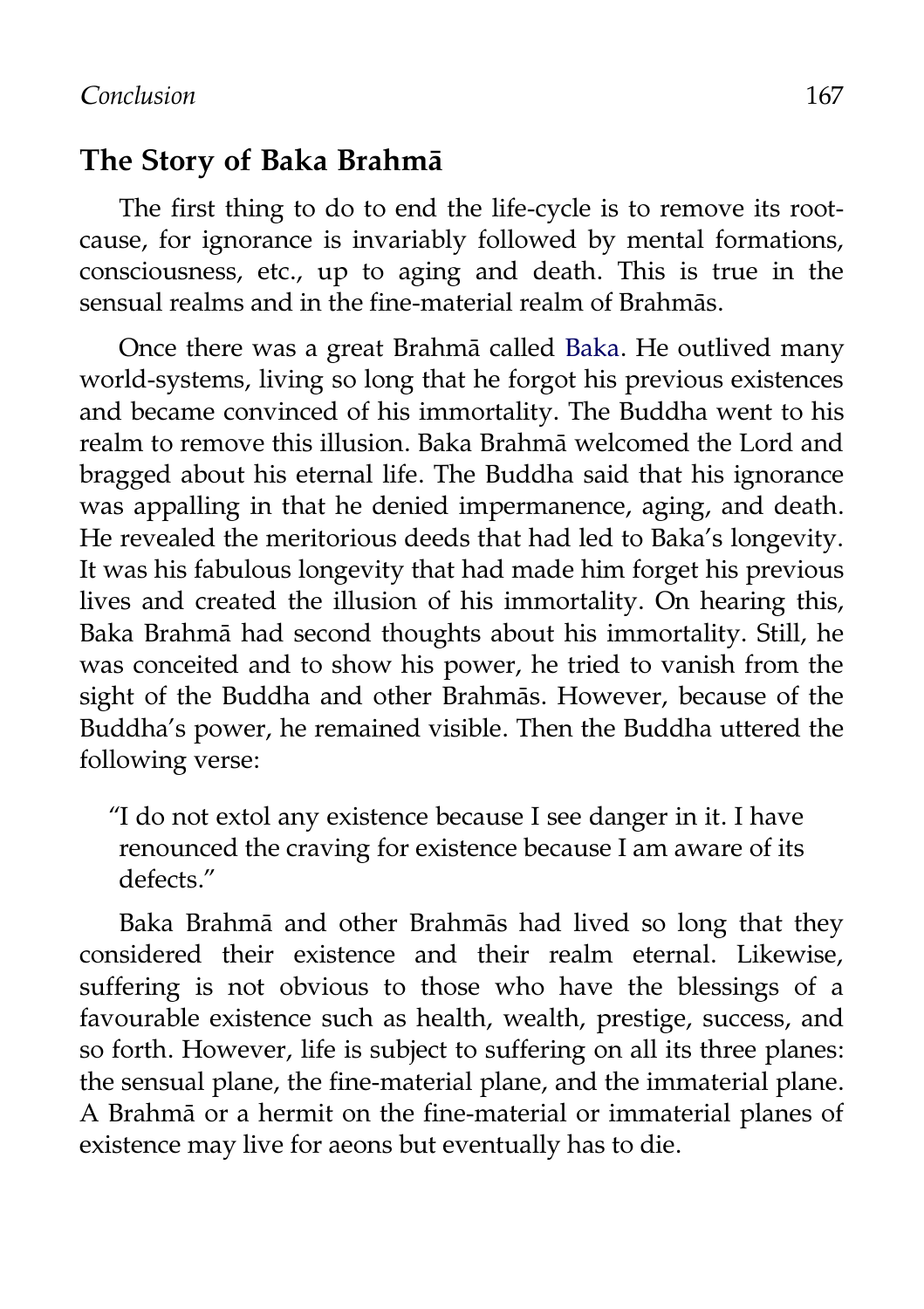## **Sammāsambuddha**

It is insight that leads to the destruction of ignorance, the rootcause of suffering. For the Buddha, this means the attribute of Sammāsambuddha. A Sammāsambuddha is one who knows the Four Noble Truths rightly, thoroughly and independently.

The twelve links of Dependent Origination may be classified in terms of the Four Noble Truths. Thus aging and death means the truth of suffering, and rebirth means the truth about the cause of suffering. The cessation of this cause means the truth of cessation, and knowledge of this cessation means the truth of the Path.

The same may be said of rebirth and becoming, becoming and attachment, attachment and craving, craving and feeling, feeling and contact, contact and the six senses, the six senses and mind and matter, mind and matter and consciousness, consciousness and mental formations, and mental formations and ignorance. In brief, what immediately precedes a link is termed its cause, and what immediately follows is called its effect. We can also regard ignorance, the origin of the life-cycle, as synonymous with the truth of suffering if we take it as an effect of the biases *(āsavas),* namely, attachment to sensuality, becoming, wrong view, and ignorance.

The identification of craving with suffering may not be acceptable to some, but it is reasonable if we remember that all impermanent phenomena, which includes craving, are suffering. The commentary does not describe ignorance as suffering, but we can say that it is suffering arising from the biases *(āsava).* The four biases — sensual craving, attachment to life, wrong view, and ignorance — have their origins in craving. It is a matter of ignorance in the past leading again to ignorance in the present. So, the biases may be regarded as the cause of ignorance.

So, having realised the Four Noble Truths and attained nibbāna, the Buddha earned the unique and glorious title of Sammāsambuddha. He knew that all the phenomena comprised by the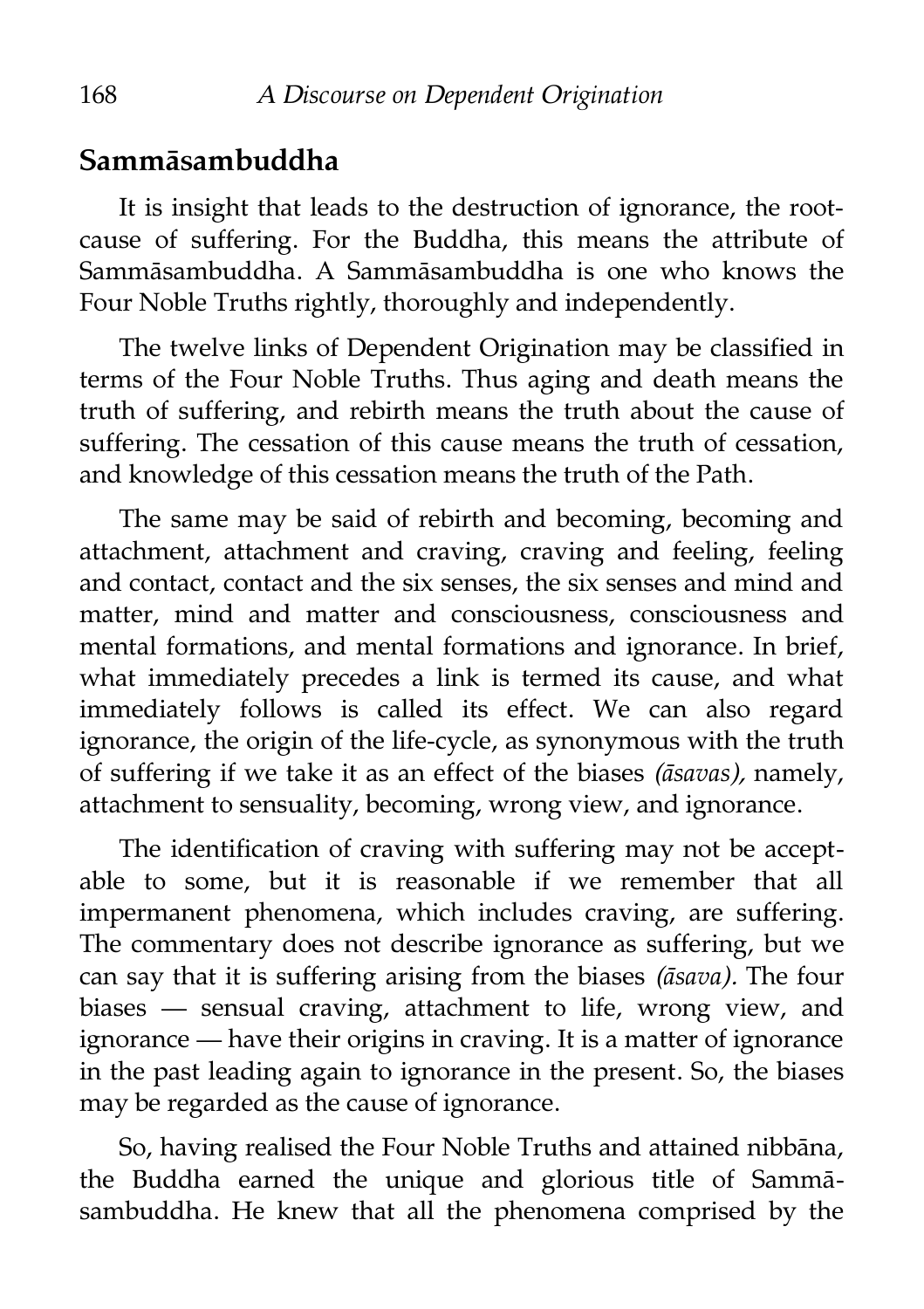#### *Conclusion* 169

doctrine of Dependent Origination are really suffering and the causes of suffering. He was disenchanted, had no attachment and achieved liberation from all fetters. So, according to the Visuddhimagga, he was called *Arahaṃ* because he managed to destroy completely all the spokes of the wheel of life.

#### **The Fame of the Buddha**

The fame of the Buddha pervaded the whole universe. It was spread throughout the universe by the inhabitants of celestial realms who came to hear the Buddha's discourses, by the teachings that the Buddha gave in those realms, or via the former disciples who attained higher realms after hearing his discourses. We need not dwell on the first way in which this fame of the Buddha spread. As for the other two ways, during his long wanderings in samsāra, the Bodhisatta had been reborn in all the realms except the five [Suddhāvāsa](http://aimwell.org/DPPN/suddhaavaasaa.htm) realms. These realms are exclusively for Non-returners. The Bodhisatta attains all the four stages on the Path only in his last existence, so the Buddha had never been to the [Suddhāvāsa](http://aimwell.org/DPPN/suddhaavaasaa.htm) realm before. Once he paid a visit by means of his psychic powers. On arriving there, he received the homage of millions of Brahmās, who told him about the former Buddhas, and of their reaching the [Suddhāvāsa](http://aimwell.org/DPPN/suddhaavaasaa.htm) realm because of attaining the Non-returner stage. Among these Brahmās, some had practised the Dhamma as disciples of Gotama Buddha. The Buddha visited all the five [Suddhāvāsa](http://aimwell.org/DPPN/suddhaavaasaa.htm) realms. Seeing how he became famous in the realms attained by his former disciples is easy. However, the question may arise how his fame spread to the immaterial realms *(arūpaloka).* It was not possible for the formless Brahmās to come to the Buddha or for the Buddha to go to them. Those who practised the Buddhadhamma in the sensual or the fine-material realm, on attaining the first three stages of the Path and dying with immaterial *jhāna*, might attain the immaterial realms if they so wished. These noble ones knew the sublime attributes of the Buddha and the way of attaining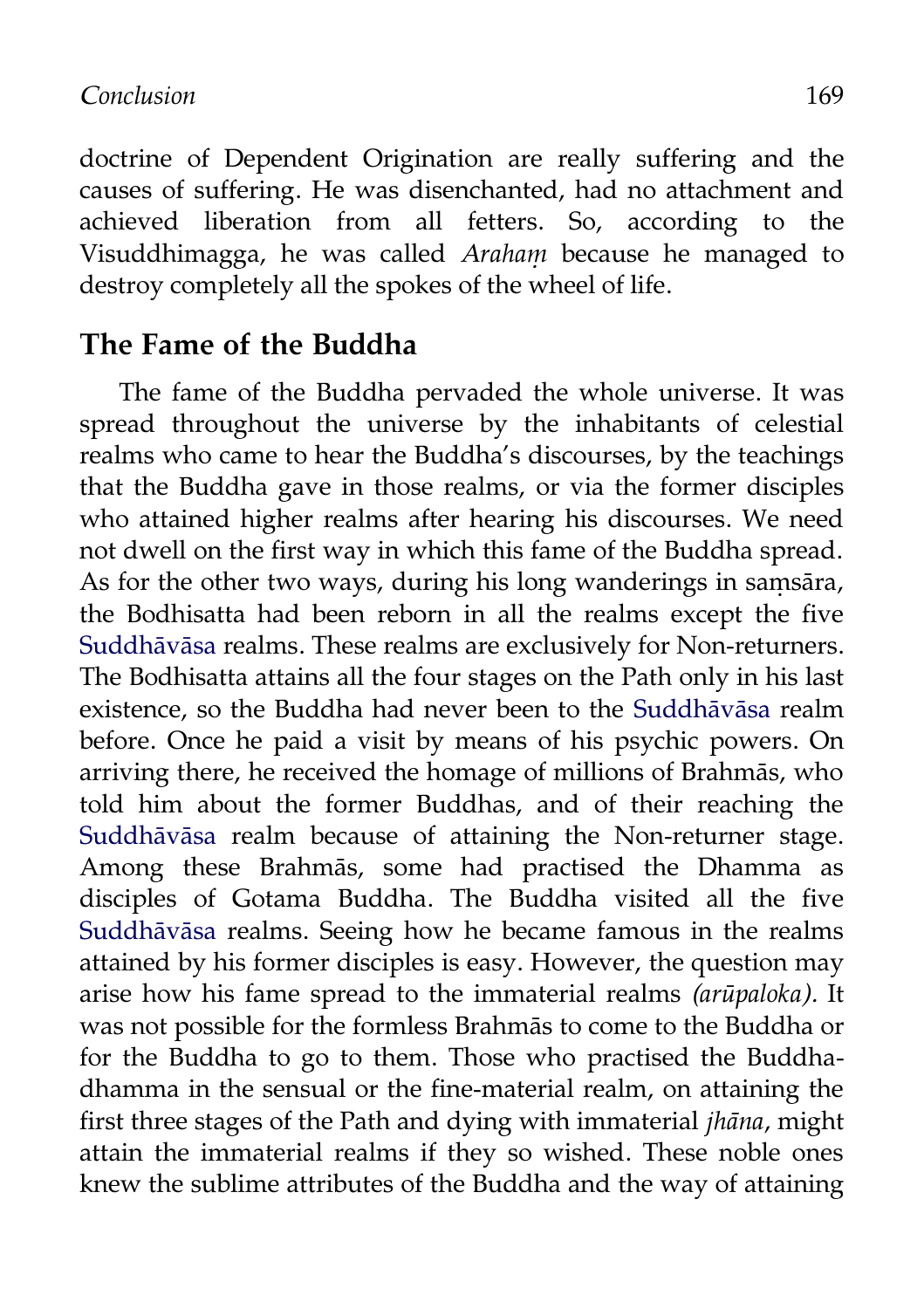insight by developing mindfulness. So through mindfulness of all mental events, they finally became Arahants and passed away in the realm of infinite consciousness *(viññāṇañcāyatana),* the realm of nothingness *(ākiñcaññayatana),* or the highest realm of neitherperception-nor-non-perception *(nevasaññānāsaññāyatana).* In this way, the fame of the Buddha spread throughout the universe.

## **The Four Noble Truths in Brief**

We have dealt with the Buddha's knowledge of the Four Noble Truths regarding his attribute of Sammāsambuddha. According to the scriptures, all the psychophysical phenomena in the sensual, fine-material, and immaterial realms, besides craving, are suffering. This is the first truth. Craving as the cause of suffering is the second truth. Nibbāna as the cessation of suffering is the third truth, and the Noble Eightfold Path as the way to cessation is the fourth truth. These Four Noble Truths are realised empirically through the insight meditation. From experience one knows that whatever arises and passes away is suffering, and that attachment to these phenomena is the cause of suffering. One knows that cessation of both suffering and its cause is nibbāna, and that its attainment comes about by the Path.

## **Sammāsambuddha and Buddhahood**

These terms both mean omniscience, or full comprehension of all dhammas. This raises the question of how to make a distinction between the two attributes. By the attribute of Sammāsambuddha, we should understand that the Bodhisatta attained Buddhahood based on independent reflection and effort, and the realisation of the Four Noble Truths through insight on the Path of Arahantship. Buddhahood means the thorough and exhaustive knowledge of all the conditioned and unconditioned dhammas based on the unique attributes possessed by the Buddha such as omniscience *(sabbaññuta-ñāṇa),* etc. These unique attributes of the Buddha consist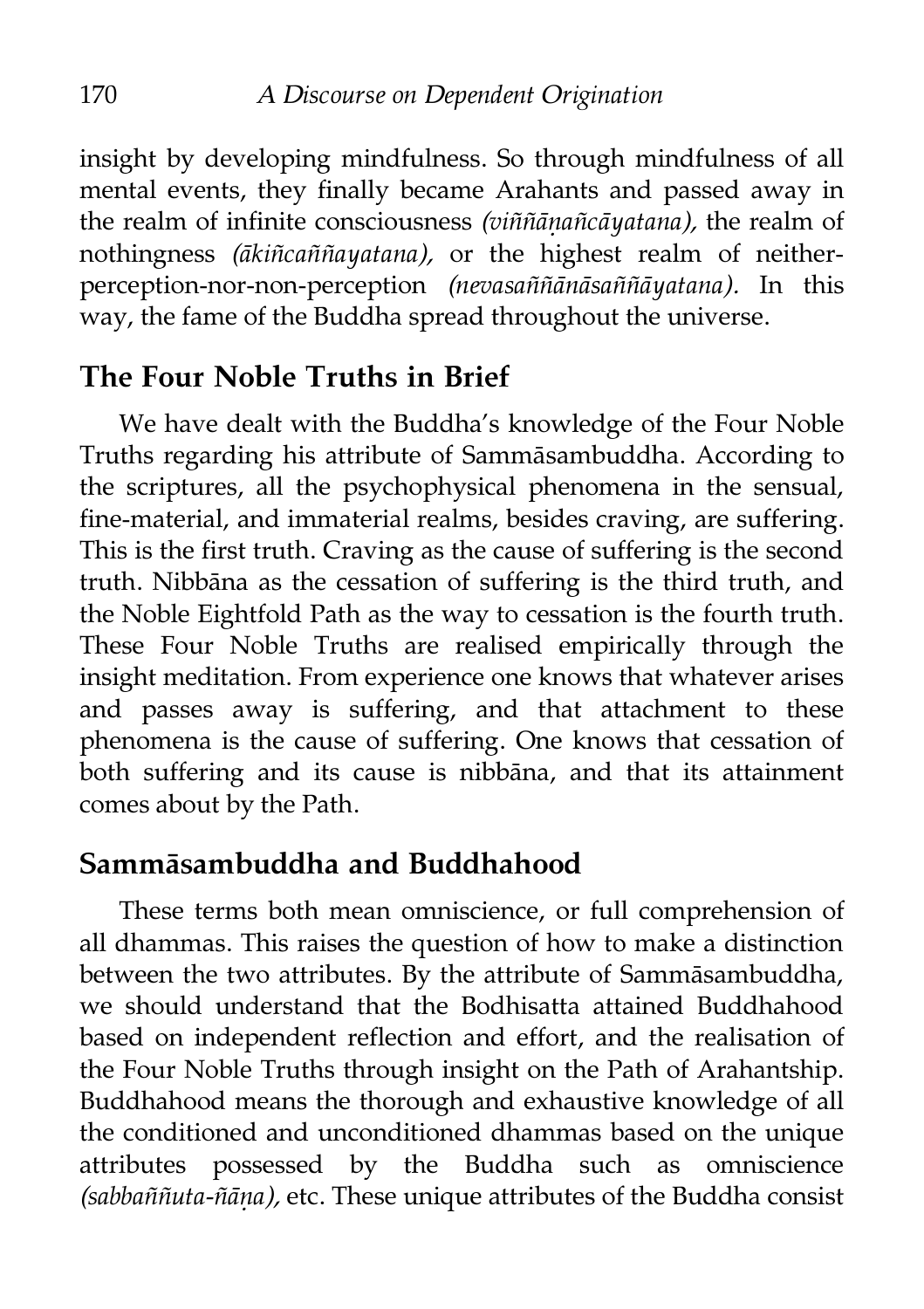#### *Conclusion* 171

in knowledge of the Four Noble Truths, four kinds of analytical knowledge *(paṭisambhidā-ñāṇa),* and six kinds of special knowledge *(asādhāraṇa-ñāṇa)* that are not found among disciples. The six *asādhāraṇa-ñāṇa* are:

- 1. Knowledge of the different moral and spiritual maturity of living beings.
- 2. Knowledge of the desires, inclinations, and latent tendencies of living beings.
- 3. Power to perform the [Twin Miracle](http://aimwell.org/DPPN/yamaka_paatihaariya.htm) *(yamaka-pāṭihāriya-ñāṇa).*
- 4. Infinite compassion for all living beings.
- 5. Omniscience.
- 6. Unobstructed knowledge of anything he wants to know merely by adverting to it.

Now just a few words about conditioned and unconditioned phenomena. Conditioned phenomena are mental and physical phenomena that arise with the conjunction of the relevant factors. In other words, they are the natural results of their own causes. Thus sound is produced when two hard objects such as sticks or iron bars collide. Here sound is a conditioned phenomenon. Unconditioned phenomena have no causes. The only ultimate reality in the category of unconditioned phenomena is nibbāna. The various names of things are also unconditioned phenomena. However, they are not ultimate realities.

The Buddha's omniscience is so called because it encompasses both conditioned and unconditioned phenomena. It is also described as the five *neyyadhamma,* i.e. conditioned phenomena, the distinctive qualities of certain material phenomena *(nipphanna),* the conditioned characteristics of mind and matter, nibbāna, and concepts.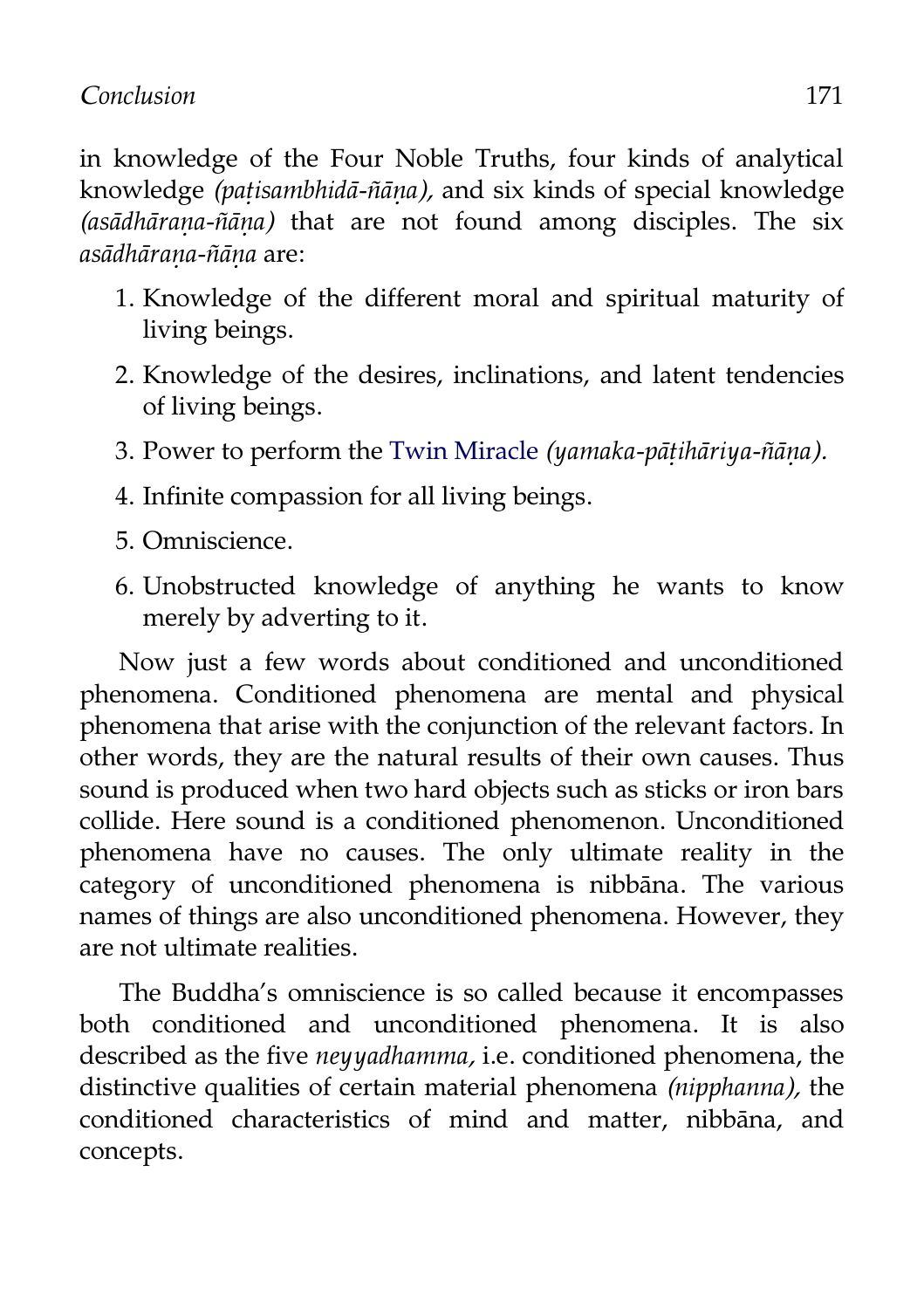The first two special knowledges are together called "the Buddha-eye." With this all-seeing eye, the Buddha discovered those who were ready to be enlightened and gave them appropriate teaching at the right moment.

I concluded the discourse on Dependent Origination with a commentary on the attributes of the Buddha because I wish to inspire the readers with faith in the Blessed One. I hope that they will find the inspiration too, in the Arahants who also possess the attribute of *Arahaṃ.* Arahants are wholly free from defilements since they have destroyed the basis of existence. They do no wrong, even in secret, so they are worthy of honour. These are the fundamental qualities of the *Arahaṃ* attribute although it does not include all the superlative attributes of the Buddha.

So you should try to overcome defilements through mindfulness of the psychophysical processes arising at the six sense-doors. In this way you can destroy the spokes of the wheel of life and keep your mind always pure. Eventually you may become Arahants and earn the glorious title of *Arahaṃ.*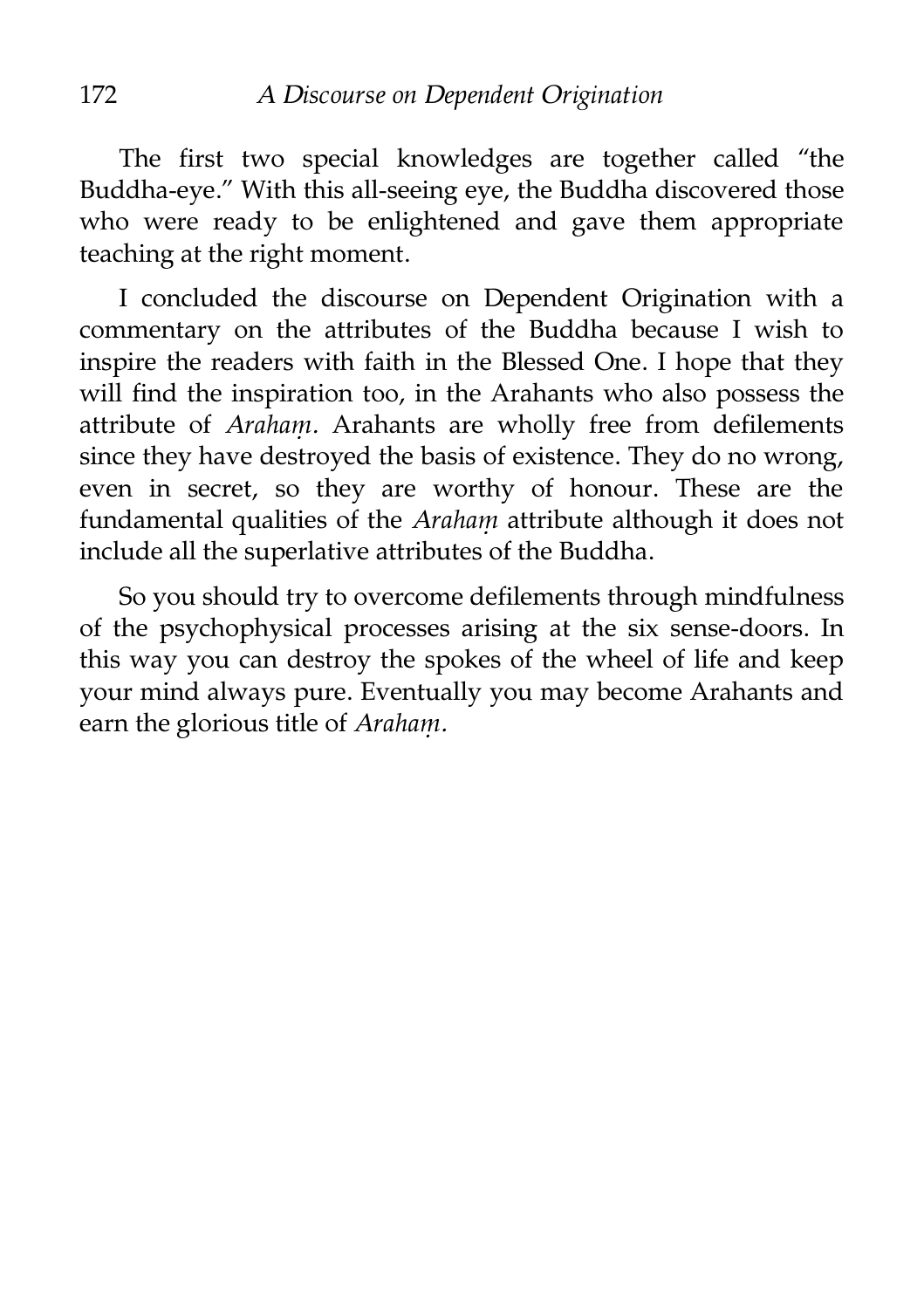## **The Venerable Mahāsī Sayādaw Publications in English**

- 1. Ariyāvāsa Sutta ☑
- 2. Fundamentals of Vipassanā Meditation ☑
- 3. Lokadhamma Sutta
- 4. To Nibbāna Via The Noble Eightfold Path
- 5. Practical Basic Exercises
- 6. Practical Vipassanā Meditation Exercises ☑
- 7. Vipassanā Spiritual Insight
- 8. Anattalakkhaṇa Sutta
- 9. Bhāra Sutta
- 10. Biography of Mahāsī Sayādaw
- 11. Cūlavedalla Sutta
- 12. Dhammadāyāda Sutta
- 13. Hemavata Sutta ☑
- 14. Mahāsī Abroad 1 ☑
- 15. Mahāsī Abroad 2 ☑
- 16. Mālukyaputta Sutta ☑
- 17. On the Nature of Nibbāna
- 18. Purpose of Practising Kammaṭṭhāna Meditation
- 19. A Discourse on Dependent Origination ☑
- 20. Purabheda Sutta
- 21. Sakkapañha Sutta ☑